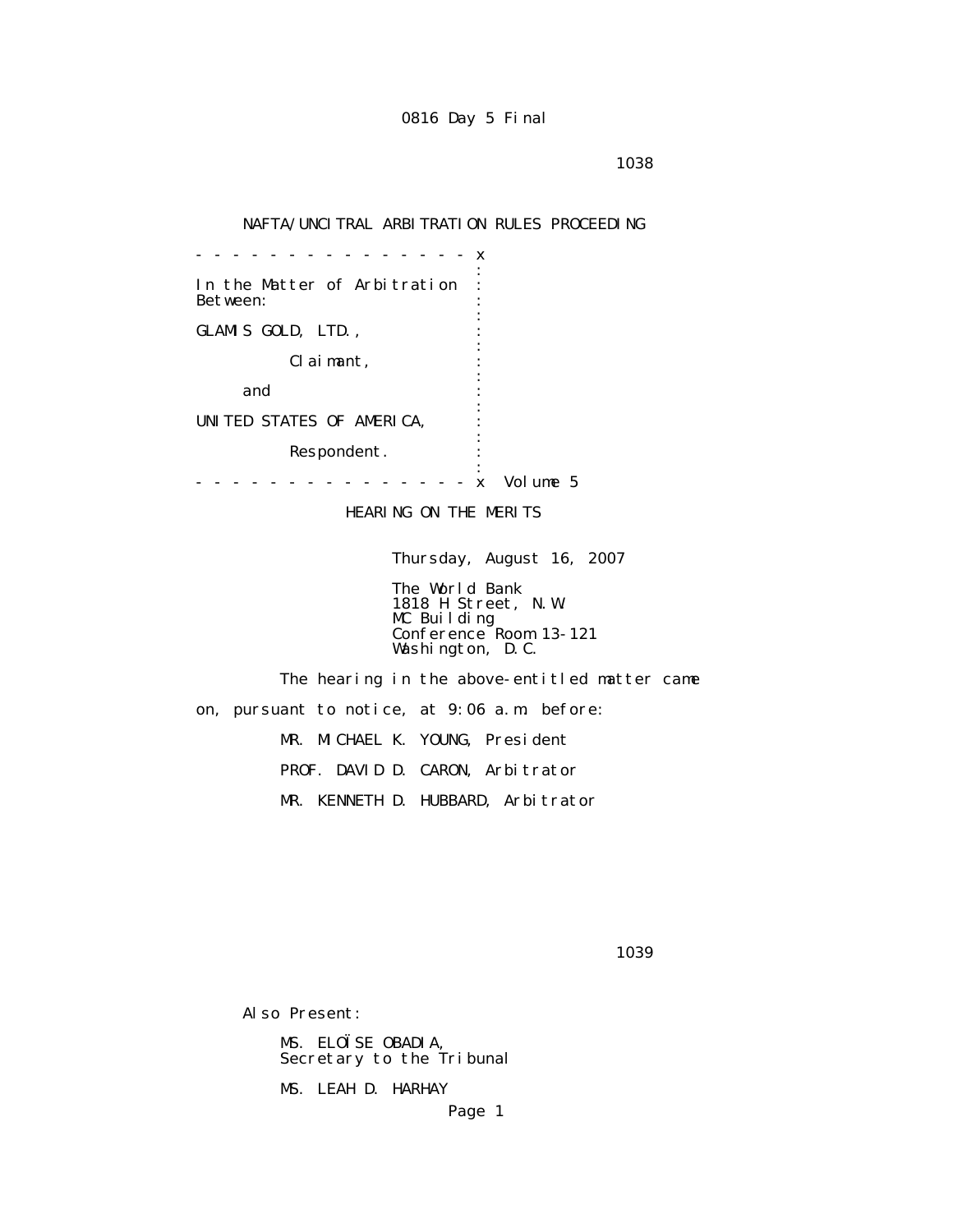|  | 0816 Day 5 Final          |
|--|---------------------------|
|  | Assistant to the Tribunal |

Court Reporter:

 MR. DAVID A. KASDAN, RDR-CRR B&B Reporters 529 14th Street, S.E. Washington, D.C. 20003  $(202)$  544-1903

1040

APPEARANCES:

On behalf of the Claimant:

 MR. ALAN W.H. GOURLEY MR. R. TIMOTHY McCRUM MR. ALEX SCHAEFER MR. DAVID ROSS MS. SOBIA HAQUE MS. JESSICA HALL Crowell & Moring, L.L.P. 1001 Pennsylvania Avenue, N.W. Washington, D.C. 20004-2595  $(202)$   $\bar{6}24 - 2500$ rmccrum@crowell.com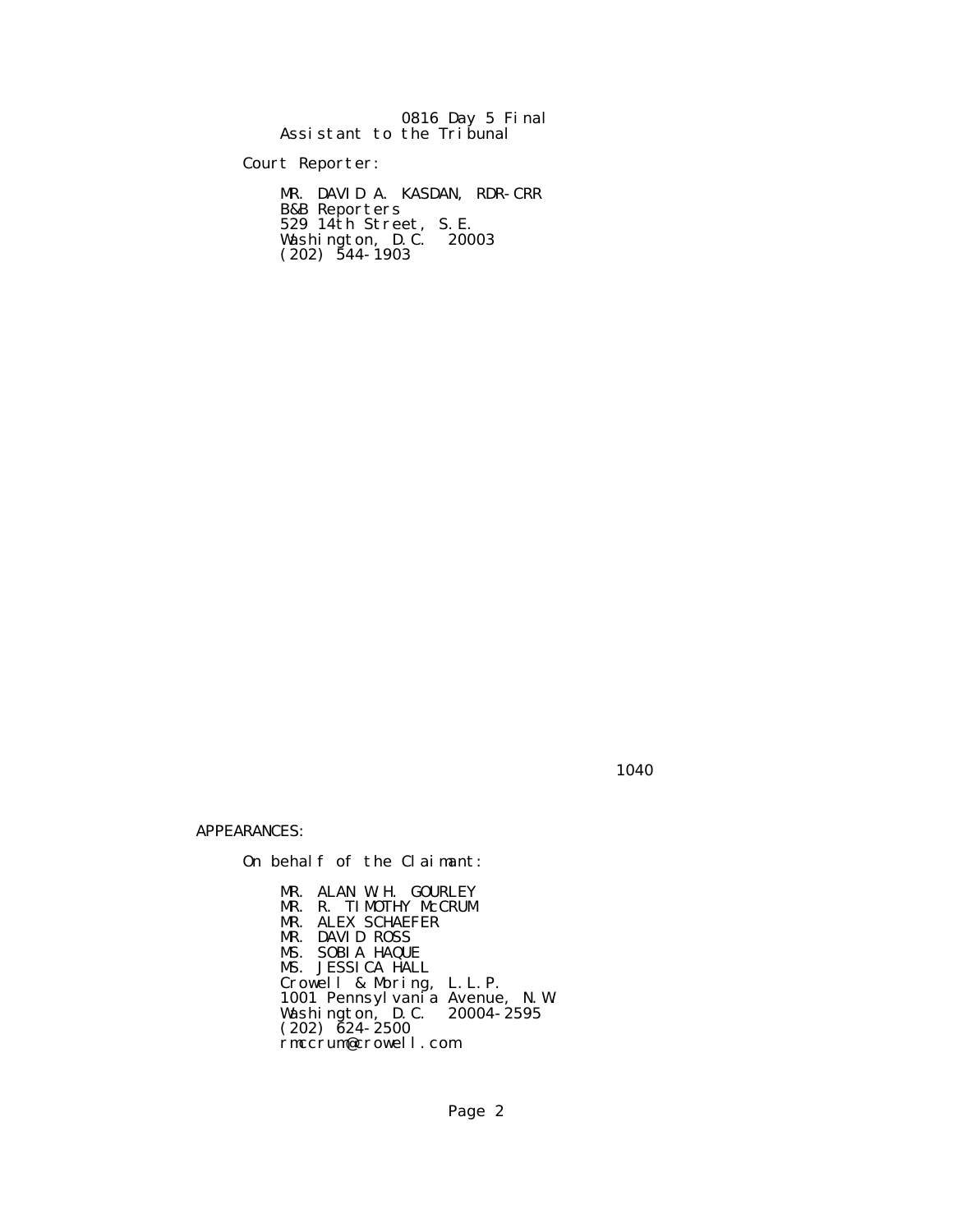1041

APPEARANCES: (Continued)

 On behalf of the Respondent: MR. RONALD J. BETTAUER Deputy Legal Adviser **MR. MARK A. CLODFELTER**  Assistant Legal Adviser for International Claims and Investment Disputes MS. ANDREA J. MENAKER Chief, NAFTA Arbitration Division, Office of International Claims and Investment Disputes MR. KENNETH BENES MS. JENNIFER THORNTON MS. HEATHER VAN SLOOTEN MR. MARK FELDMAN MR. JEREMY SHARPE Attorney-Advisers, Office of International Claims and Investment Disputes Office of the Legal Adviser U.S. Department of State Suite 203, South Building 2430 E Street, N.W. Washington, D.C. 20037-2800  $(202)$  776-8443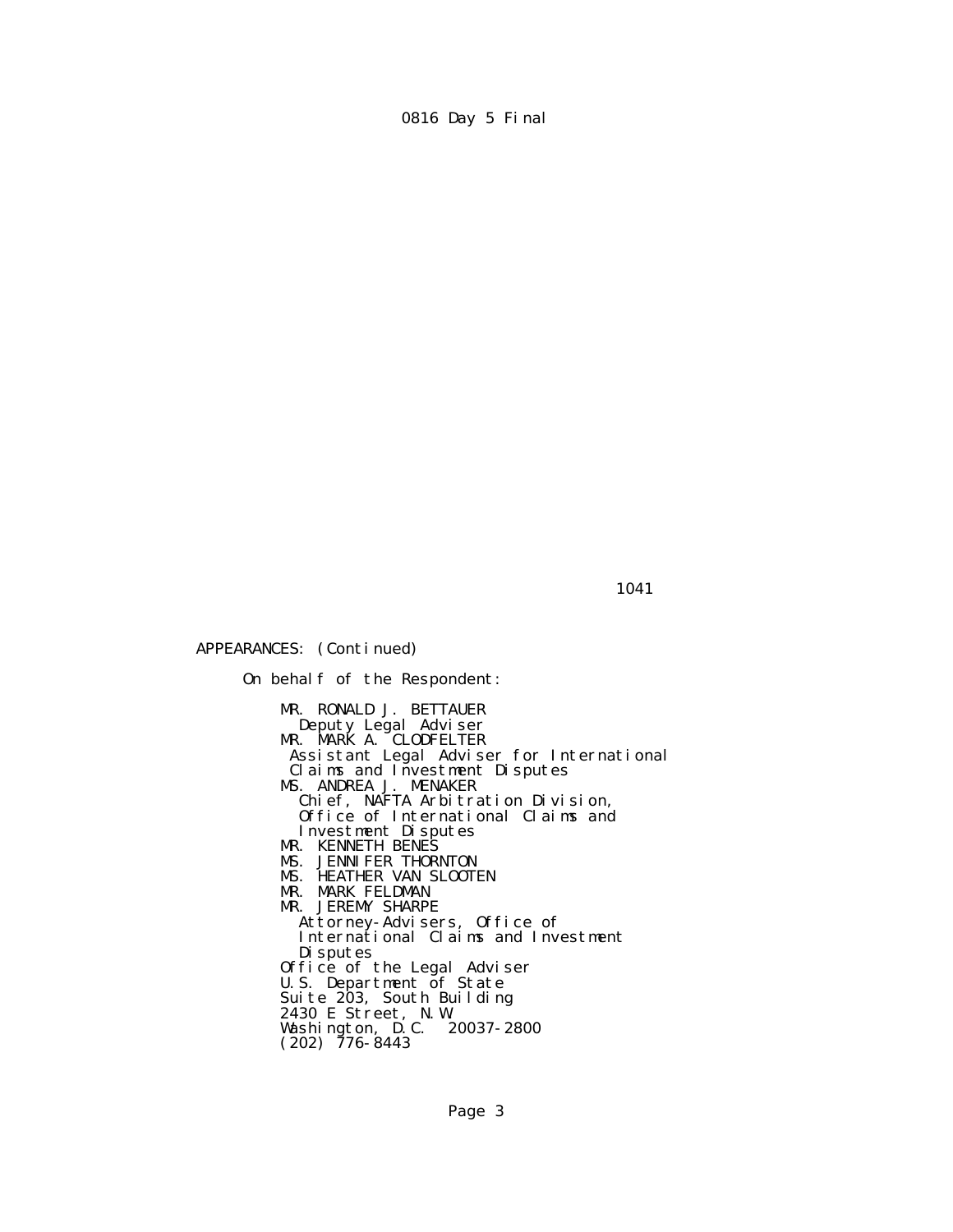1042

# C O N T E N T S

| <b>FACTUAL PRESENTATION BY RESPONDENT:</b> | <b>PAGE</b> |
|--------------------------------------------|-------------|
| By Mr. Clodfelter                          | 1044        |
| By Ms. Menaker                             | 1055        |
| Questions from the Tribunal                | 1071        |
| By Mr. Feldman                             | 1082        |
| Questions from the Tribunal                | 1098        |
| By Ms. Thornton                            | 1115        |
| Questions from the Tribunal                | 1141        |
| By Mr. Sharpe                              | 1161        |
| Questions from the Tribunal                | 1230        |
| By Ms. van Slooten                         | 1265        |
| Questions from the Tribunal                | 1299        |
| By Ms. Menaker                             | 1314        |
| Questions from the Tribunal                | 1341        |
| By Ms. Menaker                             | 1352        |
| Questions from the Tribunal                | 1372        |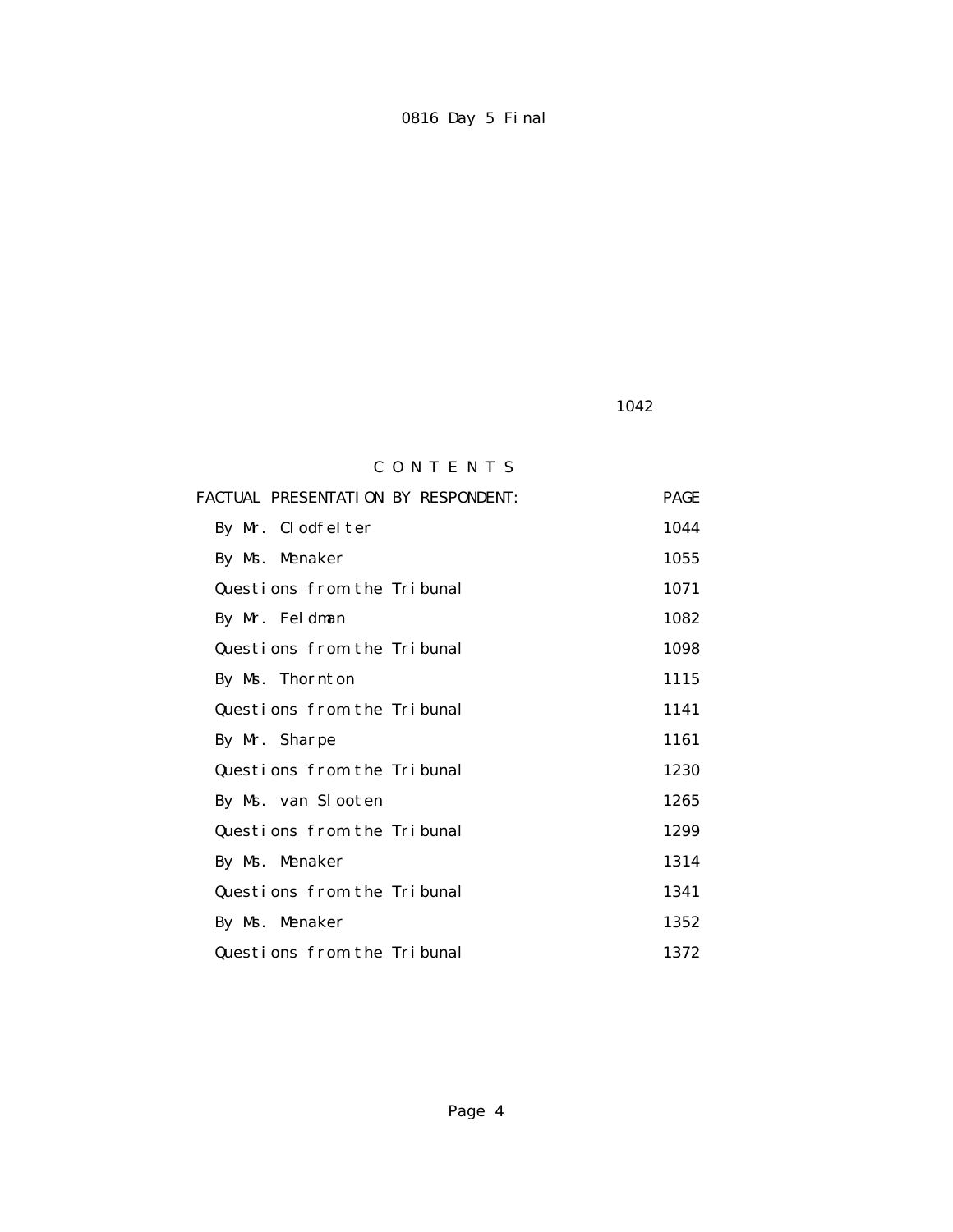1043

 1 P R O C E E D I N G S 2 PRESIDENT YOUNG: Good morning. 3 Counsel, are we ready to proceed? 4 MR. CLODFELTER: Yes, we are, Mr. President. 5 PRESIDENT YOUNG: As we start, 6 Mr. Clodfelter, I want to ask a question of the 7 Government, if I may, which is, you will be 8 proceeding, and, as we understood from Ms. Menaker 9 yesterday, following a certain order of the arguments 10 in relationship to the Table of Contents that has been 11 laid out. 12 Would you like us to ask our questions sort 13 of at the end of each section of your argument? Would 14 you prefer we wait until the very end and sort of go 15 back and struggle--we don't want to interrupt the flow 16 of the argument, on the one hand; on the other hand, 17 we also don't want to sort of force you to sort of go 18 back and think of something you said, you know, four 19 hours earlier. So what would you prefer? 20 MR. CLODFELTER: I think in general, if 21 questions could be held to the end of a section or a 22 presenter's piece, that might be helpful for regular

1044

09:05:11 1 questions. For burning questions, ask away.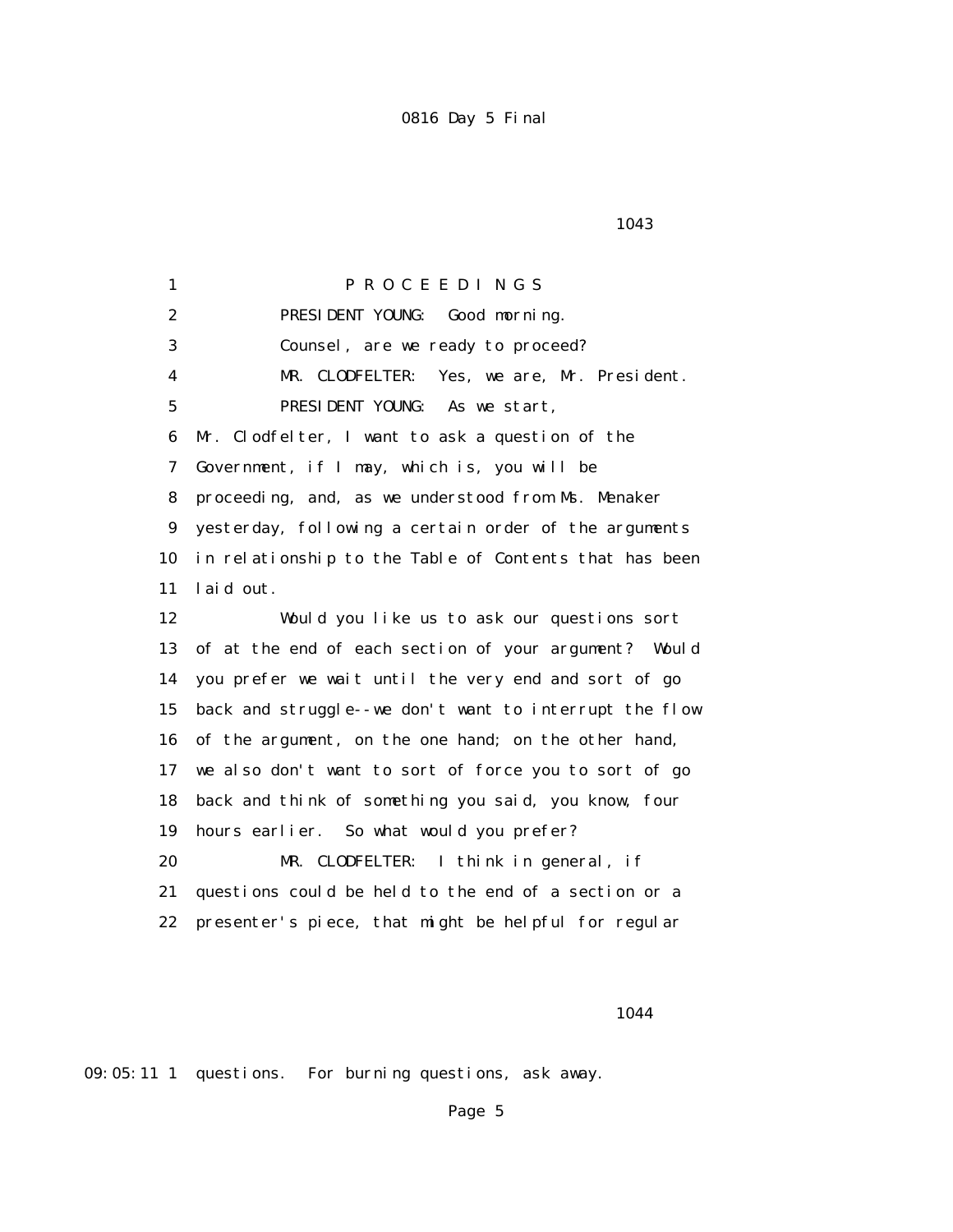0816 Day 5 Final<br>NG: Thank you. With that, we 2 **PRESIDENT YOUNG:** Thank you. 3 will turn the time over to the Government. 4 FACTUAL PRESENTATION BY RESPONDENT 5 MR. CLODFELTER: Thank you, Mr. President, 6 Members of the Tribunal. 7 The United States will present its defense 8 today and tomorrow in two parts. First, we will 9 address Glamis's expropriation claim, and then we will 10 address its minimum standard of treatment claim. 11 Within each claim, we'll first examine the 12 challenged California measures and then turn to the 13 Federal Government measures at issue. 14 Mr. President, the hearing to date has been 15 somewhat disembodied. While we did hear some 16 discussion about the legal elements of Glamis's claim 17 on Sunday, Glamis has spent virtually no time 18 attempting to relate the evidence to those legal 19 elements. We apparently will have to wait until 20 September to hear that. 21 Our approach is going to be quite different, 22 as we mentioned. In our presentations, we will

<u>1045</u>

09:06:27 1 present our arguments about what Glamis has to prove 2 in order to make out a violation of Article 1110 or 3 Article 1105, and we will show in great detail how the 4 evidence mustered by Glamis falls far short of proving 5 such violations and, in fact, disproves them. 6 This morning I'm going to make some 7 preliminary remarks about Glamis's expropriation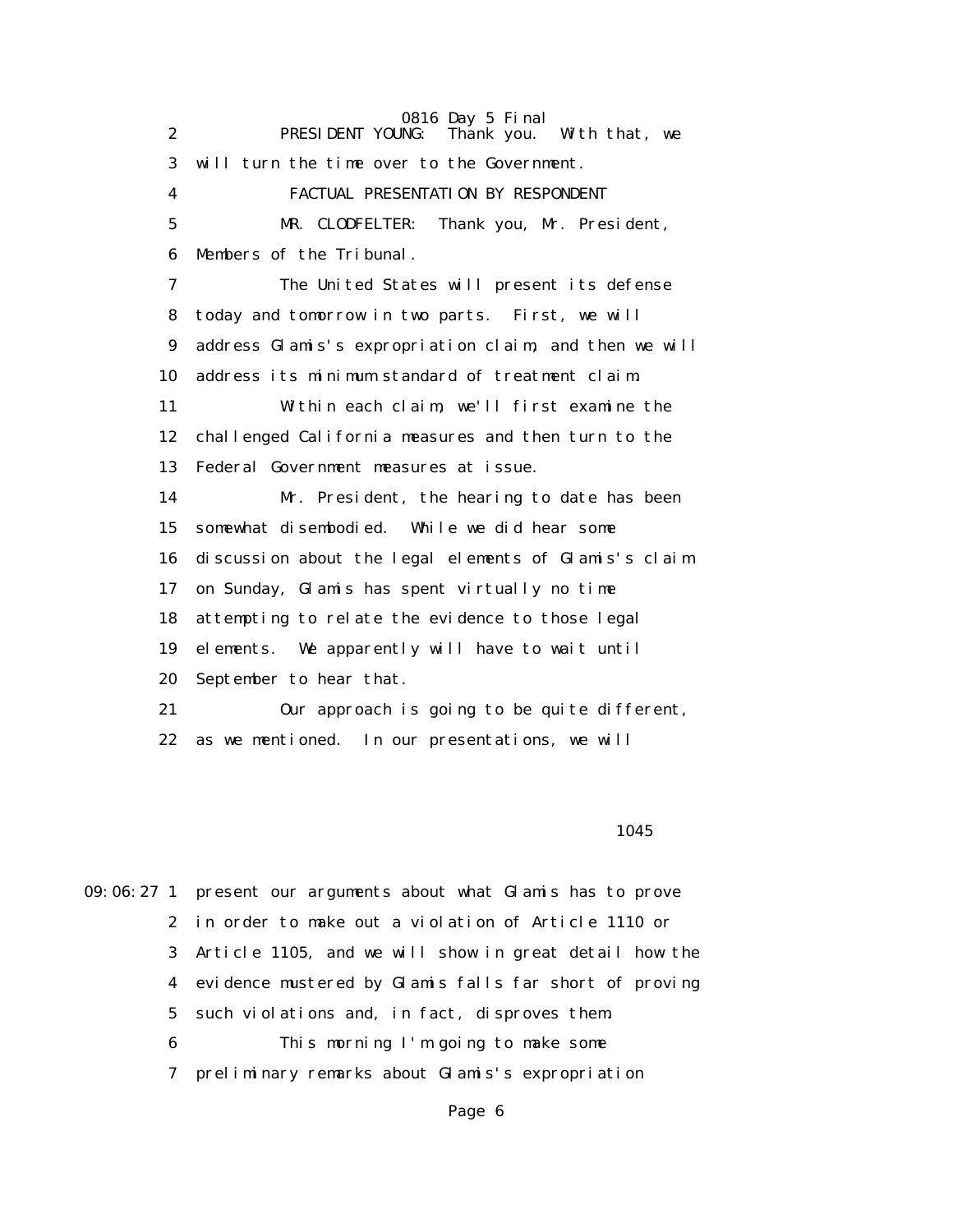8 claim, and then I will outline for you in--exactly how 9 we are going to address that claim, and I will return 10 later to do the same for Glamis's 1105 claim. 11 Glamis's claim that the State Mining and 12 Geology Board's regulation and Senate Bill 22 effected 13 an expropriation of its mining claims fails on many 14 grounds. First, as I argued on Sunday, its challenge 15 to those measures is simply not ripe, and I would like 16 to make a few additional comments on this issue this 17 morning.

 18 It's undisputed that neither of these 19 measures has been applied to Glamis. At no time did 20 the State of California disapprove a Reclamation Plan 21 submitted by Glamis on account of the fact that that 22 plan did not comply with the requirements set forth in

1046

|              | 09:07:38 1 either the regulation or in Senate Bill 22. Although |
|--------------|-----------------------------------------------------------------|
| $\mathbf{2}$ | Glamis argues that there's no doubt that both measures          |
| 3            | would be applied to it were it to seek approval of a            |
| 4            | Reclamation Plan that did not contemplate complete              |
| $5^{\circ}$  | backfilling and recontouring, the fact remains that             |
| 6            | neither has been applied to it.                                 |
| 7            | And as demonstrated in our written                              |
| 8            | submissions, international law as well as domestic law          |
| 9            | is clear on this point. No expropriation claim may be           |
| 10           | made until a challenged measure is actually applied to          |
| 11           | a Claimant. This is not an academic point. Unless               |
| 12           | and until a measure is actually applied, it's                   |
| 13           | impossible, for example, to gauge the economic impact           |
|              |                                                                 |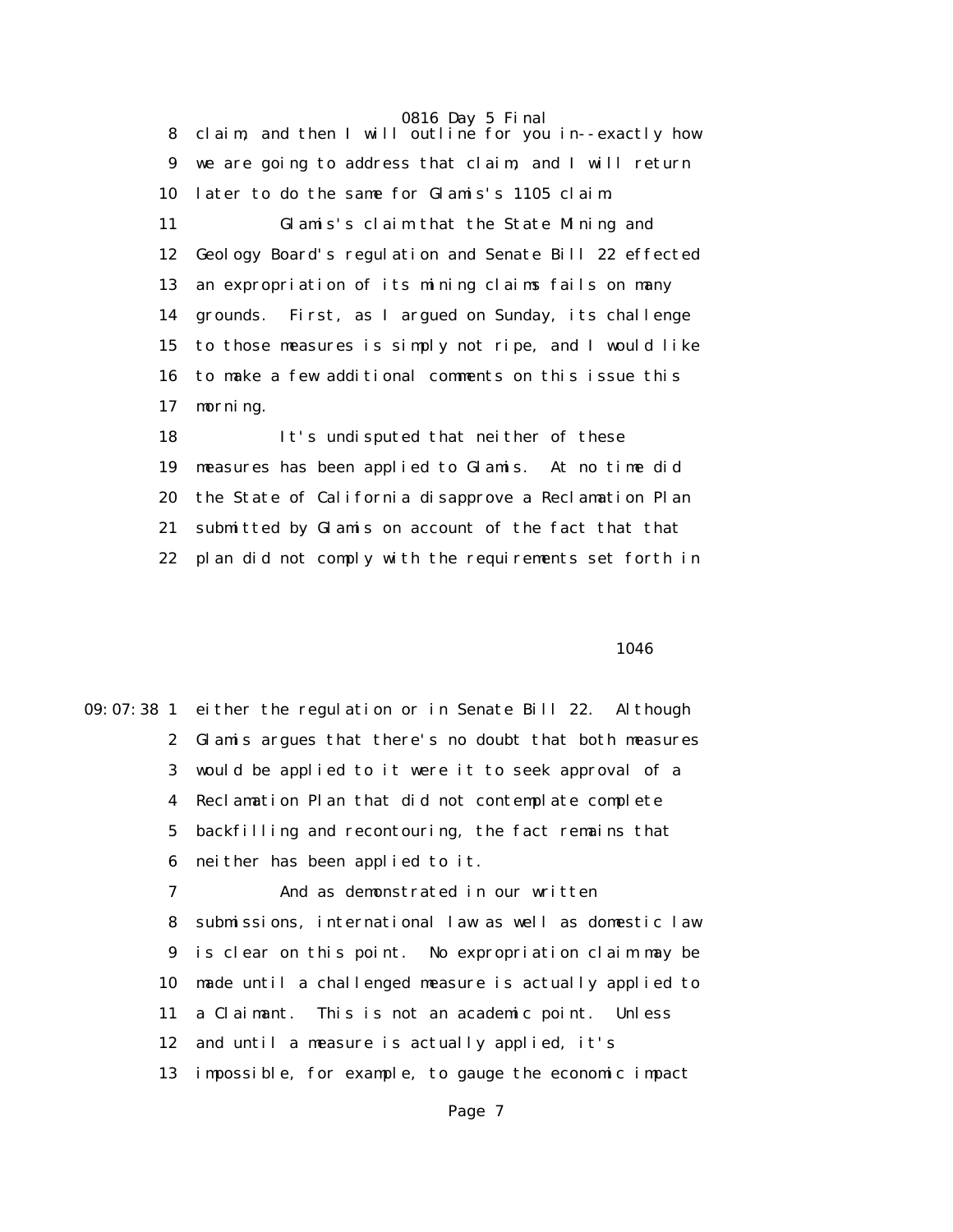0816 Day 5 Final 14 of that measure on the Claimant.

 15 Now, as the Tribunal knows, the price of gold 16 has more than doubled since the challenged California 17 measures were adopted. Clearly, the economic impact 18 of the reclamation requirements contained in those 19 measures would be quite different if the impact, as 20 measured as of 2002, or at a later date on which 21 Glamis might actually have been denied approval of any 22 Reclamation Plan that it submitted and when the price

<u>1047</u>

09:08:51 1 of gold would have been significantly higher and the 2 economic impact lower. Glamis would have you simply 3 ignore the fact that neither measure has been applied 4 to it.

> 5 Neither was it applied in 2002, neither has 6 been applied since. But this the Tribunal cannot do. 7 It must choose a date of the alleged expropriation and 8 calculate the economic impact of the measure as of 9 that date. And the date of expropriation cannot 10 predate the time when the measure was applied to the 11 Claimant and, therefore, the claim must be dismissed. 12 It's not enough for Glamis to insist that the 13 application of the measure or measures was inevitable. 14 Domestic courts and international tribunals require a 15 strong showing before making any exceptions to the 16 ripeness rule, for otherwise, Claimants would simply 17 run to court or to international arbitration to 18 challenge any law which they deem distasteful. 19 In this case, Glamis cannot meet its burden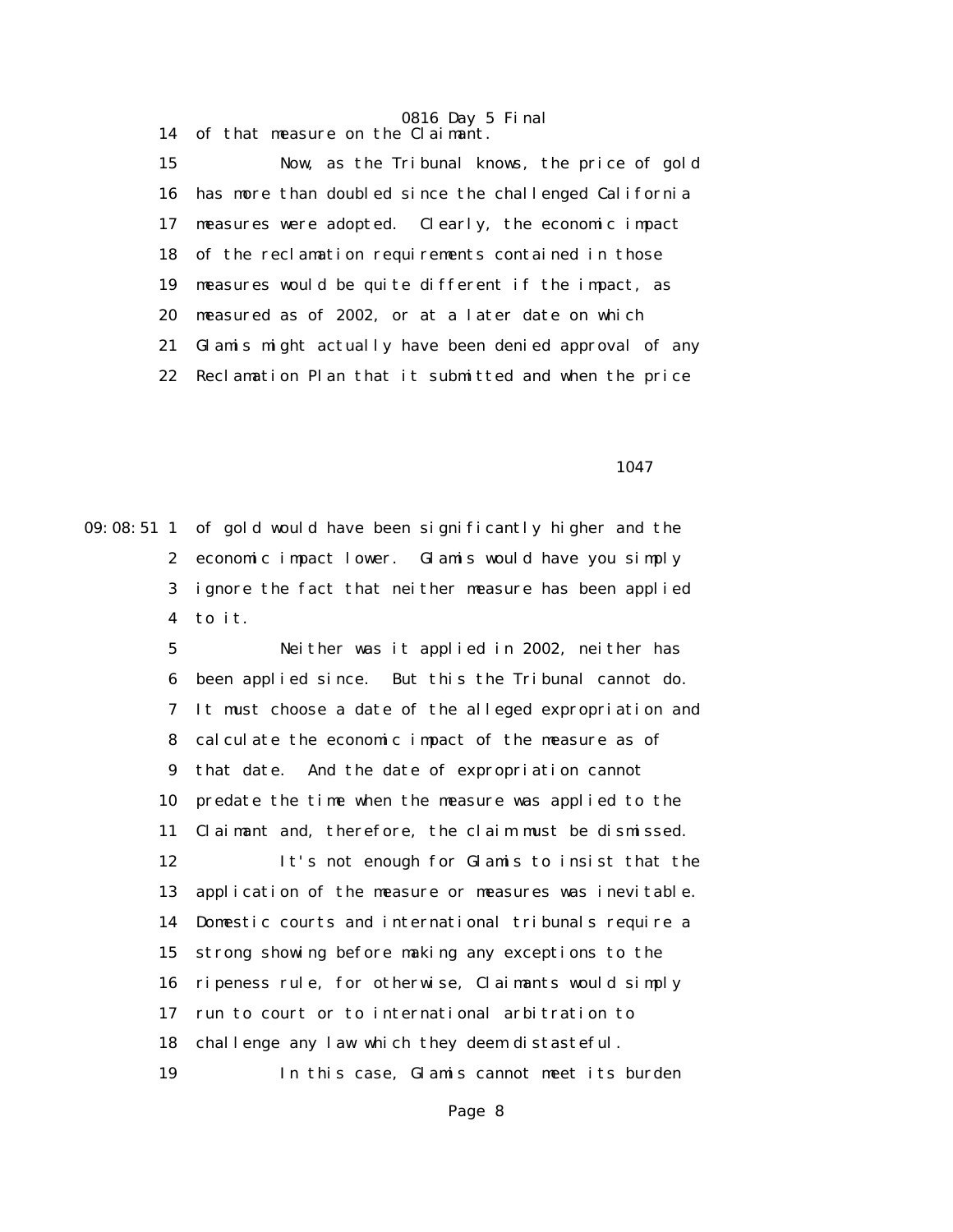20 of showing futility. Indeed, on numerous occasions,

21 Glamis has argued to the Department of Interior and to

22 this Tribunal that the California measures were

1048

09:10:01 1 preempted by Federal law, although I note that in 2 their very latest round of submissions they appear to 3 have dropped this argument. 4 Nevertheless, if Glamis did believe, as 5 vigorously as it argued to the Department of the 6 Interior, that California's reclamation requirements 7 were preempted by Federal law--and it was not a 8 foregone conclusion that they would ever have been 9 subjected to those requirements. But instead of 10 seeking to establish in court that those measures were 11 preempted, it instead ran to international arbitration 12 to challenge the requirements. 13 Now, I doubt there's any serious question 14 that had it, instead, gone to domestic court to 15 challenge the measures as expropriatory, that claim 16 would have been dismissed for lack of ripeness. 17 United States submits that this Tribunal should 18 dismiss Glamis's expropriation claim on ripeness 19 grounds alone. 20 Our remaining expropriation arguments apply 21 only to the extent that the Tribunal does not dismiss 22 the claim on ripeness grounds. These arguments assume

1049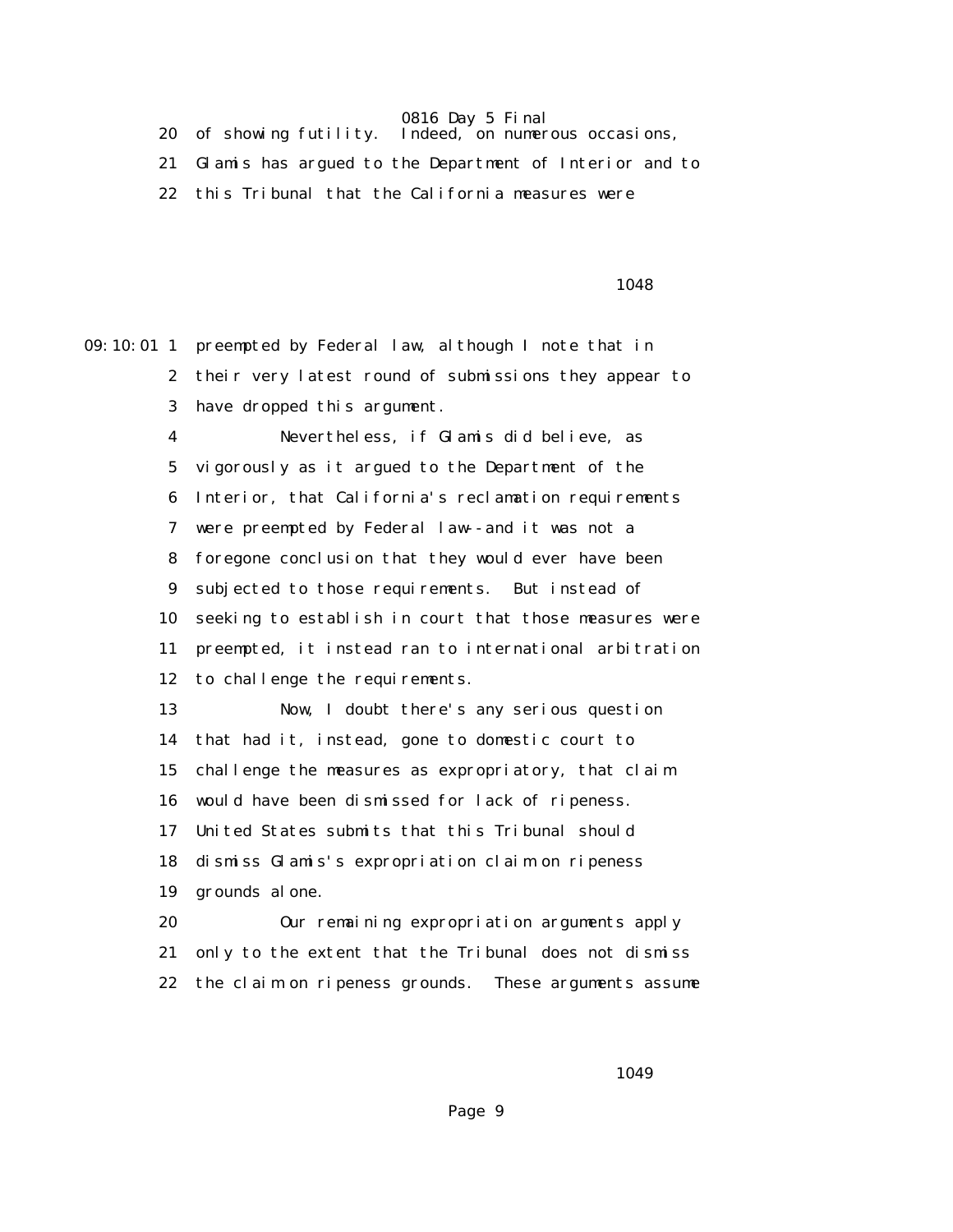| $09:11:07$ 1     | that both of the California measures have been applied |
|------------------|--------------------------------------------------------|
| $\boldsymbol{2}$ | to Glamis. In such a case, we would ask you to keep    |
| 3                | another point in mind. If the United States            |
| 4                | shows--let me restate it another way. If Glamis fails  |
| 5                | to show that both of the California measures are       |
| 6                | expropriatory, then the Tribunal must dismiss Glamis's |
| 7                | expropriation claim in its entirety, and this is for   |
| 8                | the following reason.                                  |
| 9                | Although the SMGB regulation and Senate Bill           |
| 10               | 22 were adopted by different branches of the           |
| 11               | California Government to address different problems,   |
| 12               | they both impose the same types of reclamation         |
| 13               | requirements on the mining companies subject to them.  |
| 14               | The SMGB regulation has far broader coverage. It       |
| 15               | applies to all open-pit metallic mines in the State of |
| 16               | California. Senate Bill 22, as you know, applies only  |
| 17               | to those open-pit mines that are located near a Native |
| 18               | American sacred site. Any mine that is subject to      |
| 19               | Senate Bill 22 will be necessarily subject to the SMGB |
| 20               | regulation, but not vice versa.                        |
| 21               | Glamis claims that it is the subject and,              |
|                  |                                                        |

22 indeed, has been subjected to both measures, but it is

### $1050$

09:12:37 1 necessary, however, for Glamis to show that both 2 measures were expropriatory. Even assuming the 3 expropriatory nature of one of the two measures, 4 Glamis still would have been subject to the exact same 5 reclamation requirements under the other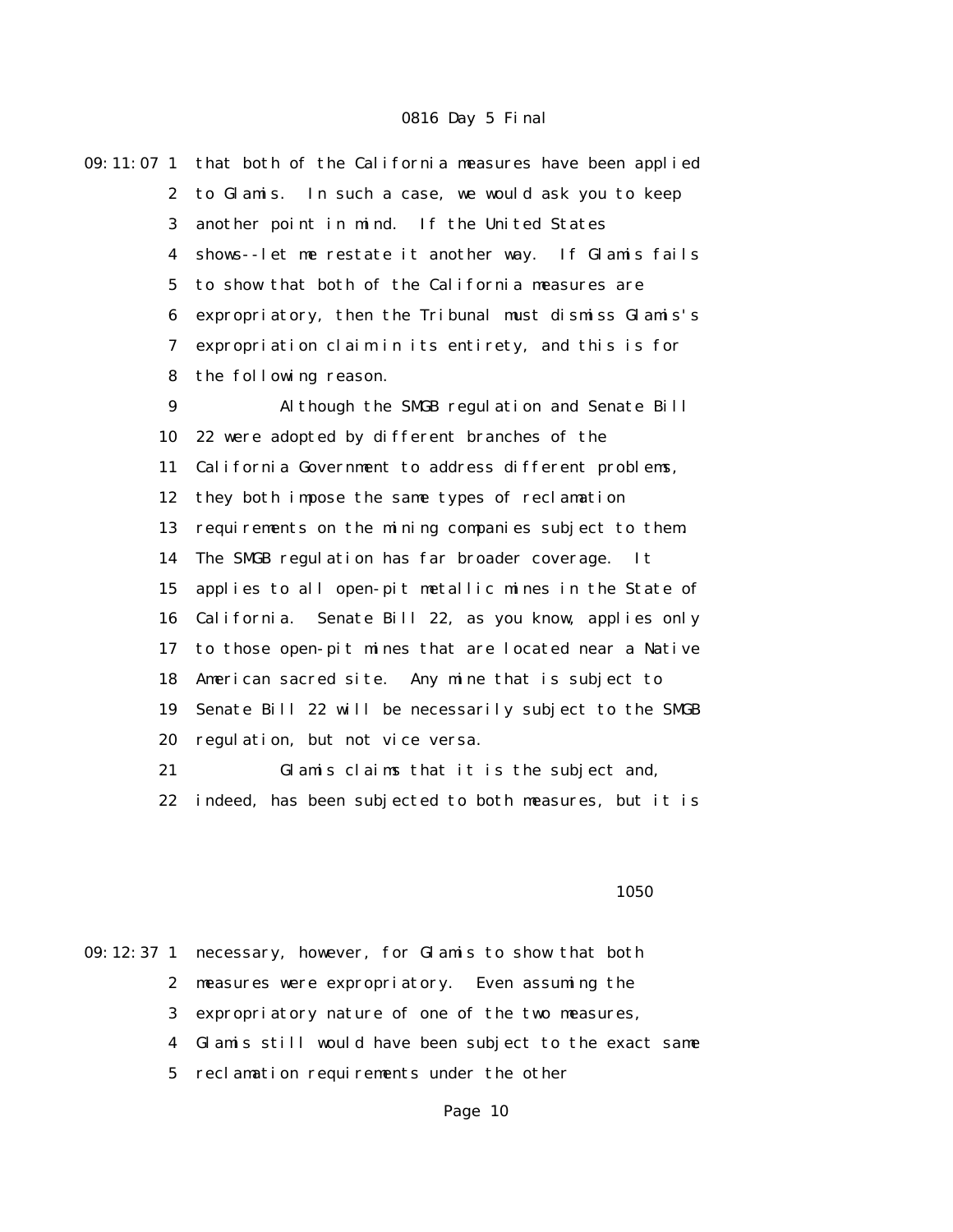6 nonexpropriatory measure.

## 0816 Day 5 Final

 7 With these points in mind, I will now turn to 8 our defense to Glamis's expropriation claims. In 9 connection with that defense, we have distributed a 10 binder of documents which reflects all of the exhibits 11 which are in the record to which we may make reference 12 during our oral presentations.

 13 We will also be referring to slides during 14 our presentations and will distribute hard copies of 15 those slides before we do so.

 16 We will begin our defense by showing that the 17 California measures cannot be deemed expropriatory 18 because they merely specified background principles 19 already present in California law. 20 Ms. Menaker will discuss the legal principles

21 involved and show why those measures need not be

22 applied retroactively to previously approved mines in

#### **1051**

|    | 09:13:44 1 order to constitute expressions of background |  |  |
|----|----------------------------------------------------------|--|--|
| 2  | principles.                                              |  |  |
| 3  | Mr. Feldman will then demonstrate in detail              |  |  |
|    | 4 how the SMGB regulation specifies preexisting          |  |  |
|    | 5 requirements of the Surface Mining and Reclamation     |  |  |
|    | 6 Act. And Ms. Thornton will then explain why Senate     |  |  |
|    | 7 Bill 22 merely specifies the preexisting prohibitions  |  |  |
|    | 8 of the Sacred Sites Act.                               |  |  |
| 9  | Mr. President, we will then turn to a showing            |  |  |
|    | 10 of why, even if those measures did not specify        |  |  |
| 11 | preexisting background principles, Glamis has failed     |  |  |
|    |                                                          |  |  |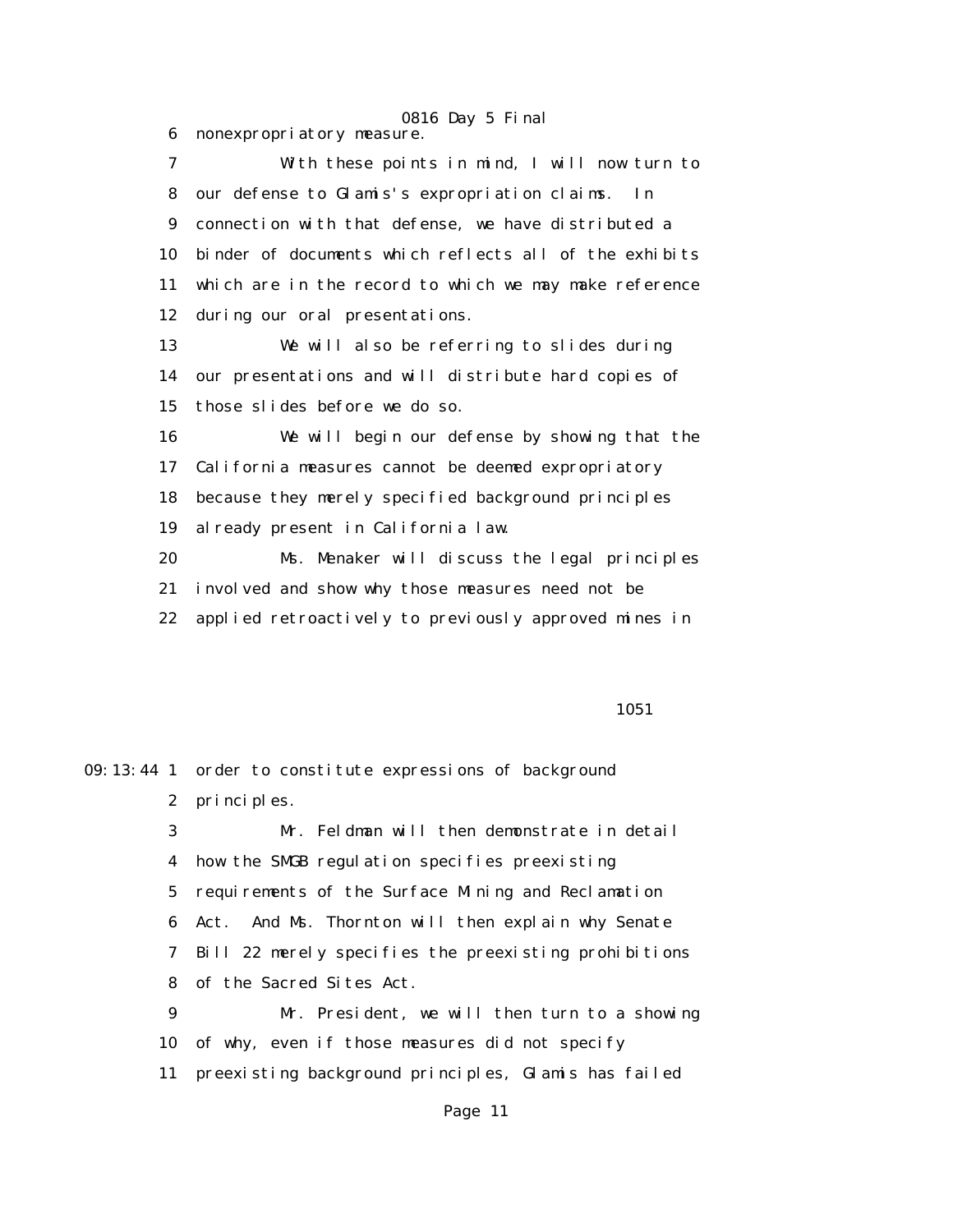0816 Day 5 Final 12 to prove the elements of an indirect expropriation. 13 Now, the parties agree, on a general level at 14 least, on what those elements are. First is the 15 question of the measures' economic impact. 16 Now, much of the testimony presented by 17 Glamis in the last few days addressed that issue. 18 Unfortunately, little was heard from Glamis's 19 witnesses about the most important evidence on this 20 issue, Glamis's own internal analyses. It was not a 21 little surprising to hear Glamis's expert, 22 Mr. Guarnera, completely discount the value of

 $1052$ 

09:14:57 1 Glamis's detailed and confidential internal analyses 2 when he was all to ready to accept as absolute proof 3 of industrywide cost increases the Web site reports of 4 a few companies' quarterly statements.

> 5 On Monday I stressed the overriding probative 6 value of Glamis's internal valuation analyses. This 7 week we heard a lot about gravel and swell factors, 8 which do impact the valuation, and got a chance to 9 view maybe three out of the estimated 30,000 feet of 10 core samples that were taken at the site. But we 11 heard nothing to explain away the detailed conclusions 12 as it--detailed conclusions reached by Mr. Purvance 13 about the swell factor based on his analysis of the 14 results of all the core samples.

 15 Mr. Guarnera failed to point out any 16 deficiencies in Mr. Purvance's analysis when asked if 17 he had any reason to believe those conclusions were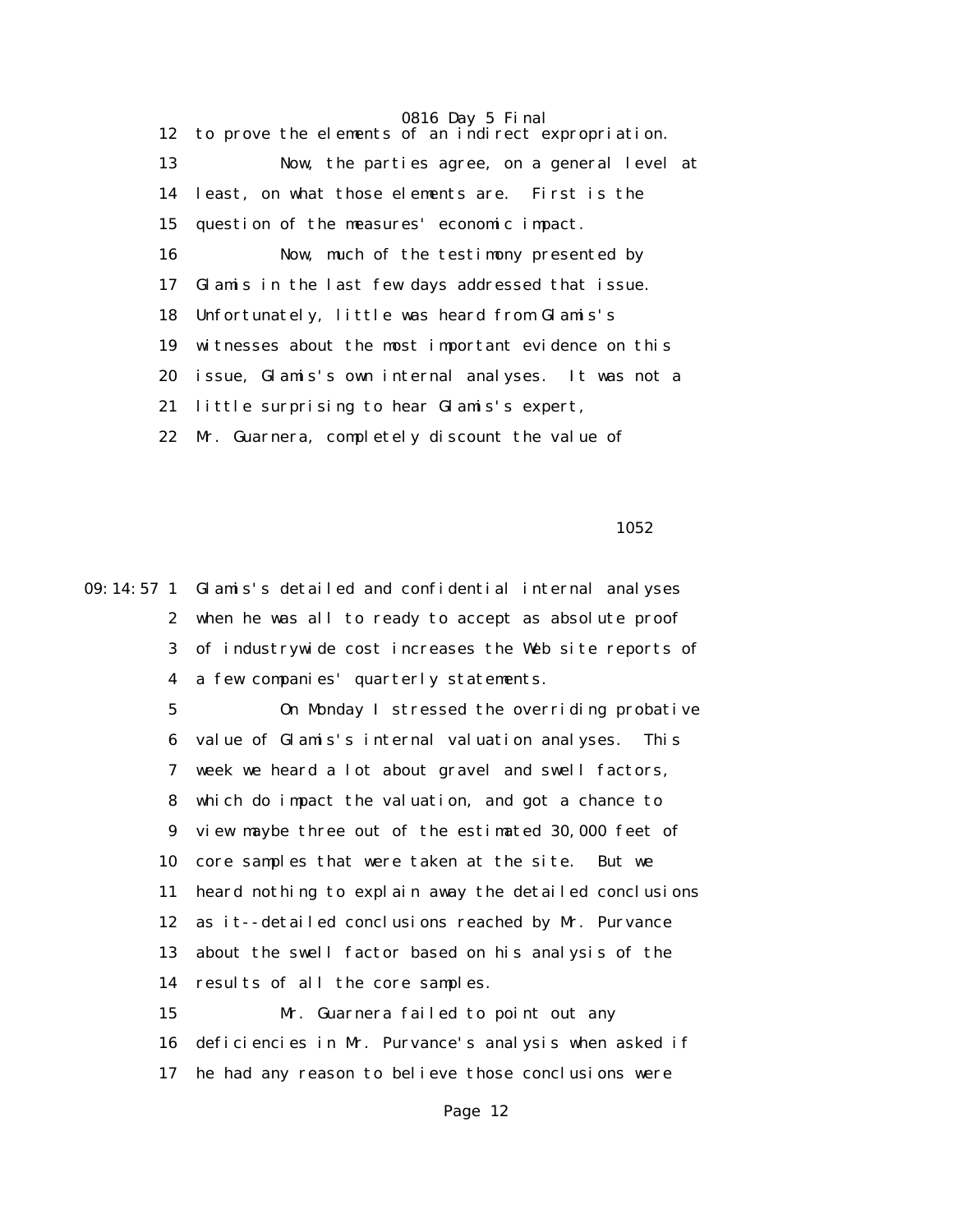18 wrong.

 19 Mr. Sharpe will show how Glamis has failed to 20 overcome the implications of its own documents, the 21 conclusions of which have been corroborated by our own 22 expert Navigant. Navigant, who we learned from

#### $1053$

09:16:05 1 Glamis's counsel the other day, is considered by Behre 2 Dolbear to be qualified enough to conduct metallic 3 mine valuations, to join it in a valuation of Alcan 4 Company's aluminium assets, just as it joined Norwest 5 in the valuation of Glamis's mine claim. 6 Mr. Sharpe will show how Glamis has failed to 7 explain away the numerous deficiencies in 8 Mr. Guarnera's reports and that Glamis's mining claims 9 retain significant value and retained such value after 10 the California measures were adopted, even assuming 11 that Glamis had to comply with the reclamation 12 requirements. 13 Then Ms. van Slooten will address the second 14 element of an indirect takings analysis and show that 15 Glamis could not have had any protected reasonable 16 expectation that it could mine without complying with 17 the California measures, even if that meant full 18 backfilling.

> 19 Then Ms. Menaker will return to demonstrate 20 that the character of both California measures is 21 regulatory in nature and not expropriatory. After 22 that, we will turn to address Glamis's claim that the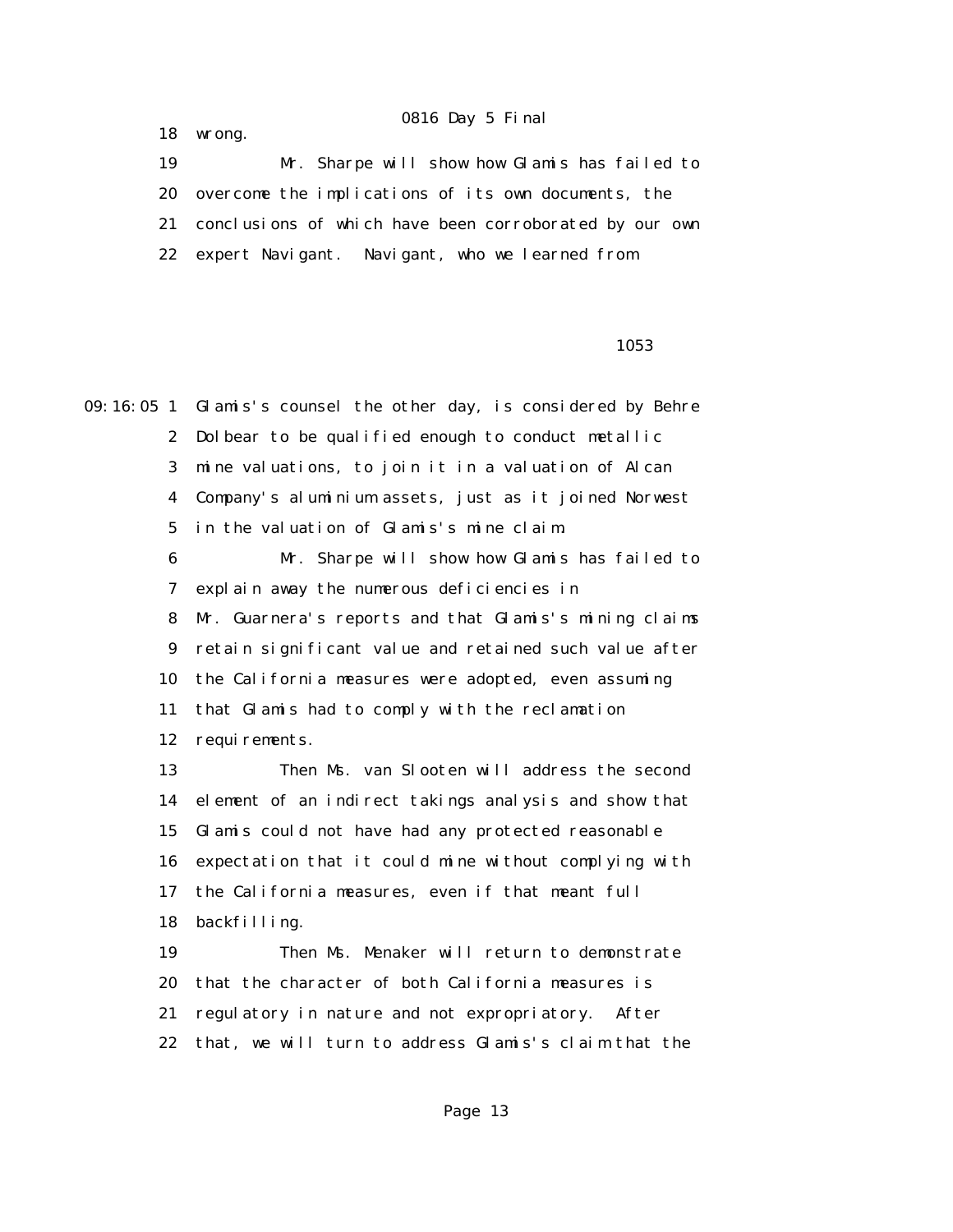1054

09:17:16 1 Federal Government's actions expropriated its mining 2 claims.

> 3 Now, you have no doubt noticed that this 4 claim has received rather short shrift in Glamis's 5 submissions. That's because Glamis itself has pegged 6 itself the date of expropriation to the date to the 7 SMGB regulation that was adopted on an emergency 8 basis.

 9 Now, as of that date, Glamis had a request 10 pending with the Department of Interior to suspend 11 processing of its Plan of Operations and, according to 12 Mr. Jeannes, never even took a position after the 13 commencement of this arbitration on whether DOI should 14 continue processing its plan, much less asked it to do 15 so, that, despite faulting the Department of Interior 16 in its briefs and in this hearing for failing to do 17 just that. As Ms. Menaker will show in detail, all of 18 Glamis's actions underscore the weakness of this 19 claim, which requires dismissal.

 20 Now, with that, Mr. President, I would like 21 to turn the floor over to Ms. Menaker, who will set 22 forth our defense, initial defense, based upon

 $1055$ 

09:18:18 1 background principles of law. 2 Thank you. 3 MS. MENAKER: Thank you. Good morning,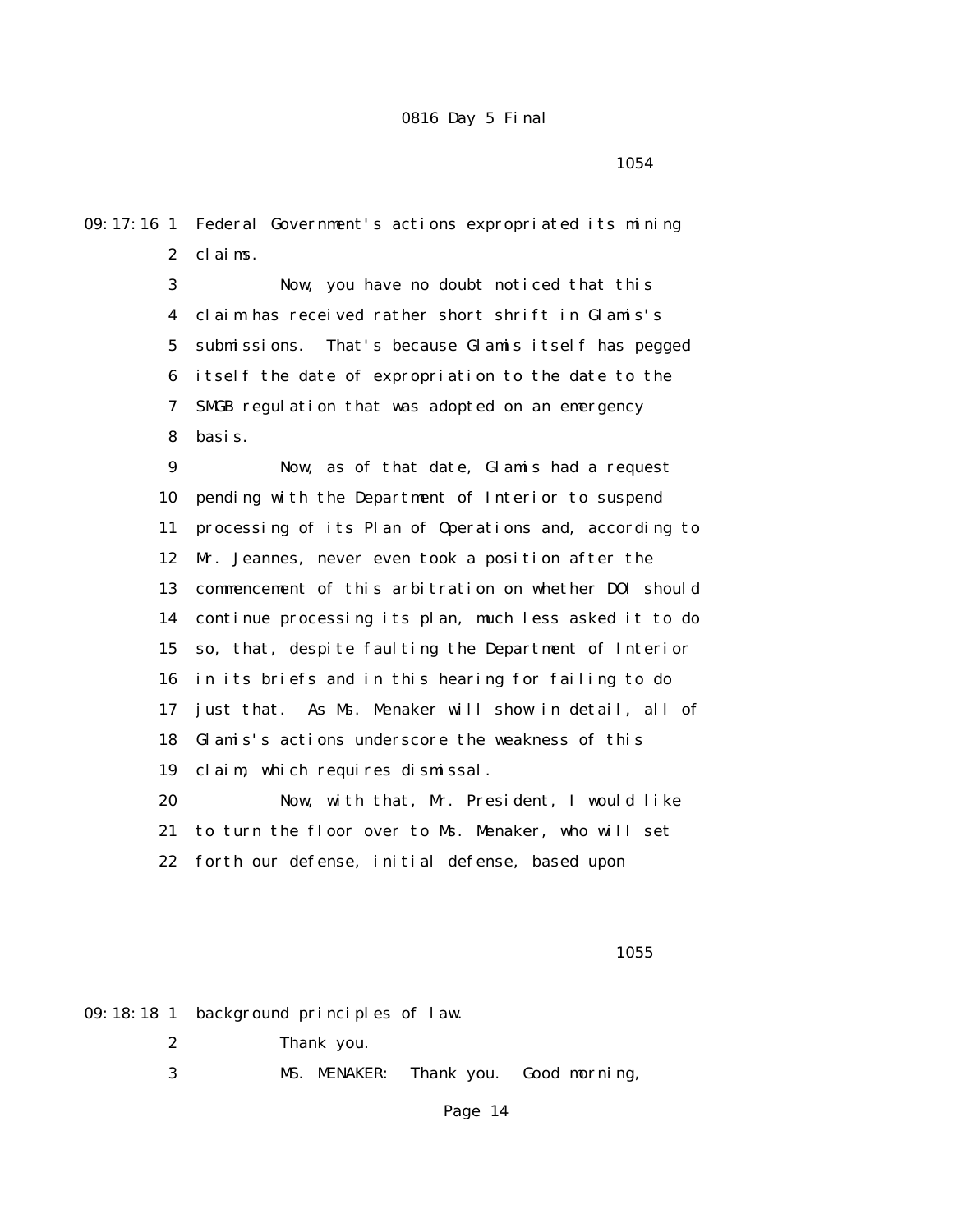0816 Day 5 Final 4 Mr. President, Members of the Tribunal.

> 5 As Mr. Clodfelter noted, we'll now 6 demonstrate that the California measures challenged by 7 Glamis, namely the SMGB regulation and Senate Bill 22, 8 did not interfere with Glamis's interest in its 9 unpatented mining claims and, thus, are not 10 expropriatory. And specifically we will show that the 11 scope of Glamis's property interest is limited by 12 certain background principles of California law that 13 circumscribed the property interests that it held in 14 its unpatented mining claims. 15 Both the United States and Glamis agree that 16 when considering a claim for expropriation under 17 international law, a first step in that analysis is 18 the review of domestic law to determine the scope of 19 the property interest at issue.

 20 Glamis also agrees with the United States 21 that property rights are subject to legal limitations 22 existing at the time that the property rights are

#### $1056$

09:19:23 1 acquired, and any subsequent burdening of those 2 property rights by such limitations cannot be 3 expropriatory.

> 4 When a State raises a background principles 5 defense, it is saying that the law prohibiting certain 6 conduct or use does not impose a new restriction on 7 the property at issue. A background principle of law 8 can define the nature of a Claimant's property 9 interest in such a way as to make certain uses of that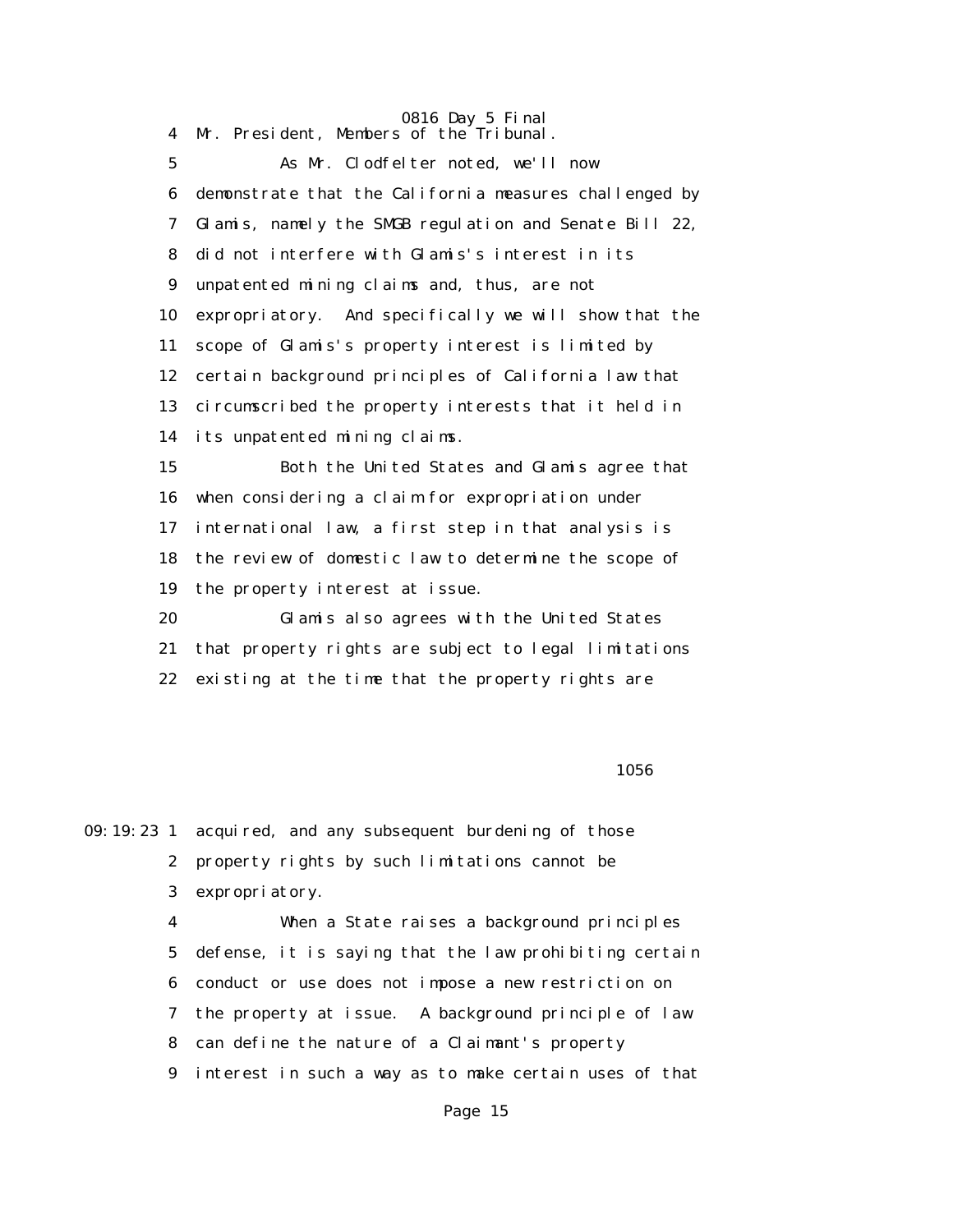10 property unlawful. Accordingly, a State does not 11 effect a taking when it adopts a subsequent measure 12 that merely applies such a background principle to 13 prohibit a property owner from using its property in 14 that unlawful way.

 15 If a State shows that an objectively 16 reasonable application of a background principle would 17 prohibit the property use at issue, then that 18 prohibition cannot be a taking, and Glamis doesn't 19 contest this. Yet, in its opening statement, Glamis 20 posited a test for a background principles defense 21 that would write this concept out of the law 22 altogether.

 $1057$ 

| $09:20:32$ 1 | First, as you can see on the screen, Glamis            |
|--------------|--------------------------------------------------------|
| $\mathbf{2}$ | correctly noted, and I quote, "That for these two      |
| 3            | California statutes to be background principles        |
| 4            | restricting the Claimant's rights in its mining        |
| $5^{\circ}$  | claims, they would have had to--the State of           |
| 6            | California would have had to have been able to go into |
| 7            | court and impose those requirements under existing law |
| 8            | without the need of the regulation."                   |
| 9            | But then Mr. Gourley states--and this is on            |
| 10           | the next screen-that, "Finally, and most basically,    |
| 11           | if the Sacred Sites Act provides the protection that   |
| 12           | Respondent asserts, then none of the measures would    |
| 13           | have been necessary because California could have gone |
| 14           | into court to enforce that limitation directly."       |
| 15           | But Glamis can't have it both ways. The very           |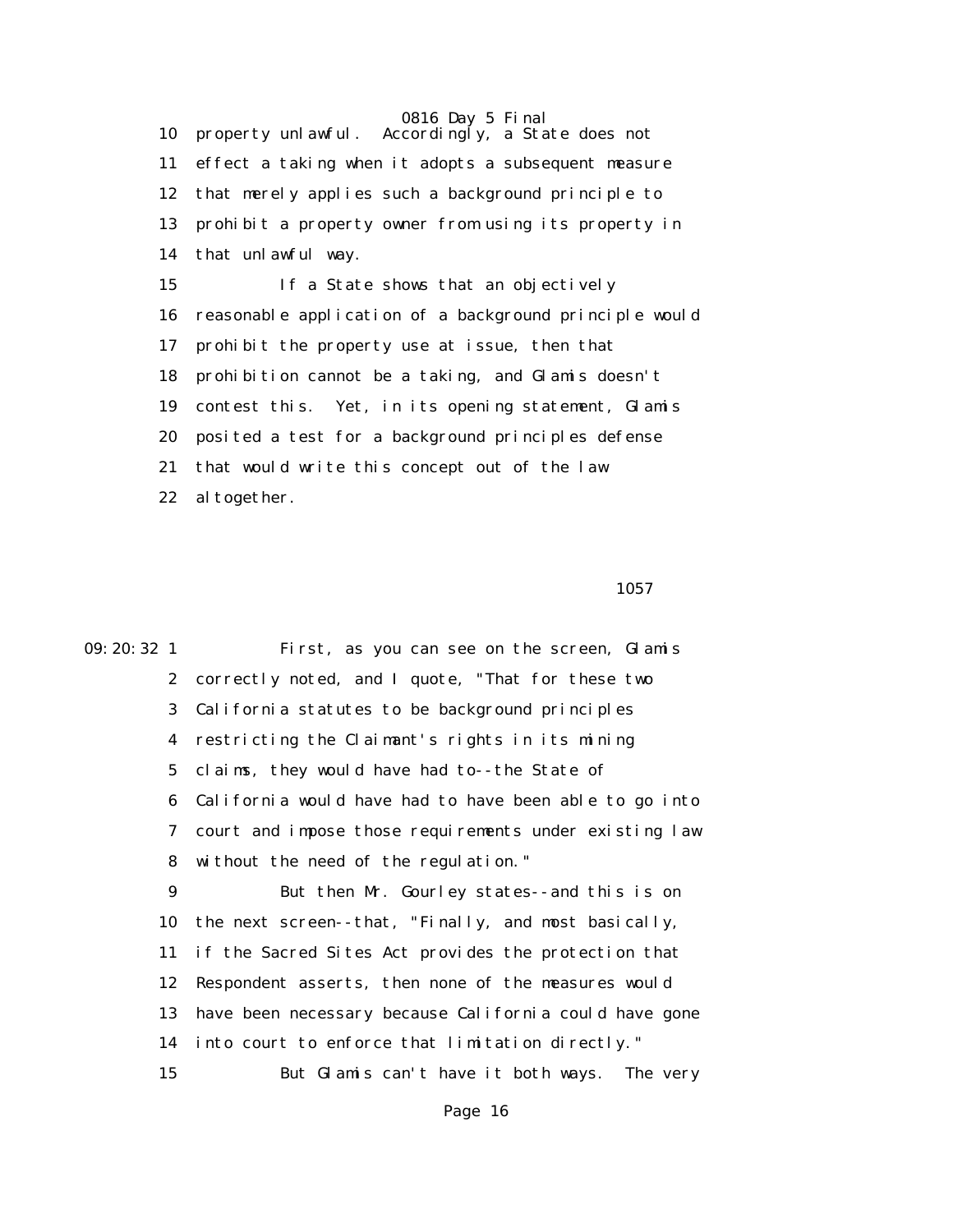16 thing that proves the existence of a background 17 principle cannot preclude a State from applying it, 18 and the Supreme Court has been clear on this point. A 19 State does not effect a taking if it enacts a measure 20 that achieves the same results that the State could 21 have achieved through its courts, and the fact that 22 the State chooses to clarify a background principle in

 $1058$ 

09:21:50 1 a particular piece of legislation or in a regulation, 2 rather than going to court to achieve that same 3 results through judicial processes, does not and 4 cannot demonstrate the nonexistence of the background 5 principle or necessitate the conclusion that the same 6 results could not have been achieved in the courts. 7 In fact, as Professor Sax noted in his first 8 report, and I quote, "Whether particular conduct 9 constitutes a nuisance ordinarily has to await 10 ascertainment of particular facts and circumstances in 11 a judicial proceeding or specification in legislative 12 form."

 13 Mr. Sax then went on to note that, "The 14 California Supreme Court has noted a preference under 15 California law for specification of violation and of 16 remedy to be articulated by the legislature in a 17 statute rather than left to common law adjudication." 18 And that's what the legislature and the SMGB 19 did here. They both adopted measures specifying the 20 application of a background principle to the operation 21 of open-pit metallic mining, and both of those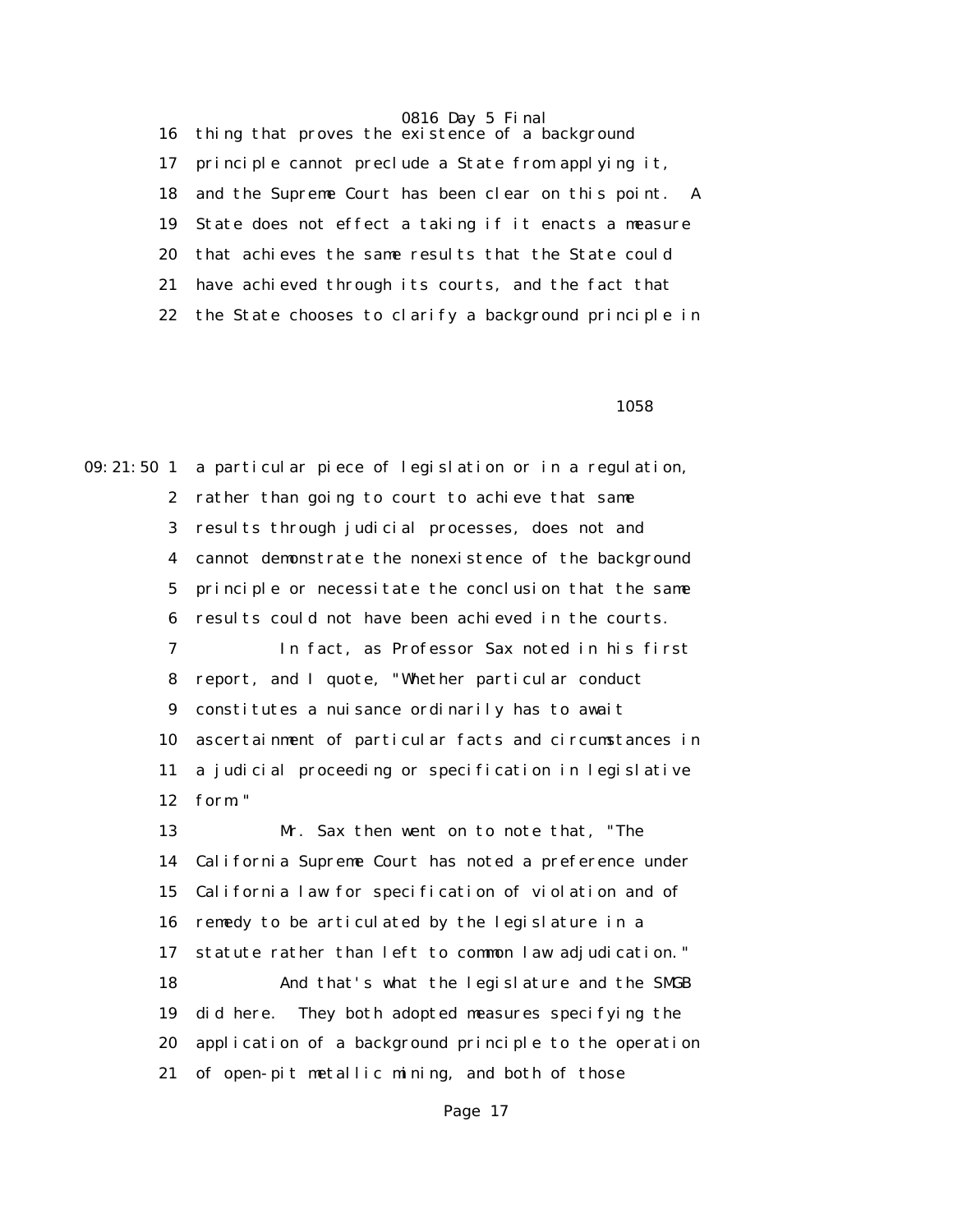0816 Day 5 Final 22 measures reflect a reasonable application of the

 $1059$ 09:23:04 1 background principles identified by the United States, 2 and those background principles are the following, 3 which I've also put on the screen. 4 The first one is the requirement that mined 5 lands be reclaimed to a usable condition and pose no 6 danger to public health or safety under the Surface 7 Mining and Reclamation Act which was enacted in 1975. 8 The second background principle is the 9 prohibition against interfering with Native American 10 religious practices on public property under the 11 Sacred Sites Act, which was enacted in 1976. 12 And the third background principle at issue 13 in this case is the prohibition against causing 14 irreparable damage to Native American sacred sites 15 absent a showing of necessity, also under the Sacred 16 Sites Act. 17 Now, before turning over the floor to my 18 colleagues, who will describe exactly how each of the 19 California measures reflects an objectively reasonable 20 application of the background principles that I've 21 just set out, I'm going to address a few of the 22 preliminary points in response, or make a few

1060 and 1060 and 1060 and 1060 and 1060 and 1060 and 1060 and 1060 and 1060 and 1060 and 1060 and 1060 and 1

09:24:08 1 preliminary points in response to the rebuttal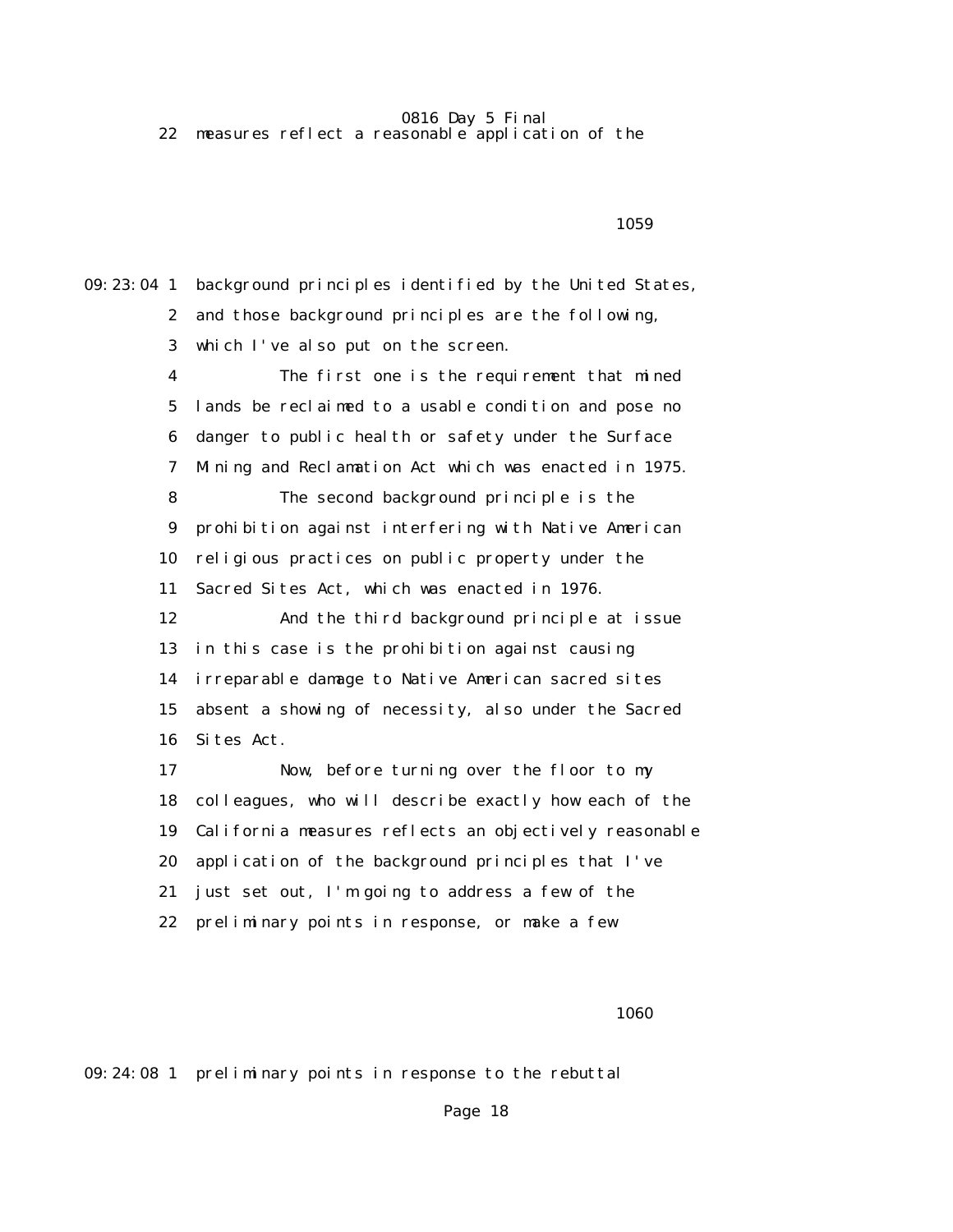2 statement that Glamis's expert Mr. Olson submitted. 3 So, as an initial matter, Glamis, in its last 4 round of pleadings, has abandoned any argument that 5 the United States's background principle defense fails 6 because the California measures are preempted by 7 Federal law; and that is, Glamis now concedes that 8 California is not prohibited by virtue of Federal law 9 from imposing the types of reclamation requirements at 10 issue on Federal lands. 11 And as we have shown in our written 12 submissions, the U.S. Supreme Court in the Granite

 13 Rock case expressly recognized States' rights to 14 impose environmental regulations on unpatented mining 15 claims that are located on Federal lands. And I have 16 shown that on the screen as well.

 17 Also, BLM's 3809 regulations likewise provide 18 that State laws and regulations that relate to the 19 conduct of operations or reclamation on Federal lands 20 are not preempted, even if those State laws are more 21 stringent than Federal law. And the Federal 22 Government has expressly recognized that SMARA does

**1061** 

09:25:22 1 apply on Federal lands in California.

 2 In his latest expert report, Mr. Olson says 3 that he found it unnecessary in his original report to 4 reach a conclusion about whether the challenged 5 California measures were, "like the kinds of 6 regulations upheld by the Supreme Court in Granite 7 Rock and sufficient to affect the definition of a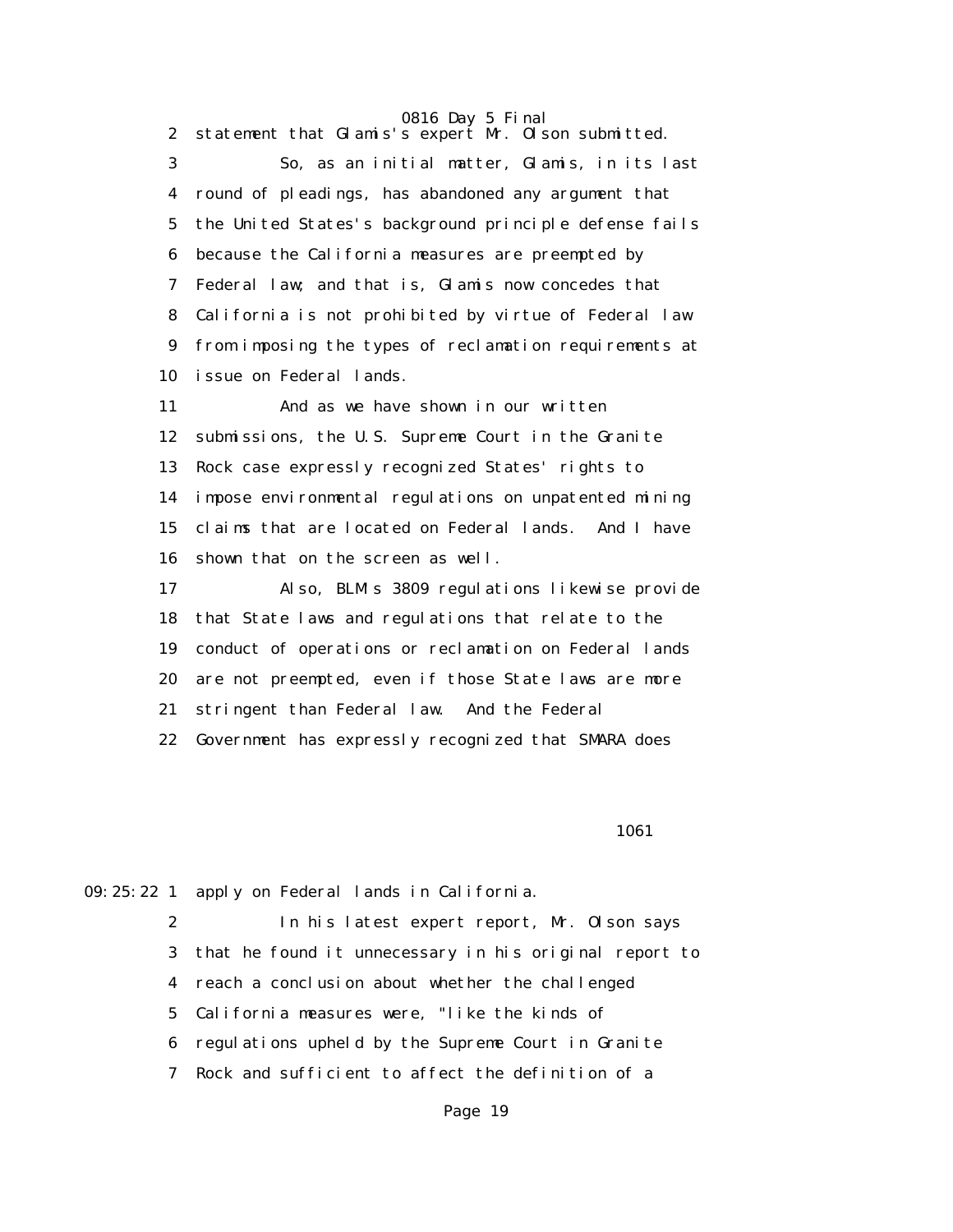0816 Day 5 Final 8 property interest under Federal law."

 9 So, Mr. Olson does not seek to preserve the 10 viability of Glamis's preemption argument by 11 attempting to distinguish the regulations at issue at 12 Granite Rock from those measures that are challenged 13 by Glamis in this arbitration. Instead, Mr. Olson 14 makes an alternative argument. He argues that the 15 challenged California measures cannot be articulations 16 of preexisting background principles because the 17 reclamation requirements that are contained in the 18 SMGB regulation and in Senate Bill 22 apply to future, 19 but not to existing mines. 20 And in support of this argument, Mr. Olson

 21 seizes on language from the Lucas decision that says 22 that permitting--and he claims that language states

 $1062$ 

|                 | 09:26:36 1 that permitting similarly situated landowners to |
|-----------------|-------------------------------------------------------------|
|                 | 2 continue the use that has been denied to the Claimant,    |
|                 | 3 "ordinarily imports a lack of any common law              |
| 4               | prohibition on that use."                                   |
| $5\overline{ }$ | But this similarly situated argument is                     |
| 6               | unavailing for several reasons. First, as Professor         |
| 7               | Sax has observed in his rebuttal statement, the             |
| 8               | language from Lucas that Mr. Olson quotes constituted       |
| 9               | evidentiary guidance for determining the existence and      |
| 10              | content of common law principles, and that language         |
| 11              | should not be elevated to a legal rule applicable to        |
| 12              | background principles that are codified in statutes.        |
| 13              | Second, future and existing mines are not                   |
|                 |                                                             |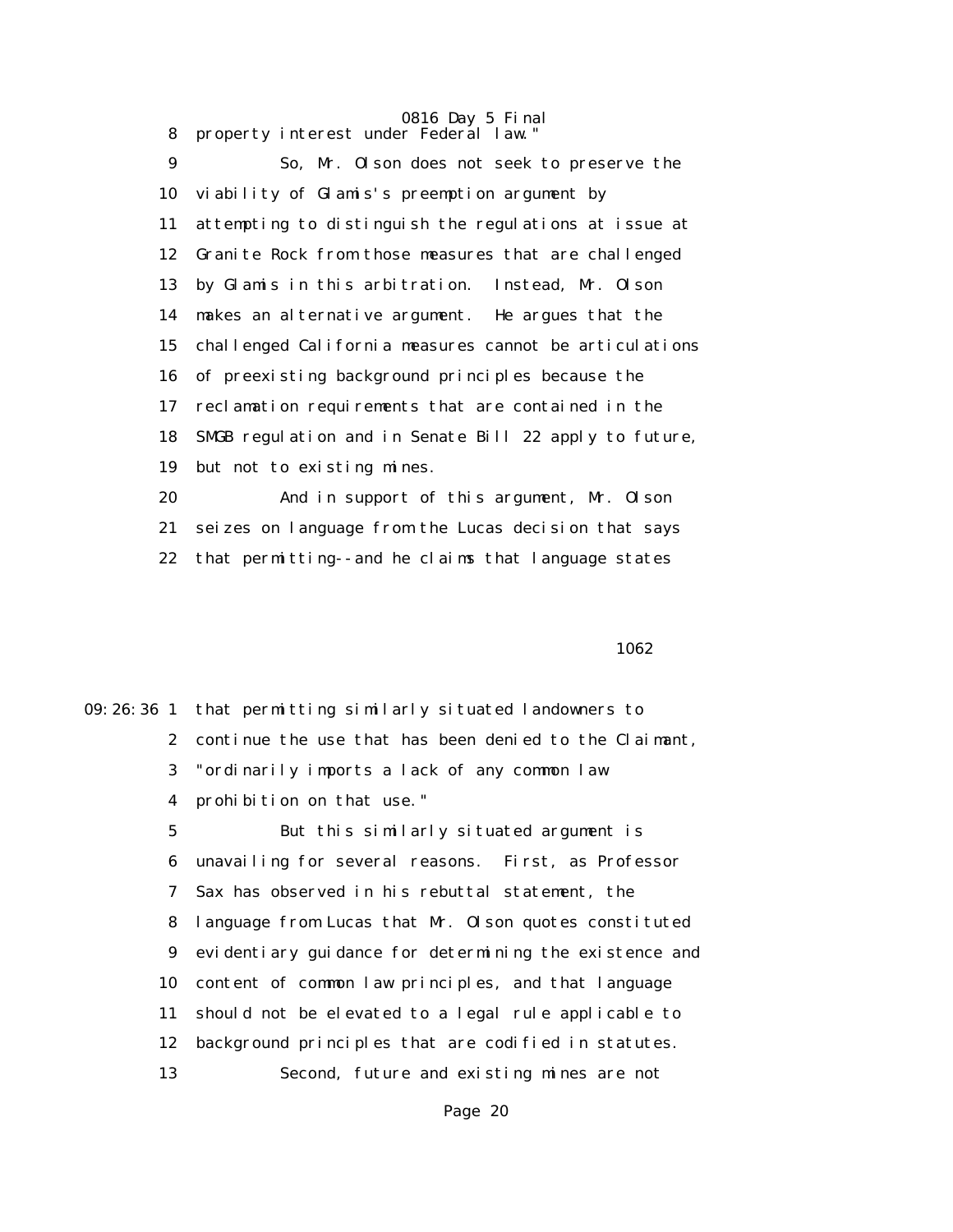0816 Day 5 Final 14 necessarily similarly situated, and they need not be 15 subject to the same controls. 16 Third, operators remain subject to a 17 background principle, even when, in any given 18 instance, the principle is not applied to them. 19 And fourth and finally, a failure to apply a 20 background principle to an operator does not 21 constitute a grant of a property right to that 22 operator to continue to engage in the activity that

 $1063$ 

09:27:50 1 the State has previously chosen not to disturb. And I 2 will go through each of these in a little more detail. 3 On the first point, as Professor Sax made 4 clear in his supplementary report, the similarly 5 situated language in Lucas appears in the context of 6 the Court's providing guidance on when certain facts 7 ordinarily would indicate a lack of a common law 8 background principle prohibiting the conduct at issue. 9 So, in other words, if faced with an argument 10 that there is a common law background principle that 11 restricts the owner's property interest, the Court 12 sets out factors for consideration in determining 13 whether such a common law restriction on certain 14 property rights exists. But the background principles 15 at issue here concern statutory and not common law 16 rules. Those background principles, you will recall, 17 are contained in SMARA and the Sacred Sites Act. Both 18 of those are codified statutes. 19 So, those statutory rules raise no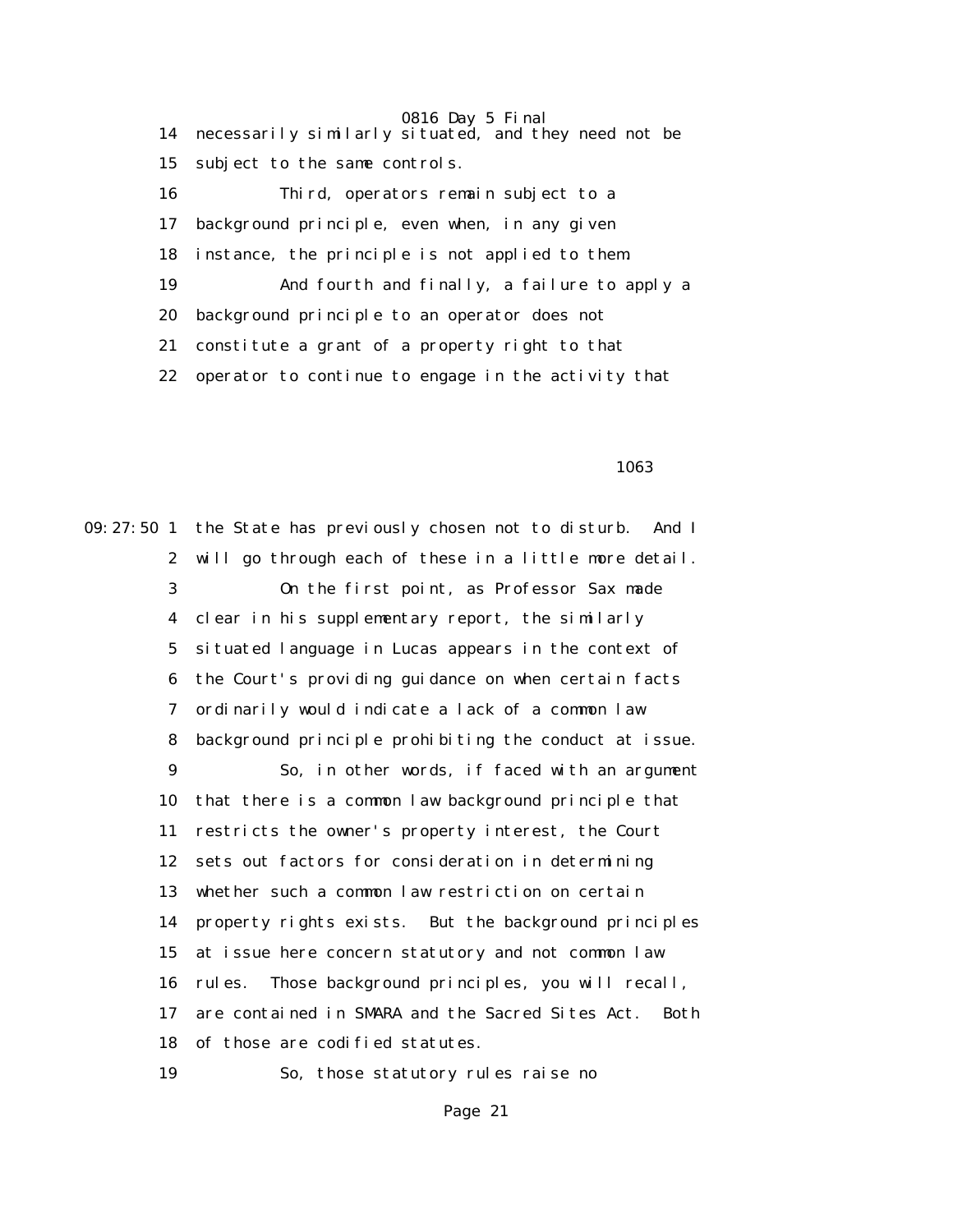20 evidentiary concerns because their content is clear.

21 In other words, this Tribunal need not look and try to

22 determine whether there is a common law background

**1064** 

09:29:07 1 principle because we are pointing you to the very 2 statute which we claim constitutes the source of the 3 background principle for the measures at issue in this 4 arbitration.

> 5 So, as Professor Sax notes in his latest 6 report, the similarly situated language in Lucas 7 that's cited by Glamis isn't applicable in cases like 8 this one, where a tribunal does not need to ascertain 9 the content or the existence of the alleged background 10 principle.

> 11 Second, future and existing mines are not 12 necessarily similarly situated, and thus they need not 13 be subject to the same controls. This consideration 14 applies with particular force where, as here, the 15 challenged measures concern reclamation requirements; 16 while existing mines may have already have had such 17 plans approved and, in fact, existing mines may have 18 already finished mining altogether, they may be fully 19 reclaimed and abandoned.

> 20 And the State of Montana recognized this very 21 consideration when it enacted its ban on cyanide 22 heap-leach mining, which in that ban it exempted all

 $1065$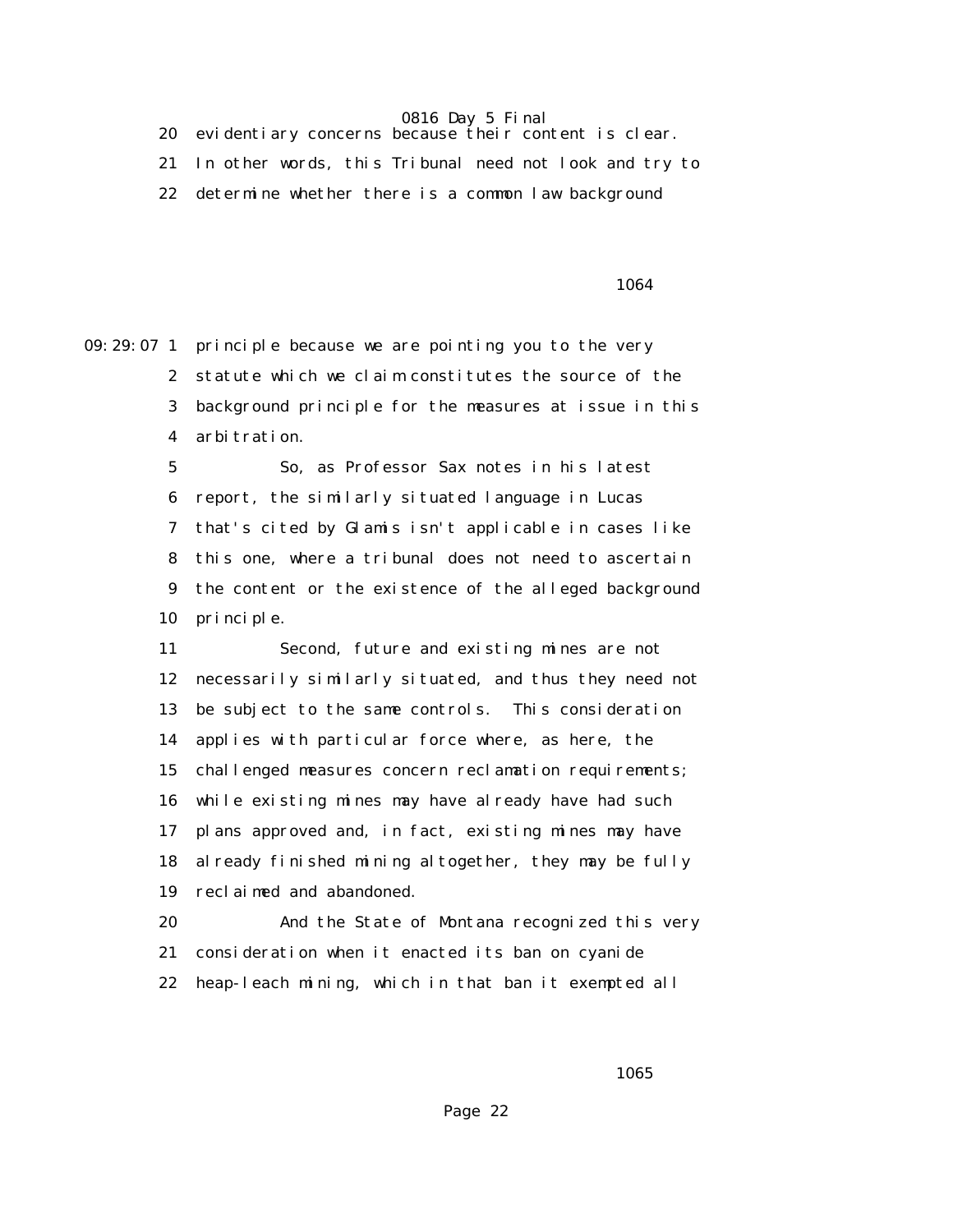09:30:22 1 mining operators that had approved permits.

 2 So regulatory decisions concerning how best 3 to balance the application of a new regulatory 4 requirement with impacts on existing operations are 5 questions of judgment which do not affect the content 6 of a property right.

 7 On the third point, operators remain subject 8 to a background principle, even when that background 9 principle is not applied to them in a particular 10 instance. And on this issue, Mr. Olson relies on 11 language from the Palazzolo decision, where the 12 Supreme Court stated, and I quote, "A regulation or 13 common-law rule cannot be a background principle for 14 some owners but not for others."

 15 But here, the background principles that the 16 United States has identified apply to all property 17 owners considered by Mr. Olson to be similarly 18 situated. They apply to everyone that has acquired a 19 property interest after the enactment of SMARA or the 20 Sacred Sites Act.

 21 The rule ultimately endorsed by Mr. Olson 22 would extend well beyond the scope of Lucas or

### $1066$

09:31:32 1 Palazzolo. It would require that when applying a 2 background principle in any particular instance, a 3 State would have to apply that background principle, 4 without exception, to all similarly situated owners. 5 But, as Professor Sax noted in his last report, the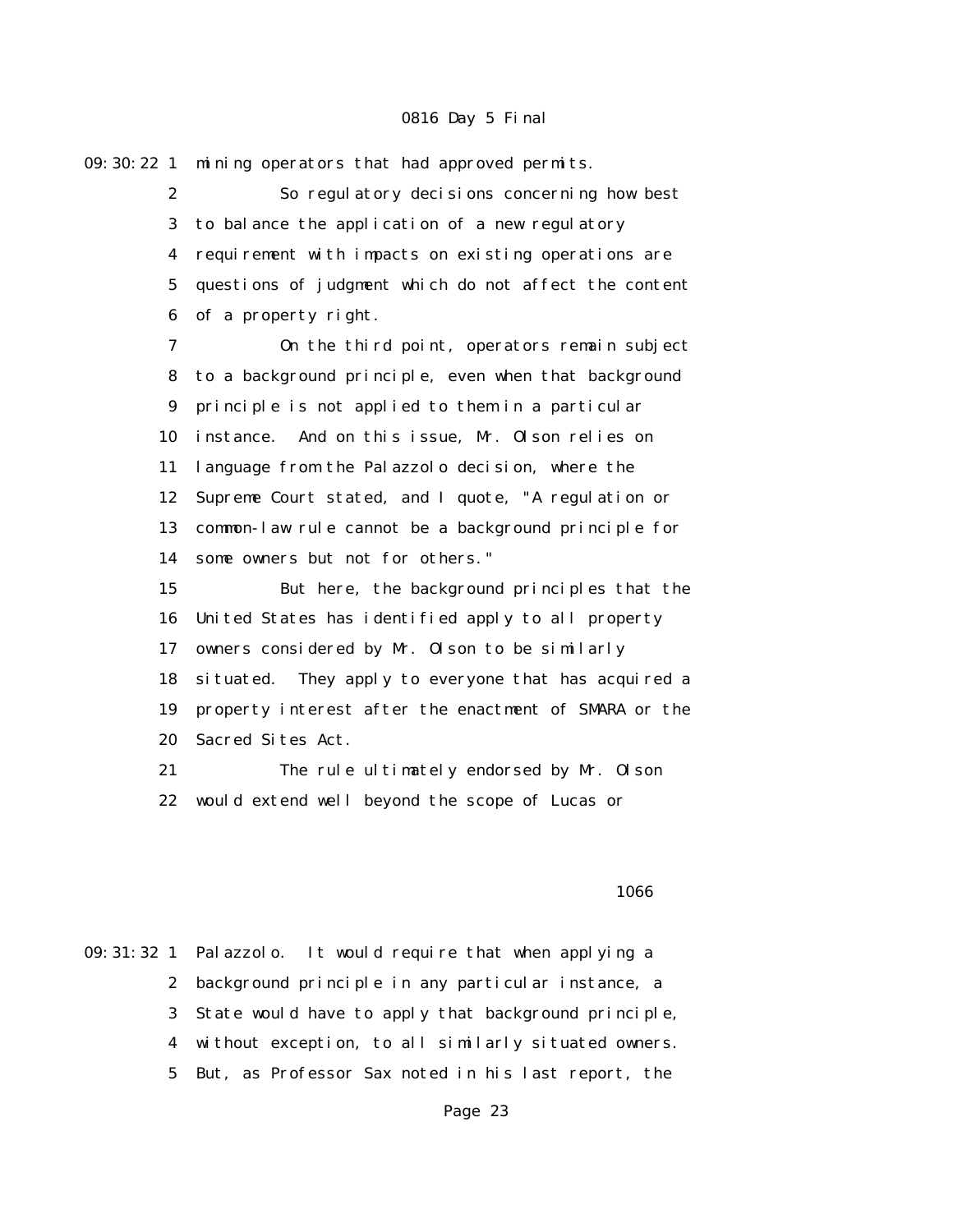6 Federal circuit's decision in the American Pelagic 7 case clearly illustrates that an owner remains subject 8 to a background principle, even when that background 9 principle is not applied to that owner in a particular 10 instance.

 11 In American Pelagic, the governing background 12 principle was Congress's assumption under the 13 Magnuson-Stevens Act of "sovereign rights and 14 exclusive fishery management authority over all fish 15 in the Exclusive Economic Zone in the United States in 16 the Atlantic Ocean known as the EEZ." The Court found 17 a valid application of that background principle when, 18 in response to concerns over the large size of 19 American Pelagic Fishing's vessel, Congress canceled 20 American Pelagic's existing permits to fish in the 21 EEZ.

22 Now, importantly, the Court found that that

#### $1067$

09:32:45 1 cancellation was a valid implementation of the 2 background principle, even though Congress opted not 3 to disturb the fishing activities of many other 4 commercial fishermen in the EEZ. 5 Now, as Professor Sax noted, "Notwithstanding 6 Congress's decision not to disturb their fishing 7 activities, those commercial fishermen plainly 8 remained subject to Congress's authority over the EEZ. 9 The fishermen remain subject to Congress's authority 10 because their mere use of the EEZ did not give rise to 11 any property right to fish in the EEZ."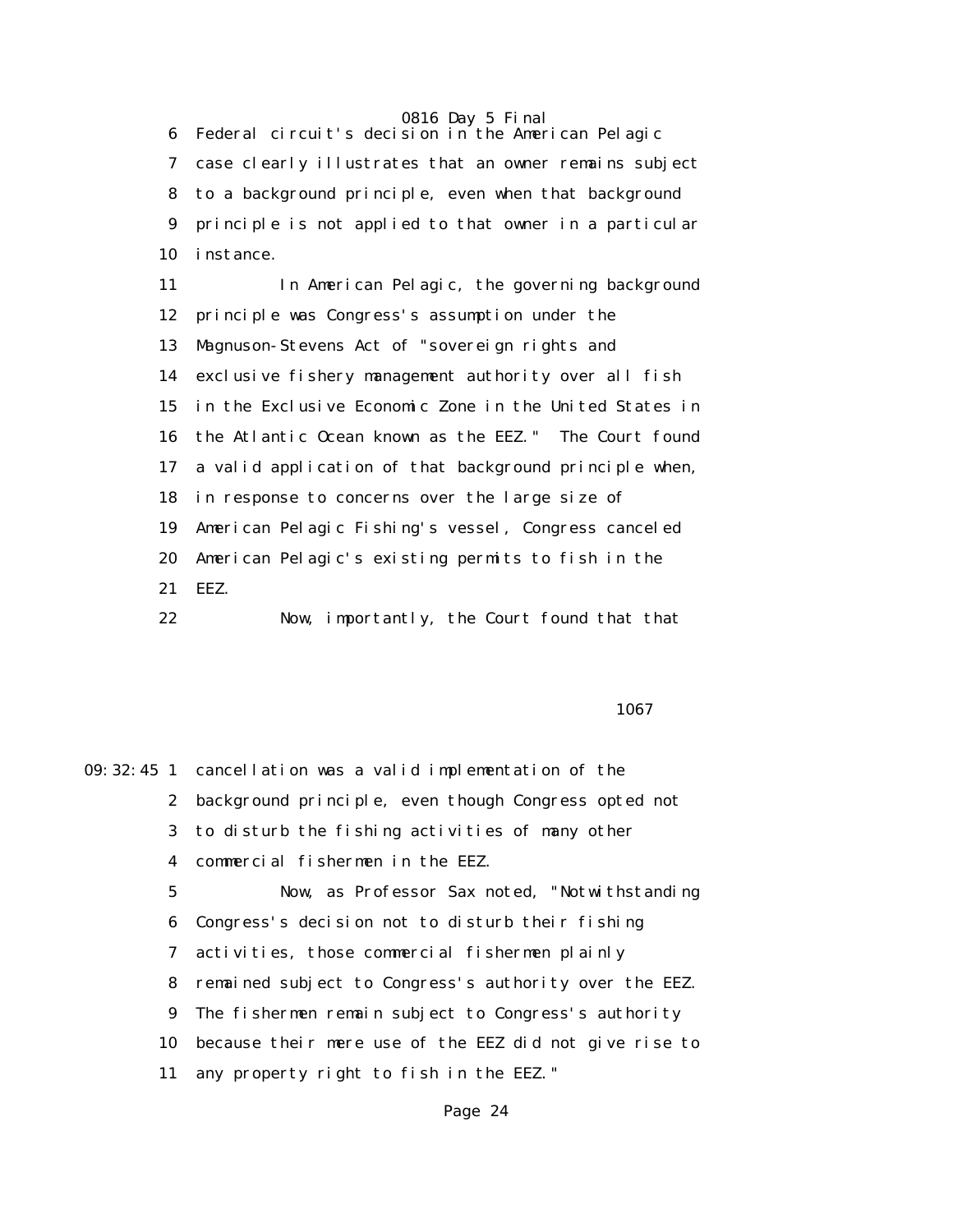0816 Day 5 Final 12 And that brings me to the fourth point in 13 response to Mr. Olson's similarly situated argument, 14 which is his argument that a failure to apply a 15 background principle constitutes a grant of a property 16 right to that operator to continue to engage in 17 activities that the State previously has chosen not to 18 disturb. And this is not the case. A failure to 19 apply a background principle to an operator does not 20 constitute a grant of a property right to that 21 operator to continue to engage in those activities. 22 And this point again was directly addressed

 $1068$ 

09:33:56 1 by the Federal Circuit in American Pelagic, and I have 2 also put that language on the screen. There, the 3 Court said, "Simply because many commercial fishermen 4 continued to fish for Atlantic mackerel and herring in 5 the EEZ, it does not follow that those fishermen had a 6 property interest in the use of their vessels to fish 7 in the EEZ. They simply were enjoying a use of their 8 property that the Government chose not to disturb. In 9 other words, use itself does not equate to a 10 cognizable property interest for purposes of a takings 11 analysis." 12 And this is not at all a surprising result. 13 We noted in our written submissions other cases where 14 this was also found to be the case. And the NAFTA 15 Chapter Eleven case of Feldman versus Mexico is 16 another example. 17 There, the Mexican law required that in order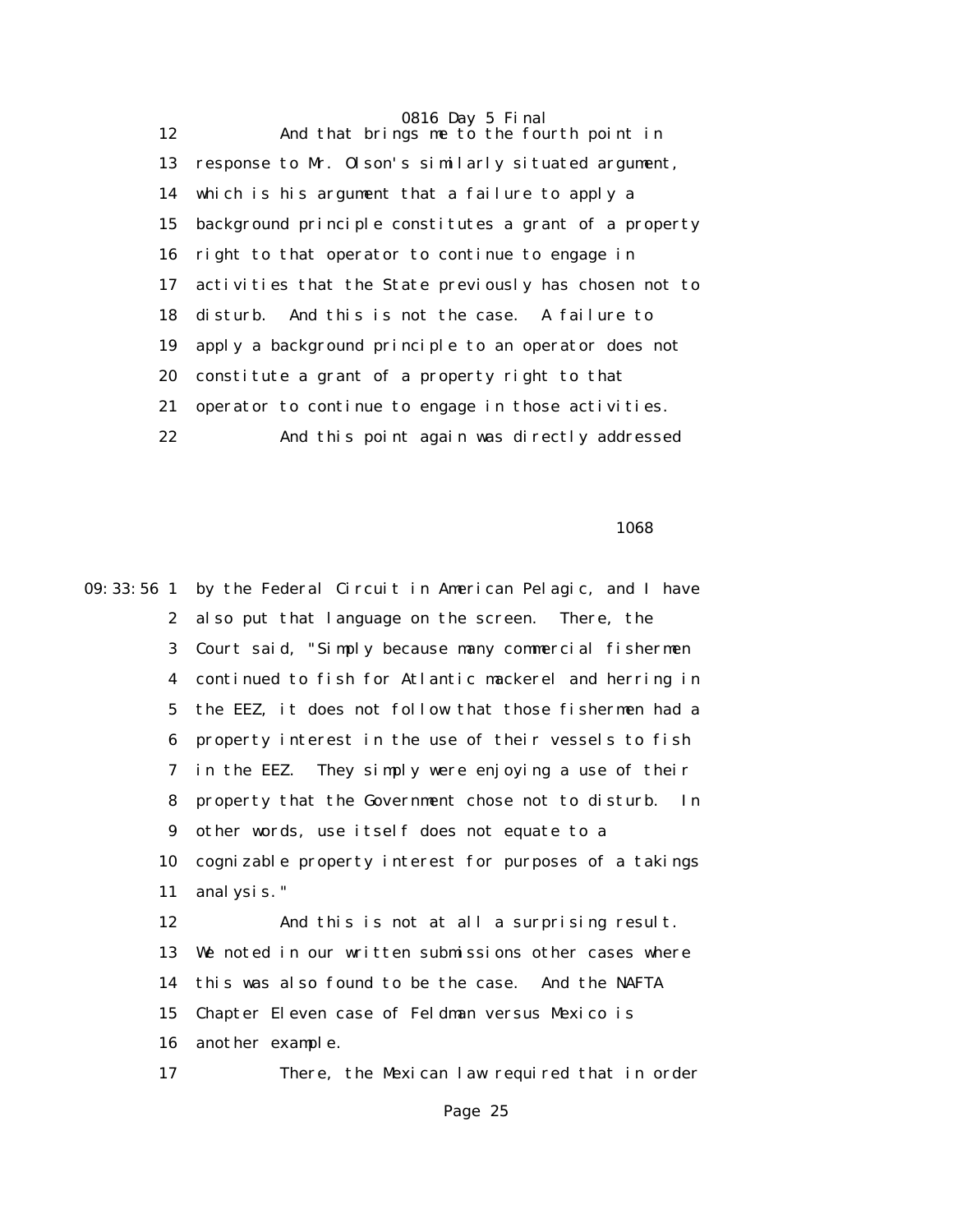18 to receive tax rebates on cigarettes, the tax must be 19 stated separately from the purchase prices on the 20 producer's invoices, but there was no question that 21 that requirement had not been enforced consistently. 22 Resellers of the cigarettes like the Claimant in the

#### $1069$

09:35:07 1 Feldman case had received rebates without presenting 2 the itemized invoices, but nevertheless, the Tribunal 3 rejected Claimant's expropriation claim, finding that 4 the Claimant never possessed a right to obtain rebates 5 without presenting the required invoice. The fact 6 that the law was not consistently enforced did not 7 create a right to those payments.

> 8 And the same analysis applies here. Mines 9 that came into existence after the enactment of SMARA 10 and the Sacred Sites Act plainly remain subject to 11 those statutes, regardless of whether the SMGB or the 12 California legislature decides in a particular 13 instance to grandfather such mines from certain 14 reclamation requirements. As clearly illustrated by 15 American Pelagic and other cases, a property owner 16 remains subject to governing background principles, 17 even when a State decides for equitable reasons or for 18 whatever other reasons not to disturb a certain 19 activity on a certain occasion. The property use is 20 distinct from the property right. 21 In his report Mr. Olson characterizes

22 Glamis's right as a property interest, and I'm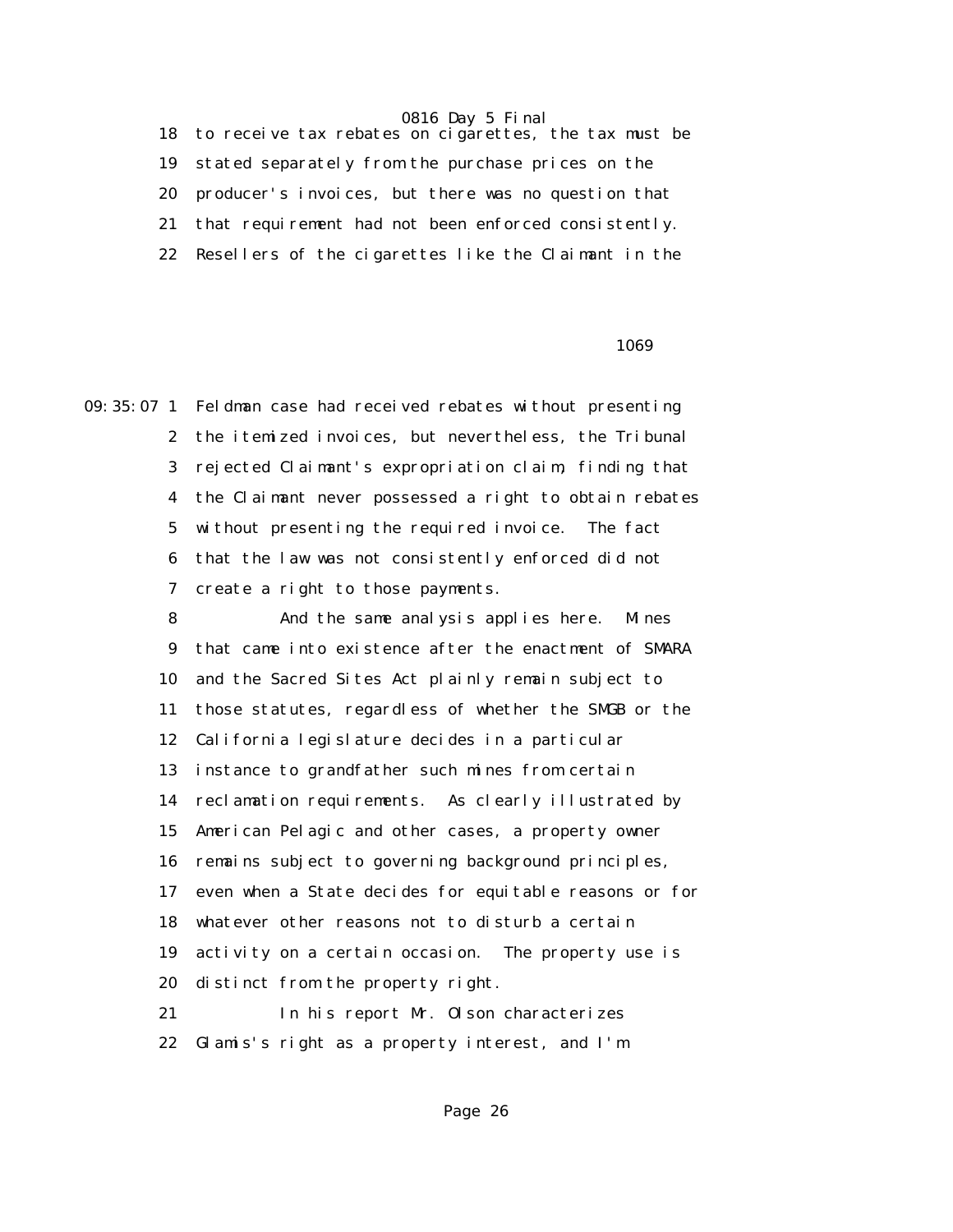1070

09:36:20 1 quoting, "a property interest in being able to extract 2 minerals from the area of its mining claims." But 3 that property interest is not at issue here because 4 the challenged California measures do not proscribe 5 Glamis's use of the Imperial Project's site for 6 mineral extraction. The property interest at issue 7 here instead concerns whether Glamis holds a property 8 right to mine in a manner that, one, fails to reclaim 9 the land to a usable condition or to a condition that 10 does not threaten public health or safety; two, to 11 mine in a manner that interferes with Native American 12 religious practice; or, three, to mine in a operator 13 that irreparably damages Native American sacred sites. 14 And Glamis cannot establish such a property 15 interest under State law, given the clear statutory 16 background principles that the United States has 17 identified; namely, SMARA and the Sacred Sites Act. 18 And by distancing itself from its preemption 19 argument, Glamis has foregone any attempt to 20 demonstrate that such a property right exists under 21 Federal law. 22 So simply put, the prescribed--the uses that

1071

09:37:31 1 have been proscribed by the California measures were 2 never part of Glamis's property interest in its 3 unpatented mining claims.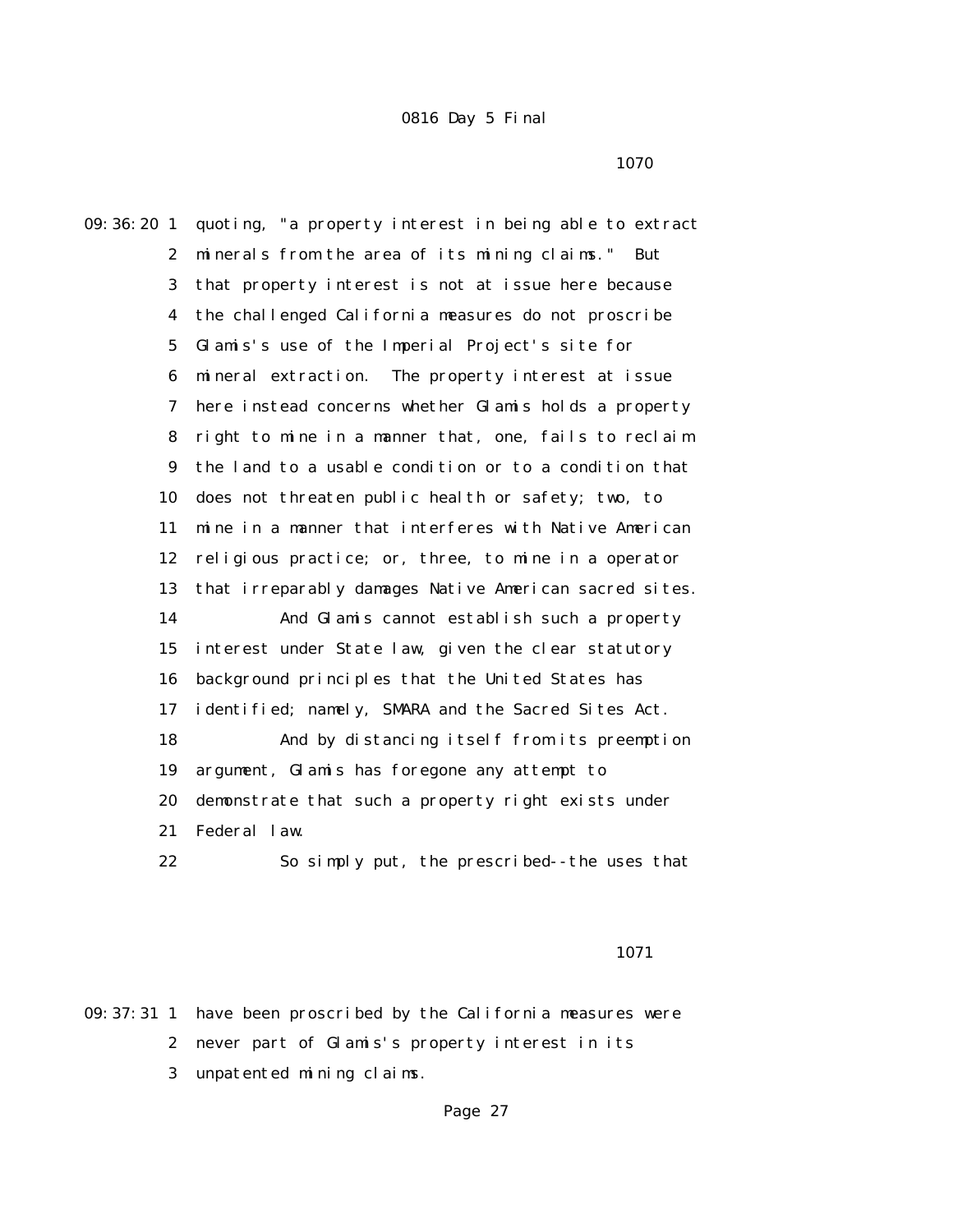4 So, if the Tribunal has any questions, I'm 5 happy to entertain them; and otherwise, I'll turn the 6 floor over to Mr. Feldman, who will address the first 7 of the two California measures, the SMGB regulation, 8 and he'll show that that regulation merely articulates 9 a background principle of law and, therefore, cannot 10 be deemed expropriatory.

## 11 QUESTIONS FROM THE TRIBUNAL

 12 ARBITRATOR HUBBARD: Ms. Menaker, I have just 13 one question. Could you address the issue of whether 14 or not the Sacred Sites Act had ever been applied to 15 Federal land before this case.

 16 MS. MENAKER: And if it would be okay with 17 the Tribunal, my colleague, Ms. Thornton, is going to 18 address that point in detail because we recognize that 19 one of the arguments that Glamis has made is that the 20 Sacred Sites Act cannot constitute a background 21 principle for purposes of this case because--

22 ARBITRATOR HUBBARD: That's fine, if she's

1072

09:38:41 1 going to address that issue.

2 MS. MENAKER: Thank you.

 3 ARBITRATOR CARON: Ms. Menaker, I'm not sure 4 I can articulate the first question. I'm just--I'm a 5 little confused, and that's why it's difficult to 6 articulate it.

 7 You were saying the--under the first of these 8 four reasons that Professor Sax puts forward, that the 9 similarly situated language in Lucas does not apply in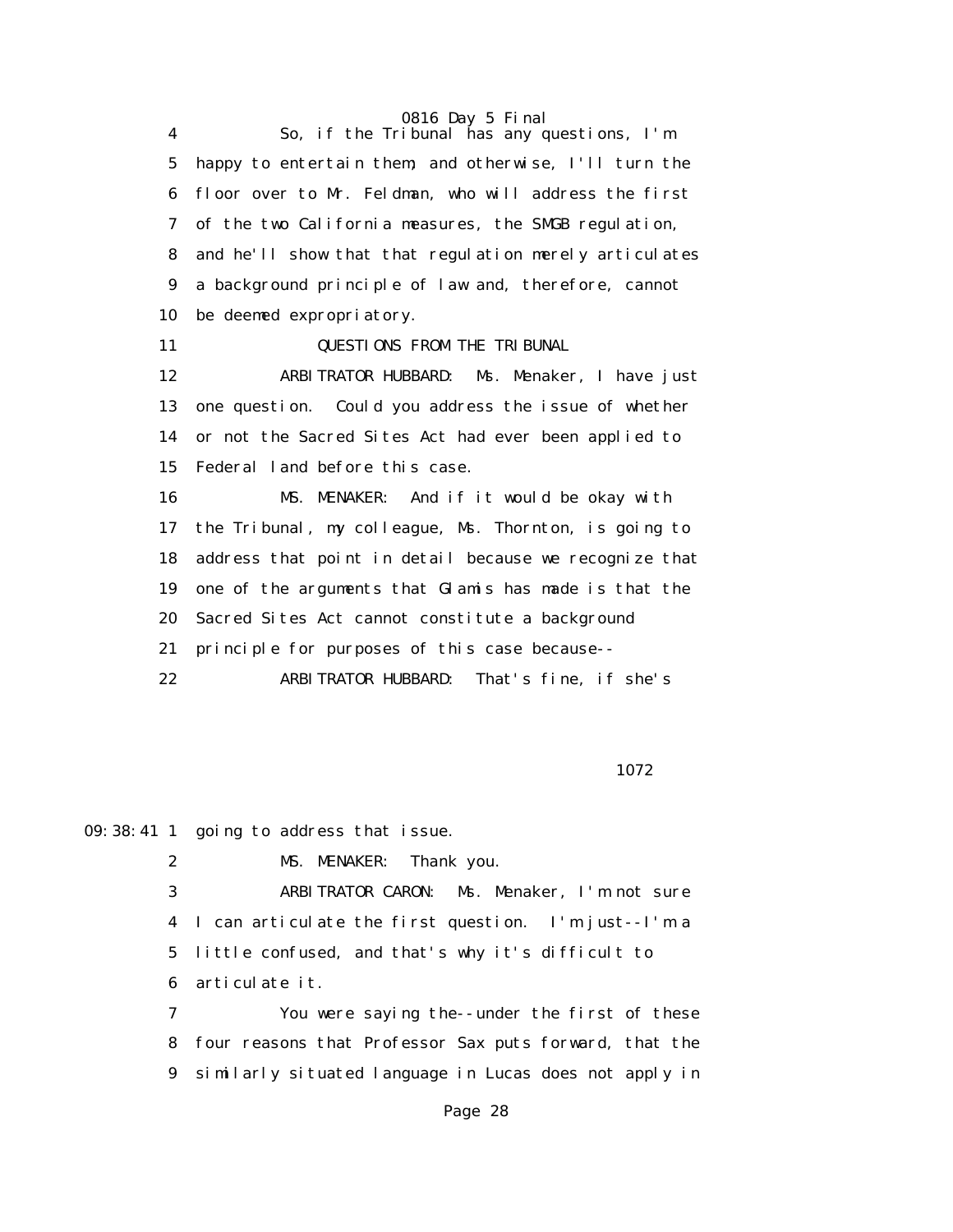0816 Day 5 Final 10 this case because the background principle is in a 11 statute rather than an attempt to ascertain it in 12 common law. Is that correct? 13 Now, the difficult--the part I'm confused 14 about is when you started your discussion, you 15 referred to two statements the Respondent made in 16 their opening argument, and the second statement dealt 17 with that--and this is my typical part--that, since 18 they could not have used the Sacred Sites Act--am I 19 correct here?--but the question I have is, there 20 seemed to be a different interplay in that situation 21 between common law and the statute, the way you 22 described it. In other words, in answering that

1073

09:40:06 1 question, you said there is a certain relationship 2 between the background principle in common law and in 3 the statute, and then in the similarly situated 4 language, you then talked about common law and the 5 statute. So, can you just compare those two for a 6 moment?

7 MS. MENAKER: Sure.

 8 In the first situation, when I was referring 9 to the statements that Glamis made in its opening 10 argument, the very nature--when we're talking about a 11 background principle of law that limits the nature of 12 a property right, what we're saying is that the law 13 always proscribed that use. And so, in essence, what 14 you're saying is, you didn't necessarily need to 15 promulgate a regulation or a statute prohibiting the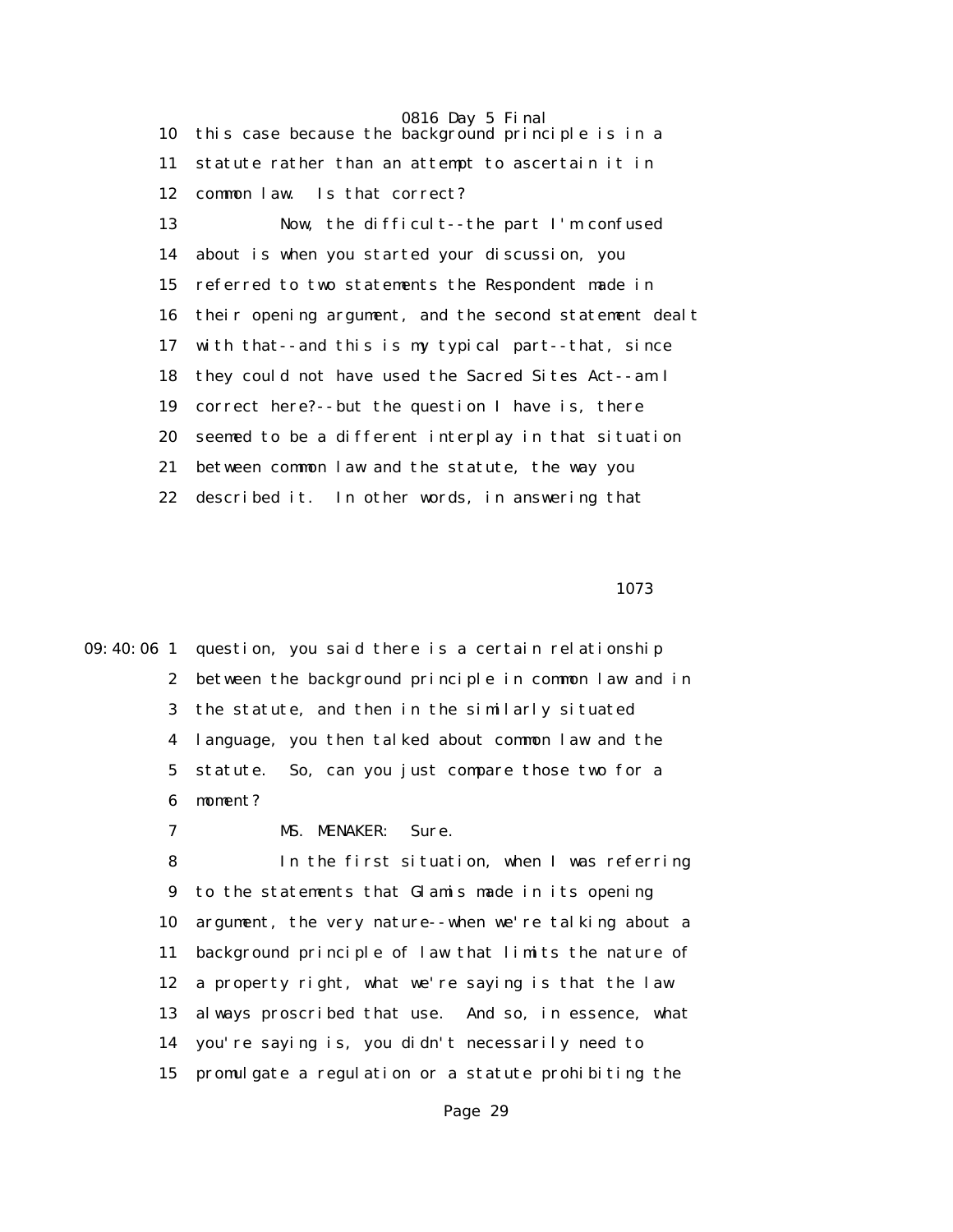16 use because that was just an articulation of it, an 17 application of the prohibition in a particular 18 circumstance. 19 You could have, instead, gone to court and 20 also prohibited that use. And if I just provide an 21 example, maybe that would help.

22 Nuisance is a recognized background principle

1074

09:41:17 1 of law. When you--typically you have property, you 2 cannot use that property in a manner that constitutes 3 a nuisance. And if you are doing so, perhaps you are 4 doing something noxious. In that case, there may be a 5 particular regulation that prohibits that type of use, 6 or maybe there isn't, but the State could force you to 7 stop that use by taking you to court and arguing that 8 your use constitutes a nuisance. So, in that sense, 9 the fact that you could obtain the same result by 10 going to court shows that--that there is a background 11 principle.

> 12 So, what I was saying in response to Glamis's 13 argument, at one point it recognized this, and that 14 was the first slide where it states that in order for 15 these to be background principles, the United States 16 would have to show that California would have 17 had--been able to go into court to impose those 18 requirements under existing law. Later, it seemed to 19 suggest that if the Sacred Sites Act actually did what 20 we say S.B. 22 did, then there was no need for S.B. 22 21 and, therefore, it could not be an articulation of a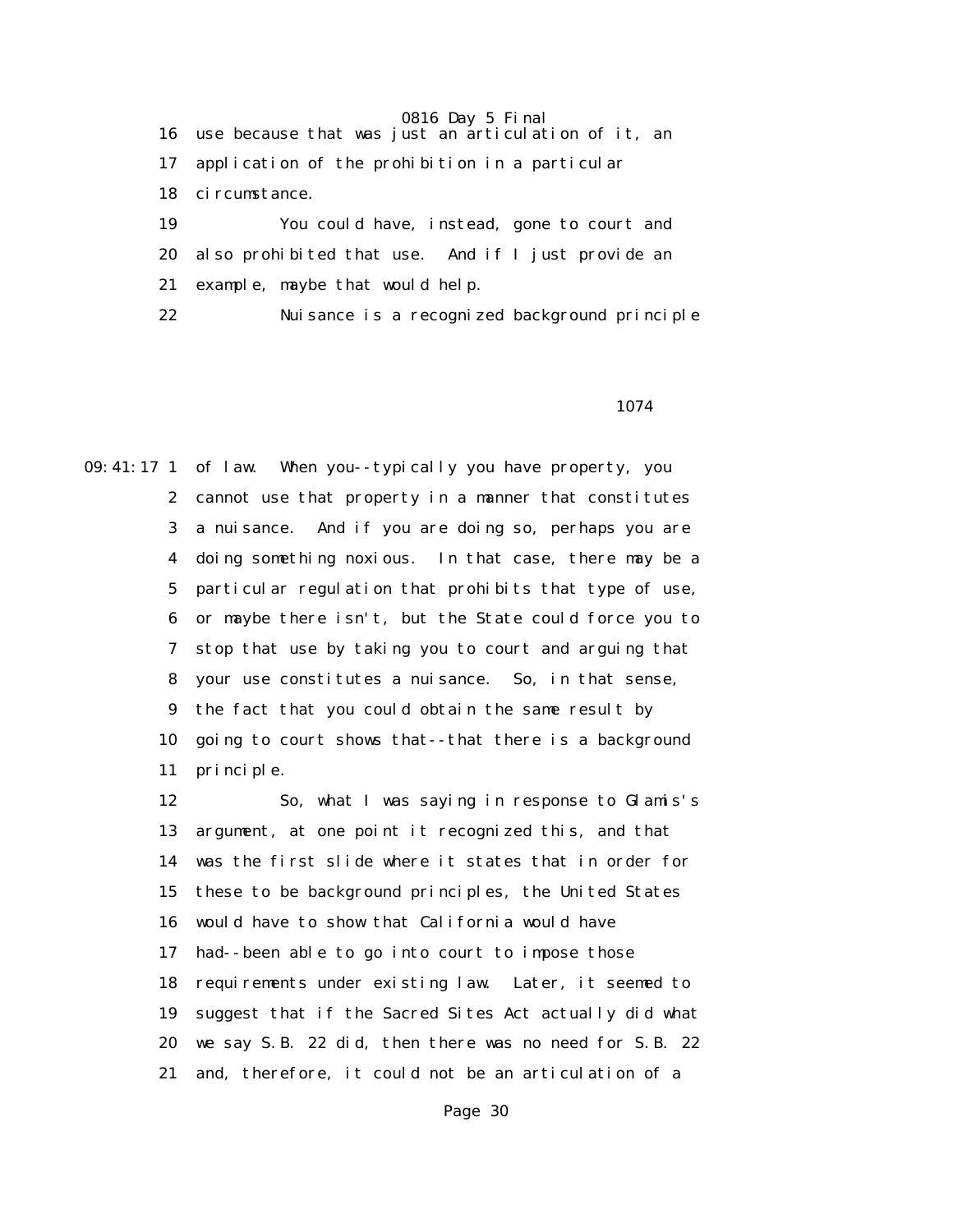22 background principle. And those two statements

1075

09:42:45 1 inherently contradictory because the fact that you 2 could have achieved the same result in court, for 3 instance, in my prior example, if the State actually 4 enacts a regulation that specifies what type of 5 noxious use is not permitted, it doesn't make it any 6 less of a specification of a background principle. 7 The fact that you chose to do that by regulation or a 8 statute rather than litigating each and every 9 different type of nuisance that arises is perfectly 10 fine. 11 ARBITRATOR CARON: I see. 12 MS. MENAKER: But now when I was talking 13 about Professor Sax's point, that was in relation to 14 language in the Lucas decision, where it says that if 15 a court is trying to determine if there is a common 16 law background principle, and you can take the 17 nuisance example, or--I don't know if I will be able 18 to carry this analogy out--but if you're trying to 19 determine if there is a background principle, one of 20 the things the Court might do is to see whether 21 similarly situated owners are treated differently. If 22 they're treated differently, then that--the Lucas

1076

09:43:53 1 Court said that that might be evidence that there is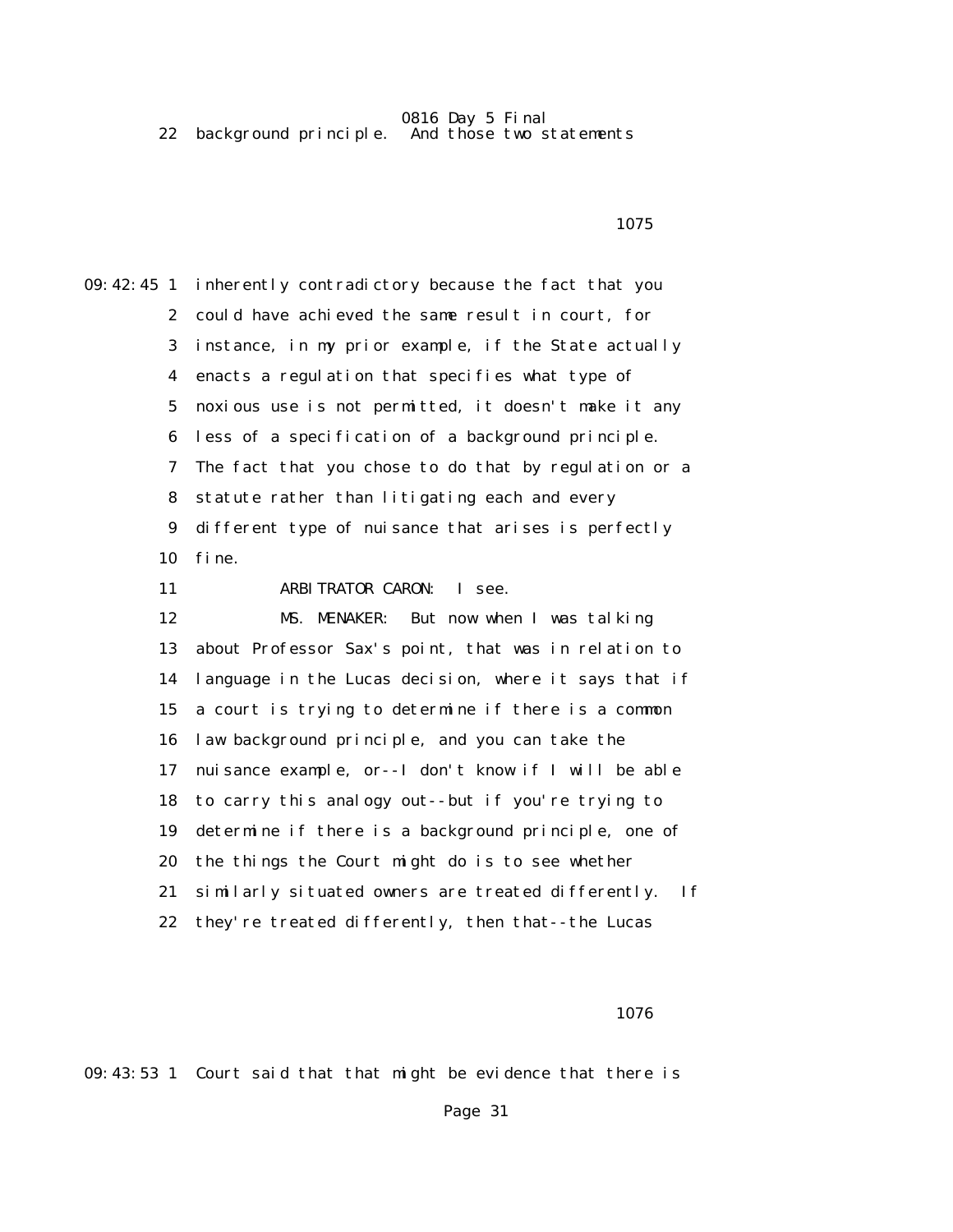2 no background law principle that prohibits the 3 conduct.

 4 But what we are saying here is that you don't 5 have to undertake that evidentiary analysis to 6 discover or ascertain the content of some common law 7 background principle, like to define the scope of 8 nuisance, for instance, because we are pointing you to 9 the very rule or law that we say constitutes the 10 background principle. We are showing you the 11 statutes, SMARA and the Sacred Sites Act, so you don't 12 have to engage in that evidentiary analysis. 13 ARBITRATOR CARON: So, if I can follow on 14 that, the--there is an evidentiary process of 15 ascertaining it in common law. The statute itself 16 probably does not say--I will stand 17 corrected--probably does not say this is a background 18 principle per se, or does it say that? 19 MS. MENAKER: No, I don't know of any 20 statutes that do. Of course-- 21 ARBITRATOR CARON: So, I'm just saying there 22 is an evidentiary process of deciding whether a

1077

09:45:03 1 statement in this statute or that statute is also a 2 background principle?

> 3 MS. MENAKER: Yes. I wouldn't call that an 4 evidentiary process. I mean, that's your ultimate 5 determination, is to determine whether the principles 6 that we pointed out in these two statutes, whether 7 those are background principles. That's what you need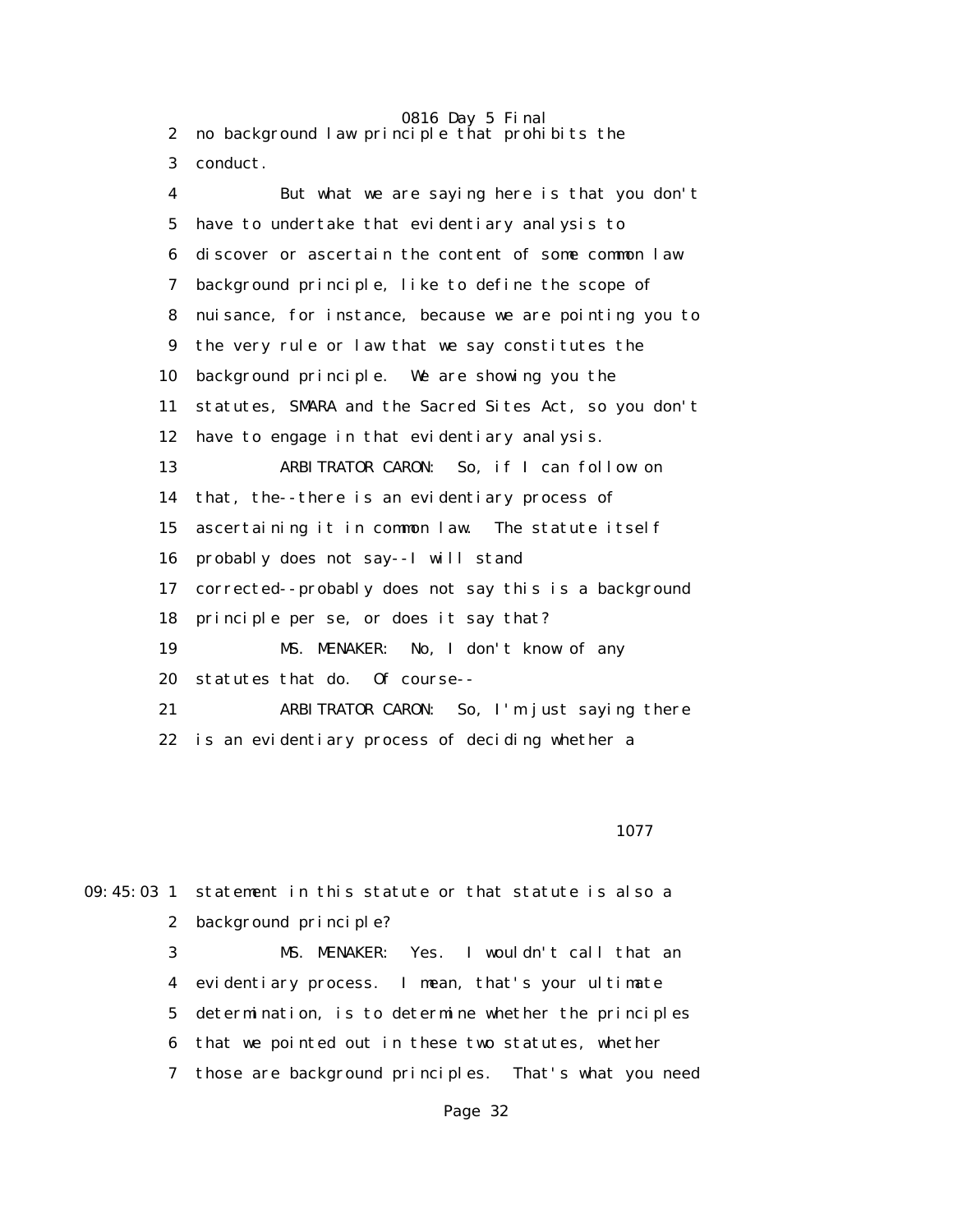0816 Day 5 Final 8 to decide, but you don't have to engage in an 9 evidentiary analysis to determine the scope or the 10 content of that background principle because we have 11 already showed you the statute. 12 In Lucas, there was no statute. 13 ARBITRATOR CARON: I understand that. 14 MS. MENAKER: Okay. 15 ARBITRATOR CARON: Perhaps this is best left 16 for the next, but the question I would have, the 17 second and third principle you had on the screen, the 18 first operative term is "prohibition." And if there 19 were an example where the principle was not--the 20 prohibited act was not prohibited, what is the 21 significance of that? 22 MS. MENAKER: I'm sorry, I'm not sure I

1078

### 09:46:15 1 understood.

 2 ARBITRATOR CARON: Well, there is a 3 background principle. You shall not--it's prohibited 4 from interfering with religious activity, and we are 5 then presented with an example where, in fact, there 6 is on land--there is an activity where religious 7 activity was interfered with. 8 Now, it would be two different cases, I 9 suppose. One is it just happened with no affirmative 10 act from the State. Another one would be where it was 11 permitted by the State. 12 And does that somehow affect our 13 interpretation of the statute as to whether, as you're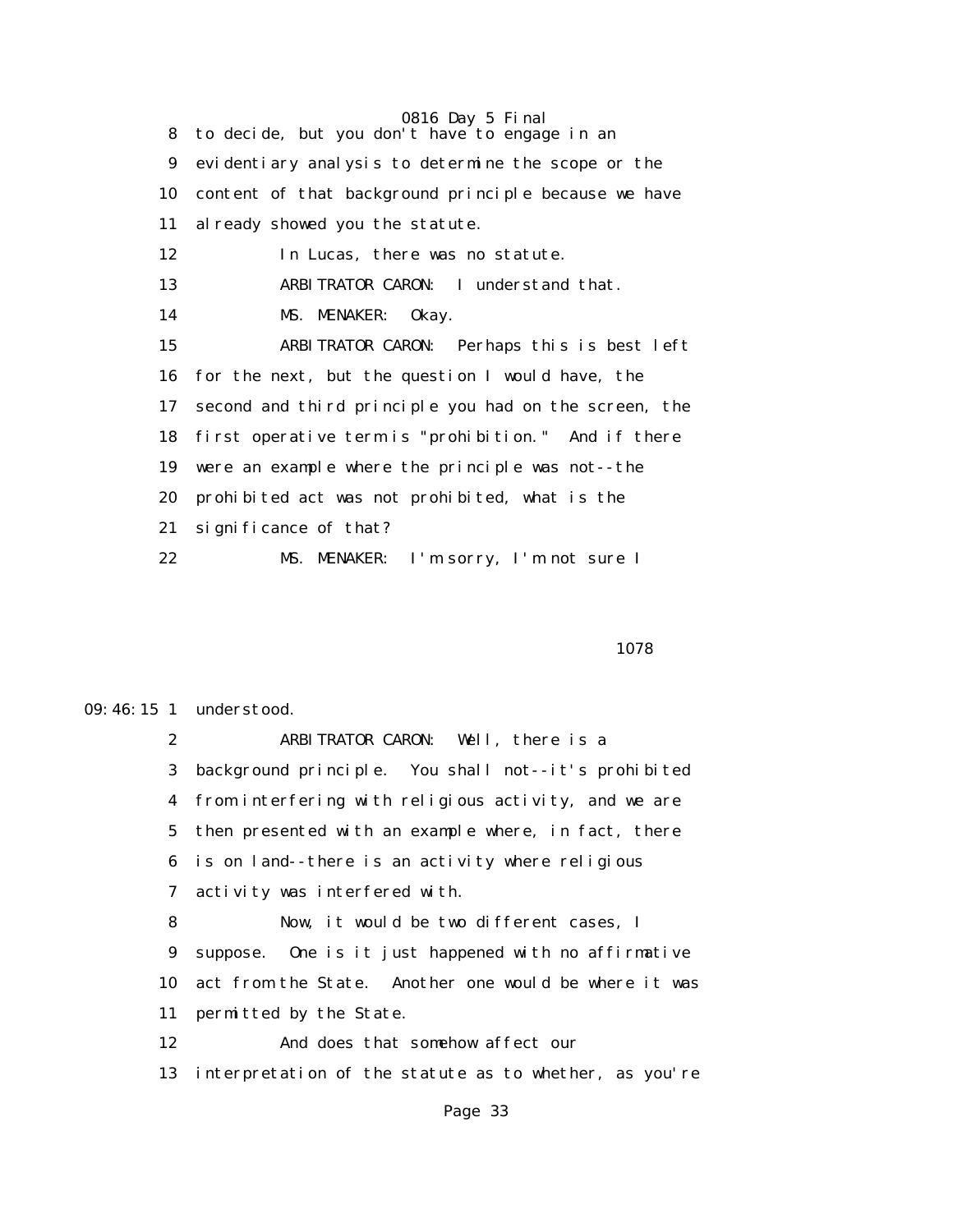14 saying, the determination that it is a principle? 15 MS. MENAKER: I think that it's--it might be 16 helpful in the other presentations if we're talking 17 about more specific facts, but at least in the example 18 you offered, if there is an example, what we are 19 saying with respect to religious accommodation is that 20 Glamis had no right to mine in a manner that 21 interfered with Native Americans' free exercise 22 rights, that that was not part of their bundle of

1079

09:47:42 1 rights.

 2 The fact that--I mean, the converse is not 3 necessarily true. The Government--I think what you 4 had said there was if the Government places 5 restrictions on those rights elsewhere, I mean, that 6 would be a different analysis, I believe. I don't 7 know that I'm really answering your question. 8 ARBITRATOR CARON: Well, I'll just bear this.

 9 I will have this question as we go along, perhaps, so 10 maybe we can stop with that one more a moment.

11 MS. MENAKER: Okay.

 12 ARBITRATOR CARON: The last question I have 13 is, you were careful to say--the last question I have 14 is, you were careful to say that Glamis has distanced 15 itself from the preemption argument, and so do I take 16 from that that the Respondent is saying we need not, 17 ourselves, state whether it is preempted or not 18 because they have done that themselves? 19 MS. MENAKER: I think it's always been our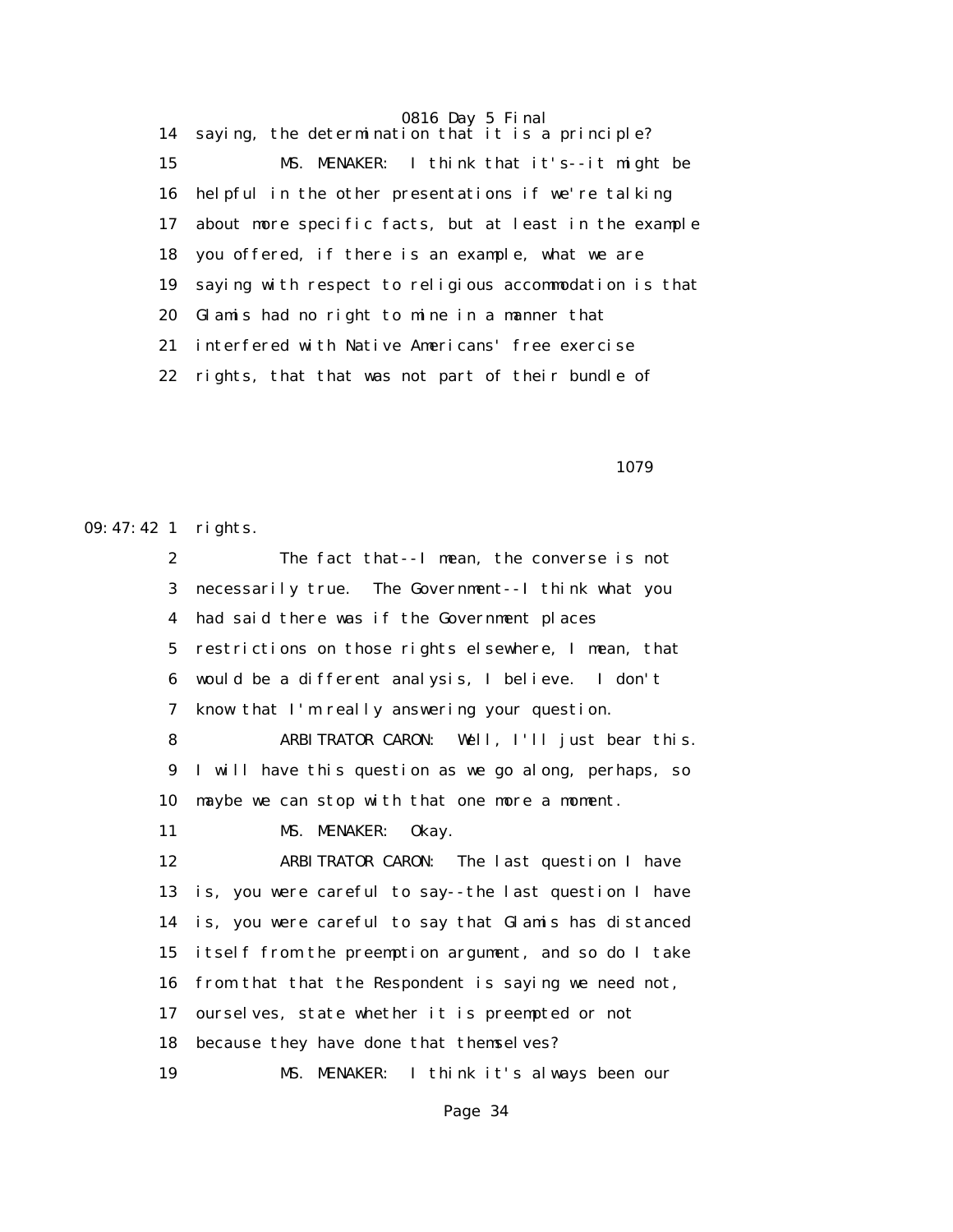|  | $0010$ $\mu$ u, $0$ $11$ $\mu$ ul<br>20 position that it was not the proper role for this |
|--|-------------------------------------------------------------------------------------------|
|  | 21 Tribunal to decide that question, in any event,                                        |

22 because as an international tribunal, you are to take

1080 **1080** 

09:48:55 1 the law as a fact, so to speak. And so here you're 2 faced with what we're saying is the law of the United 3 States, and the proper forum for determining any 4 preemption claim, you know, must be a domestic court 5 and not this international tribunal. Your 6 determination is just whether the law, as we say it 7 is, which is the California measures, whether those 8 violate international law, but not to determine 9 whether those are somehow constitutionally or 10 preempted or whether they're preempted under domestic 11 law. 12 So, that's always been our position, but now, 13 in like, as I stated in Mr. Olson's latest rebuttal 14 report, he clearly seems not to address that and, in 15 fact, to say that he's not even addressing the 16 question of whether these regulations or measures are 17 preempted. 18 So, we see--we don't see that as--it's even 19 less of a live issue. 20 ARBITRATOR CARON: Even an issue. 21 MS. MENAKER: Yes. 22 ARBITRATOR CARON: Thank you.

<u>1081</u>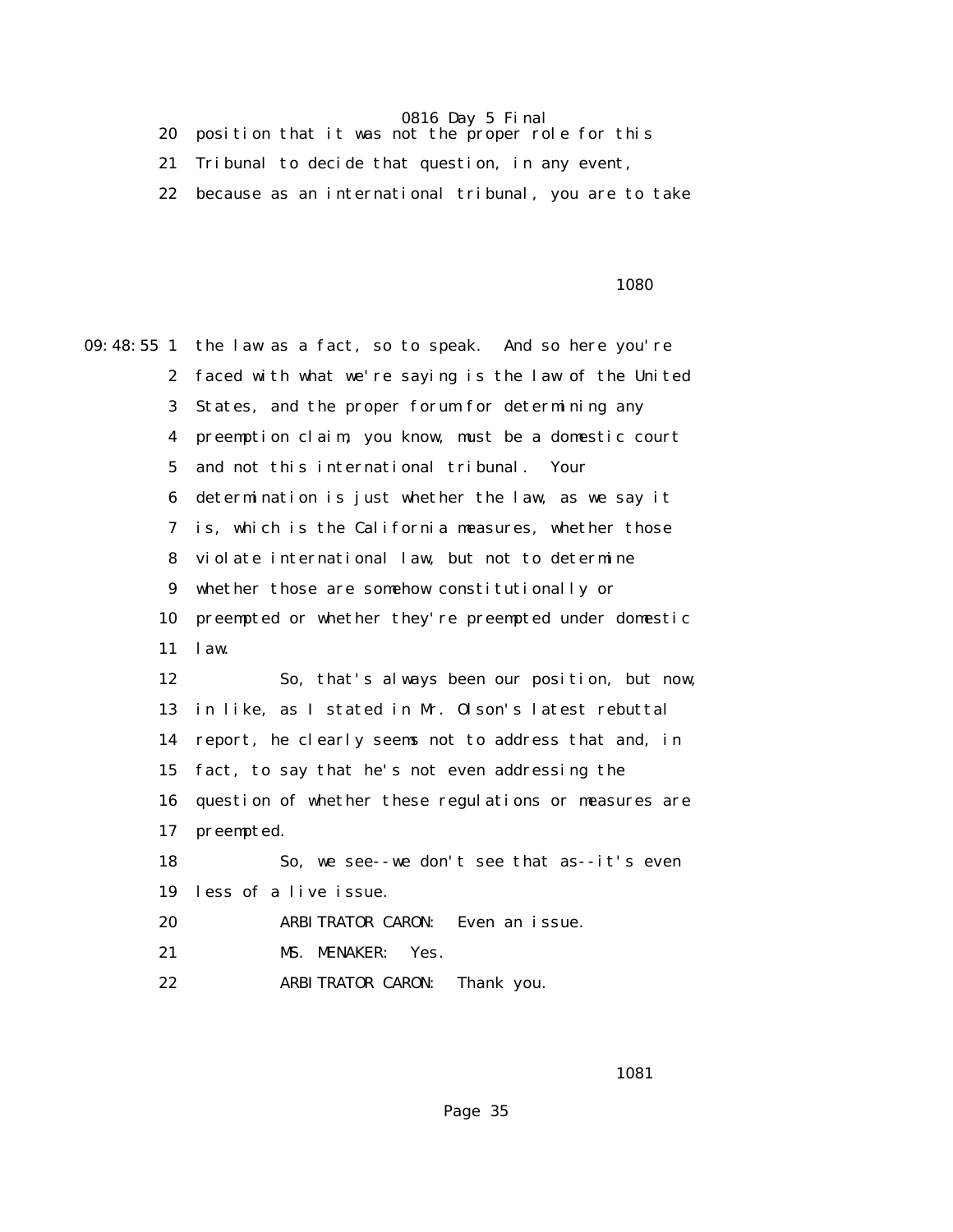09:50:00 1 PRESIDENT YOUNG: Ms. Menaker, I just want to 2 follow up with what--with I think just one question 3 which continues to confuse me a little bit.

> 4 I understand we're not here to decide the 5 notion of preemption, thank heavens, on the one hand. 6 On the other hand, it would seem to me that the 7 definition of "property rights" is in the case of 8 mining quite clearly not merely a State matter; that 9 the Federal Government has historically defined what a 10 mining claim is, actually even more than the States. 11 So, it's not exactly a preemption issue, or one might 12 define it differently. It seems that what you claim 13 as a property interest in a patented or unpatented 14 mining claim is defined in some measure by property 15 rights, that the Federal Government has chosen to 16 define.

17 Don't we have to decide that?

 18 MS. MENAKER: I don't think so because the 19 nature of the property right is as you say. It was 20 defined by Federal law inasmuch as the 1872 Mining Law 21 creates the right. But that right, and we will show 22 this throughout, is a right that's created by Federal

### 1082 and 1082

09:51:23 1 law that is always subject to State environmental 2 regulations. So, it's a right that is subject to both 3 Federal and State law. 4 And so, here again, I think the question is,

5 we are saying that this is the law, this is the State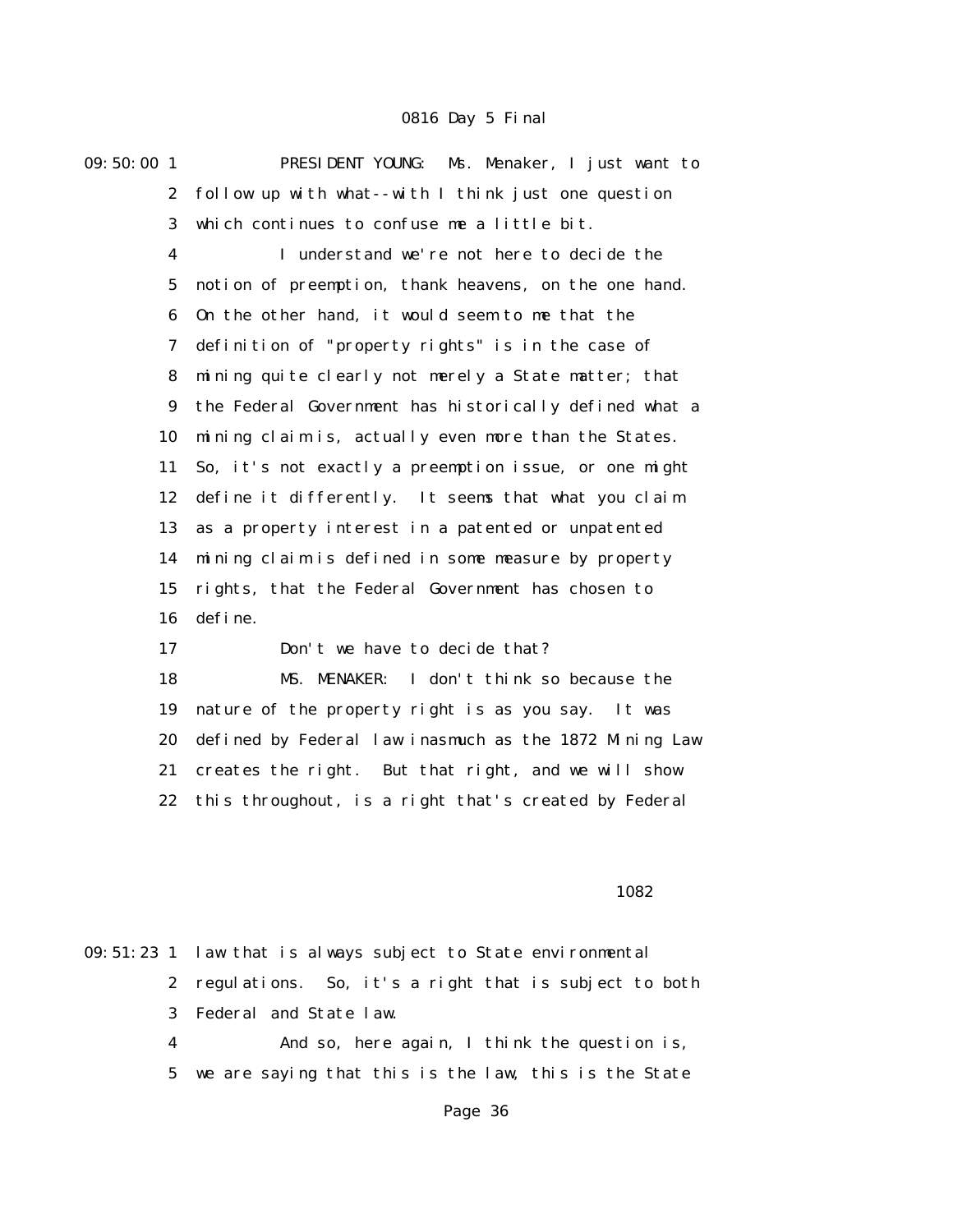0816 Day 5 Final 6 law; and, to the extent that Glamis did have a 7 preemption argument, that that State law doesn't 8 somehow work to define the nature of its property 9 right. Again, it's our position that that is a 10 question that this Tribunal should not entertain. 11 PRESIDENT YOUNG: Thank you. 12 You can proceed. 13 MR. FELDMAN: Good morning, Mr. President and 14 Members of the Tribunal. I will be addressing whether 15 the SMGB regulation interfered with any property right 16 held by Glamis. 17 Simply put, it did not. Accordingly, with 18 respect to Glamis's unpatented mining claims, the SMGB 19 regulation cannot be expropriatory. 20 Like any property interest, Glamis's 21 unpatented mining claims are subject to the legal 22 limitations existing at the time of their creation.

1083

09:52:55 1 Glamis's unpatented mining claims were staked no 2 earlier than 1980. Among the laws in existence in 3 1980 was the Surface Mining and Reclamation Act, known 4 as SMARA, which had been enacted by the California 5 legislature in 1975. 6 The SMGB regulation, adopted as an emergency 7 measure in December 2002, and subsequently as a 8 permanent regulation in April 2003, merely clarified 9 how the preexisting SMARA reclamation standard applies 10 to open-pit metallic mines. 11 Nevertheless, Glamis challenges the SMGB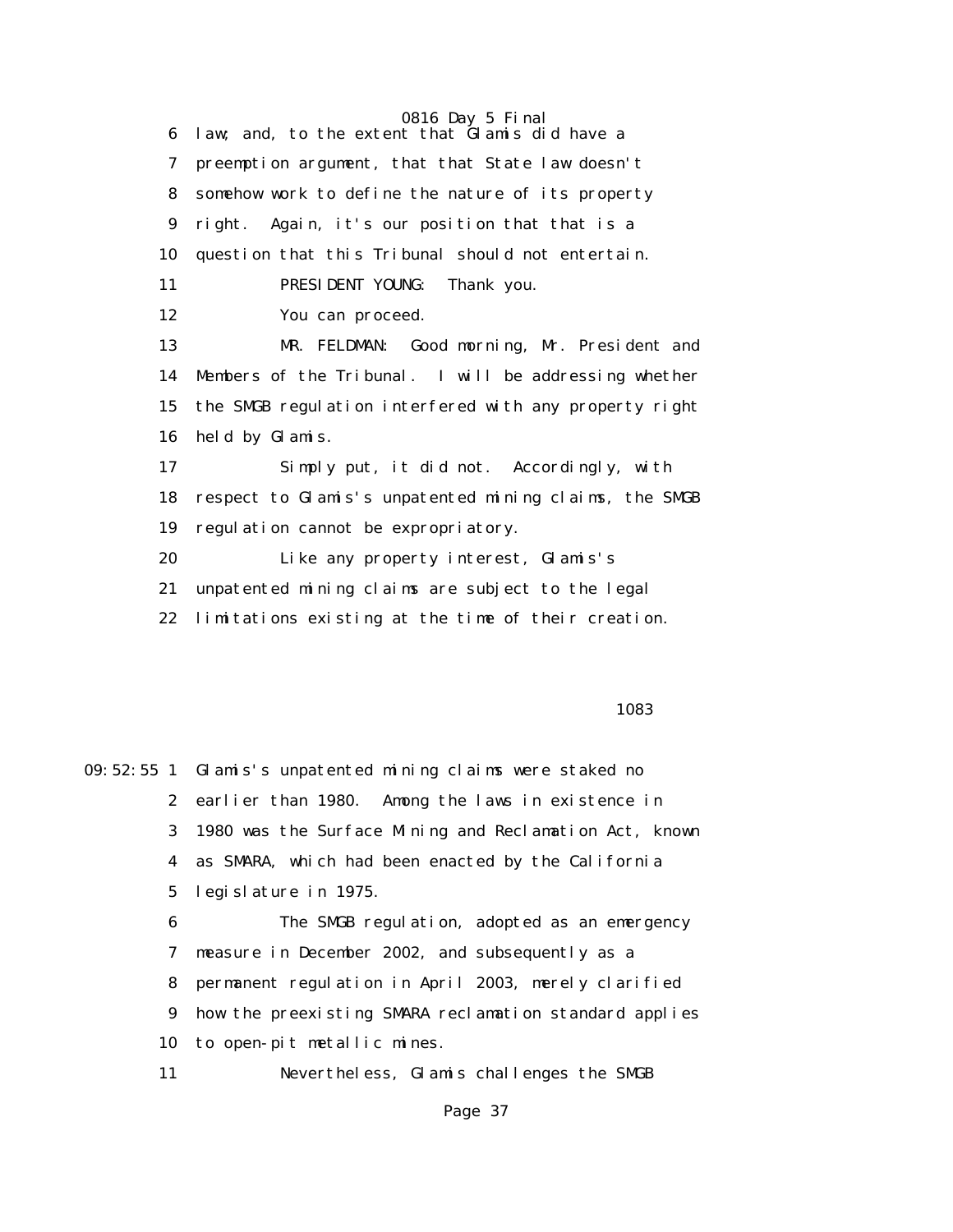12 regulation as expropriatory. But Glamis's unpatented 13 mining claims conferred no right to mine in violation 14 of SMARA in 1980, and they confer no such right today. 15 Glamis's claim that the SMGB regulation expropriated 16 its unpatented mining claims is baseless and should be 17 dismissed. 18 From their inception, Glamis's unpatented 19 mining claims have been subject to preexisting

20 reclamation requirements under SMARA. These

21 reclamation requirements expressly contemplate the use

22 of backfilling. As you can see on the screen, SMARA's

<u>1084</u>

09:54:15 1 definition of reclamation makes clear that,

 2 "Reclamation may require backfilling or other 3 measures."

 4 That definition further provides that mined 5 lands must be, "reclaimed to a usable condition which 6 is readily adaptable for alternate land uses and 7 create no danger to public health or safety." 8 The reclamation definition reflects the 9 express intent of the California Legislature which, 10 when enacting SMARA, sought to assure that, "mined 11 lands are reclaimed to a usable condition which is 12 readily adaptable for all alternative land uses," and 13 that, "residual hazards to the public health and

14 safety are eliminated."

 15 SMARA also empowers the SMGB to adopt State 16 policy for the reclamation of mined lands. This 17 mandate expressly contemplates the use of backfilling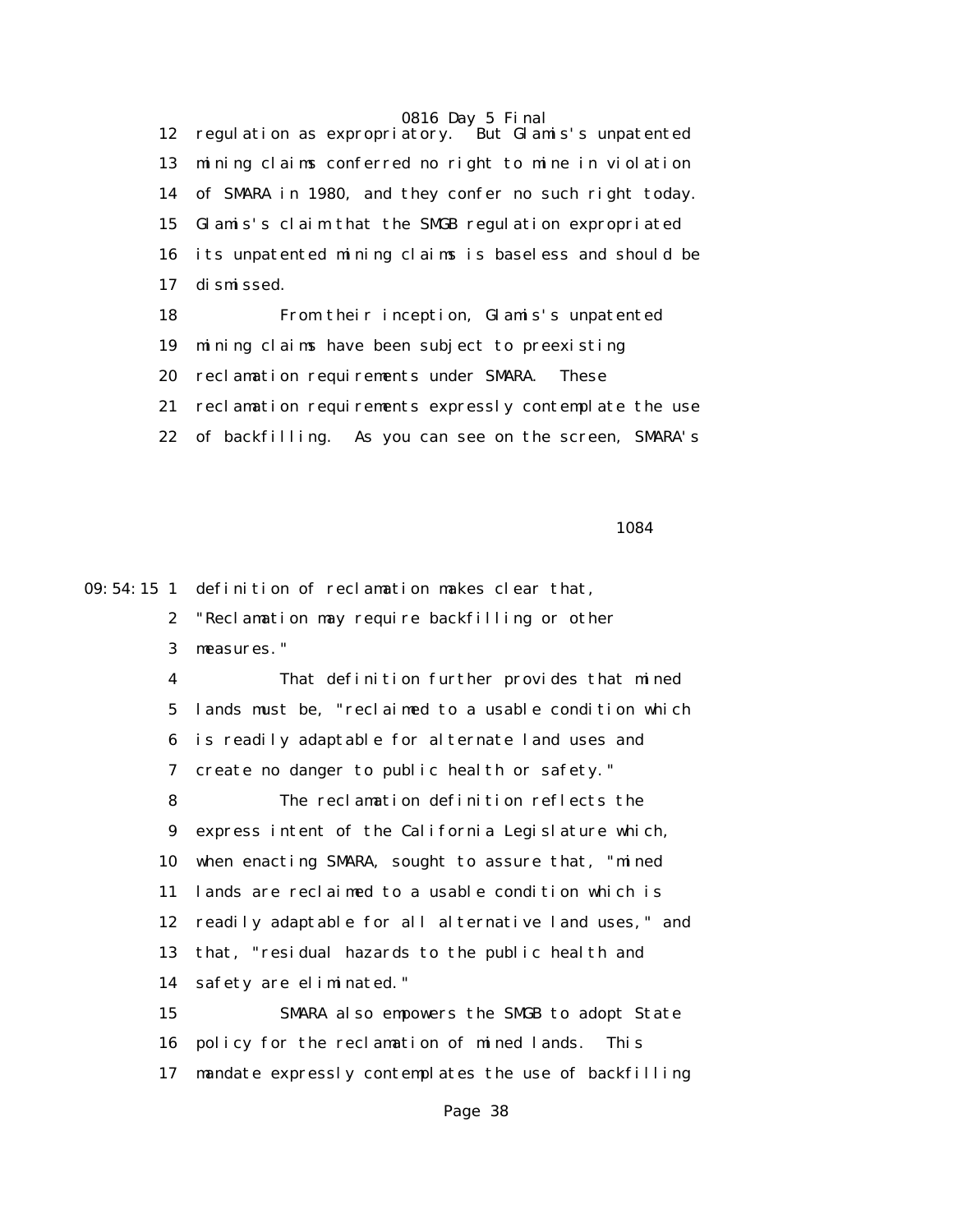0816 Day 5 Final<br>quirements. Specifically, as 18 to meet reclamation requirements. 19 you can see on the screen, the Board's mandate 20 includes the adoption of, "measures to be employed in 21 specifying backfilling and other reclamation 22 requirements."

 $1085$ 

09:55:37 1 Furthermore, SMARA leaves no doubt that 2 particular reclamation requirements may be modified 3 over time as it provides that, "State policy shall be 4 continuously reviewed and may be revised." 5 Accordingly, from the time of their 6 inception, Glamis's unpatented mining claims have been 7 subject to SMARA's reclamation requirements that 8 mandate the restoration of mined lands to a usable 9 condition which does not threaten public health and 10 safety and specifically contemplate the use of 11 backfilling to help achieve such reclamation. As I 12 will discuss next, the Board expressly relied on those 13 limitations when promulgating the regulation. Such 14 reliance on preexisting SMARA limitations by the Board 15 is reflected throughout the administrative record. 16 For example, as you can see on the screen, in 17 the addendum to the Final Statement of Reasons for the 18 rulemaking, the Board observed that, "To date, no 19 large, open-pit metallic mines in California have been 20 returned to the conditions contemplated in SMARA, and 21 these sites remain demonstrably dangerous to both 22 human and animal health and safety."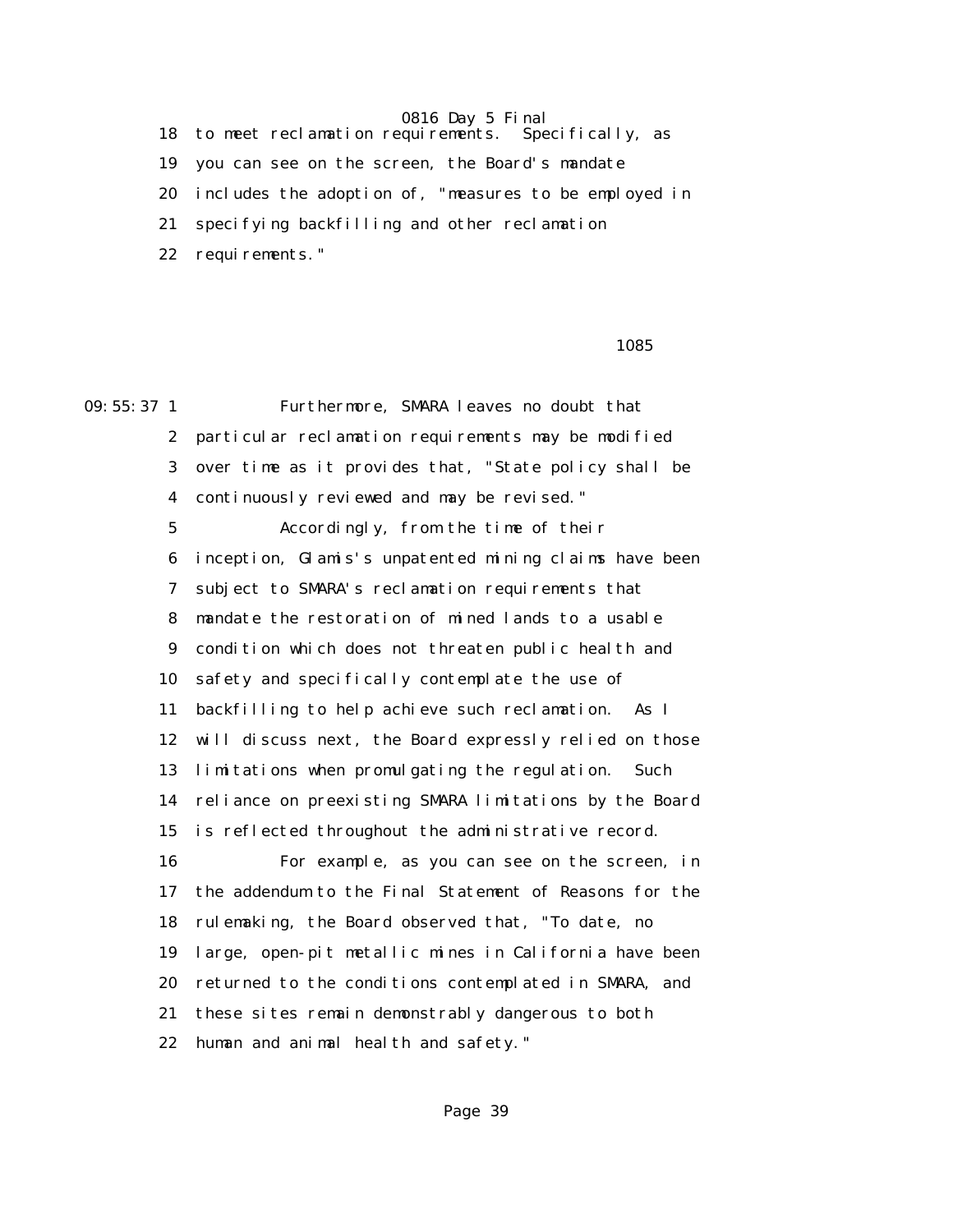$1086$ 

09:56:59 1 The Board also observed in the Final 2 Statement of reasons for the rulemaking that the 3 regulation, "clarifies and makes specific the 4 conditions under which the backfilling of open-pit 5 excavations for metallic surface mines must be 6 undertaken pursuant to the Surface Mining and 7 Reclamation Act of 1975." 8 In addition, the Board stated that the 9 regulation, "is necessary in order to protect the 10 California landscape and environment by requiring the 11 Reclamation Plan for an open-pit metallic mining 12 operation to comply with the requirements set forth in 13 PRC Sections 2711, 2712, 2733, and 2773." 14 Furthermore, the Board observed that, "Where 15 open-pit excavations remain on the landscape, it often 16 is difficult to envision how the remaining open pit is 17 readily adaptable for a beneficial and alternate use 18 as envisioned in PRC Section 2711." 19 As part of its analysis, the Board 20 specifically considered alternate end uses that 21 frequently had been identified by local lead agencies 22 when approving open-pit metallic mining projects;

последница в последница в 1087 година в 1087 године в 1087 године в 1087 године в 1087 године в 1087 године в

09:58:23 1 namely, open spaces, wild lands, and recreational 2 lakes. The Board observed since SMARA became 3 effective, "Large, open-pit excavations from metallic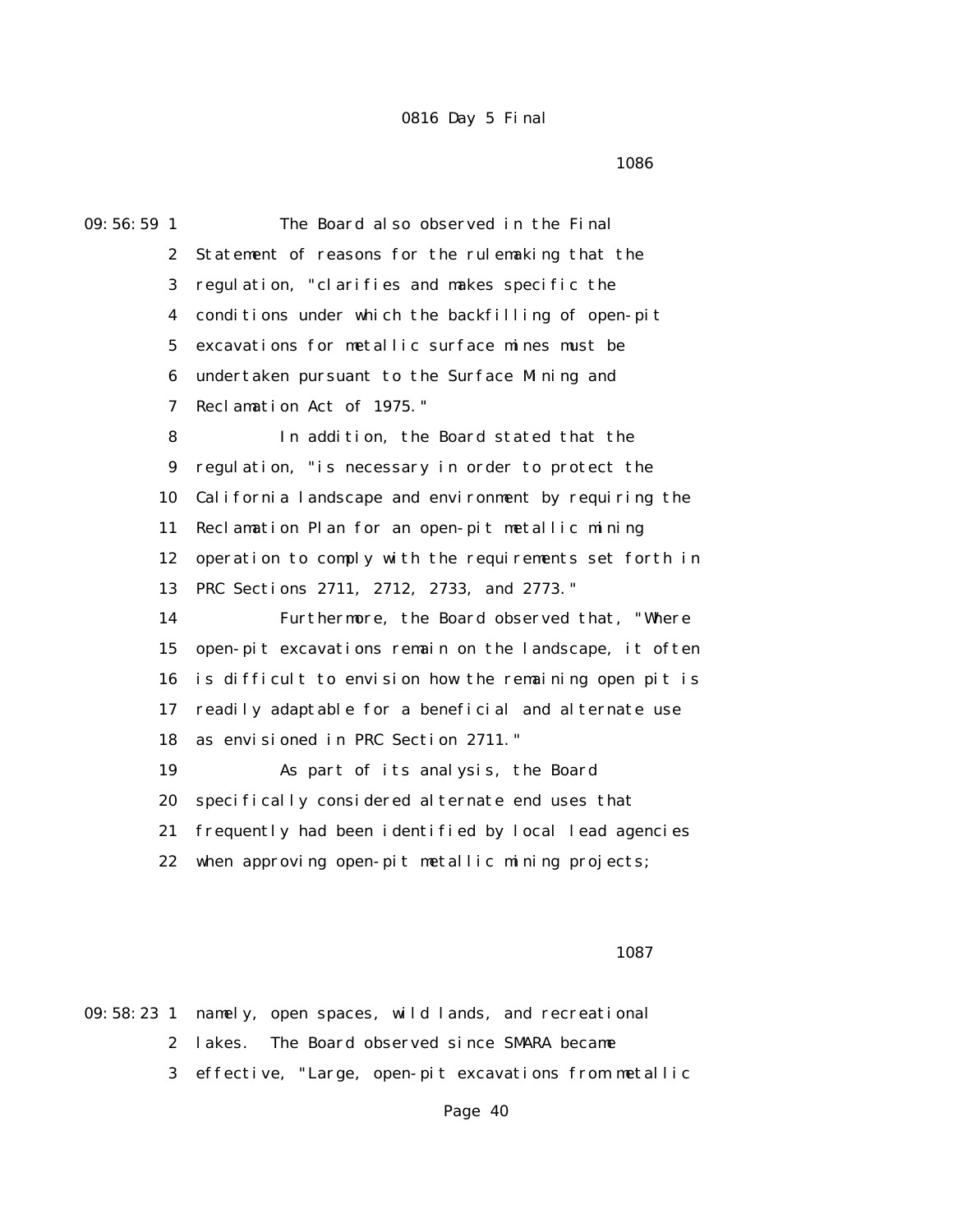0816 Day 5 Final 4 mines have not been reclaimed to uses other than open 5 spaces, wild lands, or recreational lakes." 6 The Board then stated that, "In reality, the 7 open pits have remained open holes in ground, with 8 large piles of waste rock surrounding them, and with 9 toxic or hazardous water collecting in the pit 10 bottoms."

 11 The Board then observed that, "Demonstrably, 12 the land remaining after the mining process is 13 completed has not been reclaimed to a condition 14 readily adaptable to an alternate end use. Nor have 15 residual hazards to the public health and safety been 16 eliminated."

 17 Notably, the Board also had invited proposals 18 for potentiality alternate end uses other than open 19 spaces, wild lands, and recreational lakes, observing 20 that, "Local lead agencies have not been able to find 21 other overriding benefits to their communities for 22 these mine pits."

#### <u>1088</u> to the state of the state of the state of the state of the state of the state of the state of the state of the state of the state of the state of the state of the state of the state of the state of the state of the

09:59:45 1 No proposals, however, were offered. As 2 stated by the Board, "In considering the alternate 3 reclamation issue, the SMGB requested from interested 4 parties that language be proposed to address other 5 potential reclamation scenarios. No proposed language 6 was volunteered."

> 7 The lack of support for alternate end uses 8 commonly cited by lead agencies was also addressed by 9 Dr. Parrish in his supplemental declaration, when he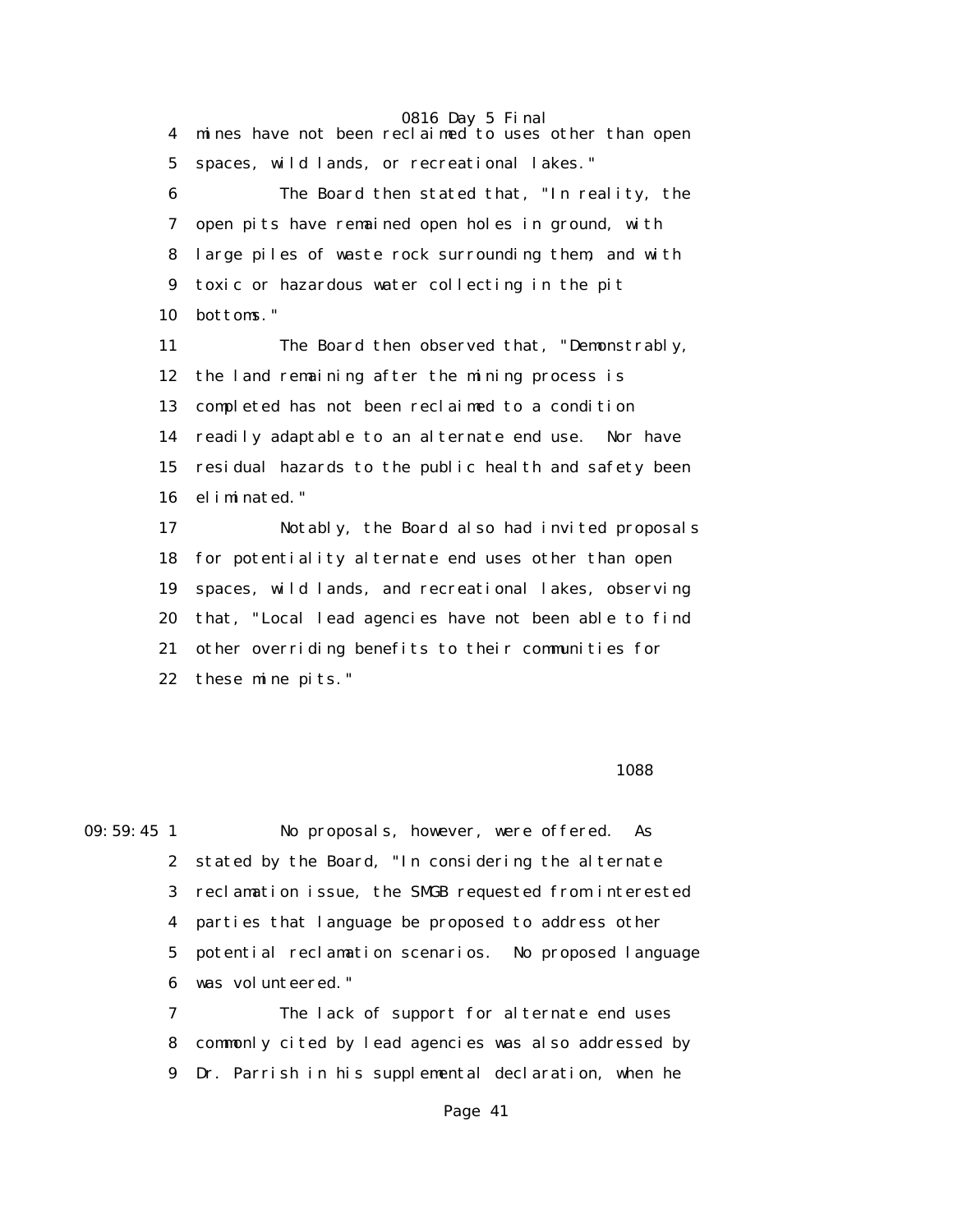0816 Day 5 Final 10 stated that prior to the adoption of the SMGB 11 regulation, "Many open-pit metallic mines in 12 California had reclamation plans approved by local 13 lead agencies that did not fully satisfy the existing 14 reclamation standards," under SMARA. 15 Dr. Parrish continues: "These inadequately 16 reclaimed mines underscored the need to clarify how 17 the existing reclamation standards under SMARA should 18 be applied to future open-pit metallic mines." 19 The SMGB regulation clarified those standards 20 by requiring for all future open-pit metallic mines in 21 California that mine reclamation include the 22 backfilling of open pits and recontouring of waste

<u>1089</u>

10:01:02 1 mounds remaining on the surface.

 2 And, as Miss Menaker will later address in 3 our discussion of Glamis's minimum standard of 4 treatment claim, the Board, when promulgating the 5 regulation, relied on hundreds of public comments as 6 well as detailed evidence presented to the Department 7 of--by the Department of Conservation's Office of Mine 8 Reclamation, outlining the environmental and public 9 health and safety problems posed by inadequately 10 reclaimed open-pit metallic mines. Both the emergency 11 and permanent regulations were reviewed and approved 12 by the California Office of Administrative Law, as 13 consistent with the California Administrative 14 Procedure Act. 15 As demonstrated throughout the administrative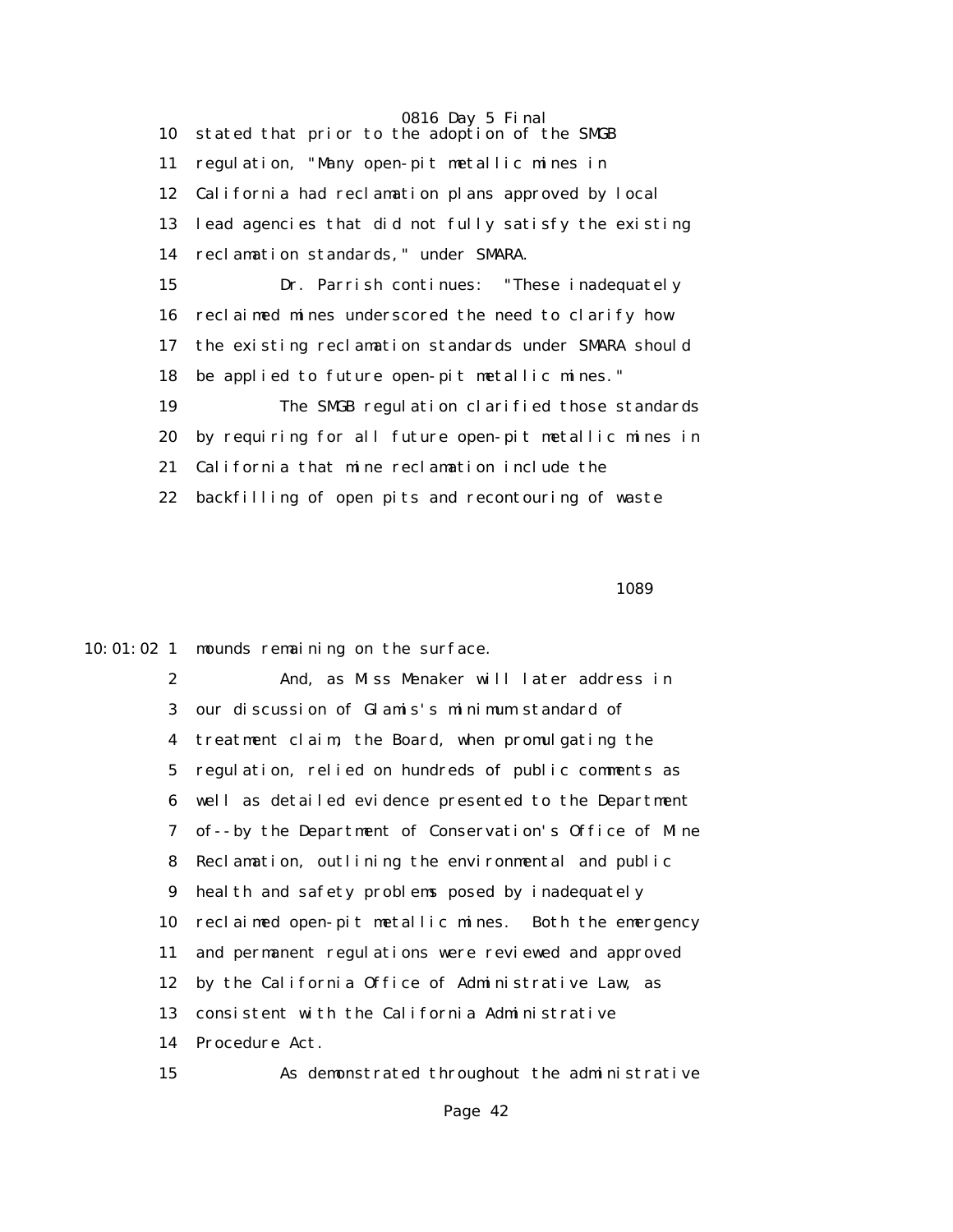16 record, the SMGB relied on preexisting SMARA 17 reclamation standards when promulgating the challenged 18 regulation. Furthermore, consistent with the Lucas 19 framework for a background principles defense, the 20 SMGB regulation reflects an objectively reasonable 21 application of those preexisting SMARA requirements. 22 Under Lucas, if a State shows that an

последници представители в 1090 године в 1090 године в 1090 године в 1090 године в 1090 године в 1090 године в<br>В 1090 године в 1000 године в 1000 године в 1000 године в 1000 године в 1000 године в 1000 године в 1000 годин

10:02:13 1 objectively reasonable application of a background 2 principle would prohibit the property use at issue, 3 then that prohibition cannot be a taking. Here, the 4 SMGB regulation meets that standard. The regulation 5 reflects an objectively reasonable application of 6 preexisting SMARA requirements, indeed, precisely for 7 the reasons set forth in the administrative record and 8 Dr. Parrish's declarations.

> 9 Specifically, the SMGB confronted a clear 10 problem: The existence of large open pits and waste 11 mounds on open-pit metallic sites throughout 12 California which were not consistent with the SMARA 13 usable condition reclamation standard. That problem 14 was due in many instances to project approvals by 15 local lead agencies that relied on inadequately 16 supported end uses, such as undefined open space. The 17 solution to the problem was equally clear: Require 18 mains to backfill their open pits and recontour their 19 waste mounds.

 20 Also clear was the statutory support for 21 those requirements. SMARA requires mined lands to be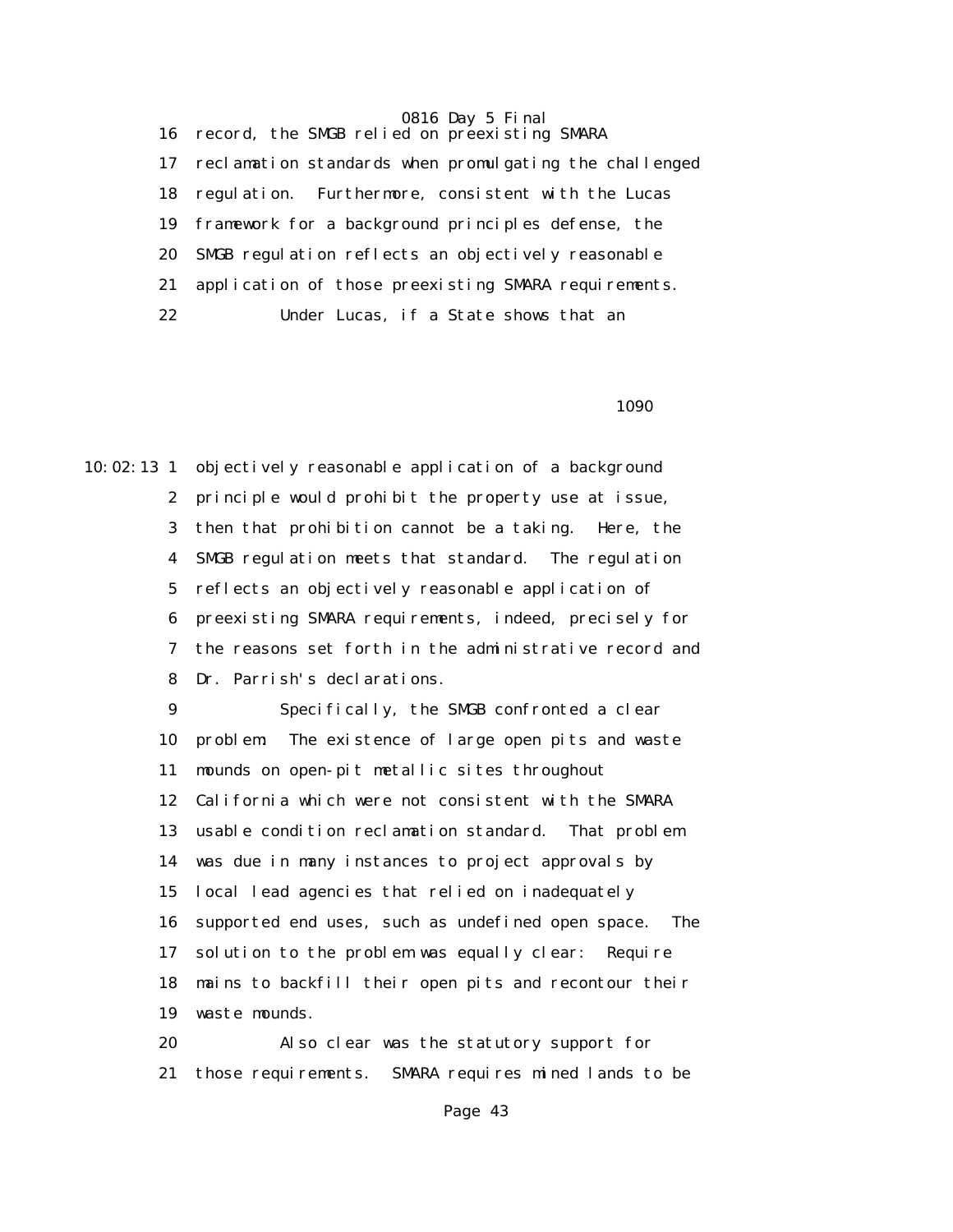0816 Day 5 Final 22 returned to a usable condition and expressly

<u>1091</u>

10:03:21 1 contemplates the use of backfilling to achieve that 2 end. For all of these reasons, the SMGB regulation 3 reflects an objectively reasonable application of the 4 SMARA reclamation standard.

> 5 Notably, the SMGB regulation is consistent 6 with ongoing efforts in California to improve local 7 lead agency enforcement of SMARA. For example, in its 8 analysis of the 2001-2002 budget bill, the California 9 Legislative Analysts' Office, or LAO, a nonpartisan 10 Government entity that provides fiscal and policy 11 advice to the California Legislature, found that 12 provisions of SMARA were not being enforced at a 13 potentially significant number of mines, and that the 14 Department of Conservation, "has seldom determined 15 whether reclamation plans and financial assurances 16 substantively comply with SMARA."

> 17 The need to improve lead local agency 18 enforcement of SMARA also has been recognized by the 19 California Legislature, which decided to amend SMARA 20 in 1990 to address deficiencies of lead agencies in 21 carrying out their responsibilities under the statute. 22 The 1990 amendments provide for various types of

1092 and 1092

10:04:33 1 enforcement mechanisms against both mine operators and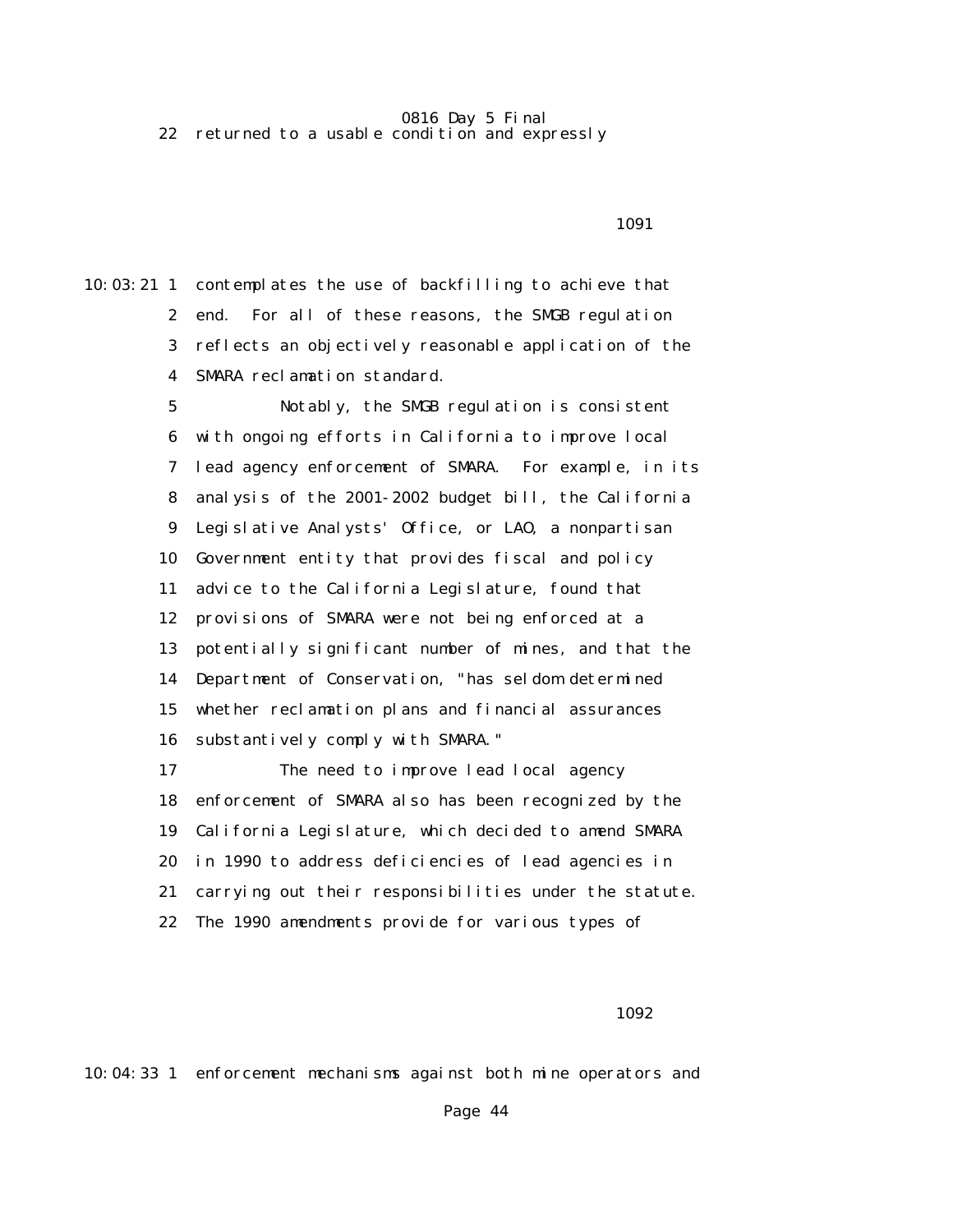2 lead agencies.

 3 More recently, in 2005, the Legislature 4 documented Senate Bill 668, which requires a lead 5 agency to specify in detail why the lead agency 6 proposes in a given instance not to adopt comments on 7 a Reclamation Plan provided by the Office of Mine 8 Reclamation.

 9 The administrative record of the SMGB 10 regulation, as well as the findings by the LAO and the 11 California Legislature, illustrate the recurring need 12 to address local lead agency enforcement of SMARA. As 13 confirmed by Mr. Leshendok in his testimony before the 14 Tribunal, under SMARA it is the local lead agencies 15 who are responsible for making permitting decisions 16 and inadequate enforcement by those local lead 17 agencies gave rise to the need to clarify how the 18 reclamation SMARA reclamation standard applied to 19 open-pit metallic mines.

 20 The SMGB made that clarification, relying on 21 clear statutory provisions in adopting backfilling and 22 recontouring requirements that directly address the

1093

10:05:40 1 problem presented to them. Accordingly, the SMGB 2 regulation reflects an objectively reasonable 3 application of preexisting SMARA requirements and, 4 thus, is not expropriatory. 5 Glamis attempts to avoid this result by 6 asserting that post-SMARA mining activities which had

7 not been subject to complete backfilling requirements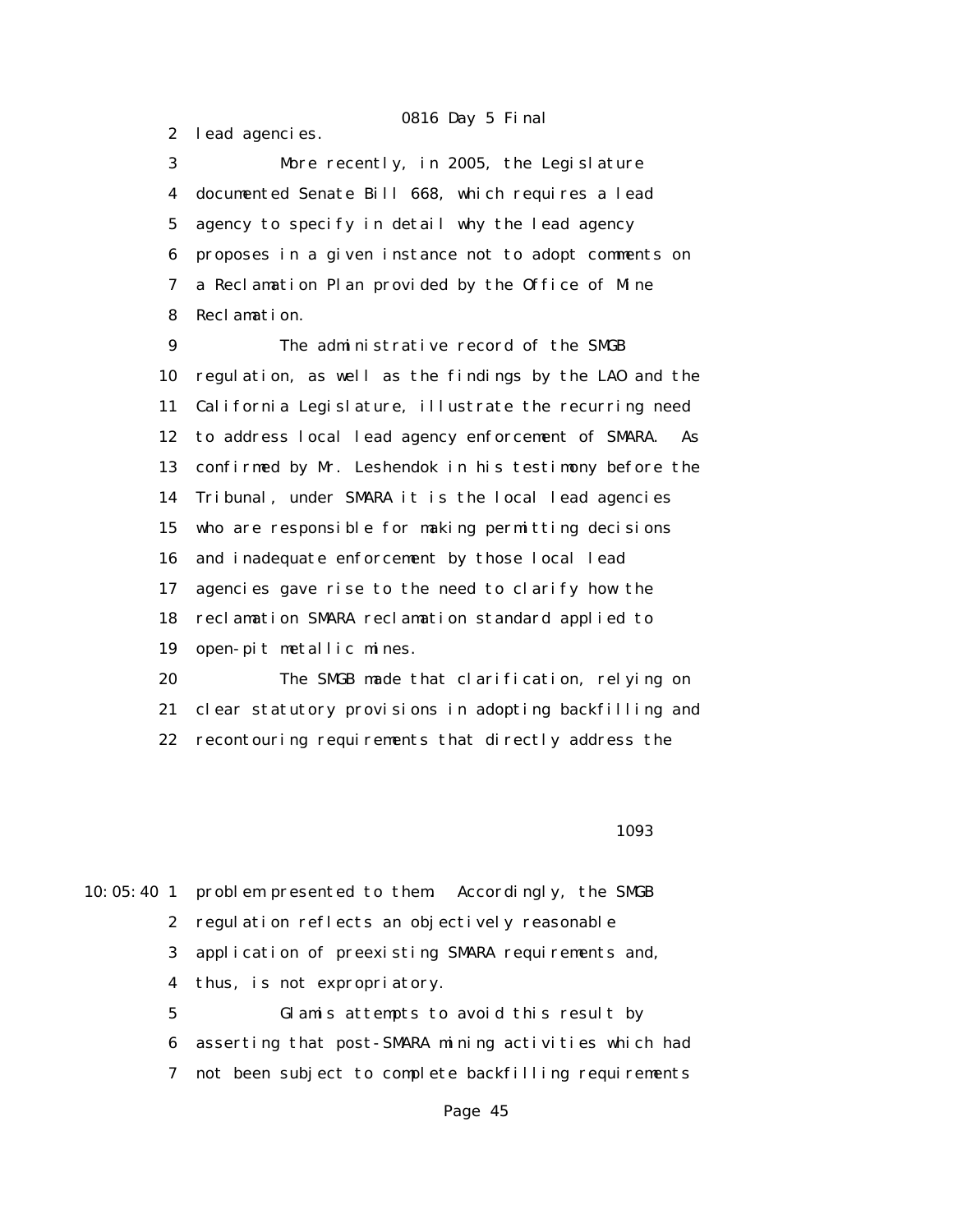0816 Day 5 Final 8 in the past somehow create a property right to 9 continue such activities in the future. But as 10 Ms. Menaker demonstrated, the failure to apply a 11 background principle in a given instance does not 12 create a property right to continue engaging in 13 activities that the State previously has chosen not to 14 disturb. American Pelagic and the Feldman case both 15 illustrate this point.

 16 And the point is particularly straightforward 17 in this matter, given the State of California has had 18 to take steps repeatedly to improve local lead agency 19 compliance with SMARA. The inadequate enforcement of 20 SMARA by local lead agencies in no way gives rise to a 21 property right to continue to act in a manner 22 inconsistent with SMARA in the future.

1094

10:06:58 1 Glamis also raises another response which has 2 not been endorsed by Mr. Olson that only legal 3 proscriptions or prohibitions may qualify as 4 background principles under Lucas. This argument is 5 also unavailing. As demonstrated in detail in the 6 United States Rejoinder, the background principles at 7 issue in the takings cases cited by the United States 8 are quite general in nature, and certainly no more 9 specific than the preexisting limitations at issue 10 here; namely, SMARA's reclamation requirements which 11 expressly contemplate backfilling. 12 In the M&J Coal case, for example, the 13 background principle, as you can see on the screen,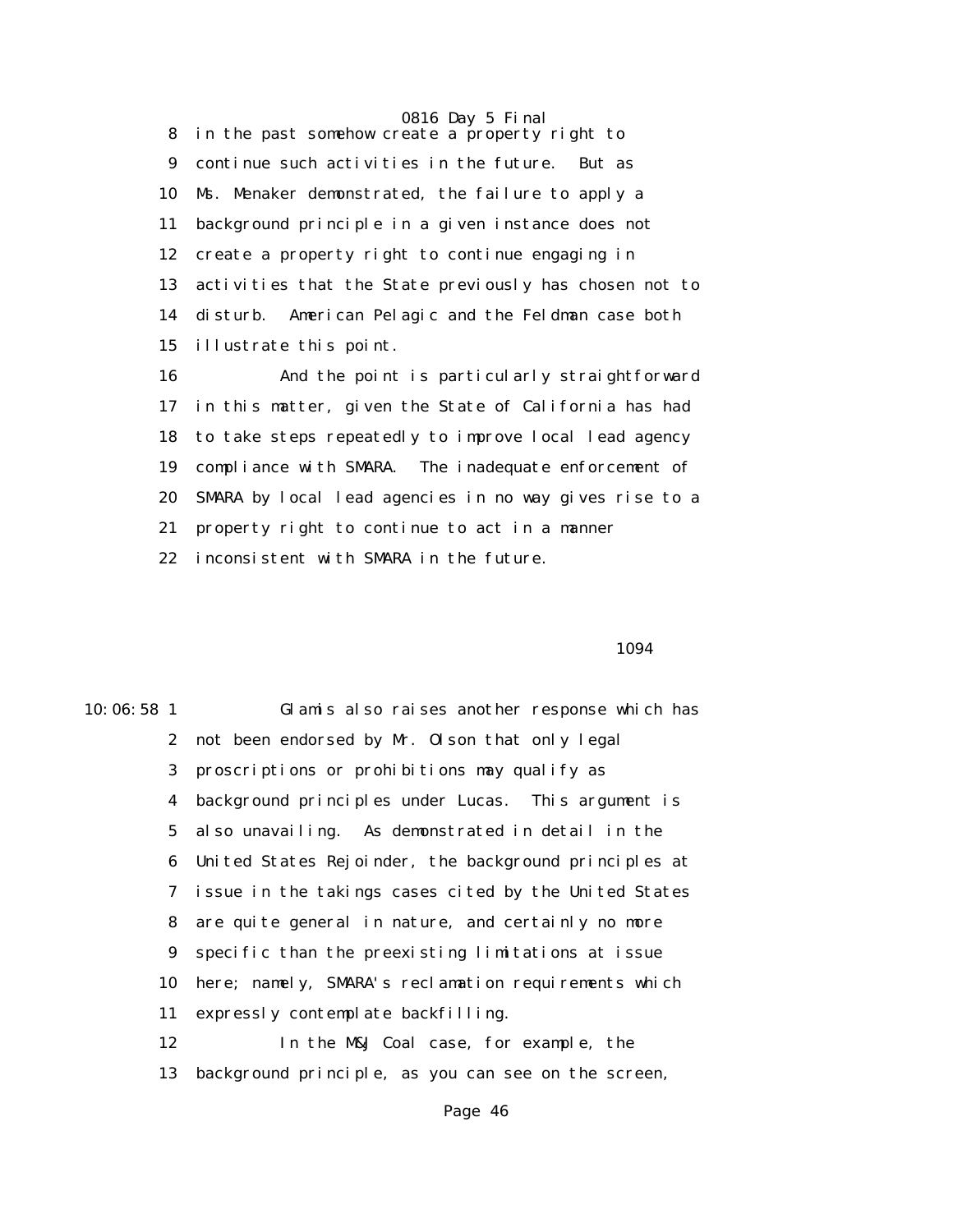14 was a prohibition on activity creating, "an imminent 15 danger to the health or safety of the public," under 16 the Surface Mining Control and Reclamation Act of 17 1977, commonly known as SMCRA. The Department of 18 Interior's Office of Surface Mining, Reclamation and 19 Enforcement or OSM acted pursuant to that broad 20 provision of SMCRA when ordering M&J to stop its 21 existing mining operations which were creating a risk 22 of injury from large cracks in the ground, collapsing

порада в последници по последници по последници по последници по последници по последници по последници по пос<br>В 1095

10:08:09 1 structures, and breaks in gas, water, and electrical 2 lines. The Court found that any State authorization 3 to mine held by M&J, "was subordinate to the national 4 standards that were established by SMCRA and enforced 5 by OSM."

> 6 In American Pelagic, as Ms. Menaker noted, 7 the background principle was Congress's general 8 assumption under the Magnuson-Stevens Act of 9 "sovereign rights and exclusive fishery management 10 authority over all fish," in the EEZ. 11 Congress acted pursuant to that broad 12 provision when in response to concerns over the large 13 size of American Pelagic's fishing vessel, Congress 14 cancelled American Pelagic's existing permits to fish 15 in the EEZ and prevented any further permits from 16 being issued to the ATLANTIC STAR. 17 The Court found no taking concluded that at 18 the time the ATLANTIC STAR was purchased by American

19 Pelagic, the Magnuson-Stevens Act, "precluded any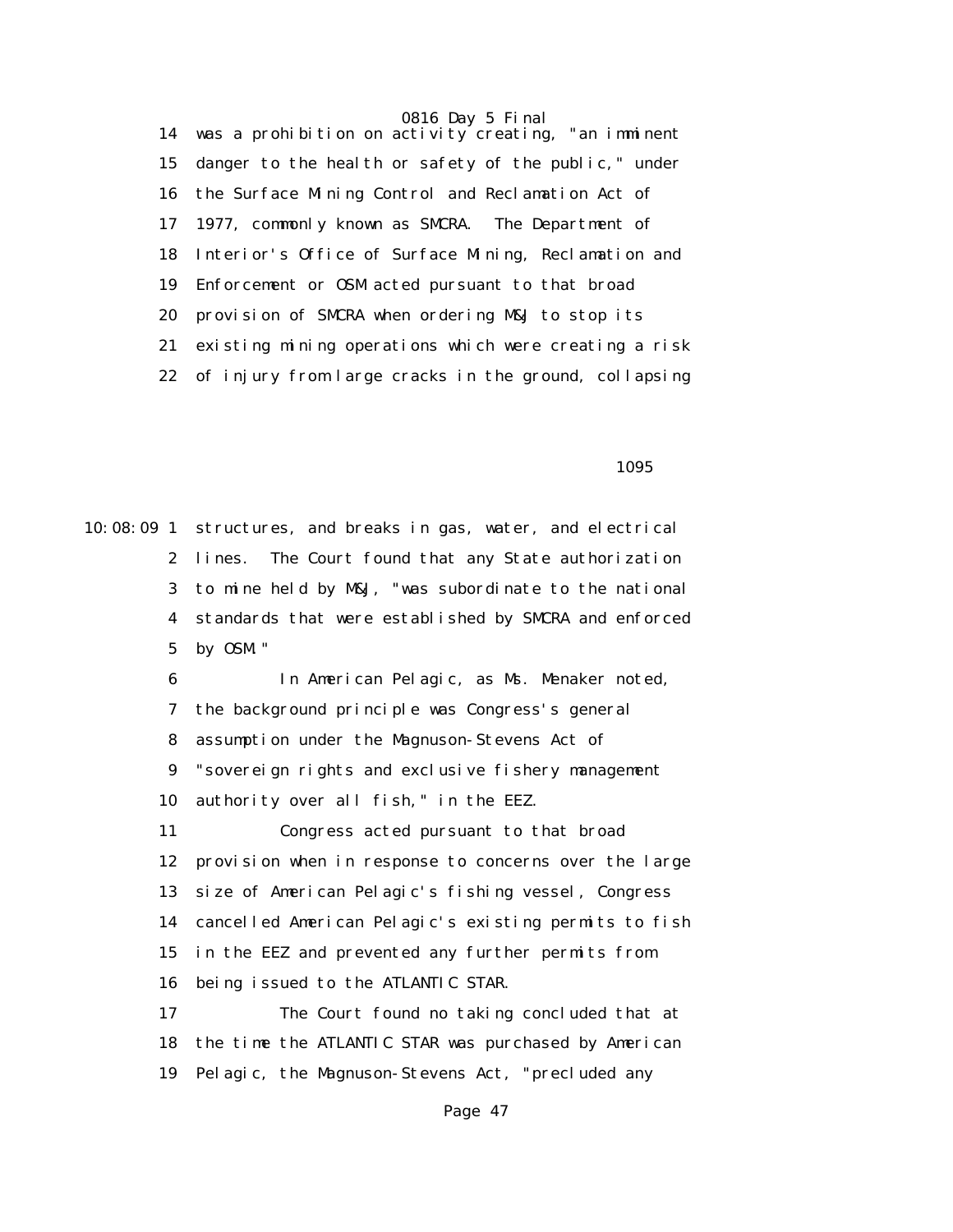|  |  | permitted fishermen from possessing a property right |  |  |
|--|--|------------------------------------------------------|--|--|
|  |  |                                                      |  |  |

- 21 in his vessel to fish in the EEZ."
- 22 In the Kinross Copper Case, the background

### $1096$

10:09:21 1 principle was the severance of water rights from 2 mining rights under the Desert Land Act of 1877 [sic]. 3 The Court observed that when the unpatented mining 4 claims at issue were created in 1976, no water rights 5 were conferred with them, and plaintiff had not 6 identified any independent source of law establishing 7 a right to discharge wastewaters into a State 8 waterway. Accordingly, the Court found that denial of 9 Kinross's application for a pollutant discharge permit 10 on grounds that Kinross held no right to discharge 11 wastewaters into a State river did not interfere with 12 any property right held by Kinross, even though 13 without such a permit Kinross could not mine 14 economically. 15 The background principles in M&J Coal, 16 American Pelagic, and Kinross Copper were quite 17 general in nature and certainly no more specific than 18 the clear reclamation requirement under SMARA to 19 return mined lands to a usable condition that poses no 20 threat to public health and safety, where such 21 reclamation, "may require backfilling or other 22 measures."

порти в последници по последници по последници по последници по последници по последници по последници по посл<br>В 1097 године по последници по последници по последници по последници по последници по последници по последниц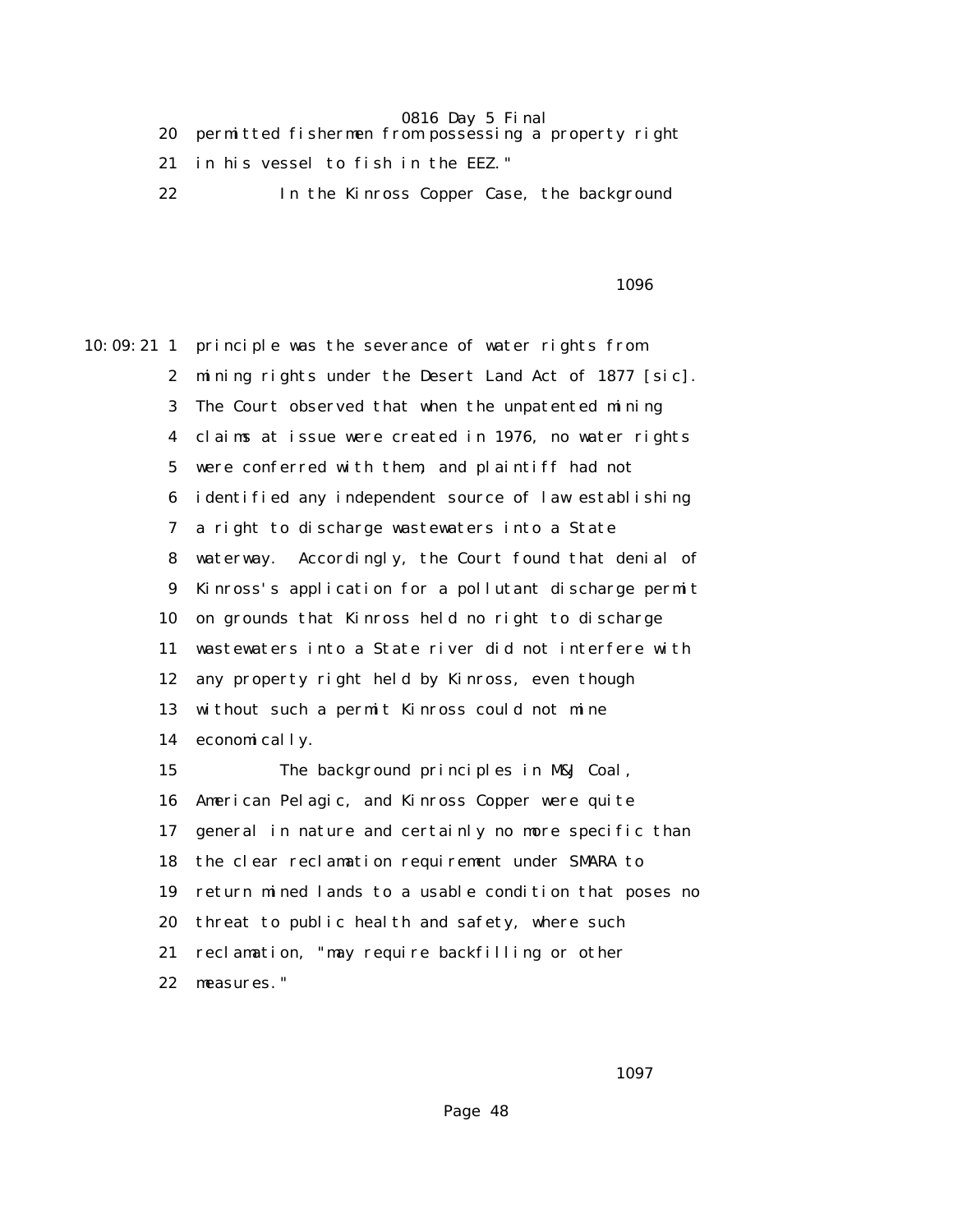10:10:20 1 Accordingly, Glamis's purported specificity 2 requirement for background principles is baseless. 3 And as we have demonstrated in our introduction to the 4 background principles discussion, Glamis's assertion 5 that the SMGB regulation is untenable as an 6 articulation of preexisting background principles 7 because it does not apply retroactively to existing 8 mines is also unavailing. 9 It is therefore under U.S. law, which in this 10 matter governs questions concerning the scope of 11 Glamis's property interest, that the SMGB regulation 12 did not interfere with any property right held by 13 Glamis. Glamis's unpatented mining claims from their 14 inception have been subject to SMARA reclamation 15 requirements, which serve as background principles 16 limiting the scope of Glamis's property interest. The 17 SMGB expressly relied on those preexisting 18 requirements when promulgating its regulation, and 19 consistent with U.S. Supreme Court jurisprudence, the 20 SMGB regulation reflects an objectively reasonable 21 application of those preexisting SMARA requirements. 22 Accordingly, the SMGB regulation is not expropriatory.

#### порада в село в 1098 година в 1098 година в 1098 година в 1098 година в 1098 година в 1098 година в 1098 годин

10:11:22 1 If the Tribunal does not have any questions, 2 my colleague, Ms. Thornton, will now address the 3 second of the two California measures, S.B. 22, and 4 will show how that measure merely articulates 5 background principles of law and thus is not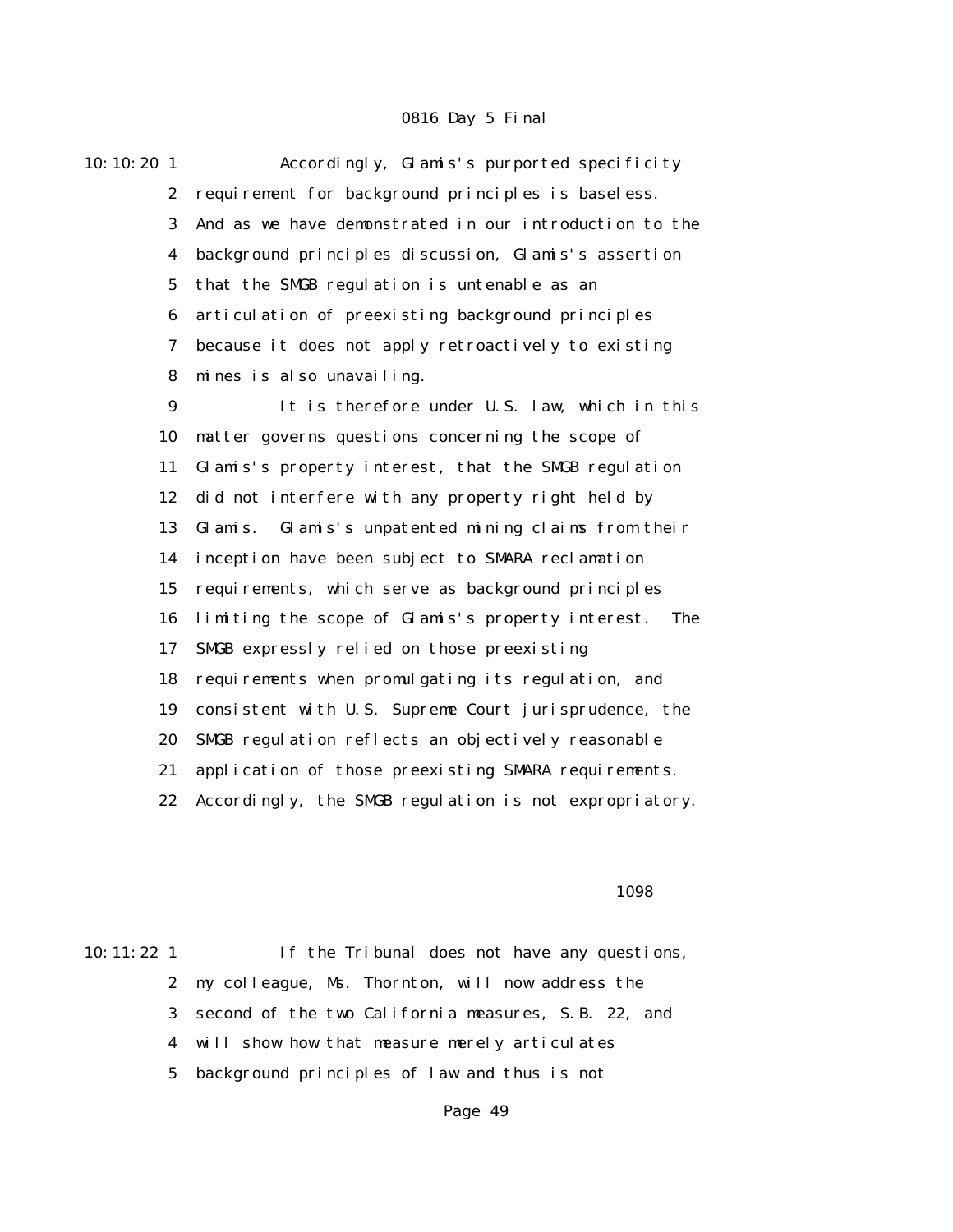0816 Day 5 Final 6 expropriatory. 7 PRESIDENT YOUNG: Mr. Feldman, thank you. 8 I suspect we may have a few questions. 9 Mr. Caron? 10 **QUESTIONS FROM THE TRIBUNAL**  11 ARBITRATOR CARON: Thank you, Mr. Feldman. 12 I just want to clarify something on the 13 regulation for a moment. We saw certain charts that 14 indicated that this--am I correct this regulation 15 applies to new mines and that relates to a figure of 16 3 percent of all mines in California? 17 MR. FELDMAN: That's correct. 18 ARBITRATOR CARON: And what does that 19 3 percent reflect, if you could just--how do you know 20 what the new mines are? 21 MR. FELDMAN: I believe the 3 percent was 22 referring to the percent of metallic as opposed to

порада в последници по последници по последници по последници по последници по последници по последници по пос<br>В 1099 године по последници по последници по последници по последници по последници по последници по последниц

10:12:30 1 nonmetallic mines.

| $\boldsymbol{2}$        | ARBITRATOR CARON: I see. Okay.                    |
|-------------------------|---------------------------------------------------|
| 3                       | So, only 3 percent of the mines are metallic?     |
| $\overline{\mathbf{4}}$ | MR. FELDMAN: Correct.                             |
| $5\overline{ }$         | ARBITRATOR CARON: And this regulation             |
| 6                       | applies to new metallic mines?                    |
| 7                       | MR. FELDMAN: Correct.                             |
| 8                       | ARBITRATOR CARON: And if it's an existing         |
| 9                       | mine, does it apply to the expansion of the mine? |
| 10                      | MR. FELDMAN: No, it does not. It only             |
| 11                      | applies to new mines.                             |
|                         |                                                   |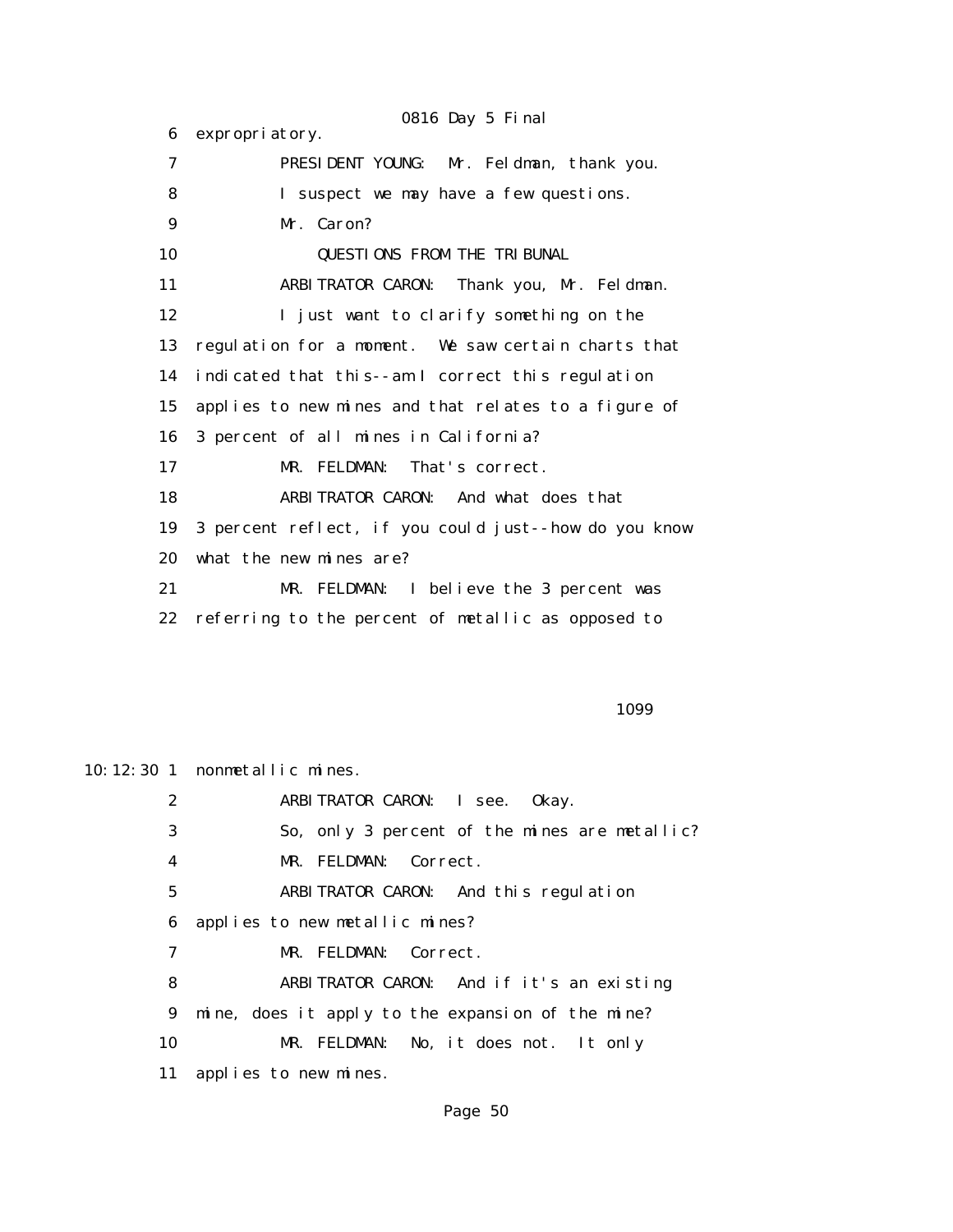0816 Day 5 Final<br>RON: New site. 12 **ARBITRATOR CARON:** 13 MR. FELDMAN: That's correct. 14 ARBITRATOR CARON: So, even if it's a new pit 15 at an existing project site, it does not apply? 16 MR. FELDMAN: As addressed by Dr. Parrish in 17 his declaration, there can be an issue as to when an 18 expansion takes on such a scale and is so separate 19 from the existing mine that it may be considered a new 20 mine. If an expansion does rise to that level, then 21 it would be subject to the regulation. 22 ARBITRATOR CARON: And as a question of fact,

**1100** 

10:13:21 1 in this ques--could you for a moment--am I correct 2 that--I'm trying to avoid this preemption question 3 that we just were discussing for a moment, but 4 California could not prohibit a mine per se. That is 5 not in their power. They can regulate the mine, but 6 they cannot prohibit it.

7 MR. FELDMAN: Correct.

 8 ARBITRATOR CARON: Okay. Something I was 9 unclear on that perhaps you have come to understand in 10 studying this statute. Dr. Parrish described that in 11 applying the regulations, it would--then there would 12 be a plan of reclamation submitted to the county, to 13 the lead agency, and he was--he used the word 14 "variance." He seemed to indicate perhaps that 15 actually means more requirements. 16 Could you describe that process, or do you 17 have any sense of that process?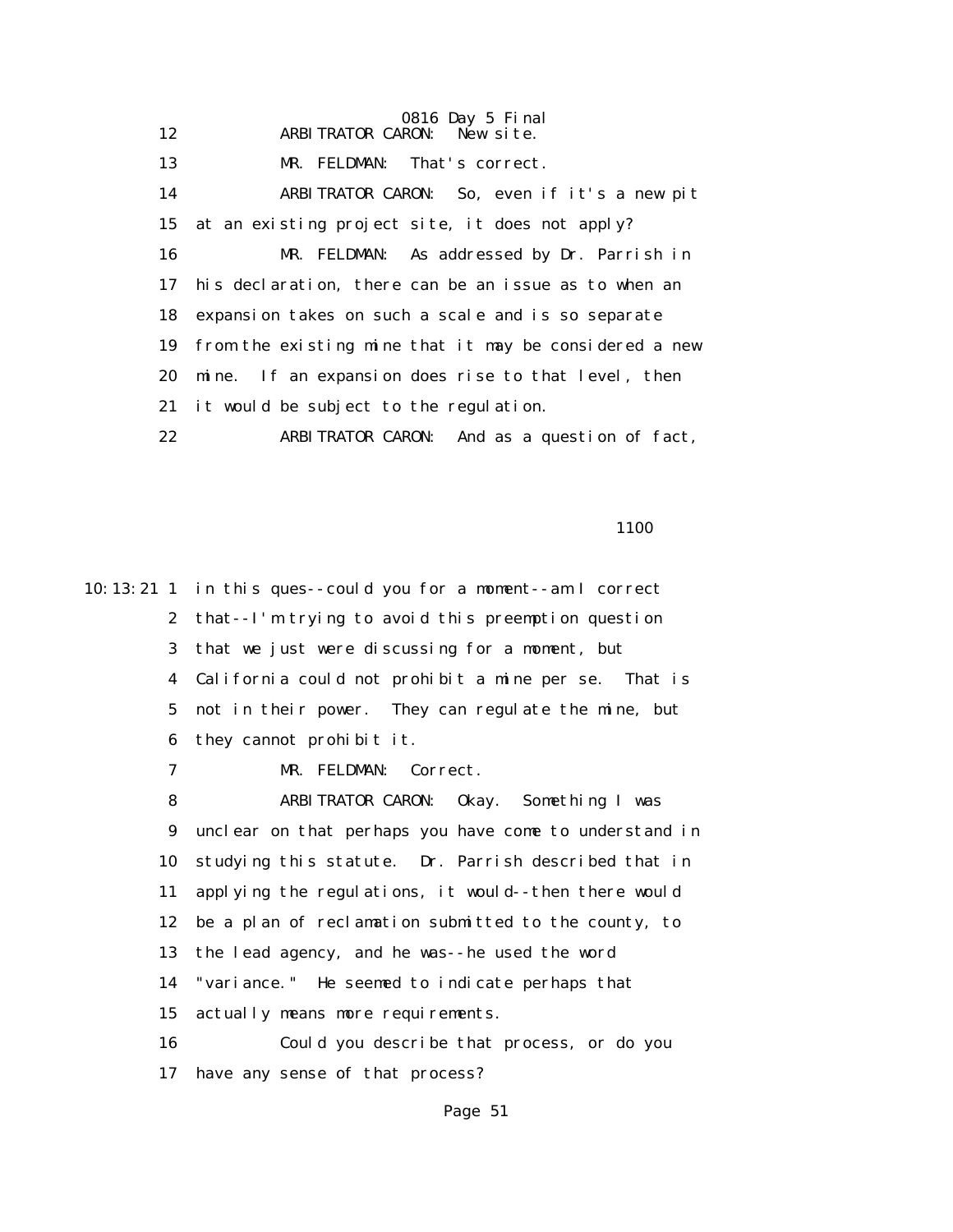0816 Day 5 Final<br>Right. In term 18 MR. FELDMAN: Right. In terms of the

 19 variance referred to by Dr. Parrish, that would be an 20 instance in which there was not enough material on the 21 surface to completely backfill the pit, and in such an 22 event, the operator would not be required to obtain

1101

10:14:30 1 material from another mine site in order to completely 2 backfill the pit. You would only need to use the 3 materials that are available on the surface. 4 ARBITRATOR CARON: Okay. That's all the 5 questions I have. 6 PRESIDENT YOUNG: Go ahead. 7 ARBITRATOR HUBBARD: Thank you, Mr. Feldman. 8 Do you have--let me ask you a question about 9 SMARA as it was originally enacted. Would it be your 10 position that the agencies that were charged with 11 construing SMARA could have required complete 12 backfilling from the very beginning? That's the 13 nature of the background principle? 14 MR. FELDMAN: Yes, that would have been 15 within their authority. 16 ARBITRATOR HUBBARD: But as we have seen, 17 that was not what happened. 18 I guess my question is: Is the--is Glamis 19 really saying that it's right to not completely 20 backfill as a property right, or is it saying more 21 that it's a reasonable expectation that it would not 22 be required to completely backfill, based on how SMARA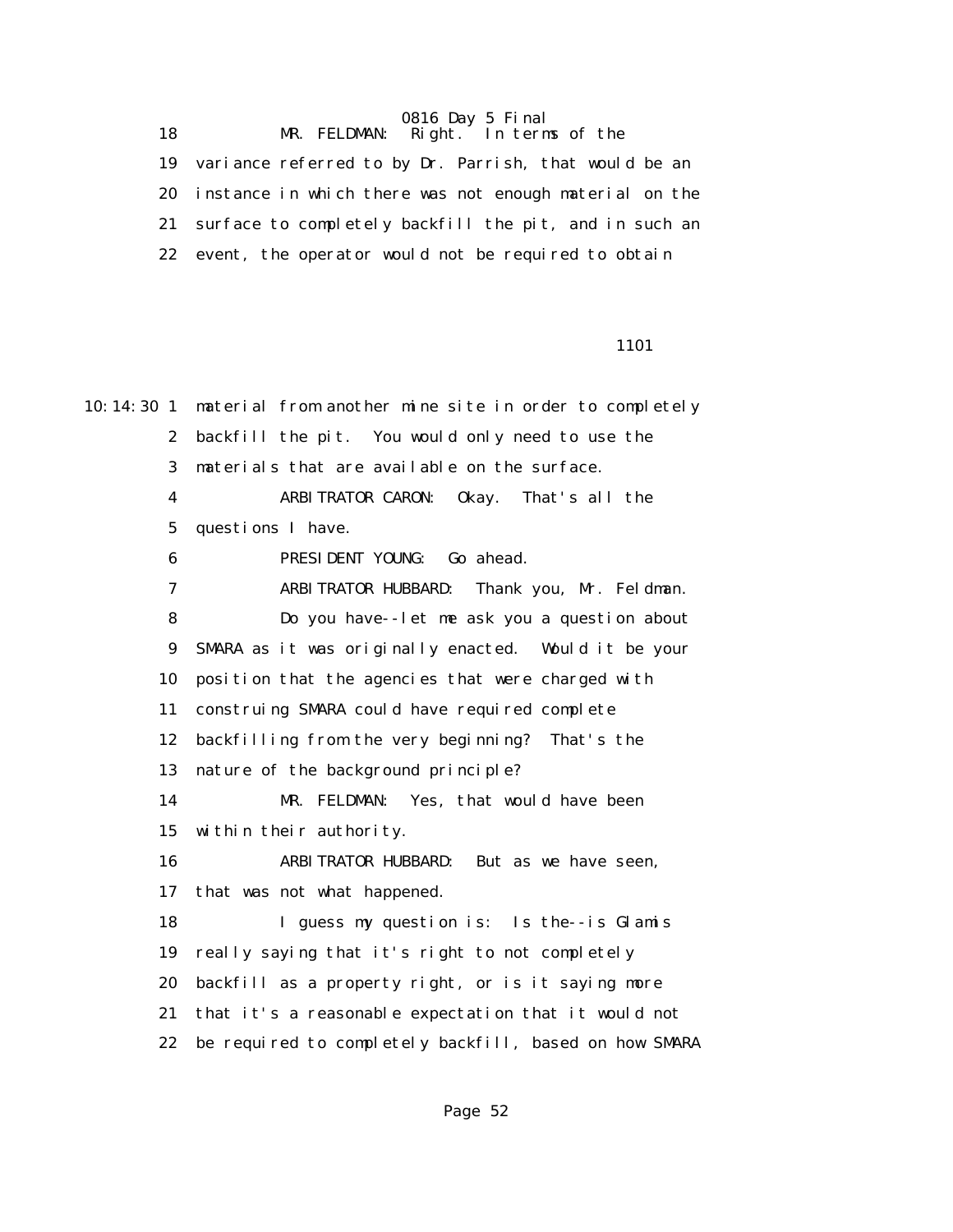10:15:51 1 had been construed in the past?

 2 MR. FELDMAN: It's an interesting point 3 because, at bottom, the argument that Glamis is making 4 is an equitable argument. Mr. Olson in his statement 5 refers to the vested rights doctrine under California 6 law, and under that doctrine, if you have formal 7 Government permission to undertake an activity in the 8 form of a permit and if you substantially relied to 9 your detriment on that assurance from the Government, 10 then you can bring a vested rights claim in equity in 11 an attempt to be grandfathered from any new rules that 12 may adversely affect your mine. 13 And, in essence, that's Glamis's argument in 14 this case, is that they have an equitable right to

 15 continue with a use that in the past has been 16 tolerated by the State of California, but that is not 17 a property right argument. That's an argument in 18 equity.

 19 ARBITRATOR HUBBARD: Is the upshot of that 20 that the Tribunal should not consider equitable 21 arguments in reaching its decision?

22 MR. FELDMAN: Certainly on the issue of

### 1103 and 1103 and 1103 and 1103

10:16:57 1 background principles, the analysis is whether or not 2 Glamis holds a property right to engage in the 3 proscribed use.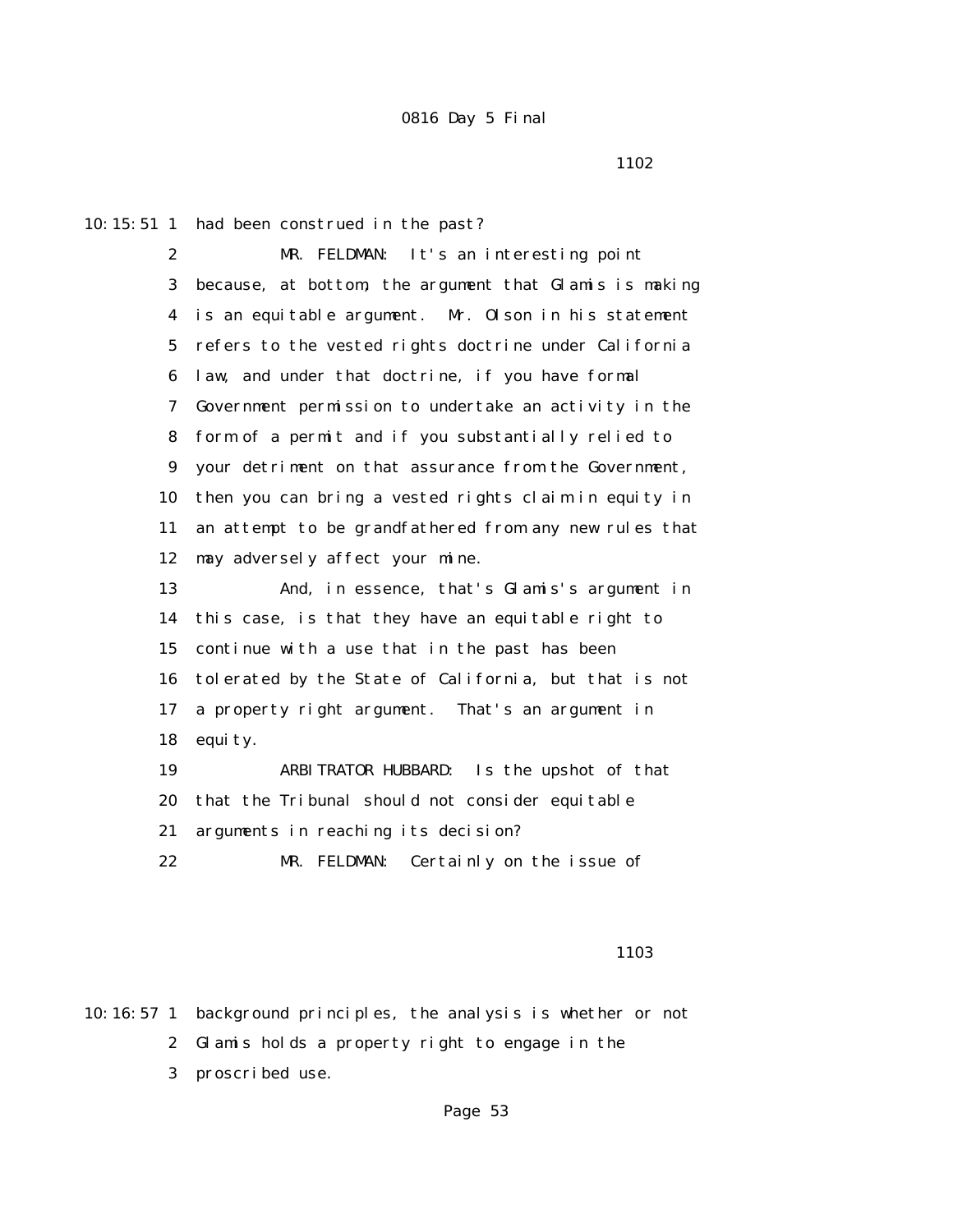0816 Day 5 Final 4 ARBITRATOR HUBBARD: Thank you. 5 PRESIDENT YOUNG: Mr. Feldman, thank you. 6 I have just a couple of questions, one of 7 which is sort of factual and legal. Let me give 8 actually the factual part of it. 9 You and Ms. Menaker both keep referring to 10 the failure to apply the background principle in an 11 given instance does not create a property right. I'm 12 correct in that; right? 13 MR. FELDMAN: That's correct. 14 PRESIDENT YOUNG: Are there any instances in 15 which this principle, this background principle, 16 complete backfilling, has been applied in California? 17 MR. FELDMAN: I believe at certain aggregate 18 mines, pits have been completely backfilled. 19 PRESIDENT YOUNG: Required to be completely 20 backfilled? 21 MR. FELDMAN: I don't know if it was an 22 actual requirement, but I'm aware that certain

### 1104

|                 | 10:17:59 1 aggregate mines have been backfilled. That may have |
|-----------------|----------------------------------------------------------------|
|                 | 2 been a discretionary decision by the lead agency.            |
| 3               | PRESIDENT YOUNG: Okay. Then let me ask sort                    |
|                 | 4 of a related question, given the uncertainty on that.        |
| $5\phantom{.0}$ | You keep using the words "given instance."                     |
|                 | 6 Is it the U.S. Government's legal position that--let         |
| 7               | me rephrase your statement and see if you still would          |
|                 | 8 agree with that.                                             |
| 9               | Failure to apply a background principle in                     |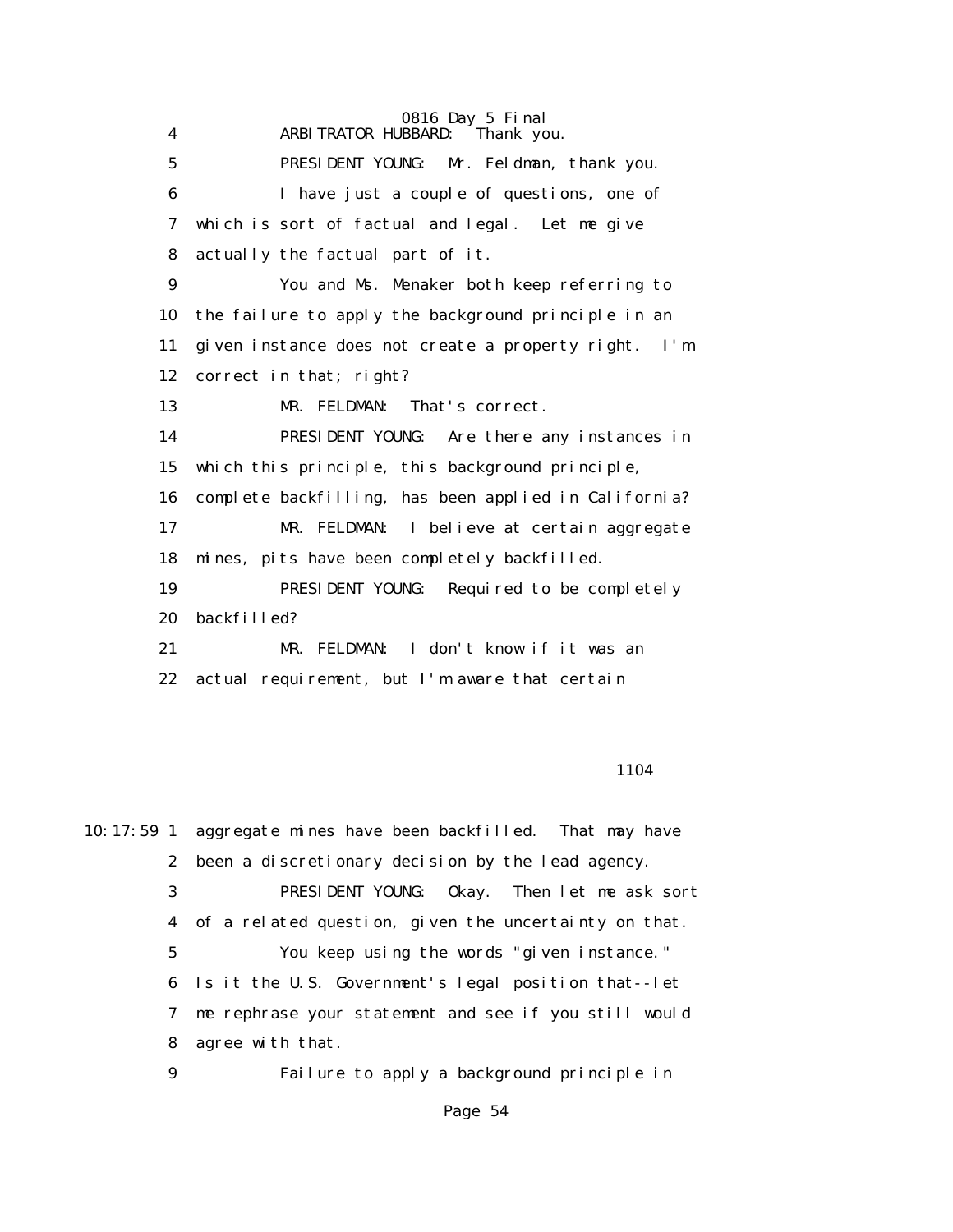0816 Day 5 Final 10 every instance does not create a property right. 11 Would you agree with that, or not agree with that? Is 12 that the U.S. Government's position? 13 MR. FELDMAN: I think that's where you have 14 to look to the objectively reasonable standard. There 15 needs to be a nexus between the background principle 16 and the prohibited use. If the background principle 17 is clear and if there is a clear nexus between that 18 principle and the prohibited use, then no property 19 right would obtain, notwithstanding the failure to 20 enforce that principle. 21 PRESIDENT YOUNG: So the fact that it's never

22 been enforced, it would not be relevant in your

### 1105

### 10:18:59 1 judgment?

 2 MR. FELDMAN: It's certainly relevant to a 3 claim in equity. 4 PRESIDENT YOUNG: But not to a property 5 right? 6 MR. FELDMAN: Correct. So long as the 7 background for the principle is clear and so long as 8 there is a clear nexus between that principle and the 9 prohibited use. 10 PRESIDENT YOUNG: Thank you. 11 Ms. Menaker, if you want to step in. 12 (Pause.) 13 PRESIDENT YOUNG: Second question is, you 14 seem very converse with these regulations and the 15 process of enacting those, and I appreciate that.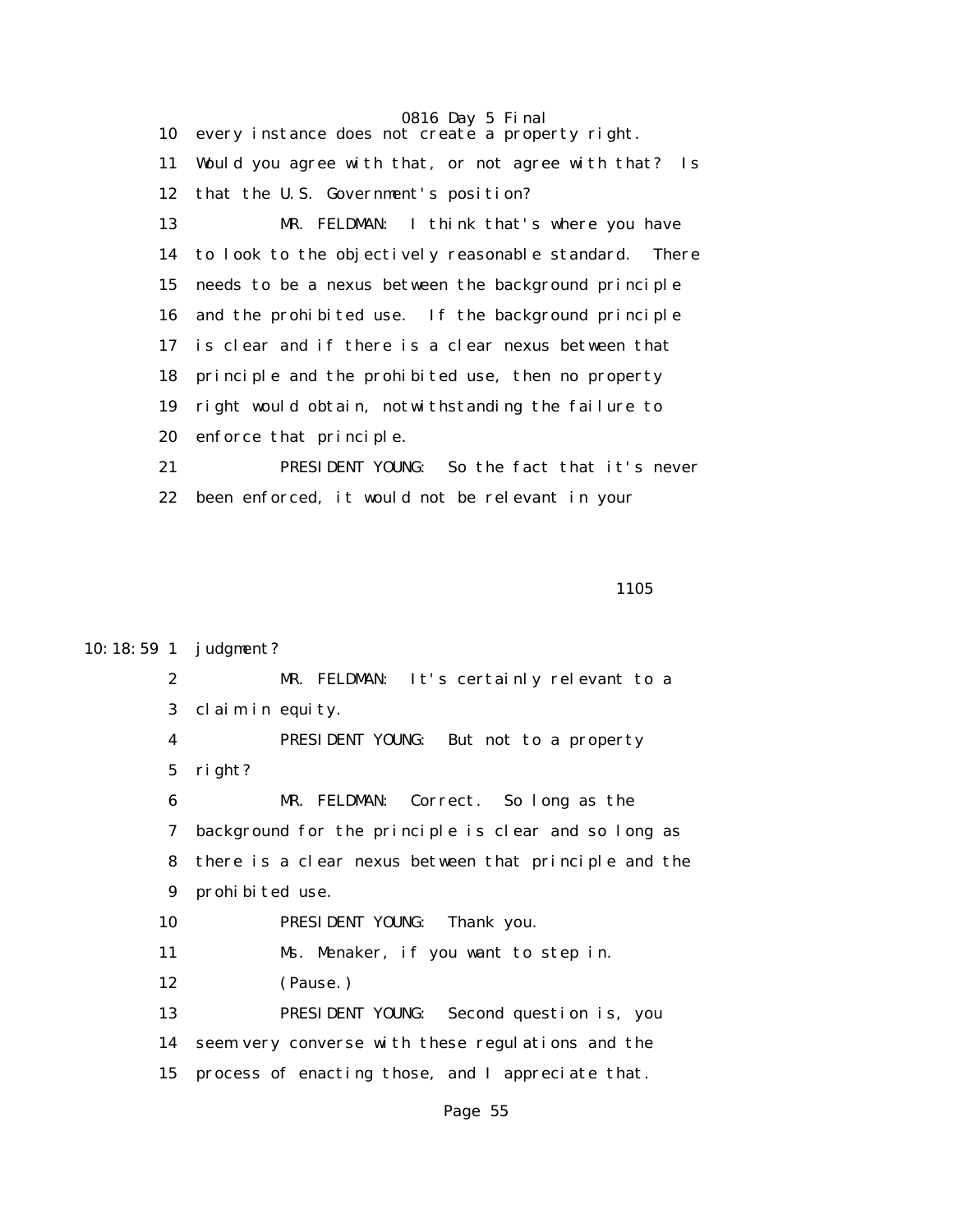16 It's not clear to me--with the exception of 17 the possibility of some water at the bottom mine pits 18 which may actually relate to the acidity in the rock 19 and not the actual mining process itself, I'm not 20 entirely clear on what the difference is in terms of 21 any of the SMARA principles between metallic and 22 nonmetallic mines. Could you educate that me on that.

<u>1106</u>

10:20:05 1 Why would you pass a regulation that only applies to 2 metallic open-pit and not nonmetallic open-pit, given 3 everything you just read?

> 4 MR. FELDMAN: I think it comes down to 5 factual distinctions, and Dr. Parrish has laid out 6 several. One is that aggregate mines tend to be 7 closer to urban areas, and because they're closer to 8 urban areas, for economic reasons, pits tend to be 9 backfilled because the land is so valuable and needs 10 to be put to another use.

> 11 Another reason is that with aggregate mines, 12 the surface material tends to be hauled away, and so 13 there wouldn't be the material on the surface to 14 backfill the pit available.

 15 PRESIDENT YOUNG: So, as a practical matter, 16 they may do it, but there is no fundamental difference 17 in terms of public use. In fact, what I'm hearing you 18 say is exactly the same. Am I correct in that? 19 MR. FELDMAN: I think, as a factual matter,

 20 the Board saw that in terms of enormous open pits and 21 waste mounds scarring the landscape in California that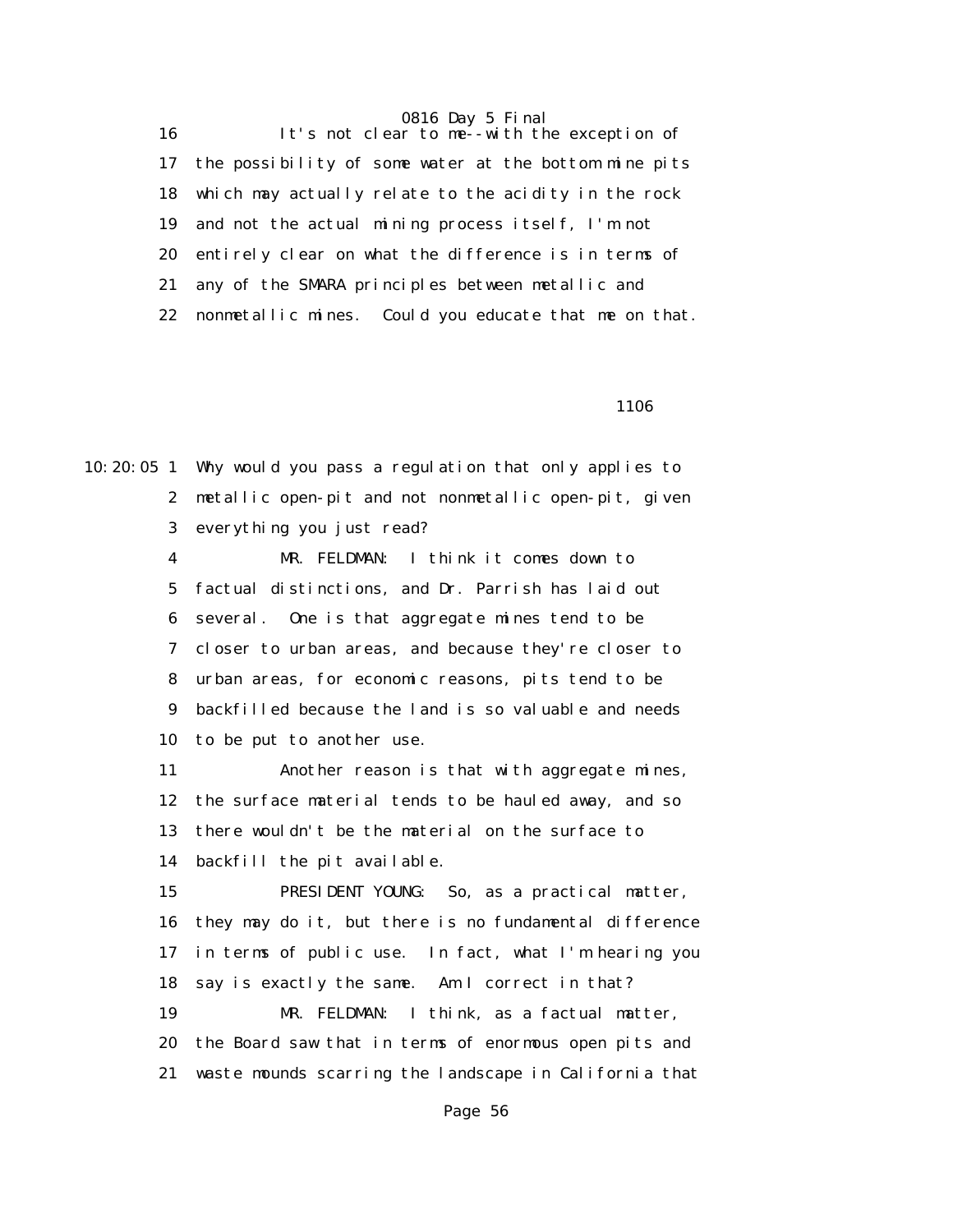22 those were largely a function of metallic mines.

1107

10:21:00 1 There may be certain outlier nonmetallic mines that 2 also raise those problems.

> 3 PRESIDENT YOUNG: Do they--you didn't refer 4 to anything in those regulatory process dealing with 5 nonmetallic mines that they actually referenced. Do 6 they have a discussion of nonmetallic mines in that 7 process?

8 MR. FELDMAN: Certainly in the record there 9 are discussions of whether or not the regulation would 10 apply to aggregate mines, and it was considered by the 11 Board. But as Dr. Parrish testified, the Board saw 12 distinctions between the two and realized that their 13 charge was to address the issue of metallic mines, and 14 that was the charge that they took up. 15 PRESIDENT YOUNG: And it's in the record that 16 there's a--they sort of indicate the difference? 17 MR. FELDMAN: I'm aware of certain 18 correspondence in the record discussing the issue of 19 aggregate versus metallic mines.

 20 PRESIDENT YOUNG: Do they make any formal 21 minings in the record or those were just submissions 22 that were made?

1108 and 1108

10:21:56 1 MR. FELDMAN: I would need to review the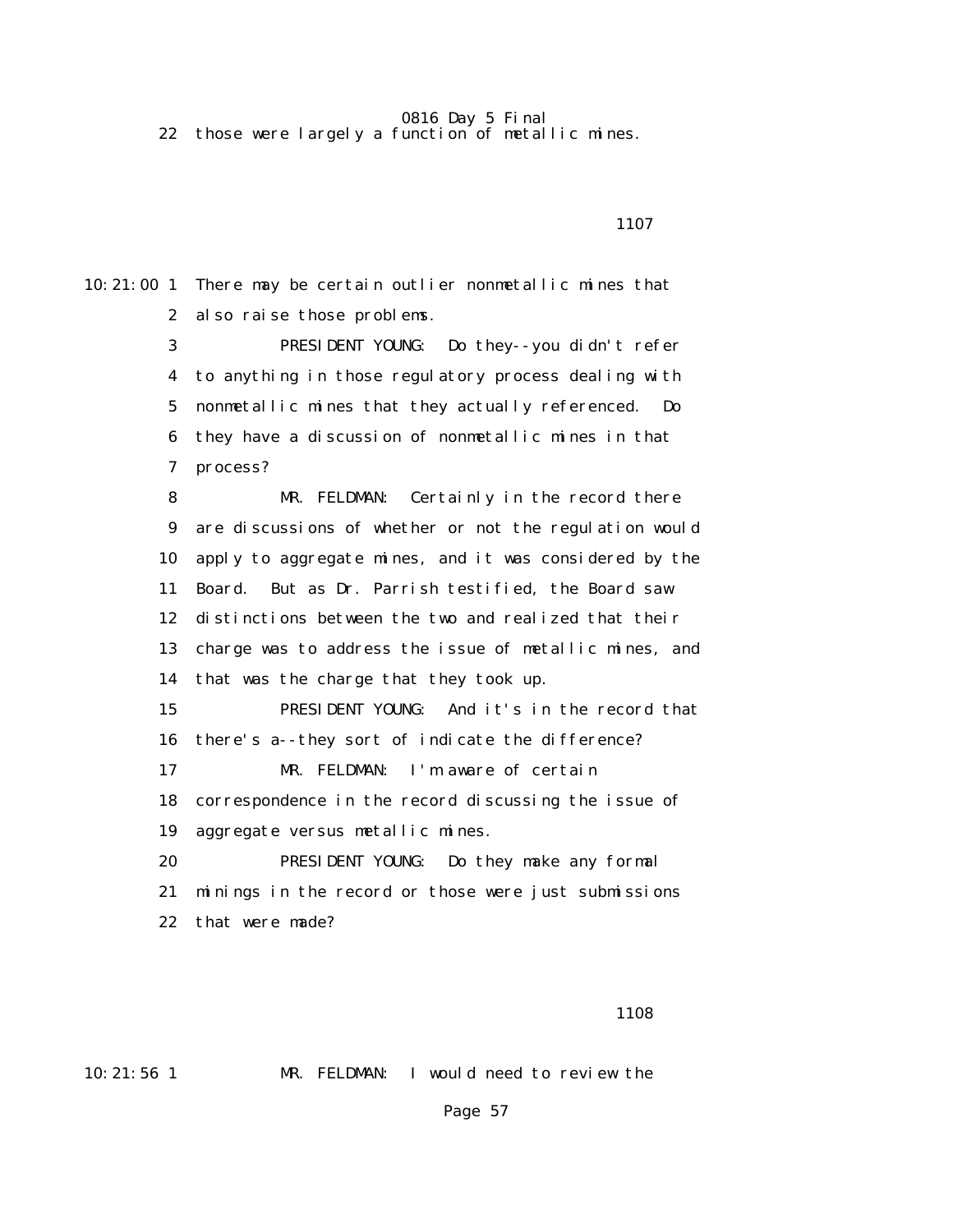0816 Day 5 Final 2 Final Statement of Reasons to see whether that was 3 actually set out. 4 PRESIDENT YOUNG: Thanks. 5 ARBITRATOR CARON: I want to follow up with a 6 question, and this may not be the right time to ask 7 it, and it may not be to your presentation, but 8 rather, to the overall presentation. 9 We were told--we were--looking at this 10 question, in part the background principle, but we are 11 also talking about that international law directs us 12 to national law to understand the scope of the 13 property right. 14 MR. FELDMAN: Right. 15 ARBITRATOR CARON: And so, this is following 16 on the question raised by my colleague, Mr. Hubbard. 17 And in that, we--the topic of vested rights 18 and compensation came up, and there may be a 19 distinction under U.S. law about an equitable right 20 versus a property right at law. 21 And the question I guess I would like 22 answered at some point is: Simply because

<u>1109</u>

10:23:00 1 international law is referring to property doesn't 2 mean we necessarily look at only what the national law 3 calls "property." Or is that simply what it is, or 4 are we somehow--do we need to ascertain the character 5 of the expectation domestically? 6 MS. MENAKER: I think that both parties agree

7 that the nature of the property right is defined by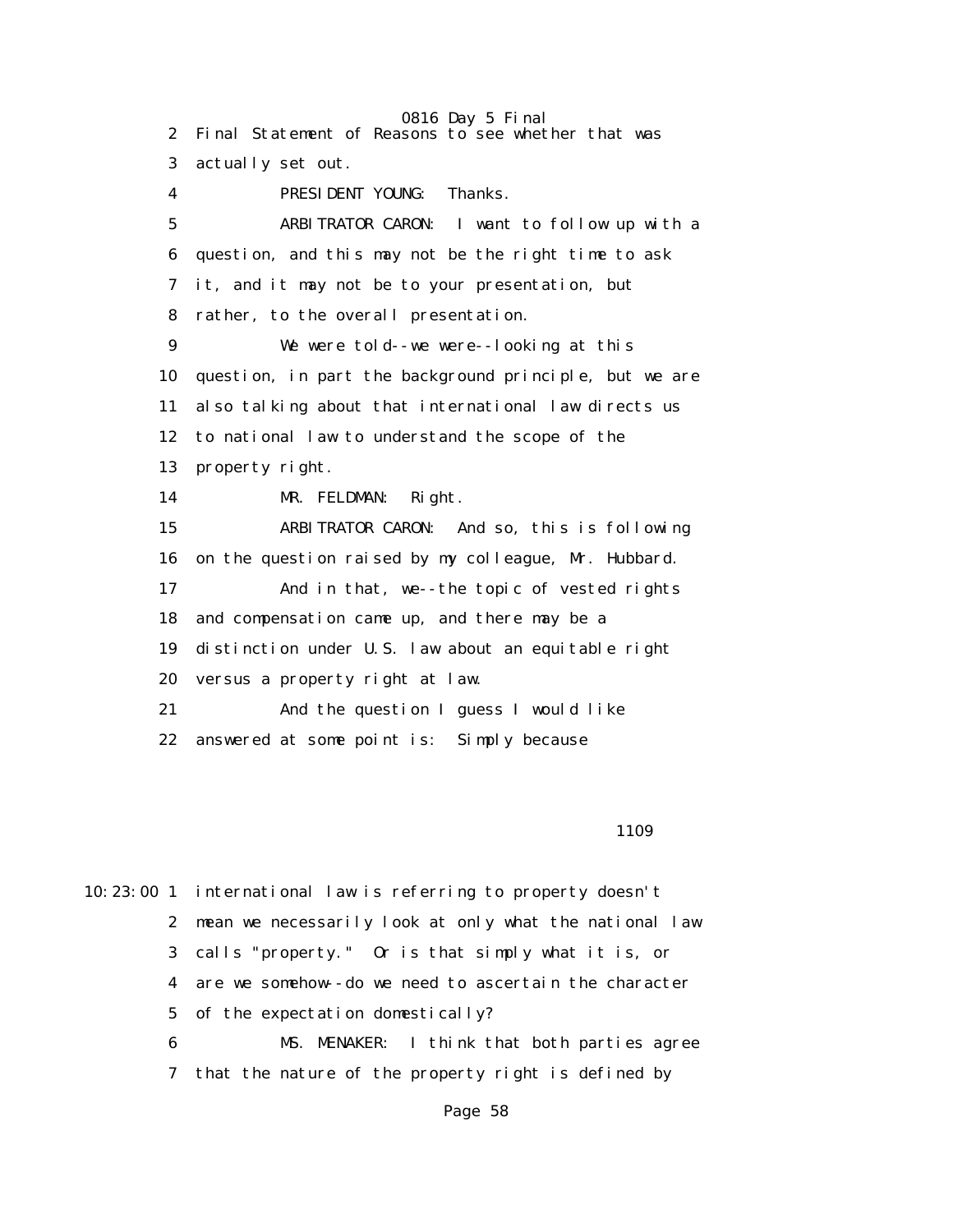0816 Day 5 Final 8 domestic law, and we have cited ample authority for 9 that proposition in our written submissions, which I'm 10 happy during the next break to review or at least 11 point you to those portions in our written submissions 12 where numerous international authorities have 13 recognized that for the definition of the property 14 right or property interest, you do look to domestic 15 law for that. 16 There's--as far as the reasonable 17 expectations, I mean, many of the points that we are 18 making now we will again reference in our alternative 19 argument, which is if the Tribunal doesn't find that 20 Glamis's property right was restricted by these 21 background principles and we, instead, engage--or you,

22 instead, engage in an indirect expropriation analysis,

1110

|    | 10:24:21 1 one factor in that analysis is whether Glamis had |
|----|--------------------------------------------------------------|
|    | 2 reasonable expectations, investment-backed                 |
| 3  | expectations.                                                |
| 4  | And, of course, the preexisting law will                     |
|    | 5 factor heavily into whether such expectations could        |
|    | 6 have existed.                                              |
| 7  | But I also just want to note so as to leave                  |
|    | 8 no misimpression in the Tribunal's mind, when we're        |
| 9  | talking about Glamis has no property right and what          |
| 10 | they're making is an equitable argument, we are in no        |
| 11 | way conceding that they have any sort of equitable           |
|    |                                                              |

- 12 argument or equitable claim. And, indeed, the
- 13 Tribunal should not lose fact--lose sight of the fact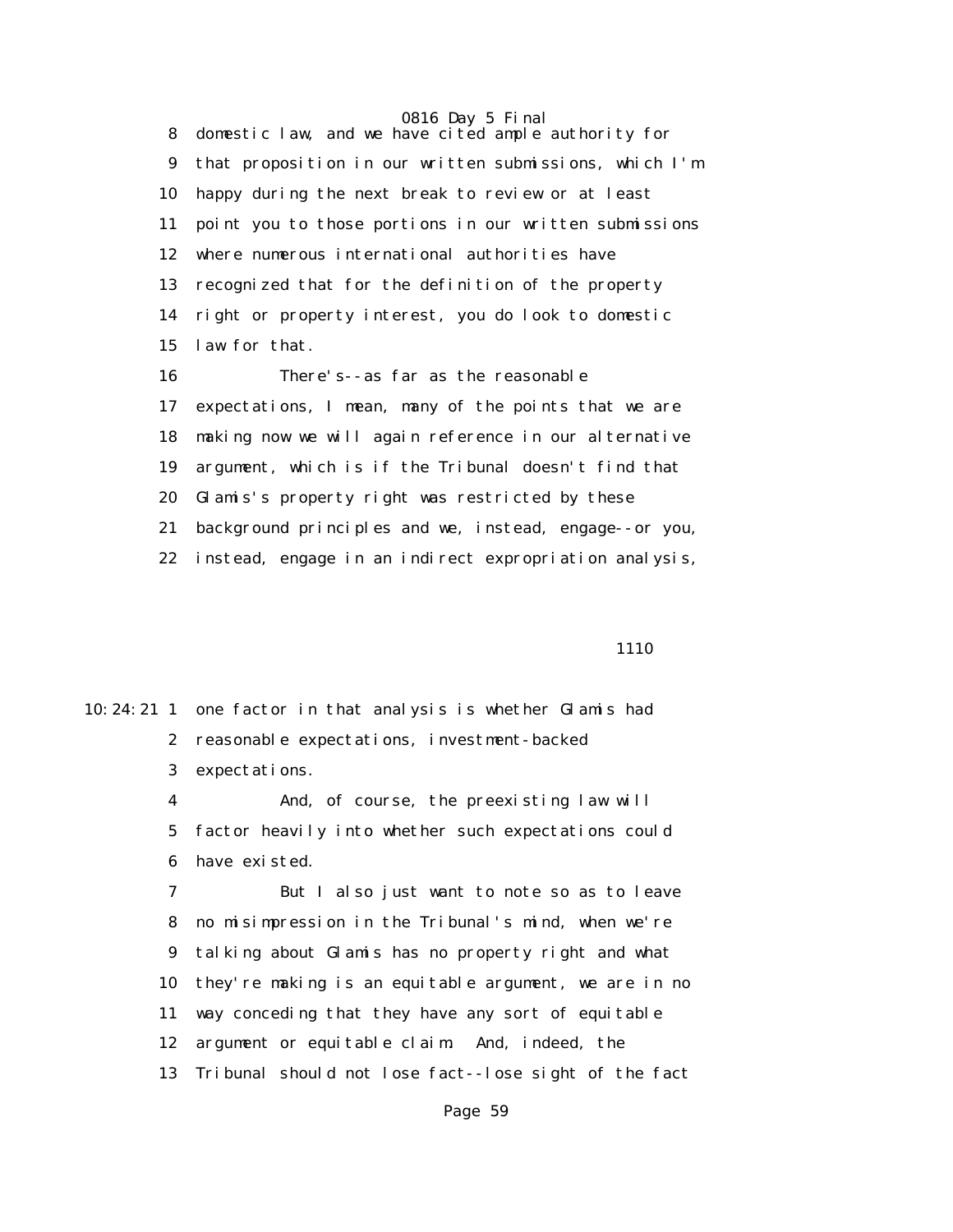14 that they did not have an approved Plan of Operations 15 or approved Reclamation Plan. It's in instances like 16 that when you look at the vested rights doctrine where 17 courts find that a regulation should not be applied to 18 a particular individual because that individual 19 already has a permit, has already received sort of 20 Government approval to go ahead in a certain manner 21 and, therefore, you have some sort of expectation. 22 And, you know, I would point again to the

1111

10:25:27 1 Feldman versus Mexico case that I referred to before 2 where the Tribunal found that the Claimant had no 3 right to these tax rebates, even though it had been 4 given them in the past, and there the Tribunal noted 5 specifically that he had no right, notwithstanding the 6 fact that there had been considerable evidence in that 7 case of some sort of agreement or understanding 8 between the Claimant and Government officials that he 9 could receive these invoices. Even that didn't create 10 a right. Here, we have nothing that even approaches 11 that, you know.

> 12 As we have explained, at the time these 13 regulations were passed, Glamis did not have even a 14 pending, you know, Reclamation Plan waiting for 15 approval for Imperial County. It was not acting on 16 its Reclamation Plan. And at the time the regulation 17 was passed, at that point in time it had a direction 18 to the Department of Interior to suspend processing 19 its Plan of Operations.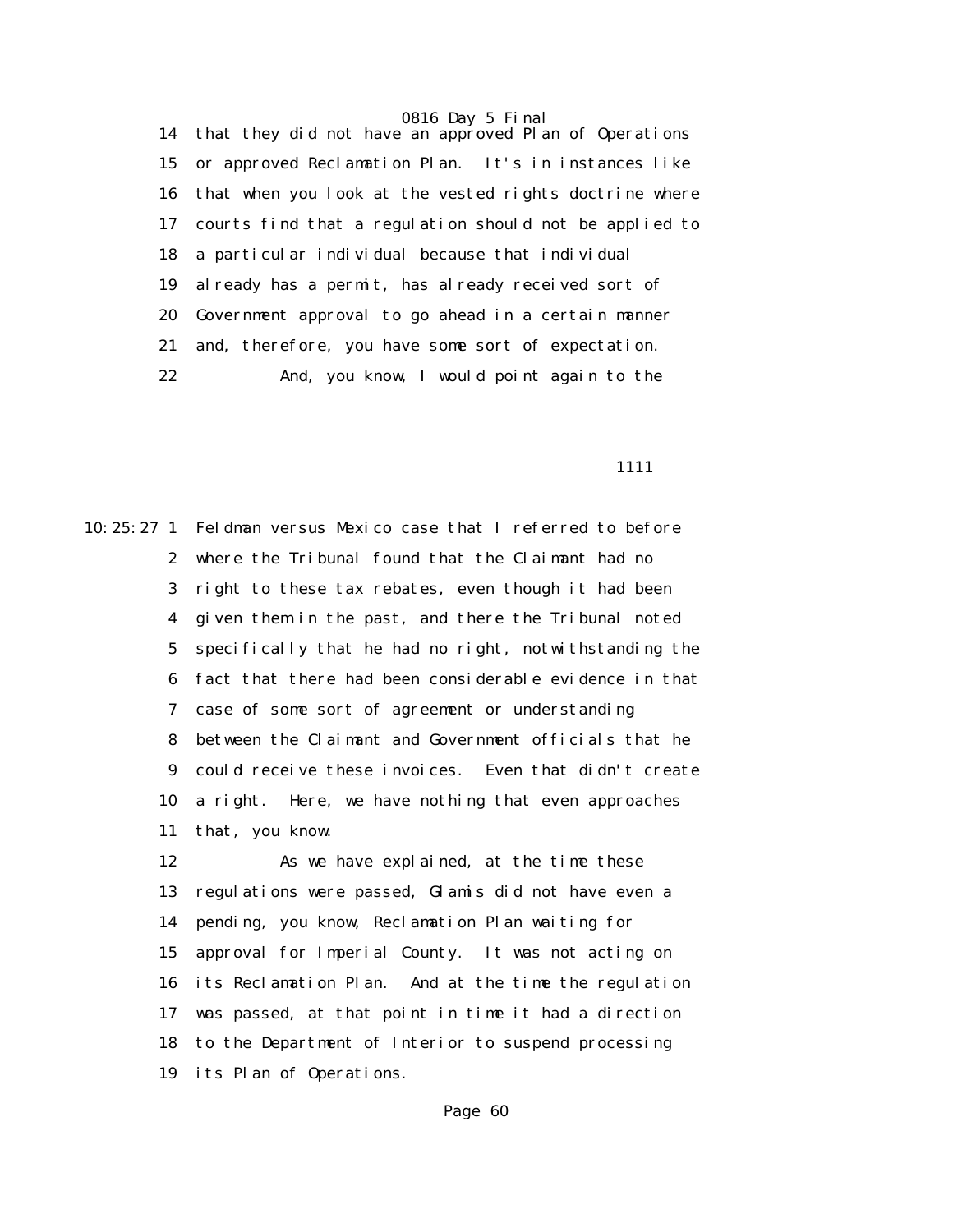20 So, in essence, to take Glamis's equitable 21 argument would be, in essence, to adopt an argument 22 that a regulation could never apply to any--could

|  | 1112 |
|--|------|
|--|------|

10:26:31 1 never apply prospectively because everybody would 2 always have some sort of equitable vested right, so to 3 speak, to have the same--the regulations 4 informed--enforced in the same manner as they have 5 always been enforced. You could never change your 6 regulations, and that simply cannot be the law. 7 PRESIDENT YOUNG: Ms. Thornton, as you start, 8 I might ask how long you intend to take. 9 MS. THORNTON: Twenty-five minutes. 10 PRESIDENT YOUNG: Twenty-five minutes. 11 Perhaps we will take our break now, then, if 12 that would be appropriate. We will meet back here at 13 three minutes to 11:00. Thank you. 14 (Brief recess.) 15 PRESIDENT YOUNG: Thank you. We are ready to 16 resume. 17 Mr. Clodfelter, as I understand it, you'd 18 like to start? 19 MR. CLODFELTER: Mr. President, we just have 20 a couple of follow-up answers to the questions that 21 have been posed before the break. 22 I'd just like to make a brief additional

1113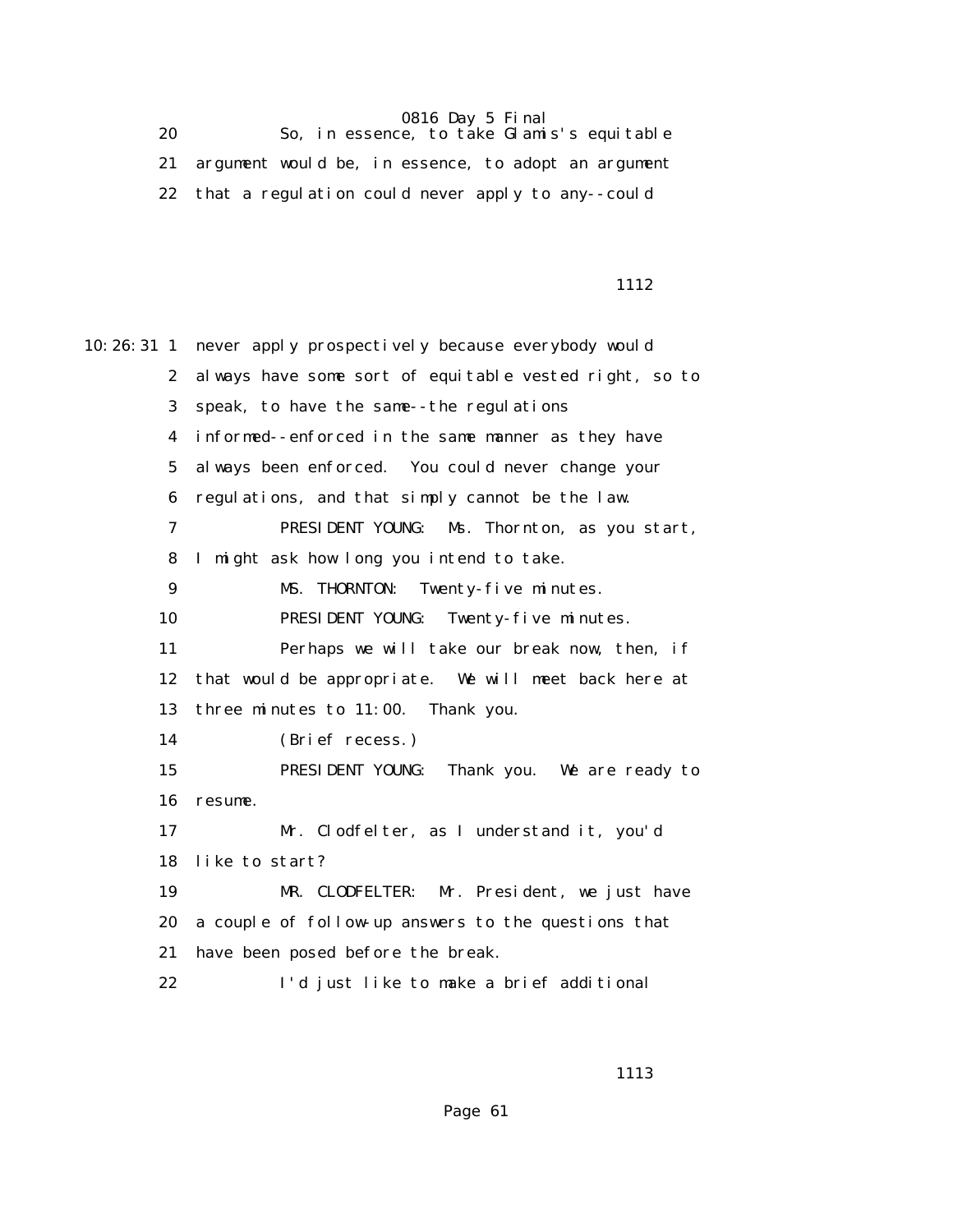11:01:38 1 response to the question posed by Mr. Hubbard about 2 whether or not the Tribunal is available to listen to 3 equitable arguments. 4 The first one I'd like to make is if under 5 domestic law an equitable principal affected a 6 property right, obviously you could in determining 7 what that property is under domestic law. As it 8 happens here, the vested rights doctrine in California 9 does not affect the property rights, as I think both 10 parties agree. Certainly their legal experts agree, 11 as in Mr. Olson's opinion as well. 12 Therefore, it would not be relevant as an 13 application of domestic law here. 14 On the more general question on whether 15 equitable arguments in general can be considered, we 16 would argue they could not be considered. Under 17 Article 33(2) of the UNCITRAL Rules, the Tribunal may 18 act amiable compositeur or ex aequo et bono only with 19 the express consent of the parties, and neither one of 20 which has given consent in this Tribunal, so the 21 rights and obligations have to be determined here 22 strictly by the application of legal principles.

#### 1114

11:02:50 1 We would note, by the way, just to go back on 2 the vested rights doctrine that we don't think there 3 would be an argument, even under domestic law, for 4 equitable relief under the vested rights doctrine in 5 this situation, as Ms. Menaker explained.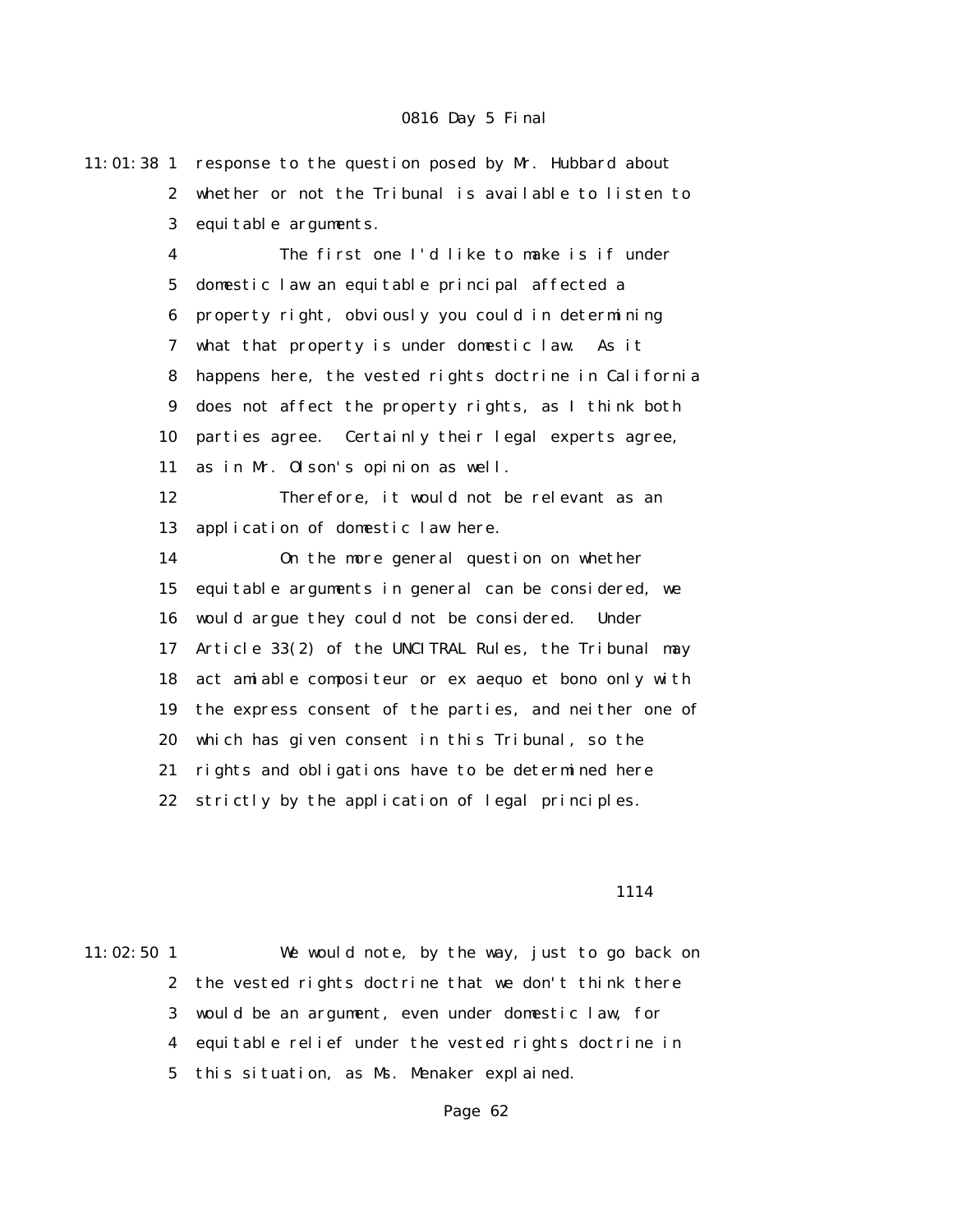0816 Day 5 Final 6 Mr. Feldman also wanted to supplement an 7 earlier answer on another question. 8 MR. FELDMAN: Thank you. I did not fully 9 address Professor Caron's question concerning the 10 relationship between local lead agencies, the OMR, and 11 the State Mining Board. 12 As Dr. Parrish testified, California is a 13 home rule state in which local agencies have the 14 primary responsibility for permitting decisions. 15 There is oversight through the OMR, and draft 16 reclamation plans are sent to OMR for their review, 17 but the final decision rests with the local lead 18 agency. 19 SMARA does empower the Board when appropriate 20 to step in on behalf of the local lead agency when the 21 lead agency is not properly enforcing SMARA's 22 provisions.

#### 1115

11:03:47 1 And I would also draw the Tribunal's 2 attention to the 2005 Supreme Court of California 3 decision, Department of Conservation versus El Dorado 4 County. This 116 P 3rd 567 in which the Court found 5 that the Director of Conservation also has standing to 6 enforce SMARA in the Courts by bringing a writ of 7 mandate. 8 Thank you. 9 PRESIDENT YOUNG: Thank you. 10 MR. CLODFELTER: I would ask you to turn the 11 floor over to Ms. Thornton for her presentation.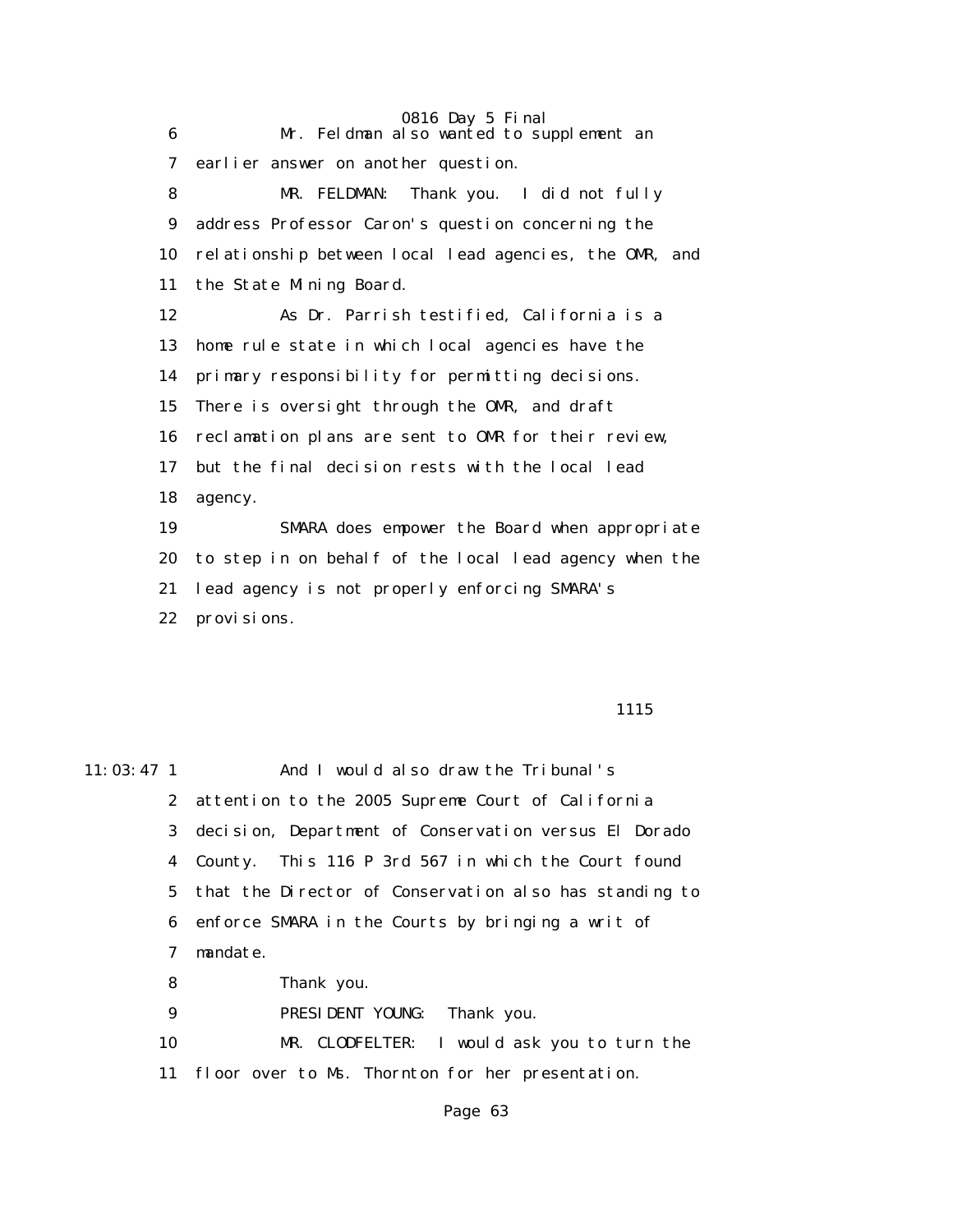0816 Day 5 Final 12 MS. THORNTON: Mr. President, Members of the 13 Tribunal, as my colleague Mr. Feldman has demonstrated 14 with respect to the SMGB regulation at issue in this 15 proceeding, I'm now going to demonstrate how the 16 second California measure which Glamis challenges, 17 Senate Bill 22, did not expropriate Glamis's interest 18 in its mining claims. 19 Senate Bill 22 did not expropriate Glamis's 20 investment because it, like the SMGB regulation, 21 merely articulated a background principle of 22 California property law that circumscribed Glamis's

1116

11:04:56 1 property interest in its unpatented mining claims.

 2 In brief, Glamis never possessed a right to 3 mine on Federal land in California in a way that 4 obstructed Native American religious practice or that 5 severely or irreparably damaged Native American 6 ceremonial sites.

 7 Governor Gray Davis signed Senate Bill 22 8 into law on April 7, 2003, some four months after the 9 SMGB emergency regulation, which Mr. Feldman 10 discussed, was adopted. Senate Bill 22 prohibits 11 California lead agencies from approving reclamation 12 plans or the financial assurances required to back 13 them for surface metallic mines if the proposed 14 operation is located on or within a mile of a Native 15 American sacred site and is located in an area of 16 special concern within the CDCA, unless the following 17 conditions are met. The Reclamation Plan requires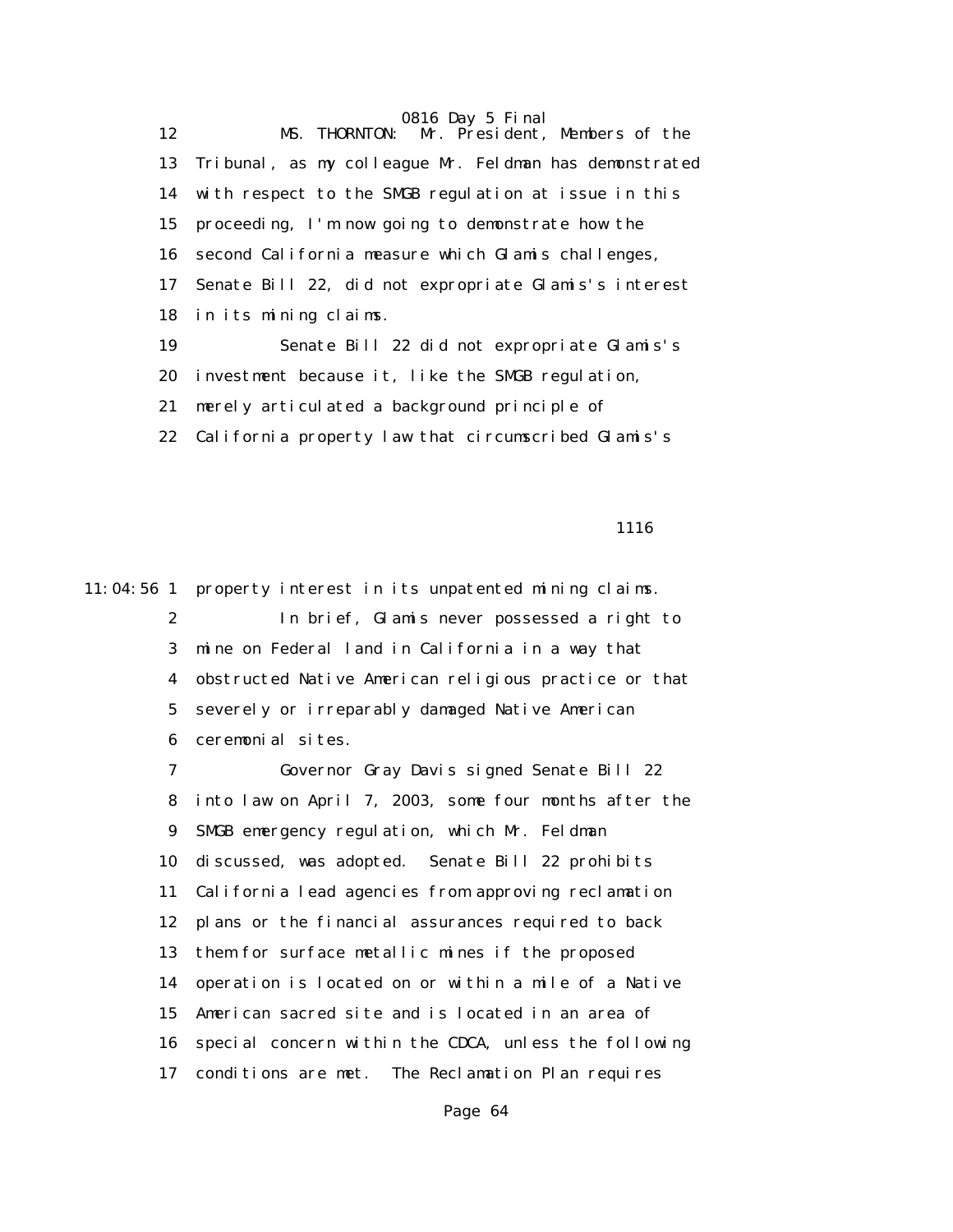18 that all excavations be backfilled and graded to do 19 both the following: Achieve the approximate original 20 contours of the mined lands prior to mining, and grade 21 all mined materials that are in excess of the 22 materials that can be placed back into excavated areas

1117

11:06:07 1 to achieve the approximate original contours of the 2 mined lands prior to mining. 3 The statute also states that a mine proponent 4 must provide financial assurances sufficient to comply 5 with those backfilling and regrading requirements. 6 Furthermore, the statute expressly defines a 7 Native American sacred site as a specific area that is 8 identified by a federally recognized Indian tribe, 9 rancheria or mission band of Indians, or the Native 10 American Heritage Commission as sacred by virtue of 11 its established historical or cultural significance 12 to, or ceremonial use by, a Native American group. 13 Although Senate Bill 22 added specific 14 requirements for particular reclamation plans to those 15 already enumerated in SMARA, we think California did 16 not accomplish anything that it could not have 17 otherwise achieved under preexisting legislation. 18 That preexisting legislation which California passed 19 years before Glamis's predecessors in interest 20 acquired the unpatented mining claims at issue here 21 was designed to prohibit any private party operating 22 on public property from interfering with Native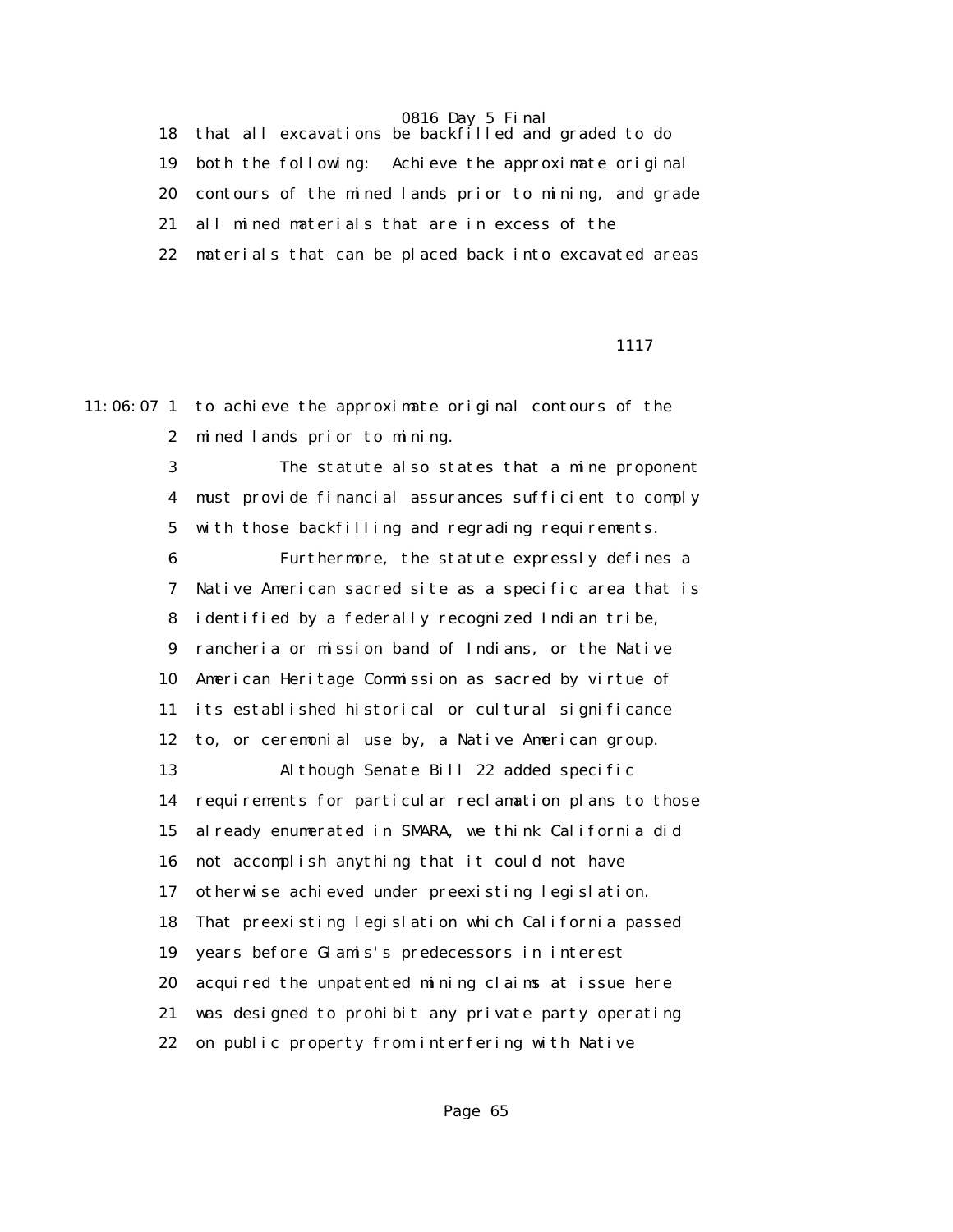11:07:21 1 American religious practice or causing severe or 2 irreparable damage to Native American religious or 3 ceremonial sites. 4 In 1976, the California Assembly attempted to 5 specifically address the unique Historic Preservation 6 concerns of the Native American community in the 7 State. It recognized that neither the State 8 Historical Resources Commission, nor the U.S. Park 9 Service, two agencies responsible for managing public 10 property in the State, were statutorily mandated to 11 ensure the historic preservation of Native American 12 cultural and religious sites. 13 To address this problem, the Assembly passed 14 the Native American Historical, Cultural, and Sacred 15 Sites Act, which I will be referring to in this 16 presentation as the Sacred Sites Act, and with it 17 established a nine-member Native American Heritage 18 Commission, referred to as the NAHC, to identify and 19 catalogue areas of religious or cultural significance 20 to Native Americans within the State. 21 With the Sacred Sites Act, the California 22 Assembly expressly prohibited all public agencies or

1119

11:08:29 1 private parties using, occupying, or operating on 2 public property from, "in any manner whatsoever 3 interfering with the free expression or exercise of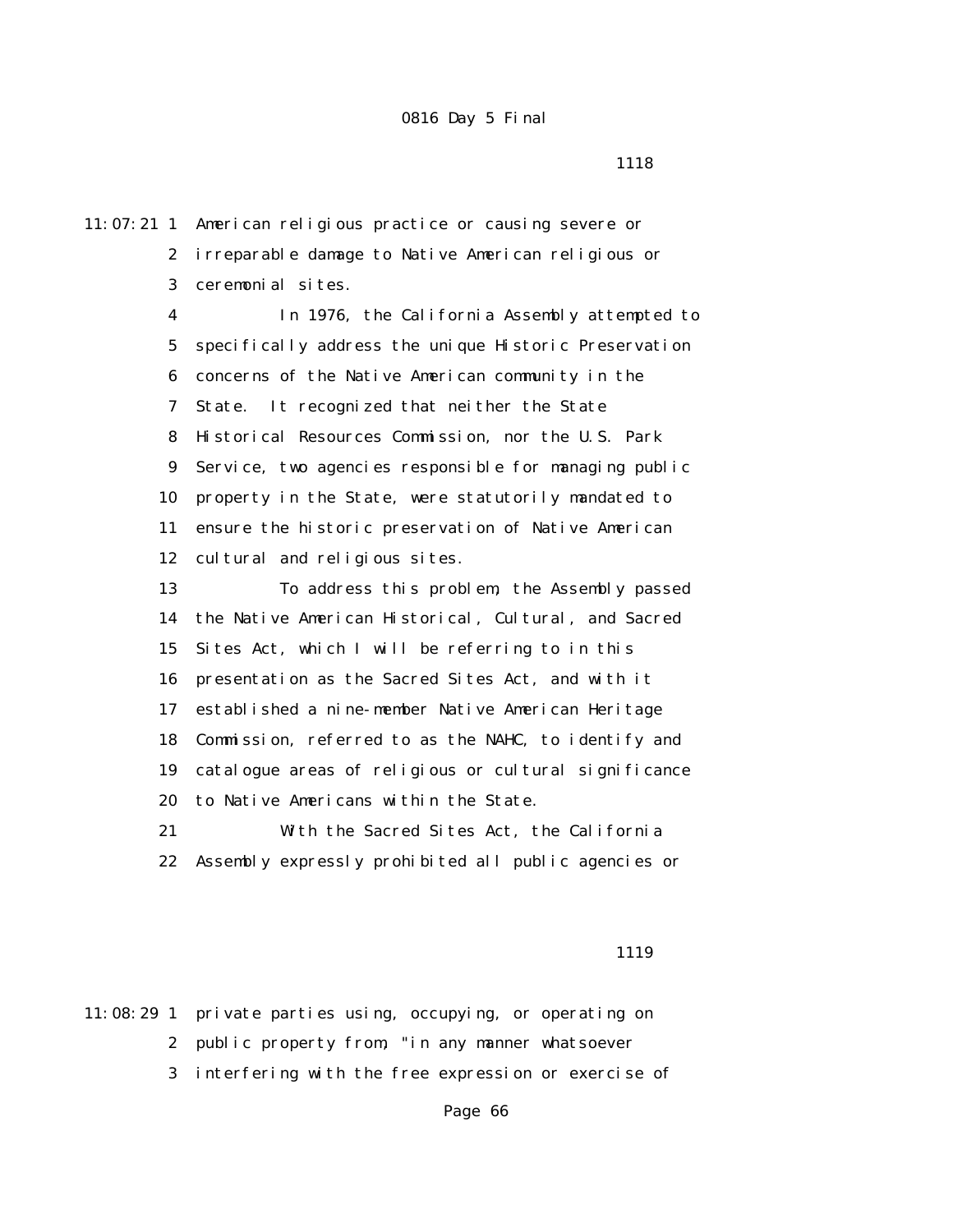4 Native American religion as provided in the United 5 States Constitution and the California Constitution, 6 or from causing severe or irreparable damage to any 7 Native American sanctified cemetery, place of worship, 8 religious or ceremonial site, or sacred shrine located 9 on public property except on a clear and convincing 10 showing that the public interest and necessity so 11 require."

 12 The Sacred Sites Act empowers the NAHC to 13 enforce this provision by conducting investigations 14 whenever it learns that a proposed action on public 15 property might interfere with Native American 16 religious expression or cause severe or irreparable 17 damage to a Native American sacred site. More 18 specifically, the Sacred Sites Act provides that the 19 NAHC may hold public hearings to determine if a 20 proposed action would cause such interference and, 21 "recommend mitigation measures for consideration by 22 any public agency proposing to approve such an

#### 1120

|   | 11:09:44 1 action." This section further provides that if a |
|---|-------------------------------------------------------------|
|   | 2 public agency rejects the mitigation measures             |
|   | 3 proposed, the NAHC may ask the California Attorney        |
|   | 4 General or other counsel it appoints to, "take            |
|   | 5 appropriate legal action pursuant to subdivision G of     |
|   | 6 Section 5097. 94 of the statute."                         |
| 7 | Section 5097.94 Subsection G of the Sacred                  |
|   | 8 Sites Act empowers the Attorney General to, "bring an     |
| 9 | action to prevent severe and irreparable damage to, or      |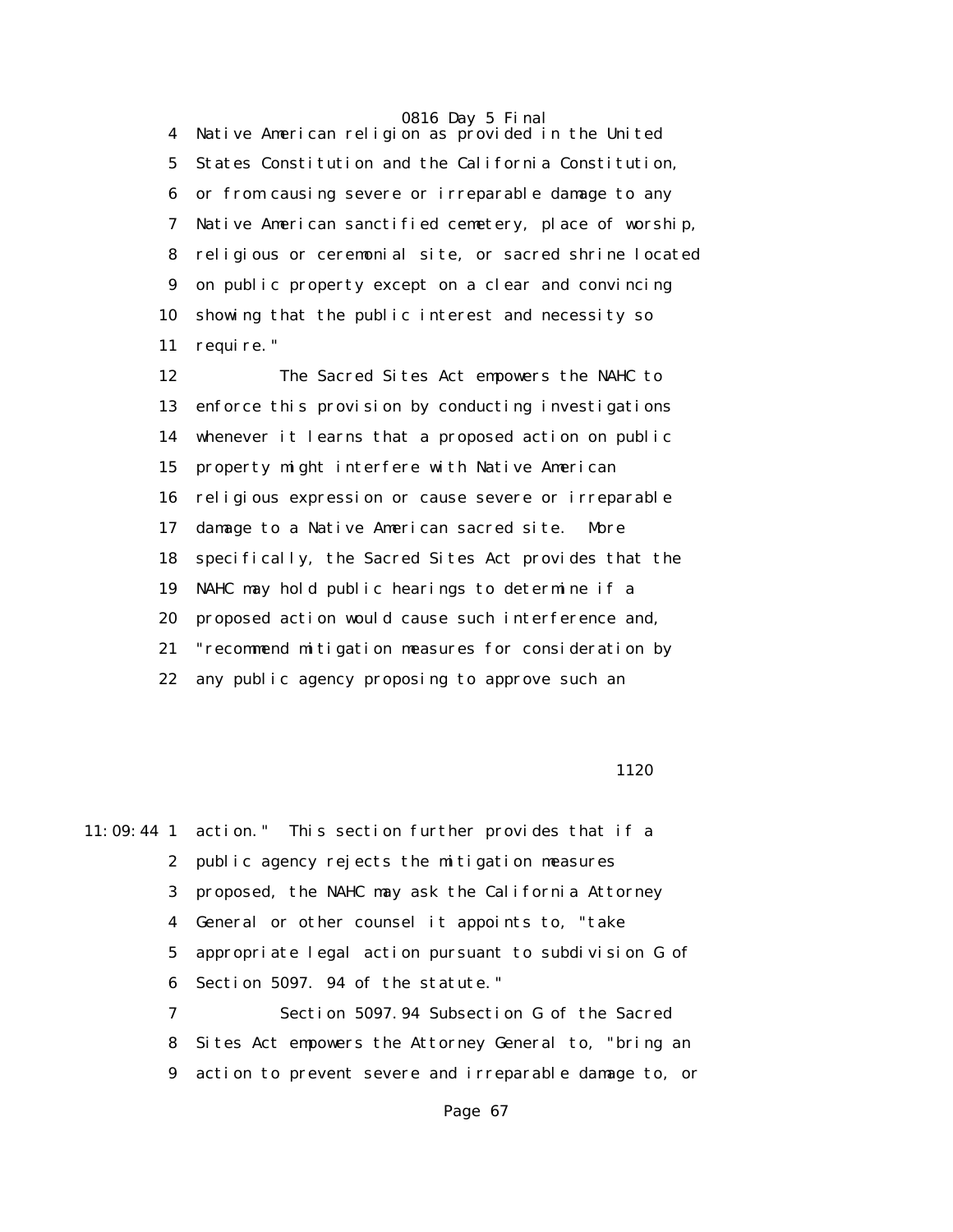0816 Day 5 Final 10 assure appropriate access for Native Americans to a 11 Native American religious or ceremonial site." 12 Furthermore, it instructs Courts to issue injunctions 13 if they find such damage or appropriate access will be 14 denied, and appropriate mitigation measures are not 15 available, absent clear and convincing evidence that 16 the public interest would require otherwise. 17 Now, if I could break here just to address 18 Professor Caron's question to Ms. Menaker this 19 morning, which I believe was that if you are presented 20 with--if the Tribunal is presented with an example in 21 which someone demonstrates that there has been severe

22 and irreparable damage to a Native American sacred

1121

11:10:57 1 site in California, must--and the Sacred Sites Act was 2 not invoked to prevent it, must the Tribunal then 3 conclude that the Sacred Sites Act is not a background 4 principle of California law? And I would urge the 5 Tribunal to understand that it need not conclude that. 6 What I've tried to demonstrate here is that 7 the Sacred Sites Act provides a very complex 8 enforcement regime that the Native American Heritage 9 Commission must comply with in order for its 10 prohibitions to obtain. The fact that an action 11 preceded and the Native American Commission was not 12 able to enjoin it might simply be a function of the 13 fact that the Native American Heritage Commission 14 proposed mitigation measures to a public agency that 15 were accepted.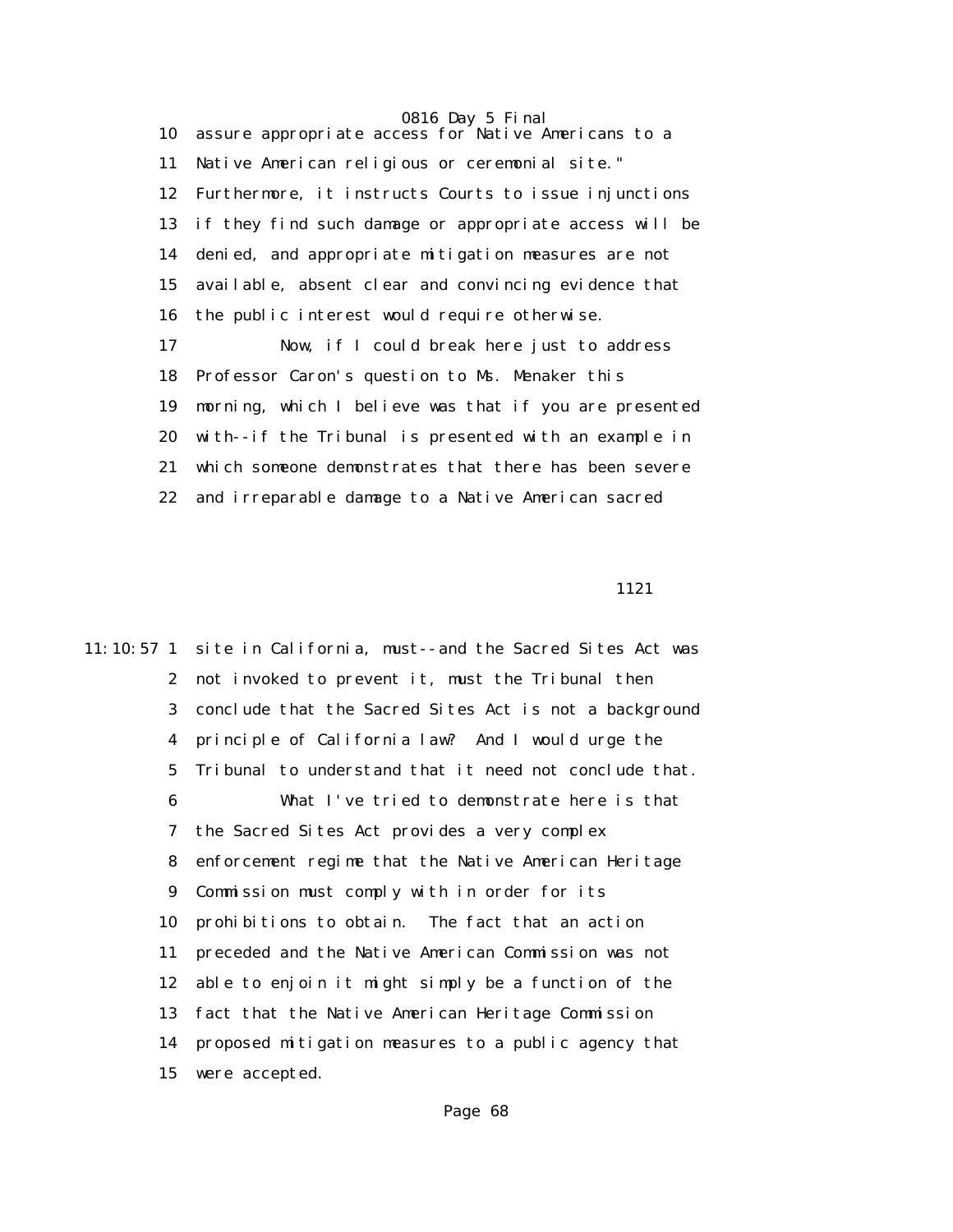16 Furthermore, it may also be the case that the 17 Attorney General took a look at the action and decided 18 that the Attorney General could not meet the 19 evidentiary burden under the statute of proving that a 20 given Sacred Sites Act was actually historically 21 regarded as a sacred or sanctified place by a Native 22 American--California Native American people.

### 1122

11:12:03 1 So, I would urge the Tribunal not to conclude 2 that because the Sacred Sites Act has not been 3 presented to it as applied, that it wouldn't apply in 4 this instance.

> 5 Senate Bill 22, one of the measures that 6 Glamis challenges in this arbitration prohibits lead 7 ages from approving reclamation plans for surface 8 mining operations that do not ensure reclamation 9 adequate to allow for future Native American use of 10 the public property. This legislation thus seeks to 11 prohibit unreasonable interference with, and severe 12 and irreparable damage to, Native American religious 13 and ceremonial sites within a mile of surface metallic 14 mining operations.

> 15 With Senate Bill 22, the California Assembly 16 merely eliminated the need for the NAHC to hold 17 hearings and its counsel to initiate actions for 18 injunctive relief to prevent lead agencies from 19 approving surface mining reclamation plans which 20 threaten to do that kind of damage. Thus, Senate Bill 21 22 applies the Sacred Sites Act general prohibitions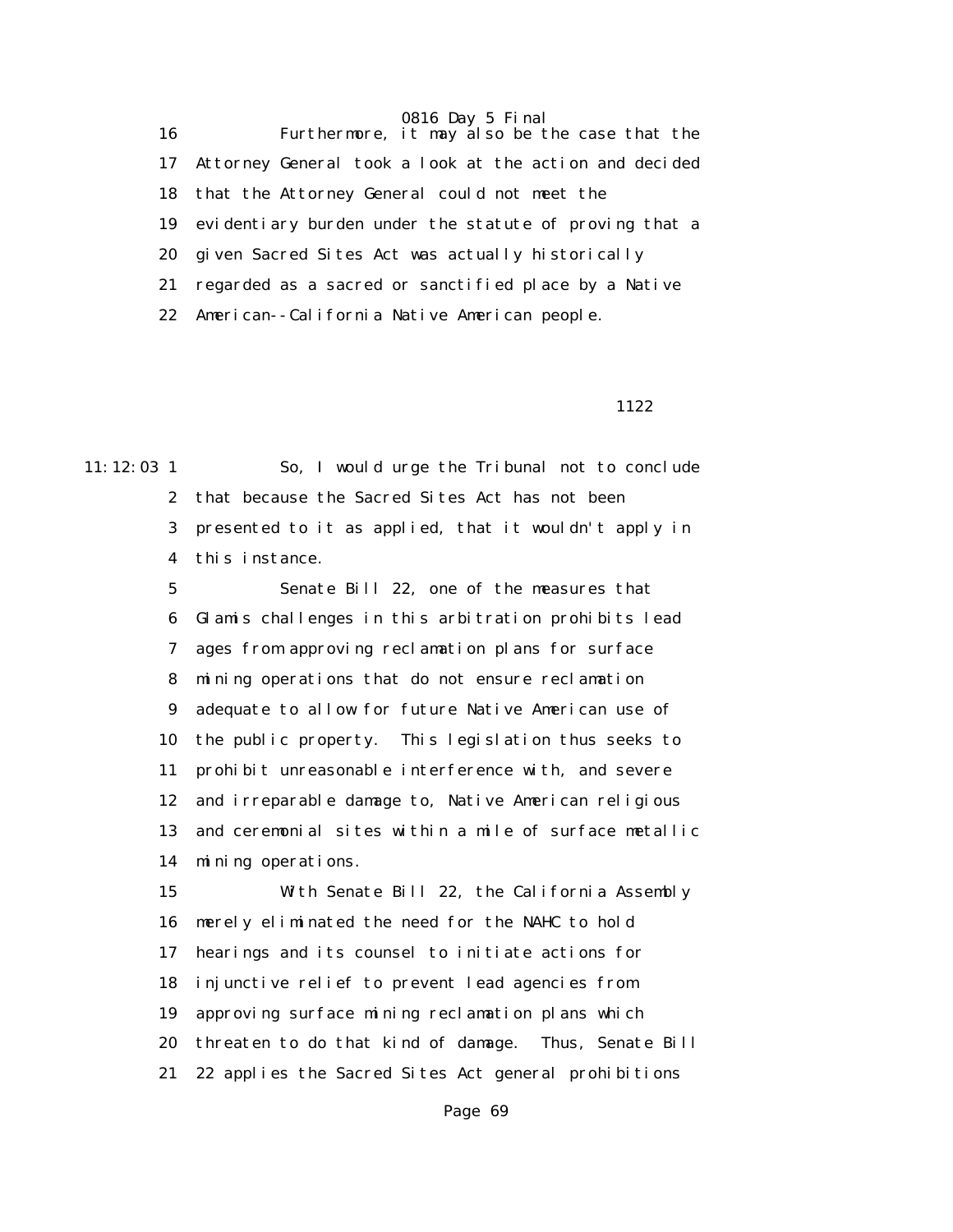0816 Day 5 Final 22 to a specific class of undertakings.

11:13:19 1 As the Supreme Court instructed in Lucas, if 2 a challenged measure does, "no more than duplicate the 3 result that could have been achieved in the courts," 4 it can be viewed as articulating a background 5 principle of law. Because the NAHC could have sought 6 to enjoin any surface metallic mining operation that 7 did not adequately mitigate damage to Native American 8 sacred sites, pursuant to the Sacred Sites Act 9 provisions, Senate Bill 22 merely specified a 10 limitation on the use of public property in California 11 that inhered in Glamis's unpatented mining claims. 12 The prohibitions set forth in Senate Bill 22 13 are not unlike the challenged measures in Hunziker v. 14 Iowa, a case decided by the Iowa Supreme Court in 15 1994. In that case, the Supreme Court of Iowa did not 16 find a compensable taking when the discovery of a 17 Native American burial mound on a residential housing 18 lot resulted in denial of a necessary building permit 19 because an Iowa historic preservation statute 20 abrogated any right to, "disinter the human remains 21 and build in the area where the remains were located." 22 Like the Sacred Sites Act, the operative

1123

1124

11:14:38 1 background principle in Hunziker was a State statute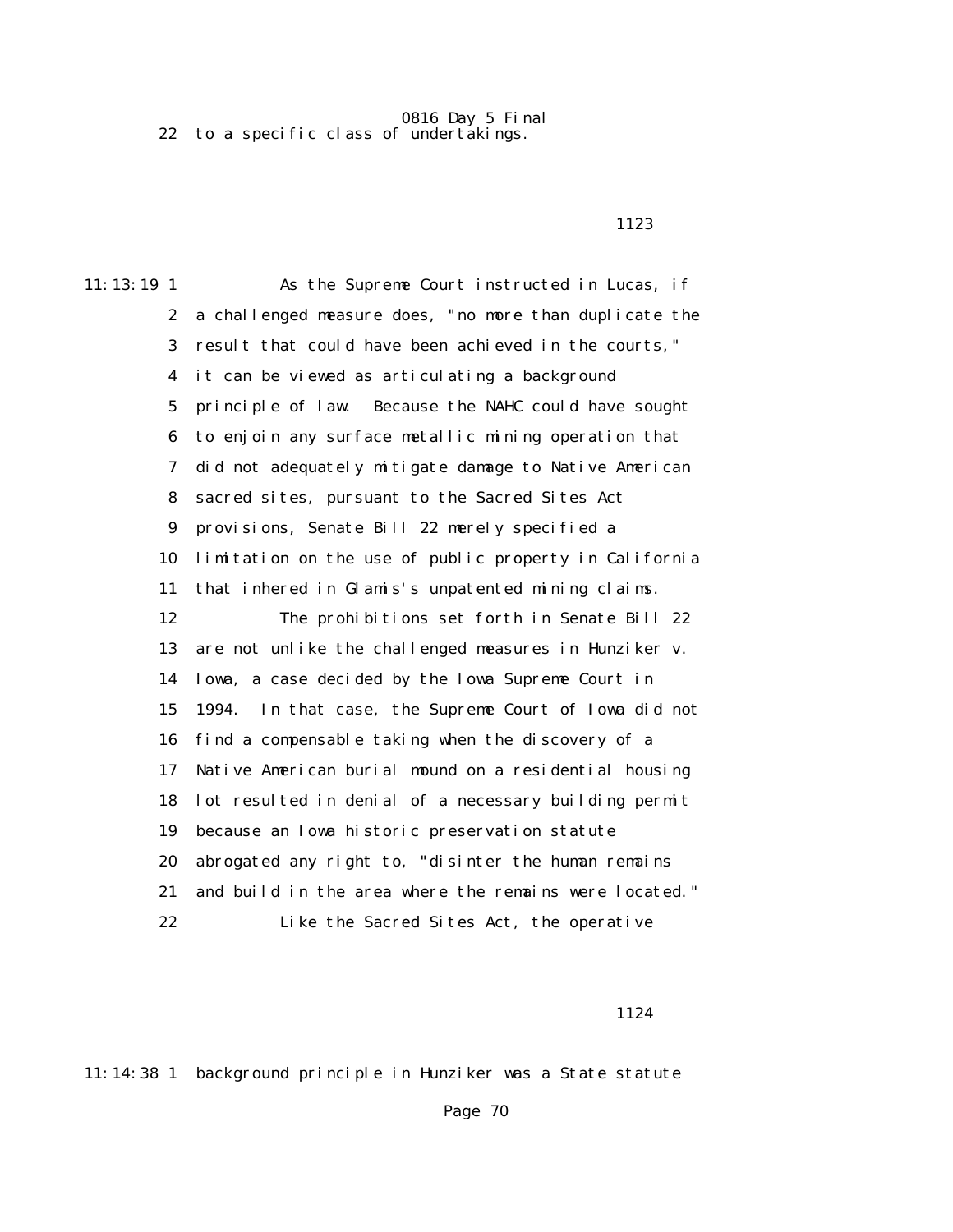0816 Day 5 Final 2 designed to protect the Native American heritage. 3 That statute provided, among other things that, "The 4 State Archaeologist shall have the prime 5 responsibility to deny permission to disinter human 6 remains that the State Archaeologist determines have 7 State and national significance from an historical or 8 scientific standpoint for the inspiration and benefit 9 of the people of the United States." 10 Because the denial of the municipal building 11 permit in Hunziker was merely the specific application 12 of this general prohibition to the Claimant's 13 interests in a particular residential housing lot, the 14 Iowa Supreme Court found no taking. 15 This case illustrates how a preexisting State 16 statute can impact the nature of a Claimant's property 17 right in such a manner as to make the State's 18 subsequent regulation of it noncompensable. Glamis 19 nonetheless contends that the Sacred Sites Act is not 20 an applicable background principle capable of 21 circumscribing the nature of its property right for 22 three reasons:

#### 1125

| $11:15:51$ 1 |   | First, Glamis asserts the Sacred Sites Act is         |
|--------------|---|-------------------------------------------------------|
|              |   | 2 not a relevant principle of California property law |
|              |   | 3 because it does not apply to Federal land.          |
|              | 4 | Second, Glamis and its expert, Mr. Olson,             |
|              |   | 5 questioned whether the background principle of      |
|              | 6 | religious accommodation, which the Sacred Sites Act   |
|              | 7 | reflects, is even capable of redefining the Federal   |
|              |   |                                                       |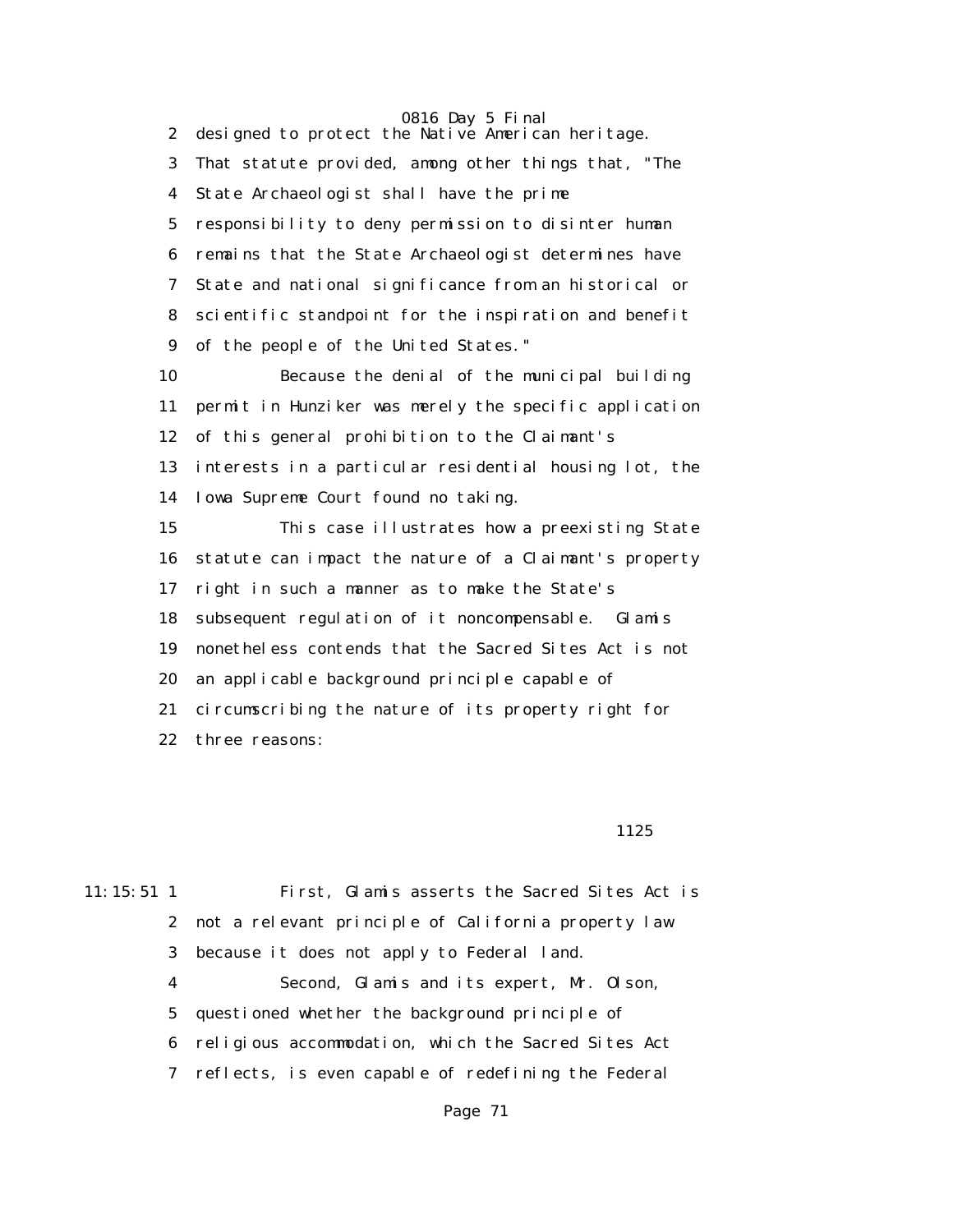8 property interest that Glamis possesses.

 9 And third, Glamis contends that there is no 10 preexisting use prohibition that Senate Bill 22 can be 11 said to have specified and, thus, that it is not an 12 objectively reasonable application of any background 13 principle.

 14 Each of these arguments is without merit. 15 The plain language of the Sacred Sites Act, 16 its legislative history, and the manner in which the 17 Act has been interpreted necessitate the conclusion 18 that it applies on Federal land. The primary 19 provision of the Sacred Sites Act specifically 20 prohibits public agencies and private parties who are 21 "using or occupying public property or operating on 22 public property from interfering with Native American

1126

11:17:02 1 religious expression or severely damaging a Native 2 American sacred site."

> 3 The statute uses the broadest language 4 available, "public property," to explain its reach; 5 and insofar as it excludes any such property, it does 6 so explicitly by exempting municipal property located 7 within municipal boundaries and county property of 8 less than 100 acres.

 9 As I've previously mentioned, when 10 considering the need for a statute to protect Native 11 American resources within the State, the California 12 Assembly Committee on Resources, Land Use, and Energy 13 noted that neither the State Department of Parks and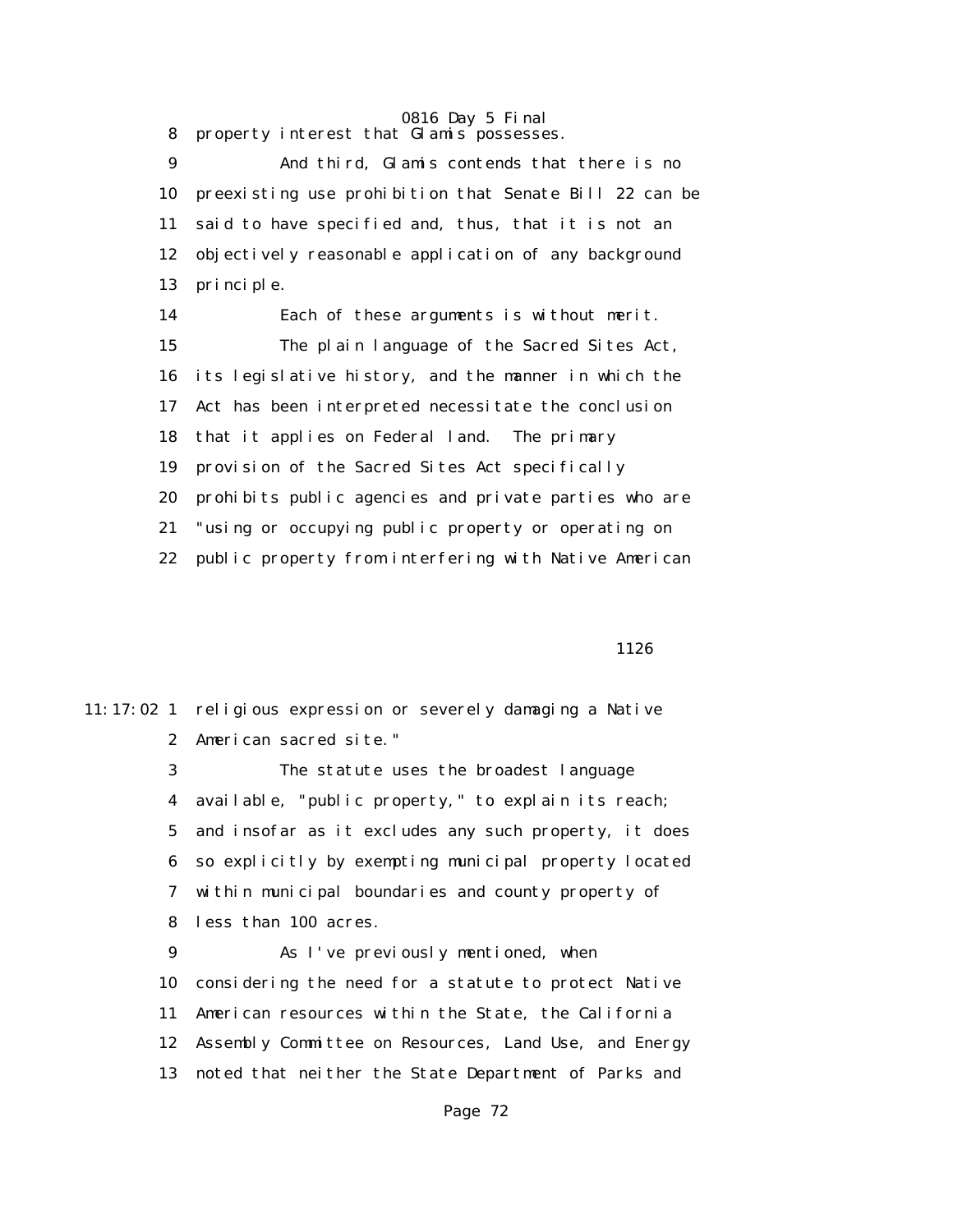0816 Day 5 Final 14 Recreation nor the U.S. Park Service were statutorily 15 obligated to consider the particular Historic 16 Preservation concerns of Native Americans. Thus, when 17 contemplating the need for the Sacred Sites Act, the 18 members of this legislative committee were concerned 19 to give Native Americans, "a significant role in the 20 preservation and protection of sites," located on 21 Federal land administered by the U.S. Park Service, as 22 well as on lands administered by the State Department

1127

11:18:18 1 of Parks and Recreation.

 2 This concern is not unsurprising, as you will 3 see, given the extent of land the Federal Government 4 and its agencies actually manage in California. And I 5 think this slide clearly demonstrates that fact. 6 Moreover-- 7 MR. GOURLEY: Is that in the record? 8 MS. THORNTON: It should be in the PowerPoint 9 presentation. 10 MR. GOURLEY: But does it--is it an exhibit 11 that is in the record? 12 MS. THORNTON: It's a demonstrative exhibit. 13 We have not introduced this map before my presentation 14 today. 15 MR. GOURLEY: Or the facts underlying it; is 16 that correct? 17 MS. THORNTON: I think we have contended that 18 the Federal Government manages large--a large portion 19 of the State of California in its control of the CDCA.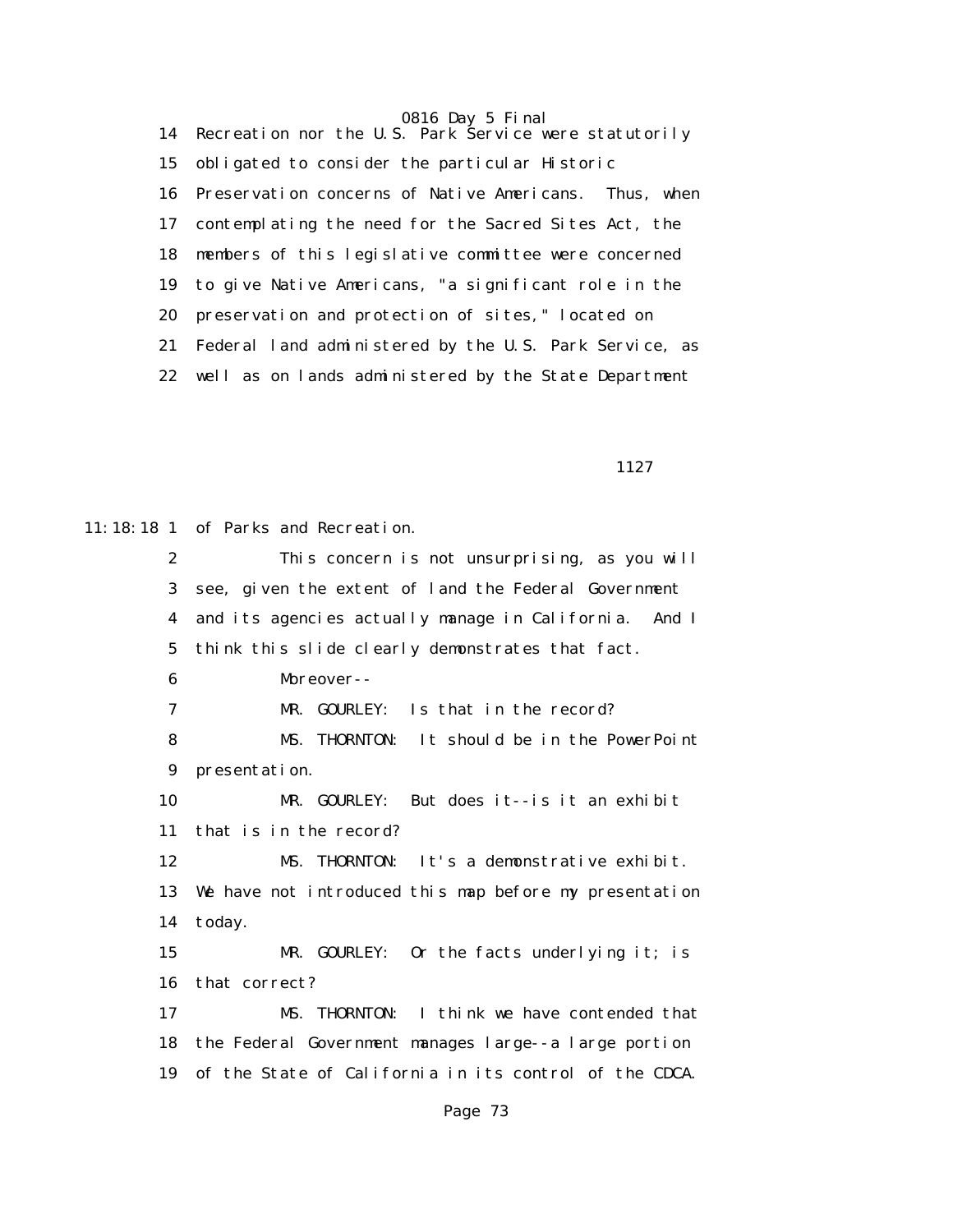20 MR. GOURLEY: You might well have contended 21 it. My question was only whether there were facts put 22 into the evidence that would support this

1128

11:19:21 1 demonstrative exhibit.

 2 MS. MENAKER: Given the fact that Glamis has 3 introduced a number of documents which it has sought 4 to introduce on the basis of their publicly available 5 and have--of this nature, we would ask that the 6 Tribunal likewise consider this. 7 (Tribunal conferring.) 8 PRESIDENT YOUNG: Ms. Thornton, you have 9 raised--the Government has raised on a previous 10 occasion issues relating to the extent of Federal 11 holdings in California, so you are perfectly welcome 12 to talk about that. We would prefer that you not use 13 the map. Thanks. 14 Thank you. 15 MS. THORNTON: Moreover, when the BLM 16 published its Final Environmental Impact Statement for 17 the CDCA, it entered into a formal memorandum of 18 agreement with the NAHC which specifically 19 acknowledges that both the Sacred Sites Act and CEQA, 20 California's Environmental Quality Act, "direct the 21 identification and protection of cultural values" in 22 the CDCA.

1129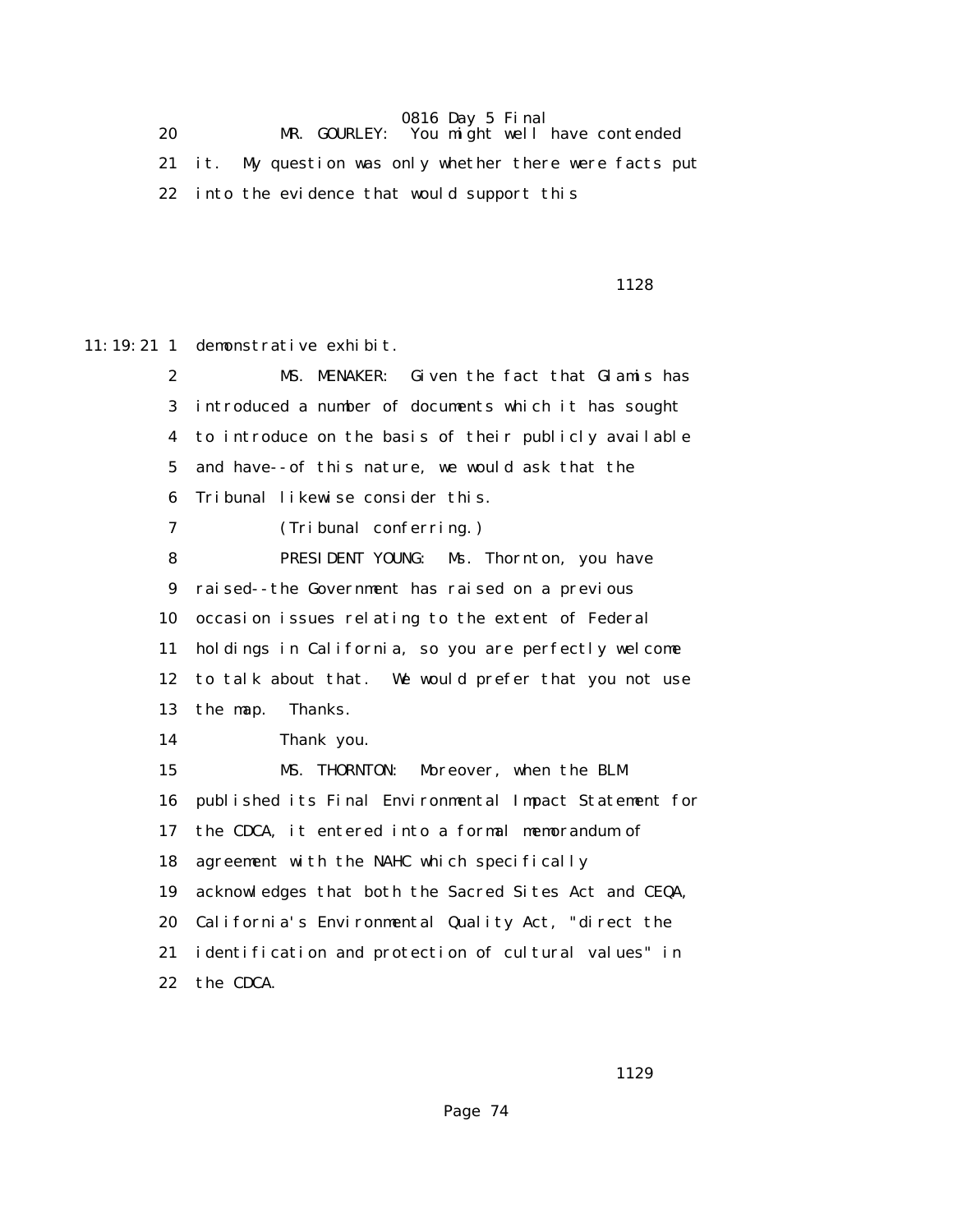11:22:06 1 And the State of California, when challenging 2 the U.S. Forest Service's determination to permit 3 timber harvesting and road construction on Native 4 American sacred sites on Federal forest land in Lyng 5 v. Northwest Indian Cemetery Protective Association, 6 specifically referenced the Sacred Sites Act in its 7 brief to the Supreme Court. In that filing, 8 California spoke of the NAHC as having an obligation 9 to, "protect the right to practice traditional Indian 10 religion on public land," in the State. 11 Glamis argues that the NAHC brought the 12 action in Lyng on the basis of the First Amendment and 13 the American Indian Religious Freedom Act because it 14 could not have done so under the Sacred Sites Act. 15 But the fact that the NAHC made a strategic decision 16 to assert the constitutional and statutory rights of 17 Native Americans in an effort to impose duties on 18 Federal officials that would have had nationwide 19 impact cannot be construed to imply that the NAHC 20 could not also have asserted the claim under the 21 Sacred Sites Act. 22 Furthermore, the NAHC brought that action to

#### 1130 and 1130 and 1130 and 1130 and 1130 and 1130 and 1130 and 1130 and 1130 and 1130 and 1130 and 1130 and 1

11:23:19 1 protect a sacred site indisputably located on Federal 2 land. Neither the Federal Government as Respondent in 3 that proceeding nor any Court reviewing that case 4 challenged the standing of the NAHC to bring such an 5 action, even though the Sacred Sites Act is the source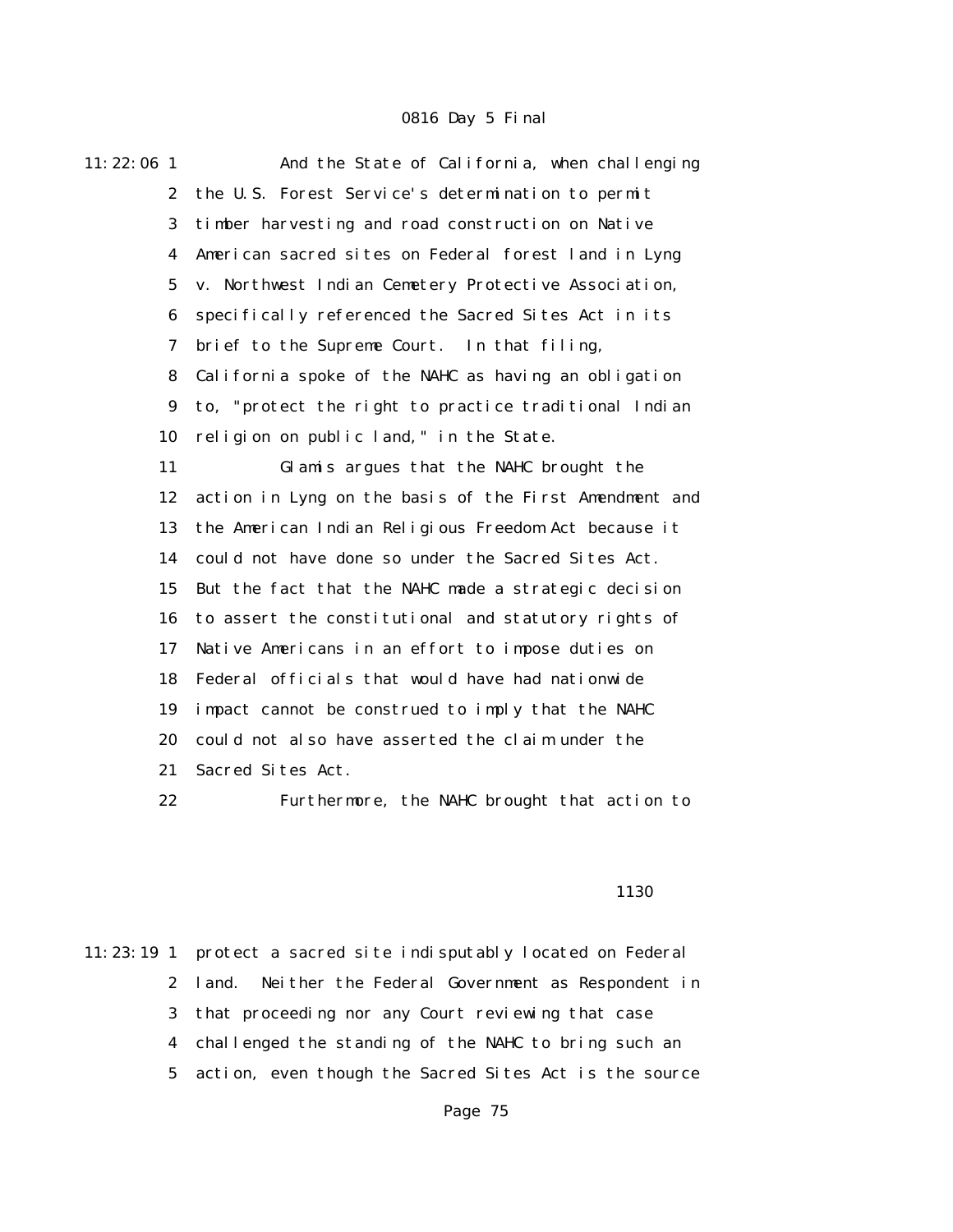6 of the NAHC's jurisdiction.

 7 As such, the very fact that the NAHC brought 8 such an action establishes that the Sacred Sites Act 9 can apply on Federal lands.

 10 California courts have been asked to 11 interpret the provisions of the Sacred Sites Act in 12 only a few instances and have never considered the 13 statute's application to Federal lands. According to 14 the well accepted maxim of statutory construction, 15 however, expressio unius est exclusio alterius, which 16 the Supreme Court of California recognized when 17 interpreting California statutes, "Where exceptions to 18 a general rule are specified by statute, other 19 exceptions are not to be implied or presumed," absent 20 discernible and contrary legislative intent. 21 This principle of construction has been 22 invoked by international tribunals when interpreting

1131

11:24:35 1 Treaty provisions as well.

 2 Given the existence of an explicit exemption 3 in the plain language of the Sacred Sites Act for 4 certain municipal and county property and the absence 5 of any such exception for Federal lands without a 6 showing of discernible and contrary legislative 7 intent, a United States Court would not read into the 8 statute an implied exception for Federal land. Quite 9 simply, there is nothing in the plain language of the 10 Sacred Sites Act or its legislative history which 11 suggests that the California Assembly intended to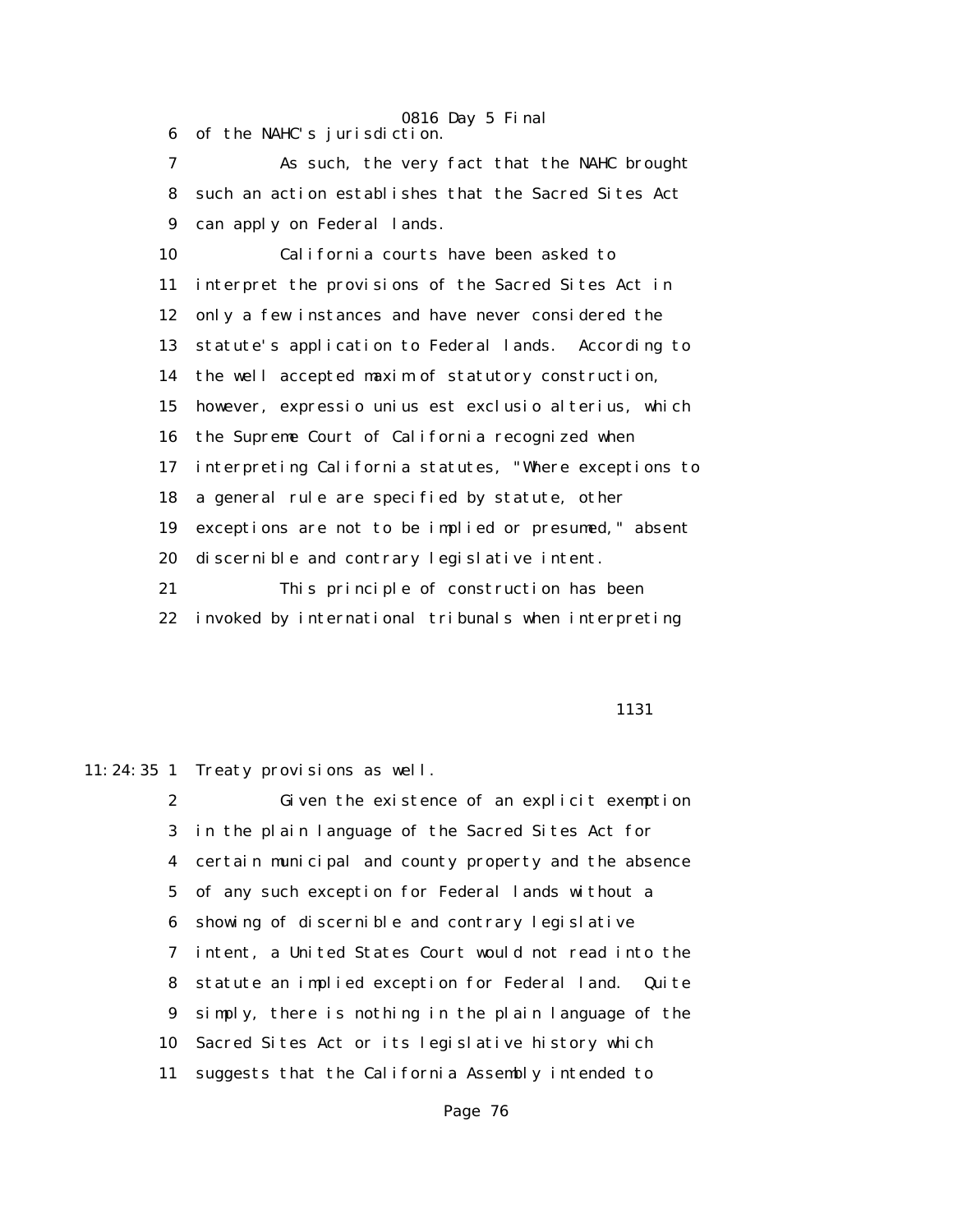12 exclude Federal lands from the statute's application. 13 First, the statute expressly empowers the 14 NAHC to assist state agencies in negotiations with the 15 Federal Government to ensure the preservation of 16 sacred places on Federal land. While this language 17 demonstrates that the California Legislature expected 18 the NAHC to assist State agencies in relevant 19 negotiations with the Federal Government involving 20 Federal lands, it does not, as Glamis suggests, 21 provide any evidence of a legislative intent to limit 22 the NAHC's jurisdiction to State lands.

1132 and 1132

11:25:49 1 Second, the statute contemplates more 2 generally that the NAHC will request and utilize the 3 advice of all Federal, State, and local and regional 4 agencies in enforcing the provisions of the Sacred 5 Sites Act. Thus, the Assembly instructed the NAHC to 6 draw upon the resources of the Federal Government when 7 enforcing the Act's provisions. If the Assembly 8 intended to restrict the NAHC's jurisdiction to 9 State-owned property, as Glamis suggests, there would 10 have been no need for it to instruct the NAHC to 11 consult with agencies of the Federal Government in its 12 determinations. 13 Third, as I mentioned, the legislative

 14 history evidences a contrary intent. The statute was 15 enacted, in part, to protect Native American cultural 16 resources on Federal land managed by the U.S. Park 17 Service. And contrary to Glamis's suggestion,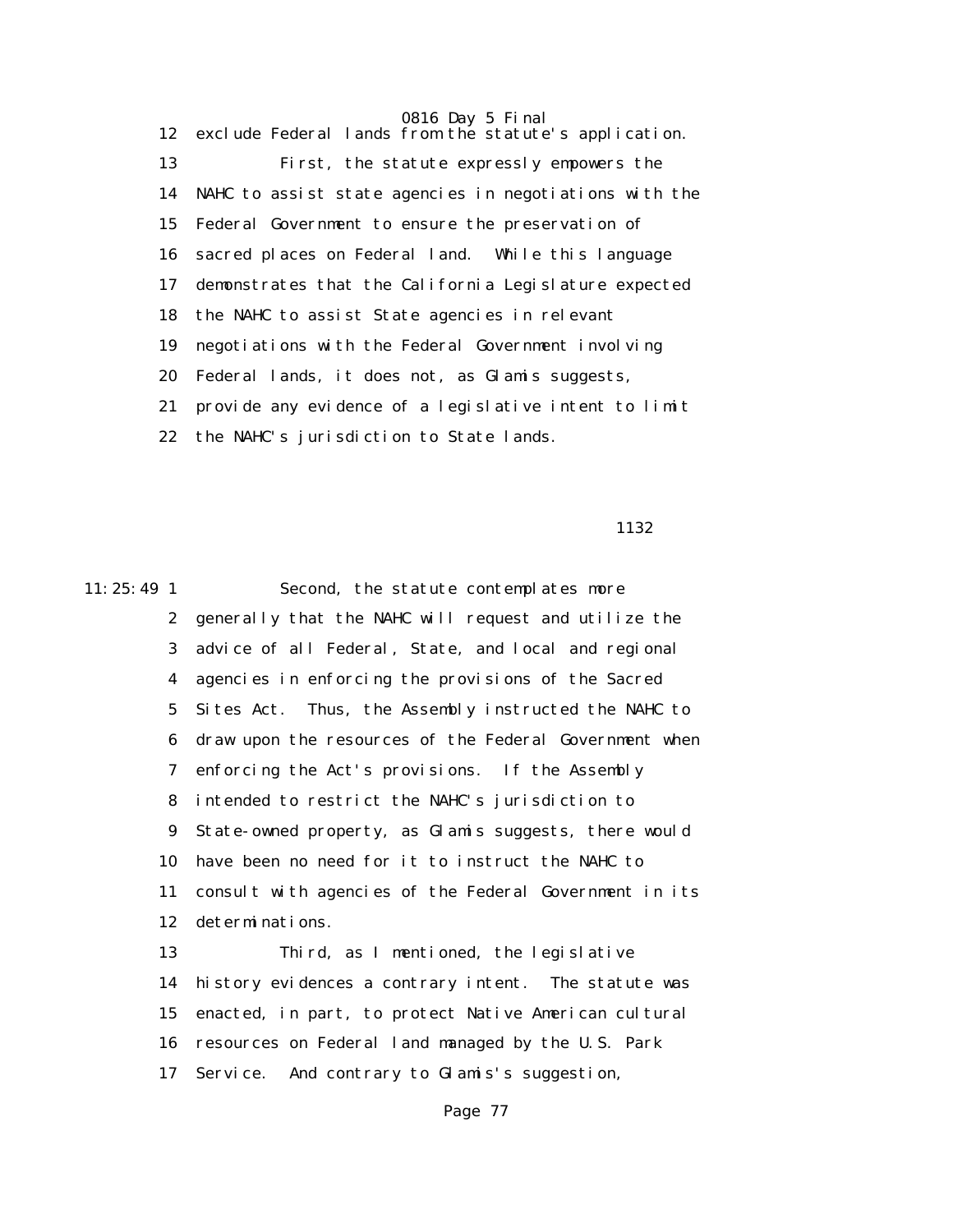18 statements in Enrolled Bill Reports indicating that 19 some California agencies feared the bill would give 20 the NAHC strong control over state and local 21 Government properties do not constitute a discernible 22 intent on the part of the California Assembly that

1133 **1133** 

11:26:59 1 this statute should not apply on Federal land.

 2 Nor does the addition of the term, "public 3 lands" in a specific provision of the Archeological 4 Paleontologiable and Historical Sites Act enacted in 5 1965 evidence any intent regarding the provisions of 6 the Sacred Sites Act. That statute was passed more 7 than 10 years prior to the Sacred Sites Act, and the 8 Assembly limited the definition of public lands which 9 it contains to a particular section of that statute. 10 Therefore, Glamis can't contend that the definition of 11 that term is at all indicative of the Assembly's 12 intent regarding the Sacred Sites Act applicability to 13 Federal lands.

 14 Finally, the fact that the Sacred Sites Act 15 was not specifically referenced in the environmental 16 review documents for the Imperial Project is also no 17 indication that the relevant reviewing agencies did 18 not believe it could be applied to Glamis's project. 19 Those documents clearly indicate the need for 20 compliance with California's Environmental Quality 21 Act, or CEQA, and the California Court of Appeals has 22 interpreted that statute to require consultation with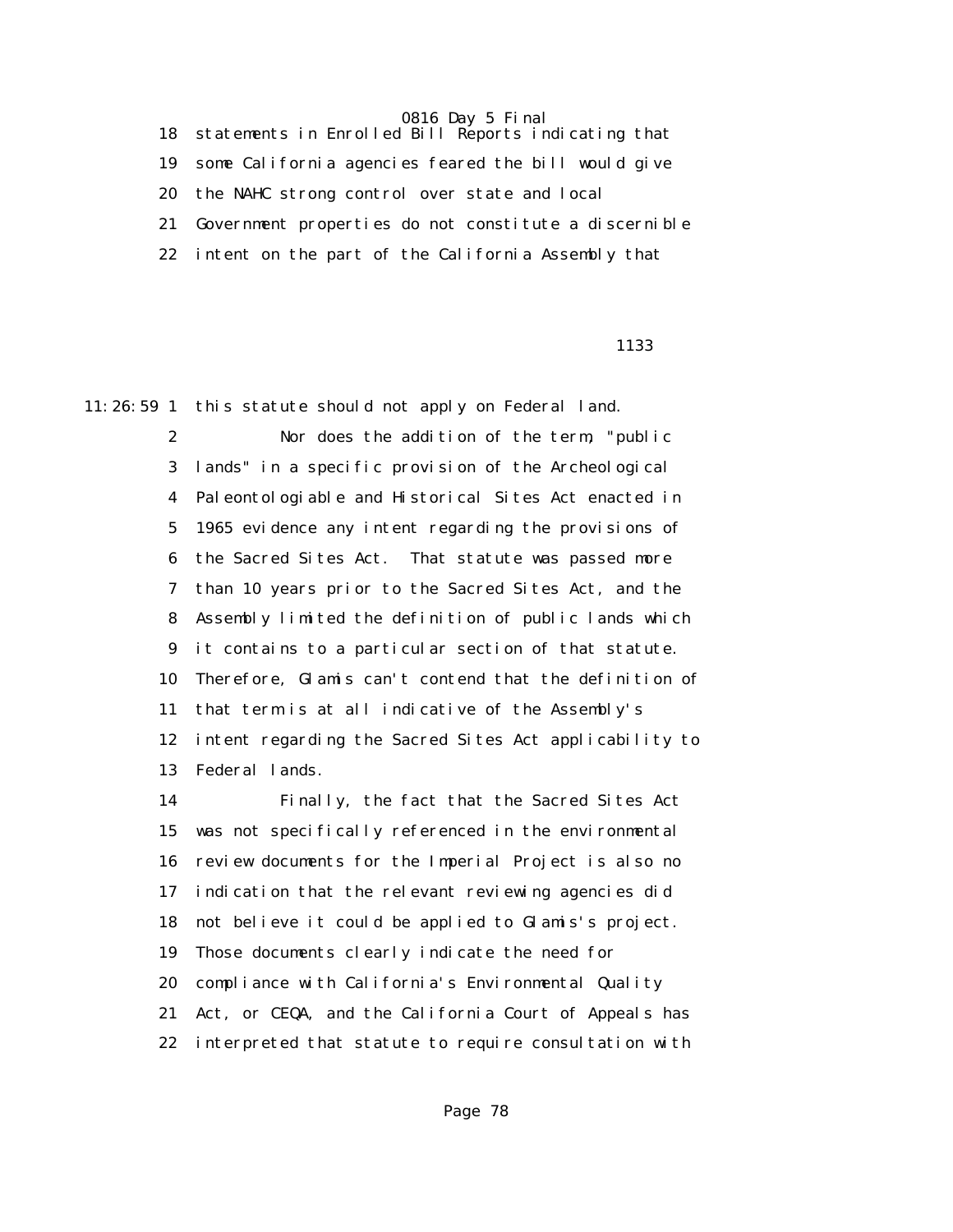11:28:11 1 the NAHC whenever the provisions of the Sacred Sites 2 Act might be triggered. 3 For these reasons, Glamis cannot contend that 4 the Sacred Sites Act is incapable of circumscribing 5 the nature of its property interest on Federal land. 6 Glamis has also implicitly questioned whether 7 the Sacred Sites Act is capable of redefining the 8 bundle of rights it possesses in its federally created 9 mining claims. 10 Glamis and Mr. Olson do so while insisting 11 that they're not implying that the legislation is 12 preempted by the Federal Mining Law. But Glamis 13 questions whether California's discretionary ability 14 to accommodate religion, which is reflected in the 15 Sacred Sites Act, can alter the nature of its 16 federally created property rights, if the United 17 States Congress did not expressly reserve its 18 discretion to accommodate religion when creating those 19 rights. 20 The Supreme Court has long held that absent a 21 clear conflict between state and Federal law, "The

22 State is free to enforce its criminal and civil laws,"

#### <u>1135</u>

11:29:19 1 on Federal land within its borders. As I have already 2 explained, the Sacred Sites Act prohibits the use of 3 public property in any manner that interferes, "with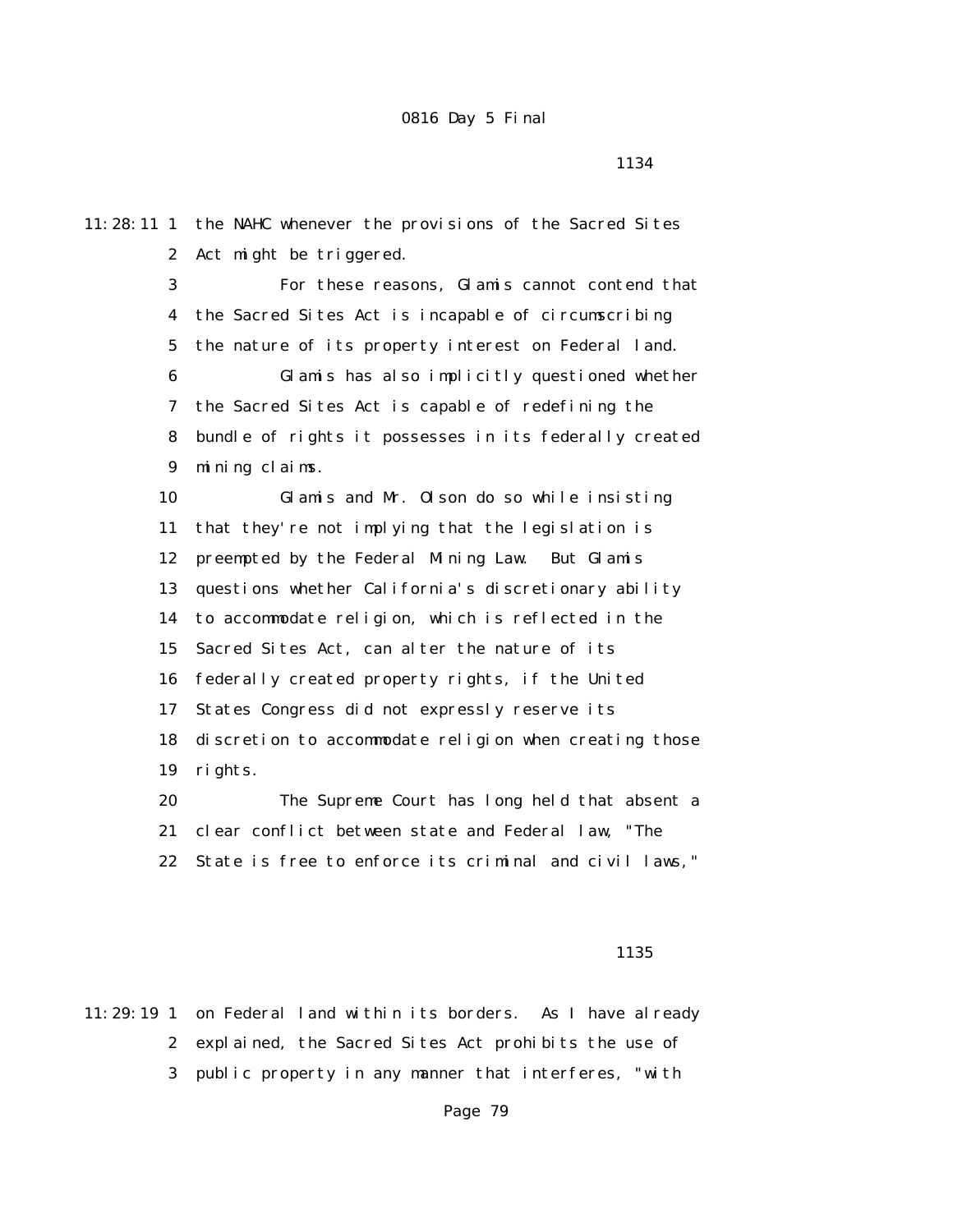4 the free expression or exercise of Native American 5 religion as provided in the United States Constitution 6 and the California Constitution." Thus, with this 7 statute, California exercised its authority to 8 accommodate Native American religious practice on 9 public property in the State, and any person 10 operating, using, or occupying public property 11 pursuant to a grant made on or after July 1, 1977, did 12 so subject to that authority.

 13 Glamis and Mr. Olson suggest that only an 14 affirmative exercise of the Federal Government's 15 intent to accommodate religious practice in the Mining 16 Law could, "trump Glamis's property rights." But the 17 United States Supreme Court opinion in Kleppe v. New 18 Mexico instructs that absent any evidence of a clear 19 intent to preclude accommodation of religious practice 20 on public lands in the Mining Law, a State civil 21 statute like the Sacred Sites Act, will apply to 22 mining claims on Federal land. Glamis has not pointed

<u>1136 and the set of the set of the set of the set of the set of the set of the set of the set of the set of the set of the set of the set of the set of the set of the set of the set of the set of the set of the set of the</u>

11:30:30 1 to anything in the Mining Law or in FLPMA which 2 evidences such congressional intent. 3 Glamis's or its predecessors in interest 4 located the first of the unpatented mining claims at 5 issue in this arbitration no earlier than 1980. All 6 federally created unpatented mining claims established 7 in California at that time were thus subject to the 8 background principle of discretionary accommodation 9 reflected in the Sacred Sites Act. Just as the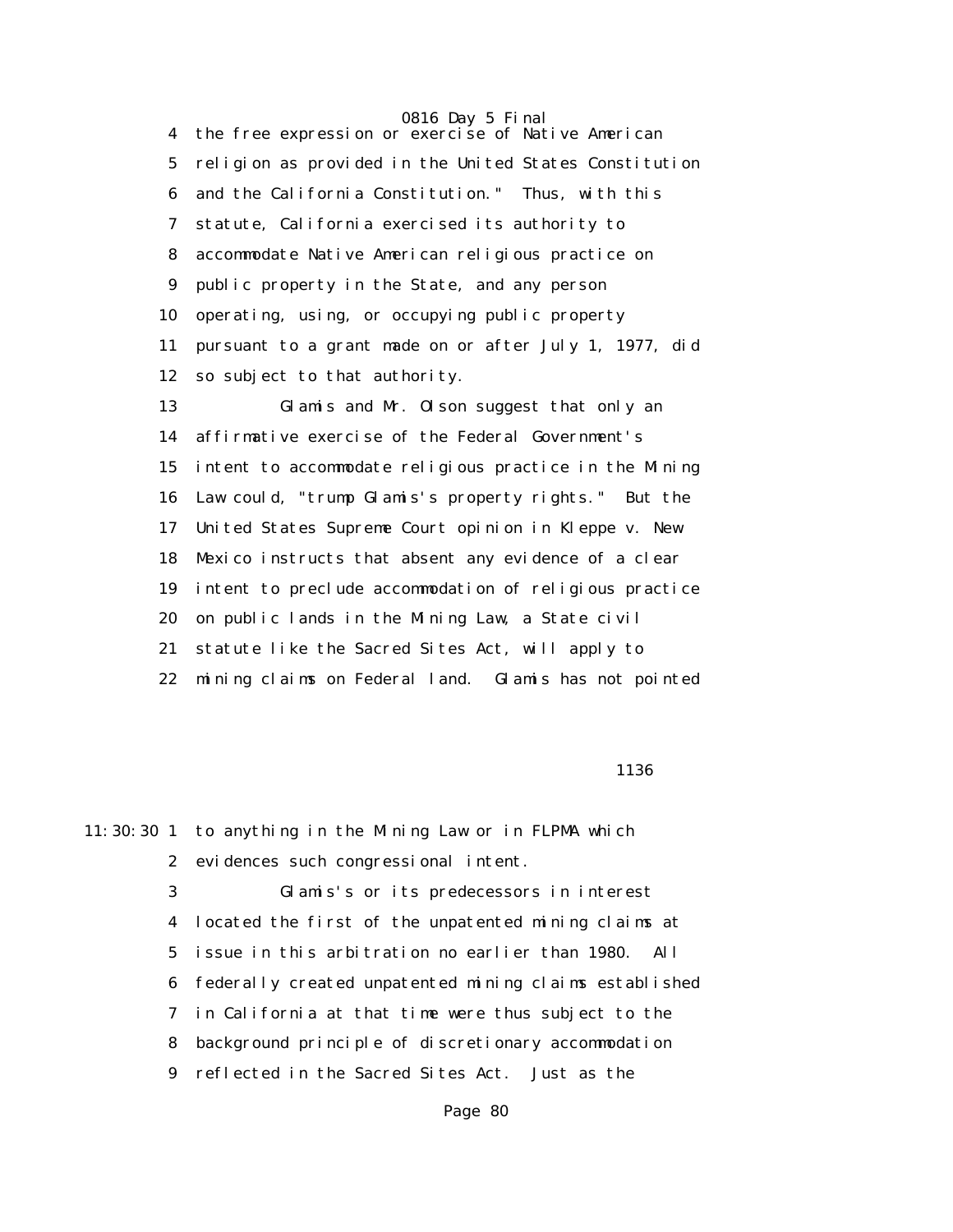10 developer in Hunziker took title to the residential 11 housing lot subject to the State Archeologist's power 12 to prohibit the disinterment of human remains there, 13 so too did Glamis acquire its interest in the Imperial 14 Project unpatented mining claims subject to the NAHC's 15 power to accommodate religious practice during their 16 development.

 17 Therefore, the Sacred Sites Act is an 18 applicable principle of discretionary religious 19 accommodation that circumscribed the nature of 20 Glamis's property interest in its unpatented mining 21 claims.

22 Finally, Glamis is also wrong to suggest that

1137

11:31:37 1 even if the Sacred Sites Act is an applicable 2 principle of California property law, Senate Bill 22 3 is not an objectively reasonable application of it. 4 Glamis contends that Senate Bill 22 is not an 5 objectively reasonable application of the Sacred Sites 6 Act because the legislature's stated rationale for 7 promulgating Senate Bill 22 did not invoke the 8 background principles' specific prohibitions. As an 9 initial matter, Glamis has not shown that doing so is 10 necessary in order for legislation to be deemed an 11 articulation of a background principle. In any event, 12 Glamis erroneously asserts that the only rationale for 13 Senate Bill 22 offered by the Assembly was, "the 14 preservation of the public peace, health, or safety 15 within the meaning of Article IV of the California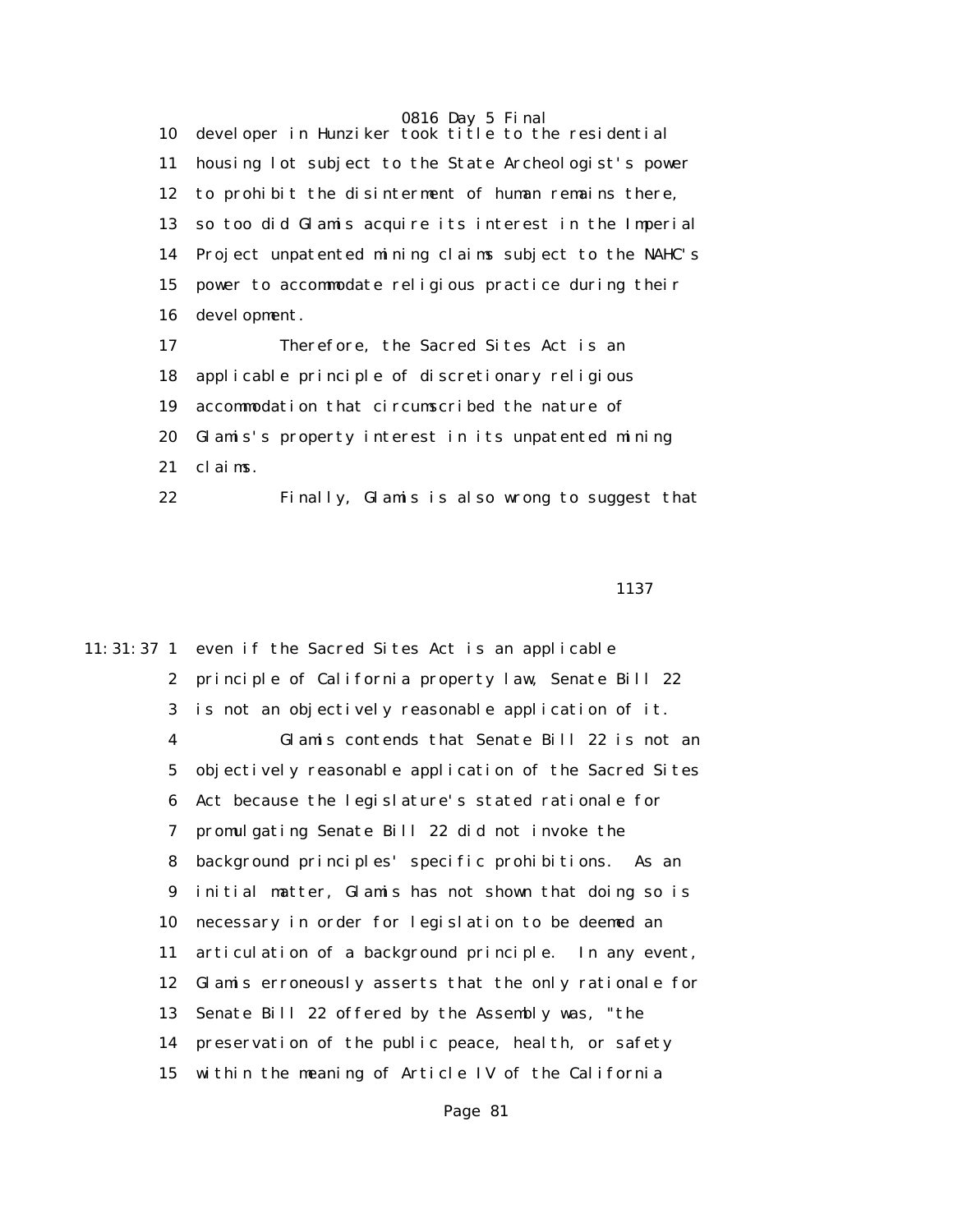17 What Glamis ignores is language in the bill 18 indicating that the Assembly believes Senate Bill 22 19 was necessary, "to prevent the imminent destruction of 20 important Native American sacred sites threatened by 21 proposed strip mining." 22 The Assembly considered the facts

16 Constitution."

#### <u>1138 and the second control of the second control of the second control of the second control of the second con</u>

11:32:48 1 constituting this necessity for some time prior to 2 drafting Senate Bill 483, which was the precursor to 3 Senate Bill 22. In April 2002, the California 4 Research Bureau informed Senator Burton, President 5 Pro Tem of the California Senate and one of the 6 authors of Senate Bill 22, that, "An extensive 7 evaluation of the cultural resources located within 8 and surrounding the Imperial Project area found 88 9 cultural resource sites, including 54 archeological 10 sites eligible to be included in the National Register 11 of Historic Places and that the mining project would 12 have a major adverse effect on the area of traditional 13 concern. Traditional cultural concern, excuse me. 14 The same memorandum also took notice of the 15 following facts regarding the proposed project site 16 established during the environmental review process. 17 The Quechan contended that the Project jeopardizes 18 their present and future ability to travel along 19 trails, especially the Trail of Dreams, both in a 20 physical sense and during dreams. The area is a 21 strong place, being a final resting place for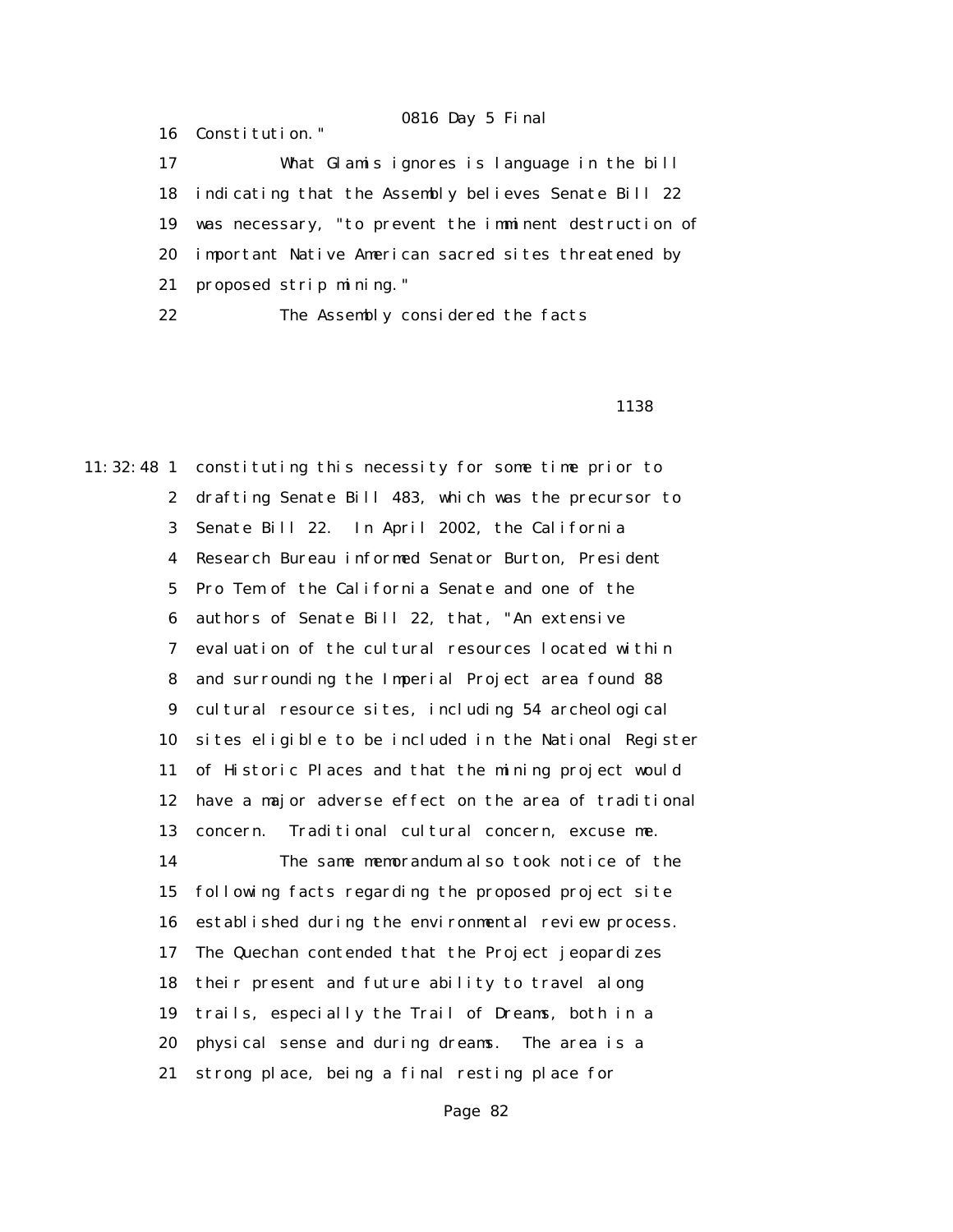22 ancestors, including the likelihood of being

1139

11:34:02 1 designated by the spirits as the final resting place 2 of the Quechan still living, and that the area 3 represents a critical learning and teaching center for 4 future generations.

> 5 In response to this information, as well as 6 information about potential adverse impacts to other 7 Native American sacred sites in California, the 8 Assembly proposed Senate Bill 1828, the piece of 9 legislation that was initially joined to Senate Bill 10 483.

 11 Governor Davis ultimately vetoed that 12 legislation, and one of the criticisms leveled against 13 it was that additional legislation designed to protect 14 Native American sacred sites was not necessary, given 15 existing provisions of CEQA and the Sacred Sites Act. 16 After Senate Bill 1828 was vetoed, however, 17 the Assembly determined that without the adoption of 18 appropriate mitigation measures, imminent damage to 19 Native American cultural resources in the vicinity of 20 surface metallic mining operations would ensue. When 21 codifying those mitigation measures by statute, the 22 Assembly merely eliminated the need for the NAHC to

1140

11:35:09 1 conduct investigations, hold hearings, and seek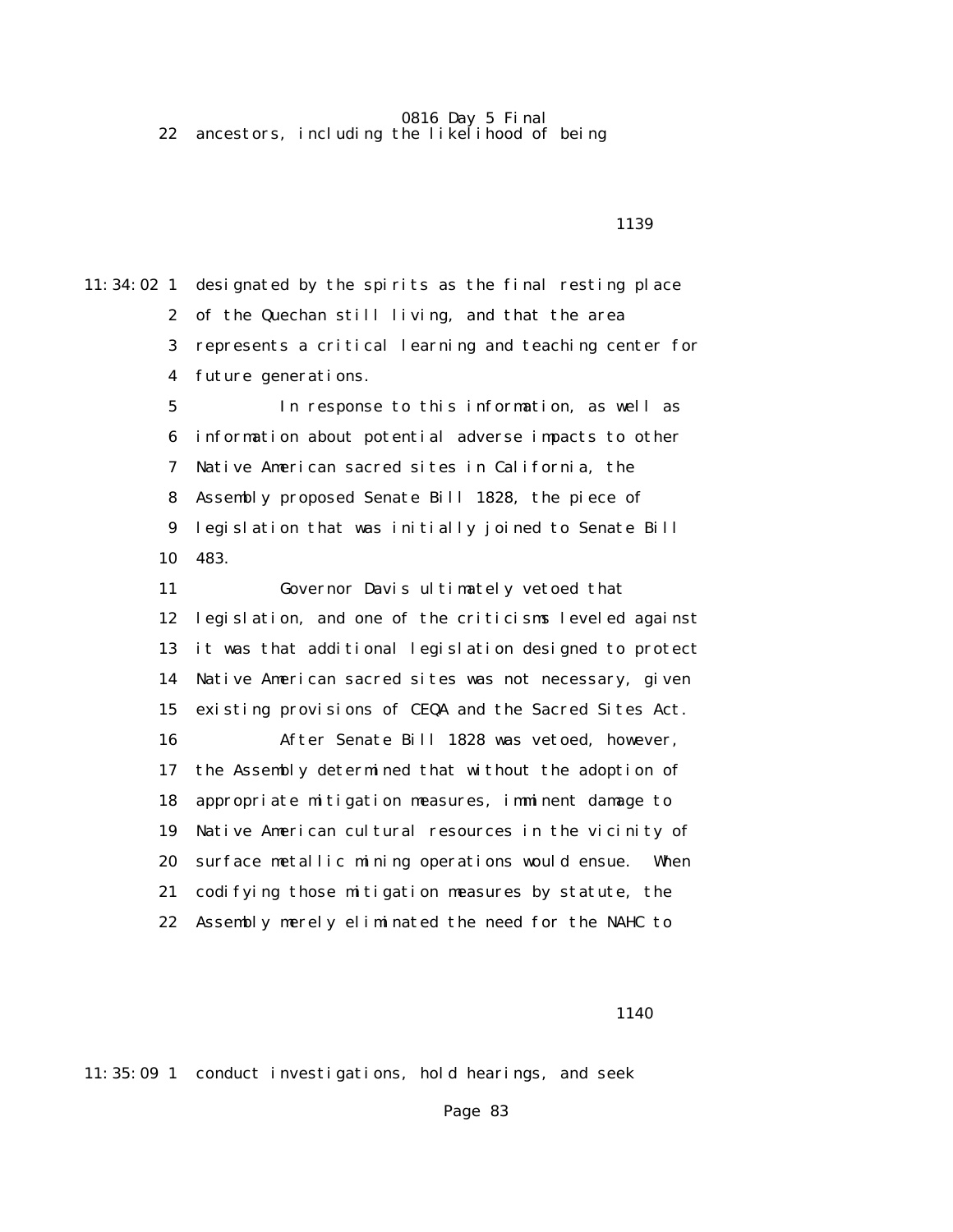0816 Day 5 Final<br>nforce them. In this way, 2 injunctive relief to enforce them. 3 Senate Bill 22 did no more than accomplish a result 4 that could have been attained in the Courts, and as 5 such, Senate Bill 22 reflects an objectively 6 reasonable application of the Sacred Sites Act 7 prohibition against severe and irreparable damage to 8 Native American sacred sites.

 9 For all of these reason, the Tribunal should 10 find that California's prohibition against 11 interference with Native American religious practice 12 and irreparable damage to Native American sacred sites 13 inhered in Glamis's unpatented mining claims. When 14 the California Assembly later specifically applied 15 those general prohibitions to surface metallic mining 16 operations located in the vicinity of the Native 17 American sacred sites with Senate Bill 22, it merely 18 prescribed use interests that the background 19 principles of California law already prohibited. 20 For these reasons, Senate Bill 22 did not 21 effect an expropriation. 22 PRESIDENT YOUNG: Thank you.

1141

#### 11:36:18 1 Mr. Hubbard?

2 QUESTIONS FROM THE TRIBUNAL

 3 ARBITRATOR HUBBARD: Ms. Thornton, thank you 4 for your presentation. Can you help me? Is there 5 anything in the National Historic Preservation Act 6 that could be read to be in conflict with the--with 7 SMARA?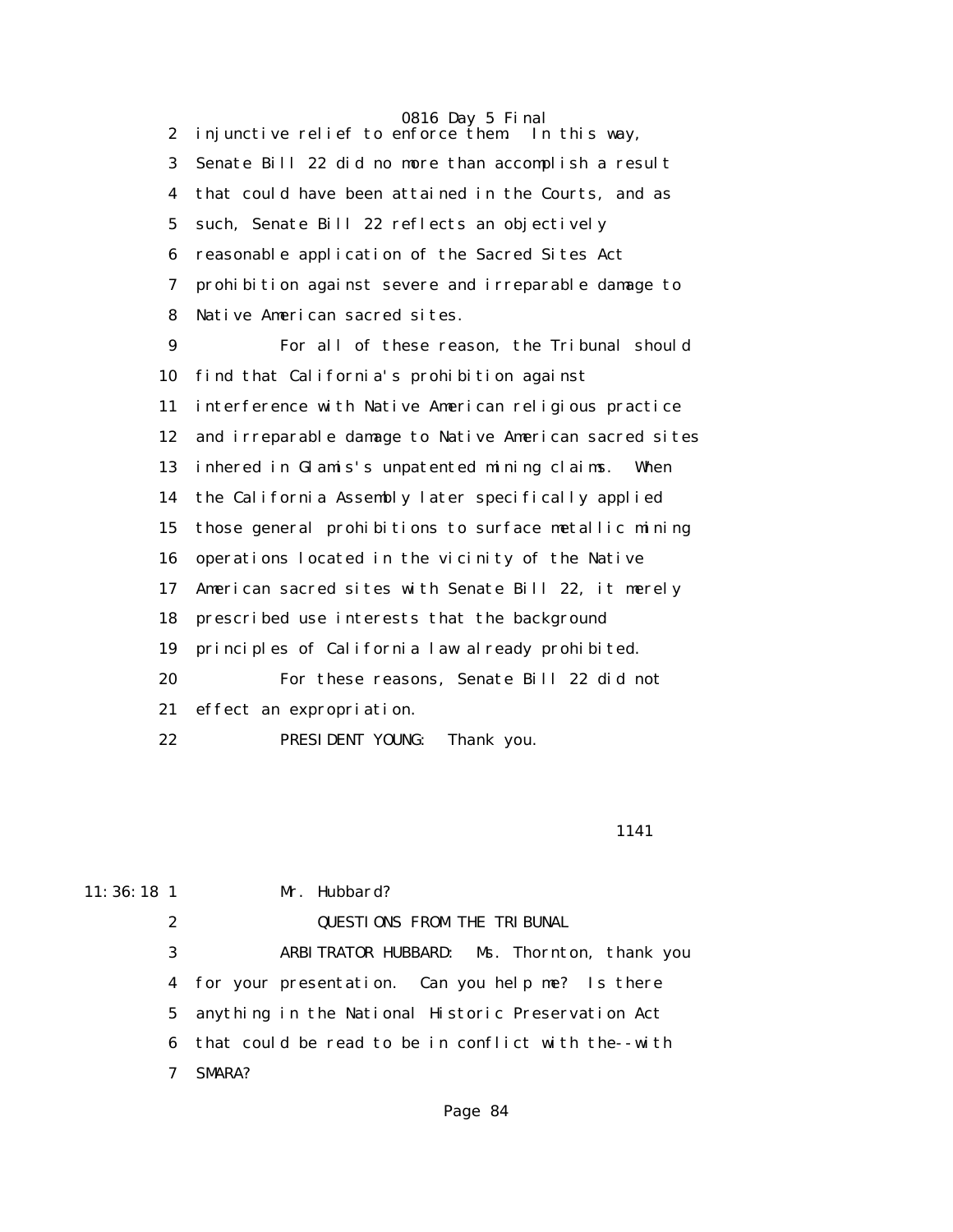0816 Day 5 Final<br>MS. THORNTON: Are you trying 8 MS. THORNTON: Are you trying to get at the 9 fact that the National Historic Preservation Act is a 10 statute merely instructs that historic properties need 11 to be identified in the event of an potential 12 undertaking on Federal land? 13 ARBITRATOR HUBBARD: Isn't there some 14 language about mitigation is acceptable, prohibition 15 is not? 16 MS. THORNTON: Well, I think the NHPA, like 17 NEPA, is not an outcome determinative statute. What 18 the NHPA requires is that historic properties 19 potentially eligible for the National Register of 20 Historic Places be identified when any undertaking is 21 proposed on Federal property. 22 But what the NHPA does also not provide is

1142

|    |              | 11:37:25 1 that the Federal Government cannot take severe adverse |
|----|--------------|-------------------------------------------------------------------|
|    | $\mathbf{2}$ | impacts to historical properties into account when                |
|    | 3            | making determinations about the kinds of uses it will             |
|    | 4            | allow on its property.                                            |
|    | $\mathbf 5$  | So, I would say that the NHPA is not                              |
|    | 6            | outcome-determinative.                                            |
|    | 7            | ARBITRATOR HUBBARD: No, I'm just questioning                      |
|    | 8            | whether there is a conflict between any of its                    |
|    | 9            | provisions, the ones that seem to speak in terms of               |
| 10 |              | not being able to prohibit a project and what SMARA               |
| 11 |              | would allow, which is, in some instances, the                     |
| 12 |              | prohibition of a project.                                         |
| 13 |              | MS. THORNTON: I think it's important for the                      |
|    |              |                                                                   |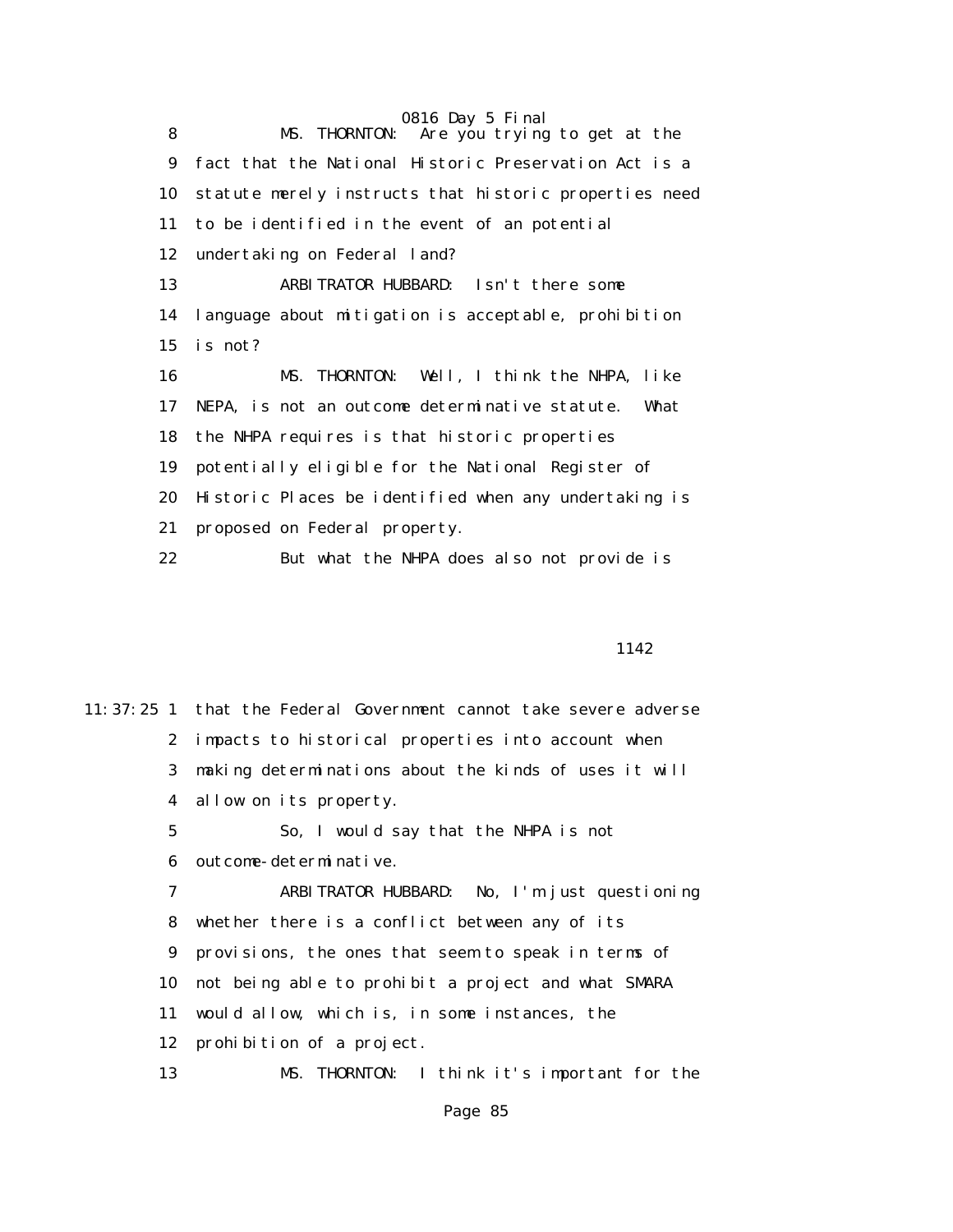14 Tribunal to bear in mind that Senate Bill 22 did not 15 prohibit mining on Federal land in California. It 16 merely required that if an entity was going to 17 undertake a mining project within a mile of a Native 18 American sacred site, that it do so in a manner that 19 ensured that Native Americans could use the area in 20 the future for religious and ceremonial purposes. 21 So, there is really no prohibition on mining 22 at issue in Senate Bill 22.

1143

11:38:48 1 ARBITRATOR HUBBARD: But if it was impossible 2 to do that by mitigation, was the State then allowed 3 to say you can't do it? 4 MS. THORNTON: Well, what Senate Bill 22 5 outlines is the manner in which the continued use of 6 the area for Native American religious practice can be 7 obtained through mitigation. The Senate Bill provides 8 that if you reclaim the lands to its approximate 9 original contours, then Native Americans can use the 10 area in the future for their ceremonial practices. 11 ARBITRATOR HUBBARD: But there is nothing 12 that says if you can't mitigate in a satisfactory 13 manner, we can step in and say you can't do the 14 Project? 15 MS. THORNTON: If you allow me one minute to 16 confer with my co-counsel. 17 (Pause.) 18 MS. THORNTON: I think the Court--the Supreme 19 Court's decision in Granite Rock is instructive on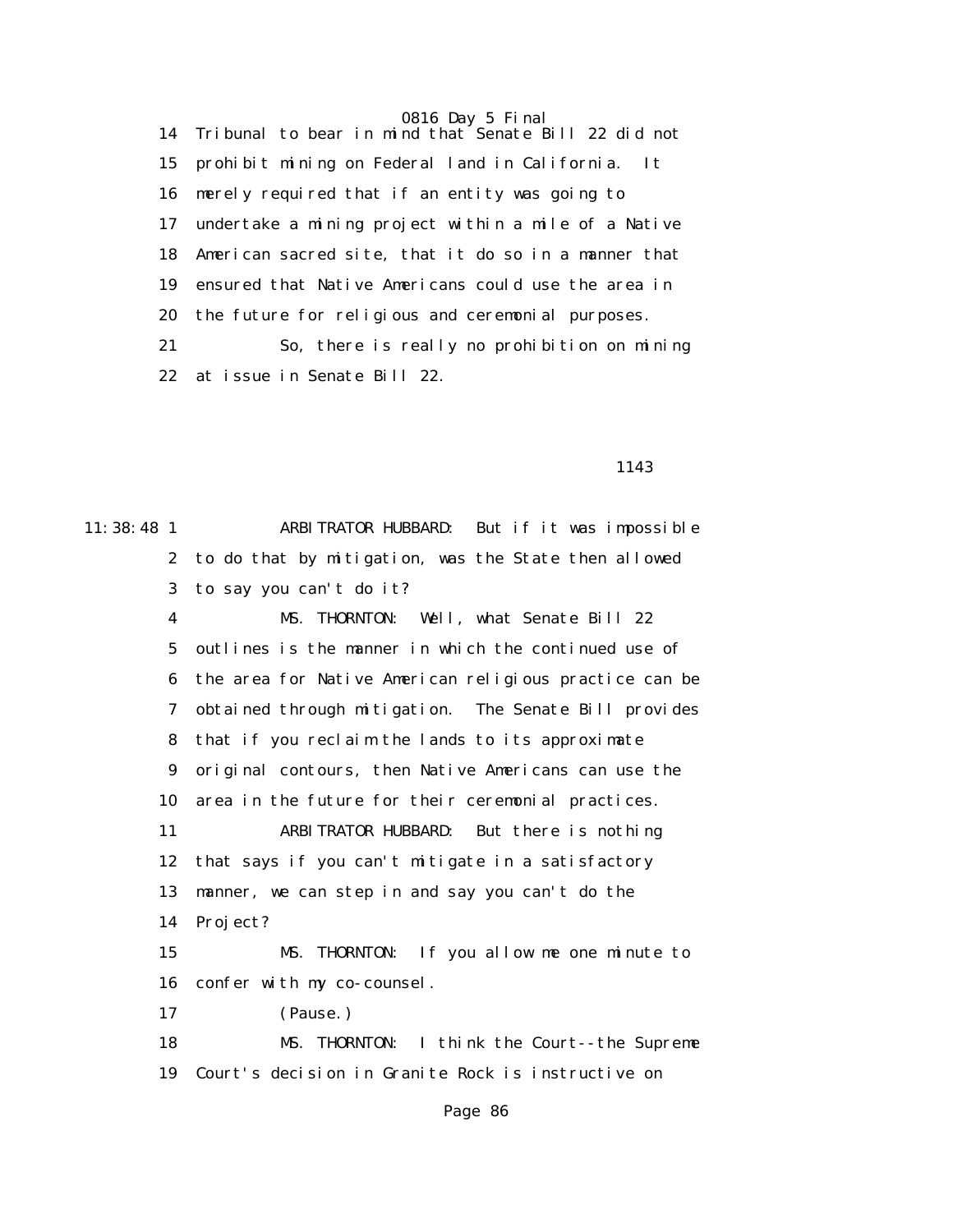20 this question. In that case, the Supreme Court

21 determined that nothing in the Federal Mining Law or

22 in FLPMA prevented states from imposing their

1144

11:40:38 1 reasonable environmental measures on unpatented mining 2 claims. 3 In fact, the unpatented mining claims at 4 issue in that case were in California, and California 5 was allowed to impose its environmental protection 6 measures on those claims. That is simply what's going 7 on in Senate Bill 22. It's the imposition of a 8 reasonable environmental regulation to ensure the 9 preservation of Native American sacred sites. 10 Both NEPA and CEQA discuss the need to 11 preserve the human environment, and in so doing, they 12 expressly include in the definition of environment 13 historical and archeological properties. 14 So, I think the Tribunal can take comfort in 15 the fact that this is just the kind of reasonable 16 environmental regulation that the Supreme Court 17 allowed in the Granite Rock case. 18 ARBITRATOR HUBBARD: And that ultimately 19 you're suggesting could result in the prohibition of a 20 particular project, if there is no way to mitigate in 21 a satisfactory manner as far as the State's concerned? 22 MS. THORNTON: The--there are no prohibitions

1145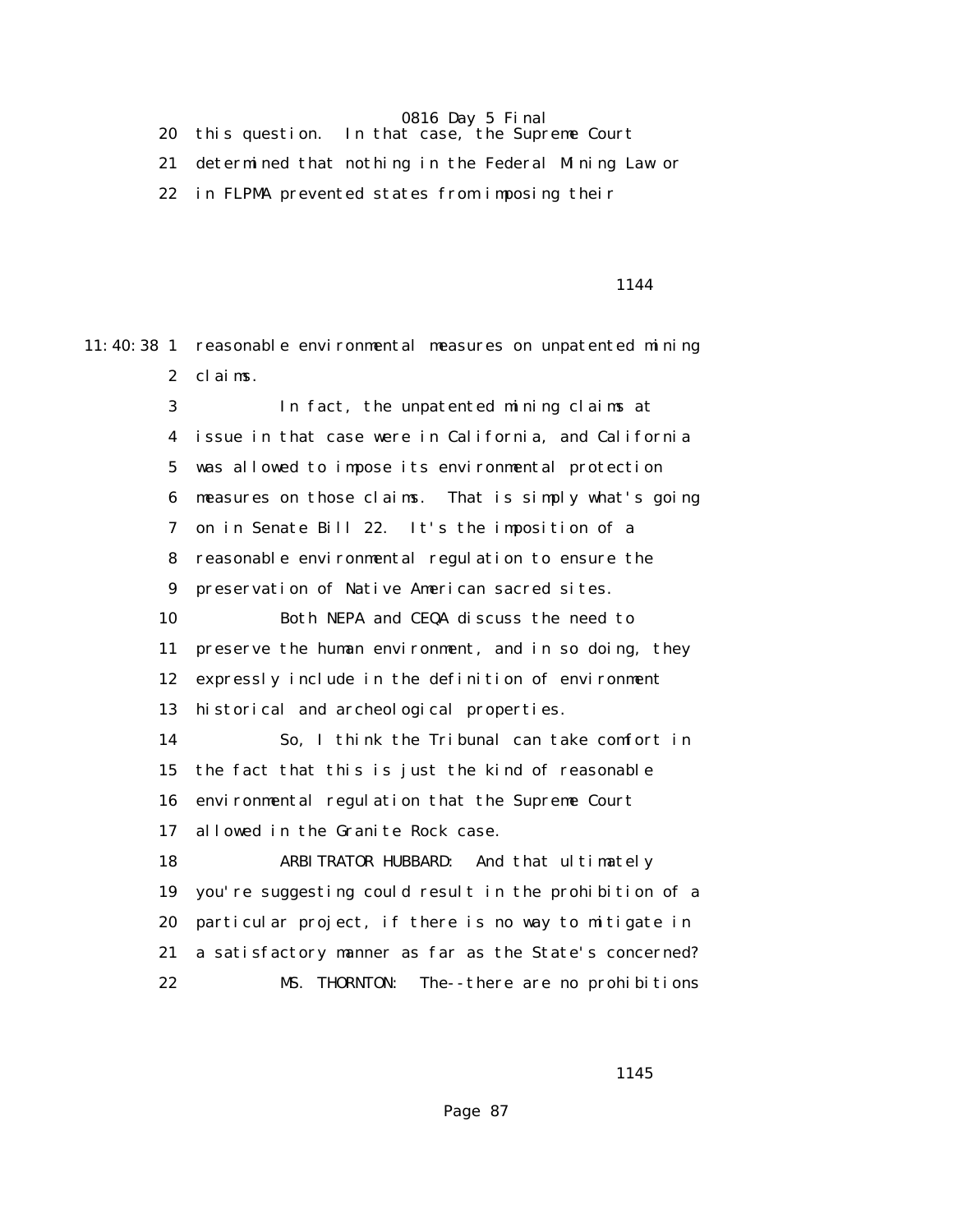| $11:41:56$ 1     | in this statute. The statute simply requires that                  |
|------------------|--------------------------------------------------------------------|
| $\boldsymbol{2}$ | lands be reclaimed to their approximate original                   |
| 3                | It's not a prohibition on mining.<br>contours.                     |
| $\boldsymbol{4}$ | And, in fact, in the legislative history of                        |
| $\mathbf{5}$     | Senate Bill 22, the California Legislature expressly               |
| 6                | stated our object here is not to prohibit mining                   |
| 7                | within a mile of a Native American sacred site.<br>0 <sub>ur</sub> |
| 8                | object here is simply to require that mine operators               |
| $\boldsymbol{9}$ | reclaim their land to a usable condition so that they              |
| 10               | make the land whole when they are done with it, and                |
| 11               | Native Americans can continue to use it in the future.             |
| 12               | ARBITRATOR HUBBARD:<br>Okay. Well, I won't                         |
| 13               | press the point. Thank you.                                        |
| 14               | PRESIDENT YOUNG: Ms. Thornton, I actually                          |
| 15               | want to follow up on that a little bit and put it in a             |
| 16               | little--slightly more pointed way. I mean, I                       |
| 17               | appreciate your saying it's not a prohibition, but let             |
| 18               | me go back to the Historical Act, the National                     |
| 19               | Historical Act which basically does distinguish                    |
| 20               | between environmental claims with respect to                       |
| 21               | endangered species which can--where mitigation,                    |
| 22               | regardless of technical or economic feasibility, is                |
|                  |                                                                    |

#### 1146

11:43:00 1 required, and supposedly the historic act where it 2 says mitigation is required if technically and 3 economically feasible. 4 Assume for a moment under the State act,

5 Sacred Sites Act, that or Senate Bill 22 that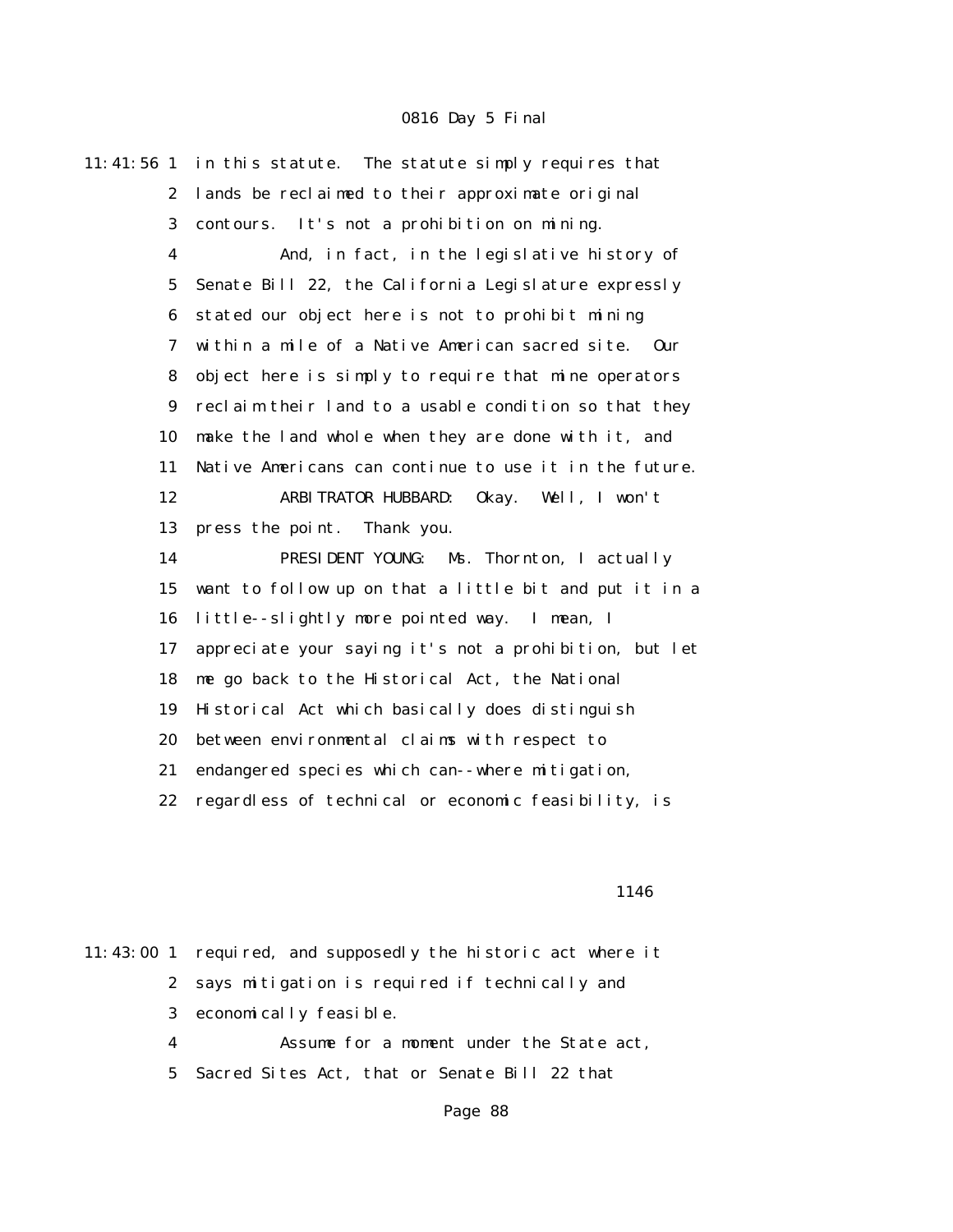0816 Day 5 Final 6 mitigation is not economically and technically 7 feasible. It is your contention it could still--in 8 those circumstances, that they would not approve a 9 plan. Mitigation is possible. It's always possible, 10 to be sure, but it's not technically or economically 11 feasible. The law would then be interpreted to stop 12 the Project; is that correct? 13 THE WITNESS: Well, I think my colleague, 14 Mr. Sharpe, will demonstrate quite clearly that 15 mitigation and what's feasible in this instance. 16 PRESIDENT YOUNG: That's not my question. 17 I appreciate that. That's a factual issue to 18 be decided later. I'm trying to--you're talking about 19 the law, and I'm trying to get clear on the law on 20 what your position on the law is. 21 MS. THORNTON: Right. I think what you're 22 actually referring to is the preamble to the 3809 regs

1147

11:44:03 1 which indicate that the National Historic Preservation 2 Act cannot be used as a basis for denying a Plan of 3 Operation. 4 PRESIDENT YOUNG: Right. It's language with 5 respect to economic and technical feasibility, but 6 that's not what I'm referring to. What I'm referring 7 to is your interpretation of Senate Bill 22. 8 If it is factually true--and we'll--that's 9 another issue, that it's not economically and 10 technically feasible to mitigate so that it can be 11 used appropriately for Native American religious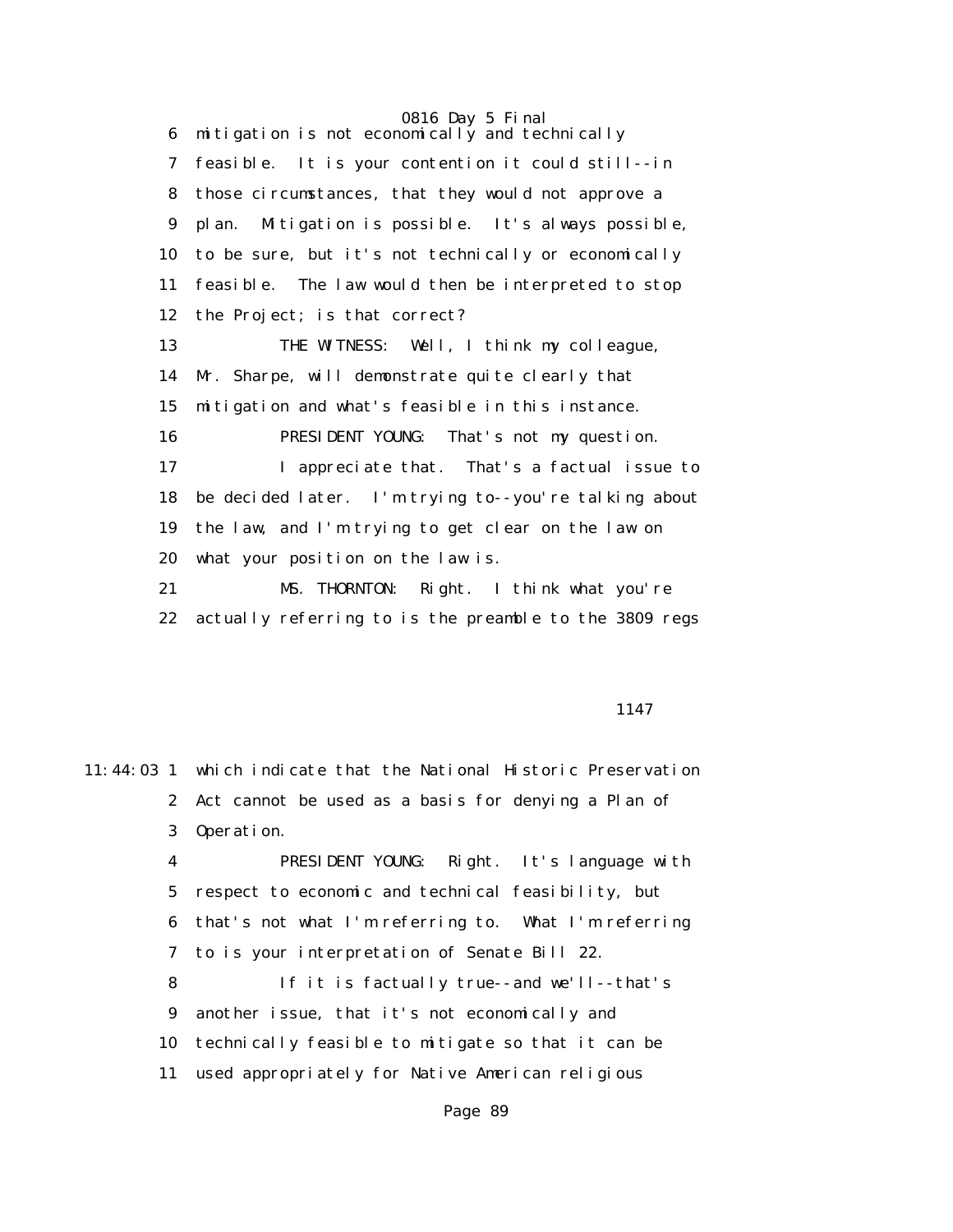0816 Day 5 Final 12 practices, is it your position then that that bill 13 would require it not be approved? 14 THE WITNESS: I don't think Senate Bill 22 15 considers feasibility at all. 16 PRESIDENT YOUNG: So, the answer is no, it 17 would not be approved? 18 MS. THORNTON: I think Senate Bill 22 19 requires that the mitigation plan that's submitted 20 under SMARA, if the mine is a surface metallic mine 21 within a Native American sacred site, comply with the 22 mitigation measures set forth in the statute. If the

1148

11:45:07 1 reclamation plan did not comply with those mitigation 2 measures, I think it would be denied. 3 PRESIDENT YOUNG: But my point is if it's not 4 economically and technically feasible to do so, which 5 is precise legal language used in other statutes, then 6 it would not be considered compliant and not approved? 7 MS. THORNTON: I think so. 8 MR. CLODFELTER: Let me just--maybe I can 9 help in this, Mr. President. The Act doesn't require 10 a review for economic feasibility. It's up to the 11 applicant to submit a plan that complies with the 12 requirements of the Act. If the applicant cannot 13 submit a plan that meets the requirements of the act 14 because to do so they wouldn't be able to produce, 15 that is not a question or determination by the State. 16 It's just a fact that they won't be able to go 17 forward. If the plan doesn't meet the requirements of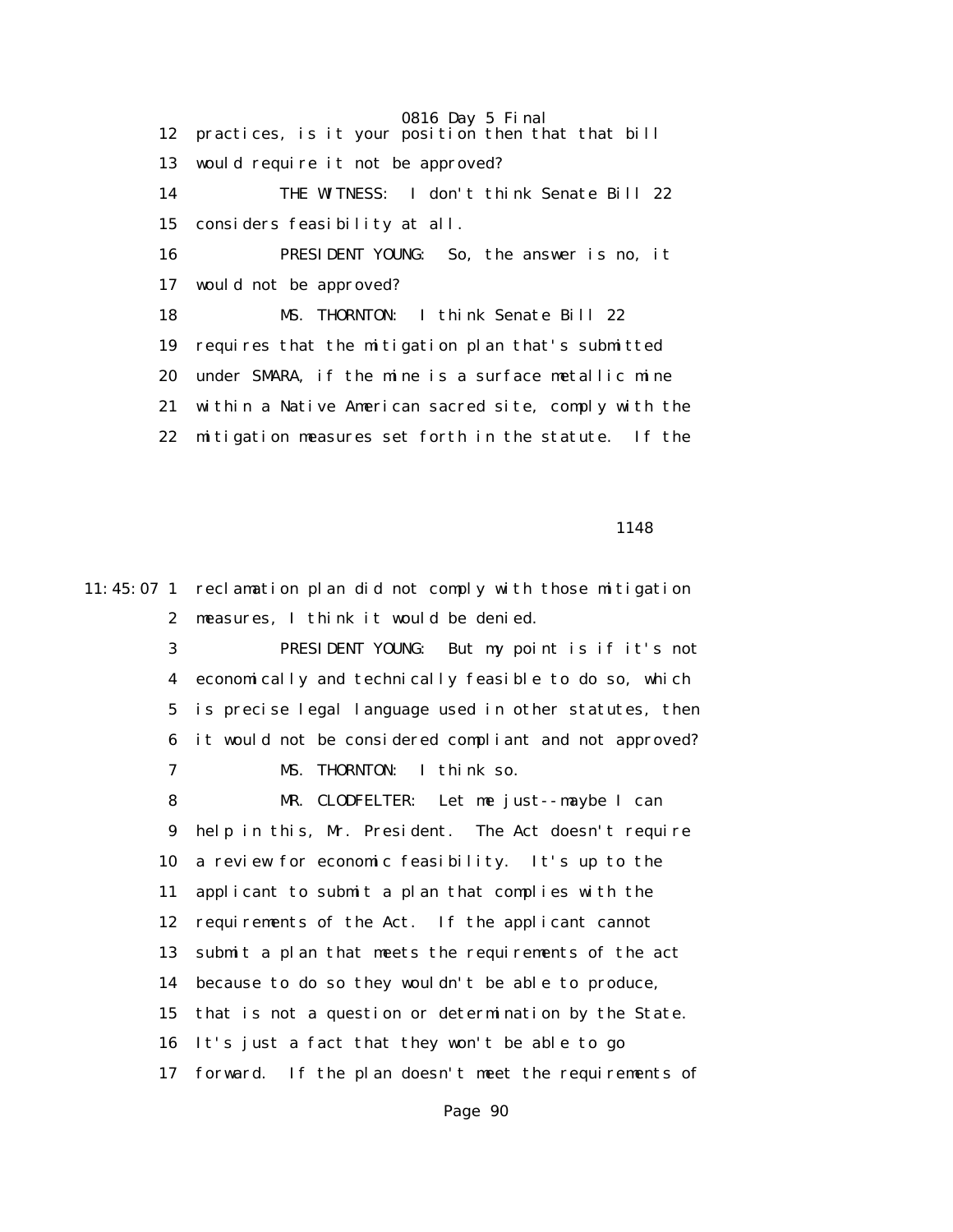18 the statute, it will not be approved. So, the 19 economic feasibility is not for the State to decide. 20 I just note, though, I don't think you should 21 draw too much from that because at some level 22 marginality of a mine operation, even the reclamation

1149

11:46:03 1 requirements that local lead agencies had imposed 2 before these changes might make it economically 3 infeasible for some projects to go forward. That 4 doesn't make the imposition even of a partial 5 reclamation requirement invalid. Economic enterprises 6 have a whole huge range of economic feasibility. 7 PRESIDENT YOUNG: I understand that. 8 MR. CLODFELTER: And a small--even a small 9 requirement might make some project economically 10 infeasible. It's not for the State to decide under 11 the Act. The application simply has to comply with 12 the requirement. 13 PRESIDENT YOUNG: Thank you. I'm just trying 14 to get clear on what your legal position is. We will 15 discuss the economics later, but I'm just trying to 16 get clear on what the legal position is. 17 Ms. Thornton, let me ask you a related 18 question to that, too, which is in terms of background 19 principles, is it the Government's contention that the 20 National Historical--the Native American Historical 21 Commission could have stepped in and stopped the 22 landfill project?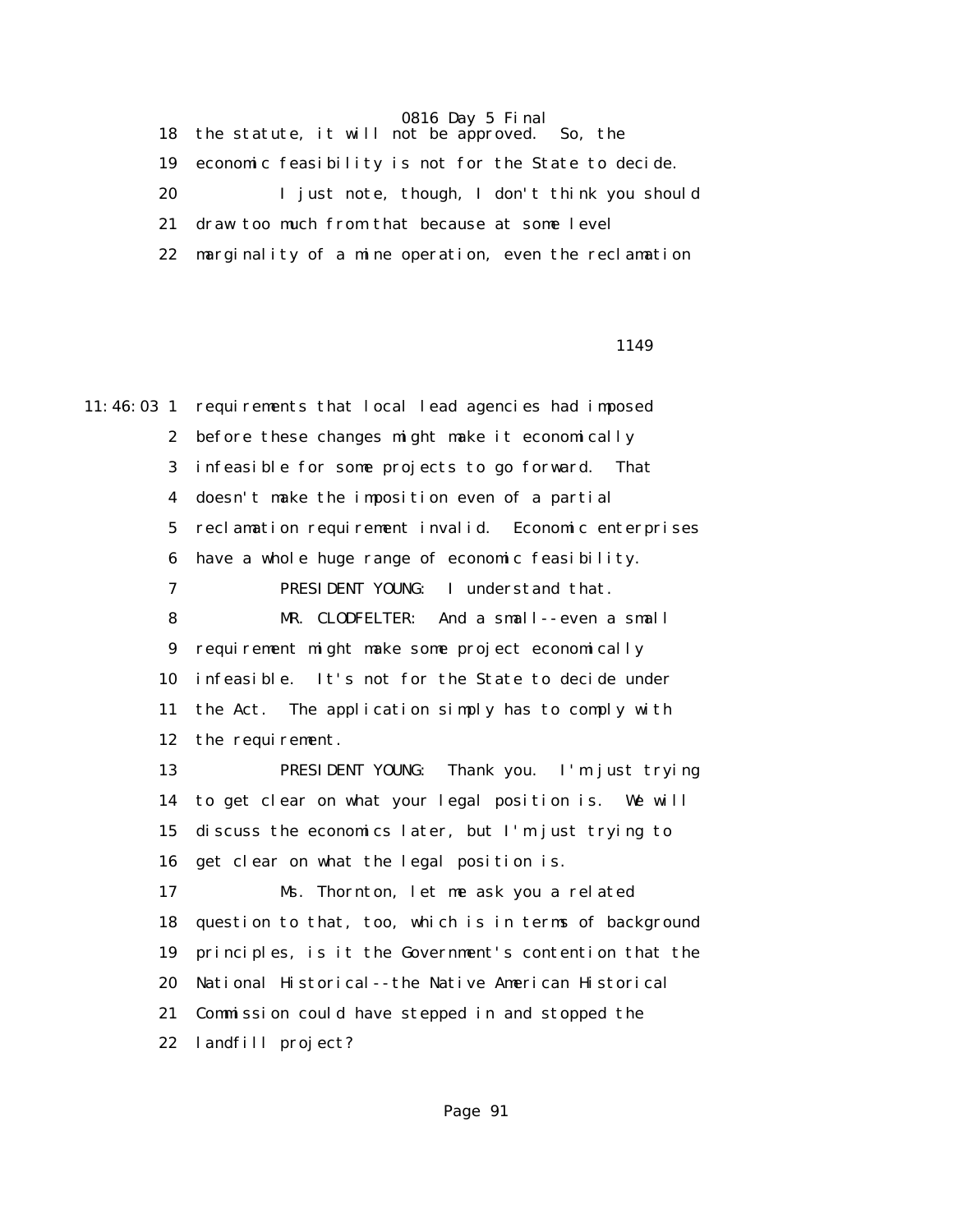11:47:10 1 MS. THORNTON: Yes.

 2 But, excuse me, I might add, you know, as I 3 have tried to demonstrate through my presentation, and 4 I have reiterated, there is a complex enforcement 5 mechanism there. So, you know, the Native American 6 Heritage Commission would have had to conduct an 7 investigation, hold public hearings, then propose 8 mitigation measures to the relevant public agency that 9 was reviewing that Plan of Operations. And only if 10 those mitigation measures were not accepted by the 11 public agency could the NAHC have then asked the 12 Attorney General to bring an injunctive action under 13 the provisions of the Sacred Sites Act.

 14 And finally, one thing I don't want to you 15 lose sight of, I didn't put it up on the screen, but 16 the Sacred Sites Act in that provision which empowers 17 the Attorney General to bring these injunctive actions 18 requires a demonstration--I can read you the 19 statute--showing that such cemetery place, site, or 20 shrine has been historically regarded as sacred or a 21 sanctified place by Native American people and 22 represents a place of unique historical and cultural

1151

11:48:18 1 significance to an Indian Tribe or community. 2 And what I would proffer to the Tribunal is 3 that that showing could not have been made in relation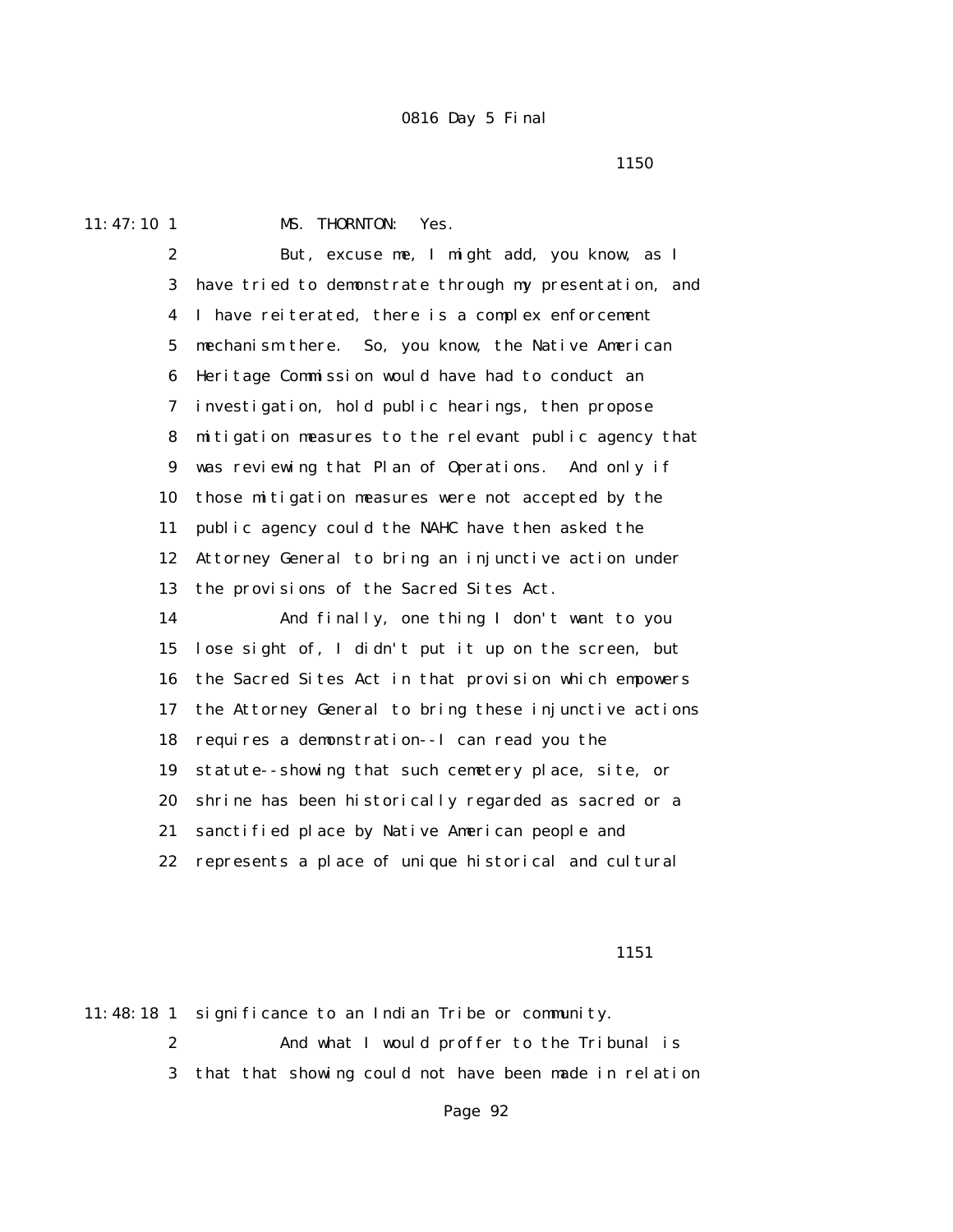0816 Day 5 Final 4 to the Mesquite Landfill project. It could be--it 5 could have been met here. 6 PRESIDENT YOUNG: It's the Government's 7 position that that showing couldn't have been made in 8 the case of the landfill project? 9 MS. THORNTON: It's the Government's position 10 that there is no evidence in the record that the NAHC 11 attempted to apply the provisions of the Sacred Sites 12 Act to the landfill project. 13 MS. MENAKER: If I may just clarify, it's--in 14 other words, there is no evidence that the Sacred 15 Sites Act was not enforced with respect to any other 16 particular mining project or, say, the landfill 17 project, for example, because we don't know whether 18 that Act's requirements would have been met, but this 19 is not the case like an analogous case when we were 20 talking about the SMGB regulation where there 21 their--it's clear that with respect to those other 22 mining projects, this same SMARA's requirement was

#### $1152$

11:49:54 1 always the same--always applied with respect to all of 2 those other mining requirements, even if local lead 3 agencies had not--had been approving reclamation plans 4 that did not comply with SMARA's requirement. With 5 the Sacred Sites Act, we are in a bit of a different 6 situation because, from where we are standing now, we 7 don't have any evidence that the Sacred Sites Act, for 8 instance, was not enforced with respect to these other 9 projects and is seeking to be enforced with respect to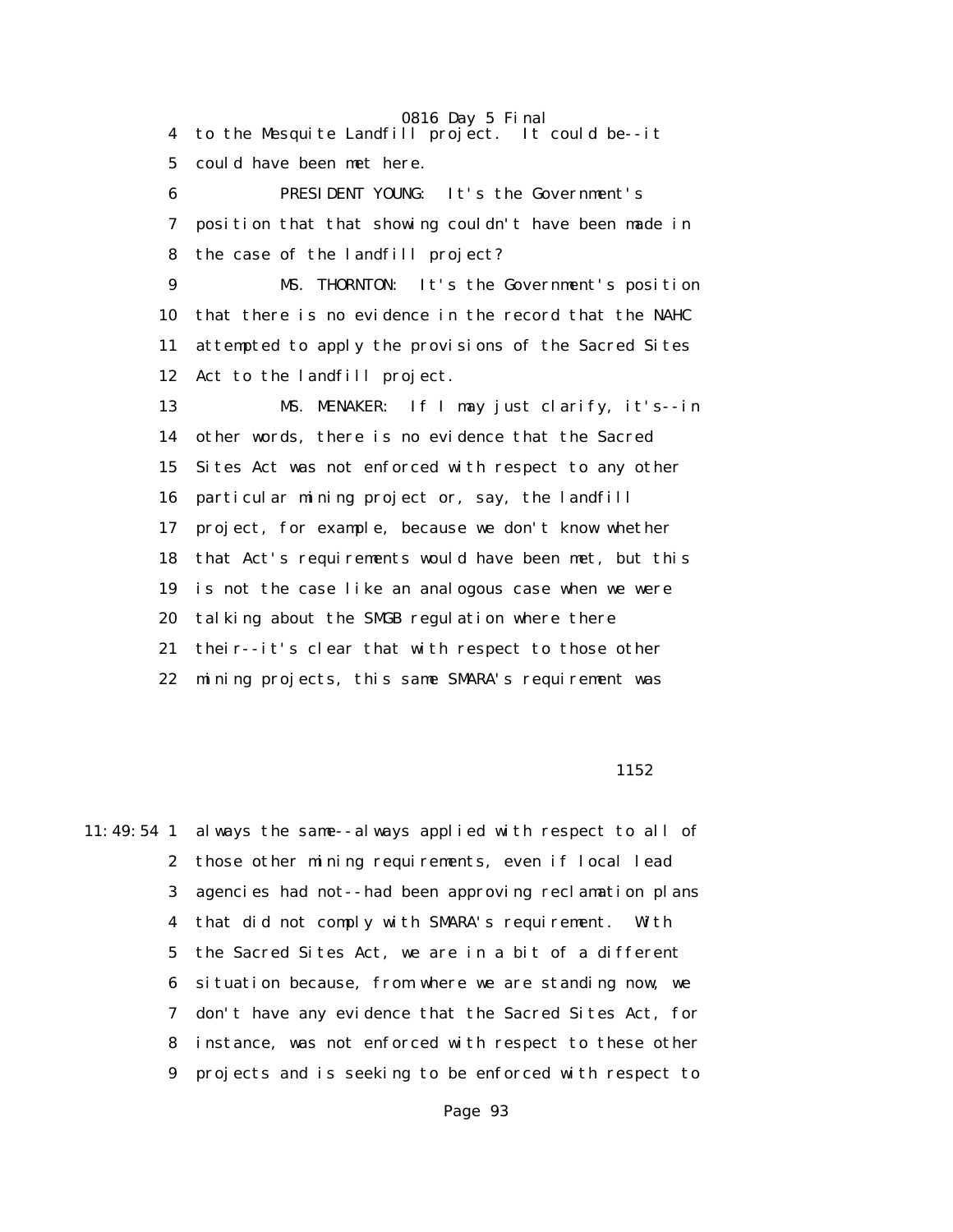10 Glamis's proposed projects pursuant to S.B. 22 because 11 there is no evidence that the requirements of the 12 Sacred Sites Act would have been met with respect to 13 those other requirements.

 14 We are not concluding that they would not 15 have been, you know, with respect to the landfill, but 16 nobody has analyzed that. We are saying that we have 17 looked at the cultural resources at issue with respect 18 to the Imperial Project, and that the Sacred Sites Act 19 would have applied there.

 20 PRESIDENT YOUNG: Just so I would be clear in 21 the record, and maybe I will read back something and 22 just have you respond again, then.

#### $1153$

11:50:59 1 Ms. Thornton, you said what I would proffer 2 to the Tribunal is that showing could not have been 3 made in relation to the Mesquite Landfill project. It 4 could be and it could have been meant here. That, I 5 understand. 6 MS. THORNTON: I request to strike that from 7 the record. 8 But can I add simply just to elaborate? 9 PRESIDENT YOUNG: Please. 10 MS. THORNTON: You know, the question of 11 whether the Sacred Sites Act has been applied, you 12 know, if the Tribunal wants instruction on that, it 13 should look to the case of the NAHC against the Board 14 of Trustees of the California State University. In 15 that case, the Native American Heritage Commission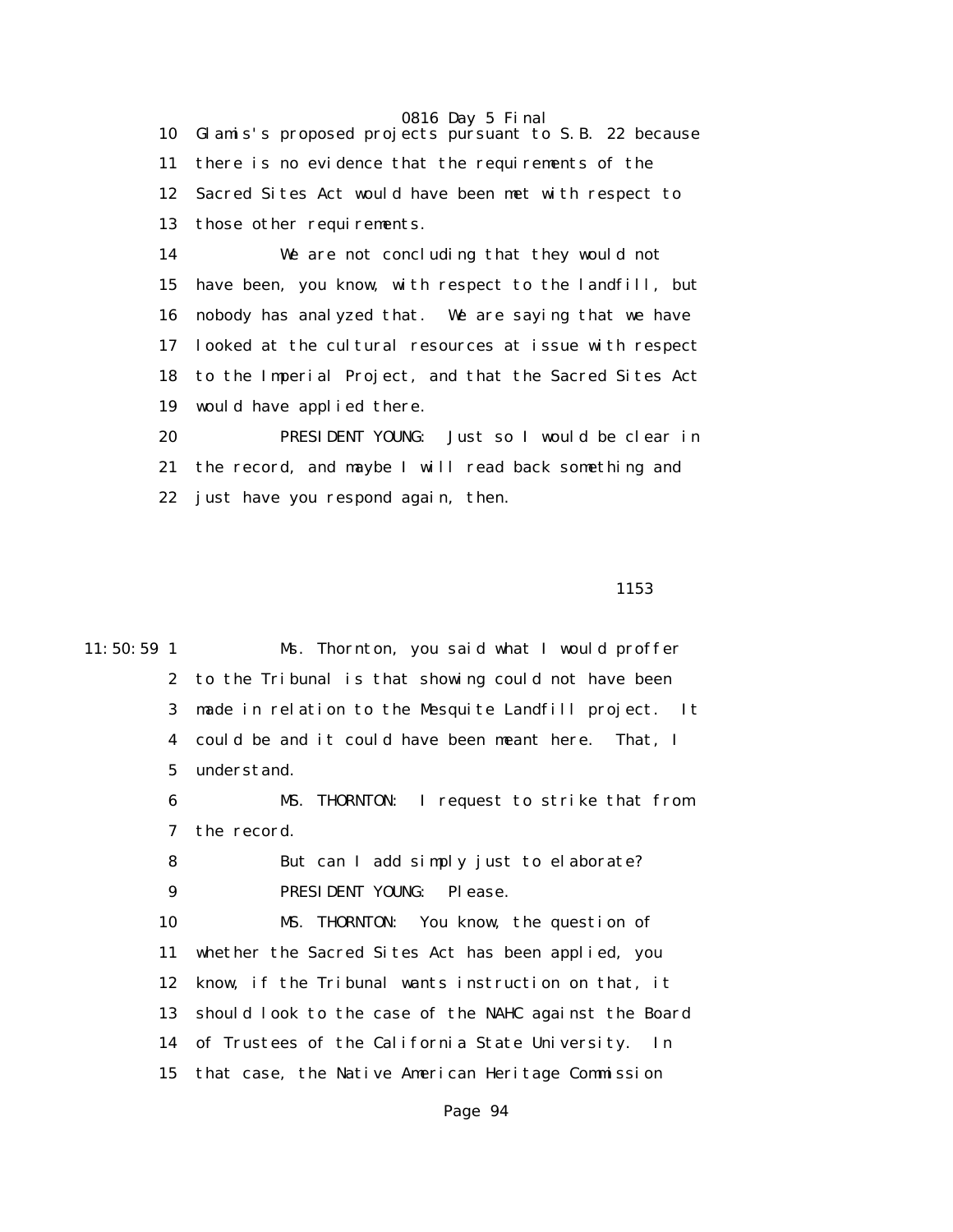16 attempted to enjoin the construction of a shopping 17 mall on property owned by the State University. It 18 was a complicated case. The area had been deemed a 19 sacred site by a Native American Tribe, and the Native 20 American Tribe indicated that this was the only place 21 where they could continue to practice their sacred 22 site--their traditional religious practice.

1154

11:52:01 1 In that case, the Board of Trustees 2 challenged the NAHC's authority to bring the statute 3 on establishment clause grounds. It's convoluted and 4 complicated, but what eventually happened is the NAHC 5 reached a negotiated settlement with California State 6 University, and the California State University 7 decided not to allow development on that land. 8 So, that's an instance in which the full 9 enforcement mechanism of the Sacred Sites Act was not, 10 you know, called into play because the NAHC was able 11 to arrive at a sort of a negotiated resolution to the 12 problem with California State University. 13 ARBITRATOR CARON: Thank you, Ms. Thornton. 14 I just had a general comment. It would be helpful if 15 we referred to the exhibits in the subtly colored 16 binder just as I'm slow in finding them. It would 17 just be helpful if I could look at them here and not 18 have to turn away from you up there. 19 Secondly, you started by identifying the 20 background principle, and so I just want to understand 21 this for a moment more. And you read part of Section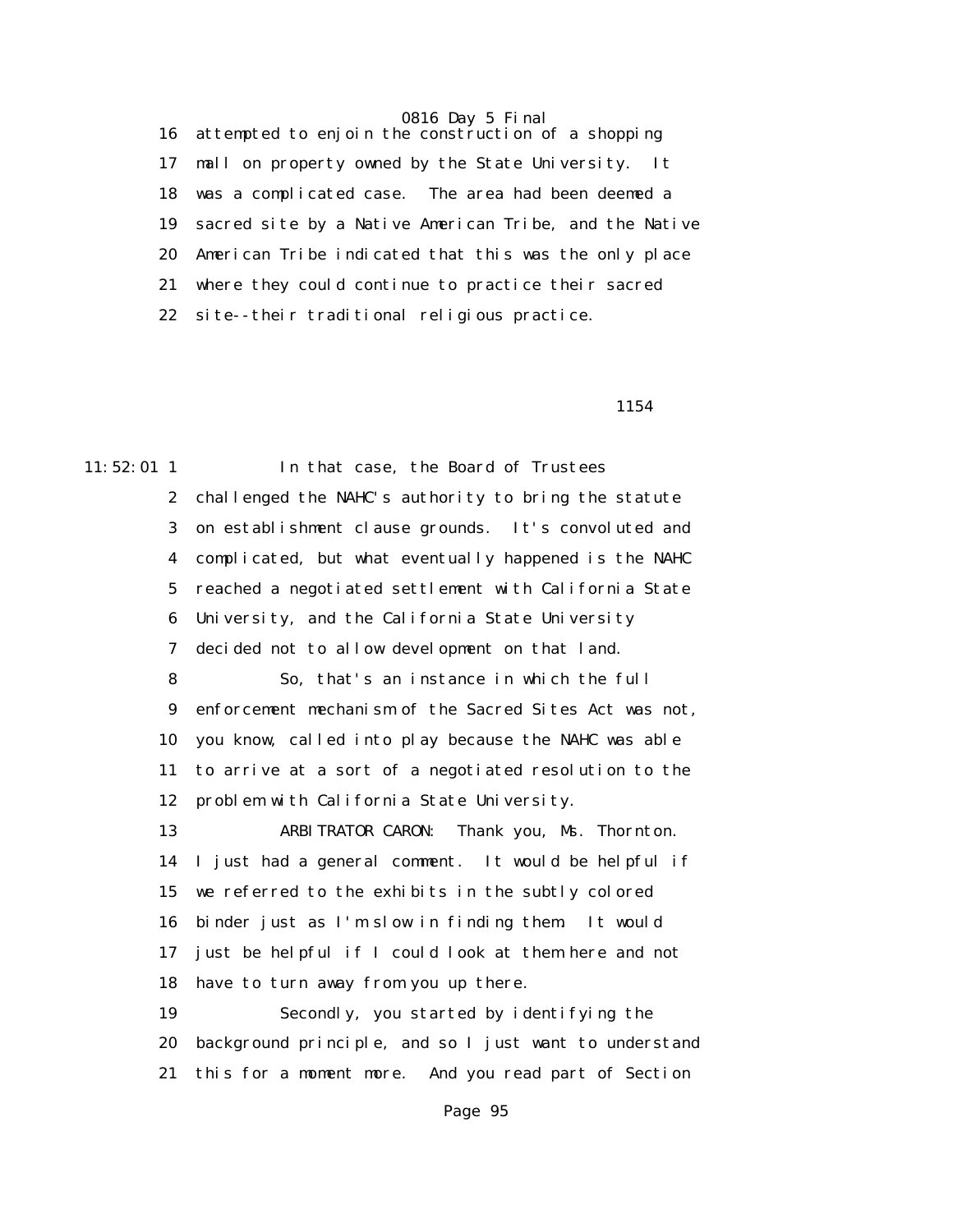22 1597.9, Tab 1, where the prohibition exists, where no

<u>1155</u>

11:53:27 1 person shall.

2 MS. THORNTON: Right. 3 ARBITRATOR CARON: And similarly, Mr. Feldman 4 pointed to language in the other statute. 5 And the question I have is: Is that all--is 6 that all that's required to identify a background 7 principle? Are there just lots of background 8 principles out there? Any prohibition in any statute, 9 or are they of a certain type of seriousness, or is 10 there an expression that this is somehow more of a 11 principle? 12 MS. THORNTON: You know, I think that the 13 Sacred Sites Act is not unlike the background 14 principle at issue in Hunziker, which was a cultural 15 resource preservation statute that empowered the Iowa 16 State Archaeologist to prevent the disinterment of 17 human remains on property within the State. It was 18 a--it's a valid existing principle of Iowa property 19 law that had been in place over 12 years before the 20 property holder in that instance acquired the title to 21 the property in question. And the Iowa Supreme Court 22 held that it circumscribed the nature of that property

 $1156$ 

11:54:41 1 right simply by virtue of the fact that it was in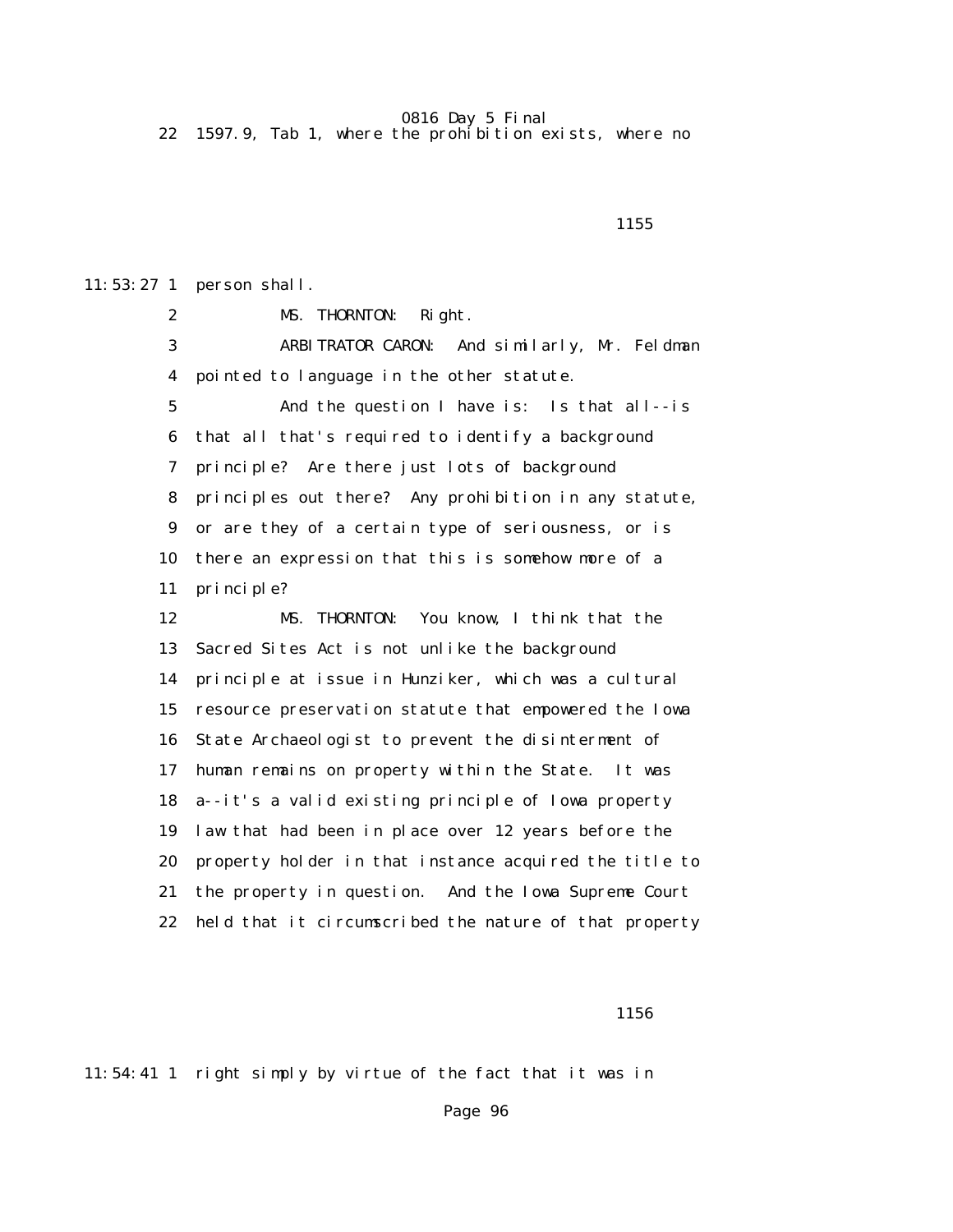2 existence 12 years before.

# 0816 Day 5 Final

 3 Furthermore, the fact that the developer in 4 that case didn't know that this, you know, housing lot 5 contained a Native American burial ground was 6 irrelevant, you know. The Iowa statute that was the 7 operative background principle gave the Iowa State 8 Archaeologist the power to prohibit development on 9 those residential housing lots.

 10 MS. MENAKER: If I may just elaborate on 11 that, there--any law of state property law that limits 12 an owner's use of the property can serve as a 13 background principle. It does not need--there is no 14 kind of qualitative analysis like is this a serious 15 enough law or is this--does this restriction somehow 16 represent a serious enough concern or something like 17 that. All we are saying is that when you receive your 18 property right, you take that, but you only take what 19 the law has given you.

 20 So, if there is a preexisting law that limits 21 the scope of that property right, that preexisting law 22 becomes a background principle for all subsequent

 $1157$ 

11:56:04 1 owners or all subsequent acquirers of that property 2 right. 3 ARBITRATOR CARON: Thank you.

> 4 And I take your answer to be and there is a 5 specific case in another state that affirms this 6 particular one as a background?

7 MS. THORNTON: (Nods head.)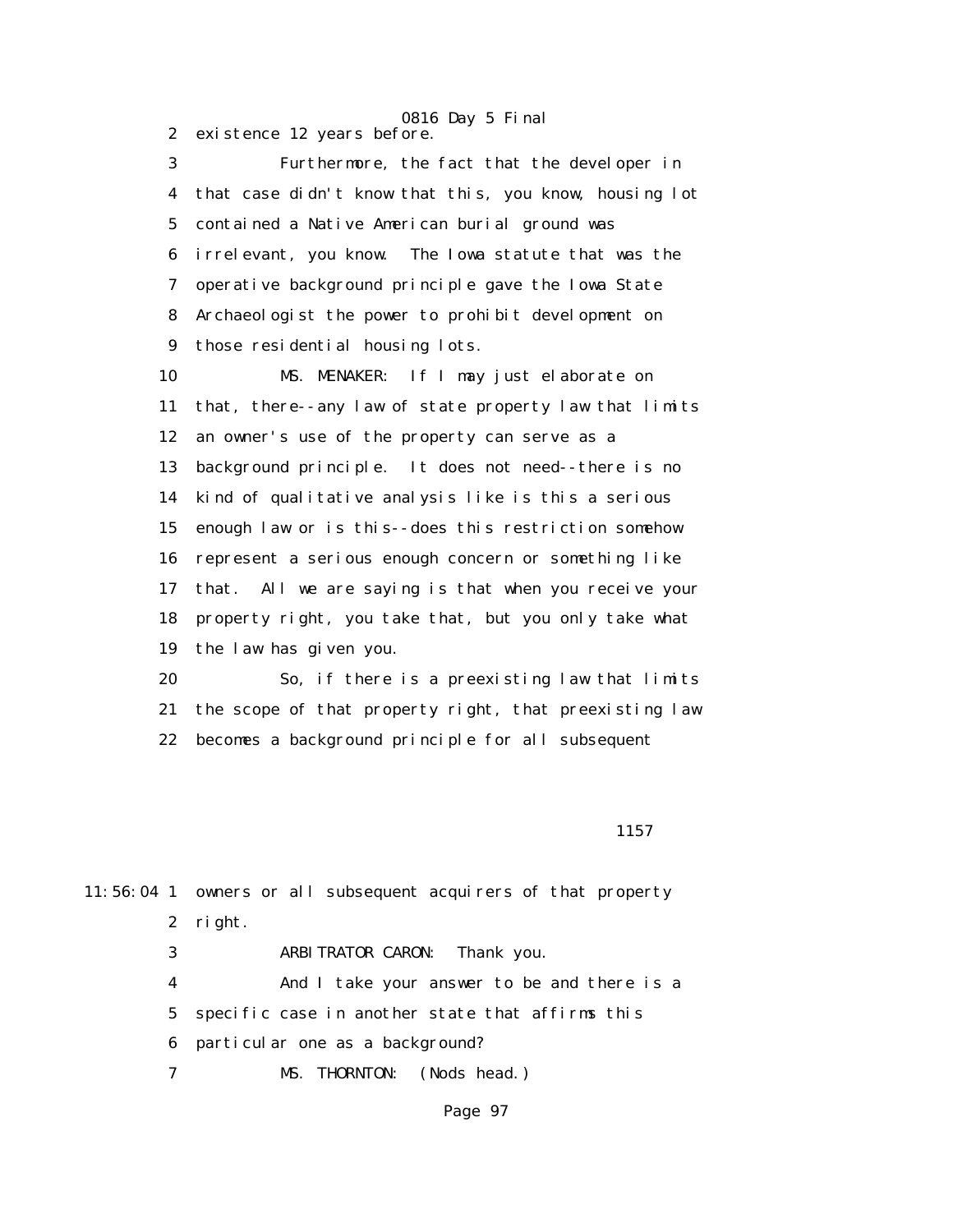0816 Day 5 Final 8 ARBITRATOR CARON: The second question, you 9 identified Claimant as having three objections 10 concerning this act, and then later you went to what 11 is at Tab 21, the letter, the memorandum to Senator 12 Burton. 13 MS. THORNTON: Right. 14 I actually don't have the tab--the binder in 15 front of me, but I will find it. 16 I've got it, thank you. 17 ARBITRATOR CARON: There may be a question of 18 whether this is a concern of Glamis or not, but I want 19 to just raise the question just for a moment, and that 20 is the application of the Sacred Sites Act to this 21 project; right? It doesn't apply to every piece of 22 land. It doesn't apply to every cultural property.

 $1158$ 

11:57:36 1 It applies to certain pieces of land; correct? 2 MS. THORNTON: That's correct. 3 ARBITRATOR CARON: Or interferences with 4 certain practices. 5 And the language you pointed to in the memo 6 at page 2-3, starting at the bottom, you said 88 7 cultural resource sites, 54 archeological sites within 8 and surrounding the Project area. 9 And then the conclusion is major adverse 10 effect on the area of traditional cultural concern. I 11 mean, that particular sentence doesn't talk 12 about--paragraph doesn't talk about ceremonial uses, 13 which I think--or religious practice, which I think is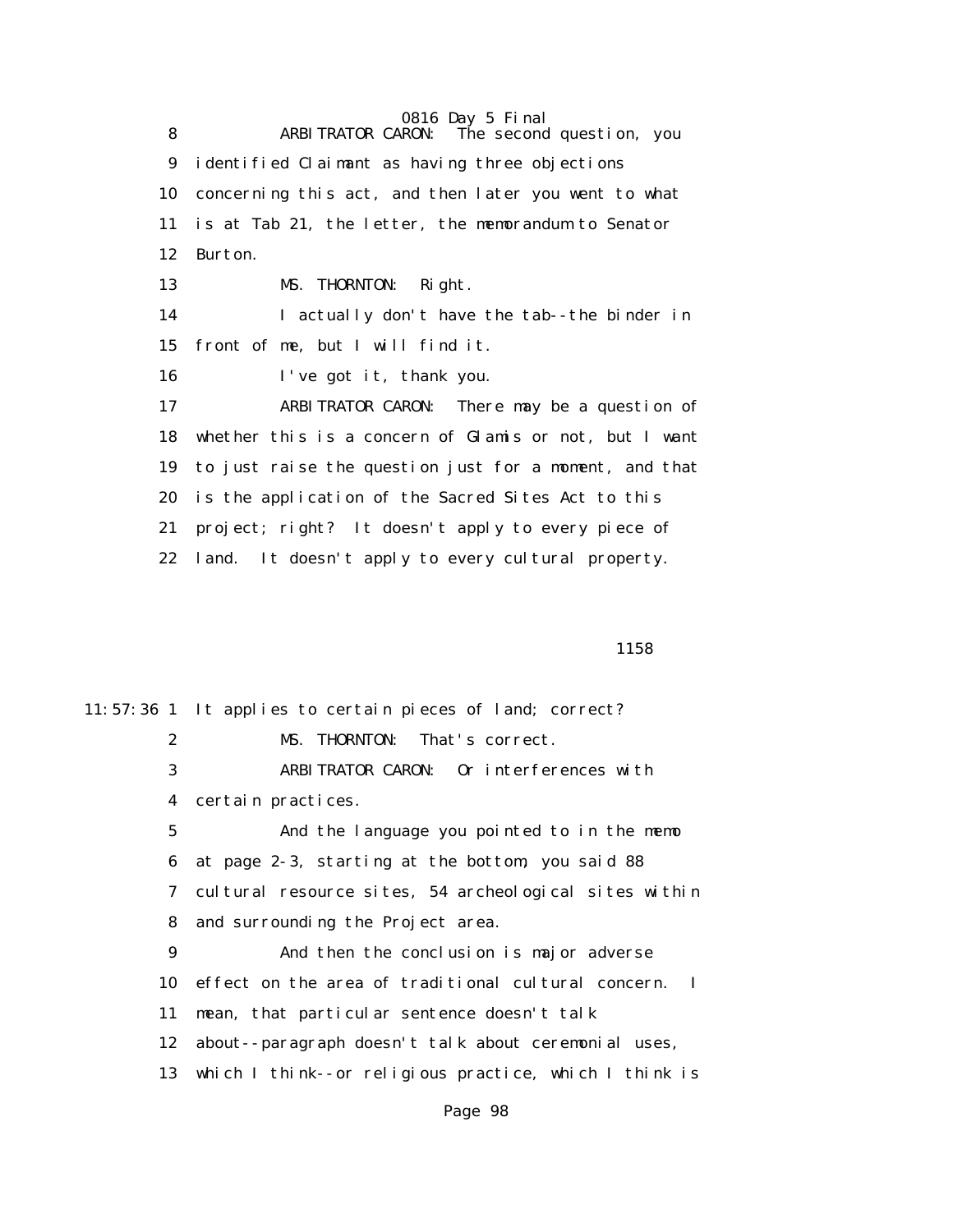15 And similarly, in the middle of that page, 16 page 2, is it says the project area also includes 17 other sacred places, which goes more to what you're 18 saying, I think, containing or what the Act is saying, 19 containing important power circles and geoglyphs, for 20 example, although I'm by no means sure--I'm sure, but 21 my impression was that might be in the ATCC, but not 22 within the actual project area, as indicated here.

14 the key element here.

 $1159$ 

11:59:00 1 MS. THORNTON: Professor Caron, I think the 2 1997 KEA survey report clearly indicates the presence 3 of ceremonial features within the Project mine and 4 process area. 5 ARBITRATOR CARON: Thank you. Thank you very 6 much. 7 PRESIDENT YOUNG: Thank you. 8 MS. MENAKER: Mr. President, Members of the 9 Tribunal, we are now going to move on to the next set 10 of arguments that we have with respect to Glamis's 11 arguments that the California measures expropriated 12 its mining claims; so, in other words, you need only 13 look to these arguments if you find that our 14 background principles defense does not succeed, or if 15 you find that Glamis did have--acquire a right when it 16 acquired its mining claims to mine in a manner that 17 contravened both the SMARA and the Sacred Sites Act as 18 later specified through the SMGB regulation and 19 S.B. 22.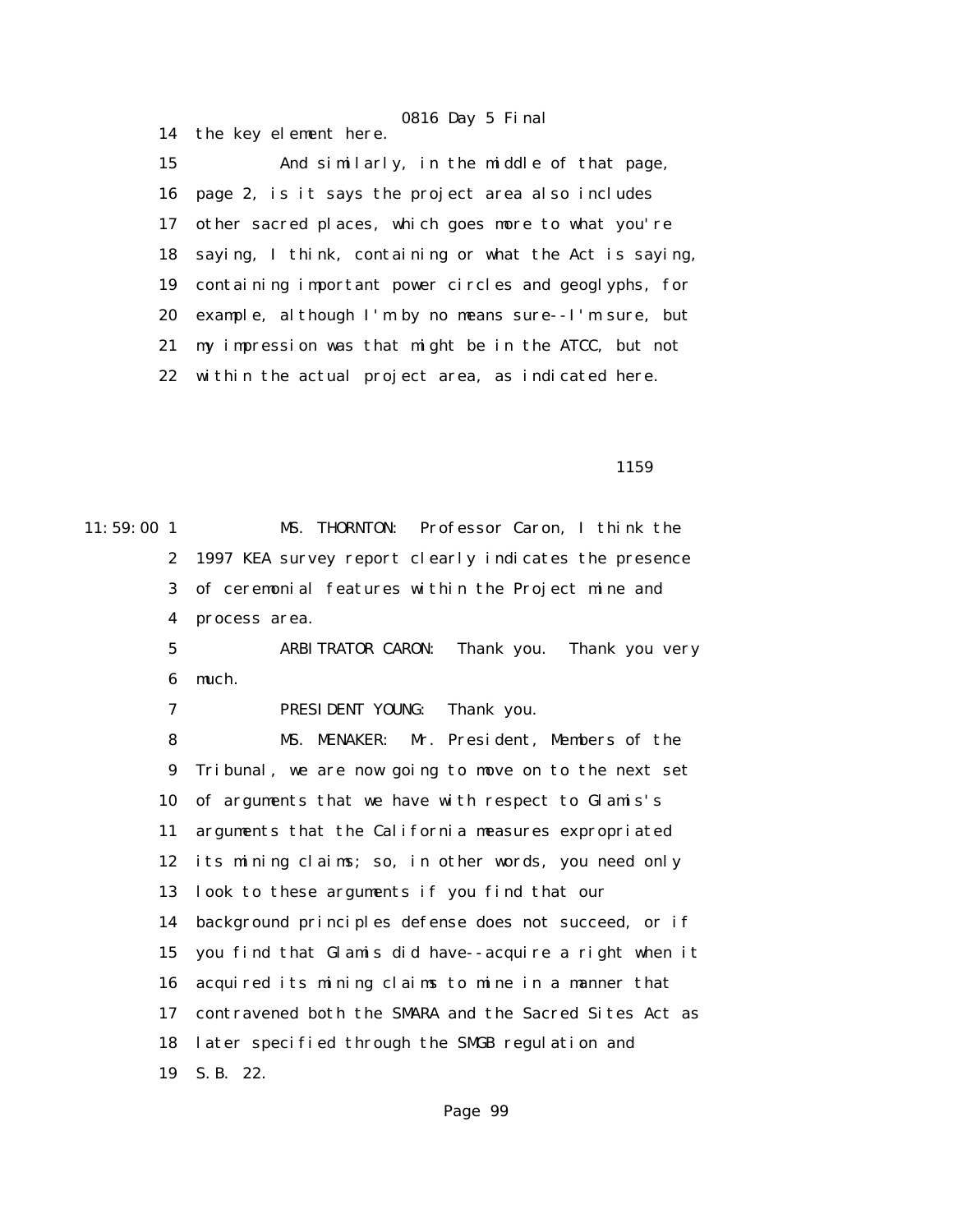20 As we set out previously, we are going to 21 address each of the three factors that tribunals 22 regularly look at, beginning with the economic impact

1160 and 1160 and 1160 and 1160 and 1160 and 1160 and 1160 and 1160 and 1160 and 1160 and 1160 and 1160 and 1

12:00:22 1 of the action, and I just remind the Tribunal again of 2 the comments we made in our opening statement where we 3 noted that in Glamis's analysis, it really skipped 4 over this aspect altogether. It essentially argued 5 that if the Tribunal finds that there the measures at 6 issue did not deprive the mining claims of all value, 7 then it moves on to this analysis and measures or 8 balances the character of the action against Glamis's 9 reasonable investment-backed expectations. And as we 10 pointed out, they left one factor out. The major 11 factor is the economic impact of the measure, and we 12 intend to spend quite a bit of time going through that 13 because I know you have heard from valuation experts 14 throughout the week, but those experts, because of the 15 questioning, have spent very little time talking about 16 the substance of their reports, and we think this is 17 of critical concern for the Tribunal, so I just wanted 18 to give you an indication of what we have planned. 19 So, Mr. Sharpe will discuss the economic 20 impact of the measures, and we anticipate that this 21 will take approximately an hour or take us right up 22 until--to the lunch break.

1161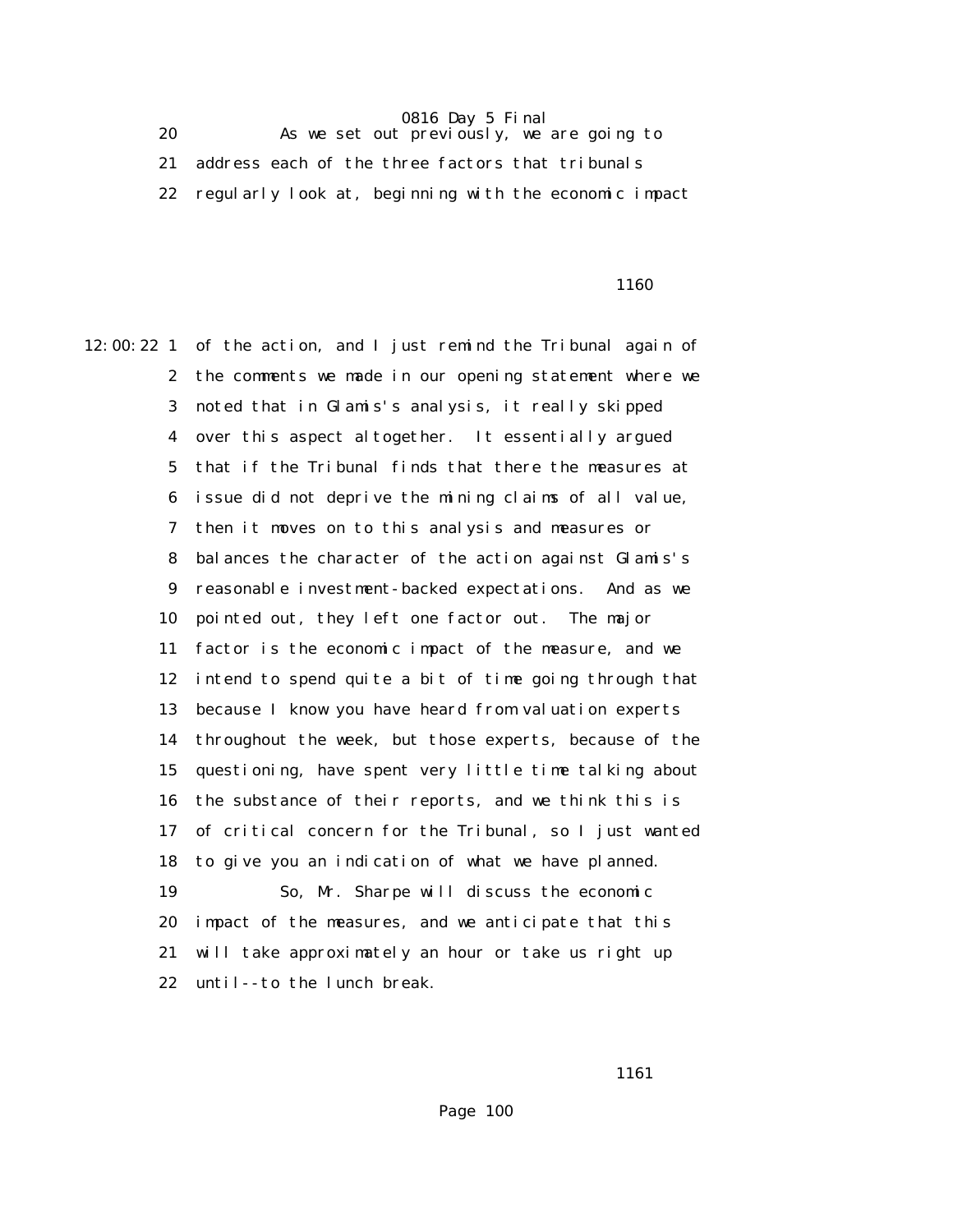12:01:49 1 I also--when the Tribunal was conferring, our 2 law clerk sought to give other binders that contain 3 the hard copies of the PowerPoint presentations. We 4 didn't want to disturb you, so they're down there, and 5 for this one in particular, Mr. Sharpe will be 6 referring to the documents. 7 MR. SHARPE: Yes, and in particular the 8 documents in the red binders. 9 Mr. President, Members of the Tribunal, I 10 will now address Glamis's failure to prove that the 11 Government measures it challenges destroyed the 12 economic value of its investment. 13 I would ask the Tribunal to bear in mind 14 three preliminary facts. First, the Tribunal should 15 remember that Glamis always intended to backfill and 16 recontour two of the three pits at the Imperial 17 Project. Glamis also contemplated partially 18 backfilling the third pit, the East Pit. 19 The only relevant valuation issue, then, is 20 the marginal increase in costs of completely 21 backfilling this third pit, as well as spreading the 22 waste material.

#### $1162$

12:03:19 1 Second, despite the parties' divergent 2 valuation figures, there are relatively few issues in 3 dispute between the parties' valuation experts. The 4 disputes that do exist principally involve general 5 valuation principles and not valuation issues that are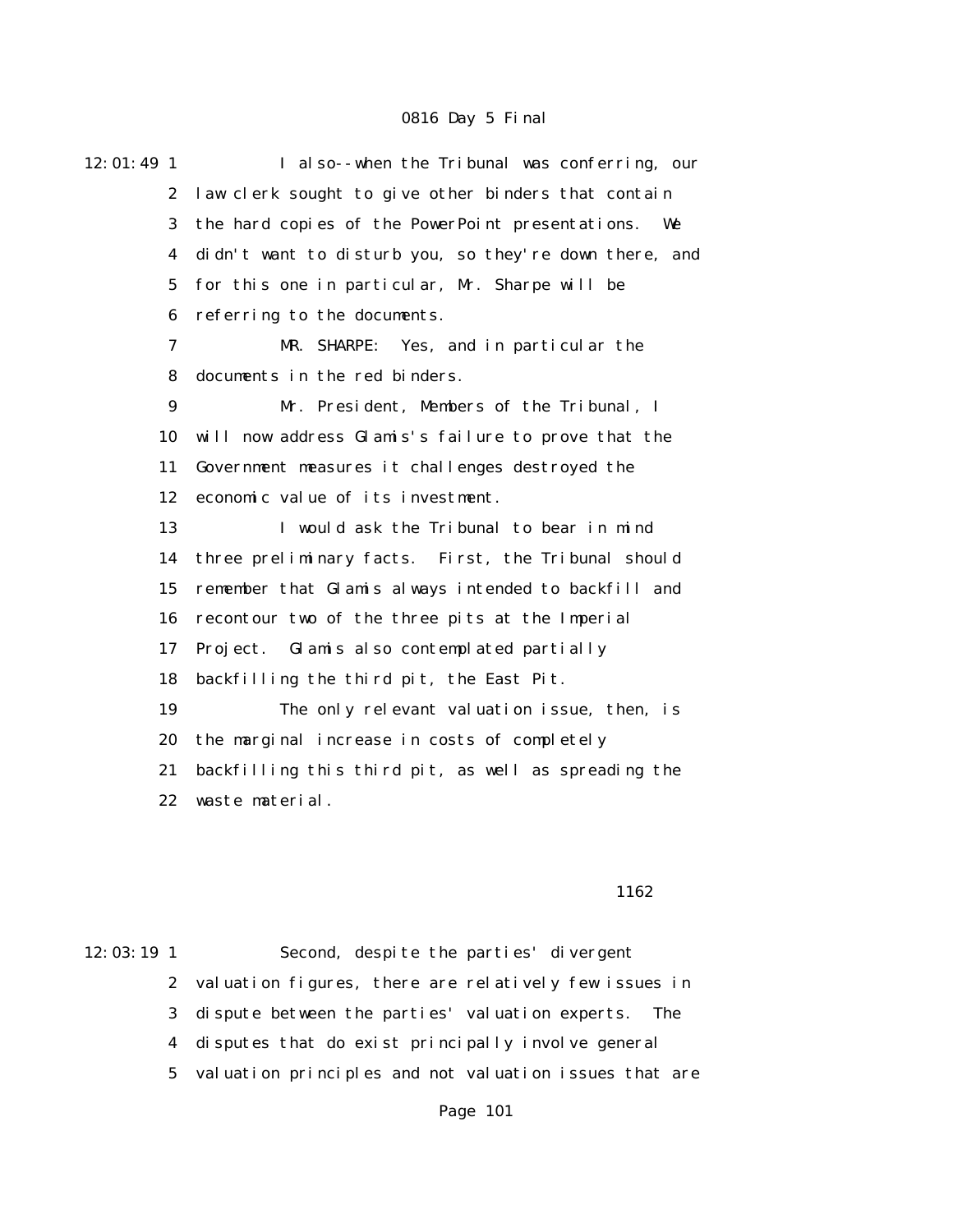0816 Day 5 Final 6 specifically related to mining.

 7 The principal mining-specific issues in 8 dispute concern the amount of material that Glamis 9 would have been required to backfill and the cost per 10 ton of doing so. And that data was provided to 11 Navigant by Norwest, which is based upon Glamis's own 12 data, which I will be referring to. 13 Now, Glamis's attempts to denigrate 14 Navigant's credentials are not only baseless, but 15 completely irrelevant. Navigant has not been called 16 upon to evaluate the mining-specific aspects of this 17 valuation. It is not asked to calculate, for 18 instance, the amount of reserves, the amount of 19 resources, the grade of the gold ore, the strip ratio 20 of waste to ore, the mine life, or any other 21 mining-specific issue.

22 In any event, none of those issues are even

#### $1163$

12:04:37 1 disputed in this case. It's about a volume of 2 material to be backfilled and the cost per ton of 3 doing so. That information was provided by Norwest. 4 No site visit was required by either Navigant or 5 Norwest to make determinations about the volume of 6 material and the cost per ton of moving that material. 7 No special valuation techniques, no special 8 certifications were required. 9 Rather, Navigant was simply asked to value an 10 income-producing investment, which it did, based on 11 Glamis's own valuation model and with technical input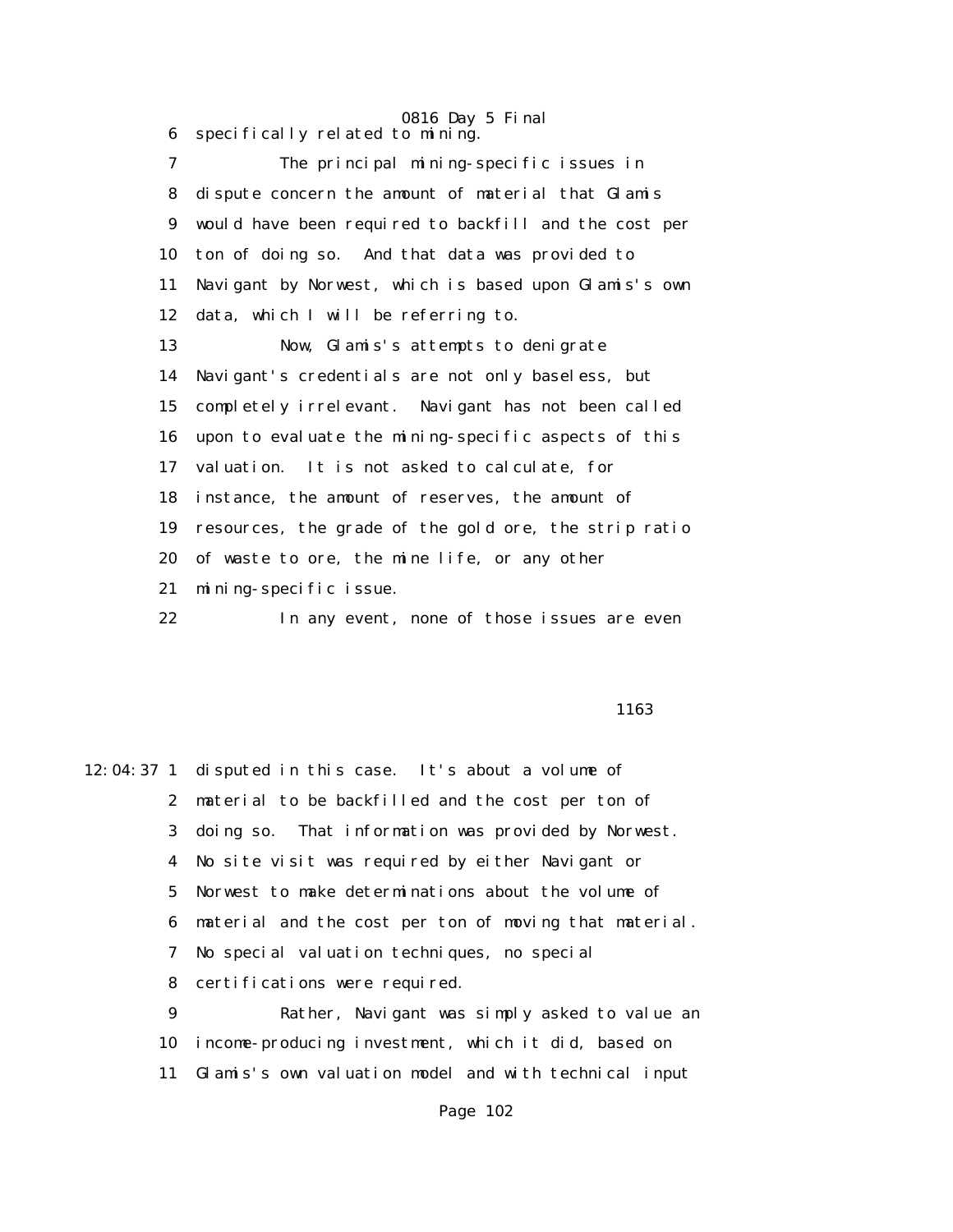0816 Day 5 Final 12 from Norwest. This task, Mr. Kaczmarek testified, is 13 much like the valuations that he and his team have 14 performed for scores of valuations, including in many 15 investor-State arbitrations such as this one. 16 Now, third, and most importantly, the 17 valuation evidence that Glamis has put forward in this 18 arbitration directly contradicts the contemporaneous 19 evidence that Glamis itself prepared during the 20 ordinary course of business and prior to this 21 party--these parties' disputes. 22 The United States has produced two valuations

1164

12:05:52 1 of the Imperial Project that Glamis prepared 2 contemporaneously with the California reclamation 3 requirements. Those documents expressly confirm the 4 Imperial Project's positive net value, even with 5 complete backfilling.

> 6 Now, I want to spend a few minutes discussing 7 these contemporaneous documents because, we submit, 8 they dispose of Glamis's expropriations claim. 9 If you can refer to the first document in 10 your red binder, it's Tab 22. It's also up on the 11 screen, if that's more convenient.

 12 This is a valuation memo, a Glamis valuation 13 memo, dated April 28, 2002. Now, this is well before 14 the California reclamation requirements went into 15 effect. This valuation is a product of Glamis's 16 computer-valuation model. As you can see from the 17 first sentence, "Utilizing the Imperial economic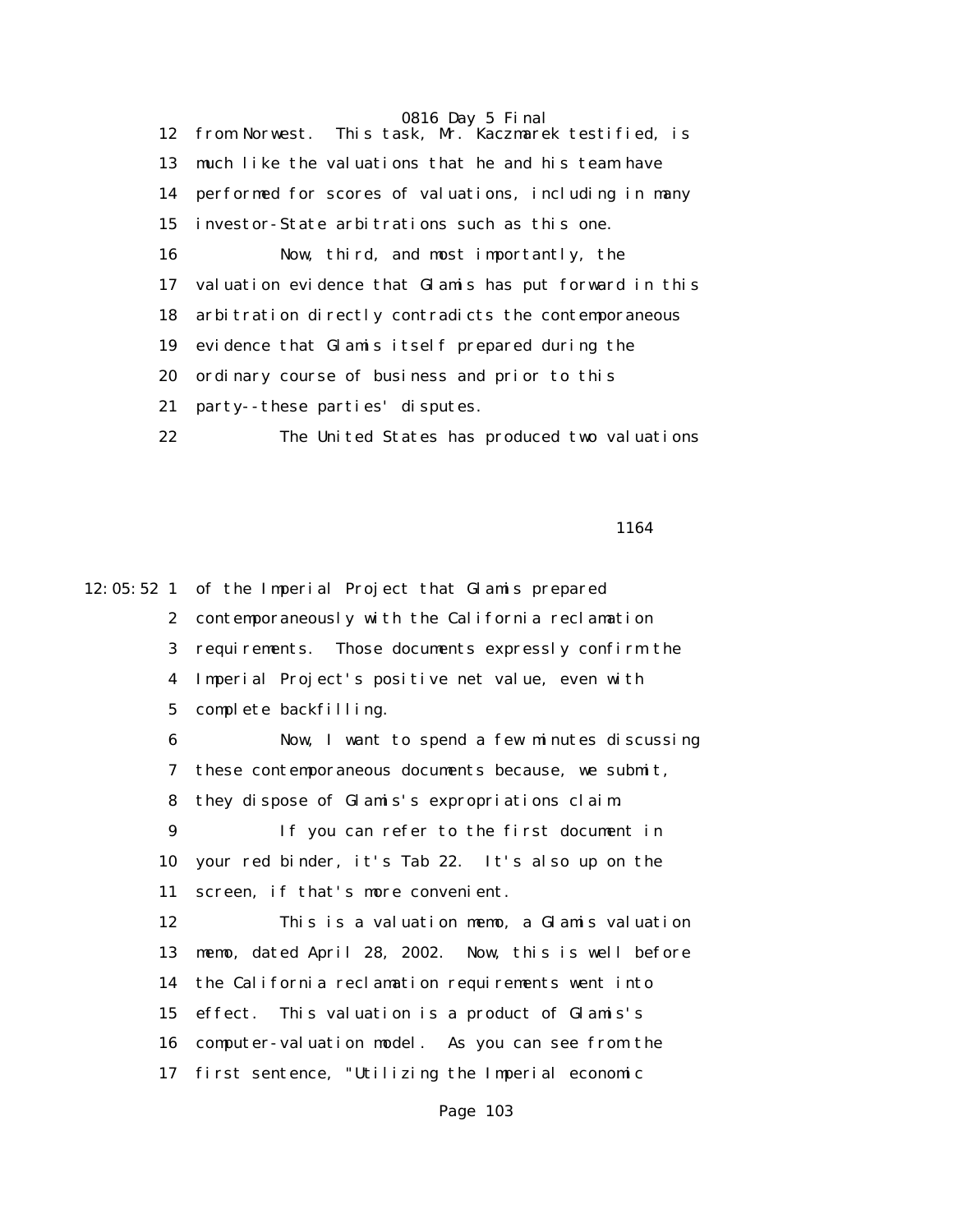|    | 18 model, we calculate the following discounted net    |
|----|--------------------------------------------------------|
|    | 19 values."                                            |
| 20 | Now, the memorandum, as you can see in the             |
| 21 | red binder, attached detailed spreadsheets to evidence |
|    | 22 the methodology and conclusions. You'll also note   |

1165

12:07:16 1 that this memorandum was prepared by and presented to 2 Glamis's top executives in the ordinary course of 3 business. This memo was sent by Glamis's President 4 and CEO, Mr. McArthur, to Glamis's Senior Vice 5 President and General Counsel, Mr. Jeannes. You will 6 note that Mr. McArthur has initialed the memorandum. 7 At the bottom, the very bottom of the page, we see 8 that Mr. McArthur copied JSV, presumably James S. 9 Voorhees, the company's Chief Operating Officer. 10 Now, if you look at the sensitivity analysis, 11 using a 325 per ounce of gold and a 10 percent 12 discount rate, Glamis valued the Imperial Project at 13 \$26 million. 14 Now, I want to remind the Tribunal that both 15 parties agree that the appropriate gold price in 16 December 2002 is \$325 to \$326 per ounce. The other 17 gold prices that were referenced are the current 18 valuation gold prices, and I will revert to that 19 later. 20 Also, the Tribunal should note that this 21 valuation is for a two-pit mine. It does not include 22 the value of the third pit, the Singer Pit, which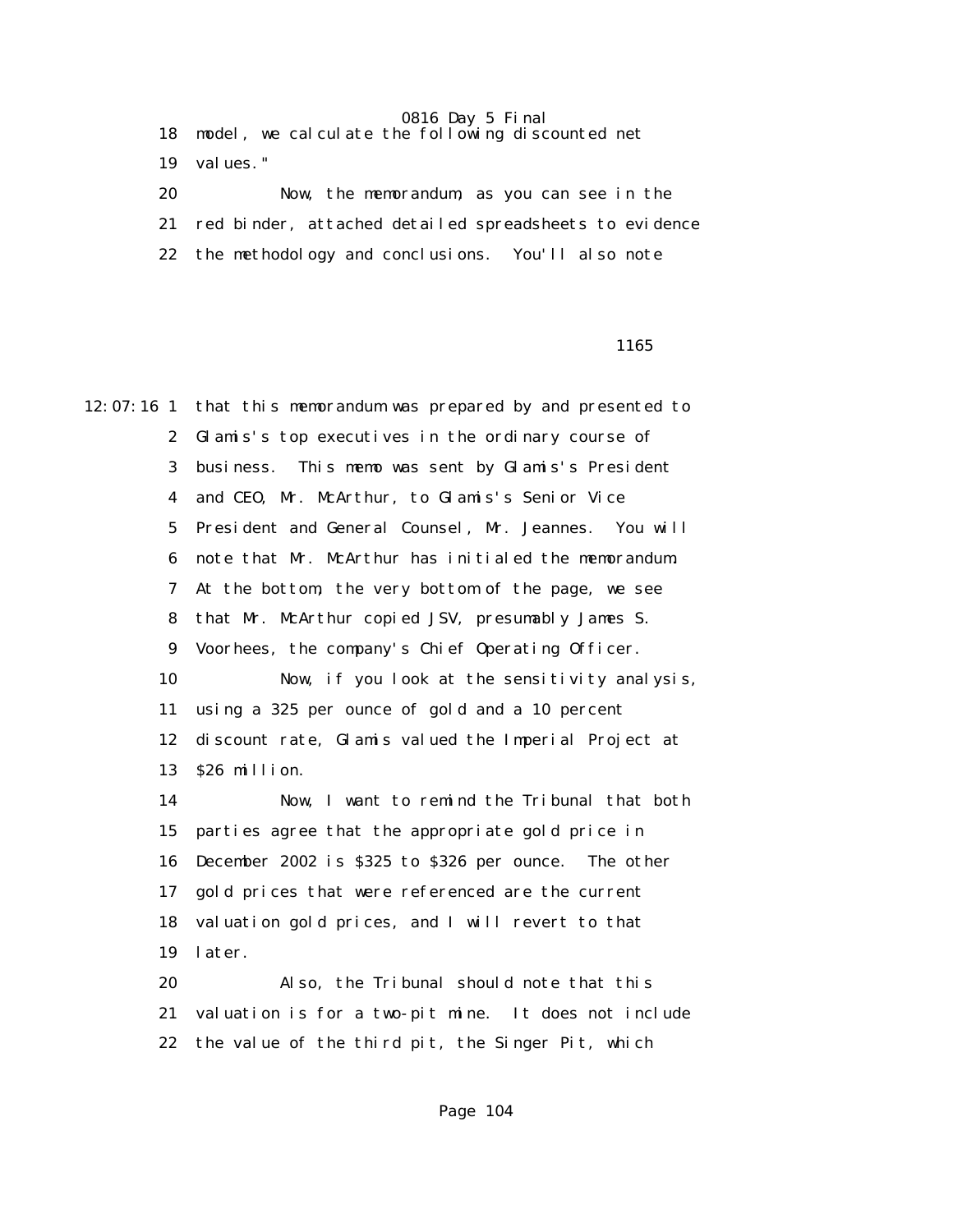12:08:29 1 Behre Dolbear itself valued at \$6.4 million or valued 2 the gold reserves. 3 ARBITRATOR CARON: I'm sorry, could you 4 repeat that last? 5 MR. SHARPE: Yes. This is the valuation for 6 a two-pit mine. It does not include the valuation, 7 the value of the gold--the mineralization of the 8 Singer Pit which Behre Dolbear, in its 9 probability-adjusted additional gold reserve, valued 10 at \$6.43 million. Now if we ask-- 11 ARBITRATOR CARON: Let me just ask, how do 12 you know that? 13 MR. SHARPE: If you look at the very bottom, 14 you see the ounces of reserves, 1.1 million ounces. 15 That is the--that's the gold reserve for the east and 16 west Pit. I will refer to this later, but Behre 17 Dolbear has taken the 500,000 ounces of exploration 18 potential and probabilized that to a probability 19 adjusted additional gold reserve of 250,000 ounces. 20 This is just a 1.1 million ounces for the two pits. 21 Now, if we add the value that Behre Dolbear 22 calculated for the Singer Pit, the Project would be

 $1167$ 

12:09:37 1 valued at \$32.4 million, as this next table shows. 2 26 million for the fair market value of the East and 3 West Pits, and \$6.4 million for what Behre Dolbear has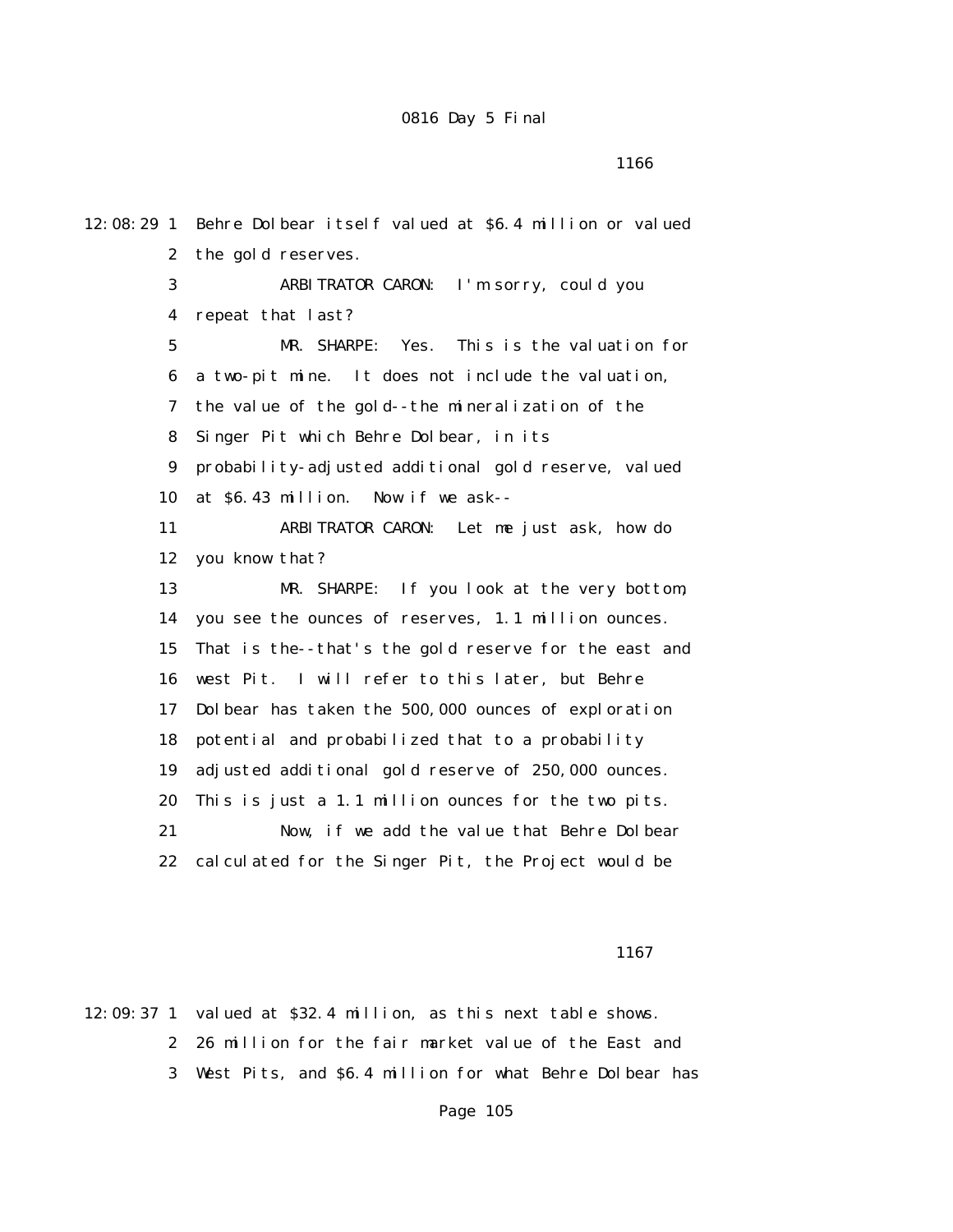4 described as the fair market value of the third pit, 5 the Singer Pit.

 6 Now, I want to turn to the next document in 7 that binder. This is the January 9, 2003, valuation 8 memo, and this is of absolutely critical importance in 9 this arbitration. This valuation also is expressly 10 based on the company's computer-valuation model. It 11 says, "These economics were run using the same base 12 case as in Kevin's April 28, 2002, analysis." That's 13 the document we were just looking at.

 14 And as you can see, this memo also attached 15 detailed spreadsheets to evidence the methodology and 16 conclusions.

 17 And again, this memo was prepared by and 18 presented to Glamis's top executives in the ordinary 19 course of business. This one is from Mr. Voorhees, 20 the COO, to the President and CEO, Mr. McArthur, and 21 to the Senior Vice President and General Counsel 22 Mr. Jeannes.

#### $1168$

12:10:53 1 Unlike the earlier memo, however, this one 2 was prepared specifically to estimate the cost of 3 complying with the California reclamation 4 requirements, and you can see that from the text 5 beginning, "To meet the requirements of section 6 3704.1, Title 14, California Code of Regulations, not 7 only are the pits required to be backfilled, but all 8 other mined materials are to be graded and contoured 9 to a surface consistent with the original topography,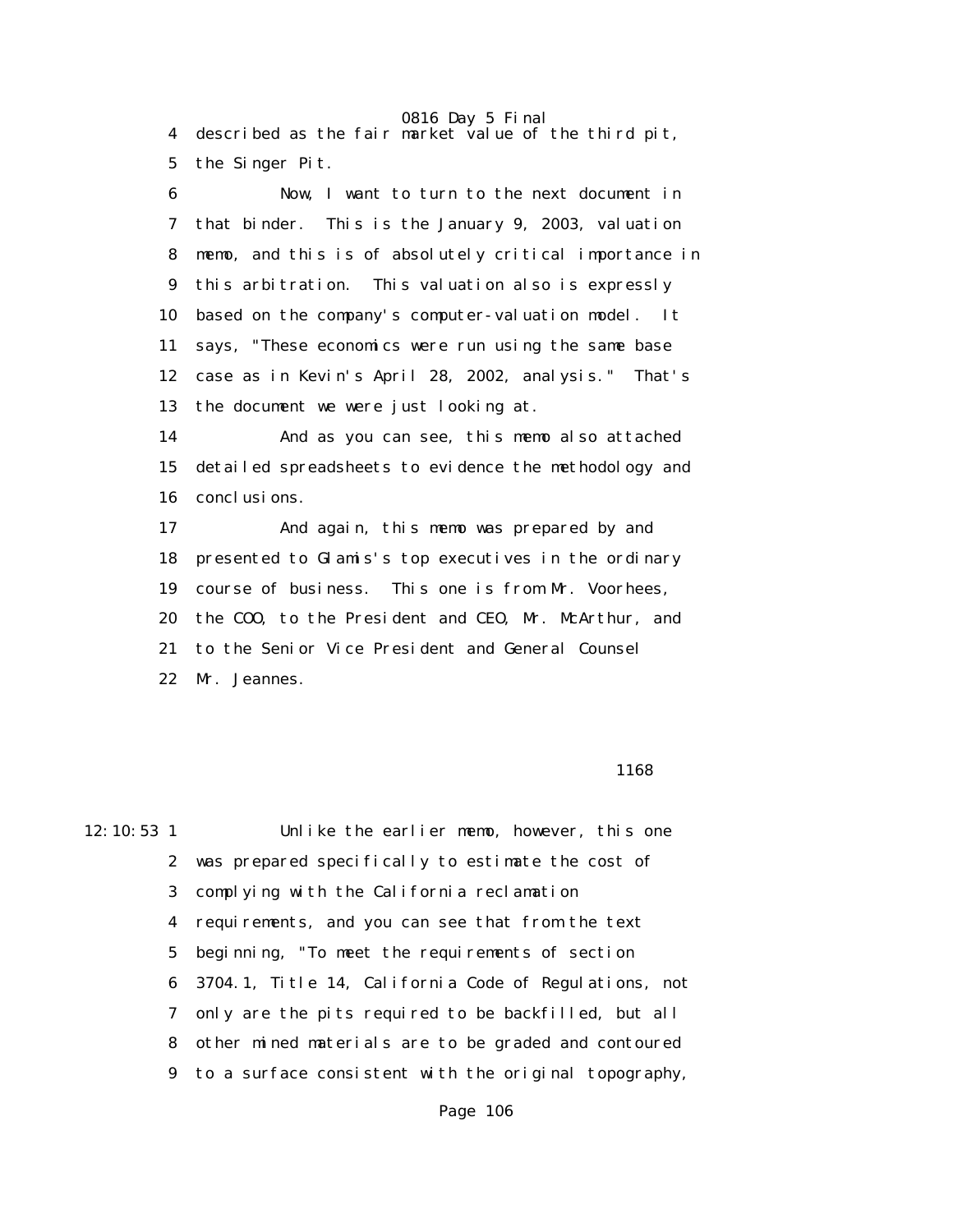0816 Day 5 Final 10 with a height restriction of 25 feet above the 11 original elevations." 12 Now, you heard Mr. Guarnera testify that 13 Glamis--that this valuation memo accounted only for 14 the cost of backfilling and not for grading and 15 recontouring, which is why he had an additional \$7.7 16 million to his valuation. But as you can see, that's 17 plainly false. Glamis is accounting for backfilling, 18 recontouring, and regrading. 19 Again, using a gold price of \$325 per ounce 20 and a 10 percent discount rate, Glamis valued the 21 Imperial Project, not including the Singer Pit, and

22 assuming compliance with the California reclamation

 $1169$ 

12:11:59 1 regulations at \$9.1 million.

 2 Now, we heard Mr. McArthur earlier this week 3 say that Glamis used a \$300 gold price and not \$325. 4 Well, this is both legally irrelevant and factually 5 wrong. It's irrelevant because the experts for both 6 parties have agreed that 325 to \$326 per ounce is the 7 appropriate gold price for a fair market valuation on 8 December 12, 2002.

 9 In any event, it's also wrong. This document 10 is a sensitivity analysis. The sensitivity analysis 11 sets forth a base case, an optimistic case, and a 12 pessimistic case. \$300 is not the base case. It's 13 the pessimistic case.

 14 The two spreadsheets that are attached to 15 that document clearly uses the gold--used the gold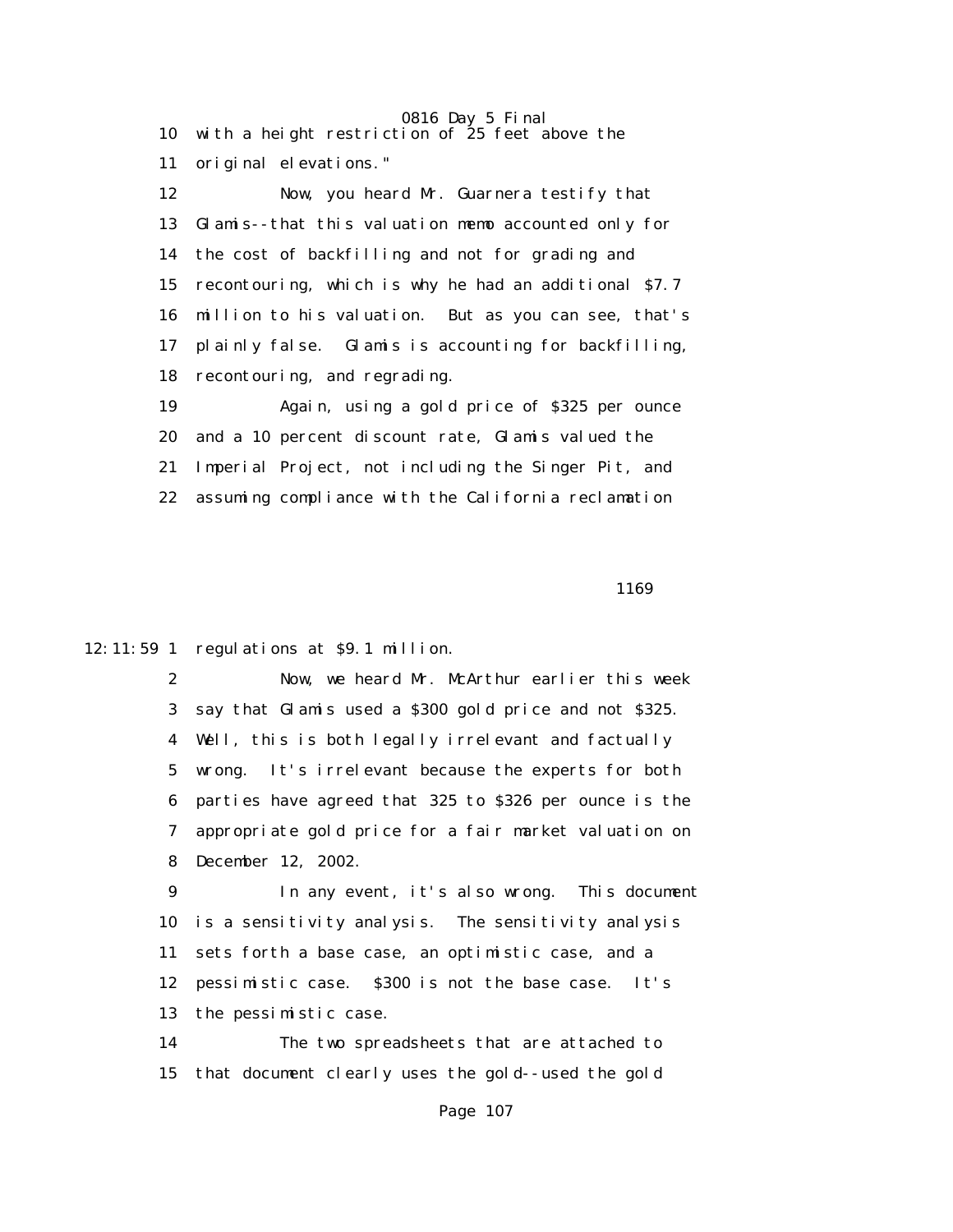|      | 16 price \$325 on the first one and \$350 on the second |
|------|---------------------------------------------------------|
| 17   | one.                                                    |
| 18   | In fact, that is why the internal Glamis                |
| 19   | model that both parties' experts had to rely on for     |
| 20 - | their calculations is not called the \$300 base case    |
| 21   | model. It's called the \$339 base case model.           |
| 22   | So, Glamis concluded in January 2003 that the           |

1170

12:13:19 1 Imperial Project had significant positive value even 2 with complete backfilling, regrading, and 3 recontouring, in full compliance with the California 4 regulations.

> 5 Now, Glamis does not deny the existence or 6 provenance of this memoranda. Rather, it questions 7 their reliability. It dismisses them as preliminary 8 estimates and back-of-the-envelope calculations.

9 That's simply not credible.

 10 This is nothing about these documents at all 11 suggesting that they're somehow unofficial, informal, 12 or incomplete. They are very similar to Glamis's 13 other valuations for the Imperial Project performed 14 over the years.

 15 And, in fact, when Glamis discusses draft or 16 preliminary valuation figures, it says so explicitly. 17 As you can see from the next document in your binder 18 or up on the screen.

 19 This memo from June 1998 illustrates the 20 point. As you can see, it's from the General Manager 21 of the Imperial Project, Steve Baumann, to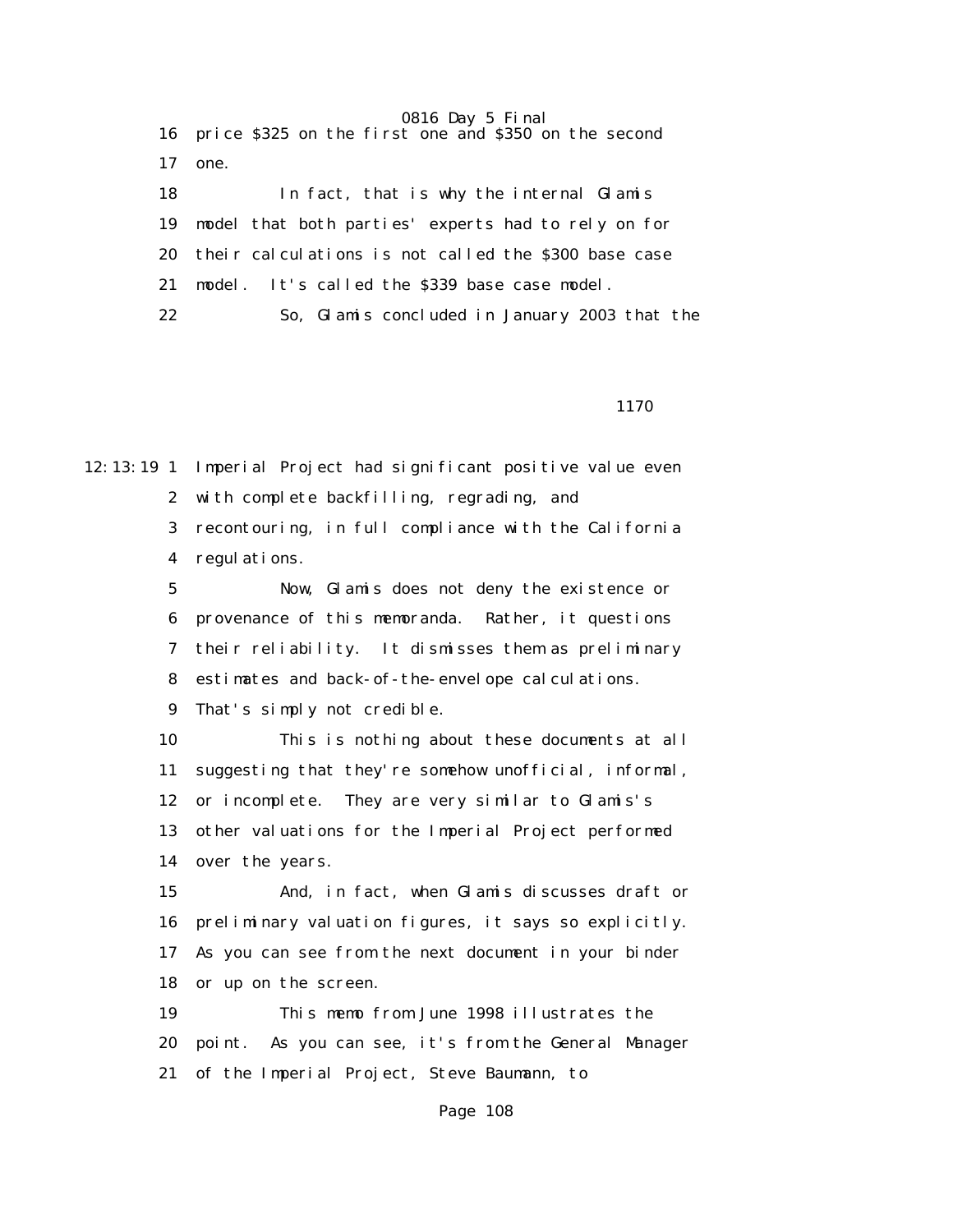22 Mr. McArthur. The first line states, "Tom Negleman

1171

12:14:20 1 was recently given the task of reviewing the Imperial 2 Mine model to engineer new phased \$300 pit reserves. 3 The results of that analysis are enclosed as a draft 4 of the economics spreadsheet you are familiar with." 5 Then if you'll go just below the bullet 6 points-- 7 ARBITRATOR HUBBARD: Excuse me, Tom Negleman 8 is who again? 9 MR. SHARPE: He doesn't feature very 10 prominently in the documents that we have seen, so I'm 11 not sure what his position is. 12 If you look following the bullet points, it 13 says, "These numbers are still preliminary, but I have 14 looked them over a number of times and they should now 15 be very close." 16 Now, again, whoever Tom Negleman is, this 17 document was sent by Steve Baumann, the Imperial 18 Project Manager, to Mr. McArthur, the CEO and 19 President. I think at that he was--yes, that was his 20 position at that time, I believe. 21 If you'll also notice on the page that 22 follows this valuation, the spreadsheet is clearly

1172

12:15:26 1 marked draft. The memos from 2002 and 2003 do not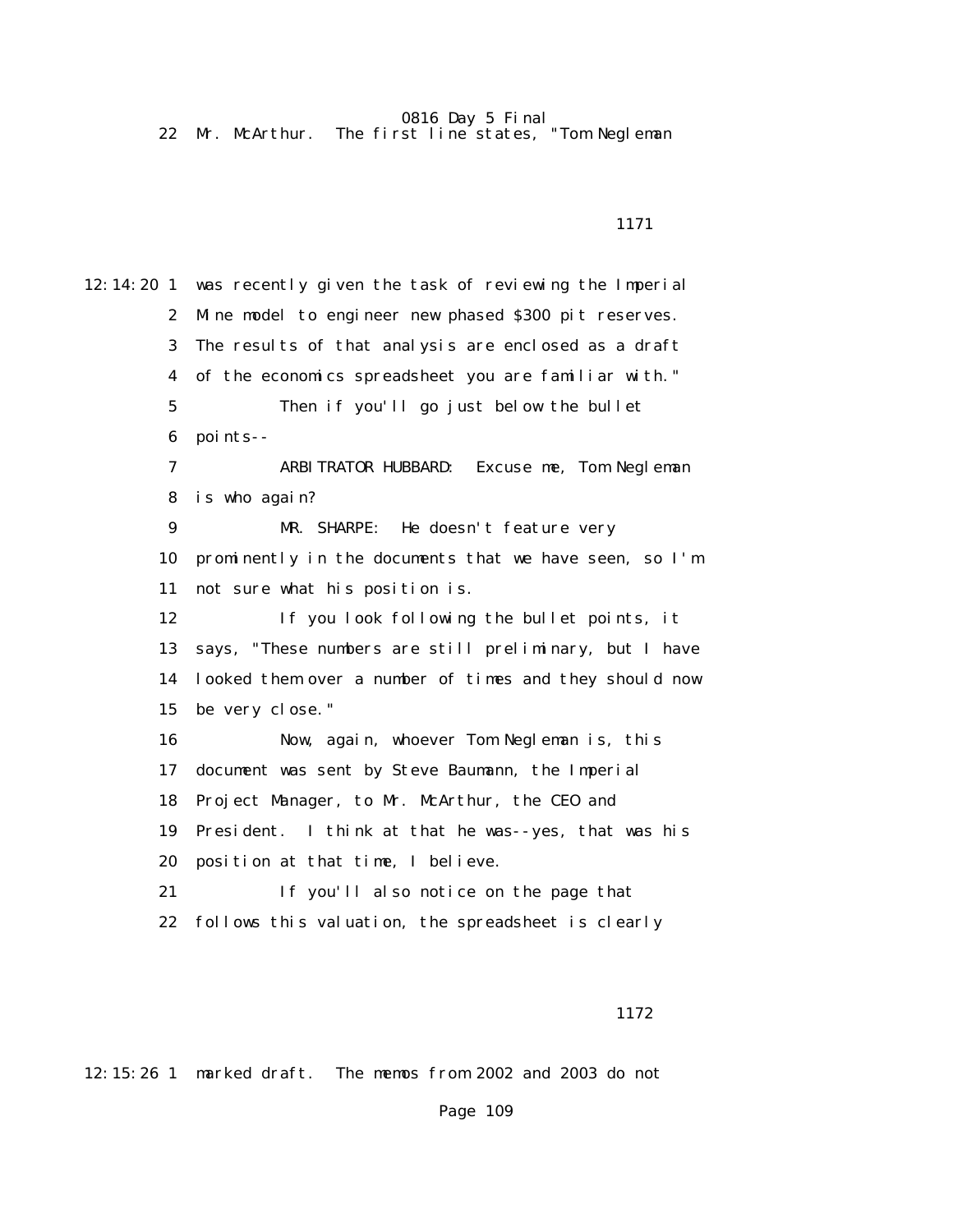2 claim to contain draft information or preliminary 3 numbers. There is no reason, then, for this Tribunal 4 to treat those memos as anything other than what they 5 purport to be, ordinary business records.

 6 Nor is there any reason to believe that those 7 memos are inaccurate, as Glamis would have you 8 believe. During congressional testimony, in fact, 9 Mr. Jeannes stated that estimating reclamation costs 10 is quite simple.

 11 Let me read from his testimony. I will put 12 it up on the screen. It's the document that follows. 13 He said, "We actually have quite a bit of experience 14 at reclamation. Because Glamis operates only 15 heap-leach oxide,"--it should say mines--"above the 16 water table, no pit lakes, no acid drainage, it is 17 quite simple to estimate the costs of reclamation 18 because you're simply talking about the time of 19 rinsing a heap and then of moving a certain number of 20 yards of dirt and then receding and revegetating. So, 21 we have done a lot of it, and we think we're very good 22 at estimating cost, yes."

1173

12:16:38 1 Now, given this admission, there is no reason 2 for this Tribunal to accept the suggestion that Glamis 3 simply didn't know what it was doing in 2003, when it 4 calculated how much it would cost to comply with 5 California's backfilling regulation.

> 6 Let me briefly address Glamis's new argument, 7 that even if the project were profitable, which is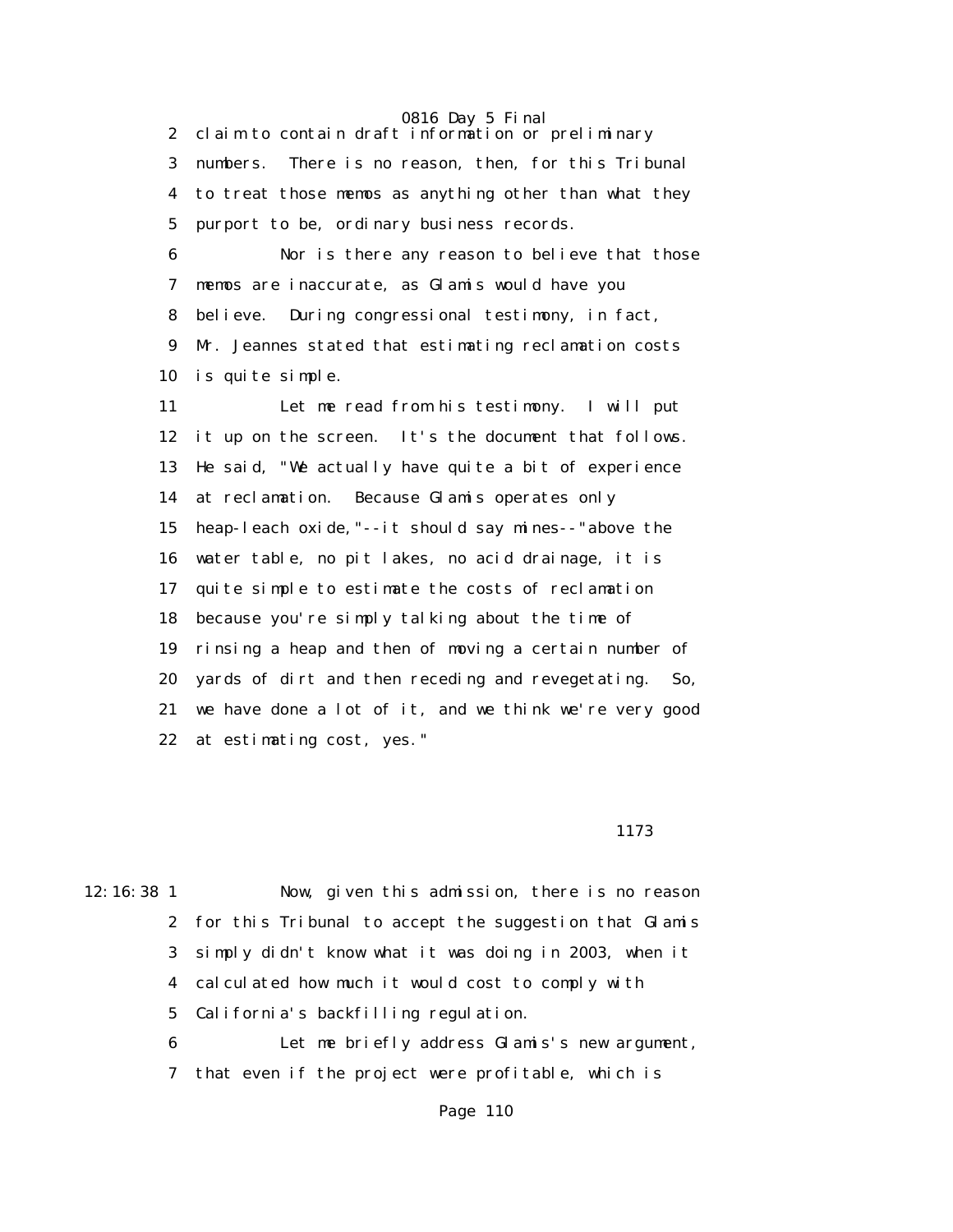0816 Day 5 Final 8 beyond doubt, it would not be sufficiently profitable 9 to be worth Glamis's while. 10 First, this is simply irrelevant as a matter 11 of international law. A compensable taking requires a 12 full or very nearly full deprivation of the investment 13 at issue. The United States cited ample authority for 14 that proposition in its Counter-Memorial and 15 Rejoinder. 16 Here, Glamis's own contemporaneous document 17 puts the fair market value of the Imperial Project at 18 \$9 million at least, and that doesn't even include the 19 value of the Singer Pit gold mineralization, which

 21 Just as important, though, Glamis's new 22 argument is factually wrong. Indeed, Glamis's

20 Behre Dolbear put at \$6.4 million.

1174

12:17:49 1 argument is, once again, proven wrong by its own 2 documents. 3 Now, I will put up on the screen--it's also 4 the next document in your binder a memorandum from 5 October 17, 2000-- 6 PRESIDENT YOUNG: Mr. Sharpe, I'm going to 7 interrupt you for just one second and ask you to give 8 us numbers. 9 MR. SHARPE: Sure. This is number 26 in your 10 binder. 11 This is a memorandum from October 17, 2000, 12 which is well before the California reclamation 13 measures took effect. Subject line, as you can see is Page 111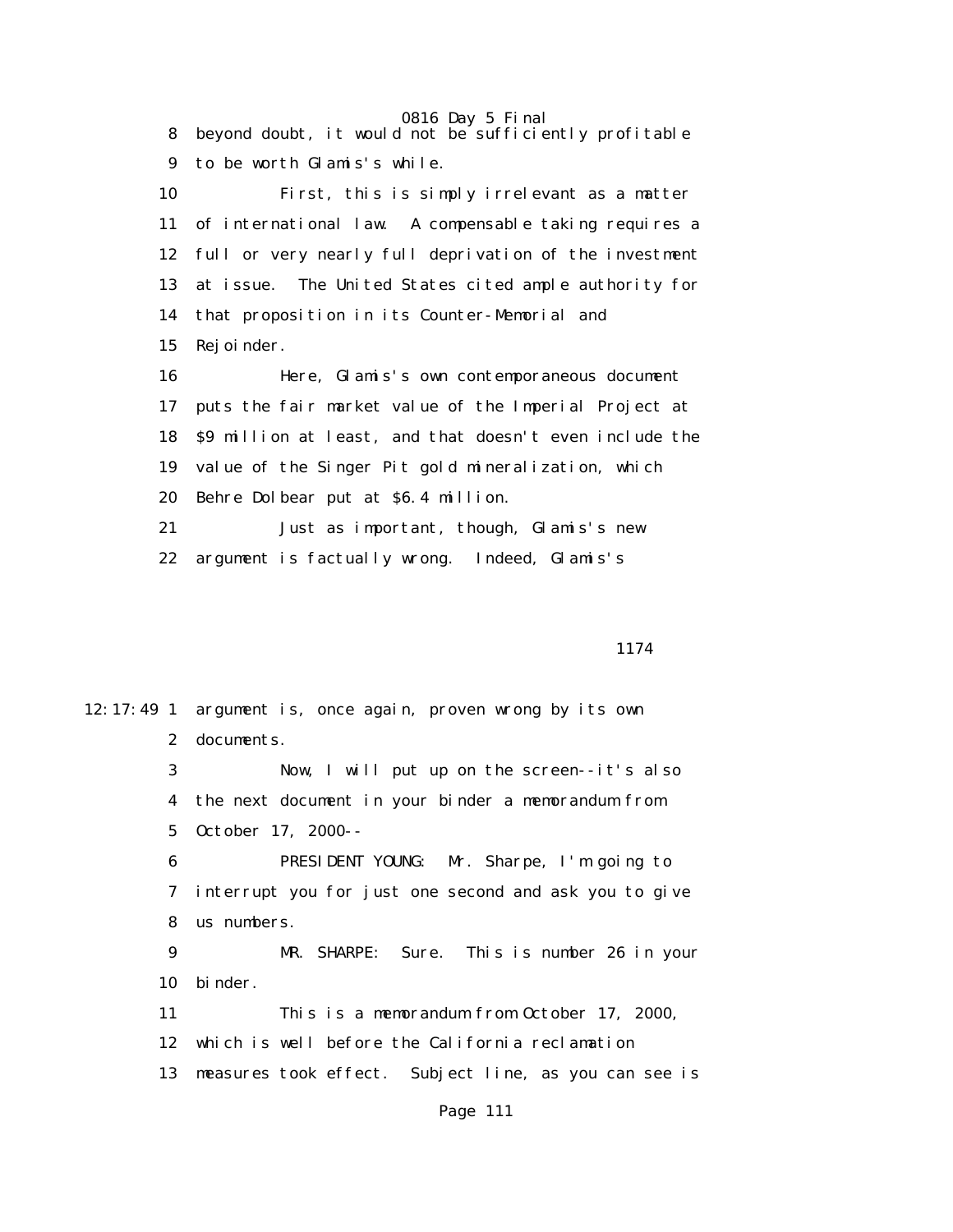14 Imperial Project economics. It was prepared by 15 Mr. Voorhees, the COO, and sent to Mr. McArthur, the 16 CEO. And again, it contains a spreadsheets supporting 17 the valuation.

 18 This memorandum lists the Project's net 19 present value at a mere \$1.1 million with an internal 20 rate of return of 5.9 percent, and that's using a 21 5 percent discount rate. Nevertheless, the first line 22 states, "The Imperial Project economics have been

1175

12:18:52 1 updated by Gary Boyle to reflect current equipment and 2 supply costs. The Project remains economic at a gold 3 price of \$275 per ounce, although the rate of return 4 is marginal."

> 5 So, the Project was economic at \$1.1 million 6 but is now uneconomic at \$9.1 million? That obviously 7 cannot be correct. And I remind the Tribunal that 8 gold prices have now shot up to \$675 an ounce, and 9 I'll discuss that a little bit more later. 10 The key issue for this Tribunal, then, is 11 determining the legal effect of Glamis's 12 contemporaneous documents. There can be no dispute 13 that contemporaneous documents produced in the 14 ordinary course of business are more reliable than 15 post hoc evidence offered to bolster a party's 16 arbitration claims. Nor can there be any dispute that 17 contradictory statements of an interested party should 18 be construed against that party. United States cited 19 ample authority for these propositions in its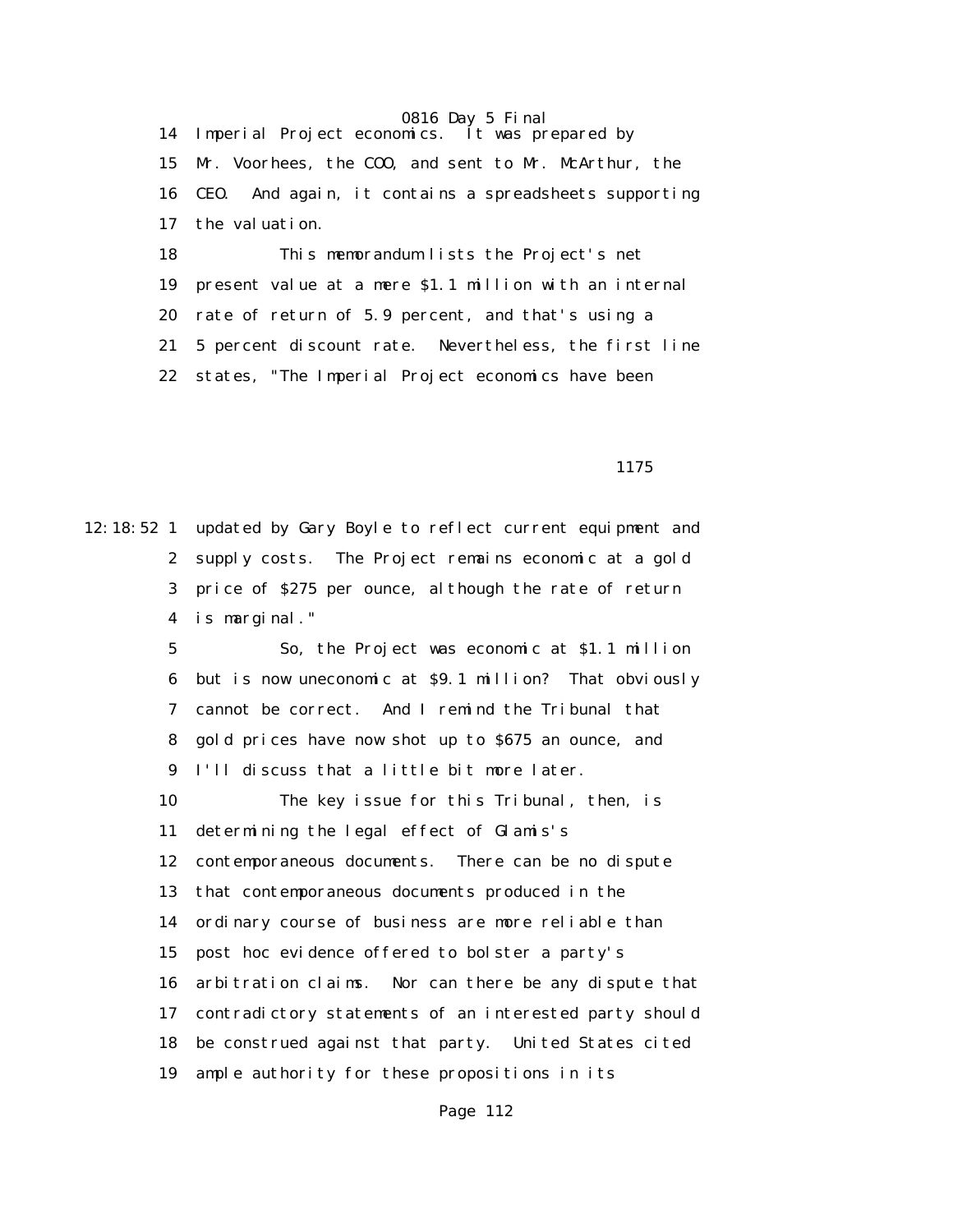|    | Rejoinder, and they remain unrebutted this week.        |
|----|---------------------------------------------------------|
| 91 | Nor is there any reason to believe that the             |
|    | 22 information in Glamis's contemporaneous valuation is |

1176

12:19:59 1 incorrect, as Glamis admits that it is, "quite simple 2 to estimate the cost of reclamation." 3 The effect of the contemporaneous valuations, 4 we submit, is to prove that the Imperial Project 5 retains significant value, even with complete 6 backfilling, and an investment that retains 7 significant value for the investor cannot legally be 8 deemed to have been expropriated. The United States 9 submits that the Tribunal can and should end its 10 inquiry here and on the basis of these documents 11 dismiss Glamis's expropriation claim. 12 Given these contemporaneous documents, the 13 contemporaneous documentary evidence, there is no 14 reason for this Tribunal to resort to the Behre 15 Dolbear valuation that Glamis commissioned for this 16 arbitration. But even if this Tribunal were to 17 inclined to consider that valuation, it would not 18 change the result in this arbitration as that 19 valuation contains serious and fundamental errors, and 20 the expert reports prepared by Navigant and Norwest 21 discuss those errors in detail, and I won't try to 22 summarize every issue here, but I do want to highlight

1177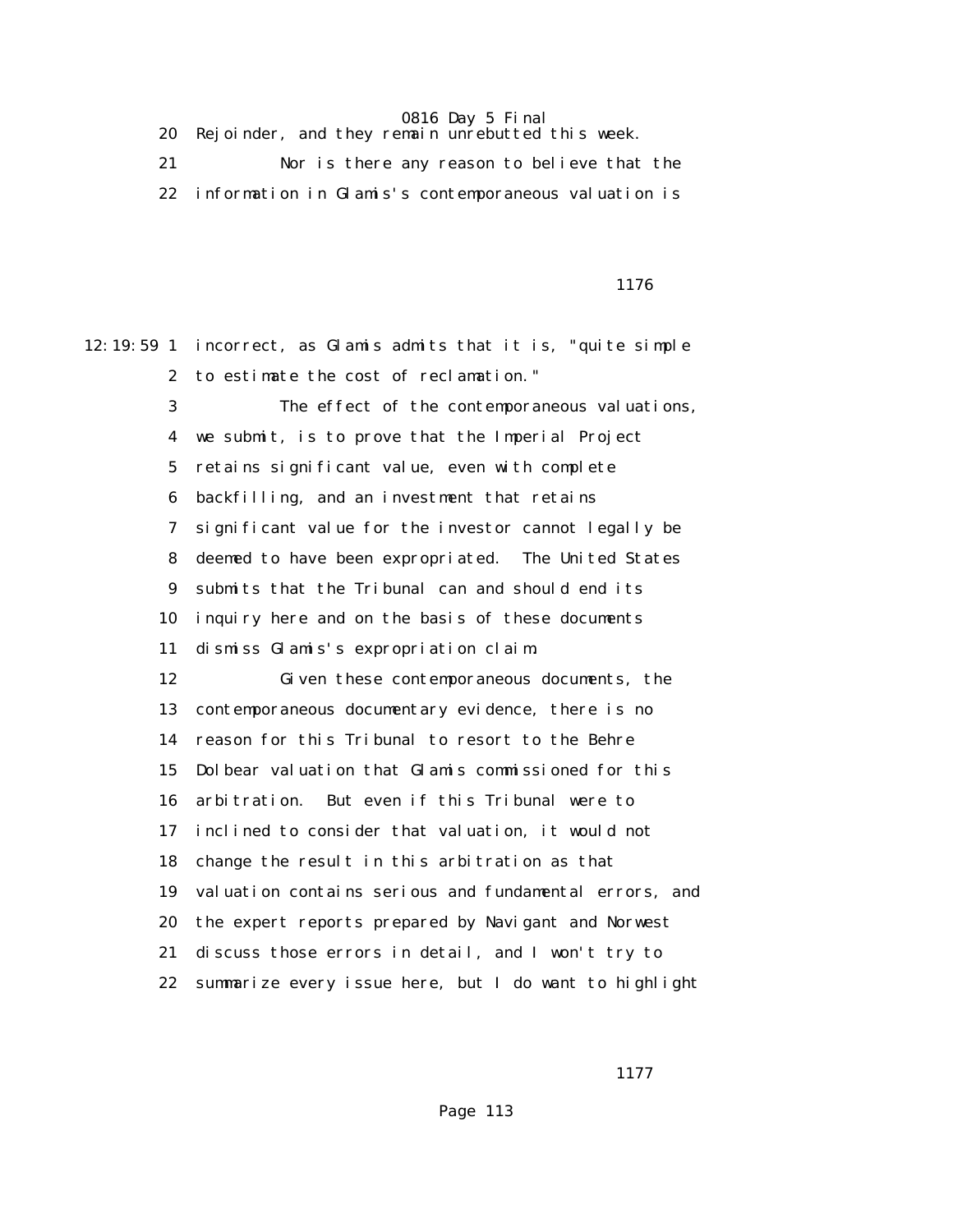| $12:21:02$ 1     | the principal differences in the experts' valuation            |
|------------------|----------------------------------------------------------------|
| $\boldsymbol{2}$ | scenarios, as they were not elicited, as Ms. Menaker           |
| 3                | noted, during expert testimony during this week or             |
| 4                | during witness testimony.                                      |
| 5                | So, let me flash up on the screen the                          |
| 6                | different valuation scenarios. For convenience,                |
| 7                | Navigant has dubbed them the pre-backfill scenario,            |
| 8                | post-backfill scenario, and current valuation                  |
| 9                | scenario.                                                      |
| 10               | The pre-backfill scenario is the value on                      |
| 11               | December 11, 2002, with complete backfilling of the            |
| 12               | pits and partially backfilling of the East Pit.                |
| 13               | The post-backfill scenario is the value on                     |
| 14               | December 12, 2002, with complete backfilling of all            |
| 15               | three pits.                                                    |
| 16               | And the current valuation scenario is the                      |
| 17               | value in 2006, also with complete backfilling.<br><b>These</b> |
| 18               | are the scenarios that I will be referencing                   |
| 19               | throughout the remainder of this presentation.                 |
| 20               | So, the expert's task is to ascertain for                      |
| 21               | each scenario the Imperial Project's fair market               |
| 22               | val ue.                                                        |
|                  |                                                                |

#### 1178

12:22:08 1 In the pre-backfill scenario, Navigant 2 applied three separate valuation methodologies. You 3 see the DCF, 9.2 discount rate comparable transaction, 4 and the adjusted 1994 Imperial Project transaction. 5 These are the results. I will briefly explain how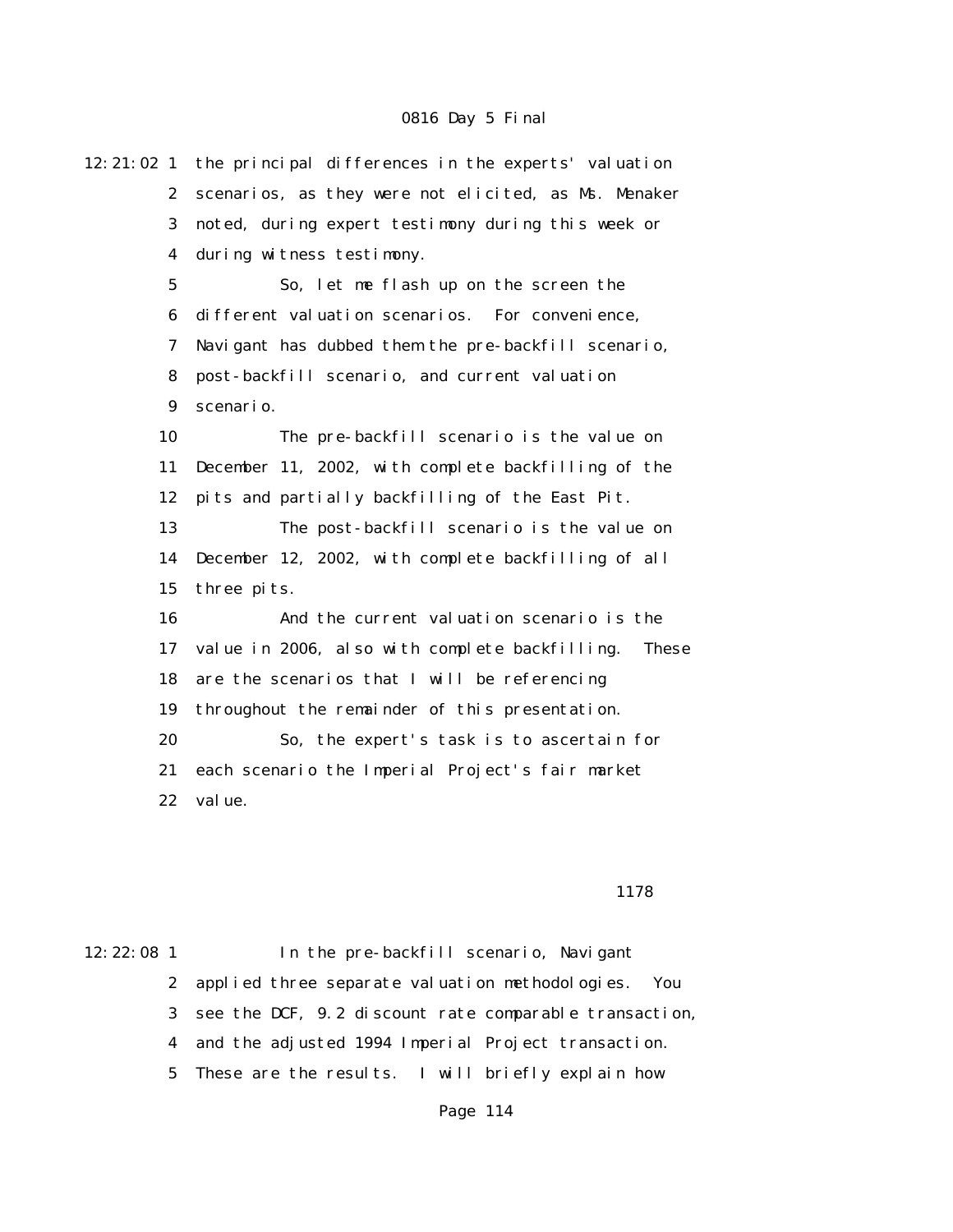0816 Day 5 Final 6 Navigant obtained them. 7 First, Navigant used a discounted cash flow 8 approach. Navigant calculated a 9.2 percent discount 9 rate using the capital asset pricing model or the 10 cap M, which is a standard way to value an 11 income-producing investment such as the Imperial 12 Project. 13 Navigant confirmed its discount rate by 14 comparing it to discount rates used in similar 15 projects. 16 Navigant further confirmed its discount rate 17 by comparing the results of its DCF analysis with the 18 results obtained using other valuation methods. 19 Navigant's DCF analysis led it to value the 20 Imperial Project in the pre-backfill scenario at \$35.3 21 million. 22 Second, Navigant applied a comparable

#### 1179

12:23:17 1 transaction approach. We then put from Norwest 2 Navigant examined six contemporaneous transactions 3 involving reasonably similar gold mining properties in 4 order to calculate a valuation multiple of \$20.08 per 5 ounce of gold. Navigant then multiplied the \$20.08 by 6 the Imperial Project's estimated gold reserves to 7 reach a figure of \$34.5 million. 8 Now, third, extrapolating from a 1994 9 transaction in which Glamis acquired 35 percent of the 10 Imperial Project from another company, Navigant valued 11 the Project in 2002 at \$30.1 million.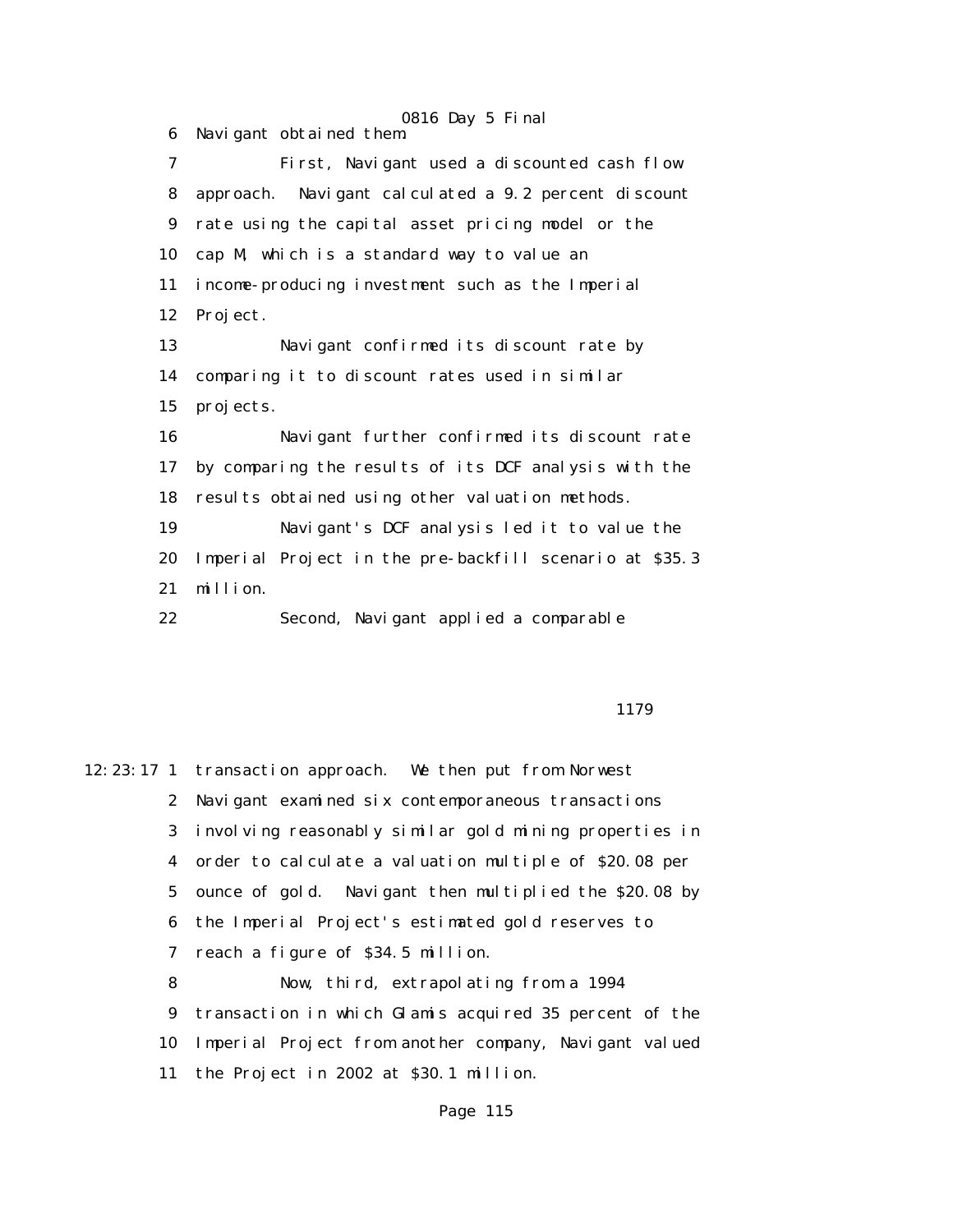0816 Day 5 Final 12 Each of these three methodologies produced 13 reasonably consistent results, providing a high degree 14 of confidence in Navigant's conclusions. Navigant 15 then weighted each of these transactions in accordance 16 with their reliability, as you can see up on the 17 screen. DCF 60 percent, \$21.2 million. Comparable 18 transaction, 30 percent, \$10.3 million. Prior 19 transaction, 10 percent, least reliable, \$3 million. 20 Total, \$34.5 million. 21 Now, the Tribunal will recall that this

22 figure is very close to the \$32.4 million that Glamis

1180 and 1180 and 1180 and 1180 and 1180 and 1180 and 1180 and 1180 and 1180 and 1180 and 1180 and 1180 and 1

12:24:30 1 calculated for the Imperial Project as adjusted for 2 the value of the Singer Pit mineralization. 3 Now, Behre Dolbear, by contrast, valued the 4 Imperial Project at \$49.1 million, or 30 percent 5 higher than Navigant's weighted valuation. Rather 6 than applying individual valuation methodologies as 7 Navigant has done, Behre Dolbear opted to pick and 8 choose different valuation methodologies for different 9 parts of the Imperial Project. Behre Dolbear first 10 performed a DCF of the gold reserves in the East and 11 West Pits using a 6.5 discount rate. Behre Dolbear 12 then applied a comparable transaction valuation of the 13 Singer Pit's exploration potential.

 14 As Navigant observed, though, there is no 15 justification for Behre Dolbear to have performed two 16 partial valuations instead of two complete valuations 17 using different methods. And as we noted in our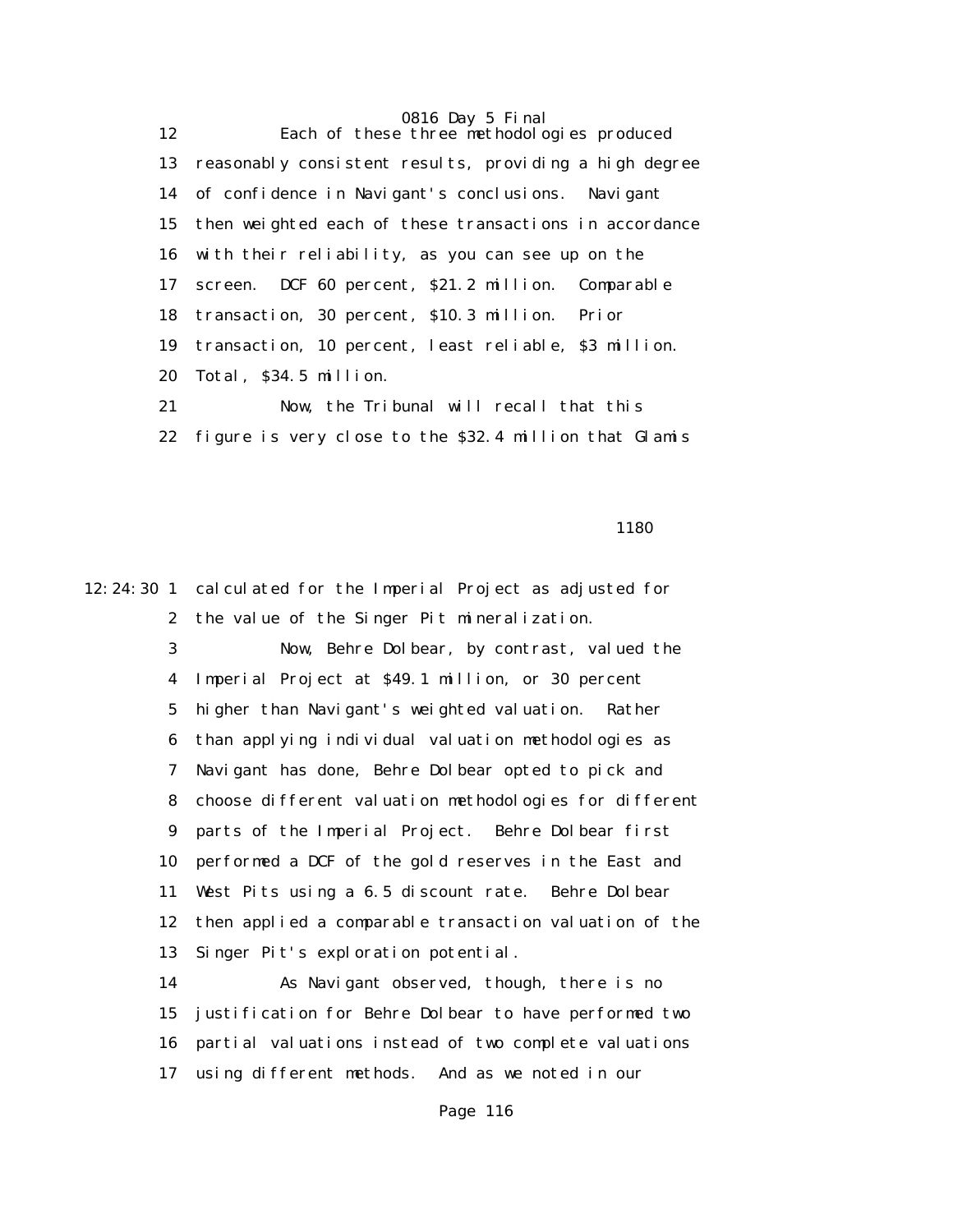|       | 18 Rejoinder, the Iran-United States claims Tribunal has |
|-------|----------------------------------------------------------|
|       | 19 criticized this kind of piecemeal valuation.          |
| 20    | There are three principal reasons for the                |
| 21    | expert's different valuations in the pre-backfill        |
| $22-$ | scenario, as you can see. First, Behre Dolbear           |
|       |                                                          |

#### 1181

12:25:41 1 miscalculated the discount rate; second, Behre Dolbear 2 ignored the lead time required to begin production, 3 thus artificially increased the Project's present 4 value; and, third, Behre Dolbear used an unsupported 5 and inflated transaction multiple of \$25.71. I will 6 discuss each of these briefly in turn. 7 First, Behre Dolbear miscalculated the 8 discount rate. This accounts for the biggest 9 difference between the parties' valuations in the 10 pre-backfill scenario. Behre Dolbear initially 11 calculated a 9.28 percent discount rate using the risk 12 buildup model. This figure is nearly identical to 13 Navigant's 9.2 percent discount rate. 14 Behre Dolbear, however, reduced that rate by 15 nearly a third to 6.5 percent in order to account for 16 corporate taxes, but as Navigant has explained, 17 corporate taxes are no different from any other 18 expense facing a corporation. Project owners, like 19 owners of shares of shock, only have access to the 20 cash flow of their business after corporate taxes have 21 been paid, so reducing a discount rate for corporate 22 tax assumes that the investor's return is on the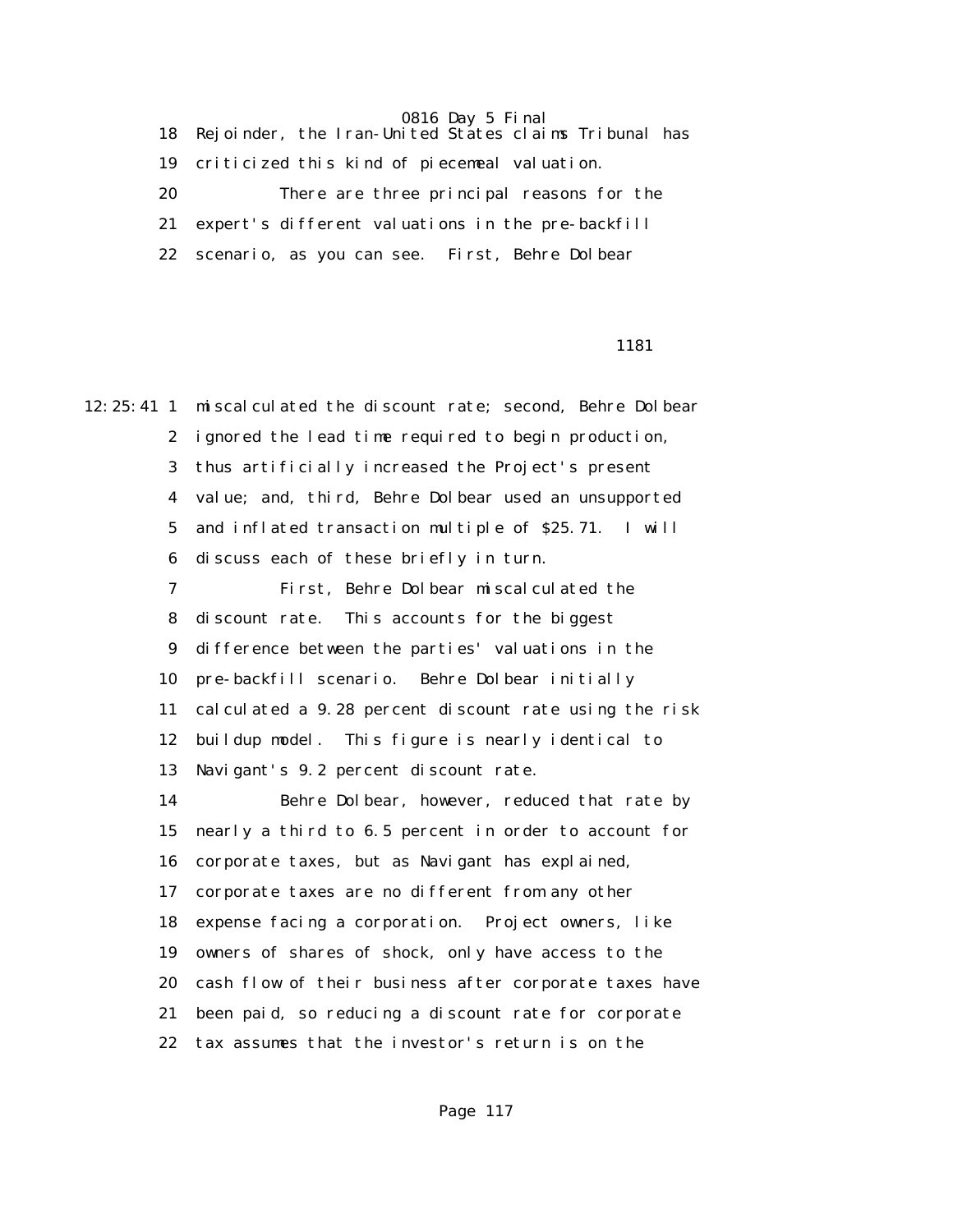12:26:52 1 pre-tax cash flow, which it is not.

 2 Behre Dolbear's approach, thus, makes no 3 sense. It contradicts the most basic valuation 4 principles. Navigant introduced ample evidence 5 showing the error in Behre Dolbear's approach. Behre 6 Dolbear, by contrast, has introduced nothing to 7 support its approach.

 8 Let me read an expert--an excerpt from an 9 industry white paper that clearly exposes Behre 10 Dolbear's error. I will put this up on the screen. 11 It's number 27, if you prefer to read along in your 12 binder, but it says, "Like the cap M, which Navigant 13 used, the buildup model which Behre Dolbear used, 14 estimates a cost of equity capital. Therefore, a 15 discount rate derived from the buildup model 16 corresponds to the measure of income available to an 17 investor in equity securities. In order to be 18 consistent in our matching of, one, the discount rate, 19 and, two, the stream of economic income, it is crucial 20 that the discount rate derived from the buildup model 21 be applied to the appropriate income stream (i.e., 22 after tax cash flow)."

1183

12:28:05 1 So, by applying a tax adjustment to the 2 discount rate calculated from the buildup model, Behre 3 Dolbear has made an obvious and crucial error in its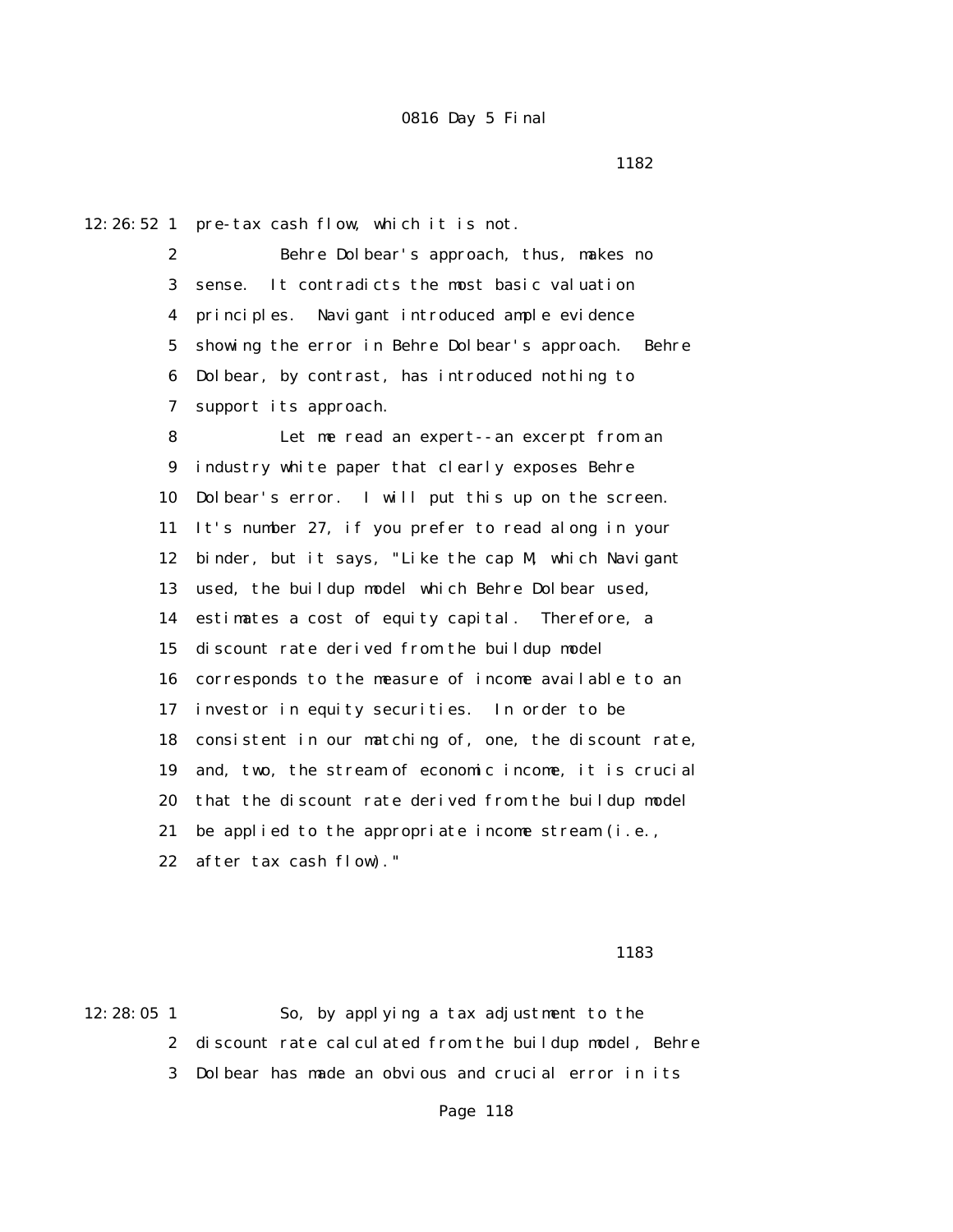4 DCF valuation. 5 Let me turn to the second issue in the 6 pre-backfill scenario, and that's the Project 7 development time. 8 Behre Dolbear adopts Glamis date of 9 expropriation, as you can see, as December 12, 2002. 10 Behre Dolbear then selects January 1, 2003 as the date 11 that gold production could begin. That is just 19 12 days later. 13 But Glamis's own contemporaneous documents 14 show that Glamis would require at least six months to 15 begin mining operations after obtaining the necessary 16 permits. Documents include the EIS and EIR, the 17 internal production schedule of Glamis, and the final 18 Feasibility Study. 19 Behre Dolbear simply ignored this issue in 20 its second report. 21 In its third report, as you can see, Behre 22 Dolbear has addressed it, but it suggests that it

#### 1184

12:29:09 1 would take at least one year to develop the Project. 2 It stated, once permits were issued, a minimum of 12 3 months will be required to complete construction. 4 By Behre Dolbear's own admission, then, the 5 Imperial Project could not have begun production in 6 just 19 days. It would have taken at least a year. 7 So, by assuming that Glamis could begin mining almost 8 immediately, Behre Dolbear has inflated the present

9 value of the Imperial Project's cash flow and thus has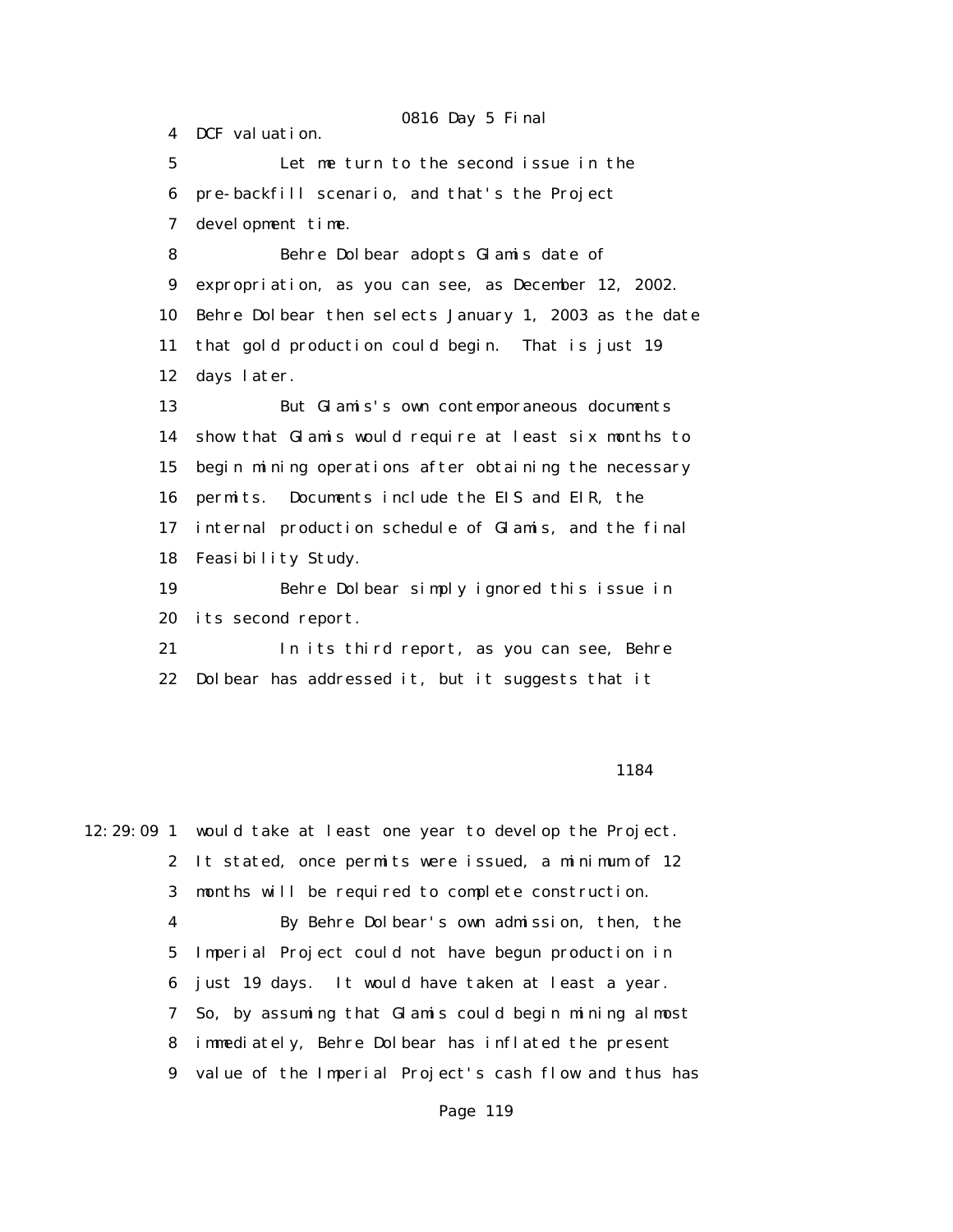10 exaggerated the Project's overall praised value. 11 The third issue in the pre-backfill scenario 12 relates to the transaction multiple. Now, Navigant 13 and Behre Dolbear each calculated a transaction 14 multiple in order to value the Imperial Project's 15 estimated gold reserves. As I noted, Navigant 16 examined six contemporaneous sales involving 17 reasonably similar gold mines in order to value the 18 Imperial Project on a transactional basis. Navigant 19 then multiplied the Project's estimated gold reserves 20 by a transaction multiple of \$20.08 to reach a figure 21 of \$34--\$34.5 million.

22 Now, as you can see on the screen, Behre

<u>1185</u>

12:30:20 1 Dolbear has calculated a \$25.71 transaction multiple 2 purportedly by relying on a database in its possession 3 that it failed to produce. Navigant and the United 4 States repeatedly criticized Behre Dolbear for failing 5 to produce that database. Behre Dolbear, however, 6 never produced that database. It now claims in the 7 rebuttal statement of Mr. Guarnera that it is the 8 United States's fault that Behre Dolbear did not 9 produce that database because the United States did 10 not specifically ask for it. 11 That's simply wrong. It is the Claimant that

 12 bears the burden of proof in this case, and it is not 13 the Respondent's obligation to ensure that the 14 Claimant has produced the evidence required to do so. 15 Because Behre Dolbear has failed to introduce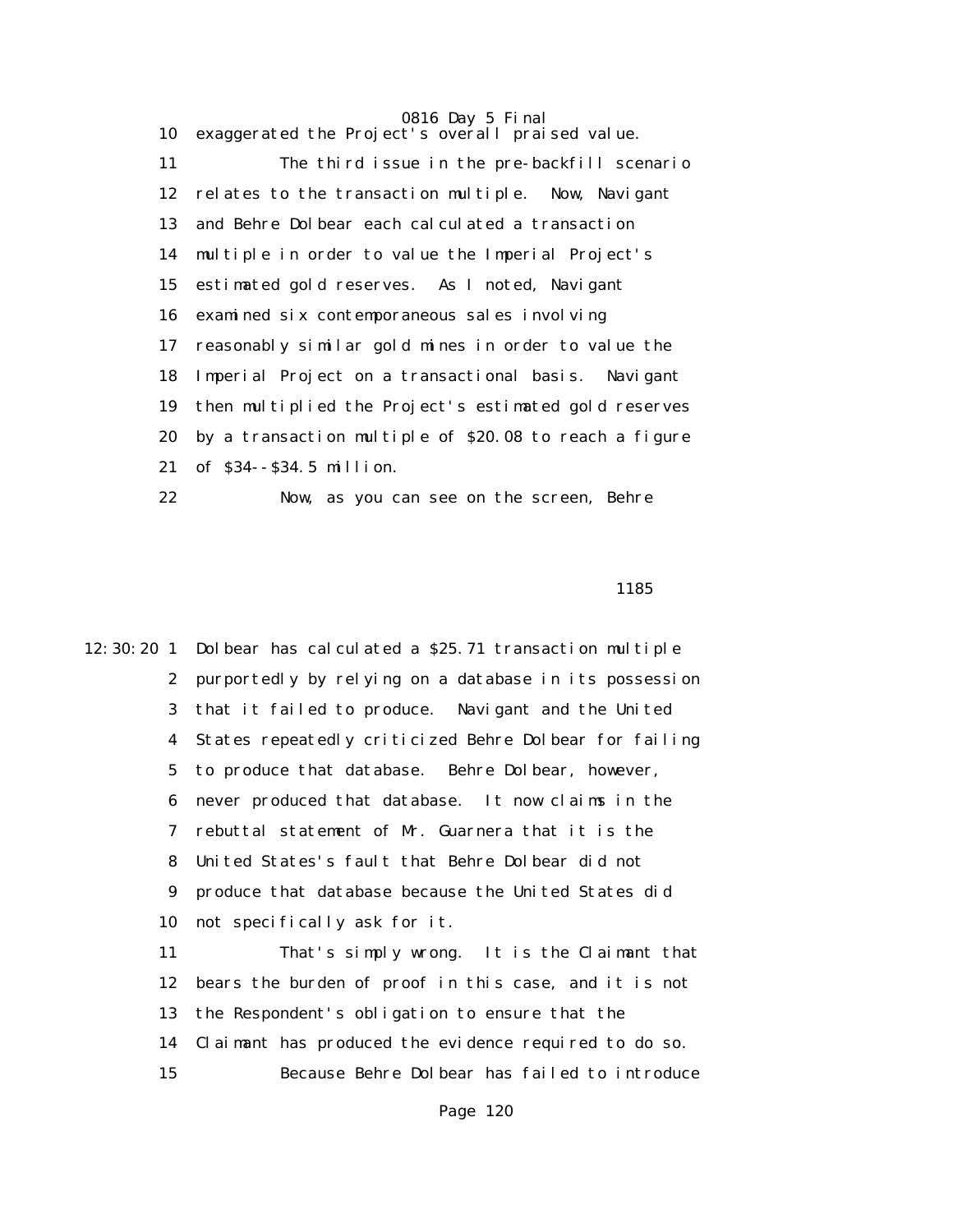16 any evidence whatsoever supporting its calculation,

 17 this Tribunal should disregard its conclusions as the 18 Iran-United States Claims Tribunal has done in similar 19 circumstances.

 20 Let me shift gears here and move to the 21 post-backfill scenario. I would ask the Tribunal 22 again to bear two facts in mind initially. The first

 $1186$ 

12:31:35 1 is that the parties' experts have calculated 2 reclamation costs based on Glamis's existing mine 3 plan. As Norwest has explained--that is, Mr. Houser 4 testified this week--any rational mining company 5 facing new reclamation requirements such as total 6 backfilling would redesign its mining plan to maximize 7 project efficiencies and to minimize the costs of 8 complying with those regulations. This is, in fact, 9 precisely what Golden Queen has done in connection 10 with its Soledad Mountain Project, after the 11 California reclamation requirements were applied to 12 that project, as you can see from this screen, and 13 this is your binder in 28 if you prefer to follow 14 along. Let me read. "Every element of the Soledad 15 Mountain Project has been rethought and reengineered 16 in the past three years in an effort to find sound 17 technical and cost-effective solutions that would 18 allow the Project to proceed with a robust internal 19 rate of return, or IRR. Norwest showed that simply 20 changing the pit design can yield significant cost 21 savings. But, because Behre Dolbear has relied on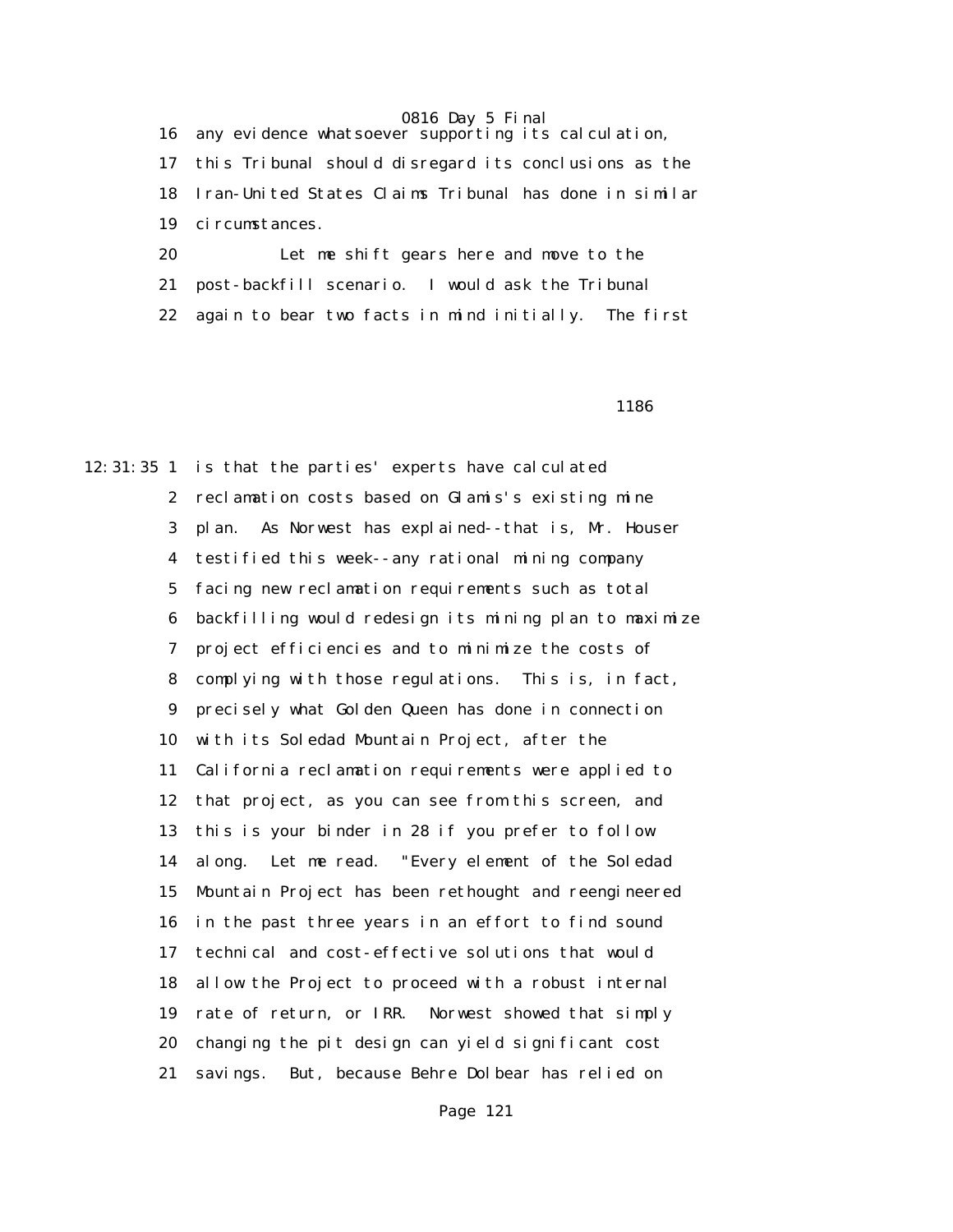22 Glamis's existing mining plan, and because it has

1187

12:32:48 1 refused to rethink or reengineer anything, its 2 reclamation costs necessarily are exaggerated." 3 Second preliminary point. The amount that 4 Behre Dolbear estimated it would cost Glamis to comply 5 with the California reclamation requirements is nearly 6 twice what Glamis's own contemporaneous calculations 7 were. Before this dispute, Glamis estimated that 8 complete backfilling and recontouring of the Imperial 9 Project would cost about \$52 million. You see from 10 the screen, this is the January 9, 2003 valuation 11 memorandum which is critical to this arbitration. Let 12 me read. "For the Imperial Project, this, the 13 California reclamation requirements, requires the 14 rehandling of approximately 206 million tons of 15 overburden and spent ore at the end of the Project. 16 With an estimated cost of 25 cents per ton for 17 transport and grading of the material, this equates to 18 a total additional expenditure of about \$52 million 19 over a four-year period." 20 ARBITRATOR HUBBARD: Mr. Sharpe, is this 21 document in the binder? 22 MR. SHARPE: It should be. Let me see.

 $1188$ 

12:34:00 1 It is number 28, I believe. It should be 28.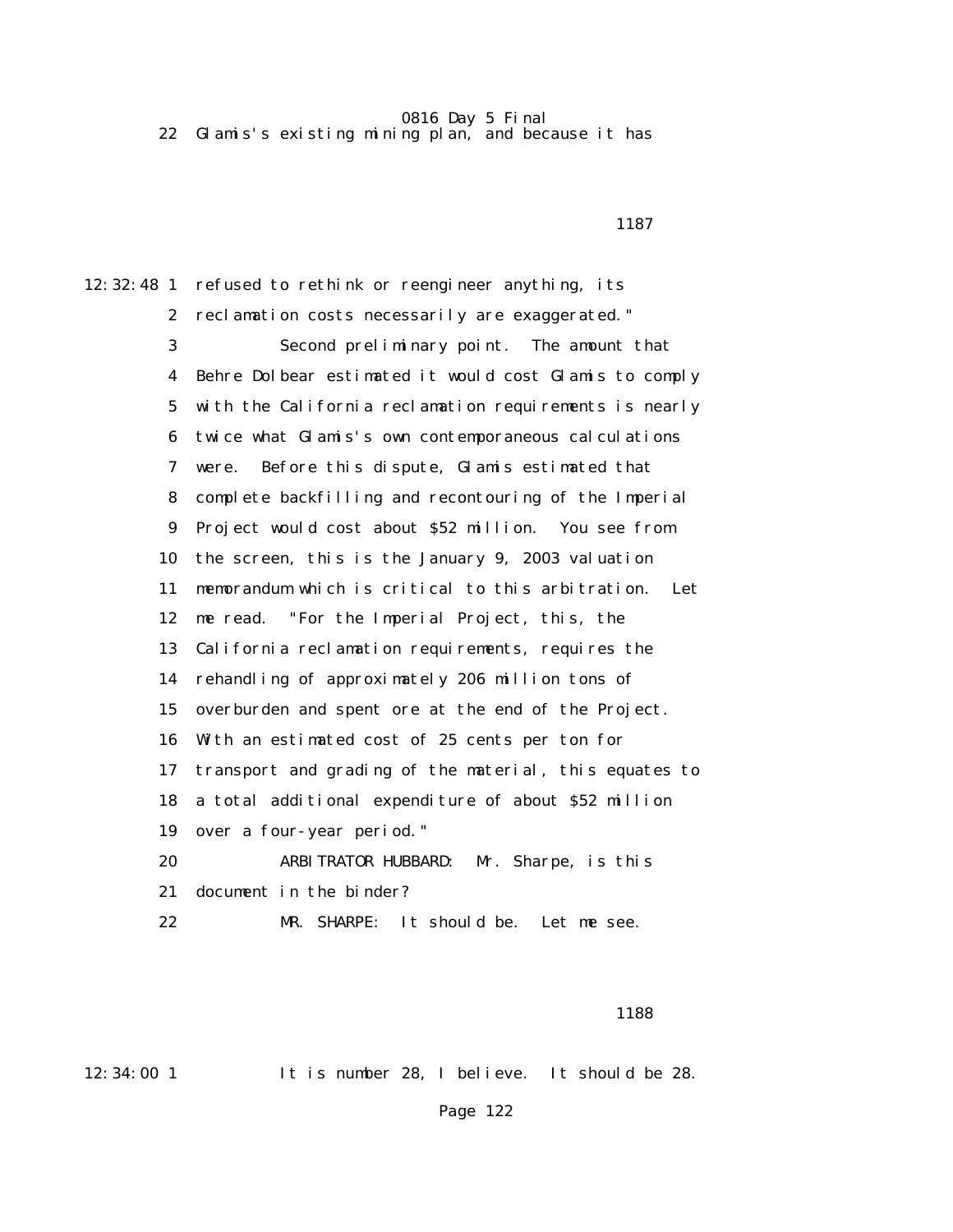0816 Day 5 Final 2 ARBITRATOR HUBBARD: 28 is the-- 3 MR. SHARPE: Oh, I'm sorry, I'm looking the 4 at the valuation memorandum. It is in the binder. 5 Let me direct you to that. 6 That is 23. My apologies. 7 Now, the Tribunal will recall that 8 Mr. Jeannes's has touted Glamis's experience 9 estimating reclamation costs which he notes is, "quite 10 simple." 11 As you can see from this table on the screen, 12 BLM similarly calculated \$47.8 million in its 2002 13 Mineral Report as the cost of backfilling. 14 Norwest has independently performed its own 15 detailed analysis of the reclamation costs and reached 16 a conclusion very much in line with Glamis's 17 contemporaneous estimate. \$55.4 million. Norwest has 18 added \$7.7 million in equipment rebuilding just to be 19 conservative. 20 By contrast, Behre Dolbear performed what it 21 calls a, "order of magnitude" calculation. That is, 22 it simply estimated reclamation costs. I will address

 $1189$ 

12:35:27 1 the manner in which it did so shortly, but as you will 2 see, Behre Dolbear's estimate of \$95.5 million is 3 nearly twice Glamis's contemporaneous estimate of 4 \$52 million. 5 Now, Behre Dolbear included this 95.5 million

6 dollar figure in its DCF analysis for the

7 post-backfill scenario.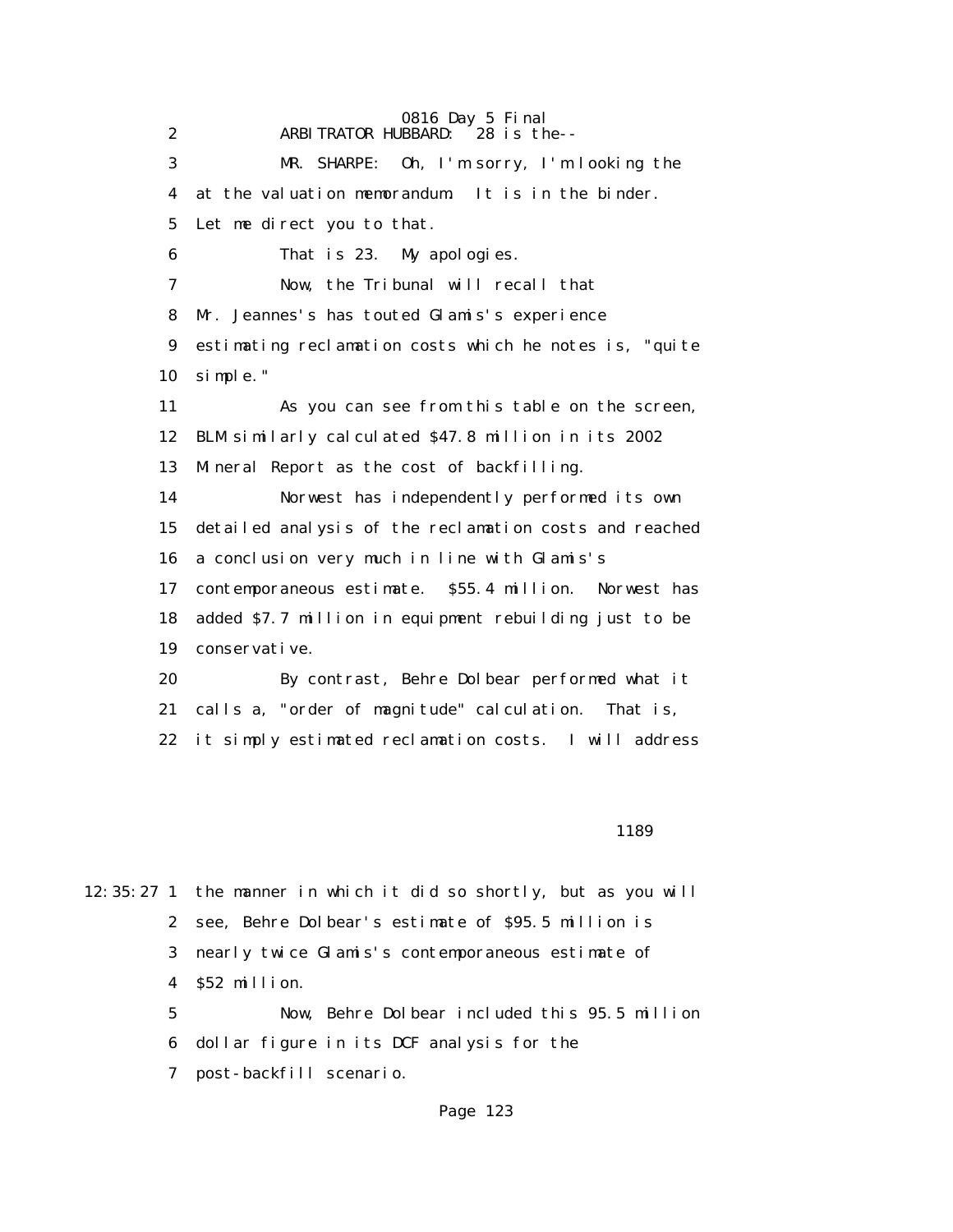8 There are many errors in Behre Dolbear's 9 analysis, and Norwest and Navigant have highlighted 10 those in detail. I'm just going to touch on a few of 11 the most significant ones.

 12 Let me begin with the issue of financial 13 assurances which have been discussed this week.

 14 Behre Dolbear's greatest error was to assume 15 that Glamis would be required to post up front a 61.1 16 million dollar cash bond to cover reclamation costs at 17 the Imperial Project. Now, Glamis does require, as 18 you heard from Mr. Craig, that mining companies obtain 19 financial assurances to cover the risk of their 20 defaulting on reclamation obligations, but the State 21 allows companies to meet their obligations with cash 22 bonds, surety bonds, or Letters of Credit, as again

<u>1190</u>

## 12:36:34 1 Mr. Craig testified.

 2 By assuming that Glamis would post a cash 3 bond, Behre Dolbear has managed to find the most 4 expensive means for Glamis to meet its financial 5 assurance obligation for the Imperial Project. 6 Navigant has shown how Glamis could have 7 increased the Project's net present value by 8 approximately \$12 million simply by obtaining a Letter 9 of Credit in lieu of a cash bond, as Glamis and other 10 mining companies routinely have done. Correcting for 11 this single error would put the Imperial Project 12 significantly in the black, even accepting all of 13 Behre Dolbear's other estimates and assumptions.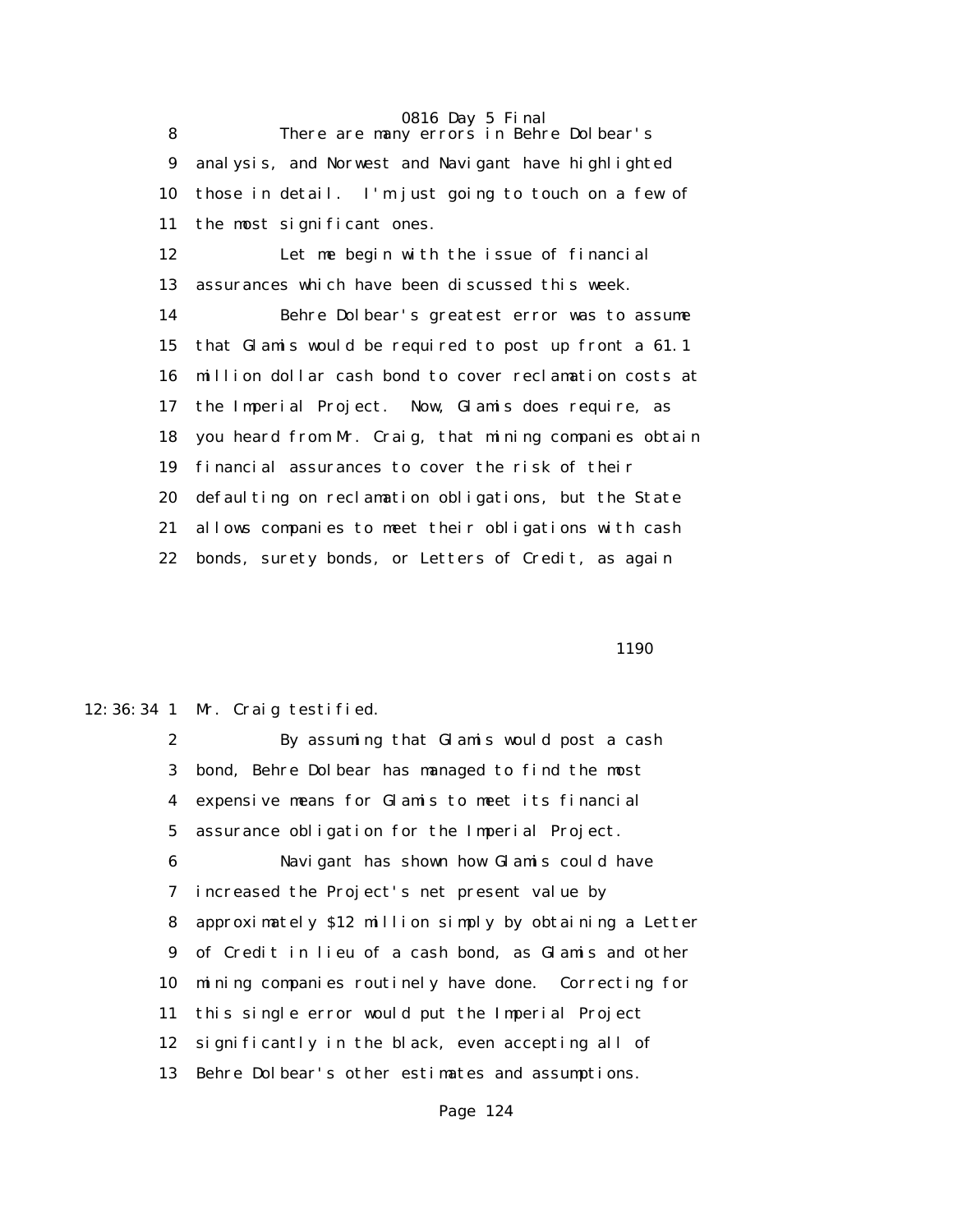0816 Day 5 Final 14 Now, Behre Dolbear claims that Glamis had no 15 option but to put up 100 percent cash. It cites 16 Mr. Jeannes's claim that in recent years Glamis has 17 met its financial assurance obligations by using 18 cash-backed Letters of Credit, in values ranging from 19 a few thousand dollars up to \$2 million. 20 But there are some obvious problems with this 21 testimony. First, there is no evidence in the record

22 to support this, no documentary evidence.

1191

12:37:43 1 Now, considering the vital importance of this 2 issue to Glamis's expropriation claim, Glamis's 3 failure to introduce any documentary evidence 4 whatsoever is simply inexplicable. 5 Second, the issue is not how Glamis has met 6 its financial assurance obligations in the past for 7 lesser amounts. The issue is what a reasonable 8 operator in Glamis's position would do if it were 9 facing up to \$95.5 million in reclamation costs as 10 Behre Dolbear claims that it was. Would it, in fact, 11 post cash? Absolutely not. The unrebutted 12 documentary evidence shows that Glamis would do what 13 it and other mining companies consistently have done, 14 and that is obtain noncash-backed financial 15 assurances. 16 This document is probably difficult to read, 17 but it's 29 in your binder. 18 The United States introduced documentary 19 evidence showing dozens of surface mining operations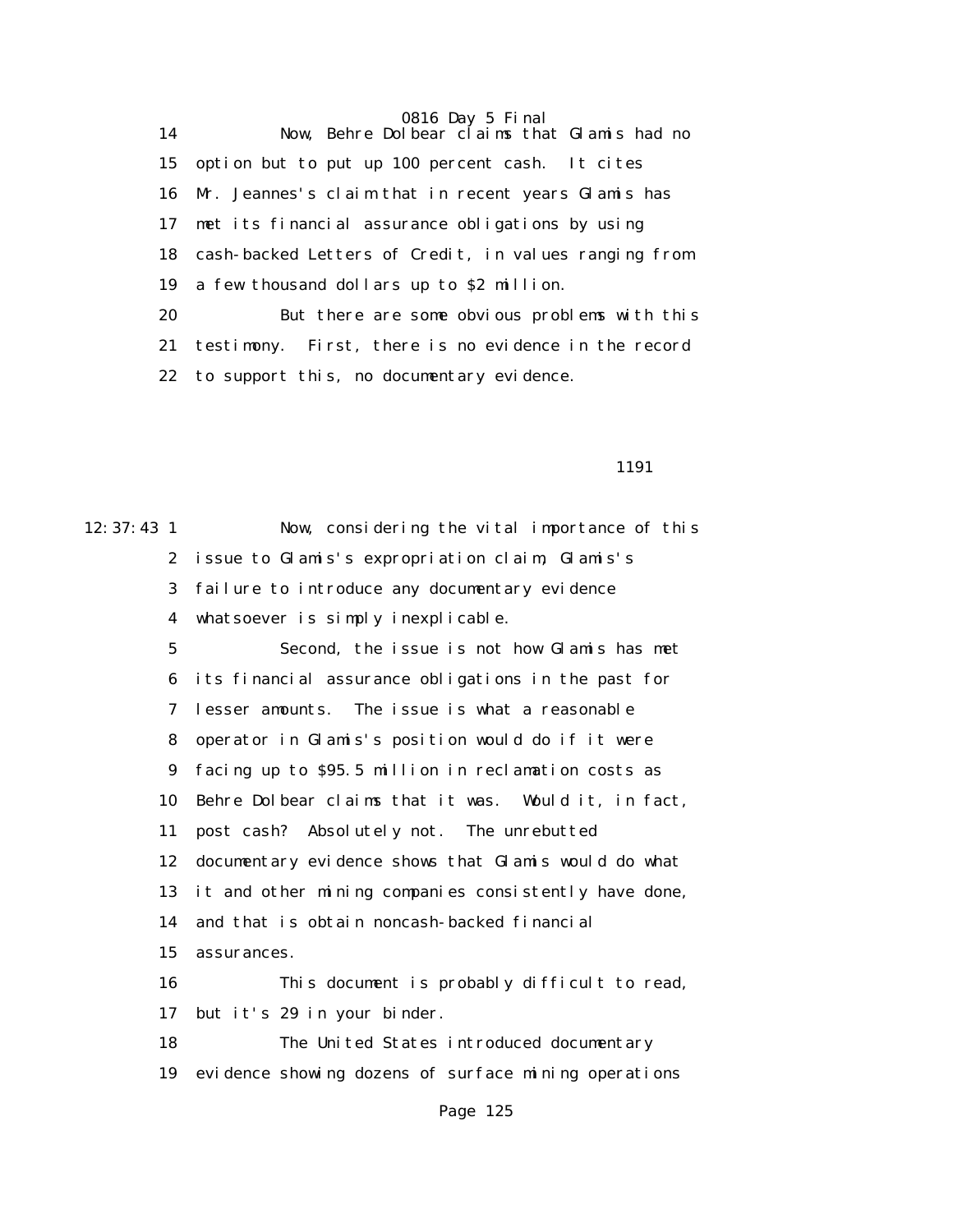20 with financial assurances in excess of a million

21 dollars that were backed either by a Letter of Credit

22 or by a surety bond and not by a cash bond.

1192

12:38:52 1 There are a few more examples up on the 2 screen. You can see Kinross Gold Corporation obtained 3 a \$125 million noncash-backed credit facility in 2003, 4 primarily to allow for the issuance of Letters of 5 Credit for reclamation assurance. 6 The Cameco Corporation, a uranium and gold 7 mining company, obtained a \$294 million noncash-backed 8 Letter of Credit facility in 2002, solely to provide 9 financial assurance for reclamation. 10 The Ag-Nico Eagle Mine, a gold mining 11 company, obtained a \$125 million credit facility in 12 2004 that was secured by its mineral properties, not 13 by cash. This credit facility has been used to issue 14 Letters of Credit for reclamation assurance. 15 Now, as Navigant pointed out, Glamis itself 16 obtained a \$20 million noncash-backed Letter of 17 Credit, and that was back in 1994. This is what 18 Glamis stated in its 10(k): "At December 31, 1996, 19 the company had a banking facility of \$20 million that 20 is secured by all precious metals in any form, all 21 tangible and intangible personal property, and any and 22 all inventory, and all indebtedness to the company.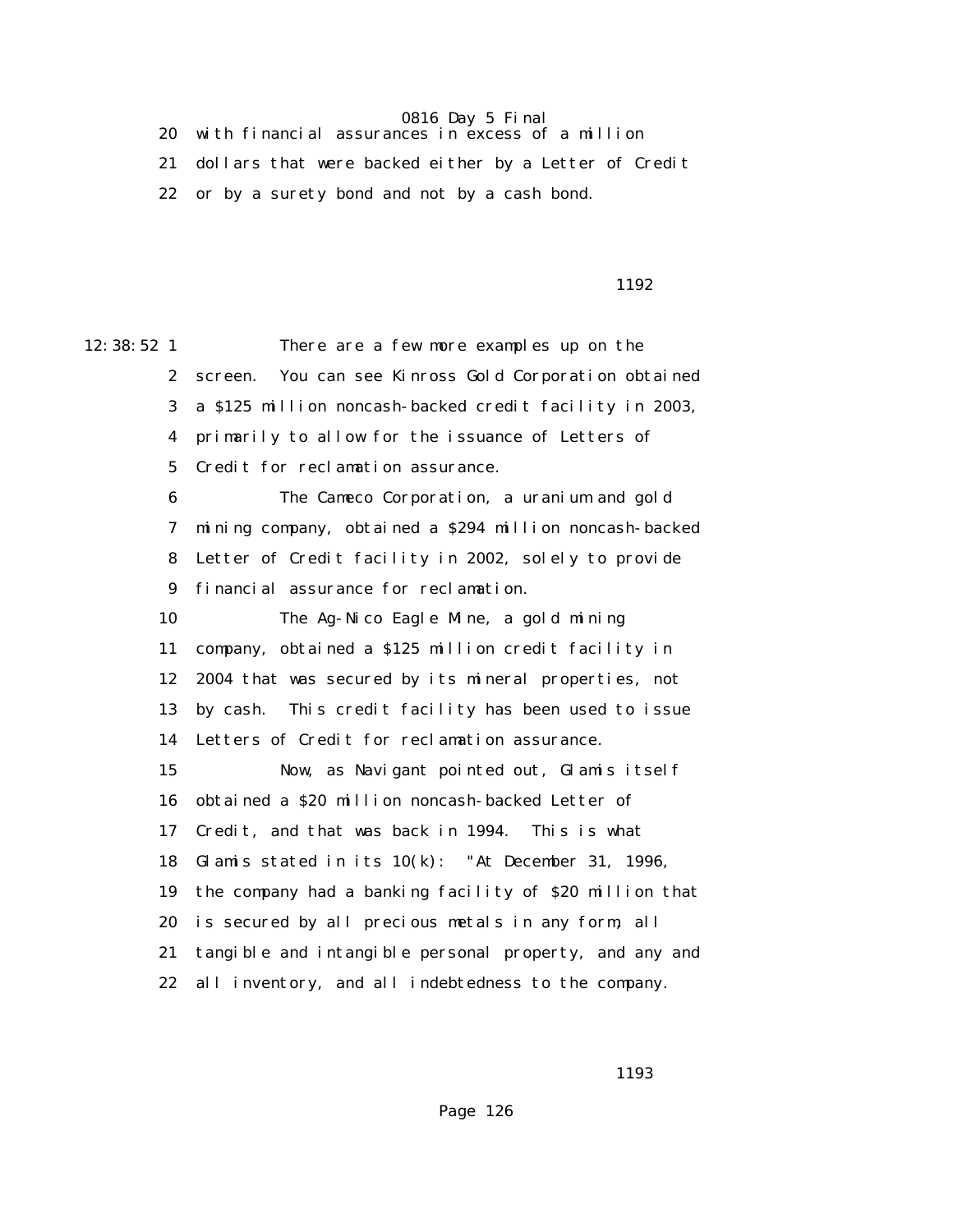| 12:40:14 1       | Now, skipping down a little bit, it says, "As          |
|------------------|--------------------------------------------------------|
| $\boldsymbol{2}$ | at December 31, 1996, there were no cash borrowings    |
| 3                | under the existing banking facility but the lender has |
| 4                | provided letters of credit for \$4,754,976, and that   |
| $\mathbf 5$      | was to provide security for future reclamation cost.   |
| 6                | So, Glamis was able to obtain a \$20 million           |
| 7                | noncash-backed banking facility for reclamation.       |
| 8                | So, Behre Dolbear's statement that, "All               |
| $\boldsymbol{9}$ | Letters of Credit Glamis has used are backed           |
| 10               | 100 percent by cash," is simply false.                 |
| 11               | Mr. Jeannes testified this week that Glamis            |
| 12               | could not obtain a noncash-backed Letter of Credit in  |
| 13               | 2002 in the 50 to \$60 million range, but as           |
| 14               | Mr. Kaczmarek testified, that is simply not            |
| 15               | believable, and Glamis certainly has introduced no     |
| 16               | documentary evidence of any kind in support of that    |
| 17               | contention.                                            |
| 18               | In any event, let's have a look on the screen          |
| 19               | at Glamis's financial position in 2002 as compared to  |
| 20               | 1994 when it obtained a \$20 million noncash-backed    |
| 21               | Letter of Credit. As you can see, by 2002, Glamis had  |
| 22               | a market capitalization of over \$1 billion, up from   |

#### 1194

12:41:38 1 175 million. Glamis had \$160 million in cash and cash 2 equivalents up from 12.8. Glamis had zero debt. 3 It also had, according to Mr. McArthur's 4 testimony this week, an unbroken track record of 5 success in its gold mining operations. The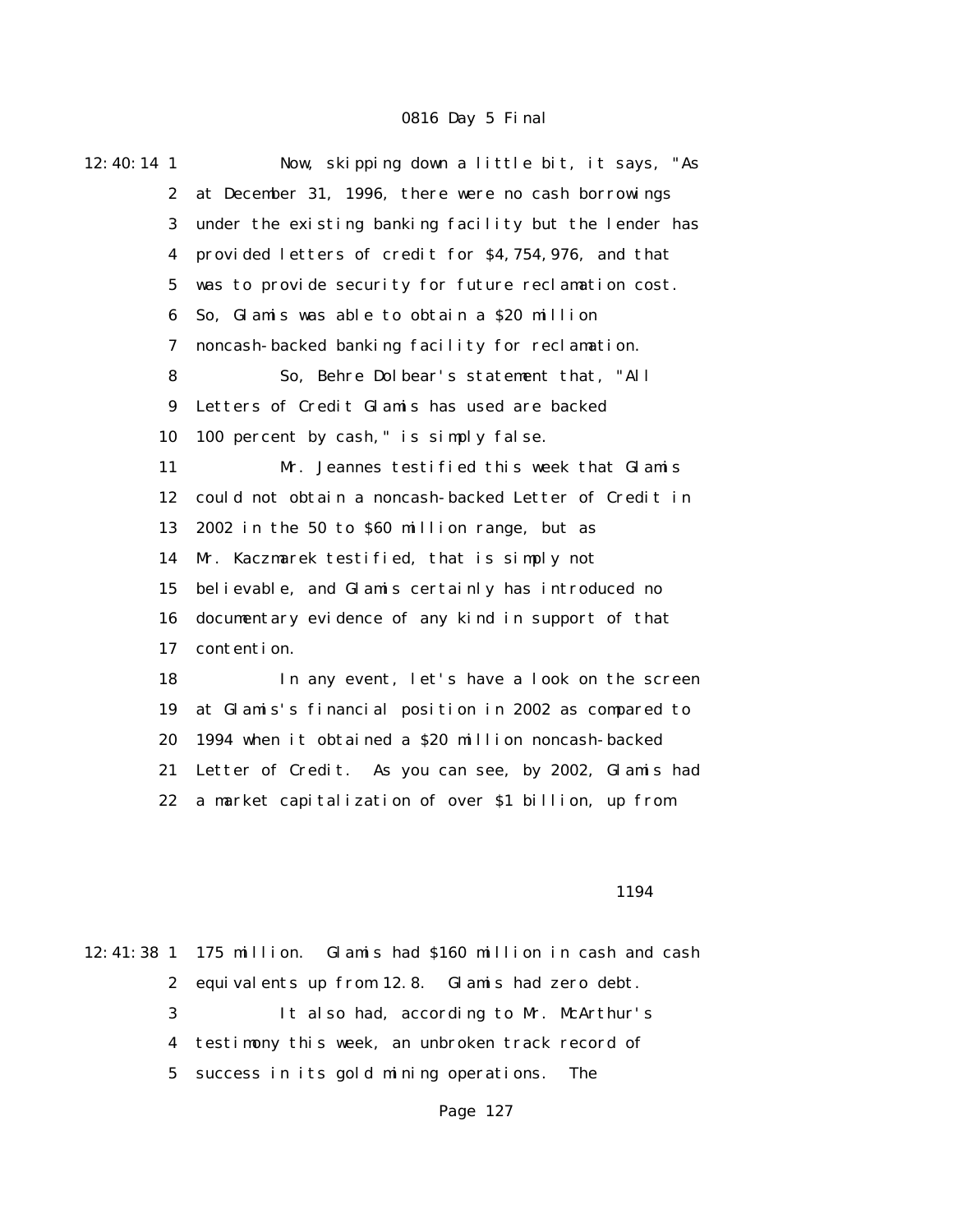6 suggestion, then, that Glamis could not obtain a \$50 7 million contingent loan to cover the unlikely event of 8 its inability to pay reclamation costs is simply not 9 credible.

 10 Today, in fact, as you can see up on the 11 screen, Goldcorp, which has acquired Glamis, reports 12 that of the \$135.5 million in outstanding Letters of 13 Credit for reclamation costs in 2006, only 11.9 14 million, or 8 percent, is collateralized by cash. 15 It's also important to note that the 16 contemporaneous valuation of the Imperial Project that 17 was prepared for Glamis's top executives in January 18 2003, makes no mention of the cost of a \$61 million 19 cash bond for reclamation. And as I noted earlier, 20 Glamis provides itself on being able to accurately 21 assess reclamation costs, and yet Glamis would have 22 this Tribunal to believe that its top executives

1195

12:42:57 1 simply overlooked the single largest expense that 2 Glamis would ever make over the entire life of the 3 mine, a \$61 million cash outlay in year one of the 4 Project.

5 Again, this is simply not credible.

 6 But even if Glamis had put in documentary 7 evidence to support Mr. Jeannes's statement, there is 8 a separate and further problem with Behre Dolbear's 9 approach. That is, even assuming that Glamis had to 10 pledge cash in order to meet its financial assurance 11 obligations, it would not have had to post the entire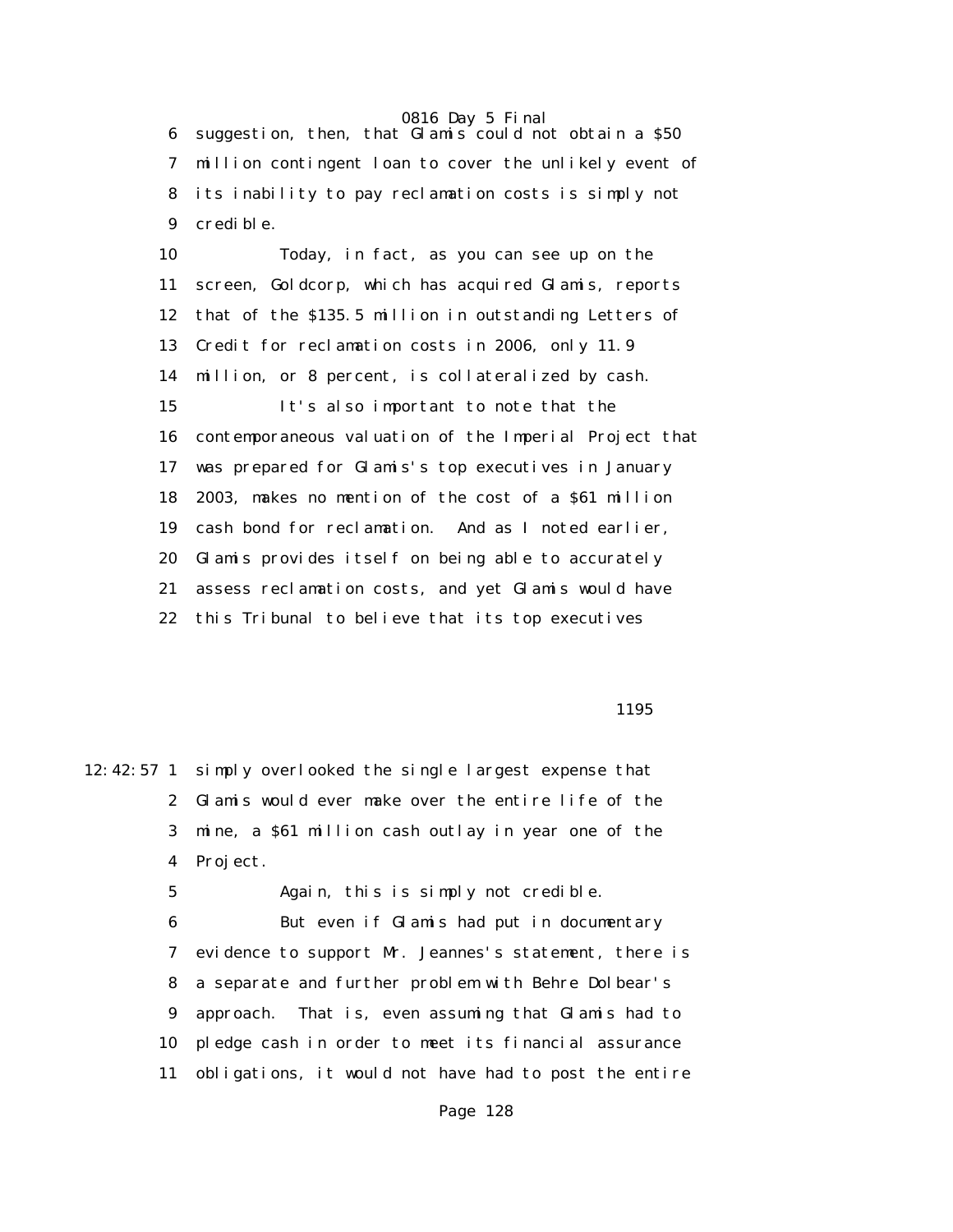0816 Day 5 Final 12 amount up front as Behre Dolbear claims. Under 13 California law, mining operators are required to 14 provide financial assurances for the costs of 15 reclamation for disturbances only for that particular 16 year. As Mr. Craig testified, the amount of financial 17 assurance required changes annually, based on how much 18 new land would be disturbed and how much of the old 19 disturbances have been reclaimed. 20 This is a quotation from the SMGB Financial

 21 Assurance Guidelines. It's also at Tab 32 in your 22 binder. It's a short quotation. I will read it:

1196

12:44:10 1 "The financial assurance mechanism need not be for the 2 life of the mine, so long as a sequence of mechanisms 3 is maintained which provide continuous coverage 4 without lapse." 5 There was no reason, therefore, for Behre 6 Dolbear to tie up \$61.1 million in Glamis's cash in 7 year one of the Project. 8 To illustrate with Golden Queen again, it is 9 estimated \$10 million in reclamation costs for the 10 Soledad Mountain Project, but it's pledged only 11 \$258,894 in financial assurances for 2007. 12 Now, the economic impact of Behre Dolbear's 13 mistake is massive, as this chart shows. Assuming a 14 cash bond in year one, Behre Dolbear valued the 15 Imperial Project in the post-backfill scenario at a 16 negative \$8.9 million. By substituting the Letter of

17 Credit without changing anything else, Behre Dolbear's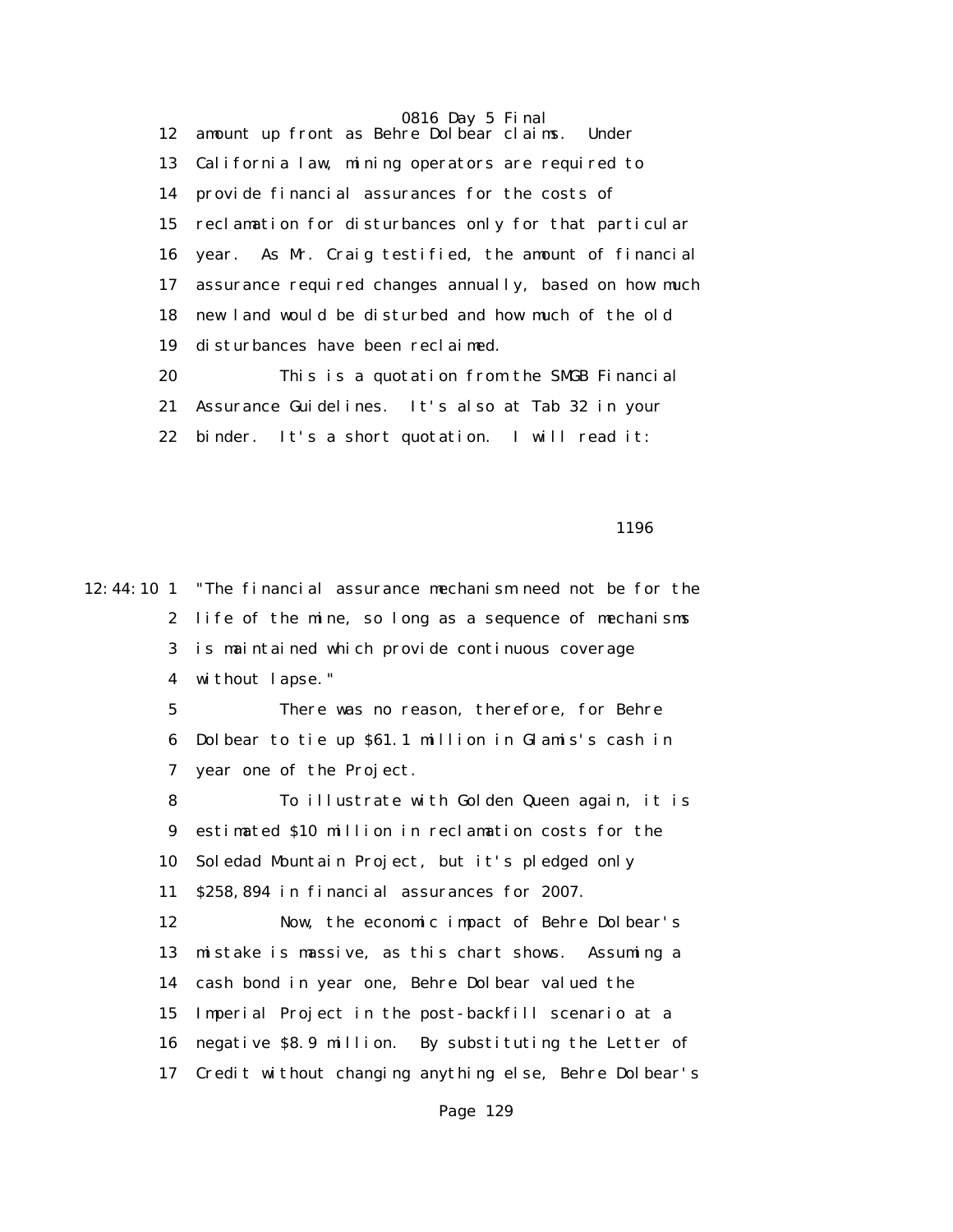18 valuation--in Behre Dolbear's valuation, the Project 19 is worth a positive \$2.8 million, and that's just the 20 value of the East and West Pits. Adding the value 21 that Behre Dolbear has described to the Singer Pit 22 puts the Imperial Project at a positive \$9.2 million

1197

12:45:31 1 in December 2002, even with complete backfilling. 2 That's just changing one assumption in Behre Dolbear's 3 valuation. 4 Let me turn now to the second issue, and that 5 is the volume of material that Glamis would be 6 required to backfill into the East Pit. Behre Dolbear 7 has calculated 227.2 million tons of material to be 8 backfilled, whereas Norwest has calculated 186.7 9 million tons. 10 Now, two factors account for the 11 approximately 40-million ton difference. First, Behre 12 Dolbear assumes that Glamis would be required to 13 backfill all the material stockpiled in the waste 14 dumps and above the West Pit, but the SMGB regulations 15 require along with backfilling of the pits, reducing 16 the waste piles only if they exceed 25 feet above the 17 original topography. So, by planning to move 18 stockpiled waste that is situated less than 25 feet 19 above the original topography, Behre Dolbear 20 unnecessarily assumes that Glamis would backfill an 21 approximately 25 million tons of material. 22 Second, Behre Dolbear overestimated by an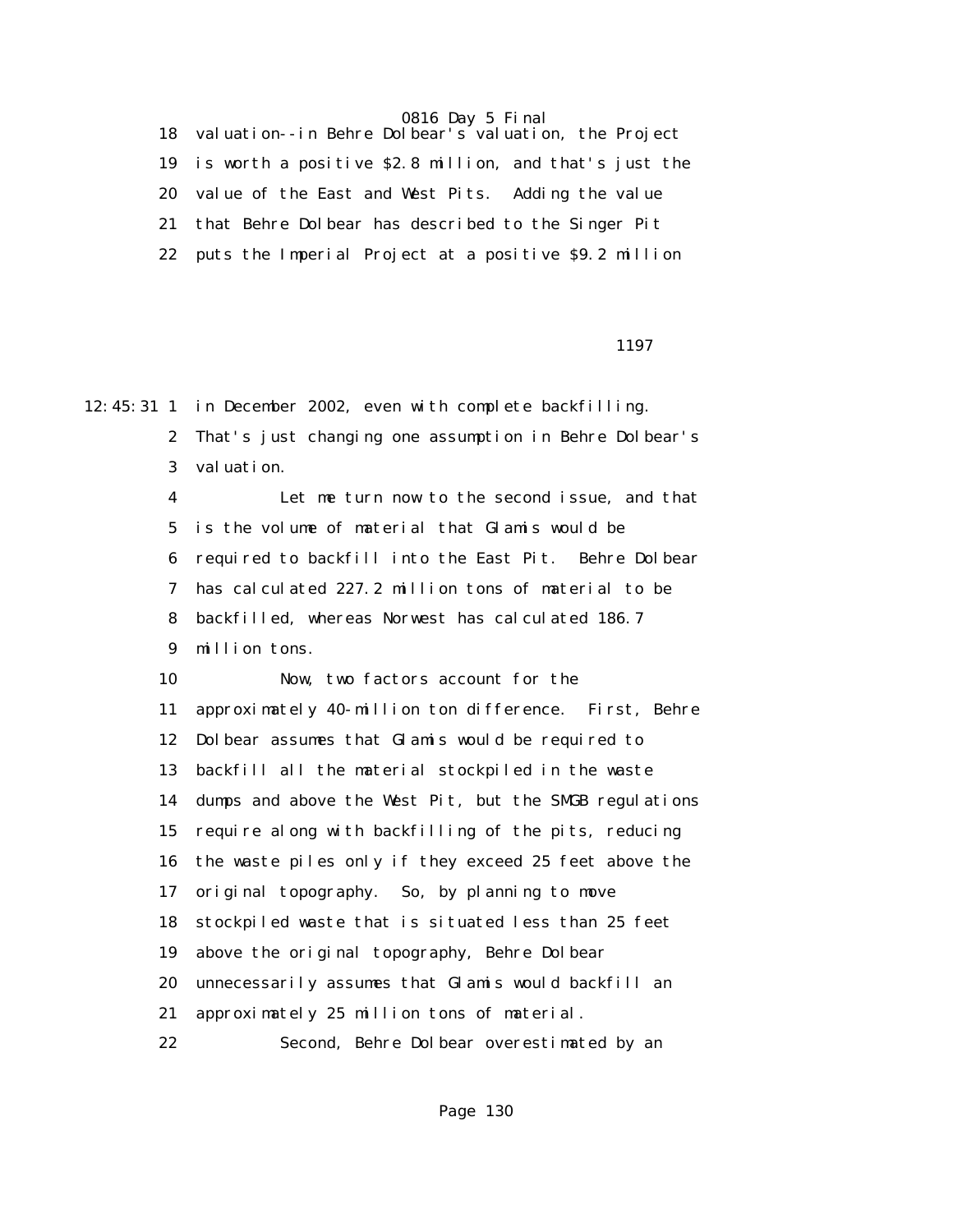12:46:43 1 additional approximately 15 million tons the overall 2 volume of backfill material at the Imperial Project 3 principally by inflating the material's swell factor 4 which we've heard a bit about this week. The greater 5 the swell factor, the greater the volume of material 6 that requires backfilling, and hence the greater the 7 cost of reclamation. 8 Now, throughout this week, Glamis has shown 9 numerous experts and witnesses a single core sample 10 from the Imperial Project in an effort to prove 11 somehow the swell factor for the Imperial Project. 12 There are, however, three obvious problems with 13 Glamis's approach. 14 First, as Mr. Houser testified, simply 15 looking at a single piece of rock tells us nothing 16 about the volume of the rock once it has been blasted. 17 Second, even if we could tell the swell 18 factor of that piece of rock, it would tell us nothing 19 about the weighted average swell factor of the 20 material at the Imperial Project. That is the only 21 relevant issue here. 22 Third, and most importantly, although Glamis

1199

12:47:44 1 has pointed these various witnesses and experts to the 2 contemporaneous data that Glamis produced concerning 3 this rock, it never once pointed them to the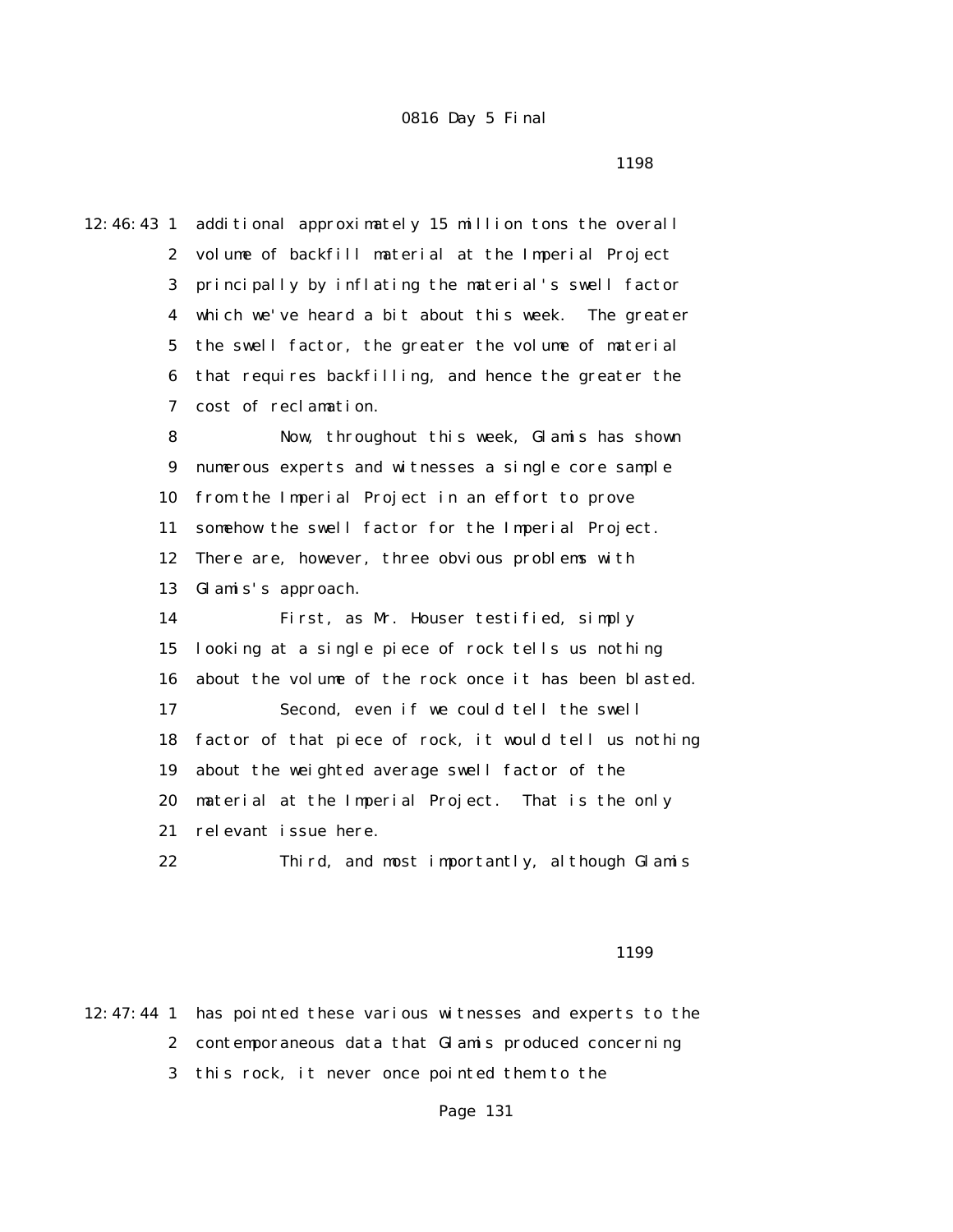0816 Day 5 Final 4 contemporaneous conclusions that Glamis reached 5 concerning this data. 6 Let me just step back and start from the 7 beginning to lay the groundwork here. Both parties 8 accept that 79 percent of the waste material at the 9 Imperial Project is called gravel or conglomerate or 10 something of that sort. Here is a quote from Behre 11 Dolbear's first report: "According to Glamis, 12 79 percent of the waste material in both the East Pit 13 and the West Pit is classified as gravel." 14 Second, the parties recognize that this 15 gravel can be consolidated; that is, it can be 16 cemented in some form or it can be simply 17 unconsolidated, simply loose gravel. Let me read from 18 the Imperial Project Plan of Operations which makes 19 this point clear. This is Tab 33 in your binder. 20 "The overburden thickness above the ore zones 21 ranges from 40 to 350 feet and consists mostly of 22 alluvial gravels, both unconsolidated and cemented,

#### 1200

12:48:57 1 and minor amounts of volcanic rock. Mining of the 2 unconsolidated gravels may not require blasting. 3 However, the cemented gravels are expected to require 4 blasting prior to excavation." 5 Clearly not everything was the kind of rock 6 that Behre Dolbear would have us believe. Some of

> 7 this material doesn't even require blasting. One can 8 simply scoop it up.

9 Now, the WESTEC Report that was produced also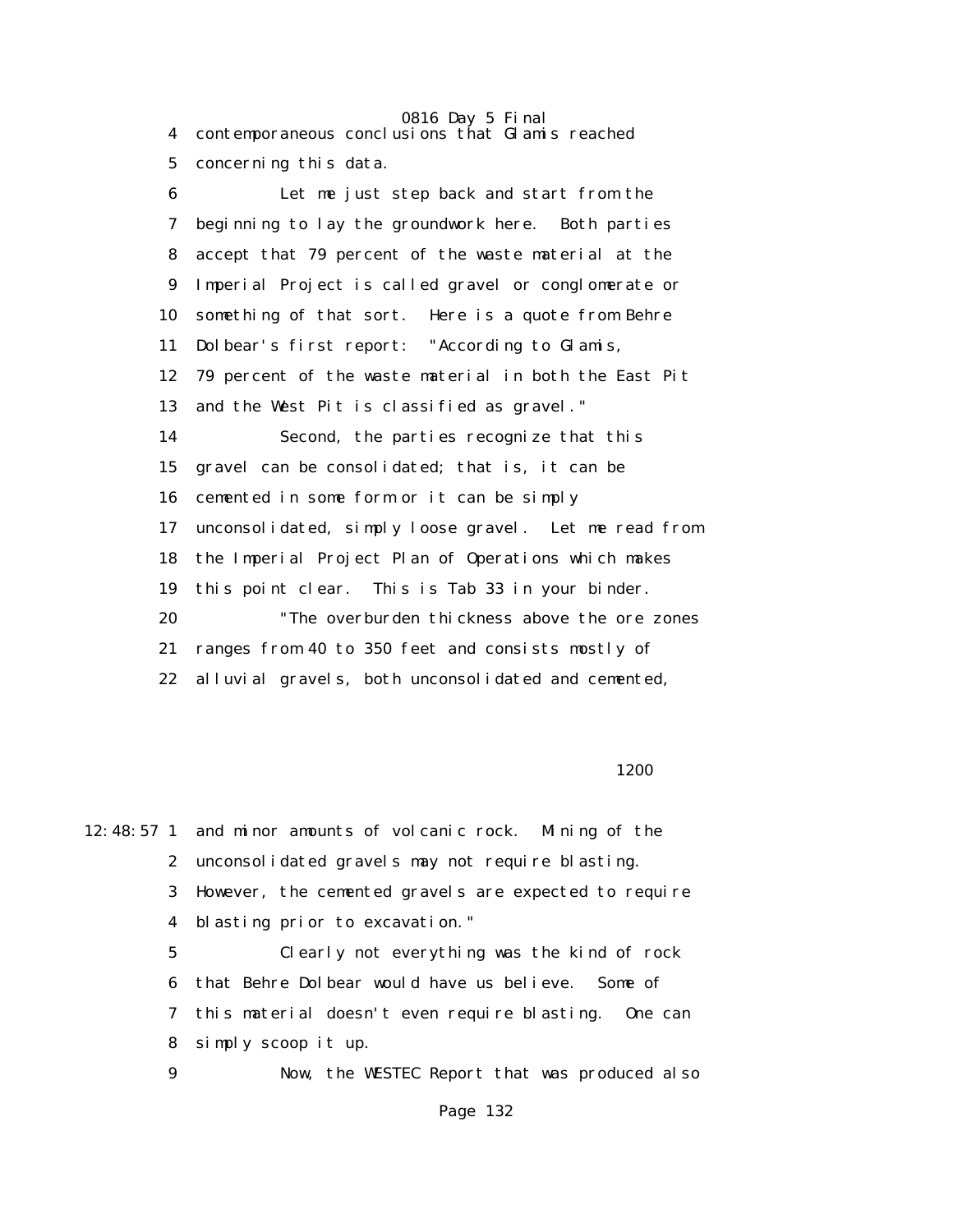0816 Day 5 Final 10 does not appear to contradict  $GL$  amis's plan of 11 operations in this respect. This is the end, however, 12 of the common ground between the parties with respect 13 to the swell factor. Behre Dolbear has calculated a 14 30 percent swell factor for the Imperial Project in 15 this arbitration. This figure, however, is two-thirds 16 greater than the 23 percent weighted average swell 17 factor determined by Norwest, by BLM, and even by 18 Glamis on seven separate occasions, as you can see 19 from this slide.

 20 Prior to this arbitration, in fact, Glamis 21 consistently calculated a weighted average swell 22 factor of 23 percent. This contemporaneous evidence

1201

12:50:06 1 spans nearly a decade.

 2 Let me touch on each one of these very 3 briefly starting with Tab 34 in your binder, a 4 memorandum from 1994 November, from Project Geologist, 5 Dan Purvance, who was here to testify on this 6 document, to Mr. McArthur, in which Glamis 7 specifically reported a weighted average swell factor 8 of 23 percent.

 9 If you go to the last page, I believe it's 10 the last page, yes, look to the top right-hand corner. 11 Mr. McArthur has written his initials next to, CKM, C. 12 Kevin McArthur. These initials match those from the 13 other documents that we've looked at, including the 14 April 28, 2002 valuation memo.

15 So, here we have Glamis's President and CEO,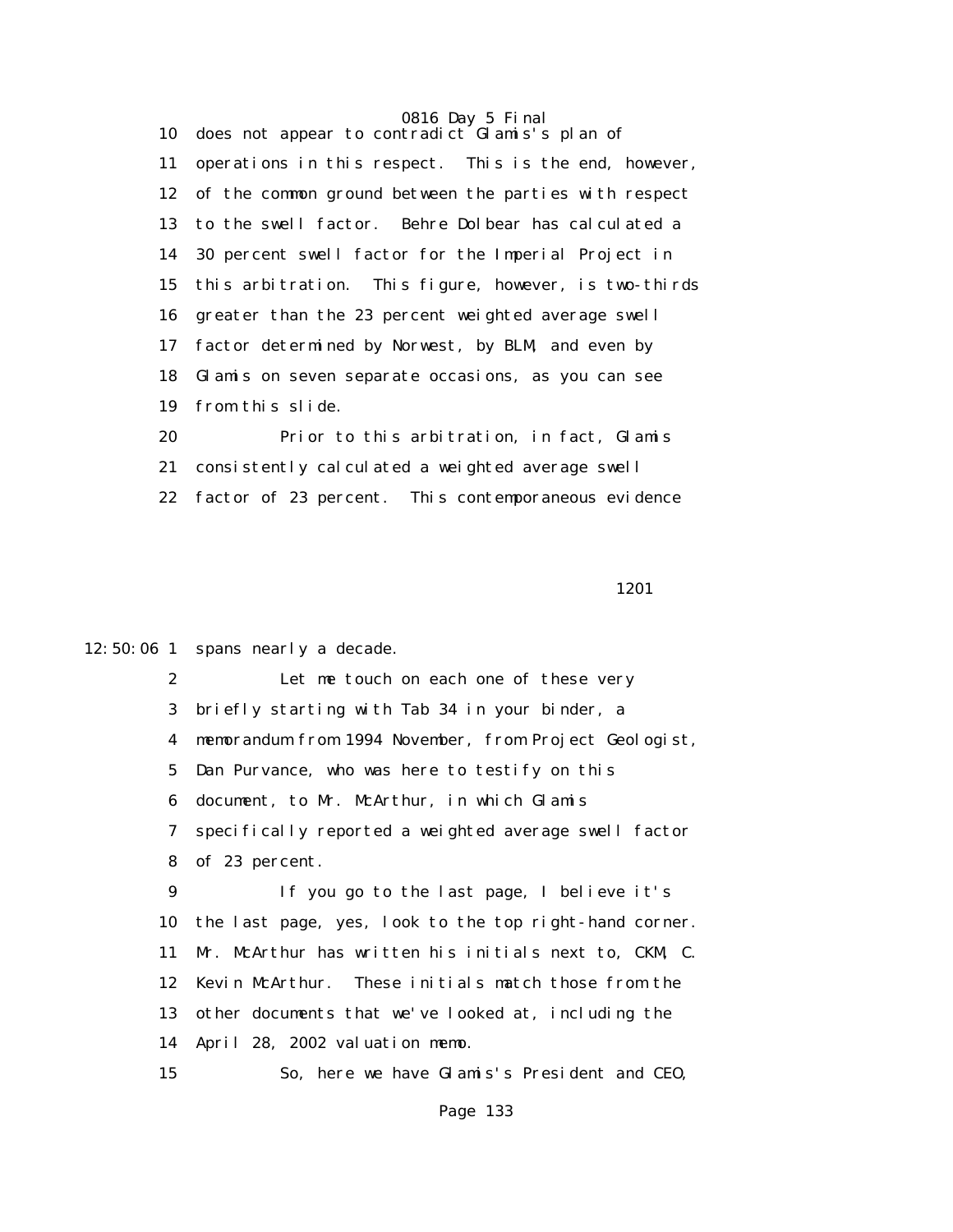16 who apparently was then Chemgold's Vice President and 17 Operations Manager, signing off on a 23 percent 18 weighted average swell factor. This document was not 19 shown to any witness this is week. 20 If you will turn to Tab 35, the evidence 21 continues. We have a document attached to a 1995

22 memorandum from Project Manager Gary Boyle to

1202

12:51:19 1 Mr. McArthur, copying Project Geologist Dan Purvance. 2 If you turn to the second to the last page, you will 3 see that Glamis again calculated and stated a weighted 4 average swell factor of 23 percent. 5 Now, third, if you turn to Tab 36, you'll 6 see-- 7 ARBITRATOR CARON: Could we pause for a 8 second. 9 MR. SHARPE: Sure. 10 (Pause.) 11 MR. SHARPE: If you will look at Tab 36, in 12 the documents attached to this memorandum, again, this 13 is a letter from Project Geologist, Dan Purvance, to 14 Glamis's consultant, Mine Reserves Associate, and 15 copied to General Manager Steve Baumann. Glamis 16 states a 23 percent weighted average swell factor on 17 the second to last page. 18 Now, you may recall that Mr. Houser was shown 19 this document and various data about gravel and rock 20 and conglomerates and core sample, but he was not 21 asked his opinion about the weighted average swell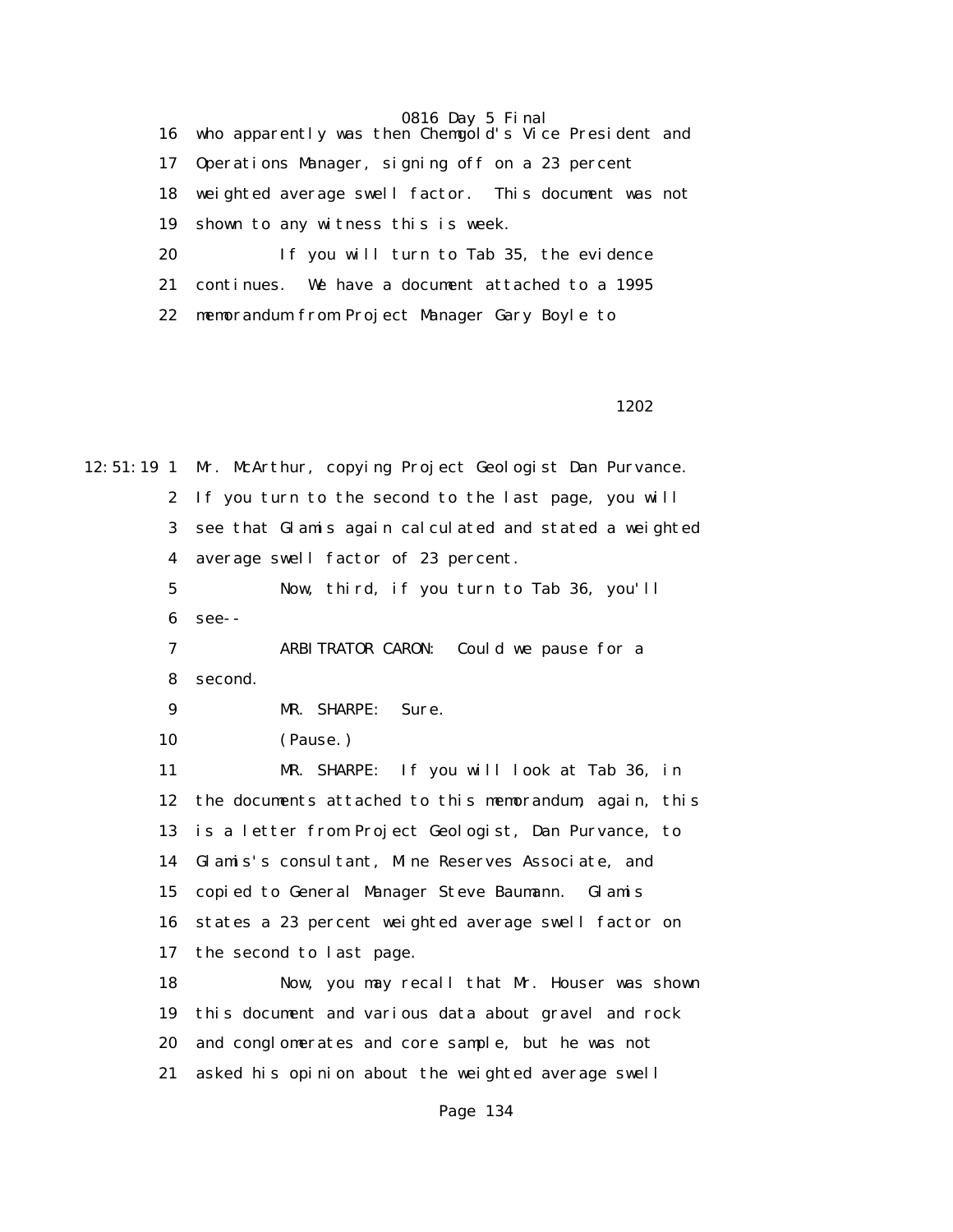22 factor. That was stated in that very document.

1203

12:53:17 1 If whenever you're ready, if you'll turn to 2 Tab 37, that's the next document stating a swell 3 factor. This one you may have to look at on the 4 screen because of the way that it's been produced. 5 It's a large spreadsheet, but the individual pieces 6 are difficult to see. But this is Glamis's March 1996 7 bankable feasibility sensitivity analysis, and as you 8 can see, Glamis has stated a 22.65 percent or 9 23 percent weighted average swell factor. I would 10 draw the Tribunal's attention to the fact that this is 11 a bankable feasibility analysis which indicates the 12 great confidence Glamis had in the figures supporting 13 that analysis. 14 I'm afraid the remainder of these documents 15 are in a similar disaggregated form, so it may be 16 easier to look at them on the screen, but we have the 17 fifth document is the Imperial Project's budget for 18 1998, in which Glamis states a 23 percent weighted 19 average swell factor, 22.65 percent. 20 And again, in the-- 21 ARBITRATOR CARON: Put the last slide up, 22 please.

1204

12:54:42 1 MR. SHARPE: If you'll notice also on these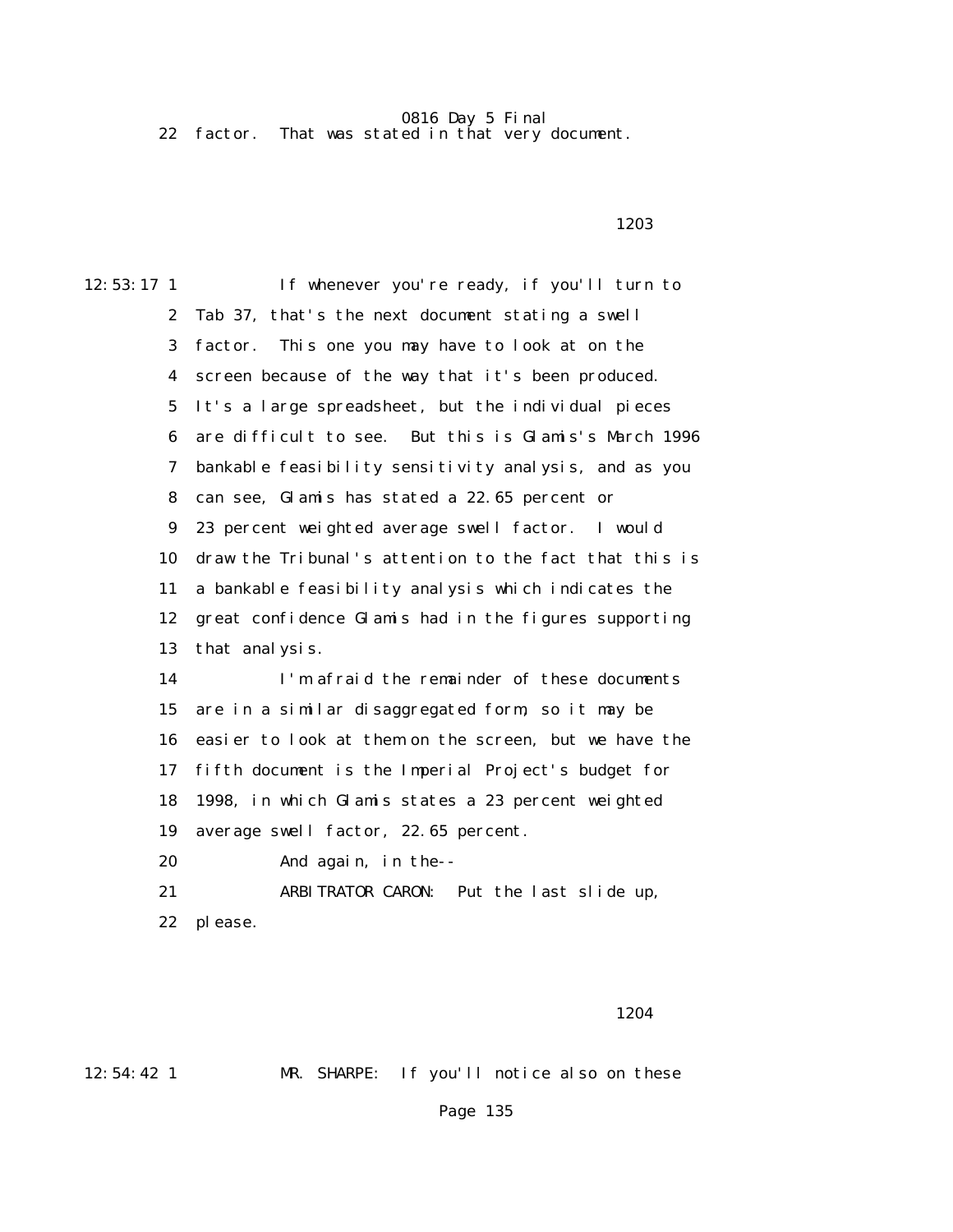0816 Day 5 Final 2 documents, the very first document that was prepared 3 by Mr. Purvance on November--in November of 1994 that 4 was signed by Mr. McArthur, you can see this being 5 replicated in Glamis's documents over this 10-year 6 period. This figure is not changing. It even says 7 11/94 CKM. These documents continue over a decade. 8 Okay. '98 is the next one also stating 9 23 percent weighted average swell factor. 10 And the same as with 1999, 23 percent 11 weighted average swell factor. 12 Finally, in the 2003 valuation model that 13 served as the basis of Behre Dolbear's own DCF 14 valuation, Glamis states a 23 percent weighted average 15 swell factor. Again, you can see 1194 CKM swell 16 factor 22.65 percent. 17 ARBITRATOR CARON: What does the 1194 mean? 18 MR. SHARPE: The 1194 was the date of the 19 original memorandum that Dan Purvance sent. It's the 20 earliest indication we've seen of a weighted 23 21 percent--a weighted average 23 percent swell factor. 22 We have not seen any indication in any of the

1205

|   | 12:56:16 1 thousands of documents that have been produced in this |
|---|-------------------------------------------------------------------|
|   | 2 case indicating anything other than a 23 percent                |
|   | 3 weighted average swell factor until the parties'                |
|   | 4 dispute arose.                                                  |
| 5 | So, there is no reason for this Tribunal to                       |

 6 reinvent the wheel and try to calculate its own swell 7 factor from a piece of rock that was introduced a few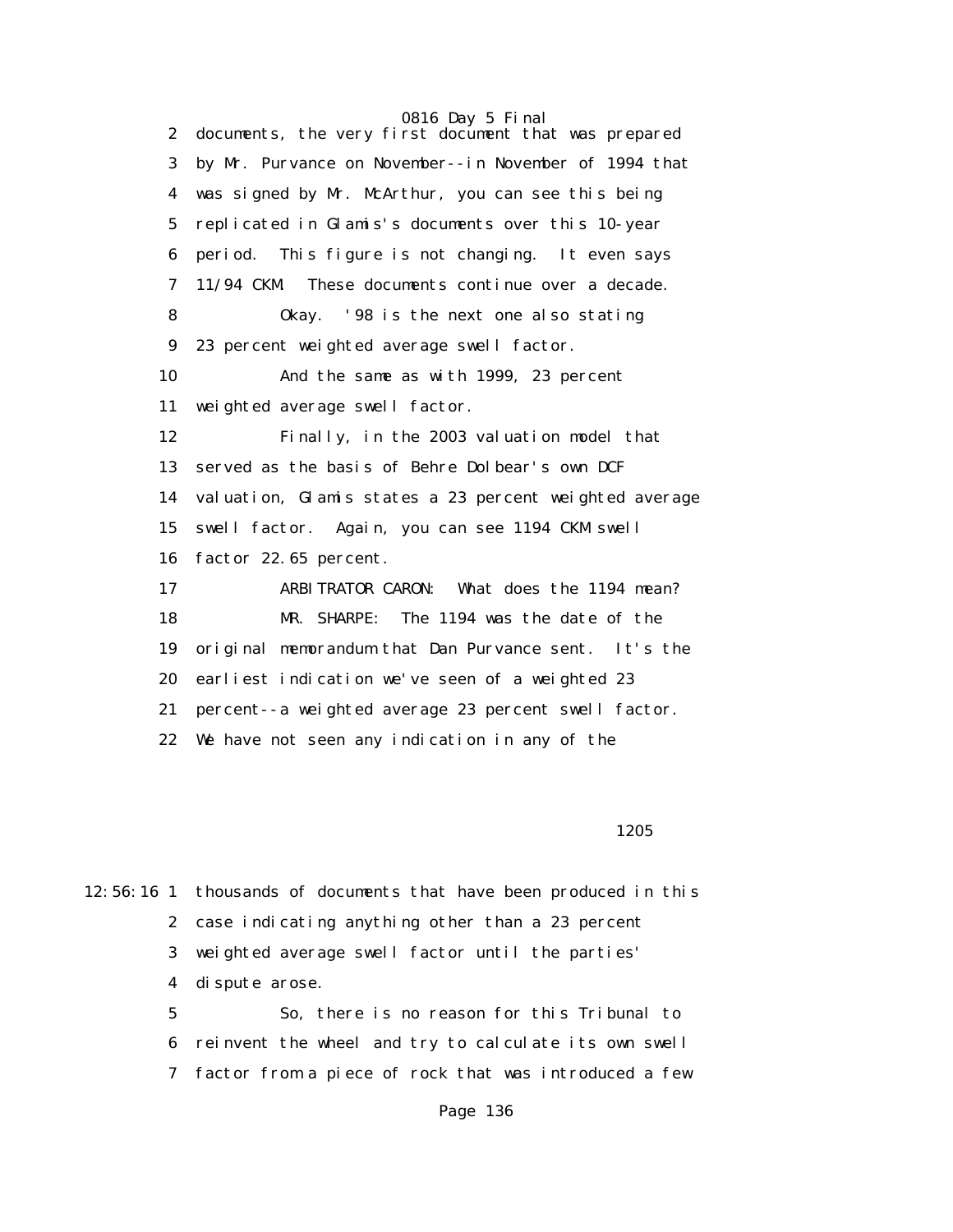8 days ago. For 10 years Glamis relied on a 23 percent 9 weighted average swell factor. There is no indication 10 in any of the documents that we have seen or that have 11 been produced that suggest that somehow they realized 12 they were wrong, that their budgets were wrong, that 13 their bankable feasibility analysis was wrong. There 14 is no memo from Mr. Purvance saying I made a gross 15 error in 1994 which replicated itself over a decade in 16 our documents. And, in fact, I meant to say a 17 35 percent swell factor. Mr. Purvance was here. He 18 did not state: "I think I was wrong in 1994 and these 19 documents are wrong over a decade." He was asked a 20 question about the swell factor. His answer was 21 nonresponsive. 22 There is an additional point. You will

 $1206$ 

12:57:33 1 recall from the testimony of Mr. Guarnera from Behre 2 Dolbear that he stated that he relied on the 3 information provided in Mr. Purvance's documents, and 4 yet he reached a different conclusion. I will discuss 5 how he got there in just a moment, but just--the final 6 contemporaneous value--statement is from BLM, and BLM 7 calculated 22.3 percent swell factor in its 2002 8 Imperial Project mineral examination, which was based 9 on Glamis's Imperial Project drill logs, metallurgical 10 work, and published rock density data including--you 11 may be able to see. If not, you can look at 41 in 12 your binder. They relied on the Church Handbook. 13 That's how that handbook made its way into this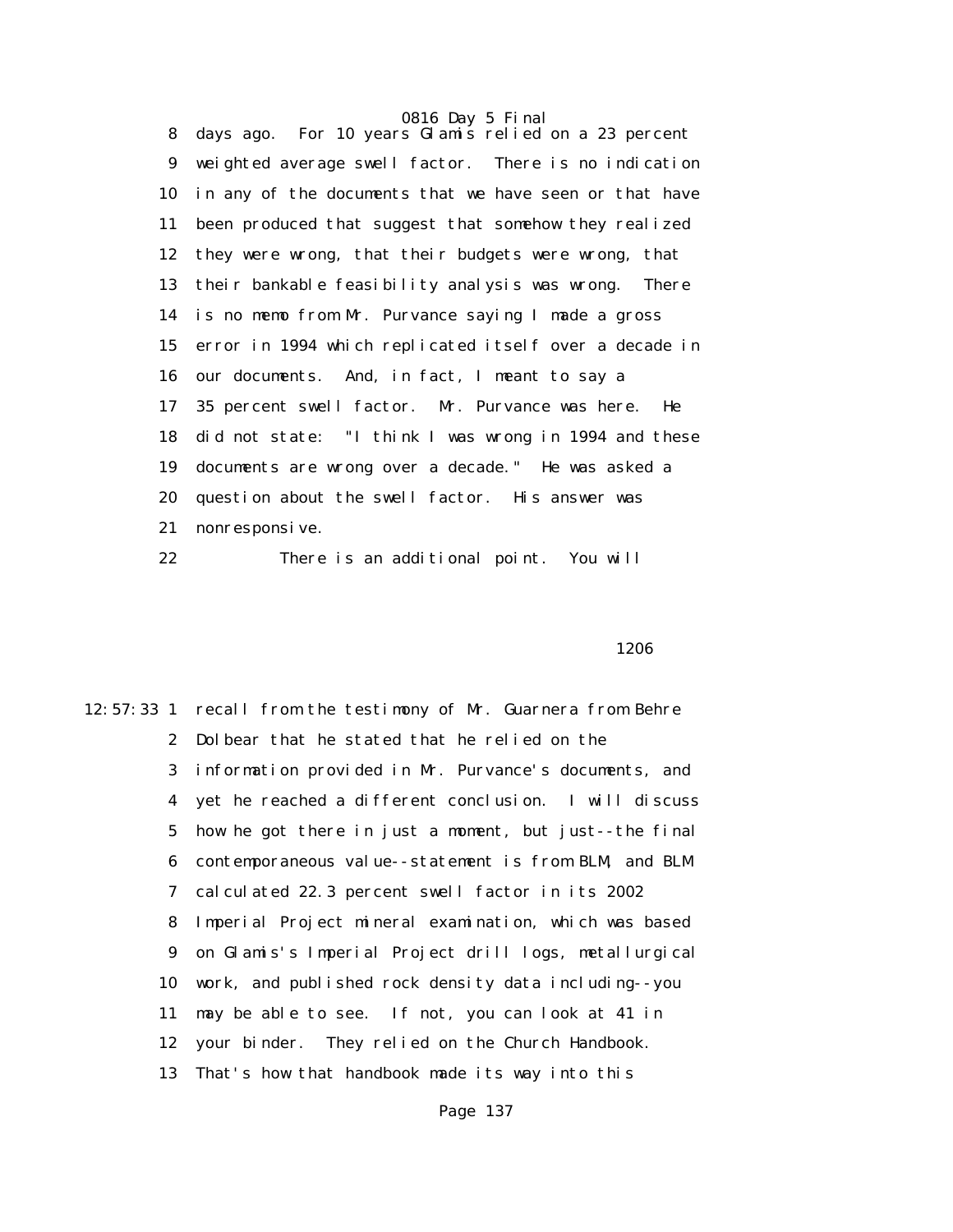14 arbitration.

 15 Now, let me address how Behre Dolbear 16 calculated its swell factor. Behre Dolbear simply 17 sets aside this entire 10-year history of documentary 18 evidence and proceeds from what it calls first 19 principles. This is what it states: "The swell 20 factor of 35 percent used in the final Feasibility 21 Study was developed from first principles, based upon 22 the ratio of the density of the in-place material, 13

1207

12:58:45 1 cubic feet per ton determined from multiple samples to 2 the density of the loose mine materials, 17.7 cubic 3 feet per ton.

> 4 So, let's look at this table regarding how 5 Behre Dolbear was forced to make its swell factor 6 calculation. As you can see, this is the loader 7 productivity chart from the final Feasibility Study. 8 It does not state a swell factor. It states the loose 9 density of the material. 3,050 pounds per cubic yard. 10 Now, apparently Behre Dolbear has located in 11 the same document the in-place density of the material 12 and then made a calculation to determine the Imperial 13 Project's swell factor. Now, Behre Dolbear apparently 14 did not introduce that relevant portion into evidence, 15 and so this Tribunal, it would appear, could not 16 replicate Behre Dolbear's swell factor, even if it 17 were inclined to set aside the entire history of the 18 contemporaneous evidence stating a 23 percent swell 19 factor and to proceed from first principles.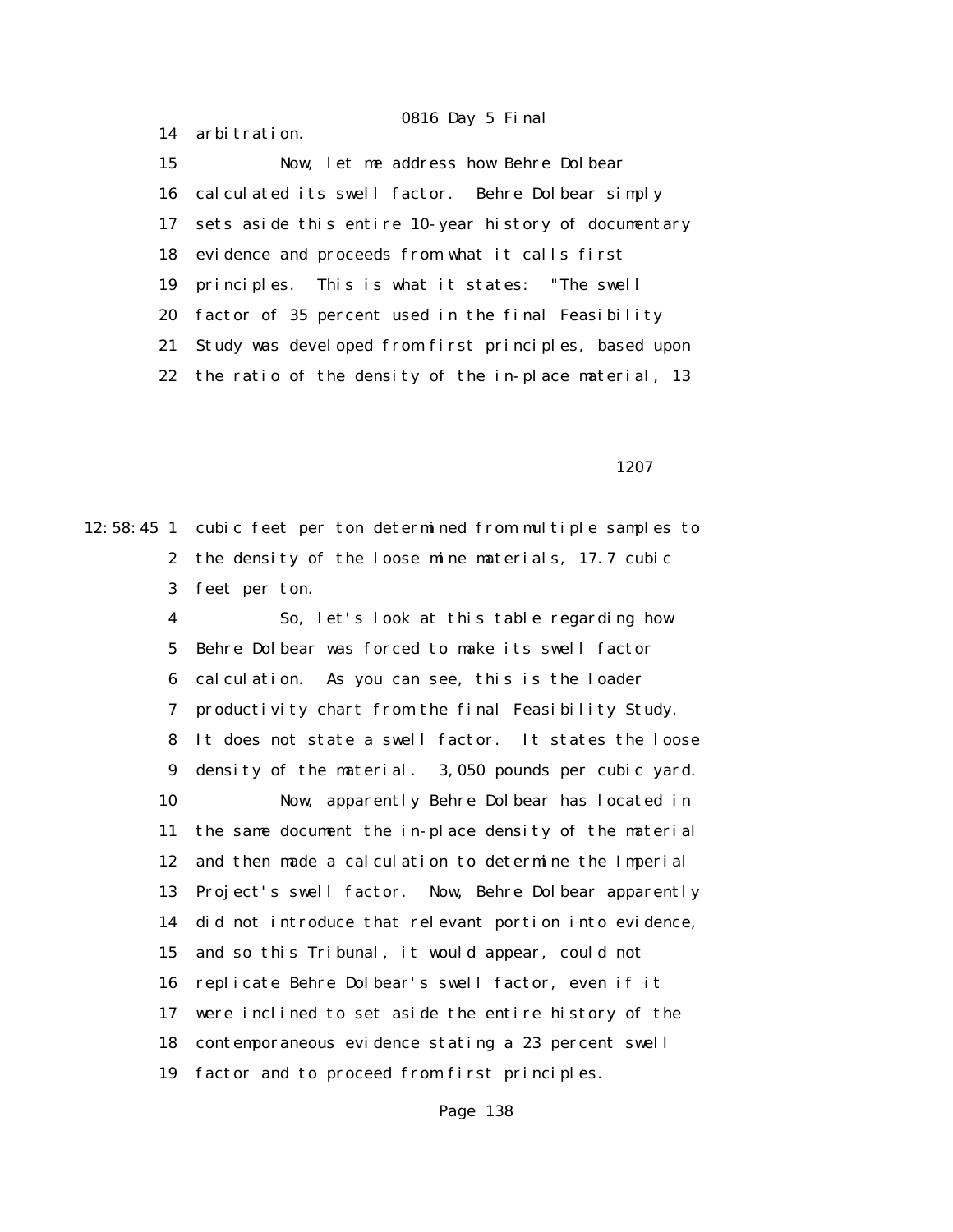0816 Day 5 Final 20 In any event--excuse me.

 21 So, the effect of Behre Dolbear's mistaken 22 swell factor is that is overstated by approximately

1208

13:00:02 1 15 million tons, the amount of material that Glamis 2 would have been required to backfill had the 3 California reclamation requirements actually been 4 applied to it. 5 What does this mean in dollars and cents? 6 Not that much, actually, despite all of the testimony 7 that we heard this week about that piece of rock. At 8 25.5 cents per ton and 15 million tons, that's about 9 \$3.8 million about a dozen years out into the project. 10 The impact on the net present value is less than a 11 million dollars. 12 In other words, despite the inordinate amount 13 of time that Glamis spent on this swell factor issue, 14 the financial impact is quite marginal. 15 Glamis apparently did not realize this 16 because it was asked what the financial impact of the 17 different swell factors was, and it didn't have an 18 answer. That might explain why this rock sample and 19 the issue of swell factor featured so prominently over 20 the past week. 21 If I might, I will turn to the third major 22 problem in Behre Dolbear's post backfill valuation,

1209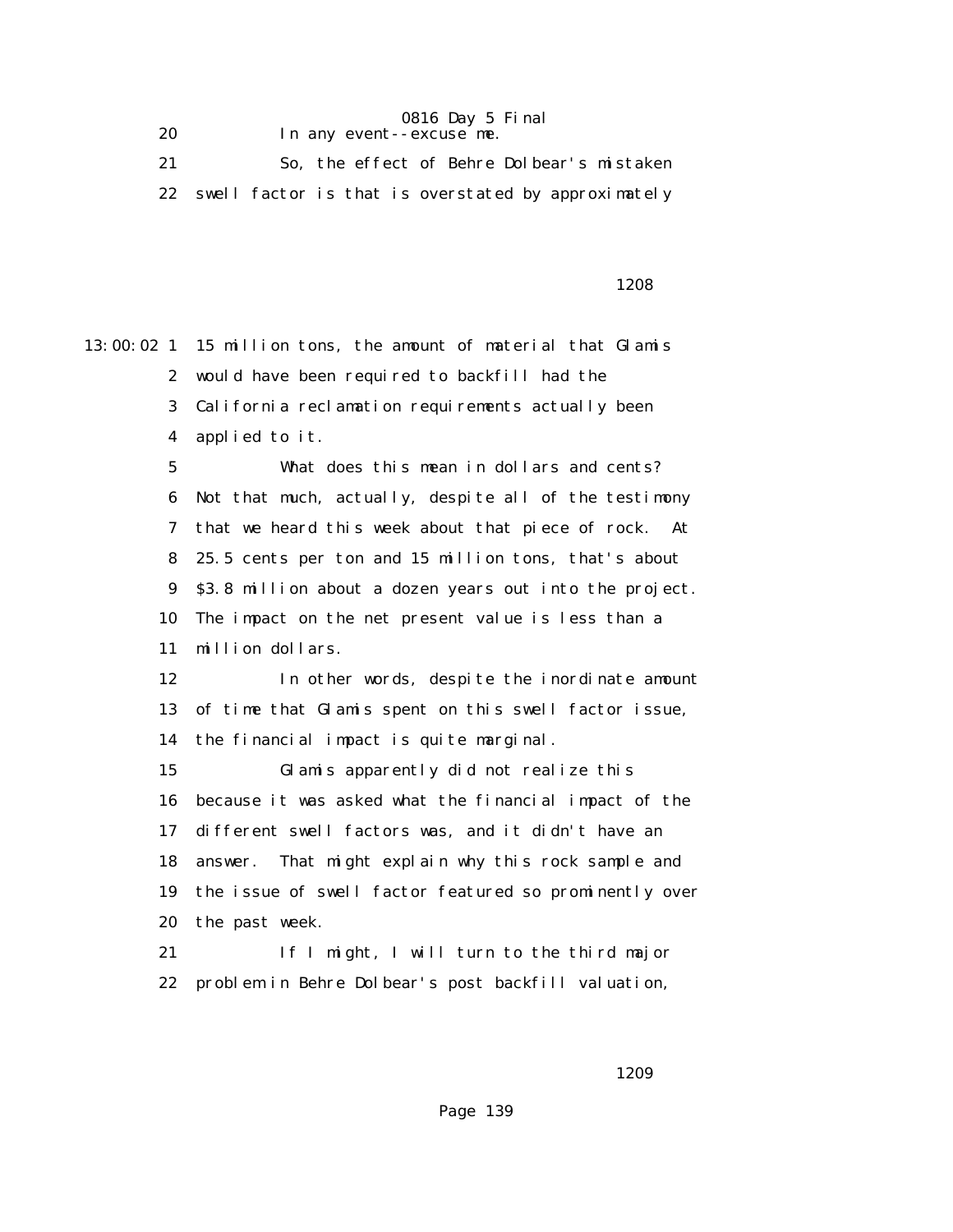| $13:01:11$ 1     | and that relates to the estimated reclamation costs. |
|------------------|------------------------------------------------------|
| $\boldsymbol{2}$ | Mr. Sharpe, may I interrupt<br>PRESIDENT YOUNG:      |
| 3                | you for a moment and just ask a procedural question. |
| 4                | It is $1:00$ .<br>How much longer do you anticipate? |
| $\mathbf{5}$     | MR. SHARPE: I probably have 15 minutes.              |
| 6                | We are not opposed to breaking if the                |
| 7                | Tribunal prefers to take the lunch break at the      |
| 8                | scheduled time.                                      |
| 9                | PRESIDENT YOUNG: I think we will break at            |
| 10               | this point and reconvene at 2:15. Thank you very     |
| 11               | much.                                                |
| 12               | (Whereupon, at $1:01$ p.m., the hearing was          |
| 13               | adjourned until $2:15$ p.m., the same day.)          |
| 14               |                                                      |
| 15               |                                                      |
| 16               |                                                      |
| 17               |                                                      |
| 18               |                                                      |
| 19               |                                                      |
| 20               |                                                      |
| 21               |                                                      |
| 22               |                                                      |
|                  |                                                      |
|                  |                                                      |
|                  | 1210                                                 |

1 **AFTERNOON SESSION**  2 PRESIDENT YOUNG: Counsel ready to proceed? 3 MR. SHARPE: Yes. 4 PRESIDENT YOUNG: Thank you. 5 We will recommence the hearing. Mr. Sharpe,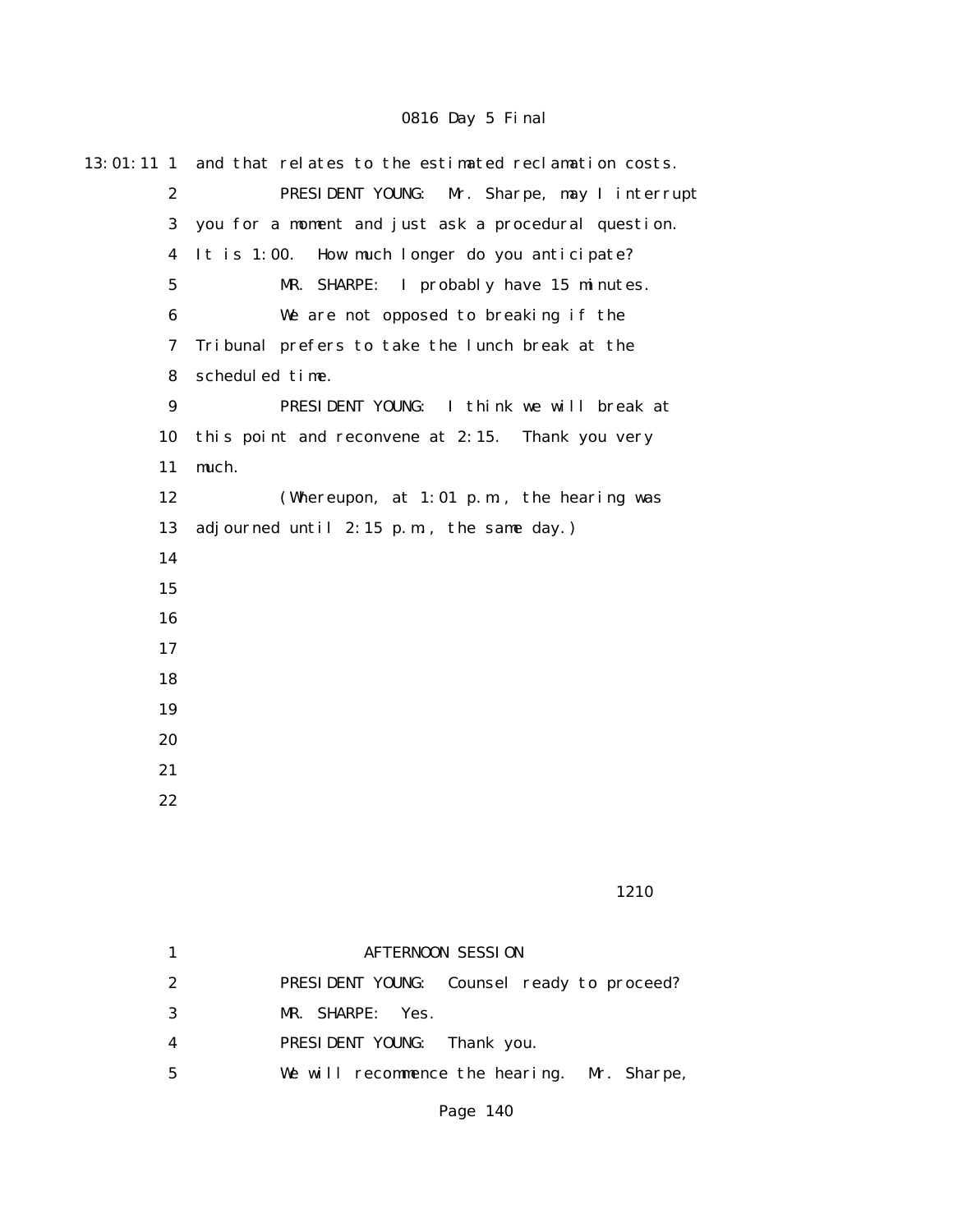0816 Day 5 Final 6 the floor is yours. 7 MR. SHARPE: Thank you, Mr. President and 8 Members of the Tribunal. I would propose turning to 9 the third major problem in Behre Dolbear's 10 post-backfill valuation, and that is that Behre 11 Dolbear has mistakenly estimated reclamation costs at 12 35.3 cents per ton. 13 Now, unlike the swell factor, this actually 14 has important implications for the valuation 15 conclusions reached. 16 Behre Dolbear's figure is almost 30 percent 17 higher than 25 cents per ton that Glamis calculated 18 and the 25-and-a-half cents per ton that Norwest 19 calculated. 20 Again, the Tribunal should remember that 21 Behre Dolbear has set aside Glamis's own 22 contemporaneous calculations in favor of estimates

1211

14:20:31 1 performed for this arbitration.

 2 I would direct the Tribunal to the screen. 3 The contemporaneous documents are once again 4 instructive.

 5 Prior to this arbitration, Glamis calculated 6 that it would cost approximately \$52 million to comply 7 with the California reclamation requirements. That's 8 25 cents per ton, 206 million tons of material, and no 9 additional capital costs for rebuilding equipment. 10 Norwest similarly calculated that it would 11 cost \$55.4 million for reclamation. That's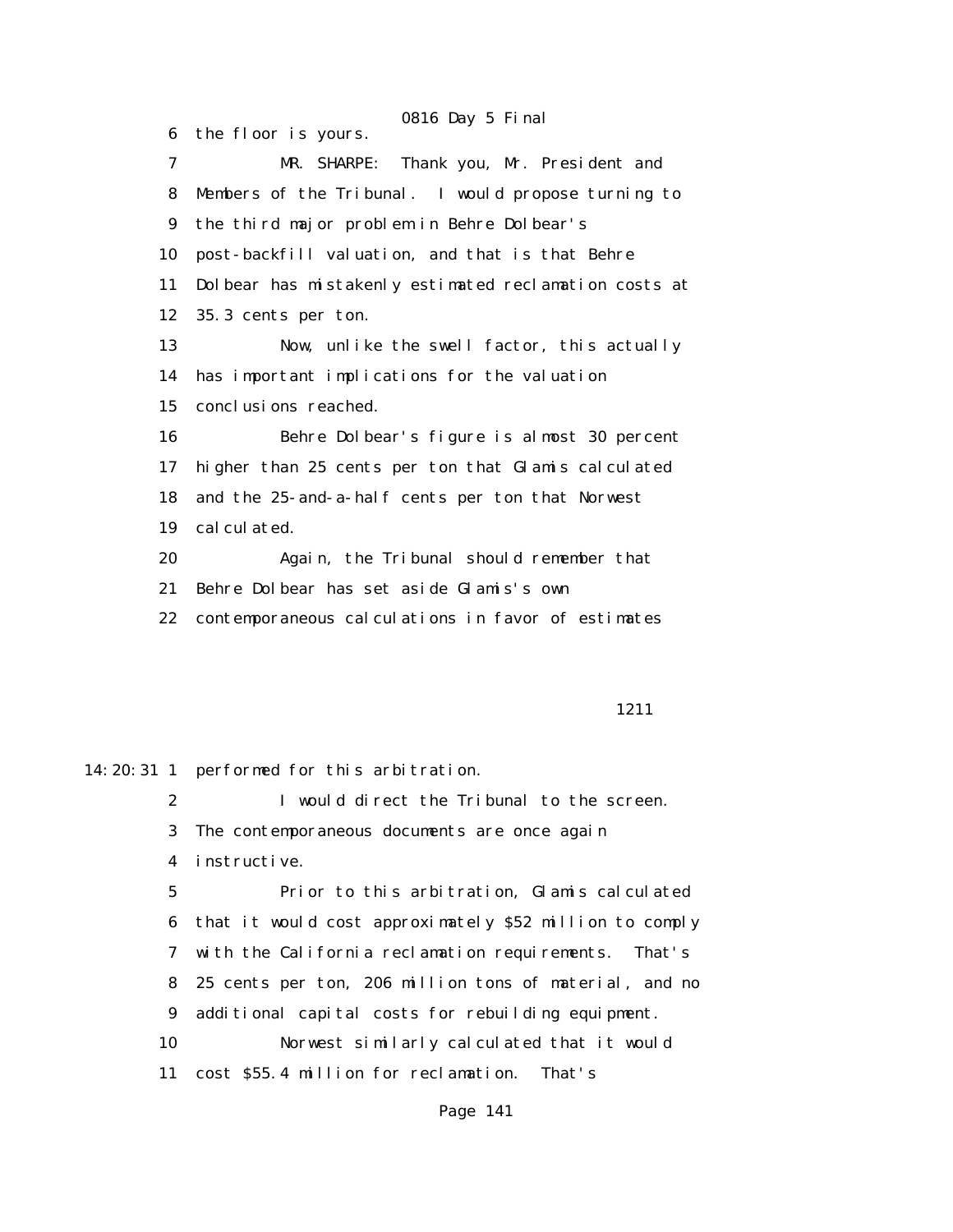0816 Day 5 Final 12 25-and-a-half cents per ton, and 187 million tons of 13 material plus \$7.7 million for rebuilding equipment 14 just to be conservative. 15 Behre Dolbear, in marked contrast has 16 calculated \$95.5 million, or nearly twice Glamis's 17 contemporaneous estimate. That's 35.3 cents per ton 18 and 227 million tons of material with \$15.4 million 19 for rebuilding equipment. 20 Now, Norwest has pointed out two problems

 21 with Behre Dolbear's calculation, aside from the fact 22 that it contradicts Glamis's contemporaneous

**1212** 

14:21:54 1 documentary evidence.

 2 First, there is a problem with Behre 3 Dolbear's "order of magnitude" calculation 4 methodology. For the most important cost calculation 5 in this arbitration, Behre Dolbear has simply made an 6 estimate. Behre Dolbear assumes that reclamation 7 costs is basically excavation costs in reverse. That 8 is, it claims that reclamation costs are equal to 9 excavation costs minus blasting and drilling costs. 10 That may be a convenient shorthand, but it is 11 certainly not the most accurate method as Norwest has 12 shown with its detailed zero base, bottom-up 13 calculation. 14 In fact, curiously, Behre Dolbear purports to

 15 rely on Glamis's own numbers when making this 16 calculation, but somehow reached a figure nearly one 17 third higher than Glamis's own calculation. Clearly,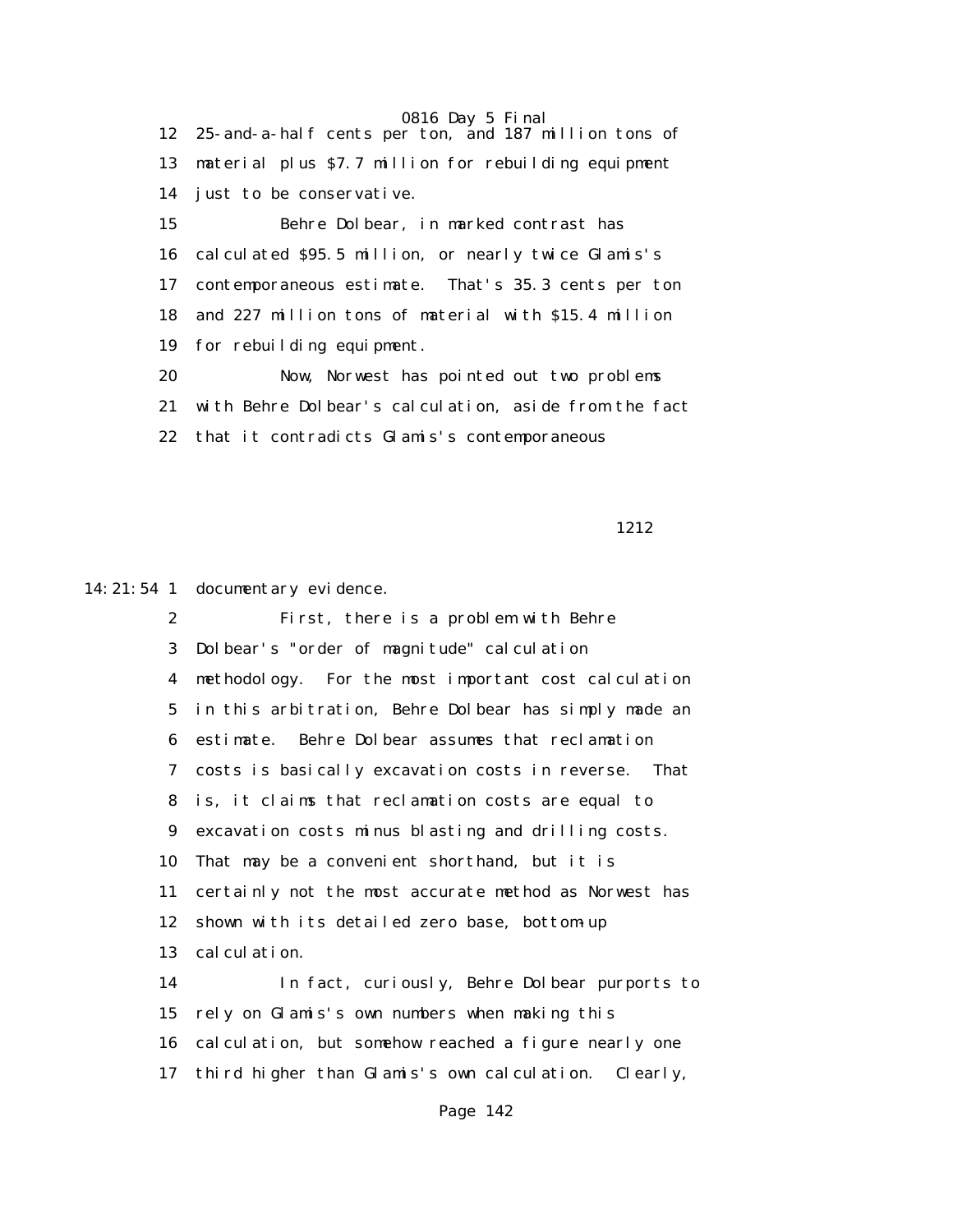|    | 18 something is wrong with Behre Dolbear's methodology. |
|----|---------------------------------------------------------|
| 19 | Second, there is a problem with Behre                   |
|    | 20 Dolbear's interpretation and application of the      |
|    | 21 California reclamation regulation. Behre Dolbear     |
| 22 | assumes that Glamis would have to haul the waste        |

1213

14:23:05 1 material to the pit bottom and then compact each layer 2 of waste material, which obviously increases the 3 costs. Mr. Guarnera testified to that assumption this 4 week. 5 But as the United States explained in its 6 Rejoinder and as Dr. Parrish has explained in his 7 witness statement, the SMGB regulations do not require 8 compacted backfilling except when backfilling is 9 proposed for urban uses. The Imperial Project is not 10 in an urban area. It is in the desert. It is on land 11 designated for limited use. 12 So, the requirements for bottom-up 13 backfilling with layered compacting simply do not 14 apply to this kind of project. 15 In fact, neither Glamis nor Behre Dolbear 16 contemplate employing these onerous engineered 17 backfilling requirements in their plans for the West 18 and Singer pits which Glamis, I remind the Tribunal, 19 always intended to backfill. Let me read from 20 Glamis's Plan of Operations. "We struck an overburden 21 placed in the excavated pits would be end dumped in a 22 single lift which would remain at the angle of repose,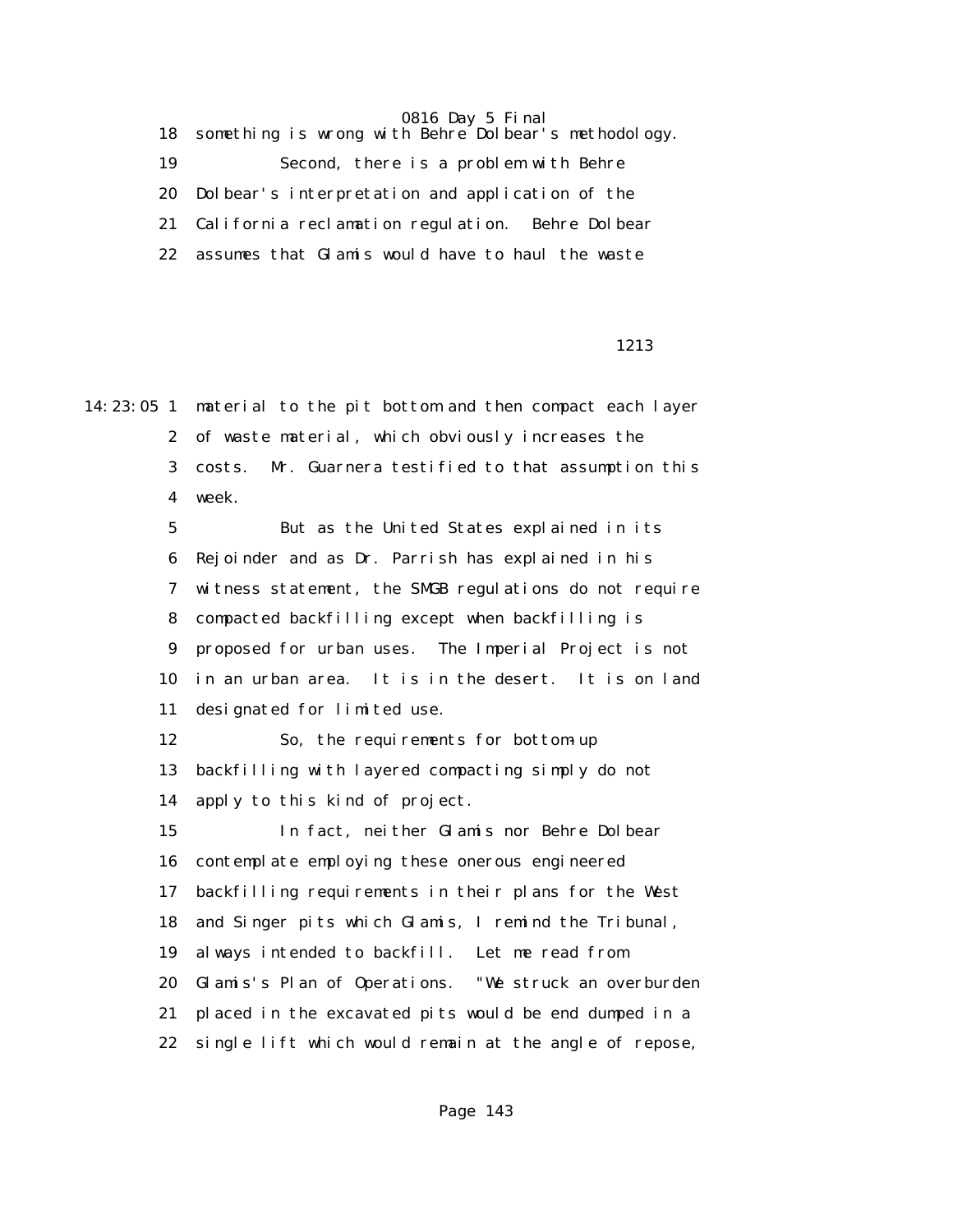#### 14:24:17 1 Figure 6."

 2 And turning to Figure 6, you can see a 3 schematic of end dumping from the pit crest. Now, 4 this is a method that Behre Dolbear emphatically 5 rejects.

 6 So, it makes no sense to argue that the 7 California regulations engineering backfill provision 8 requires bottom-up compacting of one pit, but not for 9 the other two pits in the same mining project. 10 Because Behre Dolbear has misinterpreted the 11 requirements of California law, it has exaggerated 12 reclamation costs at the Imperial Project by millions 13 of dollars.

 14 Behre Dolbear's fourth major mistake in the 15 post-backfill scenario was its failure to account for 16 the Imperial Project's Real Option Value, which we 17 heard about this week. The Real Option Value is the 18 value to Glamis arising from its ability to defer 19 mining operations until the price of gold or other 20 economic factors have improved, as they have. Behre 21 Dolbear again categorically rejects real options as, 22 "not applicable to the valuation of mineral

1215

14:25:29 1 properties." It even chastises Navigant for a lack of 2 expertise in valuing mineral properties and the 3 mineral industry by making this argument seems to be a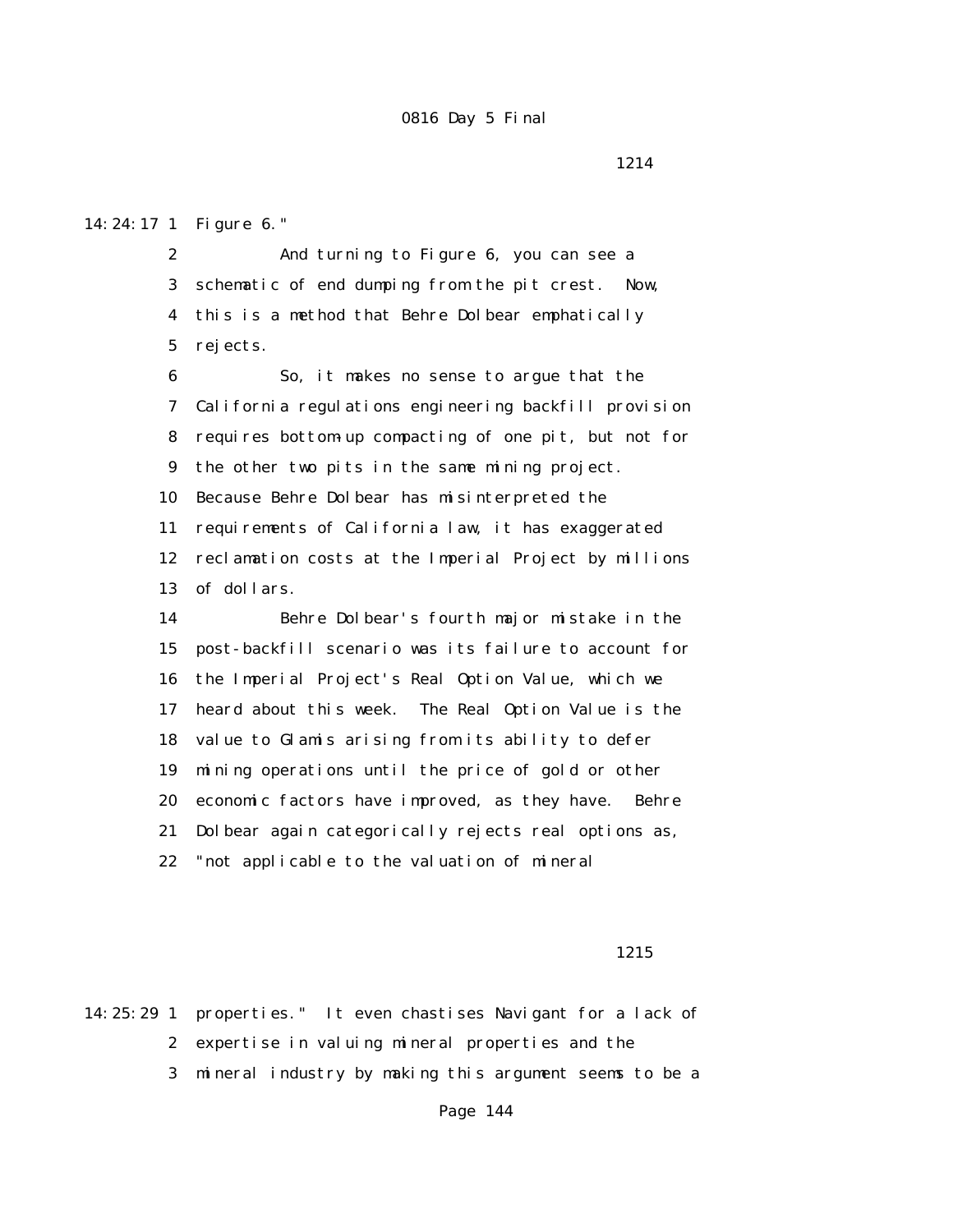0816 Day 5 Final 4 common theme from Glamis. 5 But this criticism is entirely misplaced. 6 Navigant cited abundant authority proving the 7 importance of Real Option Value in mining. Behre 8 Dolbear did not produce any response. 9 Mr. Jeannes himself has highlighted the Real 10 Option Value of Glamis's mines. Let me put this up on 11 the screen. This is what he said about valuing 12 mineral properties before this dispute arose. 13 He says, "It's a harder business to value for 14 a fundamental investor. It takes a while to get your 15 arms around the traditional earnings and cash flow 16 multiples that we trade at because our underlying 17 commodity as has an optionality built into it. People 18 aren't just buying gold companies based on what our 19 cash flow will be. They also buy us because want to 20 participate in increase in margins if the price of 21 gold goes up. To get that option, they're willing to 22 pay multiples of cash flow, earnings and net asset

1216

14:26:40 1 value that you don't see getting paid in the other 2 sectors."

> 3 This is a clear recognition of the Real 4 Option Value of mineral properties.

 5 This is--if you're looking for this in your 6 binder, I'm sorry, it's Exhibit 43. Just to give you 7 some assistance--this is a long document--if you turn 8 to the third page, the very top of the third page, 9 about five lines down, it starts in the middle of that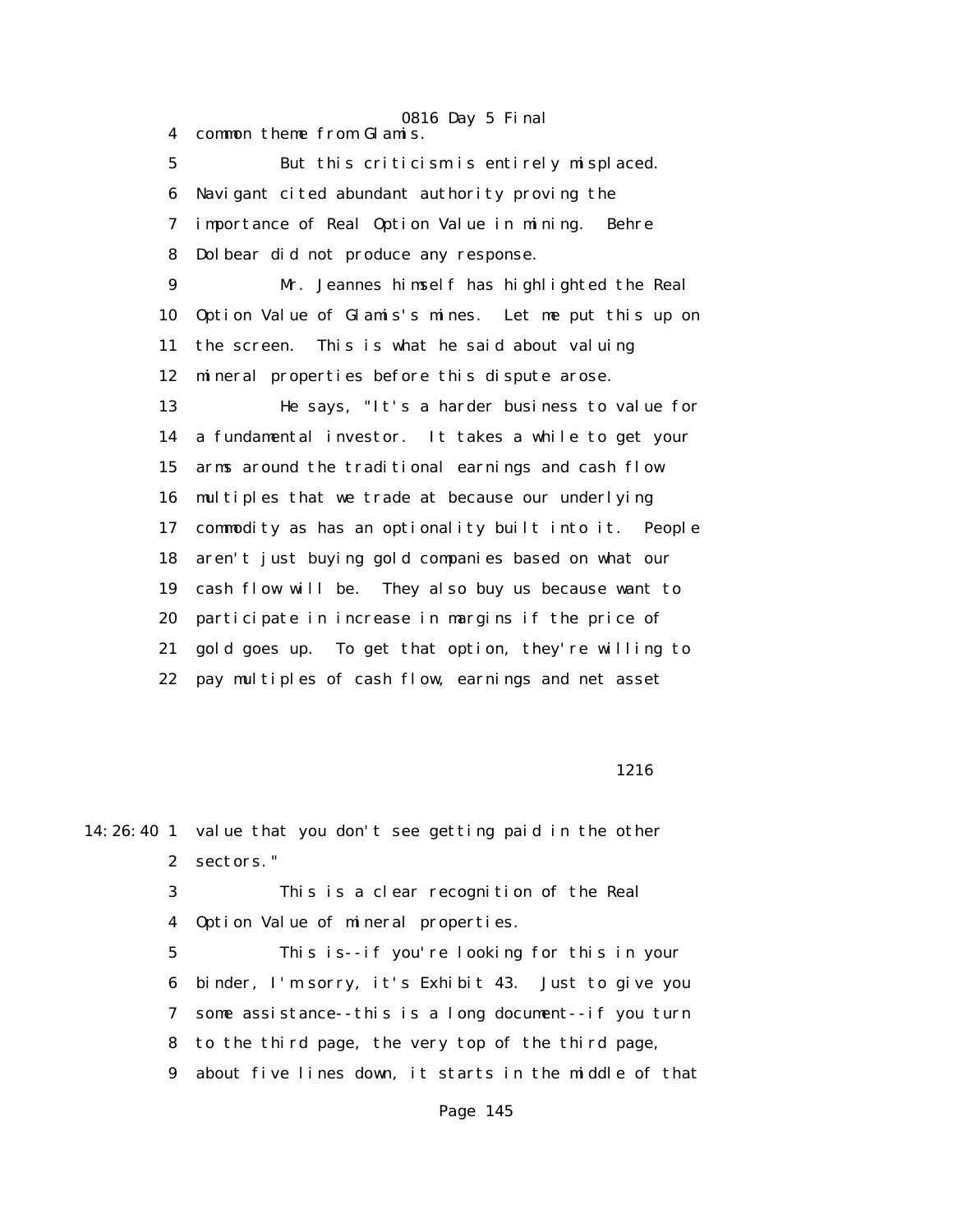10 paragraph.

 11 Now, Glamis's own Cerro Blanco mine in 12 Guatemala further illustrates the Real Option Value of 13 a mining company. To remind the Tribunal, Glamis 14 acquired that mine in 1998, and gold prices slumped, 15 and Glamis wrote it off in 2001. When gold prices 16 increased, Glamis revived the mine.

17 I will put up Exhibit 44 on the screen. We 18 have a press release from Glamis Gold. If you look 19 down toward the bottom of the page, the third bullet 20 point--second bullet point, sorry, it says, "The \$8 21 million carrying value of the Cerro Blanco project has 22 been written down. The asset was acquired in 1998,

1217

14:28:32 1 when gold prices were much higher than today. While 2 the company will continue to hold and work to improve 3 the value of this project, its economics are such that 4 it will require higher gold prices to justify a 5 development decision."

> 6 And now, with gold prices pushing \$700 an 7 ounce, Goldcorp has revived the Cerro Blanco project 8 and has spent millions of dollars developing it. The 9 company recently announced--this is Tab 45--"Cerro 10 Blanco, work on internal Feasibility Study will be 11 completed in the first half of 2007. Just over \$5 12 million was spent on project development and 13 approximately \$3 million on exploration in 2006." 14 The Cerro Blanco project precisely shows the 15 Real Option Value of a mining property. The issue of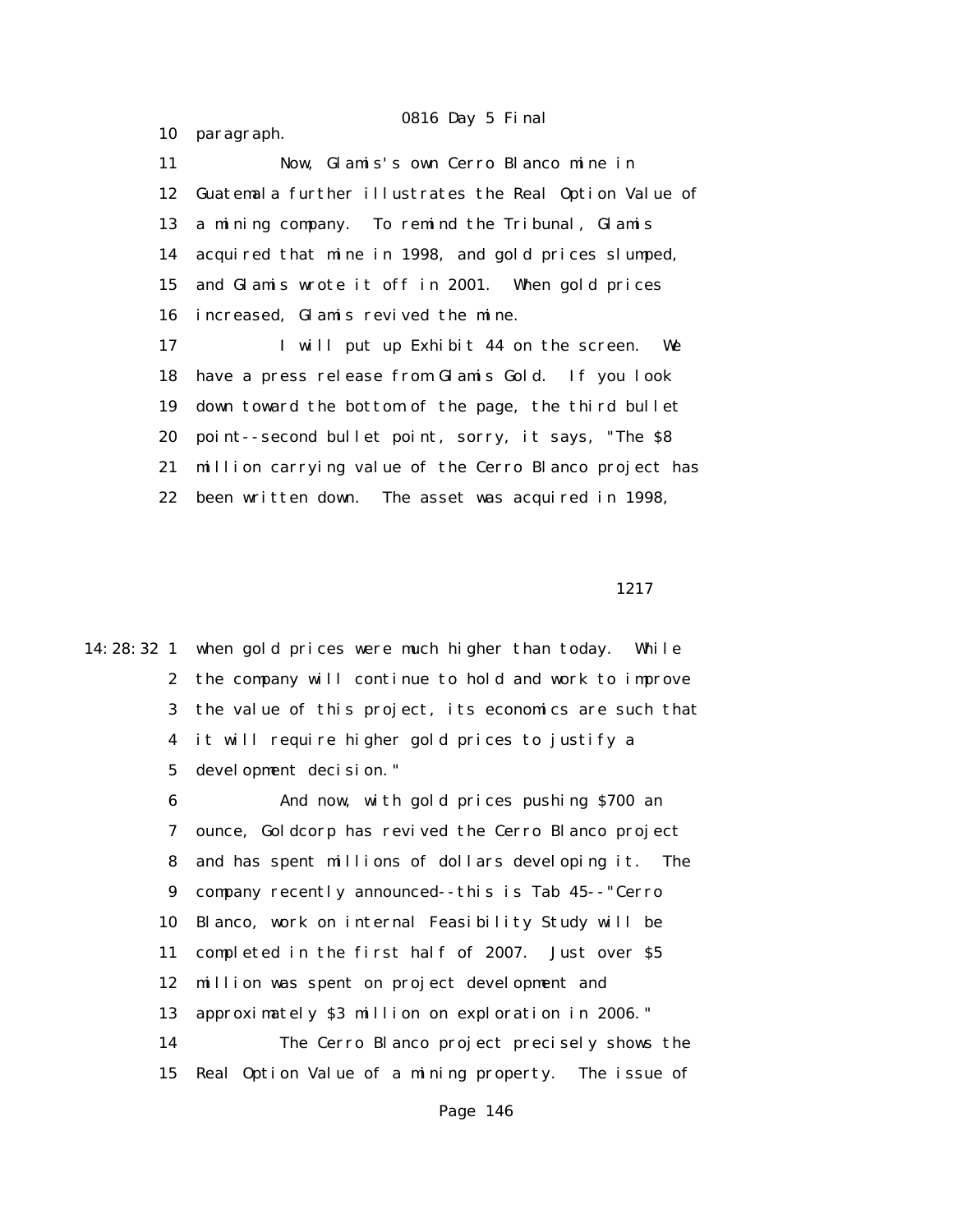16 whether or not Glamis found a gold vein is irrelevant. 17 The Project was put on hold when the gold prices were 18 low and was revived when gold prices improved. 19 In fact, undoubtedly, when gold prices 20 improve, new exploration is done, and veins may be 21 found or other aspects of the Project may improve that 22 justify a development decision.

## 1218

14:29:54 1 So, what does the Real Option Value mean for 2 the Imperial Project? Let's assume for the sake of 3 argument that the California reclamation measures made 4 the Project uneconomic in 2002. Glamis or a purchaser 5 of project retained the option to delay production 6 until the price gold or other factors made the Project 7 economic again. This means that the Imperial Project, 8 like the Cerro Blanco project, retained value, even if 9 it was uneconomic in 2002, which, as we have shown, is 10 not the case.

> 11 And incidentally, Glamis and Professor Wälde 12 claim that the write-down of the Imperial Project in 13 2001 provides objective evidence of its lack of market 14 value. But as the Cerro Blanco Project shows, a 15 write-down is simply an accounting measure. It has 16 nothing to do with actual market value, or may have 17 nothing to do with actual market value. So, Glamis 18 and Professor Wälde's write-down theory is simply not 19 correct.

> 20 Let me turn to the fifth major mistake in the 21 post-backfill scenario, and that's Behre Dolbear's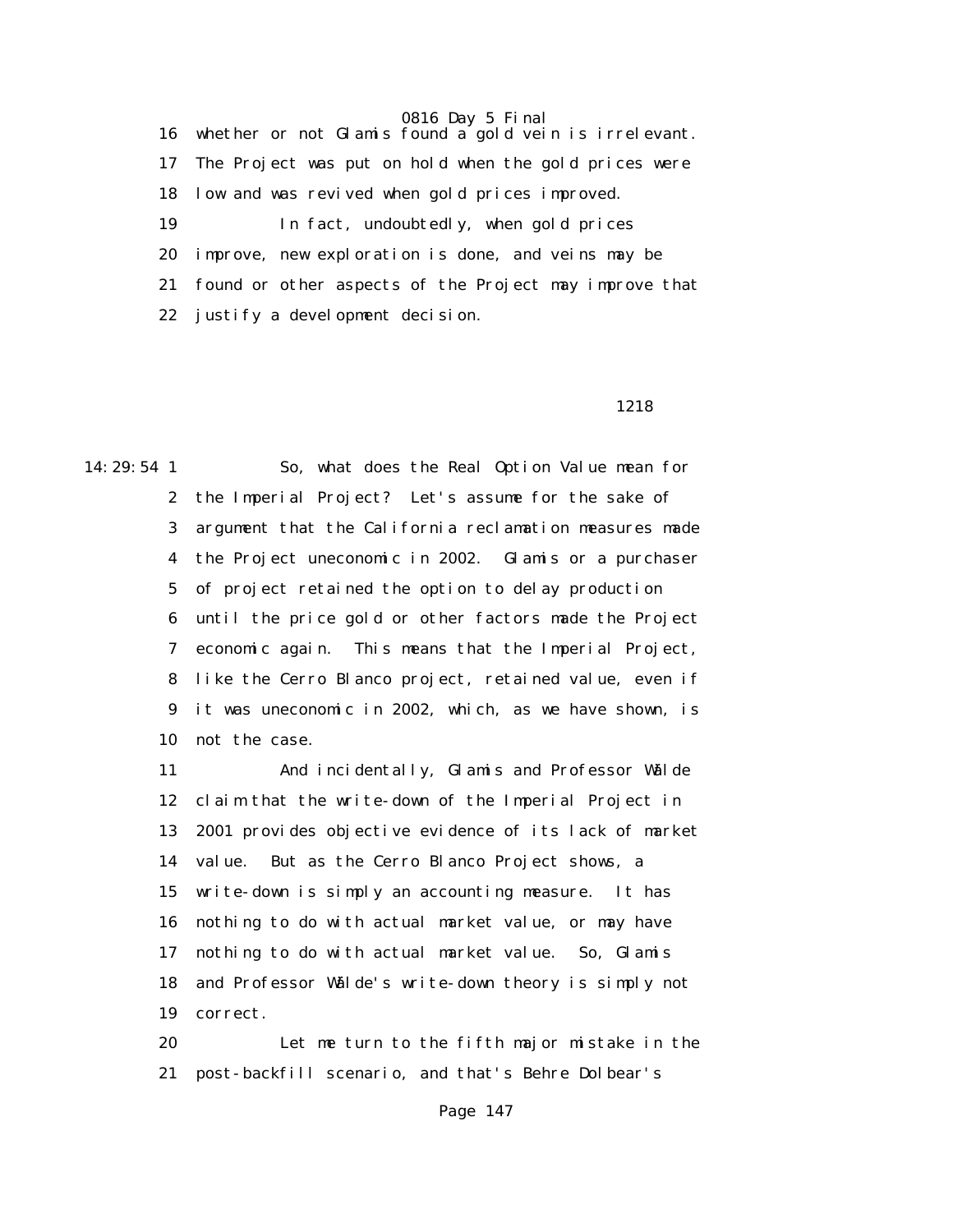22 failure to account for the Singer Pit's

14:31:02 1 probability-adjusted additional gold reserves. As we 2 mentioned, the January 9, 2003 valuation referenced 3 the 1.1 million ounces of gold reserves, and then 4 there were 500,000 ounces of additional gold 5 resources, so to prove--Behre Dolbear wants to have it 6 both ways in this arbitration: To prove the Imperial 7 Project's value before the California reclamations 8 took, Behre Dolbear converted the Singer Pit's 9 500,000 ounces of gold resources into 250,000 ounces 10 of probability-adjusted gold reserves. It then valued 11 those reserves at \$6.43 million. 12 Now, Behre Dolbear claims in the rebuttal 13 statement of Mr. Guarnera that it did no such thing, 14 but reading from page 19 of its first expert report, 15 which I will put up on the screen, "Behre Dolbear 16 believes that on a probabilized basis, half of the 17 500,000 ounces would be produced and has valued the 18 probability-adjusted additional gold reserve additions 19 as a development-stage project. The adjusted 20 additional gold reserve is thus 250,000 ounces of 21 gold."

22 Now, to prove the value of the Imperial

Page 148

1220

14:32:18 1 Project after the California reclamation measures took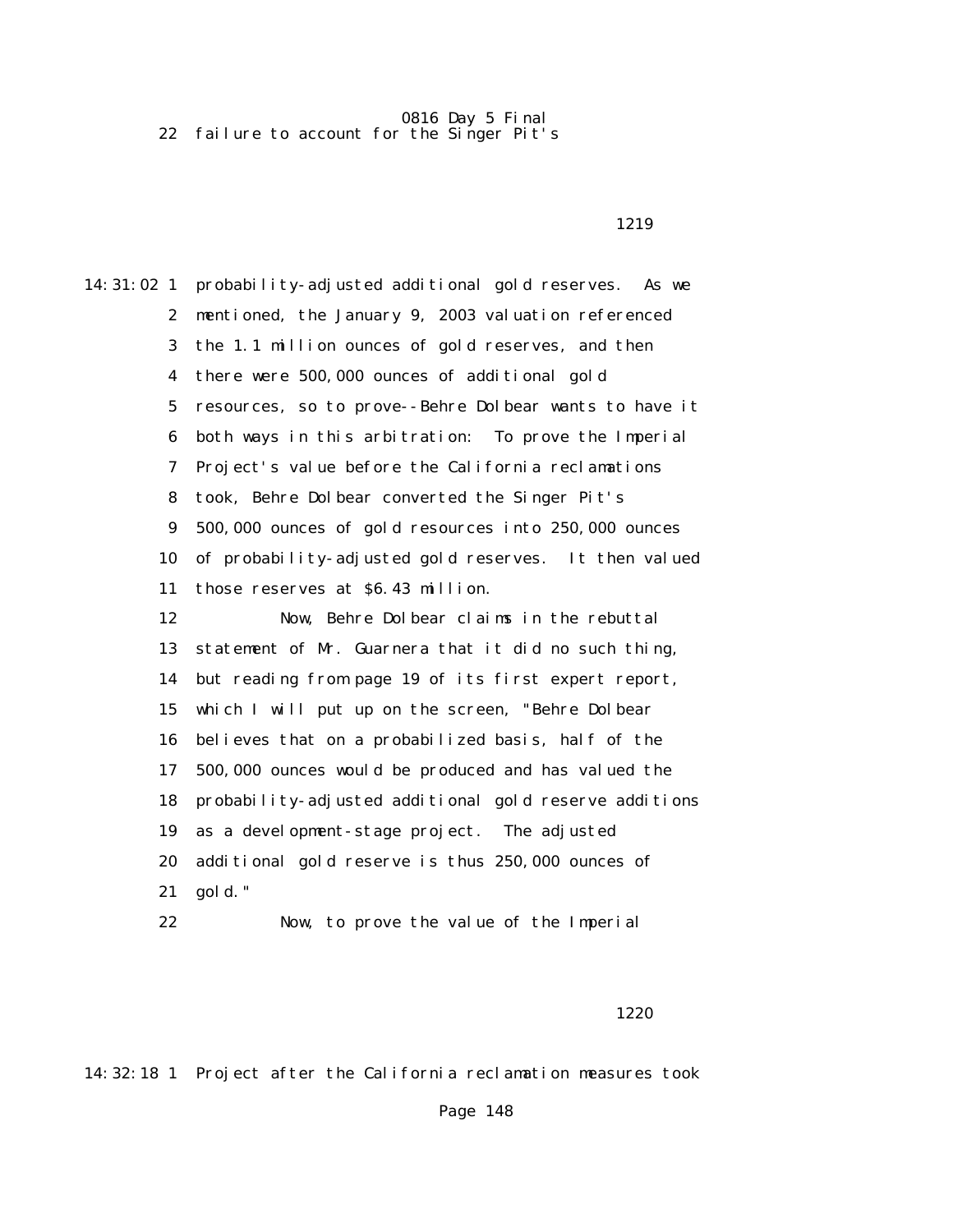2 effect, Behre Dolbear claims that these reserves are 3 too speculative to value. It simply ignores them. 4 But as Navigant has shown, Behre Dolbear's 5 approach cannot be justified. Having converted those 6 resources to probability-adjusted additional gold 7 reserves and having valued the Singer Pit as a 8 development stage project and not an exploration stage 9 project, in the pre-backfilled scenario, Behre 10 Dolbear's failure to account for the Singer Pit's 11 reserves in the post-backfill scenario simply cannot 12 be justified. 13 Now, this has enormous financial consequences 14 for the Imperial Project. Navigant has shown that the 15 Singer Pit reserves had two distinct elements of 16 value, as you can see from the slide.

 17 First, the income accruing from the 18 additional gold reserves themselves which even Behre 19 Dolbear valued at approximately \$6.4 million, but also 20 the incremental or what the mining valuation codes and 21 standards call strategic value that's created by the 22 fact that mining the additional reserves would delay

1221

14:33:30 1 backfilling of the large East Pit by approximately two 2 years, and this would reduce the present value of 3 backfilling costs of the East Pit by approximately 4 \$6 million.

 5 So, by ignoring the Singer Pit and its 6 post-backfill valuation, Behre Dolbear has understated 7 the Imperial Project's fair market value by millions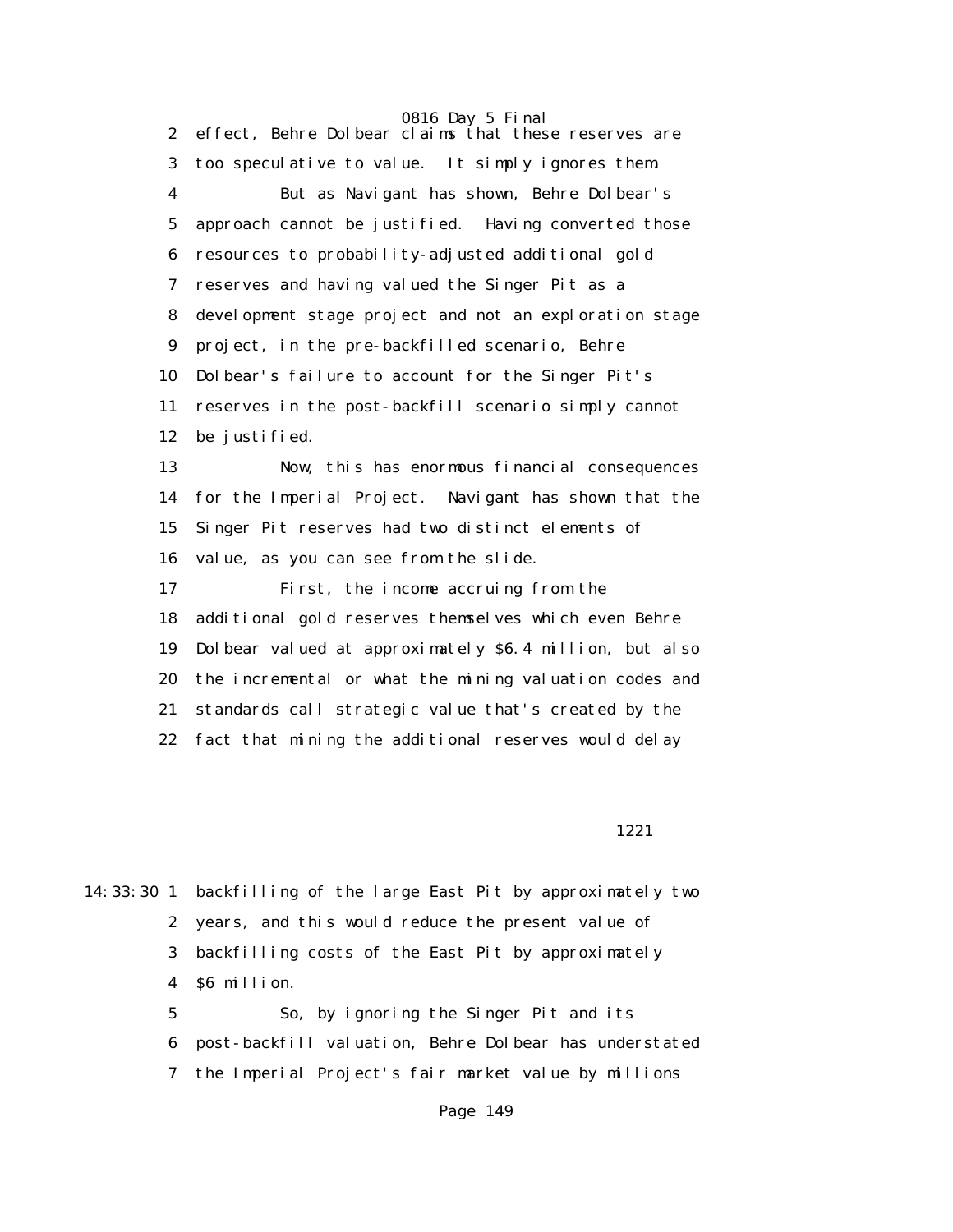8 of dollars.

 9 If I may, let me turn to the current or 2006 10 valuation. This is the final scenario. Navigant has 11 shown that the value of the Imperial Project continues 12 to increase to this day, driven by the exceptional 13 rise in gold prices. As the Tribunal has heard, gold 14 prices have more than doubled in recent years, from 15 \$325 an ounce in 2002, to approximately \$675 an ounce 16 today.

 17 In fact, industry experts, including Glamis's 18 own CEO, have predicted that gold prices will rise to 19 \$1,000 an ounce by 2009, and this is what Mr. McArthur 20 stated. This is also in your binder at Tab 46. This 21 is the last paragraph of that document on the second 22 page. He said, "Personally, I see four-figure gold

1222

14:34:50 1 prices because of supply and demand issues plus the 2 falling U.S. dollar. In 2007, I think gold will trade 3 above \$700 an ounce, and between 2008 and 2009, \$1,000 4 an ounce.

> 5 But despite the meteoric rise in gold prices, 6 Behre Dolbear claims that the Imperial Project 7 continues to decrease in value from a negative 8 \$8.9 million in 2002, to a negative \$23.8 million in 9 2006.

 10 Now, how is that possible? Well, without 11 providing any evidence whatsoever, Behre Dolbear 12 claims that costs have risen in lock-step with gold 13 prices. As Navigant has shown, however, the average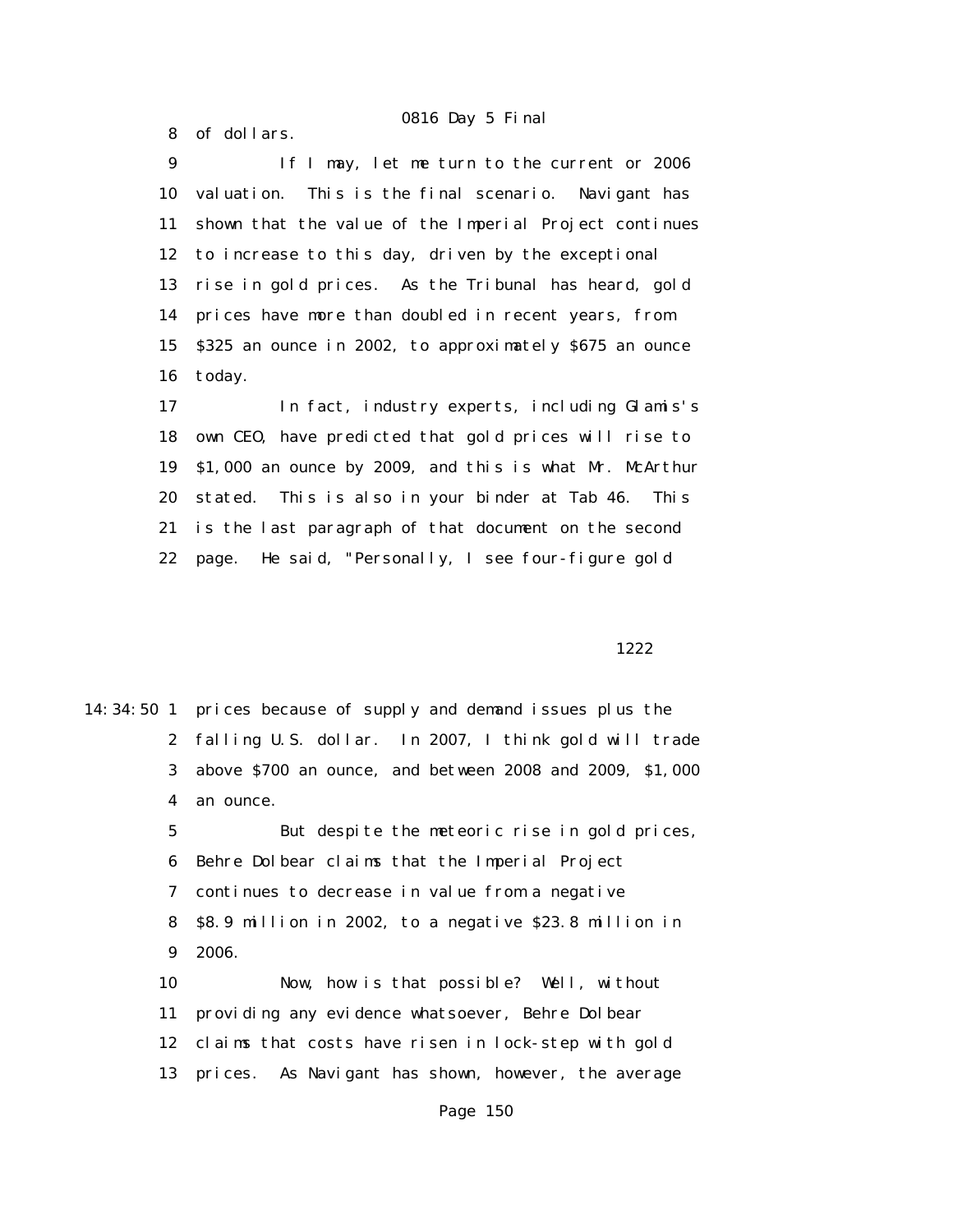14 gold mining company's share price has doubled from 15 2002 to 2006. This belies Behre Dolbear's unsupported 16 cost assumptions. Clearly something is wrong with 17 Behre Dolbear's cost or price assumptions. We submit 18 that both assumptions are wrong.

 19 Let me start with the costs. Behre Dolbear 20 claims that mineral commodity prices are too volatile 21 to base on anything other than historic averages.

22 Behre Dolbear thus assumes a \$337 gold price for 2006,

1223

14:36:08 1 based on 10-year historic averages.

 2 Behre Dolbear further claims that it has used 3 a standardized 10-year average price approach in its 4 valuation, as it has for all other similar mineral 5 appraisals over the past decade. But this is not 6 true. In a valuation performed outside of this 7 arbitration, which you can see reference to at Tab 8 47--I'm sorry, I think I may have copied the wrong 9 page here, but let me read it off the screen. "Behre 10 Dolbear typically uses historic prices over a 10-year 11 period as the basis for the prices used in cash flows. 12 The strength being exhibited in the present metals 13 market and the projected continuation of that 14 strength, however, can not be ignored. The metal 15 prices utilized in the income approach valuation cash 16 flows--the metal prices utilized in the income 17 approach valuation cash flows accordingly are derived 18 from the average of the 10-year historic prices for 19 gold, silver, copper, lead, and zinc, and the average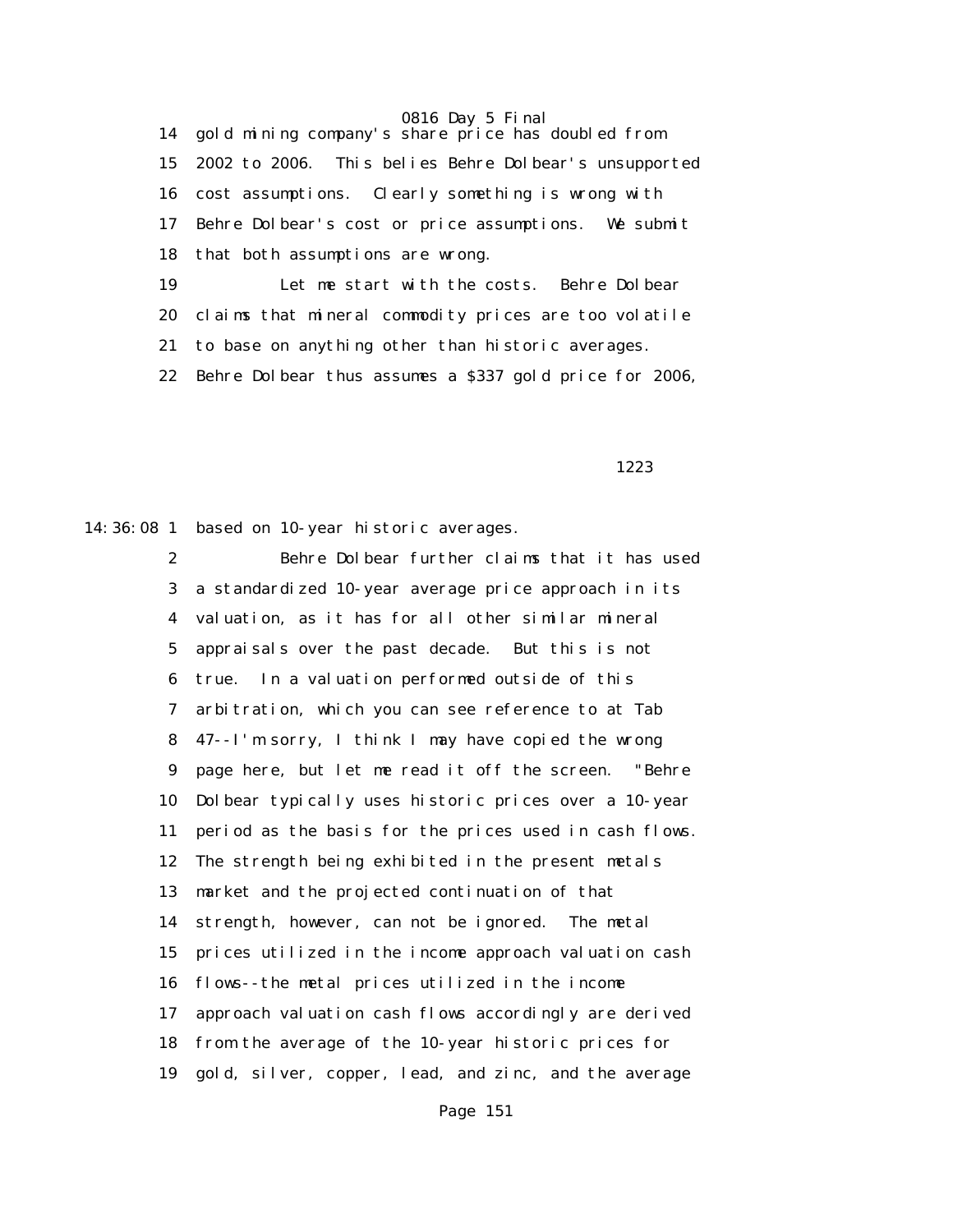|  |                     |  | 20 of the prices for these commodities over the first six |  |  |
|--|---------------------|--|-----------------------------------------------------------|--|--|
|  | 21 months of 2004." |  |                                                           |  |  |

22 Just for your reference, this should be at

## 1224

14:37:30 1 page 36 that I should have copied here.

 2 So, Behre Dolbear has relied on 10-year 3 averages and current prices, and not always on 10-year 4 averages as it claims. As you heard this week, Behre 5 Dolbear criticizes Navigant for using a spot price in 6 the current valuation scenario. Again, to remind the 7 Tribunal, there is no dispute about the price of gold 8 in 2002. 325 to 326, the parties have both agreed on 9 those numbers. However, in the current valuation 10 scenario, there is a dispute about the proper gold 11 price.

 12 Mr. Guarnera called Navigant's use of the 13 spot price "laughable." This criticism, again, is 14 misplaced. Glamis, in fact, has valued its properties 15 above the spot price. If I could direct your 16 attention to Tab 48. You have a valuation memorandum 17 from Mr. McArthur, the President and CEO, to Gary 18 Boyle and to Chuck Jeannes from June 16, 1999. 19 As you can see from the paragraph 5, the 20 numbered paragraph 5, Mr. McArthur stated, "Recent 21 experience has shown that an average of \$40 to \$50 22 over spot market gold price is readily achievable over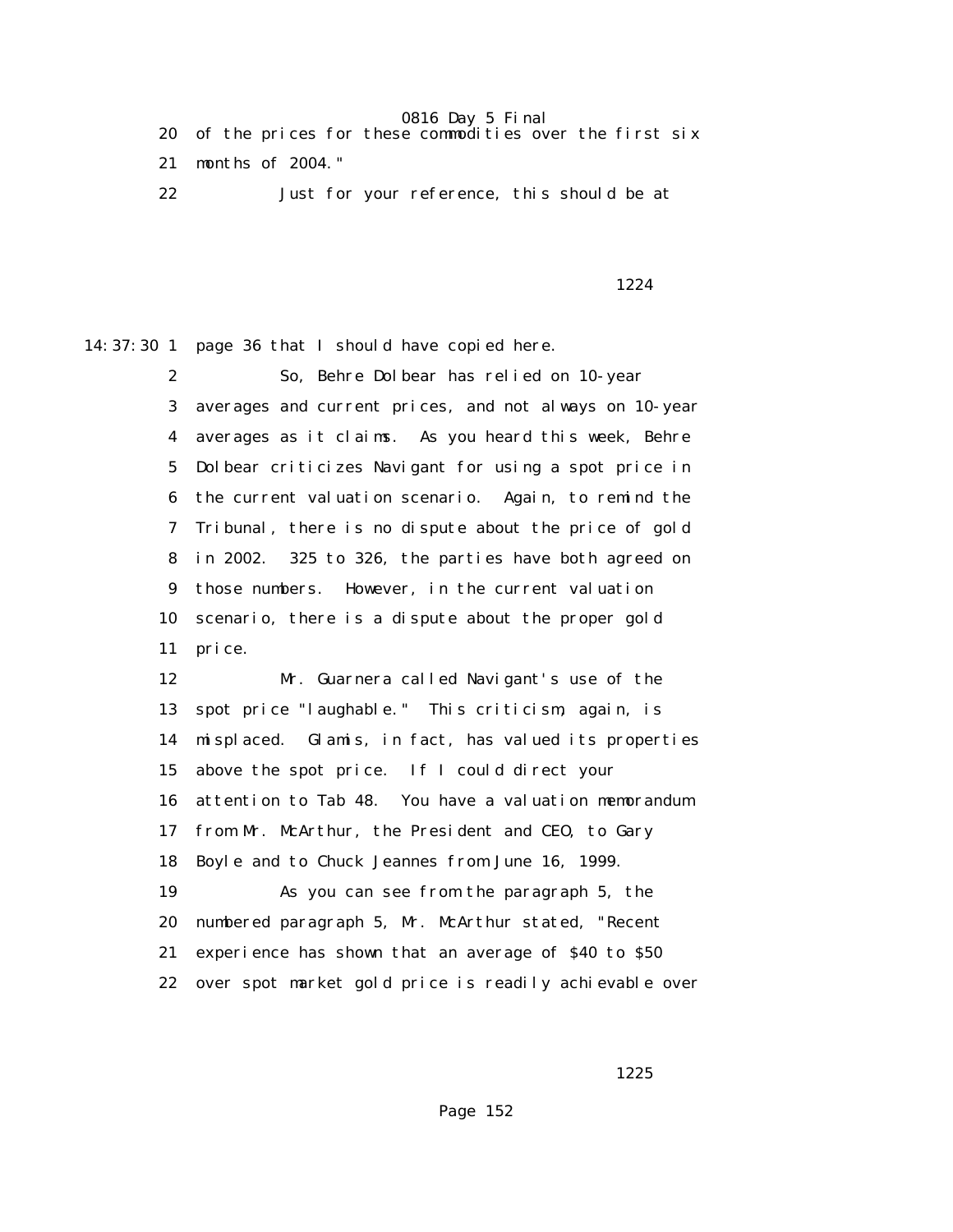14:38:54 1 long-term mine lives such as Imperial." 2 And this would seem to answer Mr. Guarnera's 3 rhetorical question of how anyone could expect to make 4 money purchasing Gold Properties at the spot price. 5 Interestingly, Navigant's \$159 million 6 valuation, in the current valuation scenario, is a \$92 7 per ounce of the contained reserves for the Imperial 8 Project. And that you may recall yesterday 9 Mr. Kaczmarek demonstrated that gold is trading at 10 \$200 an ounce for these contained goals. So Navigant 11 used less than 50 percent of the price that was 12 demonstrated in these documents. 13 Goldcorp bought Glamis at \$233 an ounce for 14 its contained gold. 15 So, the fact that Behre Dolbear would claim 16 Navigant's \$92 per ounce is laughable suggests some 17 misunderstanding. 18 Let me turn to Behre Dolbear's cost 19 assumptions, and these are equally wrong. Behre 20 Dolbear asserts that mine production costs have 21 increased 85 percent since 2002, but it introduced no 22 evidence whatsoever to support its claim.

#### 1226

14:40:11 1 Mr. Guarnera testified that everybody knows these 2 figures. He said, "Ask anybody in the industry." 3 Well, Navigant did look to industry figures, 4 published industry figures, not Web sites, as 5 Mr. Guarnera directed this Tribunal to. Navigant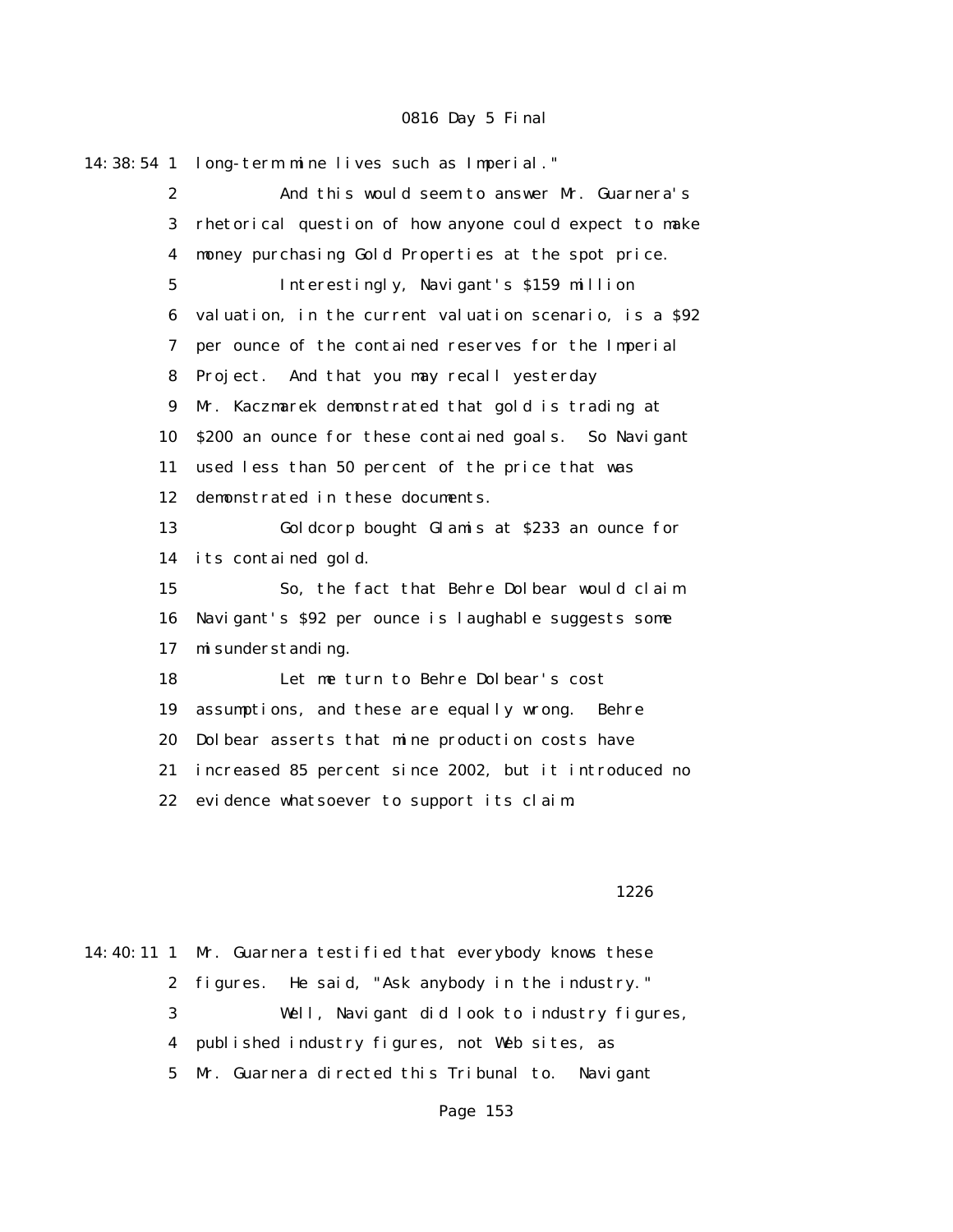6 looked at the Western Mine Engineering Cost Index. 7 What those industry figures show is that between 2002 8 and 2006, mining companies' average capital cost 9 increased by 18.1 percent, and average operating costs 10 increased by 26.4 percent. These are a far cry from 11 85 percent.

 12 Indeed, Mr. Kaczmarek testified that if 13 mining costs actually had increased 85 percent, as 14 Behre Dolbear claims, the Imperial Project today would 15 be a worth a negative \$119.8 million, even if 16 California regulation measures had never been--even 17 without the California reclamation requirements. 18 Likewise, using Behre Dolbear's new figures, 19 it should have valued the Imperial Project in the 20 current scenario at a negative \$242.5 million instead 21 of a negative \$23.8 million as it claims. Now, 22 contrast these figures with the result that would be

1227

14:41:30 1 obtained if Behre Dolbear used in this arbitration the 2 cost and price assumptions it has used in valuations 3 outside of this arbitration. I will put this up on 4 the screen.

 5 The first, you have Behre Dolbear's baseline. 6 This is their first expert report. \$337, 10-year 7 average gold prices, and an unreported cost inflation 8 index. Value that it reached? Minus \$23.8 million. 9 Now, the second one is the Behre Dolbear 10 baseline in their second expert report. \$337, 10-year 11 average gold price, and 85 percent cost inflation.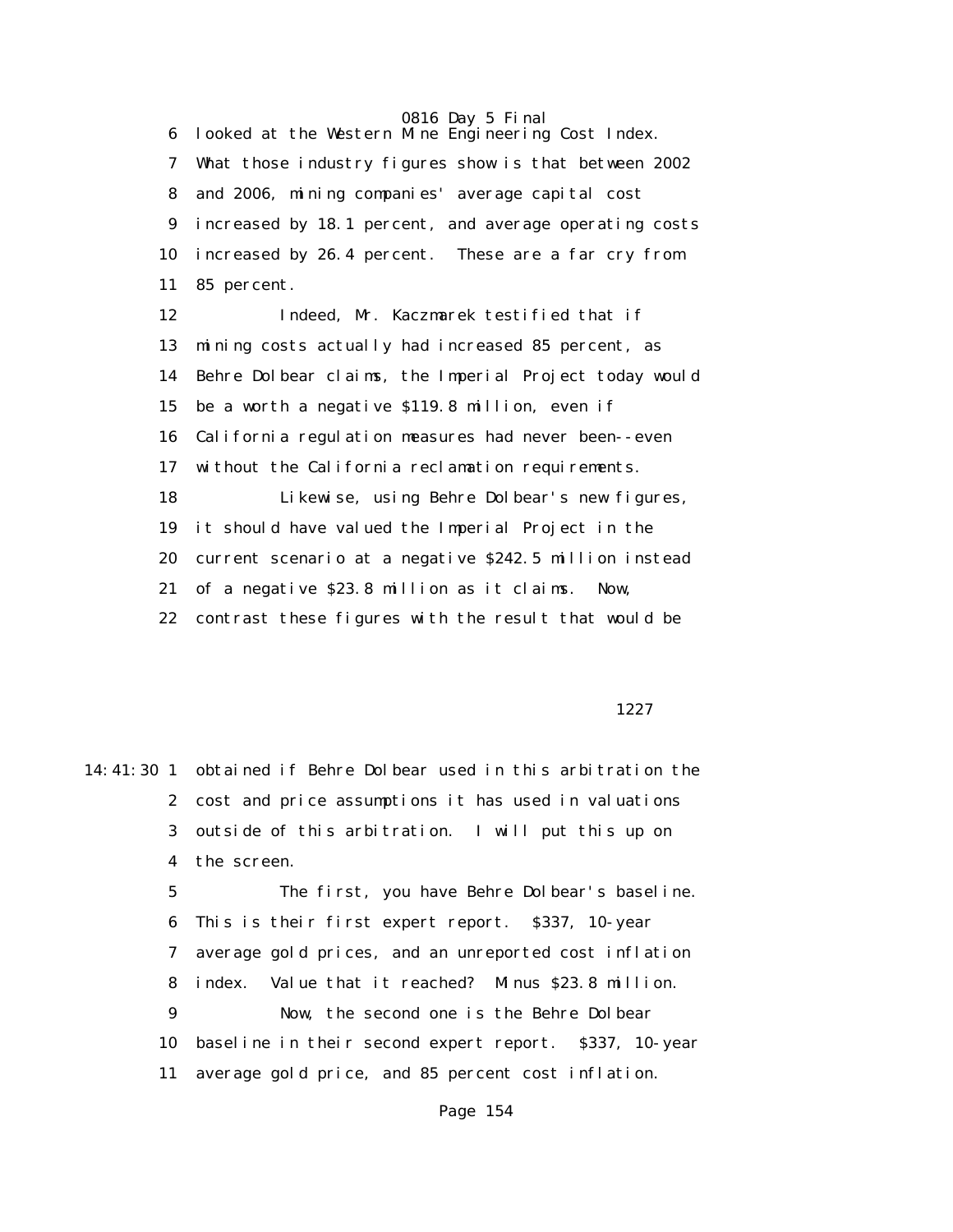0816 Day 5 Final 12 The value? Minus \$242.5 million.

 13 Now, let's look at the Behre Dolbear 14 modified. That's the gold price methodology that 15 Behre Dolbear has used in its other valuations in the 16 Western Mine Engineering Cost Index, positive \$43.7 17 million.

 18 Mr. Kaczmarek pointed out, Navigant is not 19 criticizing Behre Dolbear as a company. It's just 20 recognizing that this valuation was not performed with 21 the rigor that its other valuations were performed at. 22 These discrepancies cast serious doubt, we

1228

14:42:44 1 submit, on the integrity of Behre Dolbear's entire 2 valuation methodology. There is no reason, therefore, 3 for this Tribunal to accept any of Behre Dolbear's 4 conclusions, we submit. 5 In fact, we believe there is no reason for 6 this Tribunal to go beyond Glamis's own 7 contemporaneous documents. Those valuations 8 demonstrate that the Imperial Project retains 9 significant value even with complete backfilling. The 10 Navigant and Norwest Reports confirm that conclusion. 11 For this reason alone, Glamis's expropriation 12 claim should be denied. Now, let me just make one 13 final point concerning valuation. 14 When considering Glamis's claims, the 15 Tribunal should not lose site of a crucial fact. 16 Glamis continues to this day to hold its mining claims 17 to the Imperial Project, and it continues to pay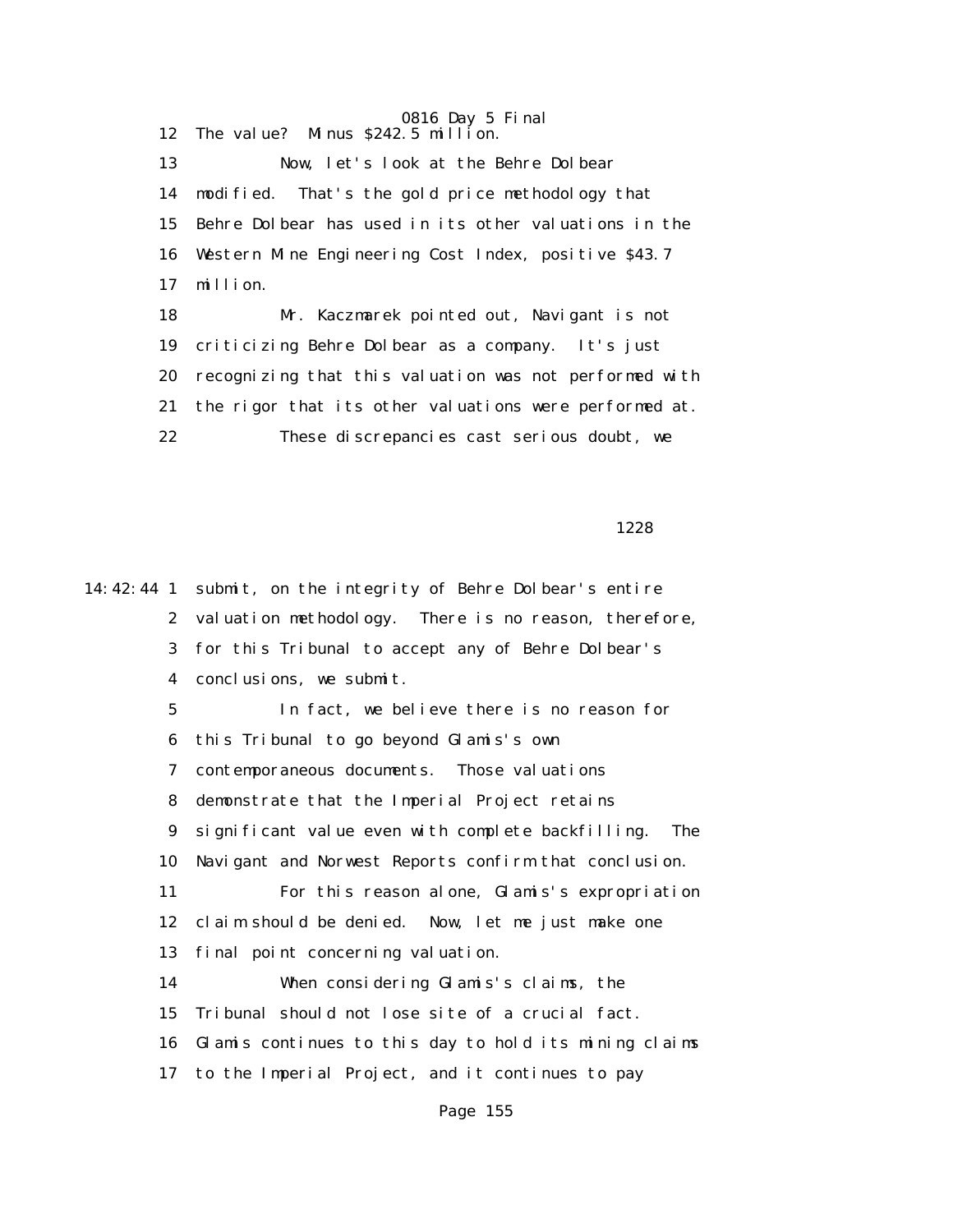18 annual fees to the U.S. Government to maintain those 19 supposedly worthless claims. Now, you might ask, why 20 would a company continue to pay to maintain worthless 21 claims? I submit there are three possibilities. 22 First, it recognizes that those claims are

1229

14:43:53 1 not worthless, which is, in fact, exactly what Glamis 2 concluded in January 2003 and what Navigant has 3 confirmed. 4 Second, even if those claims were deemed 5 worthless at the time, the company would want to 6 preserve the option to mine those claims after 7 economic conditions such as the price of gold 8 improved. 9 If Glamis were to begin mining the Imperial 10 Project today, it would be more profitable than ever, 11 even with complete backfilling. Why? Because the 12 price of gold has more than doubled. 13 Now, Mr. Jeannes testified that Glamis 14 recently received an expression of interest possibly 15 to purchase the Imperial Project. He testified that 16 the prospective purchaser was directed to the U.S. 17 State Department Web site, which contains the 18 pleadings of this case, and fully informed of the 19 so-called stigma attached to the Imperial Project and 20 undaunted by the current arbitration, that prospective 21 purchaser nonetheless traveled to Vancouver to discuss 22 face-to-face a possible purchase. Parties reportedly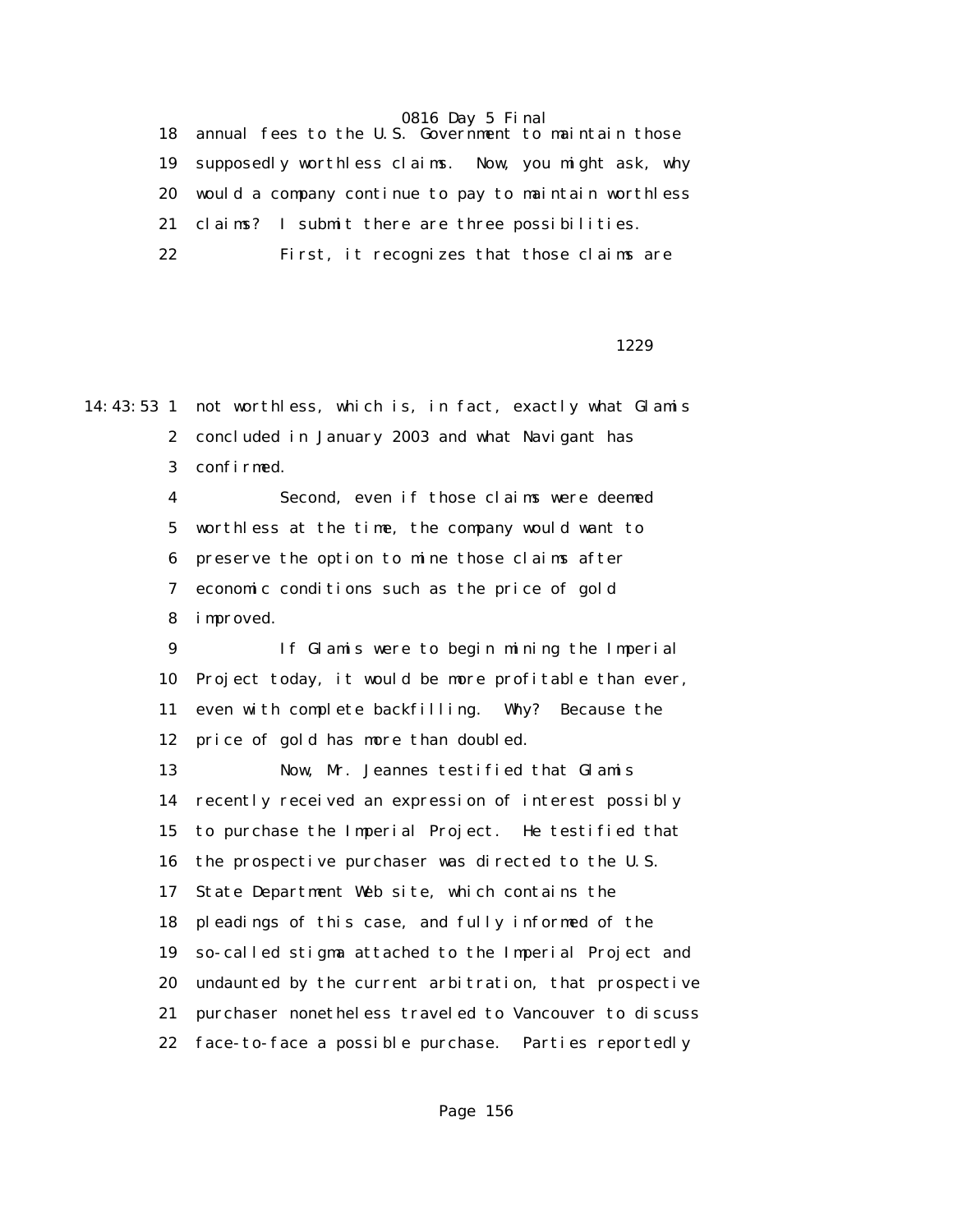| 14:44:59 1              | signed a confidentiality agreement.                    |
|-------------------------|--------------------------------------------------------|
| $\boldsymbol{2}$        | Now, Mr. Jeannes declined to detail the                |
| 3                       | content of those negotiations, but he did confirm, "I  |
| $\overline{\mathbf{4}}$ | told him everything was for sale."                     |
| $\mathbf{5}$            | Now, just hours earlier, Mr. Gourley claimed           |
| 6                       | that the California measures effected a complete and   |
| 7                       | full deprivation of Glamis's mining claims. We would   |
| 8                       | ask what precisely, then, is Glamis intending to sell? |
| 9                       | I'm happy to entertain questions now.                  |
| 10                      | Otherwise, the United States will move on to the       |
| 11                      | second prong of the Penn Central test, which my        |
| 12                      | colleague, Ms. Van Slooten will address.               |
| 13                      | PRESIDENT YOUNG:<br>Thank you.                         |
| 14                      | QUESTIONS FROM THE TRIBUNAL                            |
| 15                      | <b>ARBITRATOR CARON:</b><br>Mr. Sharpe, I have a few   |
| 16                      | questions. I'm going to try and tie them to some of    |
| 17                      | your slides, so that's going to be a little confusing. |
| 18                      | First question goes to the pre-backfill part           |
| 19                      | of your presentation. You talked about the Project     |
| 20                      | development time.                                      |
| 21                      | MR. SHARPE:<br>Yes.                                    |
| 22                      | <b>ARBITRATOR CARON:</b><br>And you had a slide that   |
|                         |                                                        |

1231

14:46:13 1 said, "Behre Dolbear miscalculates project development 2 time."

3 MR. SHARPE: That's correct.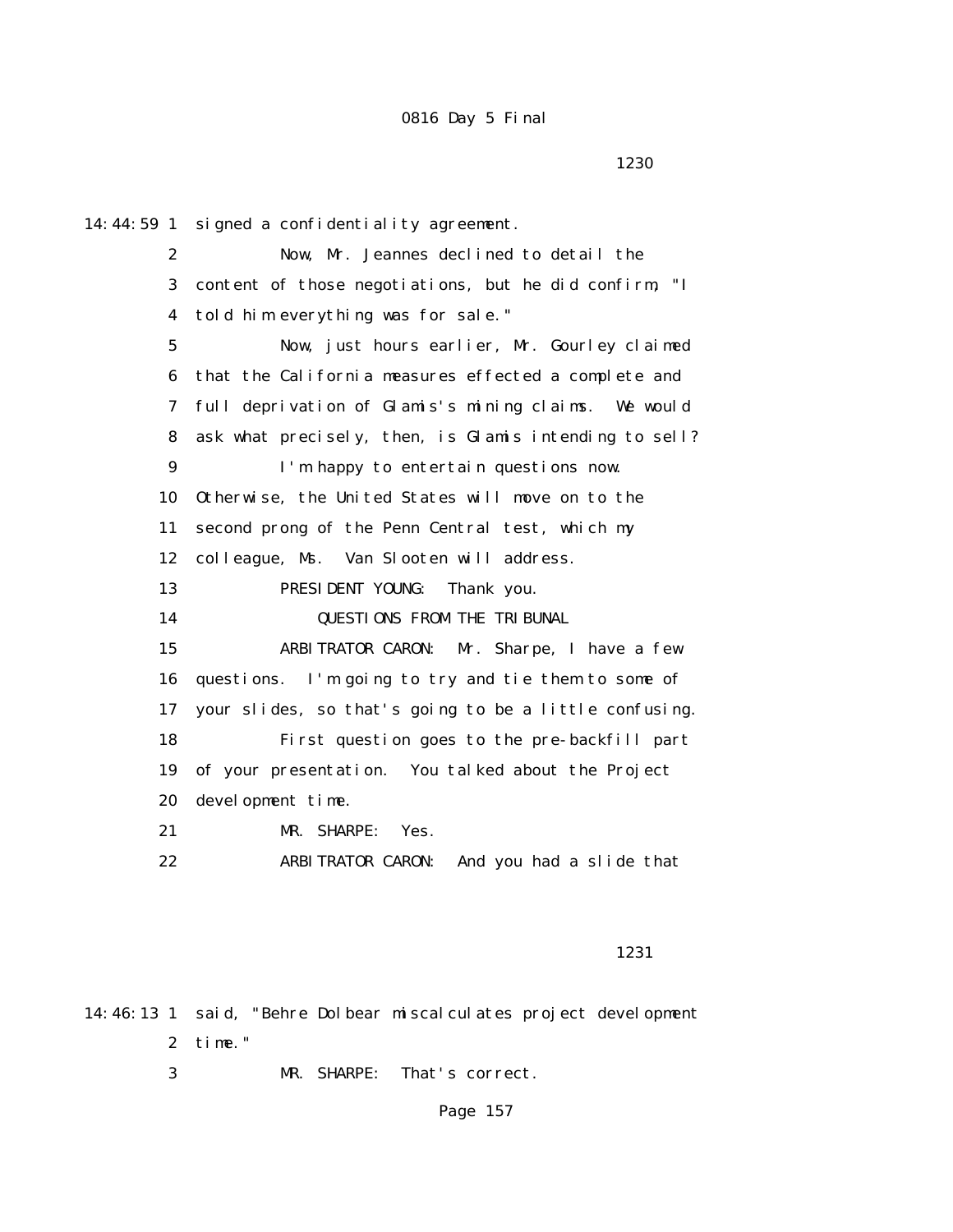0816 Day 5 Final 4 ARBITRATOR CARON: And so I'm just trying 5 to--this question is just more to get a better 6 appreciation for the calculation here. 7 To assume that it starts 19 days later is to 8 inflate the value of the company because money is 9 realized earlier. Then two numbers are given first on 10 this page, six months, there was an earlier estimate, 11 and on the next page there's an estimate of 12 months. 12 MR. SHARPE: Correct. 13 ARBITRATOR CARON: To get the permit. 14 MR. SHARPE: To begin construction once the 15 permits were obtained. 16 ARBITRATOR CARON: I see. That 17 estimate--that assumes there is no other delay? 18 MR. SHARPE: That's correct. 19 ARBITRATOR CARON: That's just my--so, it 20 could--if anything, that would be conservative in that 21 sense? 22 MR. SHARPE: That's correct.

1232

14:47:24 1 ARBITRATOR CARON: The next slide is the one 2 that is headed "Total Estimation Reclamation Costs." 3 This is on the second part of your post-backfill 4 discussion. 5 MR. SHARPE: Right. 6 ARBITRATOR CARON: The question I have here 7 is Mr. Guarnera's testimony, the last line of this 8 shows additional capital costs of 15.4 million; 9 correct?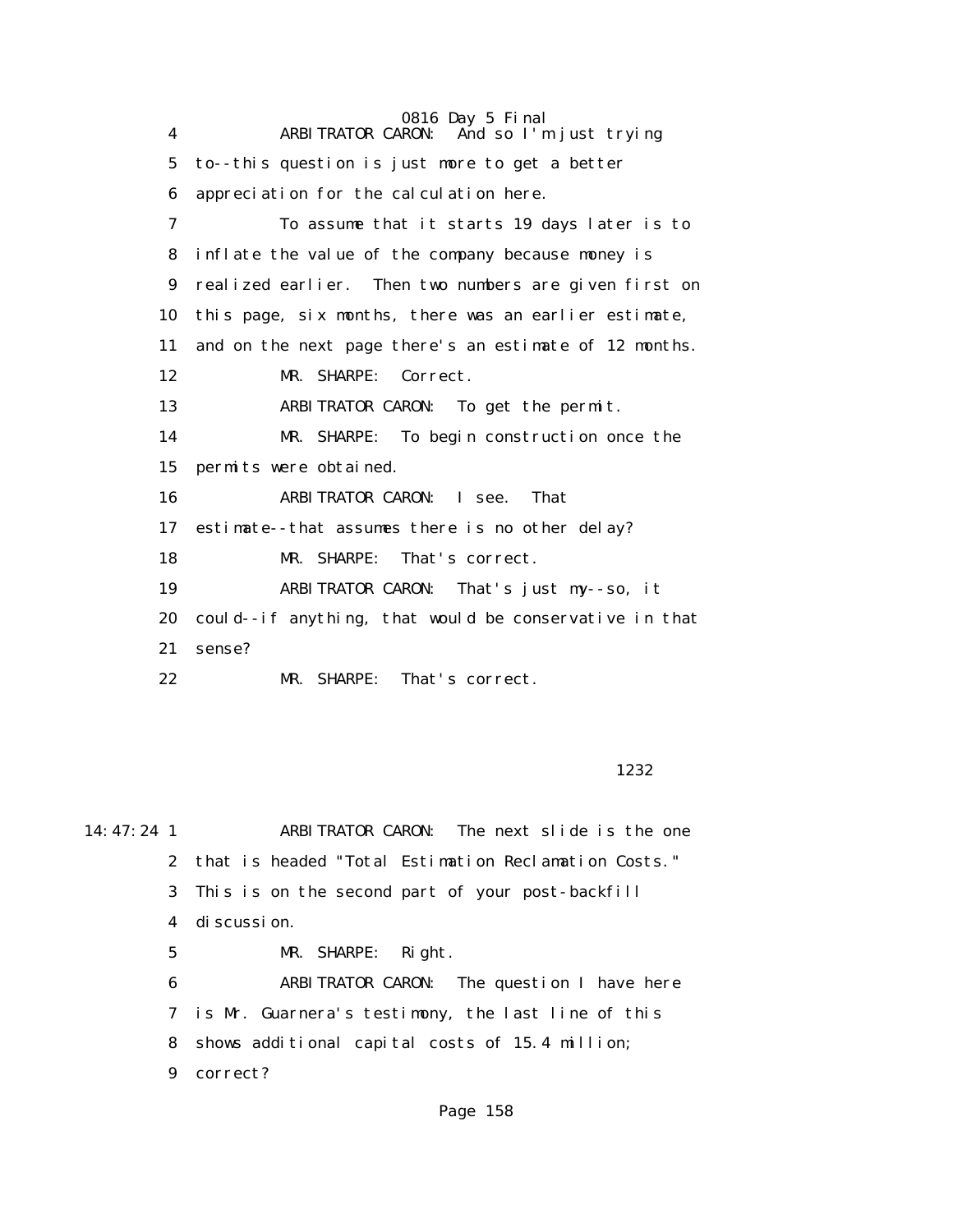0816 Day 5 Final<br>Correct. 10 MR. SHARPE: 11 ARBITRATOR CARON: He stated that he had 12 added two tranches of 7.7, and the first one, 7.7 was 13 to rebuild the equipment because of the backfill. The 14 other 7.7 million was because he felt Glamis had 15 overlooked the cost of rebuilding the equipment at the 16 start of the project, that it was coming over from 17 Picacho Mine and would have needed to be rebuilt. 18 Do you remember that testimony? 19 MR. SHARPE: Yes. 20 ARBITRATOR CARON: If that's the case, I 21 mean, just to be accurate, then on reclamation costs, 22 this table should say 7.--he would say this table

1233

 2 with his testimony. 3 In other words, on the page before this there 4 is the January '03 valuation. He would say that the 5 valuation itself was incorrect. There should have 6 been an additional charge of 7.7 million, and then he 7 would have added another 7.7 to the reclamation. 8 MR. SHARPE: I think it might be best if I 9 referred to Navigant's expert report. I know they 10 address this precisely, and I don't have it on hand, 11 but-- 12 ARBITRATOR CARON: That's fine. Take your 13 time. 14 (Pause.) 15 ARBITRATOR CARON: You may also recall from

14:48:44 1 should say 7.7 on the bottom line, to be consistent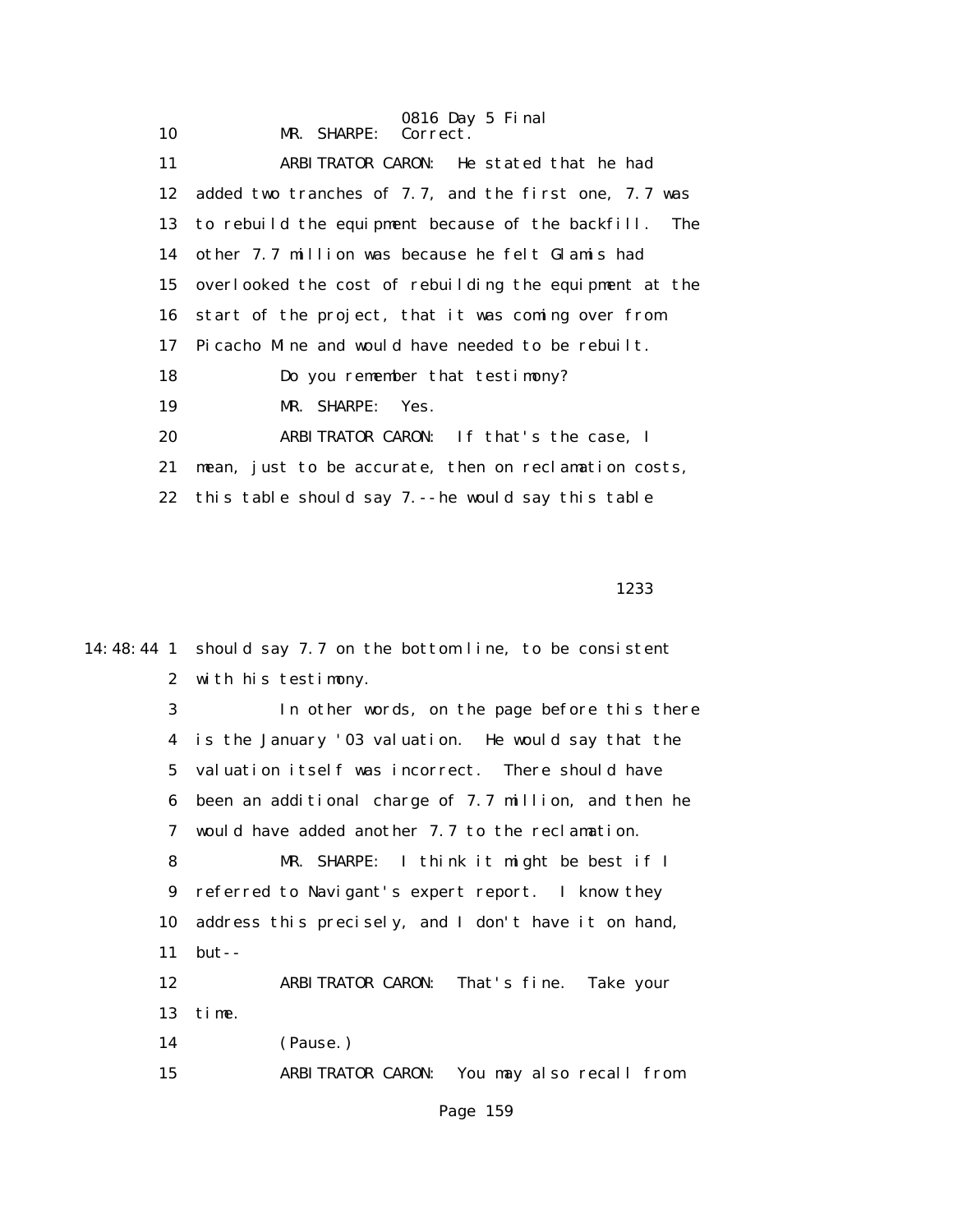16 Mr. Guarnera's testimony yesterday that he thought 17 that \$7.7 million in rebuilding costs would be 18 necessary because Glamis had not accounted for the 19 cost of spreading and recontouring at the Imperial 20 Project. Mr. Guarnera testified that the January 9, 21 2003, valuation memorandum solely contemplated 22 backfilling costs. I read that out, and it's clear

1234

14:50:10 1 that Glamis contemplated backfilling and recontouring 2 and spreading.

> 3 So, to the extent that Behre Dolbear is 4 adding additional \$7.7 million in capital costs 5 because it feels that Glamis somehow missed this 6 information when it was estimating its own costs of 7 backfilling, we would submit that that can't be 8 correct. It reflects a misunderstanding on Behre 9 Dolbear's part about what Glamis assumed at that time. 10 MR. SHARPE: Yes, Thank you. My colleague 11 was just reminding me. I think this is consistent 12 with what I was saying.

> 13 The equipment is coming over used from 14 Picacho; and, therefore, Behre Dolbear is anticipating 15 refurbishment costs \$7.7 million. And then there is 16 this additional cost because it feels that it needs to 17 calculate some new refurbishments for spreading and 18 recontouring. But as I just indicated, Glamis has 19 already calculated this cost themselves, and it would 20 suggest that Behre Dolbear's use of an additional \$7.7 21 million in capital costs is quite unnecessary.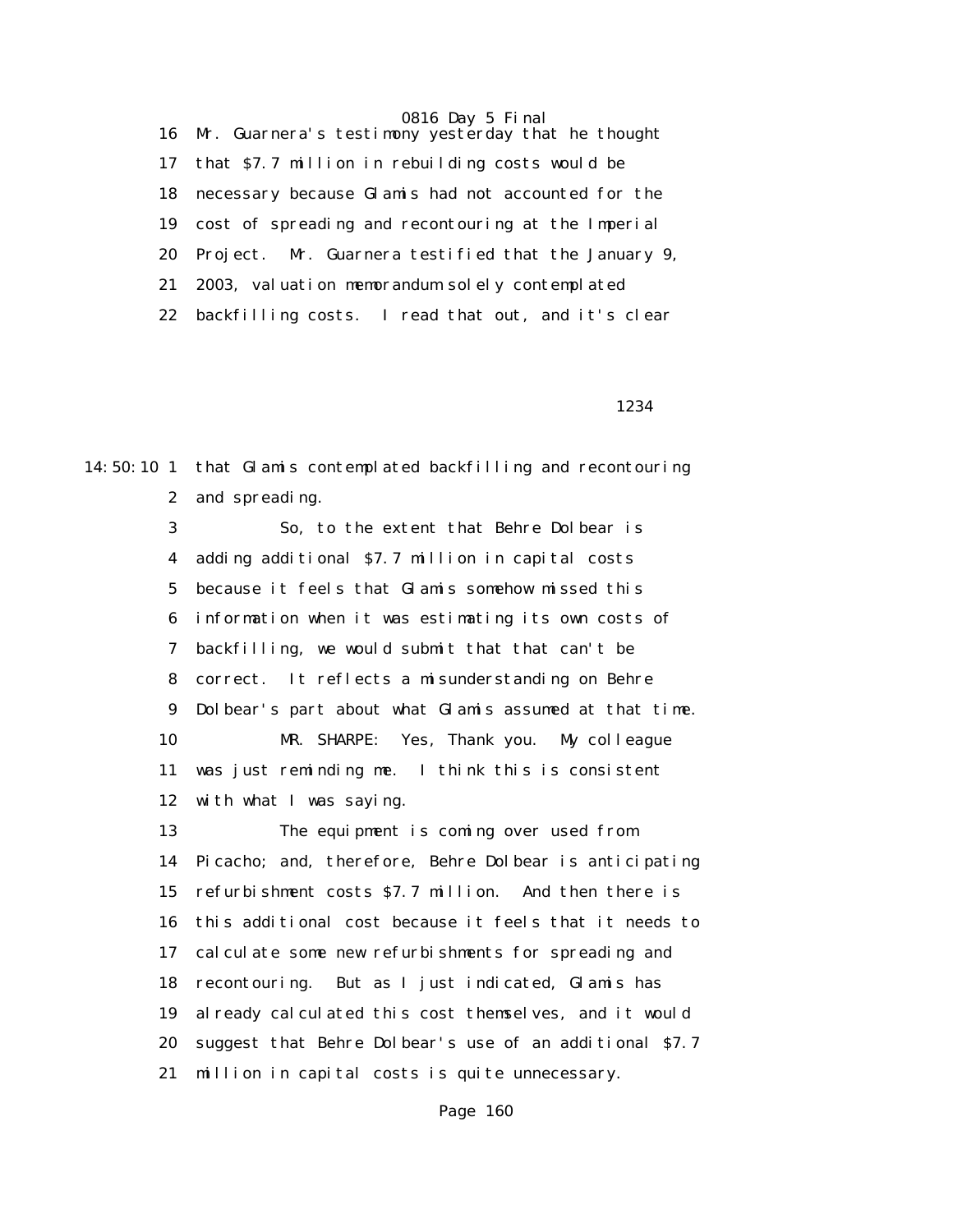0816 Day 5 Final 22 Now, Norwest assumed that it may very well be

14:51:42 1 the case that after finishing up mining at Picacho, 2 this equipment would need some rebuilding, even though 3 Glamis itself didn't calculate that into its cost, and 4 even though BLM didn't take into that into account, 5 but just to be conservative it did add in one of these 6 tranches of \$7.7 million. 7 ARBITRATOR CARON: Let me just ask you, are 8 you saying you are correcting my understanding of 9 Mr. Guarnera's testimony and methodology that 7.7 was 10 for rebuilding, but that would have been on the 11 bringing the equipment over? The second 7.7 would not 12 be for a second rebuilding, but rather for 13 recontouring; is that what you said? 14 MR. SHARPE: I might have to refer you to the 15 Navigant Report, but I understand that Navigant was 16 suggesting--I mean Behre Dolbear was suggesting that 17 7.7 million dollar costs would be necessary after the 18 equipment had come over from Picacho but prior to 19 backfilling, and then another 7.7 million would be 20 required post-backfill and pre-recontouring. 21 ARBITRATOR CARON: Okay. 22 MR. SHARPE: But I can find this precise

<u>1235</u>

#### $1236$

14:53:06 1 description in the Navigant Report and its critique of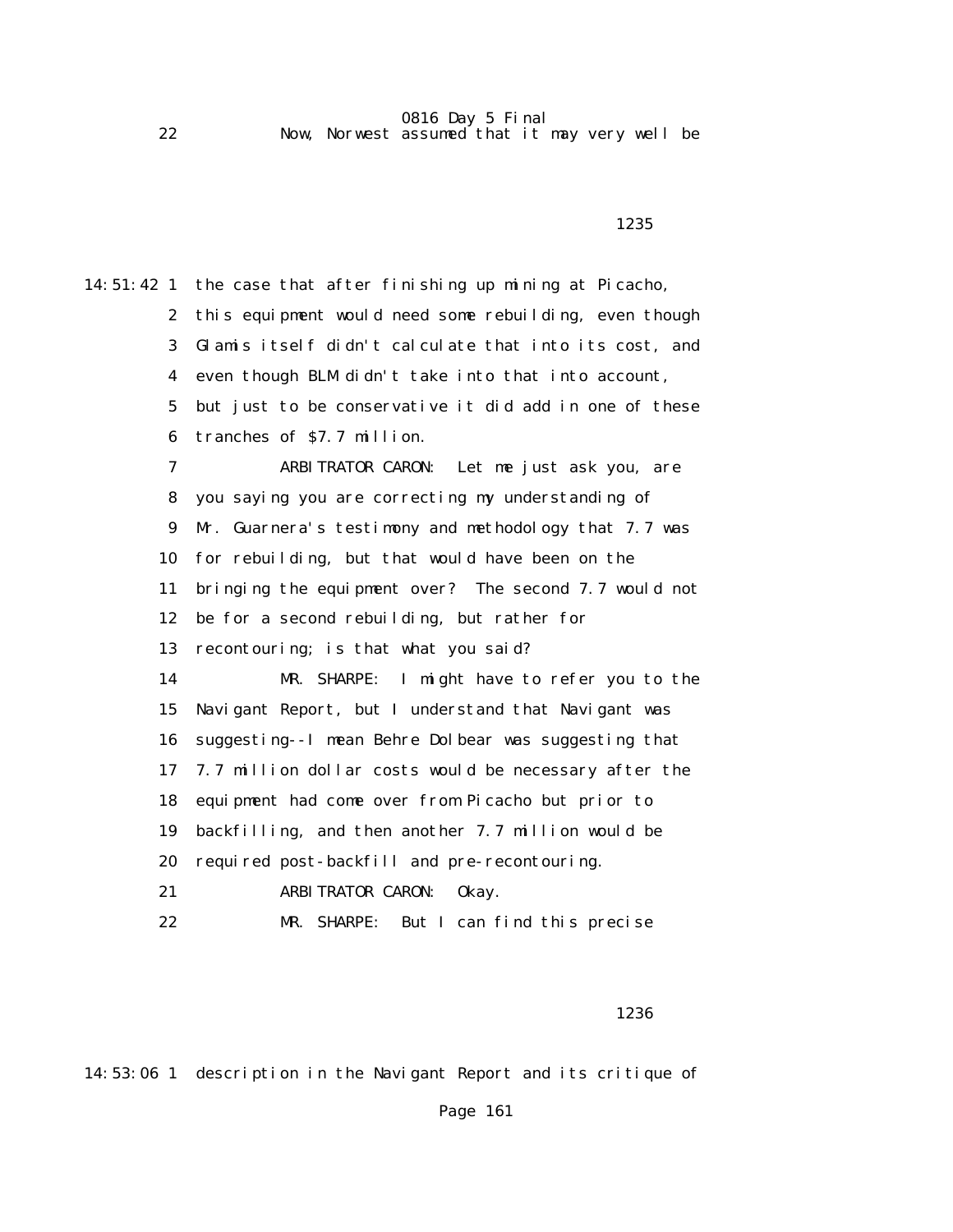2 Behre Dolbear on this issue, if that would be of help. 3 ARBITRATOR CARON: Perhaps you could give the 4 citation tomorrow morning, show the report where we 5 should look. Or at the break, that's fine. 6 Mr. Guarnera had also mentioned the leach 7 pad. Mr. Sharpe, Mr. Guarnera had also mentioned the 8 leach pad. 9 MR. SHARPE: Yes. 10 ARBITRATOR CARON: That he felt that had been 11 overlooked. So, it says recontouring and backfilling 12 on the January 9th, 2003 valuation. 13 Is it your position that that would have 14 necessarily included the leach pad or-- 15 MR. SHARPE: Yes. Mr. Guarnera has assumed 16 that all of the material is going back in the East Pit 17 just because it could. As Navigant and Norwest had 18 pointed out, the material only needs to be brought 19 down to 25 feet above the original contour, so some of 20 the material can be left on the leach pad. Some of 21 the material can be left on the waste stockpiles. 22 There is an additional 25 million tons that Behre

1237

14:54:14 1 Dolbear unnecessarily assumes would be hauled back and 2 piled onto the East Pit. That's completely 3 unnecessary. So the costs associated with that for 4 equipment rebuild or anything else are unnecessary. 5 They're extraneous. 6 Certainly they're--

7 ARBITRATOR CARON: Let me just ask a slightly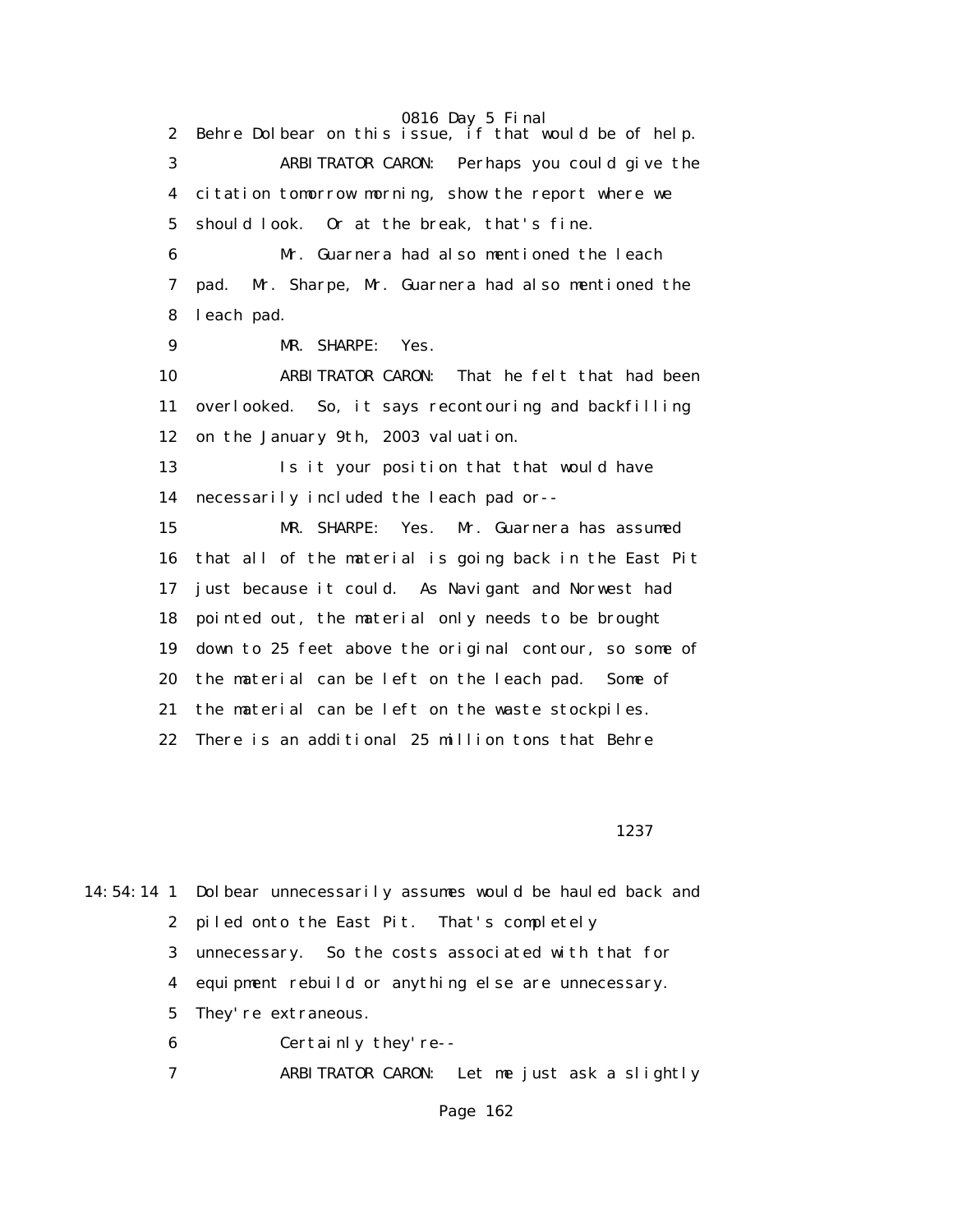0816 Day 5 Final 8 unrelated question to valuation from this January 9, 9 2003 valuation. That is in the last paragraph. There 10 is at that time, in their view, there is a consistency 11 with their later statement that they thought the 12 backfilling/recontouring would lead--to meet the 13 25-foot limitation would lead to an increase in 14 disturbance. 15 MR. SHARPE: In contrast to Norwest which

16 suggested there would not be an increase in

17 disturbance?

18 ARBITRATOR CARON: Yes.

 19 MR. SHARPE: Well, unfortunately, although 20 the valuation methodology itself is well supported, 21 this particular estimate is not well supported. We 22 don't have access to Glamis's daily calculations, so

1238

14:55:32 1 it's not clear how Glamis actually calculated its 2 206 million tons, 25 cents. It's close to Norwest's 3 calculation of 25 and a half cents and 187 million 4 tons, but we simply don't know how they reached this 5 figure. 6 ARBITRATOR CARON: Can we go just to the next

 7 two slides, the financial assurances. You have the 8 Craig database report.

9 MR. SHARPE: Yes.

 10 ARBITRATOR CARON: And then on the next page 11 you have the three examples of noncash-backed Letters 12 of Credit.

13 Do you have that?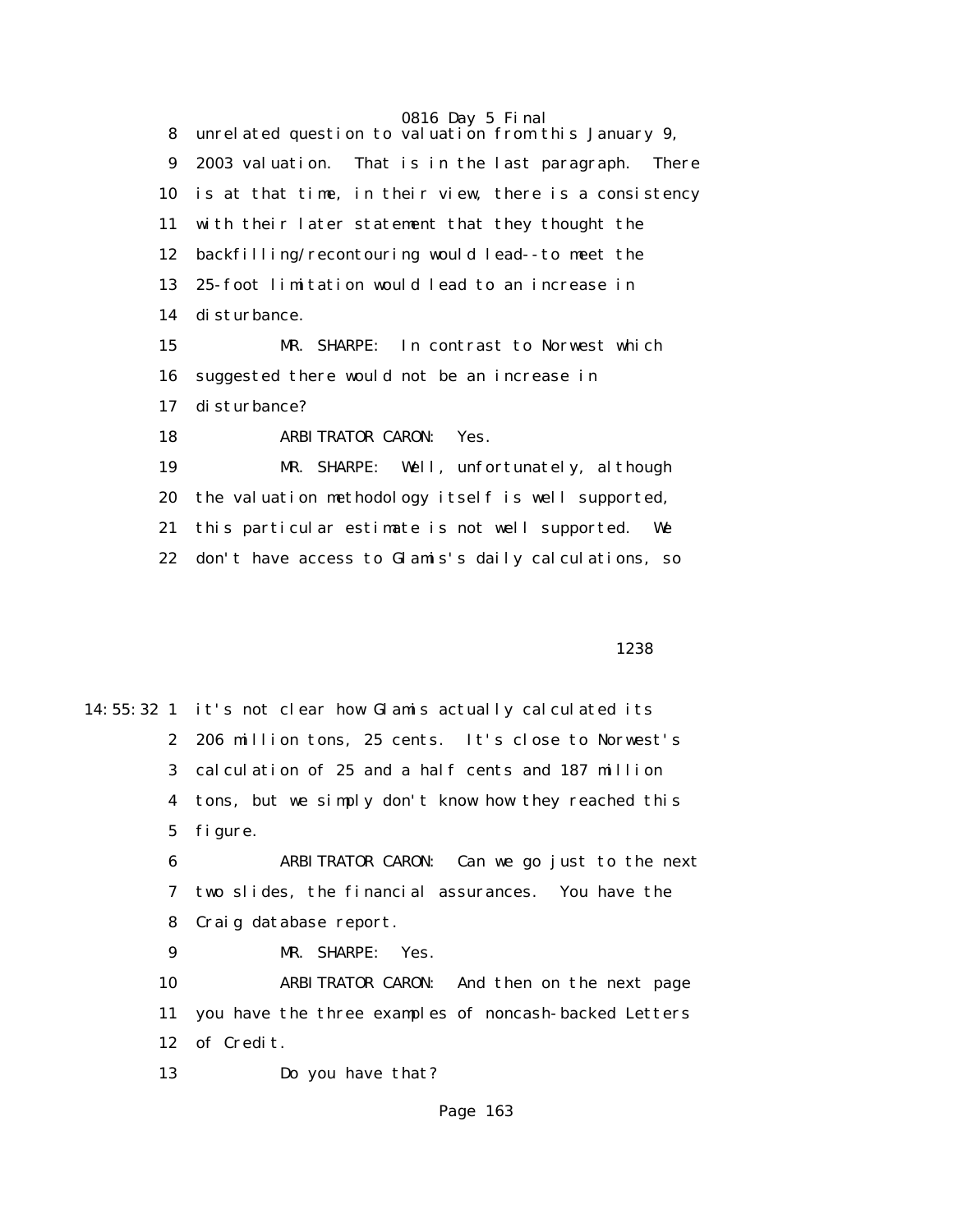0816 Day 5 Final 14 MR. SHARPE: 15 ARBITRATOR CARON: The question is, what 16 was--are you familiar with what was Navigant's source 17 for these three examples? 18 MR. SHARPE: Those are documents in the 19 Navigant exhibit binders. I will give them to you. 20 ARBITRATOR CARON: Let me just be more 21 particular. The question is, they are not related to 22 the Craig.

1239

| 14:56:37 1   | MR. SHARPE: 0h, no. Those are independent.             |  |  |  |  |  |
|--------------|--------------------------------------------------------|--|--|--|--|--|
| $\mathbf{2}$ | Those are financial documents from those companies.    |  |  |  |  |  |
| 3            | <b>ARBITRATOR CARON:</b><br>That's fine.               |  |  |  |  |  |
| 4            | So I'm going to skip quite a few pages and go          |  |  |  |  |  |
| $\mathbf 5$  | to the page that was headed "Behre Dolbear erroneously |  |  |  |  |  |
| 6            | calculates the volume of material to be backfilled,"   |  |  |  |  |  |
| 7            | and I just wanted to make sure I had the numbers       |  |  |  |  |  |
| 8            | correct that you described.                            |  |  |  |  |  |
| 9            | Are we putting these things up?                        |  |  |  |  |  |
| 10           | MS. MENAKER:<br>Trying.                                |  |  |  |  |  |
| 11           | ARBITRATOR CARON: All right. The--this was             |  |  |  |  |  |
| 12           | the number that said 227.2 million tons.               |  |  |  |  |  |
| 13           | MR. SHARPE: Correct.                                   |  |  |  |  |  |
| 14           | ARBITRATOR CARON: And I just want to get the           |  |  |  |  |  |
| 15           | rough division approximate down for the record.        |  |  |  |  |  |
| 16           | So you indicated as far as the top bullet,             |  |  |  |  |  |
| 17           | that this is 40 million--approximately 40 million tons |  |  |  |  |  |
| 18           | different from the Navigant conclusion.                |  |  |  |  |  |
| 19           | MR.<br><b>SHARPE:</b><br>Correct.                      |  |  |  |  |  |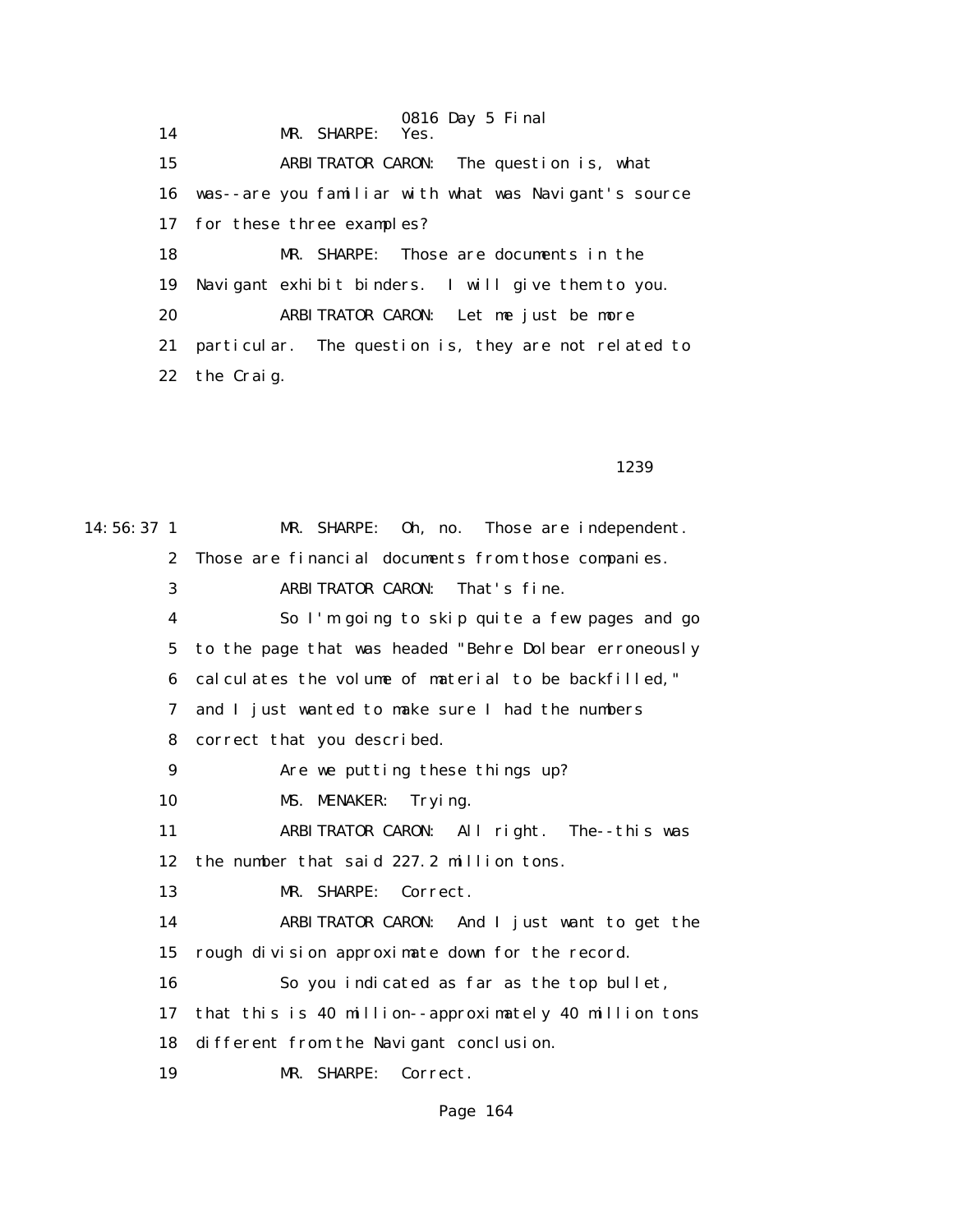0816 Day 5 Final<br>ARBITRATOR CARON: And then u 20 ARBITRATOR CARON: And then under the first 21 bullet are separated--that 40 is split between the 22 next two bullets, 25 to the top and 15

1240

14:57:41 1 tons--15 million tons to the swell factor. Is that 2 approximately-- 3 MR. SHARPE: That's approximately correct, 4 yes. 5 ARBITRATOR CARON: All right. Thank you. 6 If you could go to the--about three slides 7 further, the Project's gravel is both unconsolidated 8 and consolidated, and you're making a reference here 9 to the Plan of Operations revised in September 1977. 10 MR. SHARPE: 1997? 11 ARBITRATOR CARON: 1997, yes, sorry. 12 When you presented this at the very end of 13 your presentation, you said, "and the WESTEC Report 14 does not contradict this," but we did not actually 15 look at the WESTEC Report, and Claimant spent some 16 time saying that it did contradict that implicitly in 17 the angle of the pit that's involved. 18 MR. SHARPE: I don't think there is, in fact, 19 any contradiction between these two documents. I 20 think the suggestion requires a leap of logic, that it 21 can't all be unconsolidated gravel because it would 22 slump. But it's not all unconsolidated gravel. Much

1241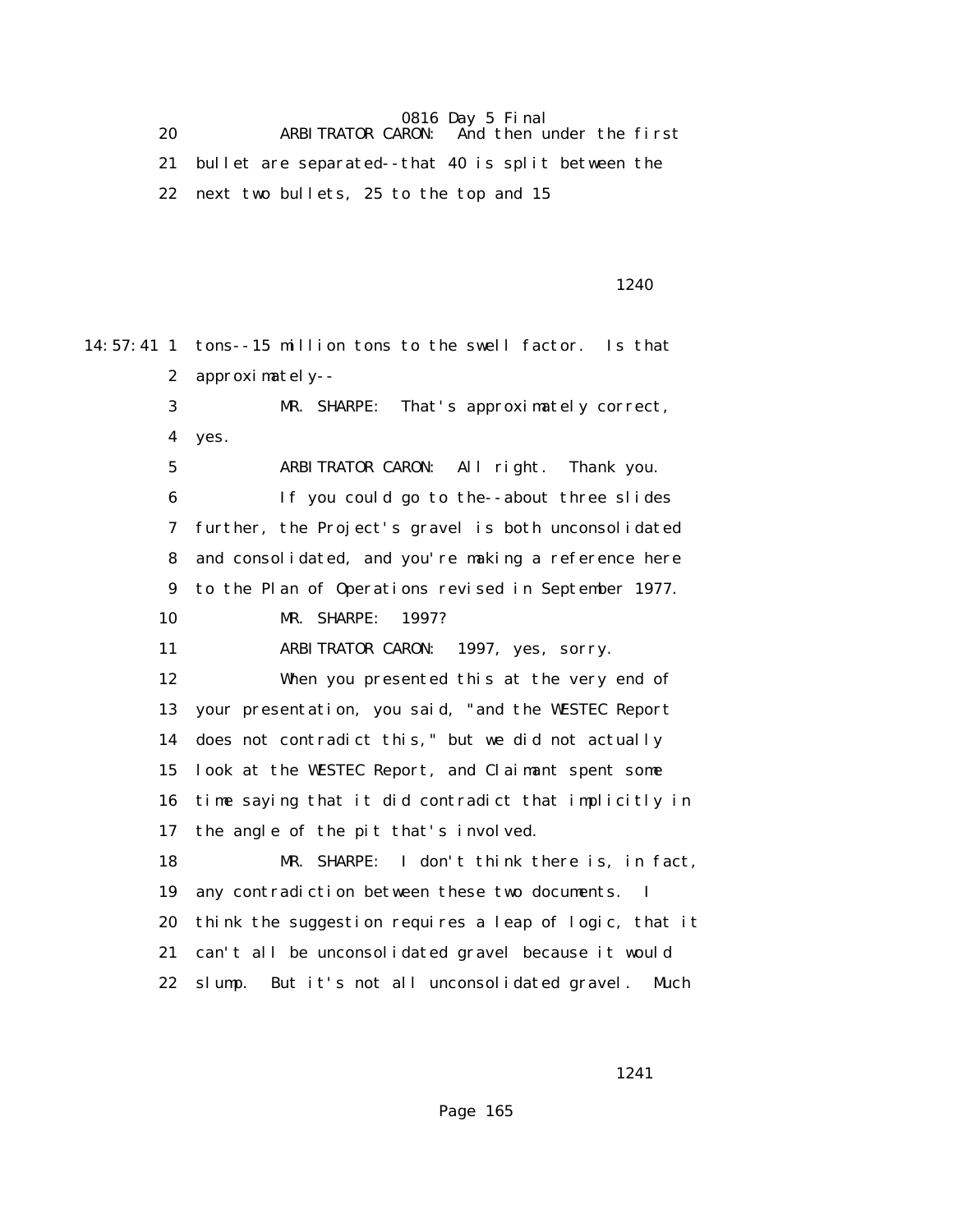| 14:59:01 1       | of it is consolidated. Much of it is strongly          |  |  |  |  |
|------------------|--------------------------------------------------------|--|--|--|--|
| $\boldsymbol{2}$ | cemented, some of it is moderately cemented, but there |  |  |  |  |
| 3                | is a mix, as you can see from the report.              |  |  |  |  |
| $\boldsymbol{4}$ | What the WESTEC Report was suggesting, if I            |  |  |  |  |
| $\mathbf{5}$     | understand it correctly, is there was sufficient       |  |  |  |  |
| 6                | cementation of this material to sustain this pit wall  |  |  |  |  |
| 7                | at the angle that Glamis was intending to drill it.    |  |  |  |  |
| 8                | So, amidst all of this gravel material is conglomerate |  |  |  |  |
| 9                | material that is of sufficient density and             |  |  |  |  |
| 10               | cementation.                                           |  |  |  |  |
| 11               | ARBITRATOR CARON: Let me phrase my question            |  |  |  |  |
| 12               | a different way and we can just--I take what you're    |  |  |  |  |
| 13               | saying as a matter of argumentation, but is there a    |  |  |  |  |
| 14               | sentence in the WESTEC Report that says the overburden |  |  |  |  |
| 15               | consists mostly of alluvial gravels and both           |  |  |  |  |
| 16               | unconsolidated and cemented?                           |  |  |  |  |
| 17               | That's my recollection.<br>MR. SHARPE:                 |  |  |  |  |
| 18               | <b>ARBITRATOR CARON:</b><br>That there is, okay.       |  |  |  |  |
| 19               | MR. SHARPE: I'm sorry, I was just reminded,            |  |  |  |  |
| 20               | I don't think the WESTEC Report is addressing this     |  |  |  |  |
| 21               | issue, and it's certainly not addressing the swell     |  |  |  |  |
| 22               | This was be--<br>factor issue.                         |  |  |  |  |
|                  |                                                        |  |  |  |  |

#### 1242

| $15:00:21$ 1 | ARBITRATOR CARON: So, it only talks--it's an |  |  |  |
|--------------|----------------------------------------------|--|--|--|
|              | 2 inference one has to derive?               |  |  |  |

- 3 MR. SHARPE: Right.
- 4 ARBITRATOR CARON: It does not follow the
- 5 Plan of Operations with that sentence.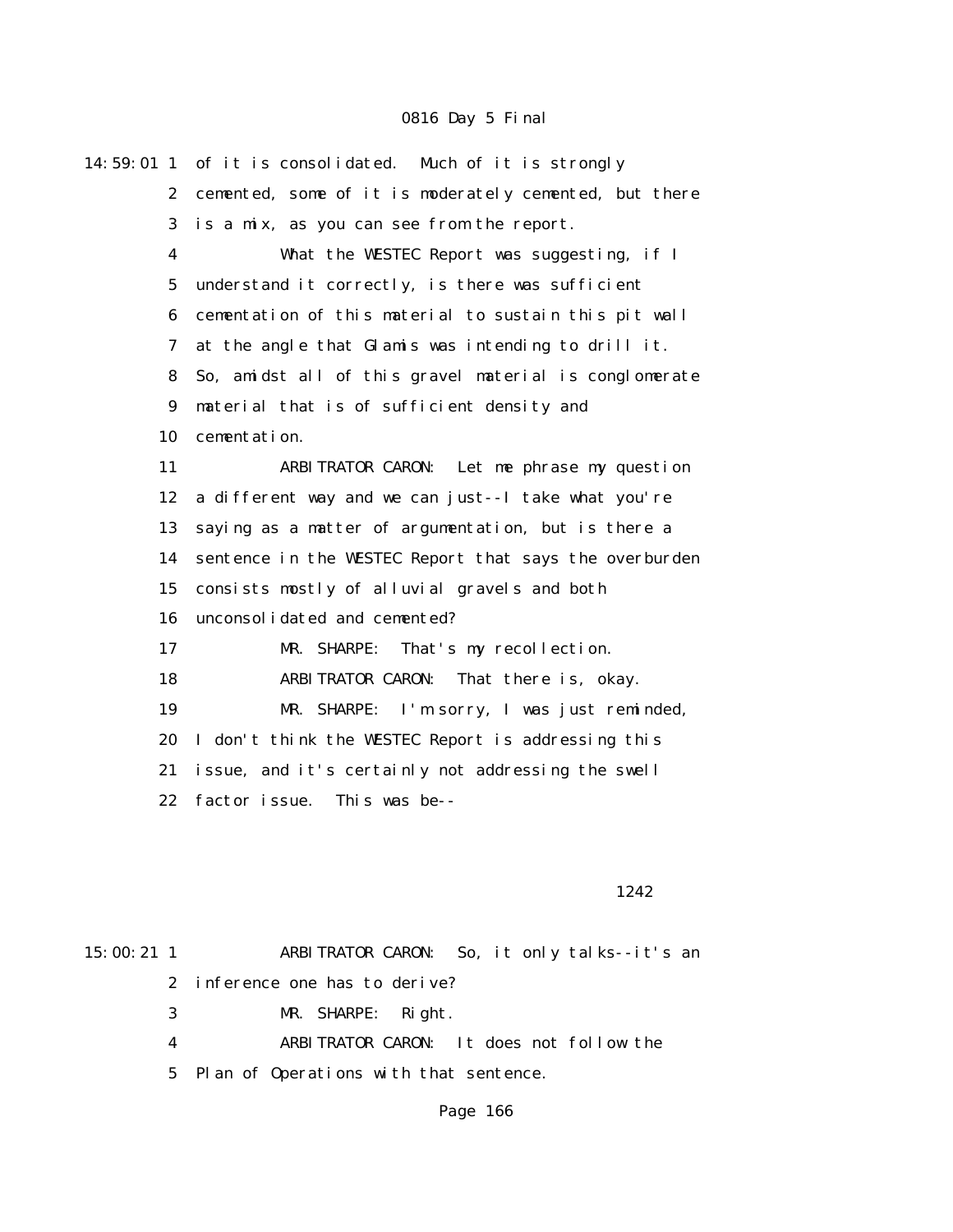0816 Day 5 Final 6 MR. SHARPE: 7 ARBITRATOR CARON: And whether it contradicts 8 or not is an expert question related to the angle? 9 MR. SHARPE: Correct. I apologize for 10 misspeaking. 11 ARBITRATOR CARON: And finally if I could 12 just ask on Behre Dolbear's situational valuations, 13 and I just want to understand a little more the 14 excerpt you have says are derived from the average of 15 and the average of. What does that mean? Does that 16 mean there are two derivations? Does that mean that 17 they are weighed equally? Or is there some 18 formulation by which they are mixed? I agree that 19 it's--I can see that it's not simply the first 20 average, but I'm just wondering, do you know what that 21 means to say derived from? 22 MR. SHARPE: Right.

1243

15:01:17 1 Yes. In light of the fact that the gold 2 prices had started to increase at that time or are 3 increasing rapidly, Behre Dolbear itself recognized 4 that one cannot use an historic 10-year average 5 because the historic 10-year average was so low. 6 Therefore, it had to recognize this rapid increase in 7 gold prices and therefore had to take the average of 8 the first six months of that year and to add that with 9 the 10-year average to reach a calculation that was 10 more reflective of-- 11 ARBITRATOR CARON: That's this movement.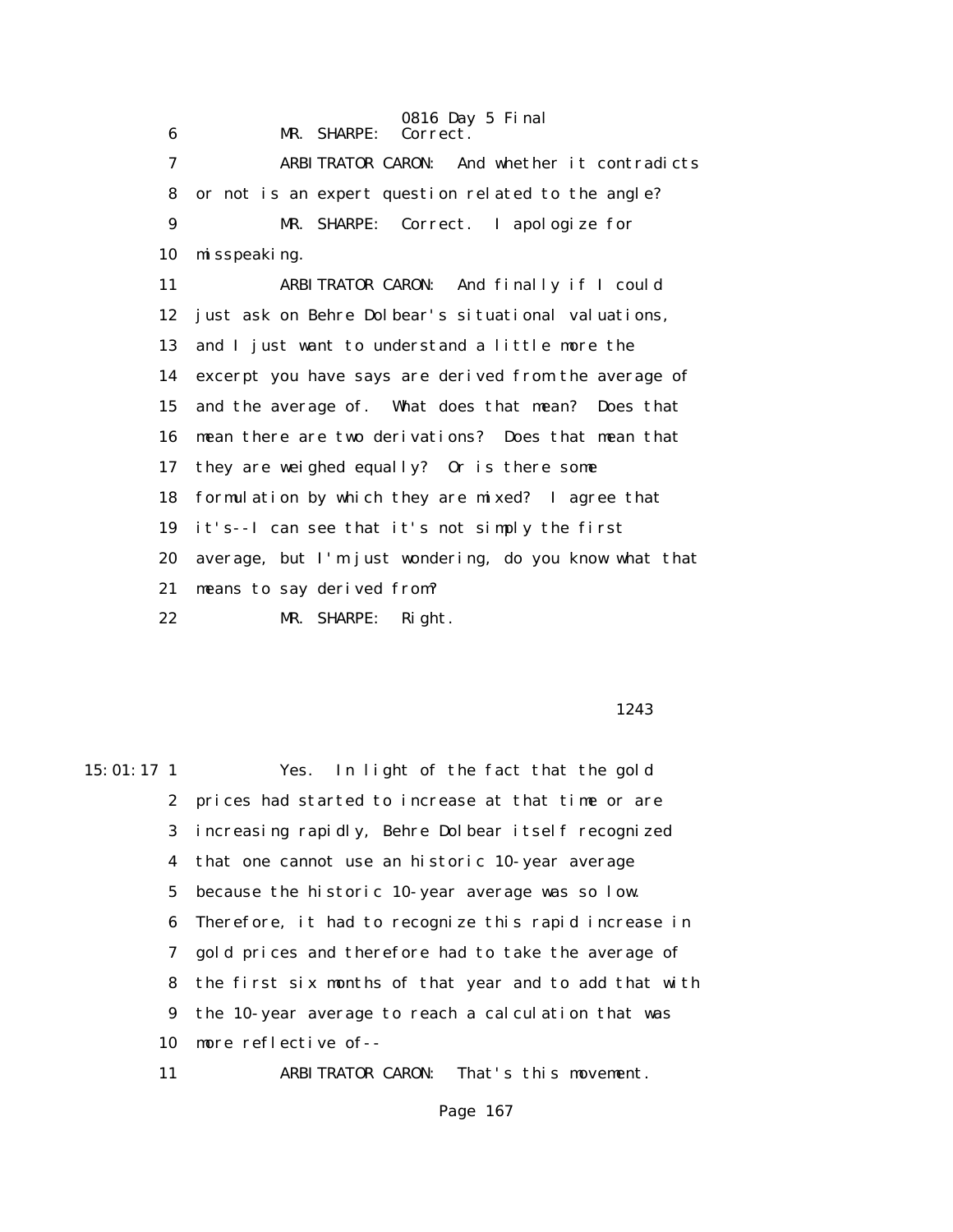0816 Day 5 Final 12 It's how they take those two averages. Do you have a 13 sense of--is that--again, is it--did they average the 14 two averages? 15 MR. SHARPE: I'm not sure about that. I 16 believe they did. 17 ARBITRATOR CARON: That's the end of my 18 questions, Mr. President. 19 Thank you. 20 ARBITRATOR HUBBARD: Mr. Sharpe, I have just 21 a few questions, and I'm sort of going backwards here. 22 Bear with me. I will do it by tab number.

1244

15:02:24 1 MR. SHARPE: Okay.

 2 ARBITRATOR HUBBARD: But in Tab 48, which is 3 the June 16, 1999, Glamis valuation memo--

4 MR. SHARPE: Yes.

 5 ARBITRATOR HUBBARD: --in paragraph five, you 6 read that second sentence about recent experience has 7 shown that an average of \$40 to \$50 over spot market 8 gold price is readily achievable over a long-term mine 9 life such as Imperial.

10 I'm wondering about the significance, if any, 11 of the following sentence, which says, "A firm 12 contract for such a vehicle was recently proposed by 13 Goldman Sachs, but was rejected by Glamis because 14 permits were not in hand."

 15 How would you explain what they're saying 16 there? Is that--the fact that they don't have their 17 permits makes them feel that that's inappropriate to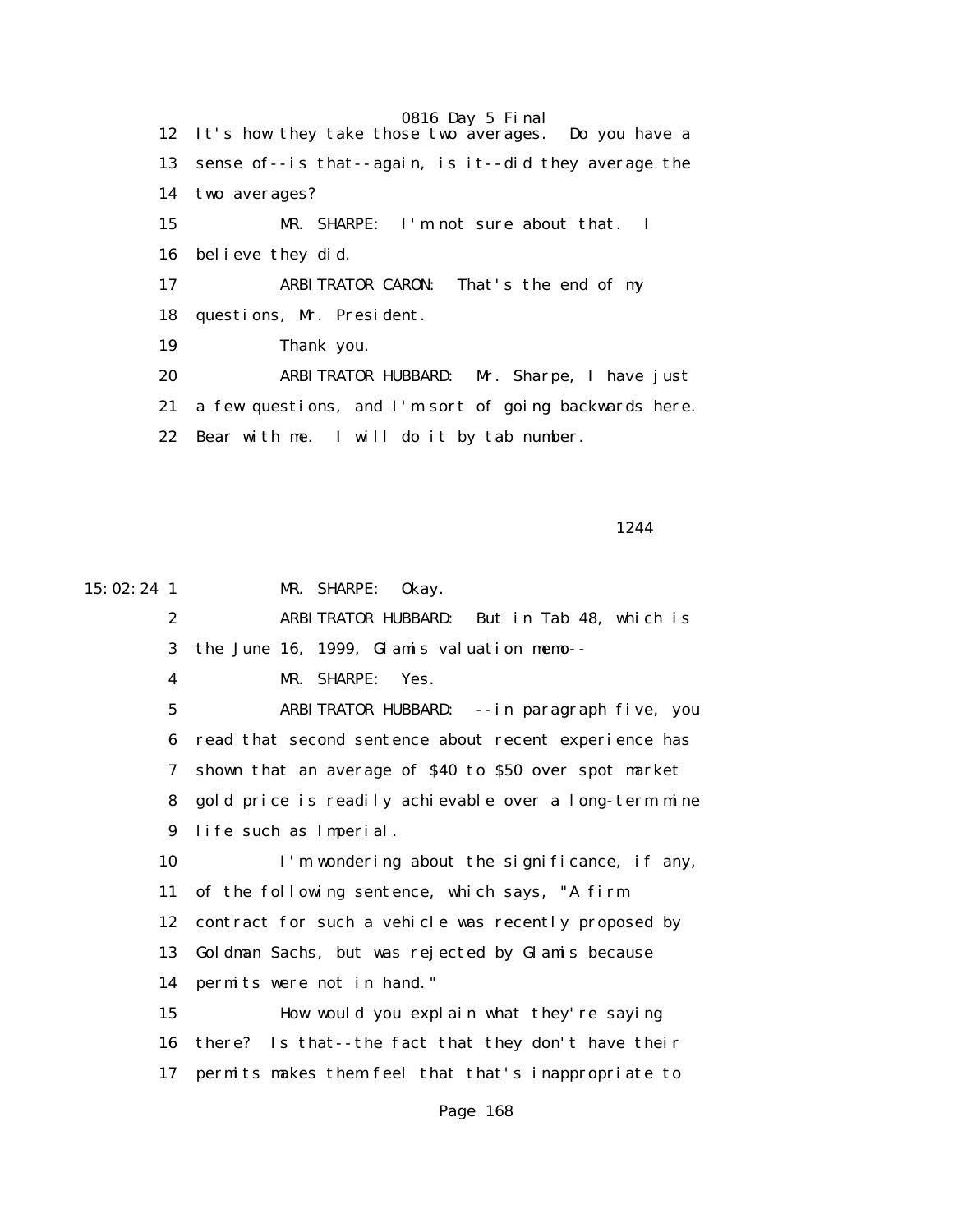0816 Day 5 Final 18 use the spot market price? 19 MR. SHARPE: Well, I think this actually 20 confirms that they could--I haven't attached it, but 21 the Navigant Exhibit 184, I believe, contains this 22 correspondence with Goldman Sachs recognizing this

1245

15:03:40 1 very fact.

 2 Now, Glamis has decided or a firm contract 3 for such a vehicle was recently proposed by Goldman 4 Sachs but was rejected by Glamis. So, Goldman Sachs 5 is recognizing this average of \$40 to \$50 over spot 6 market price.

 7 So, I think the documentation is there to 8 suggest that this is precisely possible for Glamis, 9 although Glamis has decided because it didn't have its 10 permits in hand, it would not go forward with that. 11 ARBITRATOR HUBBARD: Why would they do that? 12 If they thought this was an appropriate measure, that 13 Goldman Sachs was proposing, why wouldn't they say 14 that was a great idea? 15 MR. SHARPE: Without having permits in hand? 16 ARBITRATOR HUBBARD: Right. 17 MR. SHARPE: Glamis made the determination 18 they would refer to obtain the permits. 19 ARBITRATOR HUBBARD: That they thought it was 20 not appropriate to adopt that proposal if they didn't

21 have their permits.

22 MR. SHARPE: It would appear that was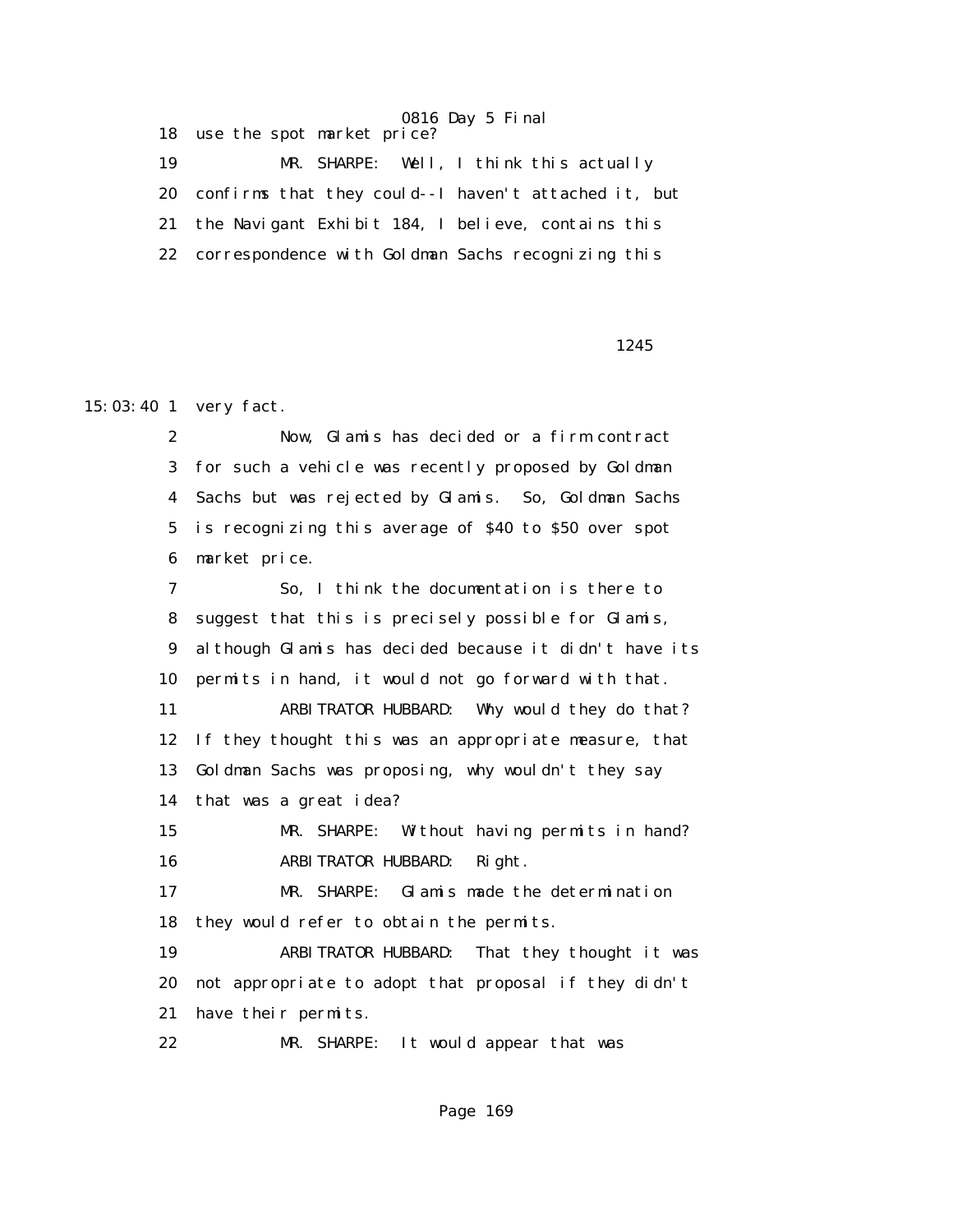1246

15:04:37 1 Glamis's interpretation. 2 ARBITRATOR HUBBARD: I just wanted to see how 3 you read that. 4 Going back to Tab 44, the first page where 5 you--the language about the write-off of the Cerro 6 Blanco project. 7 Was that--what happened subsequently to that? 8 The fact that they decided to go ahead and continue to 9 pursue the Cerro Blanco project, was that 10 basically--let me rephrase that. 11 Was that entirely because of the increase in 12 gold prices, or was there another factor there? 13 MR. SHARPE: We would have no idea. This is 14 one example of the Real Option Value of the Cerro 15 Blanco project. Whatever Glamis encountered at the 16 Cerro Blanco project, it provided additional incentive 17 for it to proceed with the Cerro Blanco project. 18 The only point of this is, in February of 19 2001, Glamis wrote down the Cerro Blanco project 20 explicitly stating that gold prices were too low. It 21 bought it in 1988, when gold prices were high. Gold 22 prices slumped. It wrote it off. They said we will

<u>1247</u>

15:06:02 1 hold and we will seek to improve project economics. 2 Those project economics did improve, and Glamis is 3 going forward.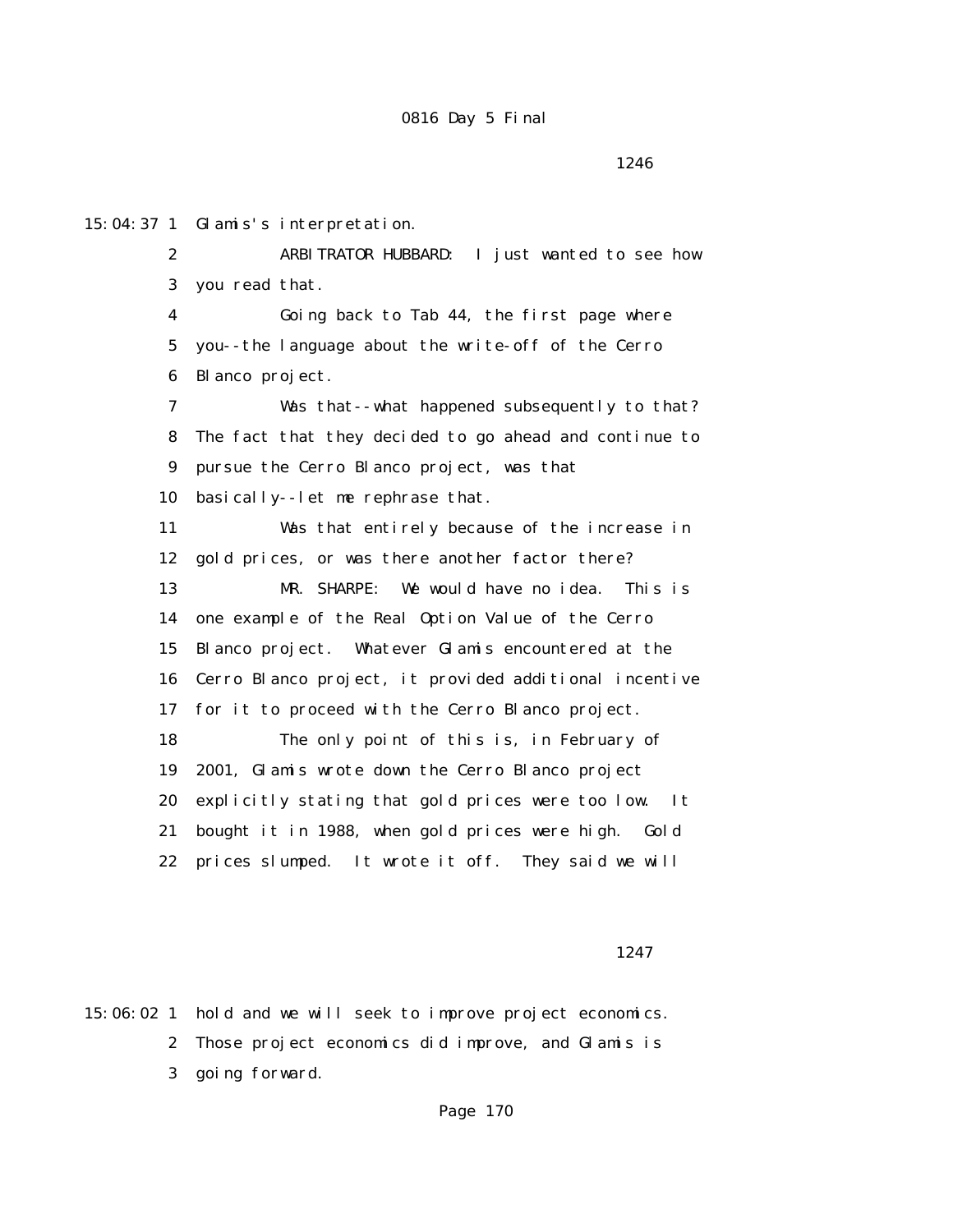0816 Day 5 Final 4 Now, whether there were additional 5 circumstances at Cerro Blanco itself is irrelevant. 6 Mr. Guarnera has denied the Real Option Value of 7 mineral properties, despite the evidence that Navigant 8 put into the record, stating that Real Option Value is 9 itself a recognized valuation principle in mineral 10 properties. 11 This is an illustration of it, with the Cerro 12 Blanco project. 13 ARBITRATOR HUBBARD: Would you equate 14 the--from what you know, would you equate the Cerro 15 Blanco project with the Imperial Project in terms of 16 the type of mining that's involved and what was known 17 about the amount of gold in the two deposits? 18 MR. SHARPE: I listened to the testimony 19 earlier on this week, and I failed to see any 20 relevance whatsoever. The point is not to compare the 21 Imperial Project and the Cerro Blanco project in terms 22 of the kinds of mines they are. They're both mineral

#### 1248

15:07:07 1 properties, and they both have an inherent value. If 2 the price of that mineral improves, then it may make 3 it economic to exploit that mineral. If the price of 4 it decreases, you may have to write it off. You can 5 hold it for a time. That's the optionality that is 6 inherent in mineral properties, and that, I think, is 7 precisely reflected in these documents, regardless of 8 the differences between the two projects.

9 ARBITRATOR HUBBARD: But what I'm getting at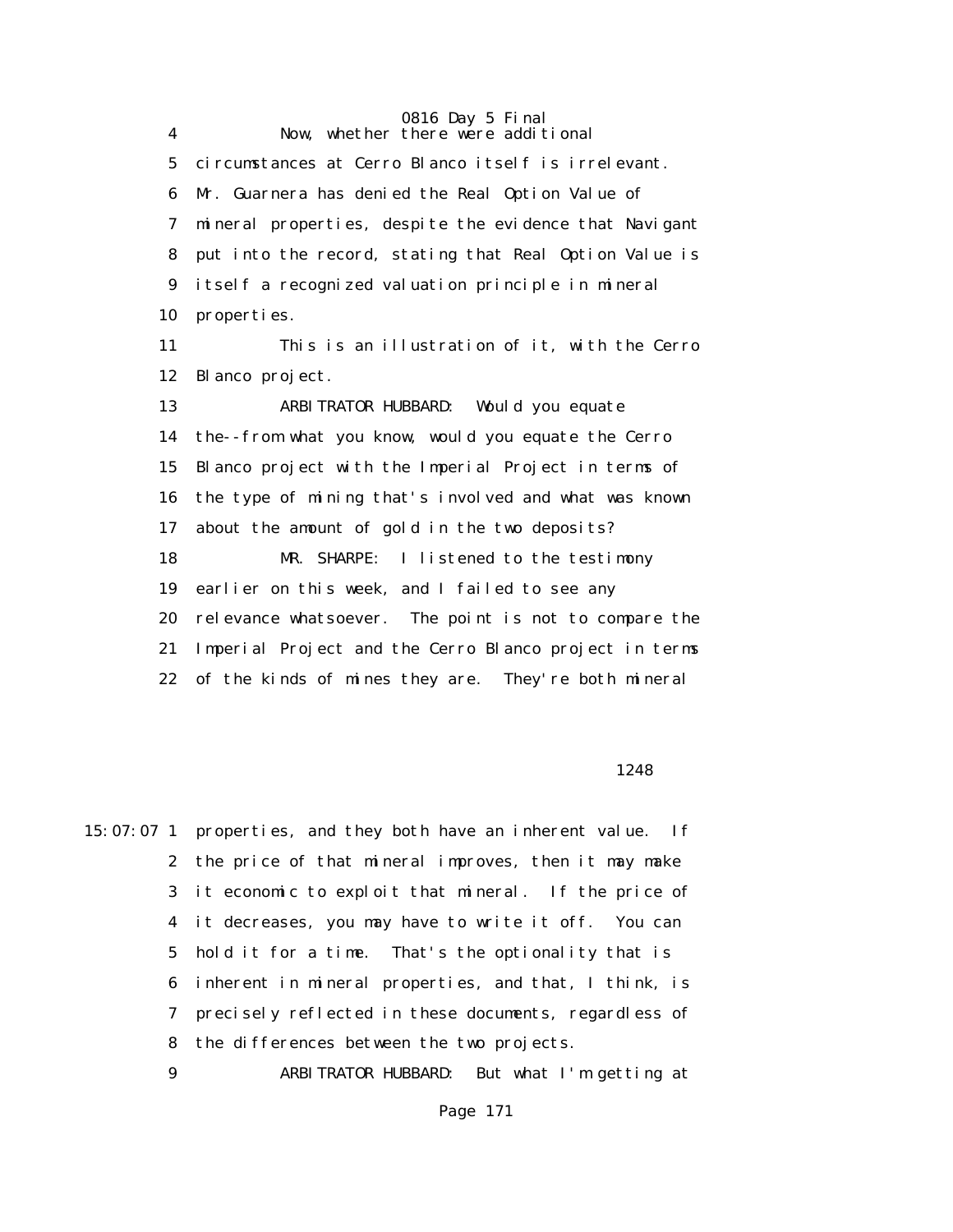0816 Day 5 Final 10 is there could be different reasons for different 11 projects and why one decided to reopen and go ahead 12 and the other they don't. 13 MR. SHARPE: Absolutely, Mr. Hubbard. If

 14 this case turned on whether the Imperial Project was 15 the same as the Cerro Blanco project, well, then that 16 might be relevant, but this is one illustration of the 17 application of the Real Option Value, which 18 Mr. Guarnera has denied exists, and Navigant has 19 shown, look, even Glamis's own Cerro Blanco project 20 shows the inherent optionality of this kind of 21 property, regardless of whether a different vein, if 22 it's underground or surface mining, it's simply

1249

15:08:12 1 irrelevant. We are not comparing them as apples and 2 apples in the sense of the kinds of projects they are 3 except to say that they're mineral properties with 4 inherent value arising from the optionality to exploit 5 it at a later time.

> 6 ARBITRATOR HUBBARD: And the fact that one 7 would be easily permitted versus the other which is at 8 least seriously in doubt--

 9 MR. SHARPE: Again, I think the permitting 10 issue, with respect, is completely irrelevant. This 11 is not to show that the Imperial project--it's not to 12 compare them as to permitting. It's to compare the 13 value of the mineralization and the ability to exploit 14 that at a later time.

15 And, of course, the second point about the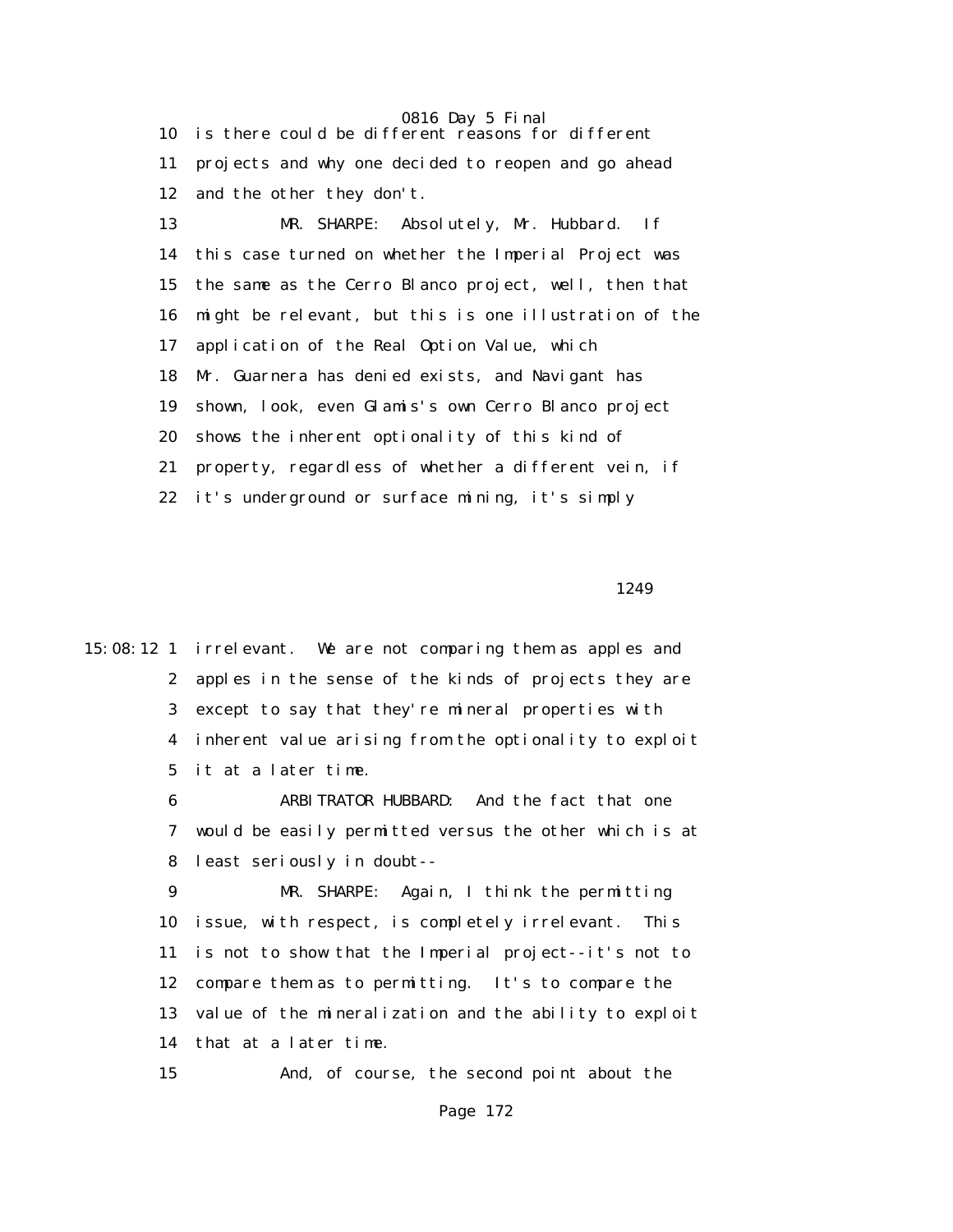16 real option--or the write-down is that it shows that a 17 write-down is not only not an objective indicator of 18 value, but it's no indicator at all. 19 ARBITRATOR HUBBARD: And yet we heard 20 testimony that suggested that it was required by the 21 Securities and Exchange Commission and other

22 Government agencies in terms of what do you estimate

 $1250$ 

15:09:15 1 for the purposes of public dissemination to be the 2 value of this asset.

> 3 MR. SHARPE: That's correct. There is no 4 doubt that there are accounting rules about writing 5 down property, but one cannot equate accounting rules 6 for the treatment of the property with the market 7 value.

 8 ARBITRATOR HUBBARD: I'm saying this is a 9 Government regulation.

 10 MR. SHARPE: Correct. But again, even if 11 it's a Government regulation, the Government is not 12 telling Glamis the value of its property. If certain 13 things occur, you may have to write down.

 14 For instance, if you decided the resources 15 cannot be exploited, you may have to downgrade them 16 to--reserves can't be exploited, you may have to 17 downgrade them to a resource, but it's not going to 18 necessarily affect the value in the future if the 19 price of gold improves to make the exploitation of 20 those resources possible, in which case they can 21 become reserves again. They're exploitable.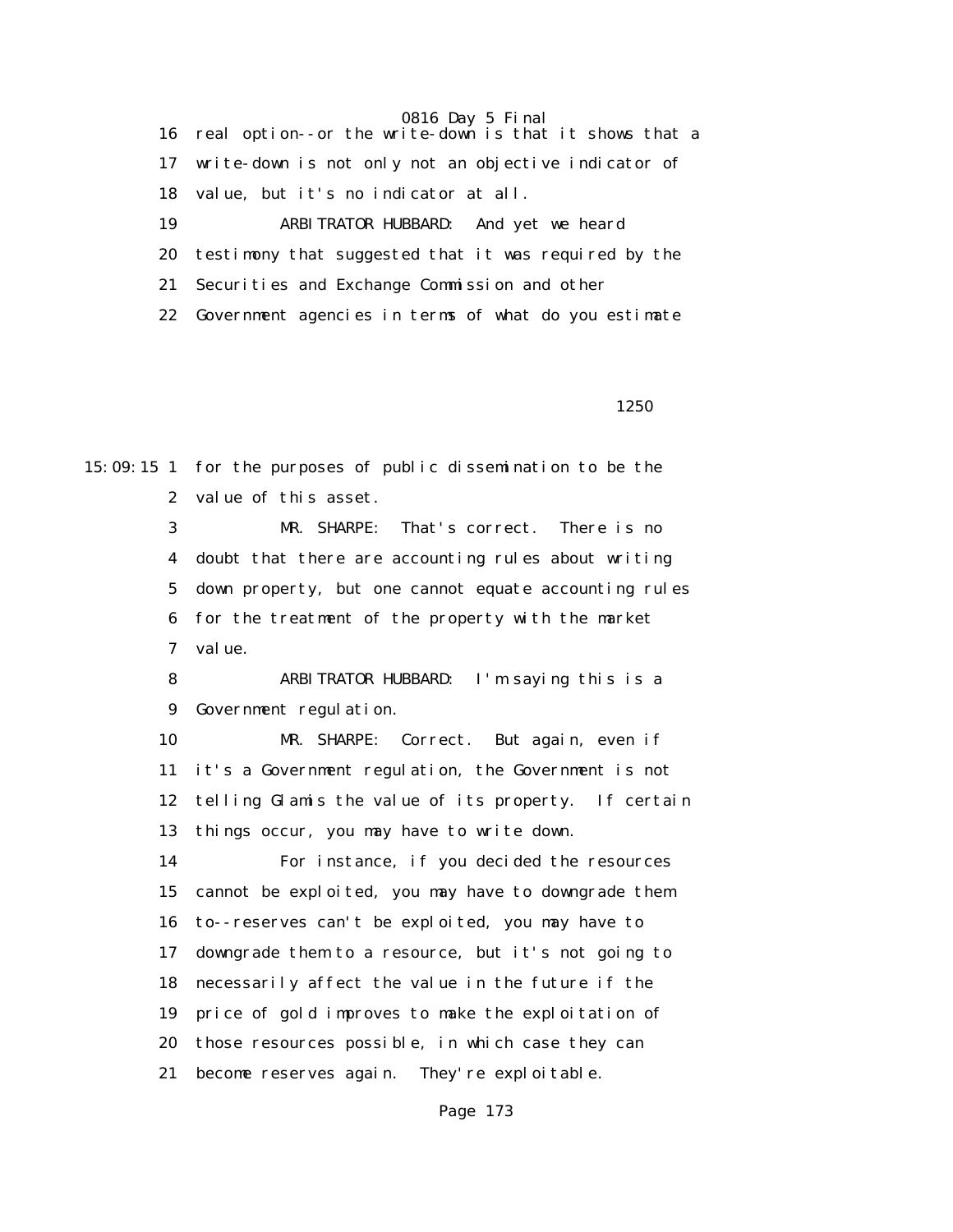0816 Day 5 Final 22 ARBITRATOR HUBBARD: Well, I would grant you

1251

15:10:11 1 that, but I'm just suggesting that at the time of the 2 write-down, they were pursuing a Government regulation 3 which required that they establish a value figure, 4 which is intended for the protection of the public 5 investor.

> 6 MR. SHARPE: Right, but this is precisely the 7 problem with Glamis's entire argument is it assumes 8 that it could not go forward with this project even 9 with complete backfilling.

> 10 We are talking about permitting. No one is 11 suggesting that Glamis couldn't go forward with their 12 project. They have not sought a permit. So to say to 13 Cerro Blanco it's easier to get permitting down in 14 Guatemala, that may well be the case. The issue is 15 Glamis has not shown that they couldn't permit the 16 Imperial Project if they had an approved Reclamation 17 Plan with complete backfilling. So I'm not sure how 18 far this takes us.

> 19 ARBITRATOR HUBBARD: Well, I won't pursue the 20 point.

> 21 I just have one more, I believe. Even though 22 this is going back to the discussion of--I have lost

 $1252$ 

15:11:26 1 my place here. Excuse me for just a minute.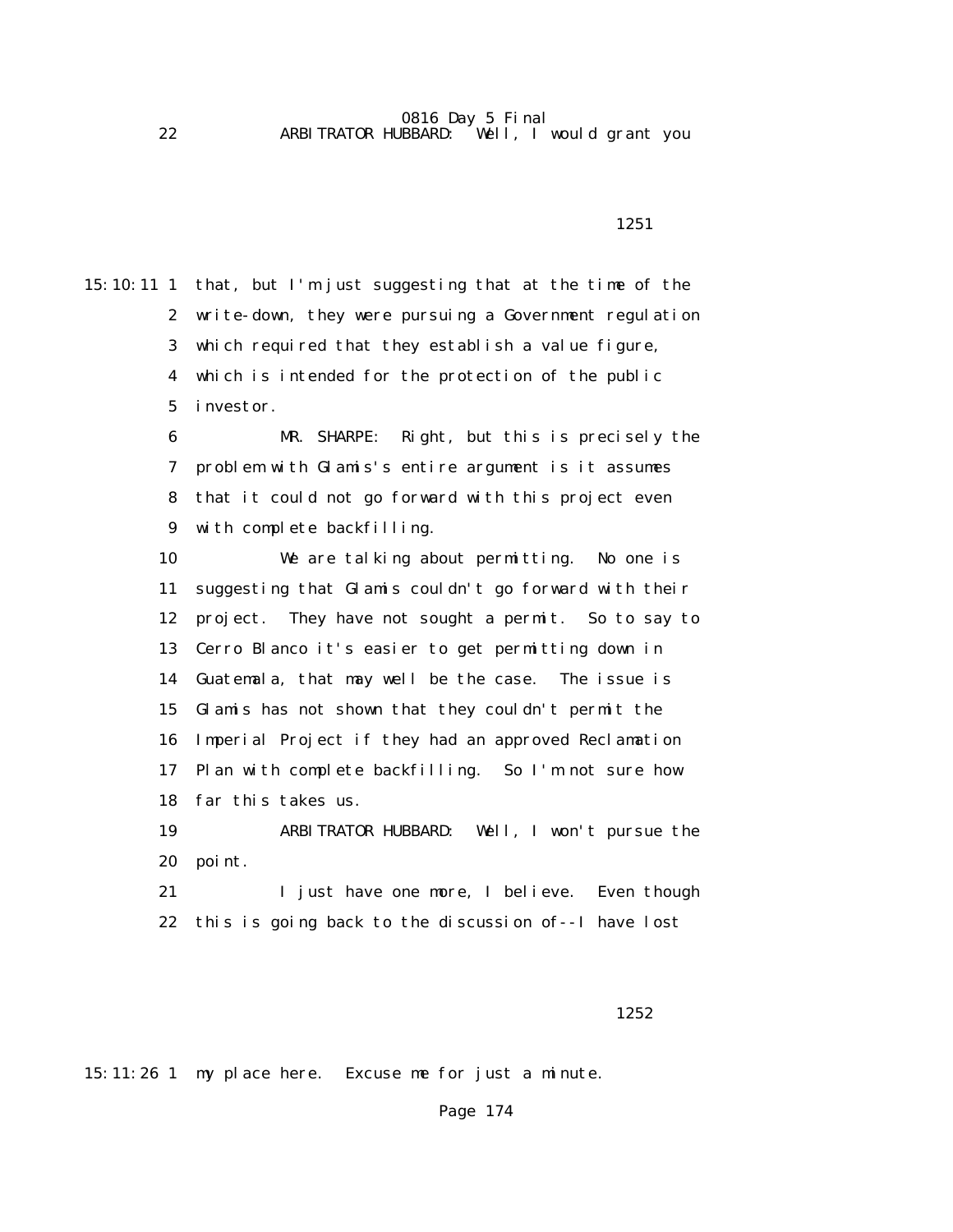0816 Day 5 Final 2 (Pause.) 3 ARBITRATOR HUBBARD: It was back when we were 4 talking about swell factors. I realize you said that 5 the swell factor is not that significant an issue, 6 whether 23 percent or 35 percent, but I wanted to find 7 out where the 35 percent swell factor that Behre 8 Dolbear used originated. And as I recall, it did not 9 originate just with them, but that it was a figure 10 that appeared in the final feasibility report and that 11 WESTEC was the source of the 35 percent figure. 12 MR. SHARPE: I think you could be forgiven 13 for thinking that it was stated there, but it's not. 14 It was tangentially derived from loader productivity 15 figures. There was a statement about the in-place 16 density and apparently a statement about the loose 17 density of the material, and Behre Dolbear has made a 18 calculation of the swell factor. Nowhere in the final 19 Feasibility Study does it say 35 percent swell factor. 20 That is simply a product of Behre Dolbear's own 21 calculations. 22 And as Norwest has pointed out, this

 $1253$ 

15:13:14 1 has--this is enormously problematic because at the 2 time of loader productivity, the material is at its 3 maximum swell before it's been moved around and 4 compressed. And so it may not be surprising that this 5 material would swell at a greater amount in the early 6 phases of the excavation, but the swell factor itself 7 is stated only in the contemporaneous Glamis--in the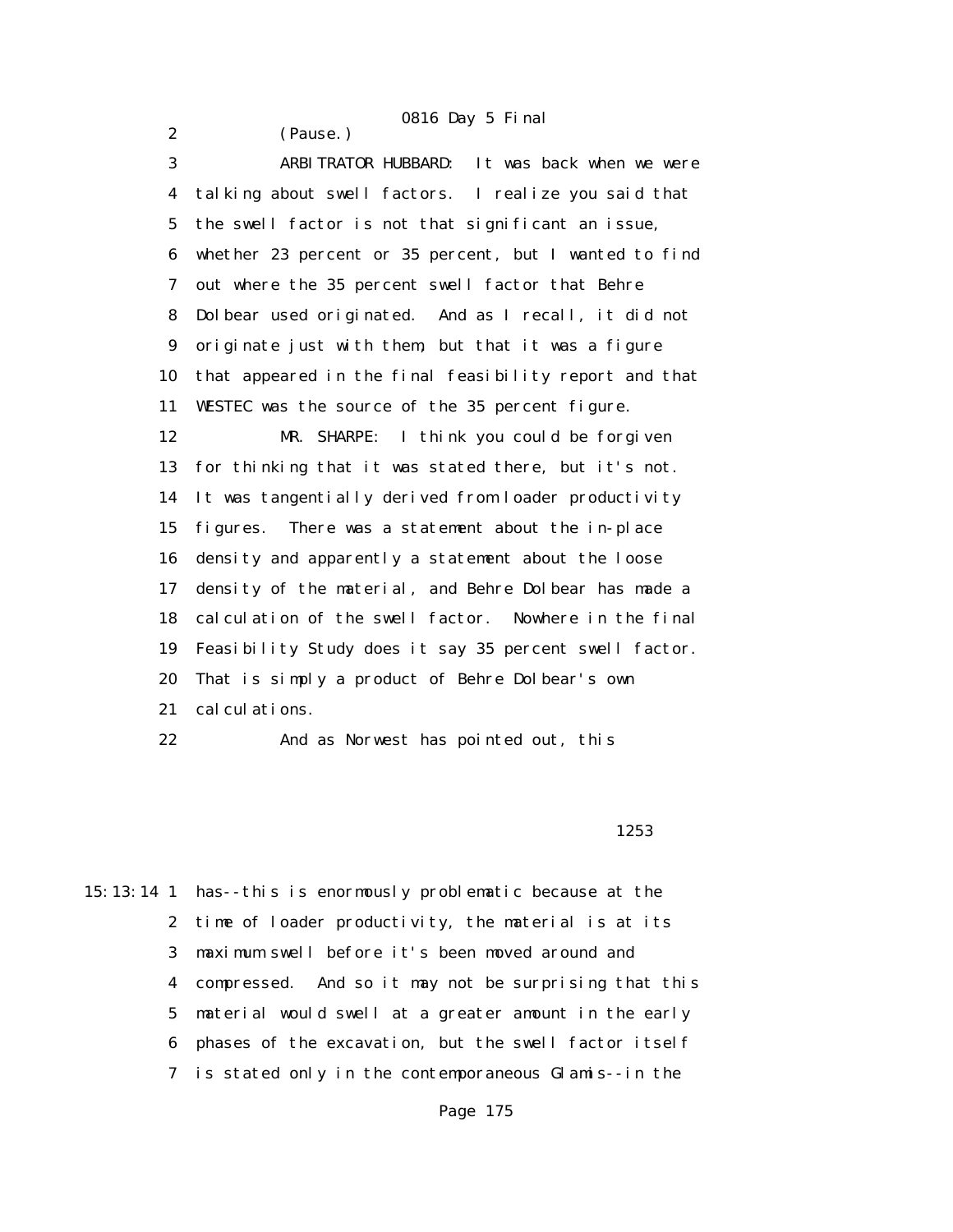0816 Day 5 Final 8 contemporaneous Glamis documents, the swell factor is 9 stated only as 23 percent and not as 35 percent. 10 ARBITRATOR HUBBARD: And so, the 35 percent 11 figure does not appear in the WESTEC Report that went 12 into the final feasibility? 13 MR. SHARPE: I have not seen any--as far as I 14 know, Glamis has not produced any evidence that WESTEC 15 stated a 35 percent swell factor. 16 ARBITRATOR HUBBARD: Okay. That's all. 17 MR. SHARPE: Prior to this arbitration, prior 18 to this dispute. 19 ARBITRATOR CARON: Can I just follow on that 20 for a second. 21 Mr. Sharpe, you said--it was unclear. You 22 said the two densities, the infill and the mine

1254

|    | 15:14:19 1 density were taken from. Could you say where were |
|----|--------------------------------------------------------------|
| 2  | they taken from?                                             |
| 3  | MR. SHARPE: Well, we know Navigant                           |
| 4  | introduced the loader productivity figure that we saw.       |
| 5  | This is from the final Feasibility Study. Those two          |
| 6  | figures were--the 3,050 figure that we flashed on the        |
| 7  | screen was from the loader productivity. Now, Behre          |
| 8  | Dolbear apparently has gone to a different part of           |
|    | 9 that document to obtain the in-place density and then      |
| 10 | has made a calculation about the swell factor that is        |
| 11 | tangentially derived from this loader productivity           |
| 12 | fi gure.                                                     |
| 13 | ARBITRATOR CARON:<br>So, there is not a swell                |
|    |                                                              |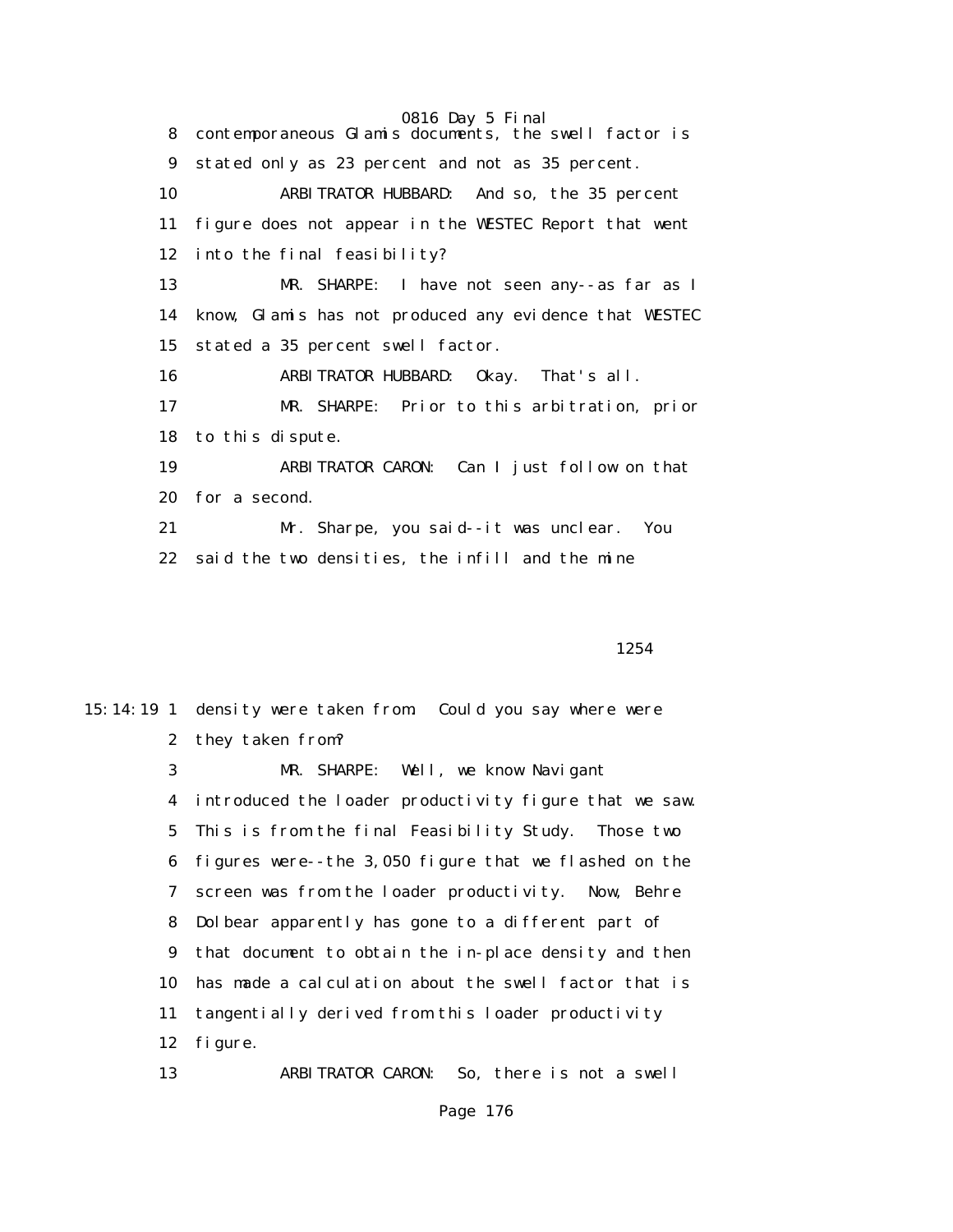0816 Day 5 Final 14 factor in the final Feasibility Study, but there are 15 in different places two densities? 16 MR. SHARPE: There are in different places 17 two densities. Apparently this document is not--I 18 believe that the page stating the in-place density has 19 not been put into evidence in this arbitration, only 20 the loose density, and that was put in by Navigant. 21 ARBITRATOR CARON: Thank you. 22 PRESIDENT YOUNG: Mr. Sharpe, thank you for

 $1255$ 

15:15:14 1 your patience with--your presentation and your 2 patience with our questions here. 3 I have a number of questions which I think 4 with a couple of exceptions are largely technical. I 5 want to make sure I understand everything that I'm 6 supposed to. 7 Does the record reflect in the Behre Dolbear 8 Reports relating to other evaluations it had done, 9 this weighted average of 10 years plus the last six 10 months with the spot prices, does the record reflect 11 that it's a 50/50 weighting? 12 MR. SHARPE: I don't recall offhand, but I 13 believe that's the case. 14 PRESIDENT YOUNG: Thank you. So, that's 15 actually in their report there. 16 Secondly, you may not know the answer to 17 this, and that would be fine, but it does seem 18 relevant in the calculations. Is there--Navigant used 19 or Norwest, I think Norwest actually, used an increase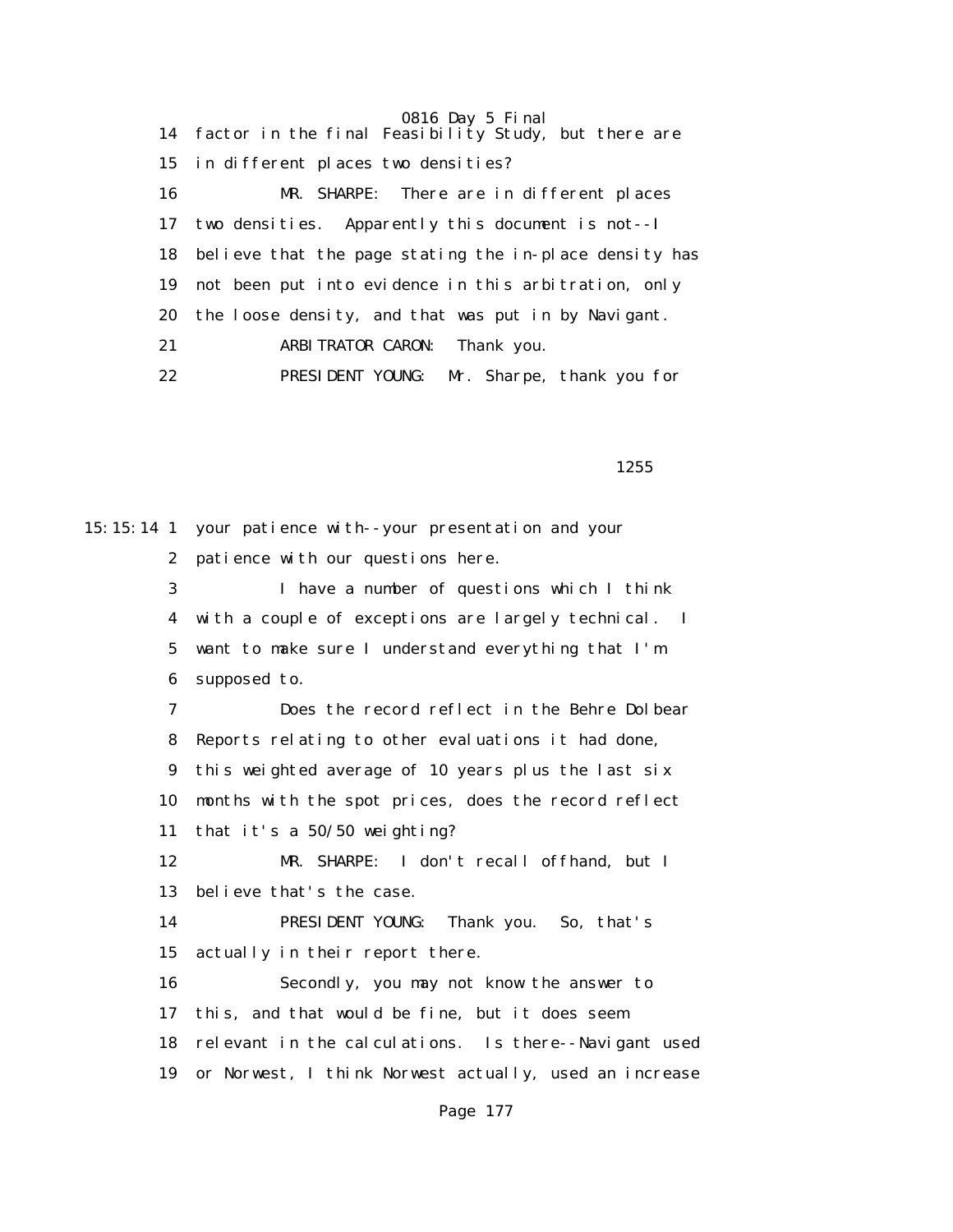20 in capital costs of around 18 percent and operating 21 costs of 26 percent. Did they also calculate what the 22 weighted ratio is between capital and operating costs

## $1256$

15:16:22 1 in a mine? Do you, A, know if that's in the record, 2 and if so, off the top of your head, do you recall 3 what that is? Is my question clear? 4 MR. SHARPE: It is. 5 I don't believe this was a Norwest figure. I 6 believe Navigant did look to the western mine. 7 PRESIDENT YOUNG: So, if Navigant did it, but 8 whoever did the calculation of the increase in costs, 9 they attributed different factors to capital and 10 operating costs, but did they--what is the ratio 11 between capital and operating costs? 12 MR. SHARPE: I don't know the answer to that 13 offhand. I will look into that and refer back to you. 14 PRESIDENT YOUNG: If it's in the record, you 15 can point me to that. 16 The 40-ton difference between 287 and 186, I 17 think you answered in response to Professor Caron's 18 question, which is the difference between an 19 assumption that you have to backfill everything and 20 the assumption that you can leave 25 feet on the 21 ground--on the surface; am I correct? 22 MR. SHARPE: I may not have understood.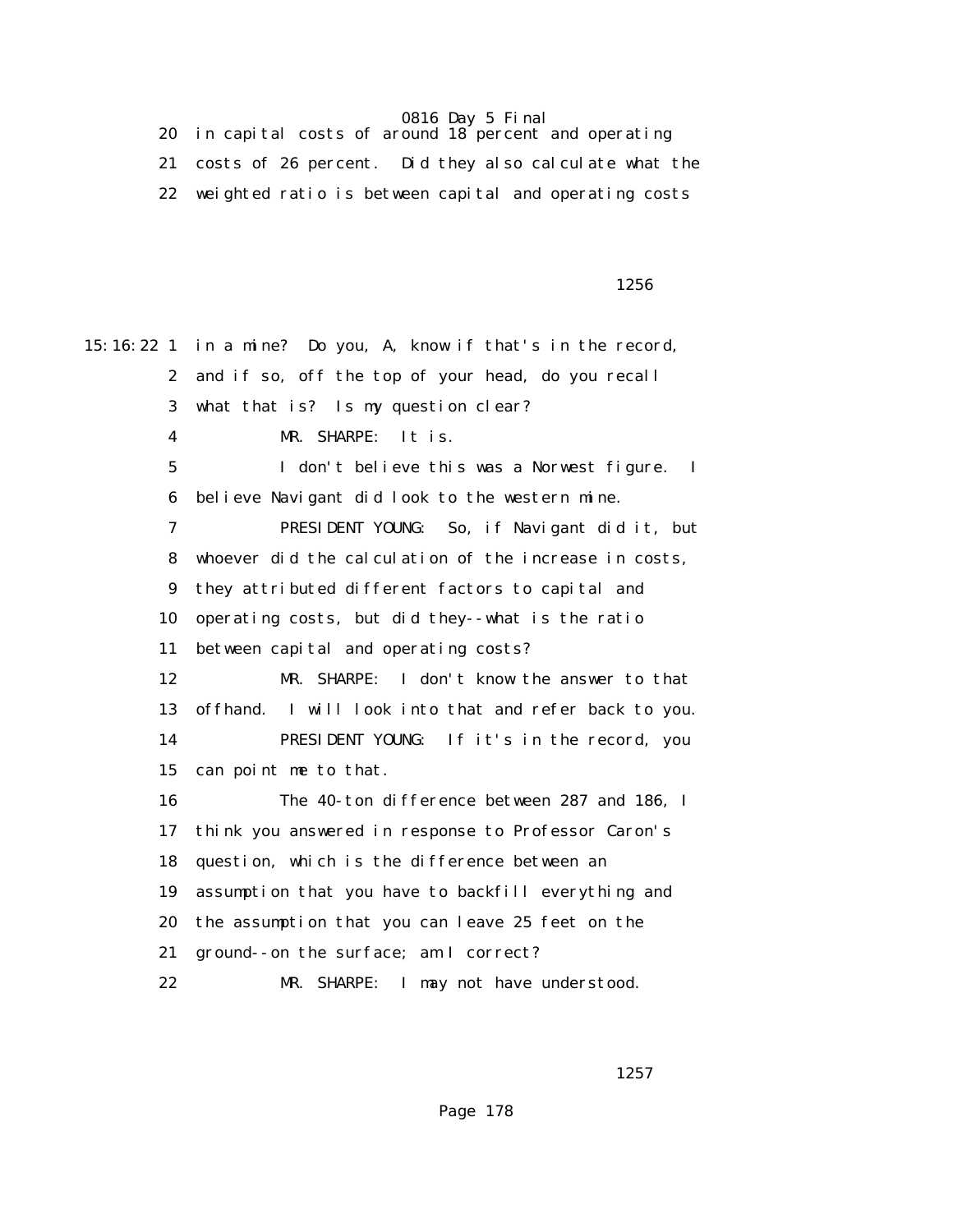| 15:17:18 1   | There are two, two factors that account for the 40-ton |
|--------------|--------------------------------------------------------|
| $\mathbf{2}$ | di fference.<br>About 25 million tons is the fact that |
| 3            | you wouldn't have to spread this additional material   |
| 4            | and backfill it. The other approximately 15 million    |
| 5            | tons would be the swell factor.                        |
| 6            | PRESIDENT YOUNG:<br>Is the difference in swell         |
| 7            | factor?                                                |
| 8            | It's a difference in swell fact,<br>MR. SHARPE:        |
| 9            | correct.                                               |
| 10           | PRESIDENT YOUNG:<br>Thanks.<br>That's very             |
| 11           | helpful. There is a five or \$6 million difference in  |
| 12           | those calculations. I'm just trying to be clear.       |
| 13           | I'm going to see if I have your argument               |
| 14           | clear, and you may make it again, and whether I will   |
| 15           | be more convinced this time or not, we will see.       |
| 16           | It does seem to me from reading the documents          |
| 17           | that there may be a difference in the notion of        |
| 18           | mineral optionality as a value that would differ       |
| 19           | between whether you take a piece of property and which |
| 20           | you basically say this is not a productive piece of    |
| 21           | property, but, whoa, we discovered a new vein, as      |
| 22           | opposed to a piece of property you say this was not    |
|              |                                                        |
|              |                                                        |
|              |                                                        |

#### $1258$

15:18:17 1 economic under certain gold prices, and it's now more 2 economic. As I read the rest of this report, it 3 seemed to me that Mr. Jeannes, as he was talking 4 about, was talking about that second kind of 5 optionality. The first does not strike as any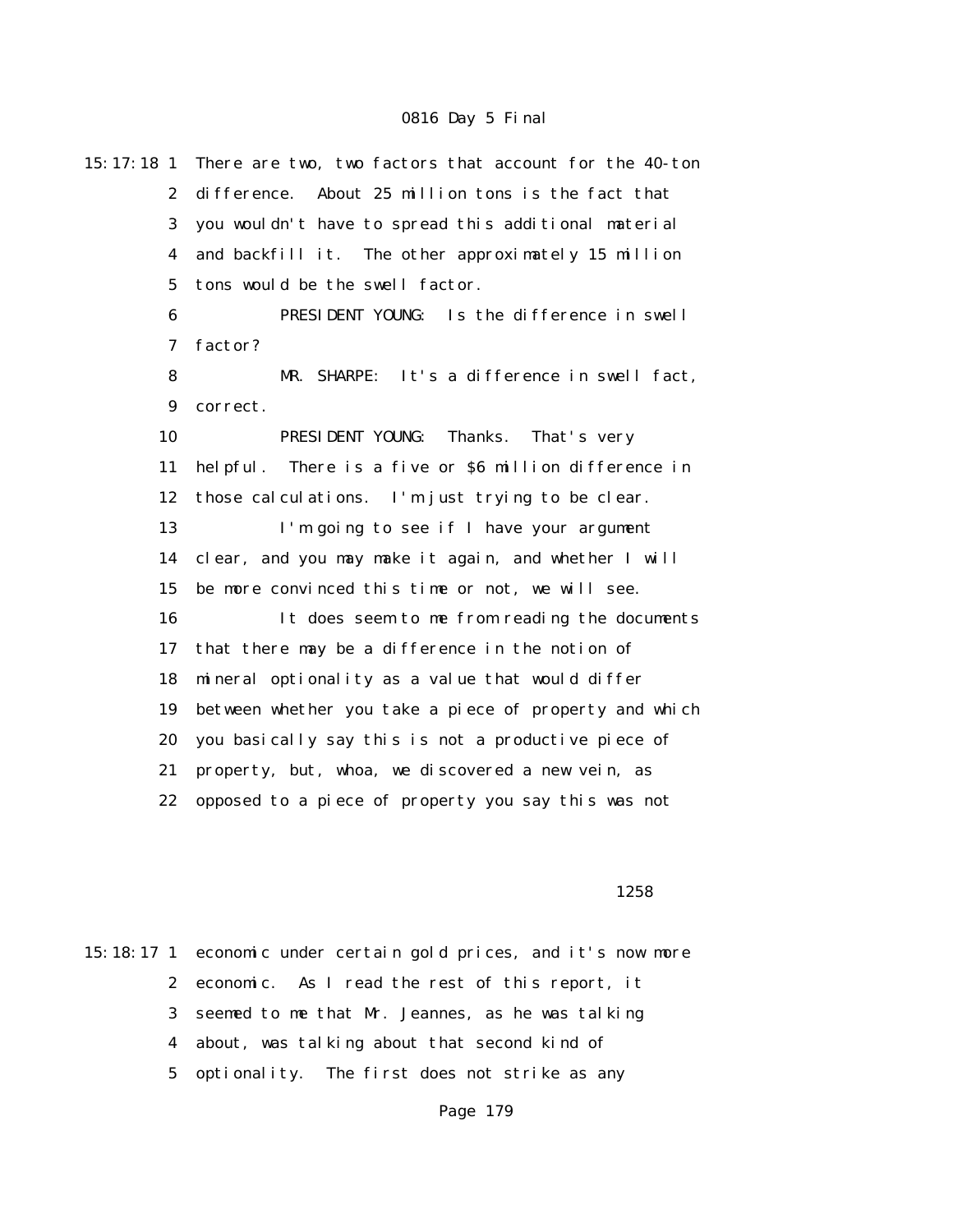0816 Day 5 Final 6 different from my backyard, the optionality of finding 7 gold in my backyard, although the University of Utah 8 owns my backyard, so I presume I wouldn't get the 9 benefit. That doesn't seem to me the same kind of 10 optionality. But I heard you to argue that you 11 thought it was. Am I right in that? 12 MR. SHARPE: I think what is inherent in a 13 mineral property is the mineralization at different 14 values, at different prices. So if the Imperial 15 Project has 1.7 million ounces of contained 16 mineralization, contained gold mineralization, it has 17 value. It has a known value. Now, it may not be 18 economic to exploit it at any one given time, but it 19 necessarily has value. 20 PRESIDENT YOUNG: That's the one kind of 21 optionality I get. The question I'm asking is really

22 the probative value of the Cerro Blanco argument that

 $1259$ 

15:19:24 1 you're making--argument you're making light of Cerro 2 Blanco because it does strike me that if gold prices 3 remain constant and they find a new very valuable, 4 economically productive vein to mine at that same 5 gold, that strikes me as a very different kind of 6 optionality than the first kind that merely turns on 7 the fluctuation of gold prices. Am I right in 8 thinking that, or am I wrong? 9 MR. SHARPE: I'm not sure these are separate

 10 because why was Glamis--why did Glamis find this vein 11 in the Cerro Blanco project? No evidence has been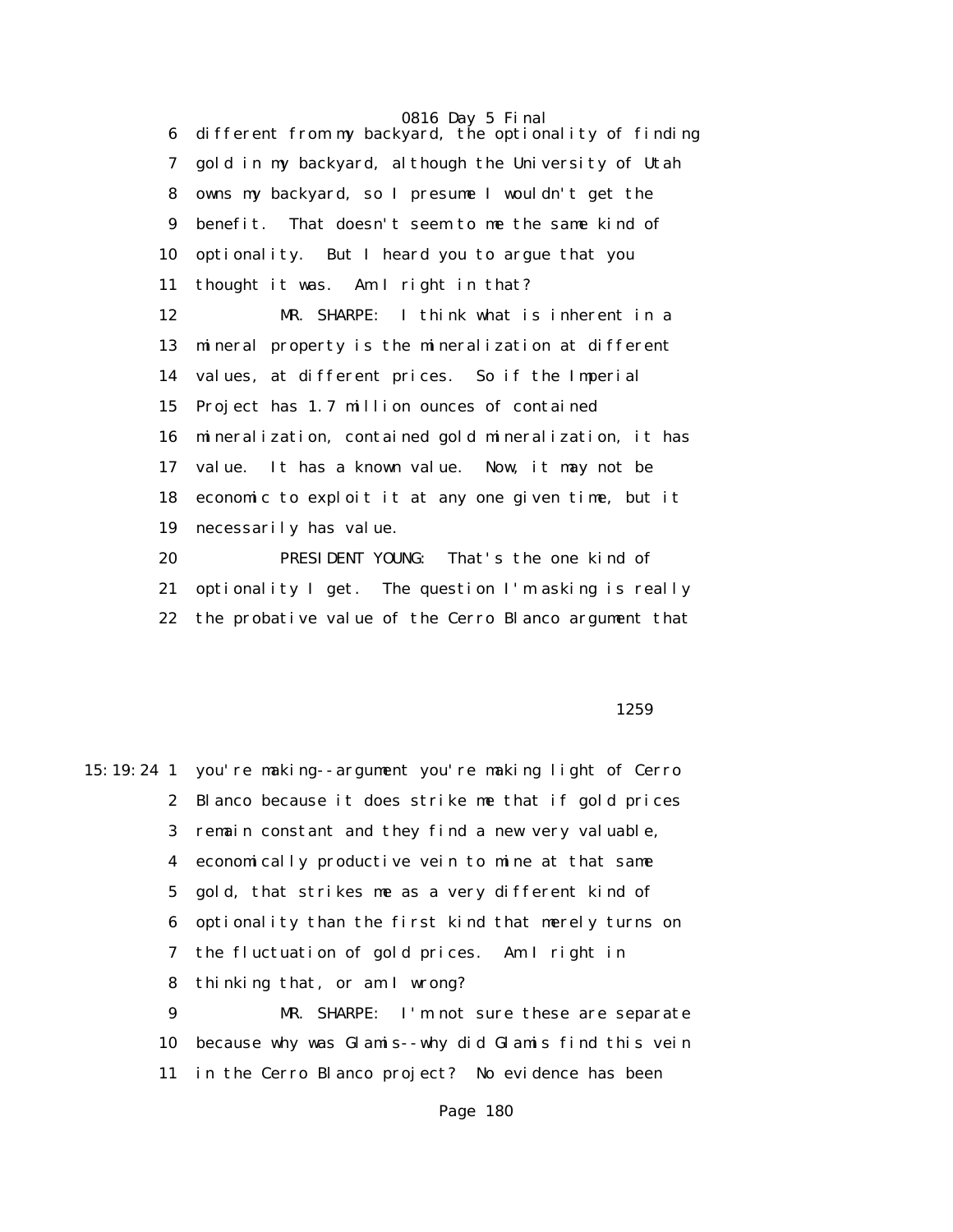12 introduced in this case; this is a new fact stated by 13 Mr. McCrum, but because the value of the price of gold 14 increased so as to justify development of this 15 project, it's not surprising that they found 16 additional mineralization. That happens often. 17 PRESIDENT YOUNG: But that's your assumption 18 is that they looked. Your notion is that the gold 19 prices affect their exploratory activities. 20 MR. SHARPE: I'm sorry, could you repeat 21 that? 22 PRESIDENT YOUNG: So, your assumption there

 $1260$ 

15:20:25 1 is that it turns on the rise in gold prices is likely 2 to increase their vigor with the exploratory activity. 3 MR. SHARPE: Absolutely. 4 PRESIDENT YOUNG: I wasn't sure you'd 5 be--okay, thank you. 6 A couple of other questions. 7 Does the record reflect anywhere what BLM 8 uses for in its VER, evaluations for gold prices? 9 Does it use historic, 10-year averages? Does it spot 10 prices? 11 MR. SHARPE: It uses averages, but as I 12 understand it, it uses a very--it uses three-year 13 averages. If you look in the Navigant supplemental 14 statement from August 7, 2007, you will see a letter 15 from Mr. Jeannes to a Mr. Ferguson at the BLM 16 criticizing the BLM for this constrained notion of 17 gold prices. He says you have to look at the futures.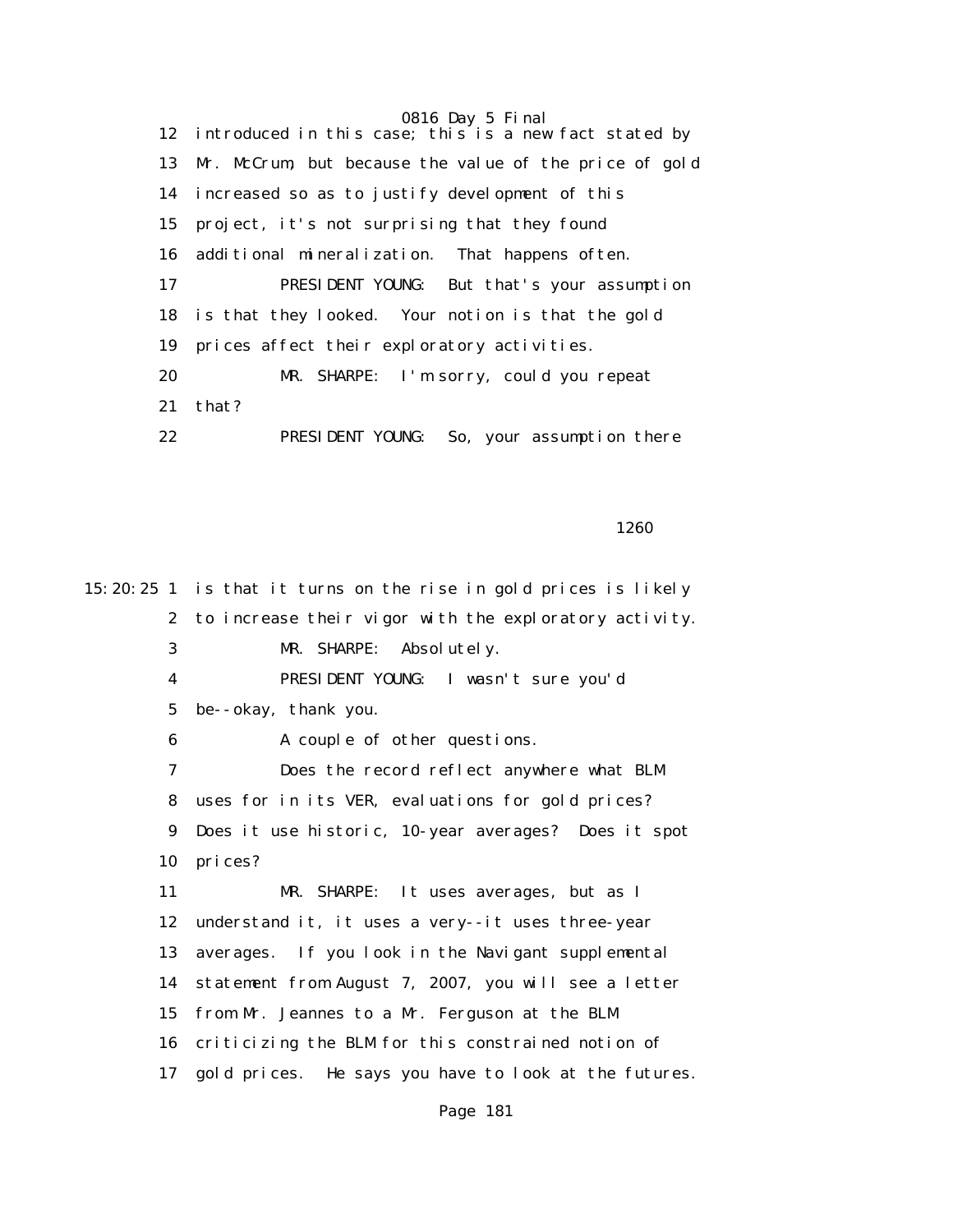18 Mr. Jeannes makes the argument precisely that Navigant

19 has made in this arbitration. Markets are inherently

20 forward-looking. If you're looking back in an

21 exuberant gold price, in an exuberant gold market,

22 that doesn't make any sense, so Mr. Jeannes was

1261

15:21:34 1 imploring BLM to look to increase the price of gold 2 that they were using for their determination of 3 whether the Project could go forward. 4 So, Mr. Jeannes, I would submit, in his 5 letter to Mr. Ferguson, precisely echoes the arguments 6 that Navigant has made in this case. 7 PRESIDENT YOUNG: That's fine, but I'm 8 actually trying to figure out what the BLM actually 9 does. 10 MR. SHARPE: I think it's a three year. They 11 do use historic averages, but it's a much smaller 12 period than a 10-year averages, if I understand well. 13 PRESIDENT YOUNG: Thank you. 14 We will have the debate on whether the past 15 is prologue some other time, I suspect. 16 One other question about Behre Dolbear's 17 evaluation using these weighted averages. Is 18 that--does the record reflect any examples of other 19 evaluation companies or Behre Dolbear doing that, or 20 is that really the only instance that the record 21 reflects? 22 MR. SHARPE: Certainly Glamis has introduced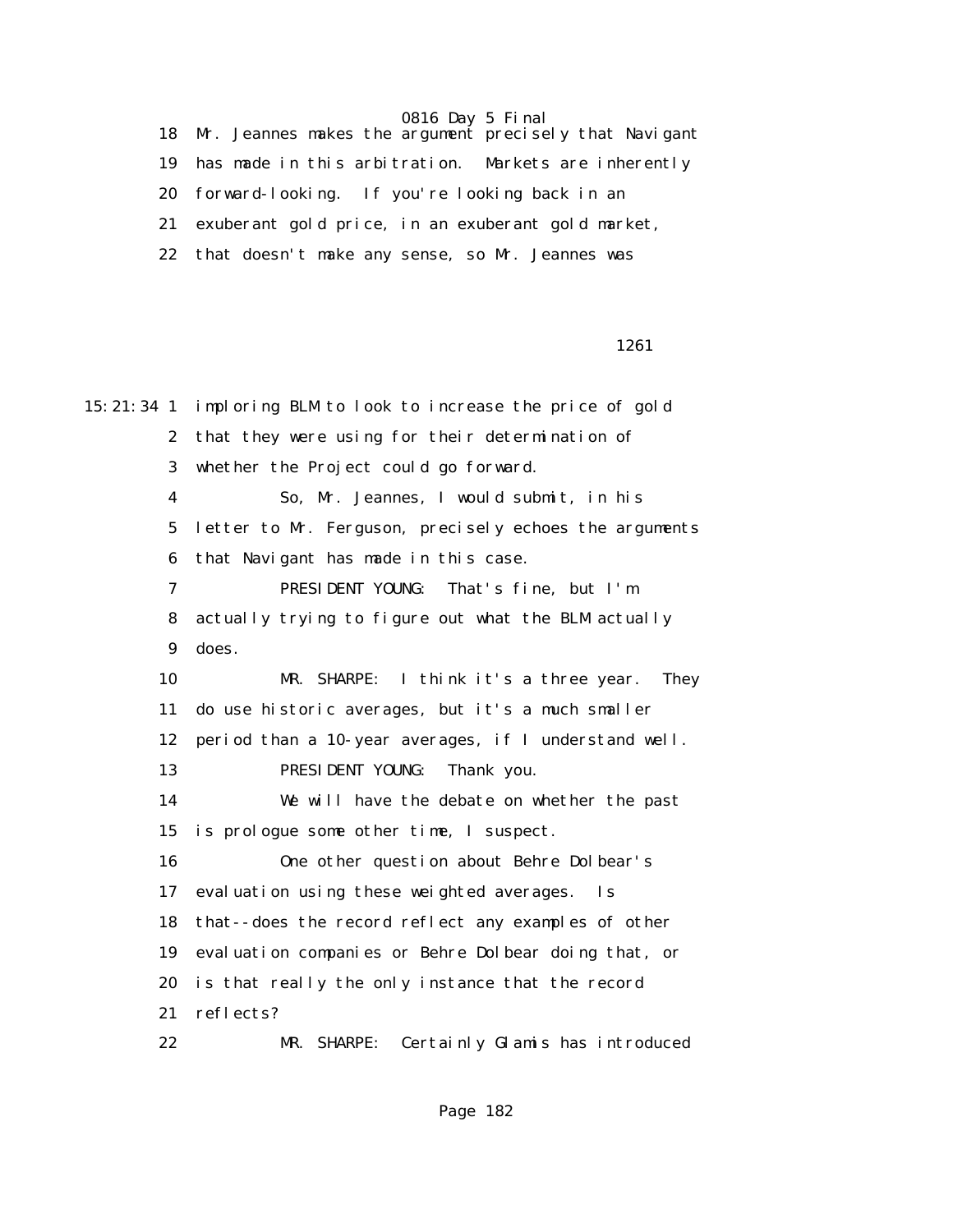$1262$ 

| $15:22:32$ 1            | no evidence of any kind suggesting an 85 percent cost |
|-------------------------|-------------------------------------------------------|
| $\boldsymbol{2}$        | increase.                                             |
| 3                       | In fact, Navigant had to back into the cost           |
| $\overline{\mathbf{4}}$ | increases that Behre Dolbear used.                    |
| $\mathbf 5$             | PRESIDENT YOUNG: I'm sorry, I might have              |
| 6                       | misspoke. I meant the 10-year average combined with   |
| 7                       | the spot average. Are there other examples in the     |
| 8                       | record that Behre Dolbear--                           |
| 9                       | Yes.<br>There is the Hellas<br>MR. SHARPE:            |
| 10                      | valuation, and there is the Anglo-Asian valuation.    |
| 11                      | Both of those are in the Navigant binders, and I can  |
| 12                      | provide the exhibit numbers.                          |
| 13                      | PRESIDENT YOUNG: That's very helpful, thank           |
| 14                      | you.                                                  |
| 15                      | One of the questions that has arisen as a             |
| 16                      | factual matter, and I wonder if the record reflects   |
| 17                      | any of this, is that not all conglomerate may be      |
| 18                      | created equal.                                        |
| 19                      | Is there anything in the record reflecting            |
| 20                      | actual assays of the conglomerate?                    |
| 21                      | There is. We looked at some of<br>MR. SHARPE:         |
| 22                      | this material with Mr. Houser and with Mr. Purvance,  |
|                         |                                                       |
|                         |                                                       |

#### $1263$

15:23:30 1 but what we didn't see were the conclusions that 2 Mr. Purvance drew from those assays. The information 3 is all there in Mr. Purvance's memoranda, in his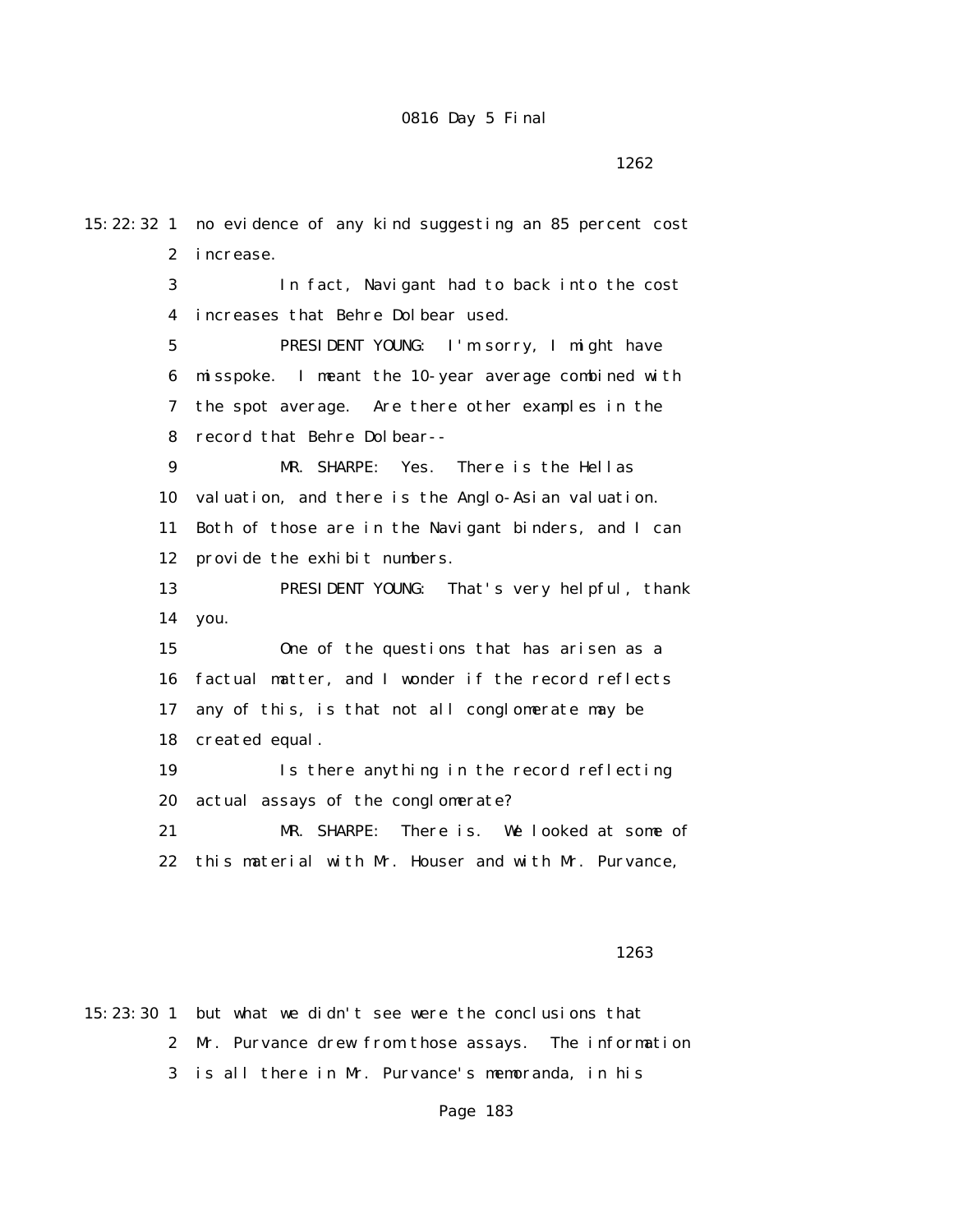0816 Day 5 Final 4 letters, so I don't think there is any dispute 5 necessarily about the underlying data. 6 In fact, I understood Behre Dolbear to be 7 confirming that there's nothing wrong with 8 Mr. Purvance's data which is somehow inexplicably they 9 are drawing radically different conclusions about what 10 that data indicates. 11 PRESIDENT YOUNG: Did Norwest run its own 12 calculations based on that assay? 13 MR. SHARPE: No, absolutely not. Norwest 14 adopted Glamis's figure. Norwest looked as these 15 figures--Norwest determined that these figures, the 16 Glamis contemporaneous figures seemed completely 17 reasonable, and Norwest determined these figures could 18 be used. 19 PRESIDENT YOUNG: What did Norwest do to 20 independently confirm the 23 percent swell factor? 21 MR. SHARPE: Simply by examining the

22 documents that were attached to Mr. Purvance's

#### 1264

15:24:29 1 memorandum to looking at the kind of material that was 2 listed and the density of that material, and just made 3 a determination is this reasonable based on our 4 understanding of what different densities or different 5 rocks should be or different materials should be, and 6 then looked at the conclusions that Navigant or that, 7 rather, that Glamis determined itself at the time 8 about those materials. 9 PRESIDENT YOUNG: So, when it says it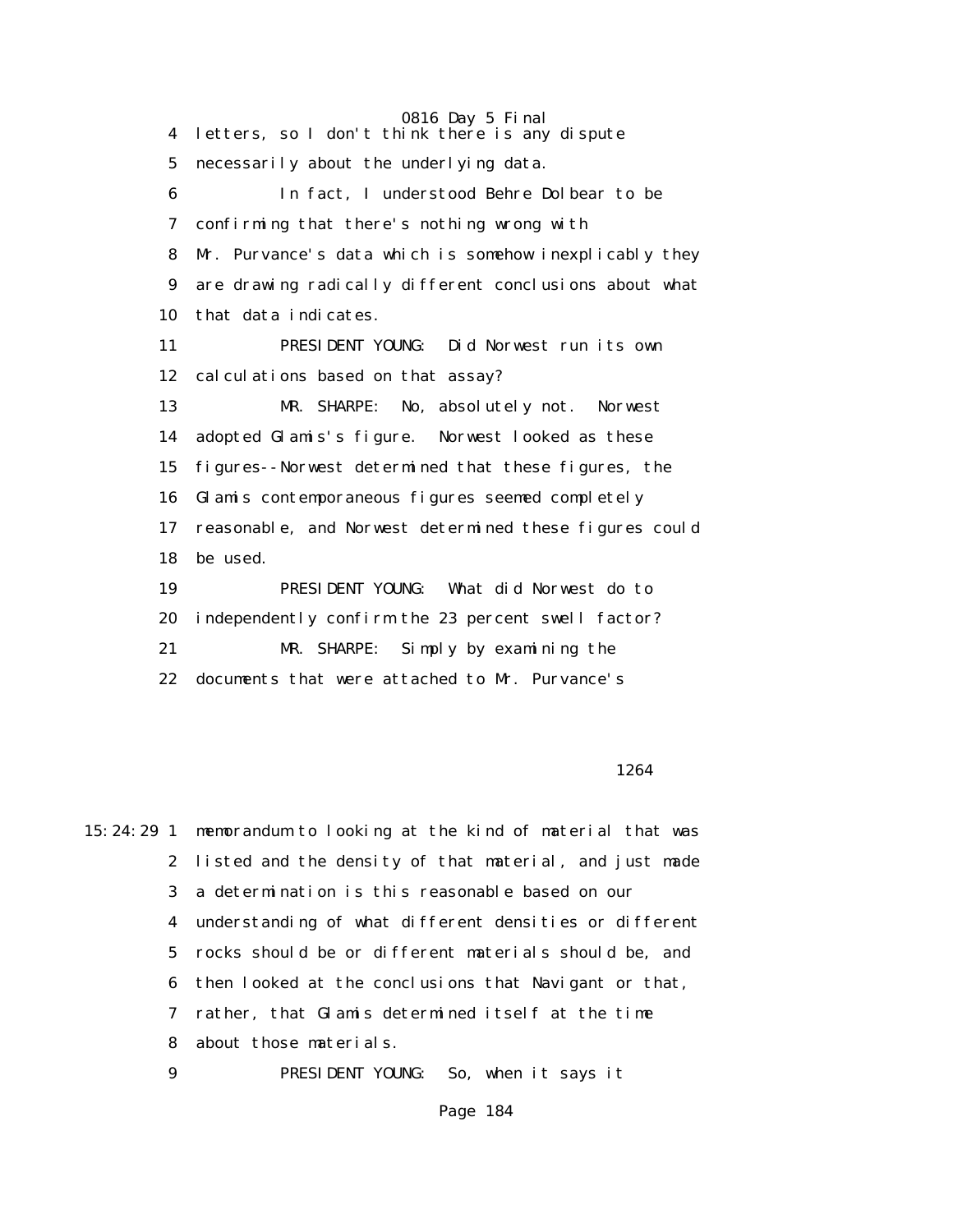0816 Day 5 Final 10 independently confirmed, that  $\mathbf{A}$  s what it means. It 11 didn't do independent assays, it just simply read the 12 reports and added the numbers up? 13 MR. SHARPE: Exactly. 14 PRESIDENT YOUNG: Thank you. 15 Another question. And this, I think, may go 16 to valuation, and may also be legal implications to 17 it, as well. 18 A great deal of the conversation has been 19 around costs related to compliance with the SMGB Board 20 regulation and what that requires, which is the 21 25-foot limit and the contouring. 22 Am I correct in assuming that if that is

#### $1265$

15:25:45 1 satisfied, S.B. 22 is also satisfied in terms of 2 requirements? 3 MR. SHARPE: Yes. 4 PRESIDENT YOUNG: That's all I have. 5 MR. SHARPE: Thank you, Mr. President and 6 Members of the Tribunal. 7 PRESIDENT YOUNG: We're close to a break. I 8 propose we'll take our break and be back here at five 9 to 4:00, when you can start your next section. Thank 10 you. 11 (Brief recess.) 12 PRESIDENT YOUNG: Counsel, are we ready to 13 proceed? 14 Okay, thank you. 15 Ms. van Slooten, the floor is yours.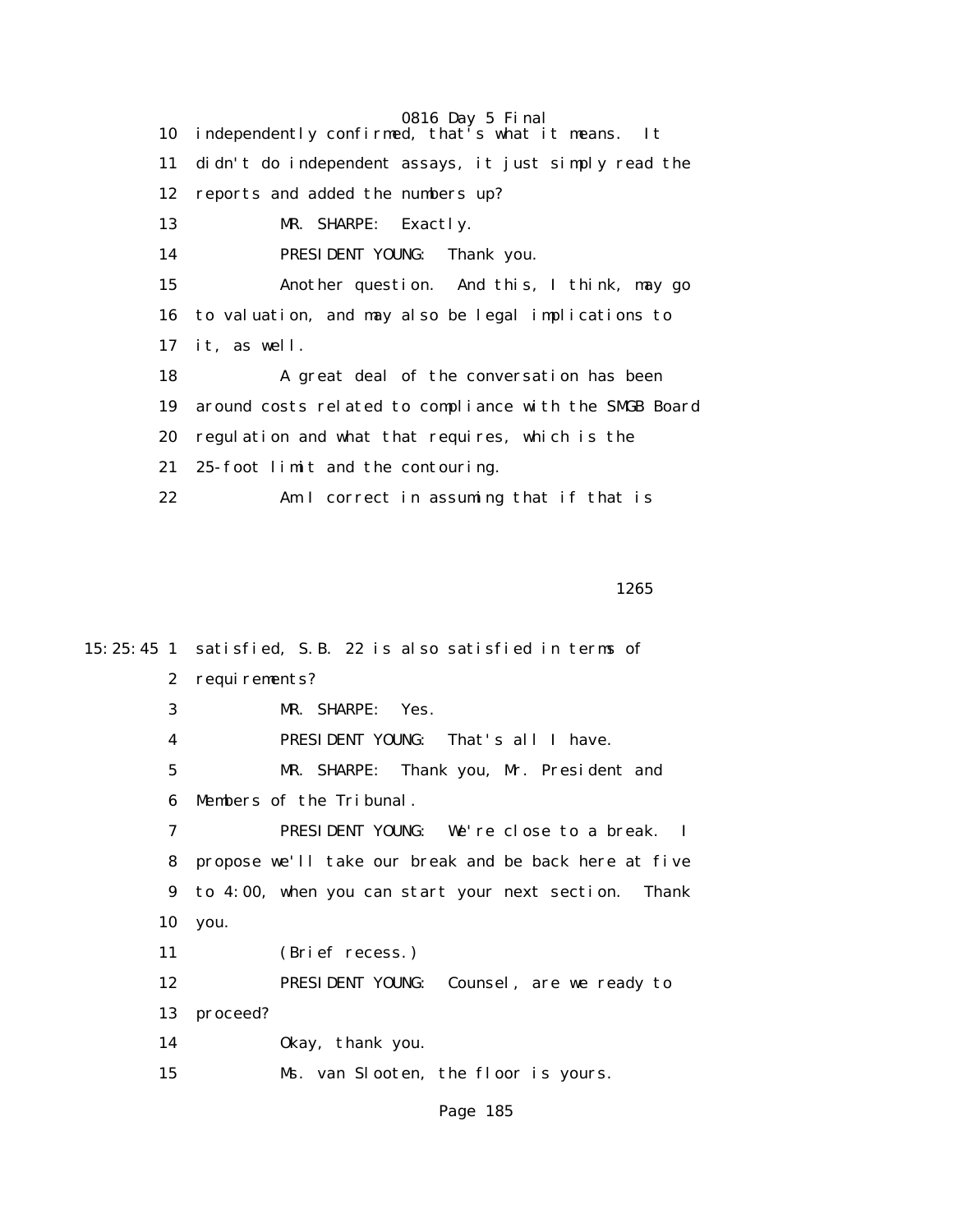0816 Day 5 Final 16 MS. VAN SLOOTEN: Good afternoon, 17 Mr. President and Members of the Tribunal. 18 I will be addressing the second factor of the 19 indirect expropriation analysis and explain that 20 neither of the California measures could have 21 frustrated an investor's reasonable investment-backed 22 expectations.

 $1266$ 

15:57:45 1 Now, because they are distinct measures, I 2 will first discuss why Glamis could have had no 3 reasonable expectation that the California Mining and 4 Geology Board would not amend its regulations to 5 require complete backfilling of open-pit mines to 6 protect the environment and public health and safety. 7 I will then address why Glamis could not 8 reasonably have expected the California legislature 9 would not enact legislation such as S.B. 22 in order 10 to protect important Native American cultural 11 resources. 12 Whether an investor's expectations with 13 respect to government action are reasonable is an 14 objective inquiry. The relevant standard is whether 15 an investor acquired the property in reliance on the 16 nonexistence of the challenged regulation. An 17 investor's subjective exceptions are not relevant to 18 this inquiry. 19 As the U.S. Supreme Court has noted, where an 20 industry is already highly regulated, reasonable 21 extensions of those regulations are foreseeable. The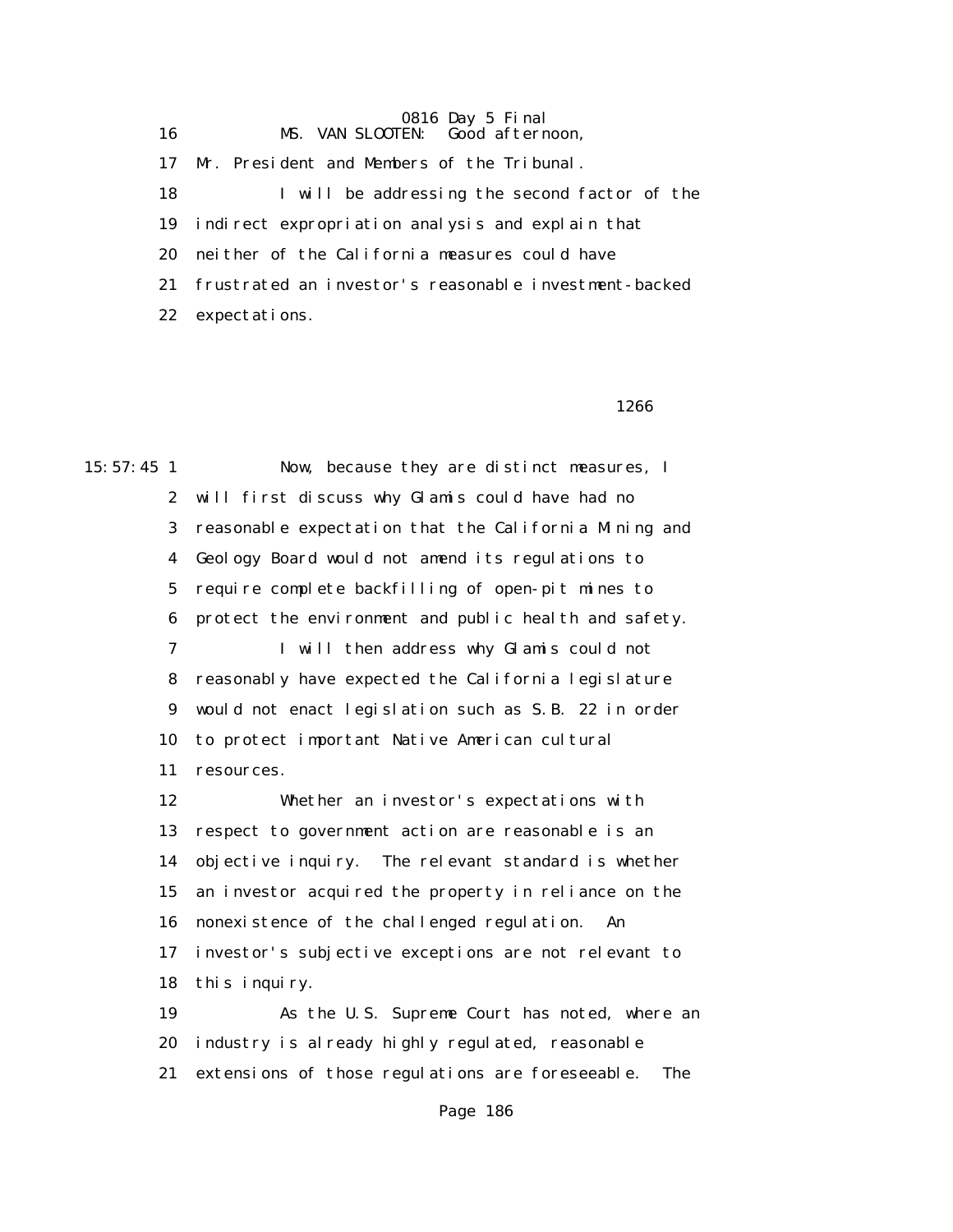22 U.S. Supreme Court has thus recognized that those who

```
1267
```
15:58:43 1 do business in a regulated field cannot object if-- 2 PRESIDENT YOUNG: Ms. van Slooten, if I could 3 just interrupt you for a moment. 4 When you refer to Supreme Court case or any 5 case, would you give us the reference, the 6 information. You may be coming to that. I apologize. 7 MS. VAN SLOOTEN: Certainly. 8 The case that I'm referring to right now is 9 Concrete Pipe and Products of California versus 10 Construction Laborers Pension Trust for Southern 11 California, and that's available at 508 U.S. 602. And 12 this is a case from 1993. 13 And there the Court stated that those who do 14 business in a regulated field cannot object if the 15 legislative scheme is buttressed by subsequent 16 amendments to achieve the legislative end. 17 International tribunals have ruled similarly. 18 The Feldman versus Mexico Tribunal found, for 19 instance, quote--and this appears on the slide, if you 20 would like to read--"Not all Government regulatory 21 activity that makes it difficult or impossible for an 22 investor to carry out a particular line of business is

 $1268$ 

15:59:44 1 an expropriation under Article 1110. Governments, in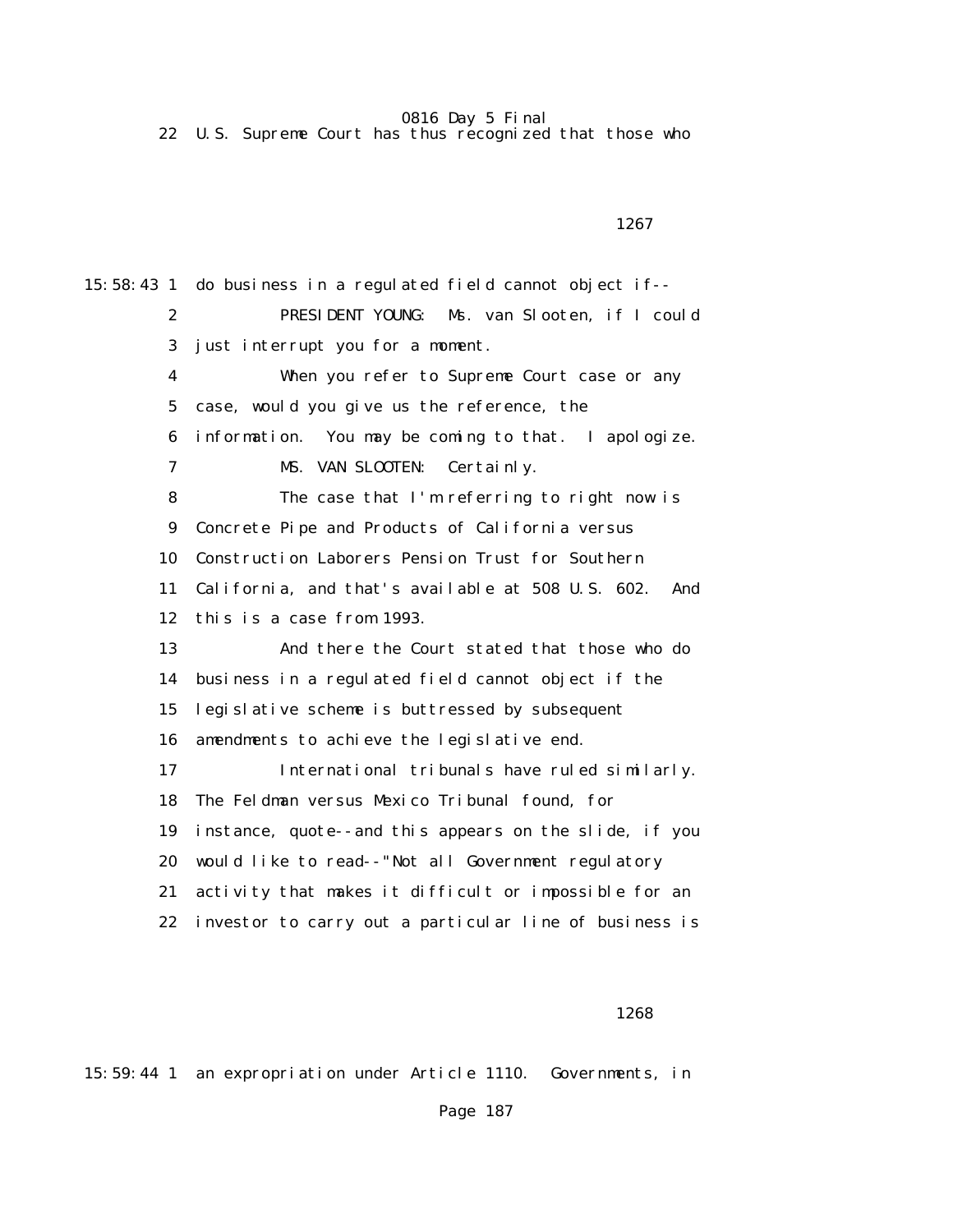2 their exercise of regulatory power, frequently change 3 their laws and regulations in response to changing 4 economic circumstances or changing political, 5 economic, or social considerations. Those changes may 6 well make certain activities less profitable or even 7 uneconomic to continue."

 8 Dealing with regulatory change is simply part 9 of doing business in a State such as the United States 10 that already places significant restrictions on ways 11 in which companies may operate. The question an 12 investor must consider is whether the regulatory 13 climate is such a State might act to protect certain 14 public values such as public safety or the 15 environment, if they were discovered to be threatened. 16 Now, this standard is illustrated in several 17 cases that the United States discussed in its 18 Rejoinder at pages 93 to 96. I will just mention one 19 of them was District Intown Properties versus the 20 District of Columbia. 21 And, in that case, the plaintiff's property

22 was declared to be a historic landmark just days

 $1269$ 

16:00:51 1 before his building permits were approved, and the 2 Court found--or expected to be approved. The Court 3 found that the plaintiff had operated in an industry 4 that had historically been subject to regulation and 5 that the property in question "was the subject of 6 increasing public activity devoted to restricting 7 development through landmark designation." And,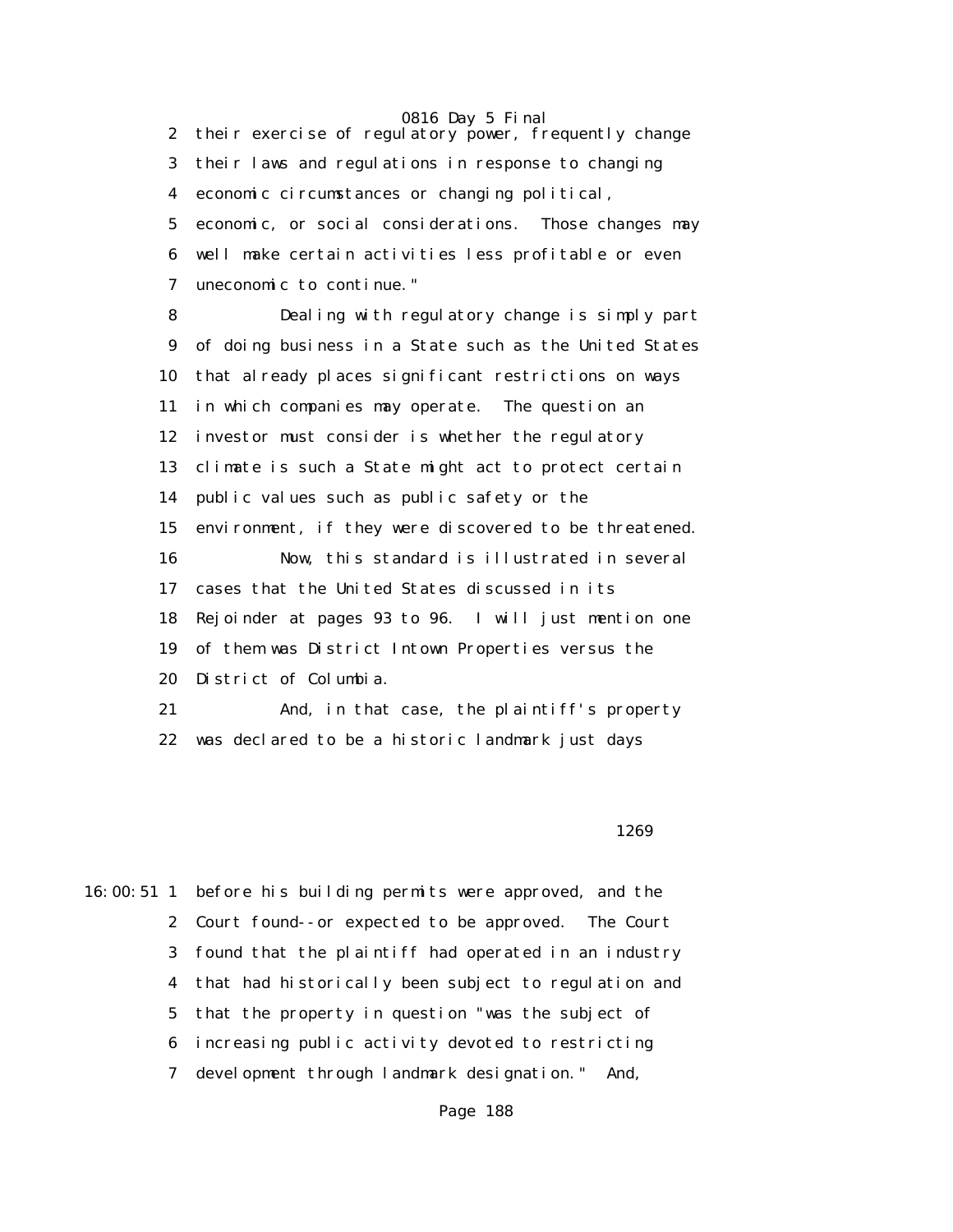|    | 0816 Day 5 Final                                    |
|----|-----------------------------------------------------|
| 8  | therefore, the plaintiff had no reasonable          |
| 9  | investment-backed expectations, but the historic    |
| 10 | landmark laws would not be applied to his property, |
| 11 | even though the plaintiff had no way of knowing the |
| 12 | particular facts that its property would be deemed  |
| 13 | historic at the time that he sought his permit.     |
| 14 | Because the Government has this broad               |
| 15 | authority to regulate, and because reasonable       |
| 16 | extensions of laws are foreseeable, investors who   |
| 17 | operate in highly regulated industries cannot       |
| 18 | reasonably expect that they will not be subject to  |
| 19 | extensions of those regulations, unless they have   |
| 20 | received specific assurances from the Government to |
| 21 | the contrary.                                       |
| 22 | As the Methanex Tribunal noted--and this also       |

#### 1270

16:01:52 1 appears on the slide--as a matter of general 2 international law, a nondiscriminatory regulation for 3 a public purpose which is enacted in accordance with 4 due process and which affects, inter alios, a foreign 5 investor or investment is not deemed expropriatory and 6 compensable unless specific commitments had been given 7 by the regulating government to the then-putative 8 foreign investor contemplating investment that the 9 government would refrain from such action"--pardon me, 10 "from such regulation." And that's from the Final 11 Award on Jurisdiction and Merits, Part IV, Chapter D, 12 at paragraph seven. 13 Throughout this arbitration, Glamis has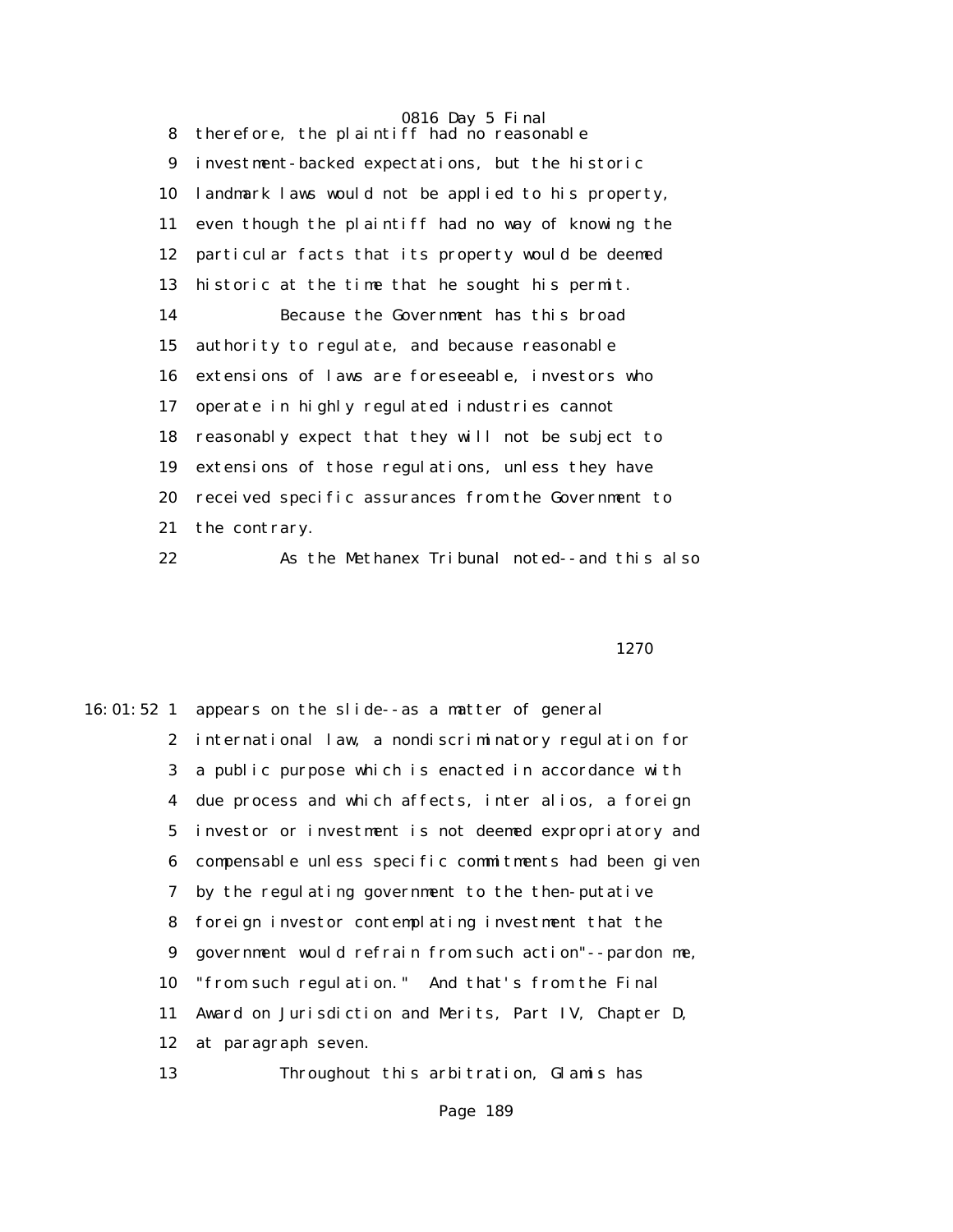14 persisted in misstating the legal standard. The issue 15 is not whether Glamis could have foreseen that its 16 property would be expropriated, as it has argued in 17 its written submissions--that, of course, is 18 circular--nor is the issue whether Glamis could have 19 foreseen the particular facts that gave rise to the 20 California measures. 21 Rather, the question is whether an investor

22 could have had a reasonable expectation that the

1271

16:02:55 1 Government would not act in a particular manner, and 2 this is informed by the overall regulatory regime 3 surrounding the industry and any specific assurances 4 given to the investor by the State. 5 Turning now to the two specific California

 6 measures at issue here, I will first discuss the SMGB 7 regulation.

 8 Glamis could not have acquired its unpatented 9 mining claims in reliance on the nonexistence of the 10 SMGB's regulation; and, thus, it could have no 11 reasonable expectation that this regulation would not 12 be adopted.

 13 First, it is indisputable that the Hardrock 14 Mining industry is heavily regulated. The United 15 States is, and has been, a country that is highly 16 protective of its natural resources, of the 17 environment, and of public health and safety. And 18 California, among all the U.S. States, has one of the 19 longest standing reputations for implementing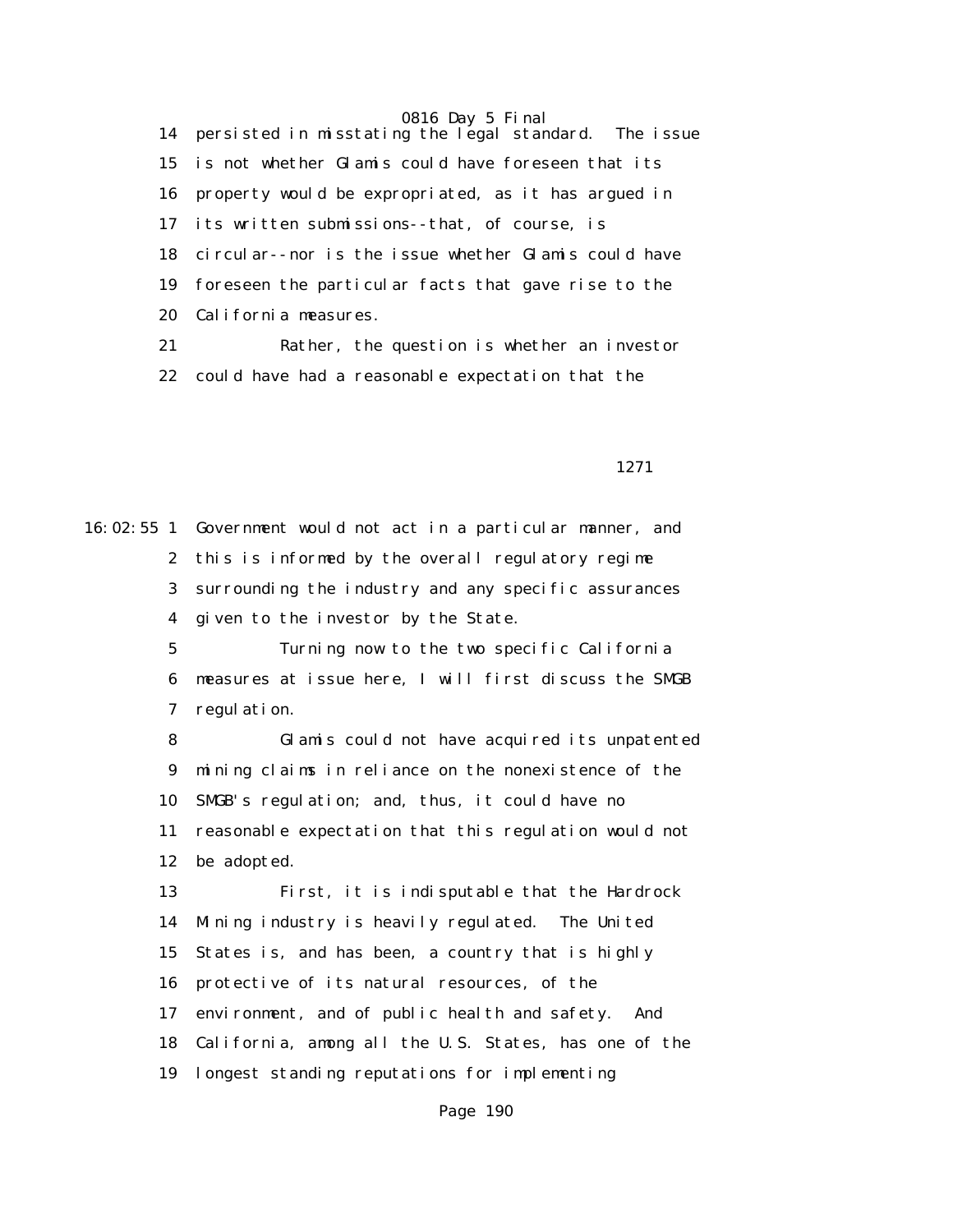20 progressive regulation in order to protect the

21 environment and, in fact, has imposed restrictions on

22 gold mining for over 100 years, even before the

1272

16:03:53 1 Federal Government imposed restrictions.

 2 Glamis entered the California market fully 3 aware of the regulatory framework that was in place. 4 The California Mining and Reclamation Act, 5 which is available in the binders that we handed out 6 at Exhibit 3 and which you have heard a great deal 7 about--and I will say that I will walk through these 8 measures again, even though we have heard them in the 9 discussion of the background principles argument. 10 Regardless of whether they are found to be background 11 principles, they are still relevant to the question of 12 whether they affected investor's reasonable 13 investment-backed expectations, so I will discuss them 14 again. 15 Now, SMARA provided, since 1975, that all 16 mined lands must be reclaimed to a usable condition 17 which is readily adaptable for alternate land uses, 18 and that they must create no danger to public health 19 or safety. And the same provision states that this 20 process may require backfilling, grading, resoiling, 21 revegetation, soil compaction, stabilization, or other

22 measures.

1273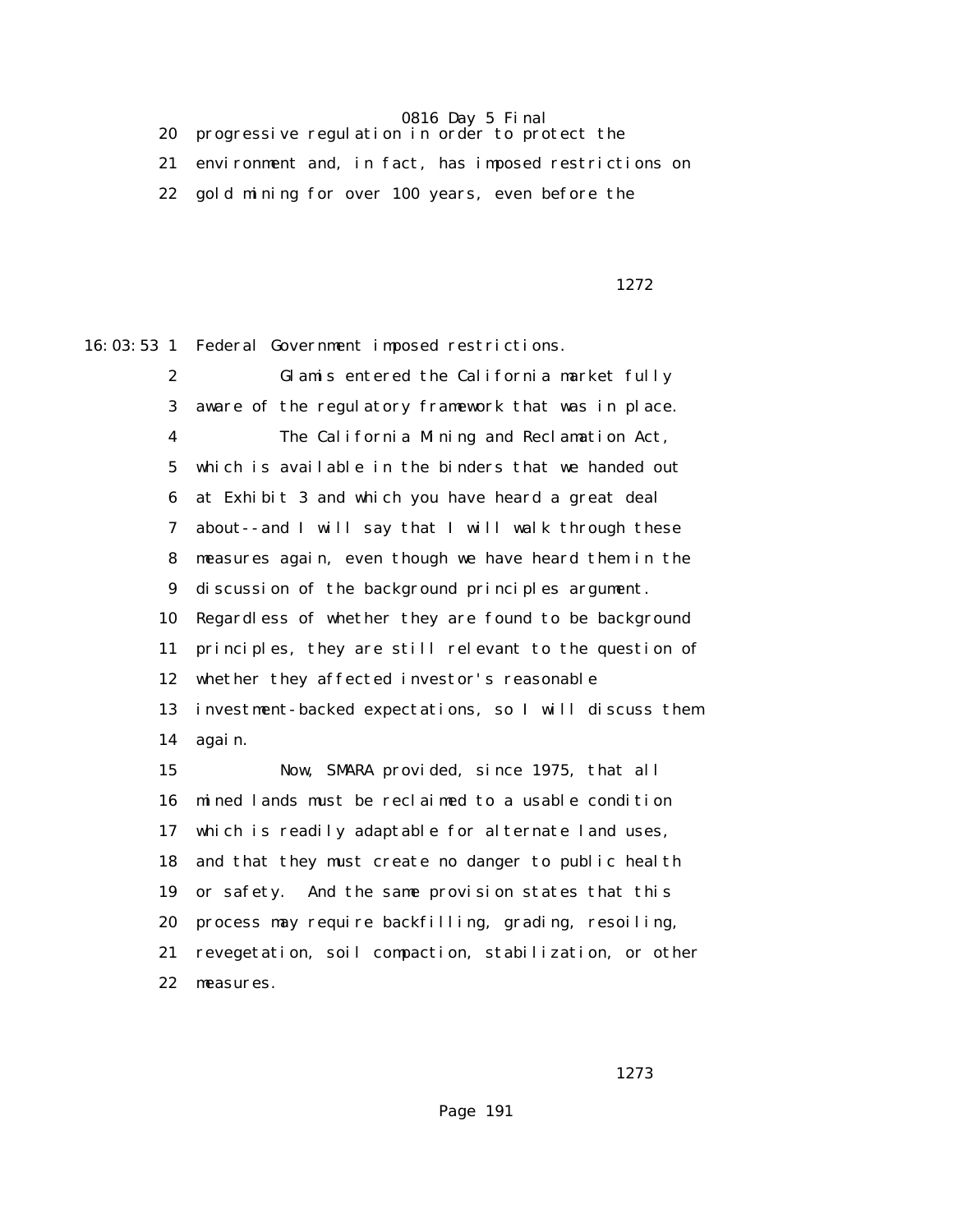16:05:02 1 SMARA further directs the SMGB to "adopt 2 regulations specifying minimum verifiable statewide 3 reclamation standards, subjects for which such 4 standards shall be set include, but shall not be 5 limited to, the following: backfilling, regrading, 6 slope stability, and recontouring."

> 7 So, California had years before imposing the 8 specific backfilling regulation at issue in this case, 9 it had passed a law requiring that lands be reclaimed 10 to a usable condition, and it directed the SMGB to 11 enact the very type of regulations that are at issue 12 in the present case.

> 13 As you have heard, in California, the local 14 lead agencies are responsible for ensuring that mines 15 located within their jurisdiction are in compliance 16 with SMARA. But, in fact, as Dr. Parrish explained in 17 his statements, those local lead agencies were not 18 enforcing SMARA standards consistently and were 19 approving reclamation plans that did not, in fact, 20 return the land to a usable condition.

 21 That is what was happening with each of the 22 mines cited by Mr. Leshendok in his rebuttal report

#### 1274

16:06:10 1 and testimony at this hearing. The result was that 2 open-pit mining operators across the State were 3 leaving gaping pits in the land after the conclusion 4 of mining operations. And as we have heard, these 5 pits were often hundreds of feet deep, and the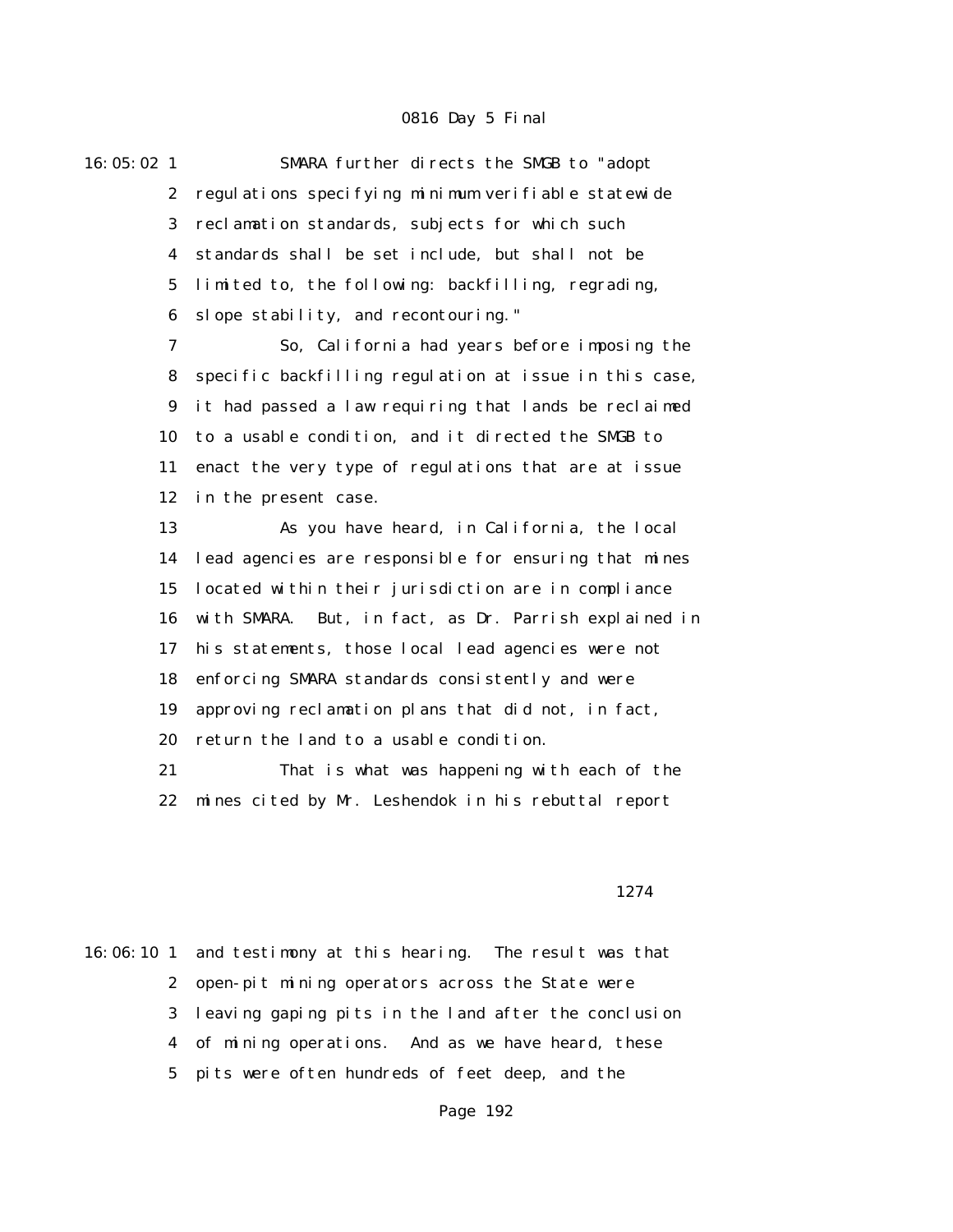0816 Day 5 Final 6 surrounding waste piles were often hundreds of feet 7 high and presented serious hazards to the public 8 health, safety, and to the environment. 9 Glamis and its lobbyists, the California 10 Mining Association, were active participants in the 11 months of public comment and debate leading up to the 12 SMGB's permanent regulation. Glamis representative 13 James Voorhees testified before the SMGB at its 14 meeting on November 14, 2002; and Charles Jeannes 15 testified before the SMGB on December 12, 2002. 16 It was in late 2002 that the SMGB passed the 17 emergency regulation--pardon me, it was on 18 December 12, 2002--and then, in April 2003, the Board 19 passed the final regulation. That regulation provided 20 "an open-pit excavation created by surface mining 21 activities for the production of metallic minerals 22 shall be backfilled to achieve not less than the

1275

16:07:19 1 original surface elevation."

 2 In other words, the mining operator must 3 simply fill in the pit that it created and return the 4 land to the condition--to the approximate original 5 contours that existed before it began mining. By 6 reclaiming the land in this manner, the SMGB 7 concluded, the lands would be returned to a usable 8 continue as required by SMARA since 1975. And the 9 regulation achieves this by implementing reclamation 10 standards, including backfilling, that it had been 11 specifically directed to do by SMARA.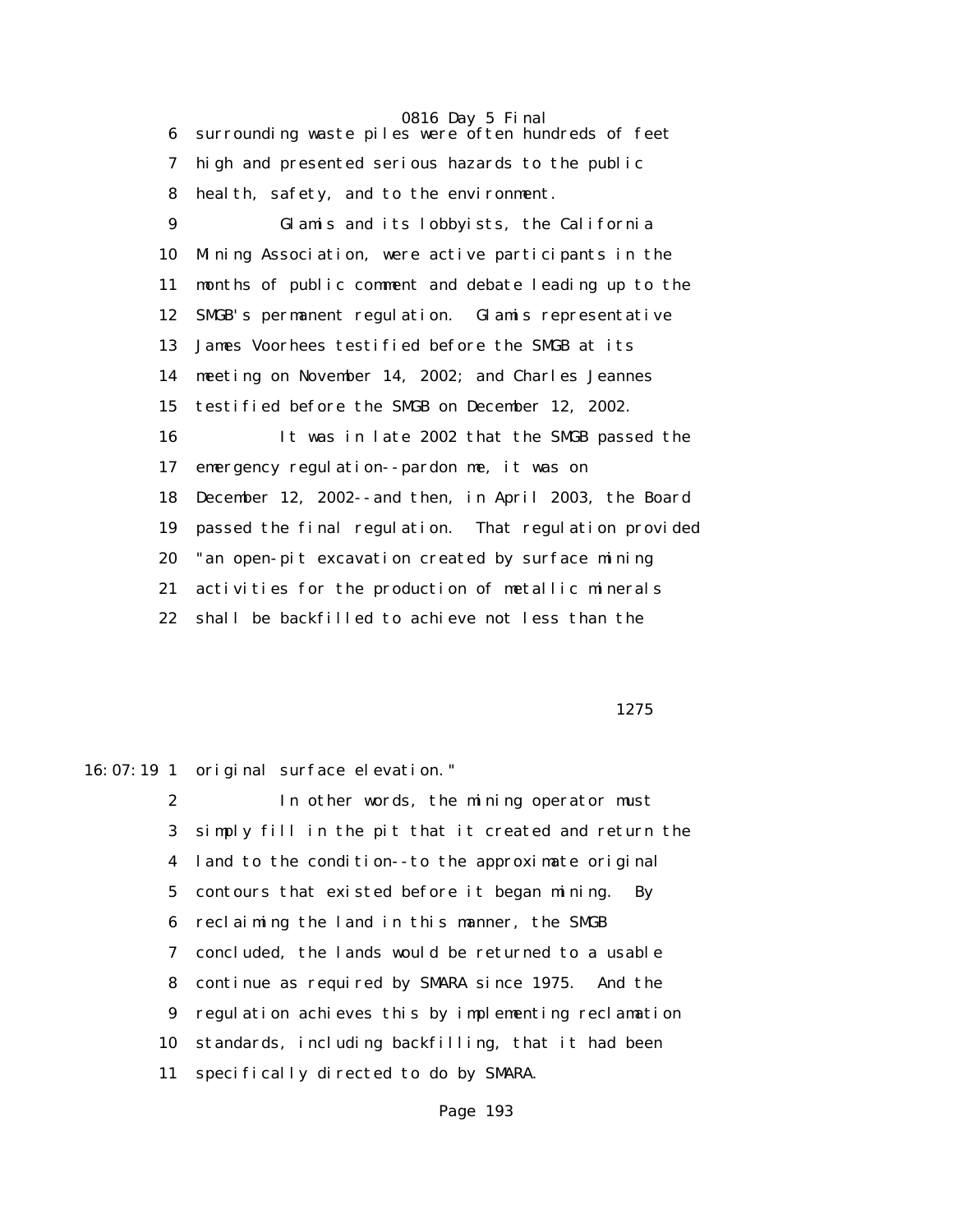0816 Day 5 Final 12 Additionally, SMARA is explicit that state 13 policy--and when it says state policy in SMARA, that's 14 defined as the SMGB's regulations--it's explicit that, 15 a quote which appears on the slide, "State policy 16 shall be continuously reviewed and may be revised," 17 thus defeating any expectation that the SMGB's 18 regulations, once in place, were to remain unchanged. 19 Glamis has argued that it could not have 20 foreseen that the SMGB would require backfilling, that 21 it was surprised by the Board's action because, 22 "before December 2002, California had not imposed

1276

16:08:31 1 complete backfilling requirements." That was a 2 statement from Glamis's Reply at paragraph 264. 3 But faced with the State law that explicitly 4 provides, one, that mined lands must be reclaimed to 5 usable condition; two, that the end use must present 6 no danger to public health and safety; and, three, 7 that reclamation may include backfilling. 8 Glamis could have no reasonable expectation 9 that the California--that California would not later 10 impose a regulation that required all open pits to be 11 backfilled. The SMGB's regulation was an incremental 12 change in California law. As Glamis's expert 13 Mr. Leshendok testified, in the CDCA, "as it related 14 to backfilling, there was a general pattern, and the 15 pattern was either for partial backfilling, sequential 16 backfilling, but no complete backfilling of open 17 pits."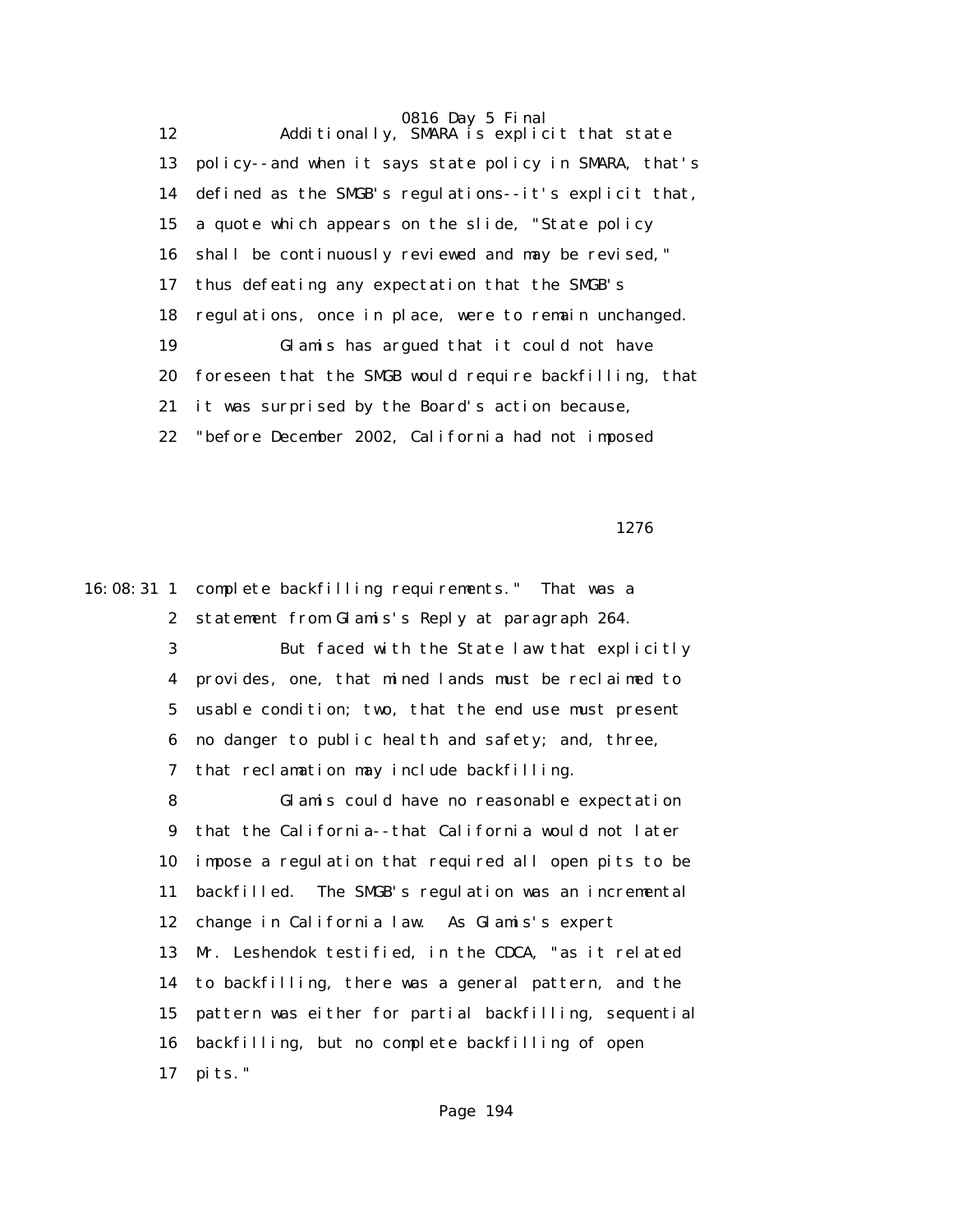18 So, backfilling had long been employed as a 19 reclamation technique by other hardrock mines in 20 California, and Glamis itself, in fact, intended to 21 backfill two of its three pits. And as Mr. Purvance 22 correctly admits in his rebuttal statement at

1277

16:09:39 1 paragraph eight, he says: "Of course, the Imperial 2 Project proposal always involved a very substantial 3 degree of partial backfilling and regrading of waste 4 piles." But Mr. Purvance attempts to distinguish this 5 from complete backfilling which, he says at paragraph 6 10 of his rebuttal statement, had never been imposed 7 on any substantial open-pit mine in California under 8 SMARA.

> 9 But this is mincing words. The very 10 substantial degree of partial backfilling to which 11 Mr. Purvance referred is, in fact, complete 12 backfilling of two of the three pits in the proposed 13 Imperial Project. And, as Mr. Purvance admits, the 14 amount of backfilling that Glamis contemplated was 15 already a very substantial degree of backfilling. The 16 SMGB regulation merely requires that all open pits be 17 backfilled.

> 18 Moreover, Glamis received no specific 19 assurances from the State of California that it would 20 not make the particular changes to its regulatory 21 structure that are at issue here. Under international 22 law, an investor operating in a highly regulated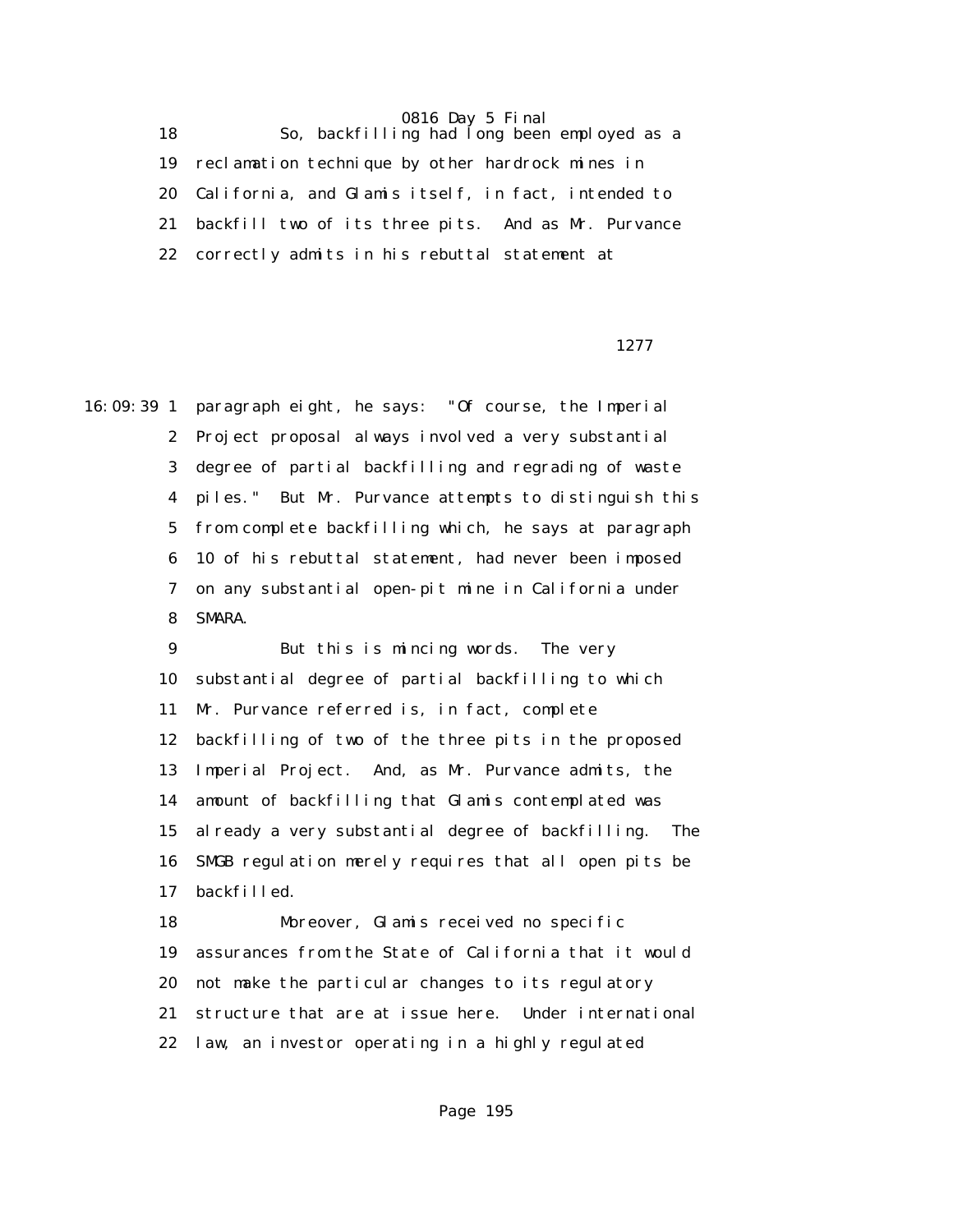1278

16:10:47 1 industry can have no expectation that there will not 2 be reasonable extensions of those regulations, absent 3 specific assurances to the contrary. Glamis received 4 no assurances, specific or otherwise, from California. 5 Glamis was not guaranteed to receive approval for its 6 Reclamation Plan for the Imperial Project. 7 SMARA states: "No person shall conduct 8 surface mining operations unless a permit is obtained 9 from, a Reclamation Plan has been submitted to and 10 approved by, and financial assurances for reclamation 11 have been approved by, the lead agency for the 12 operation pursuant to this Article." 13 Glamis did not have an approved Reclamation 14 Plan or financial assurances, and so it had not 15 received any guarantees that it would be able to mine 16 the Imperial Project in the manner in which it 17 proposed. 18 Nor had Glamis received specific assurances 19 that the SMGB would not impose the complete 20 backfilling requirement. As mentioned, SMARA already 21 provided that reclamation measures may include 22 backfilling and had instructed the SMGB to revise its

1279

16:11:49 1 regulations to ensure that the standard was met.

- 2 Now, throughout this hearing, we have heard
- 3 Glamis repeatedly cite the 1999 National Academy of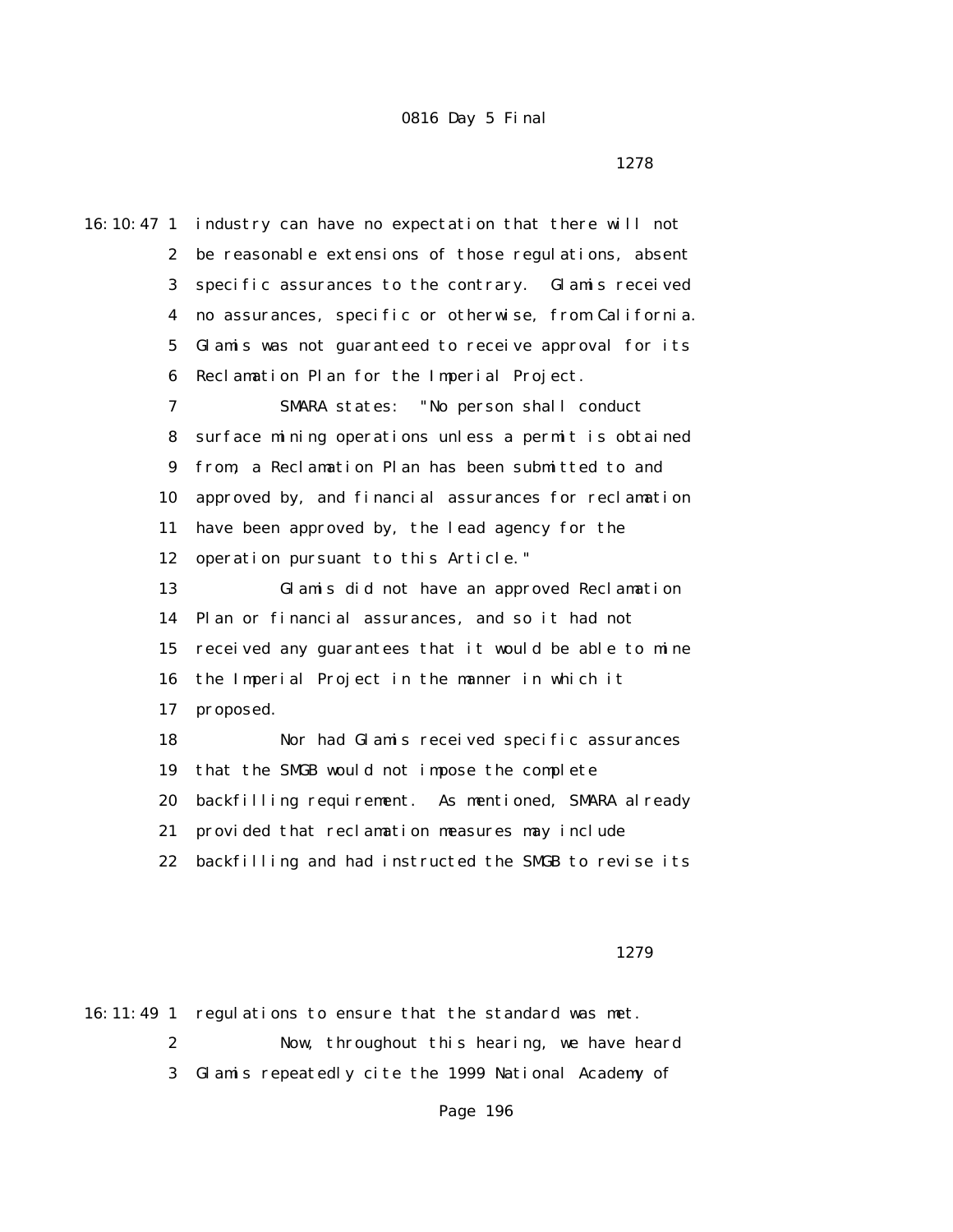4 Sciences and National Research Council report that 5 states that backfilling is generally not technically 6 feasible; but, as the United States has explained in 7 its written submissions, such qualified statements 8 cannot be the basis for a Claimant's expectation that 9 backfilling would never be imposed in any 10 circumstances. Even the National Mining Association 11 did not go so far as to say that backfilling is never 12 technically or economically feasible. Rather, it 13 states in its nondisputing parties submission in this 14 case that "complete backfilling poses an economic 15 burden that renders many open-pit mining operations 16 cost-prohibitive." This is in its submission at page 17 14--oh, pardon me--13. 18 Indeed, the NRC Report itself states: "The 19 appropriateness of backfilling open-pit mines 20 continues to be a matter of public debate. Although 21 the Committee believes partial or complete backfilling

22 can be environmentally and economically desirable in

#### 1280

16:13:00 1 some circumstances, it was unable to find a basis for 2 establish a general presumption either for or against 3 backfilling in all cases."

> 4 Now, the NRC Report does state that the NEPA 5 process is appropriate for considering the costs and 6 benefits of backfilling in a site-specific context; 7 but, as you heard Dr. Parrish explain, although the 8 SMGB regulation requires backfilling of all new 9 nonmetallic--pardon me, all new metallic open pits, it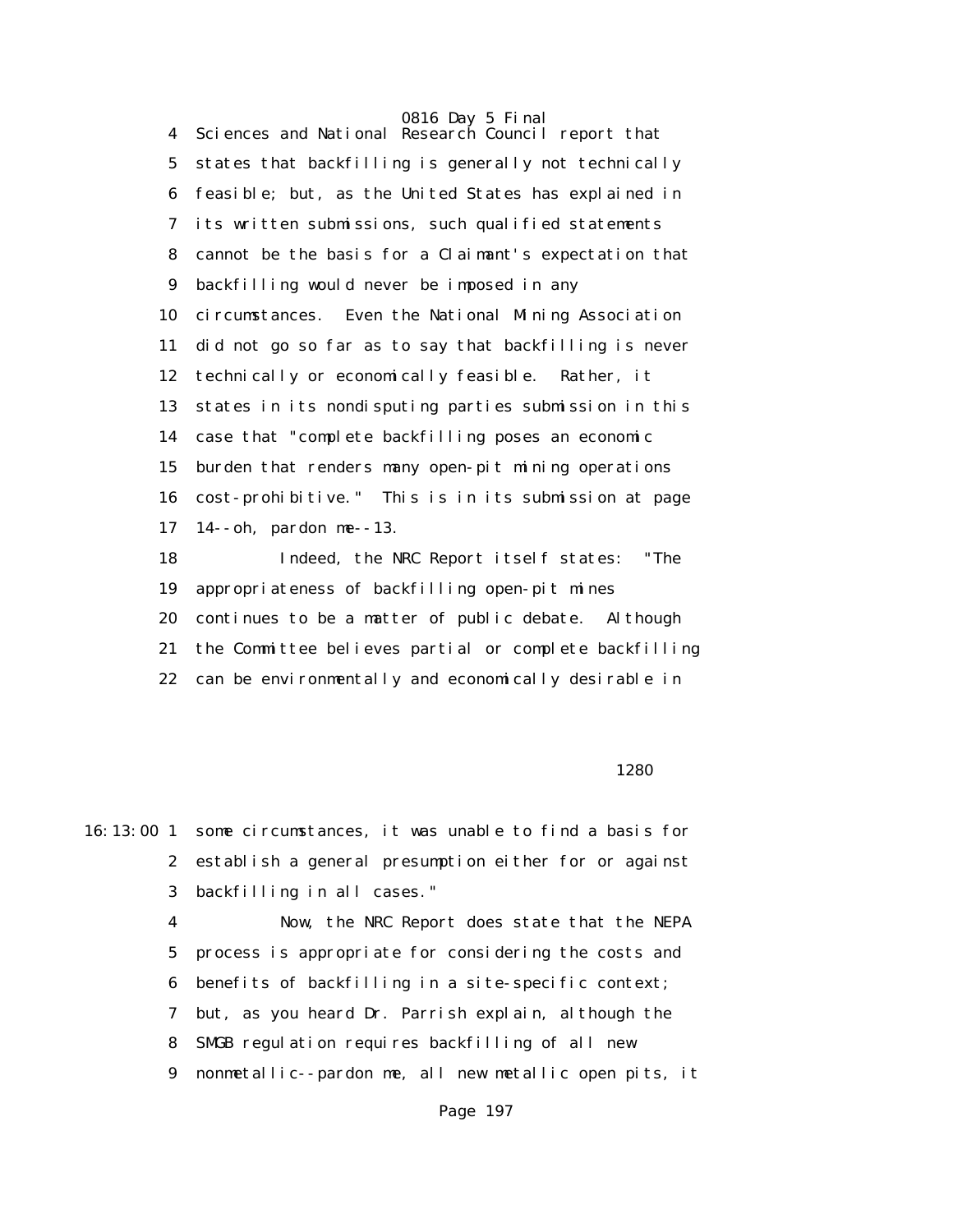10 accounts for particular site-specific environmental 11 problems from backfilling by requiring that mine 12 operators comply with the Regional Water Quality 13 Control Board's Water Quality Regulations. This 14 requirement is a California Code of Regulations 15 Section 3704.1(b). 16 Glamis also points to statements in the

 17 California Desert Conservation Area plan, in the 18 FLPMA, and the BLM's 3809 regulations that 19 provide--and I'm paraphrasing here--something to the 20 effect that mitigation measures imposed must be 21 subject to technical and economic feasibility, and 22 they provide this--they cite this as evidence that

1281

16:14:07 1 California's complete backfilling requirement was 2 unreasonable and unforeseeable.

> 3 There are two problems with this argument. 4 First, what Glamis ignores is that FLPMA, the 3809 5 regulations, and the CDCA Plan referred to Federal 6 oversight over mining activity. Statements in the 7 Federal laws could not have informed Glamis's 8 expectations regarding the regulations that California 9 might place on mine reclamation within its state 10 borders. Such statements regarding the Federal mine 11 permit approval process simply could have no influence 12 on an reasonable investor's expectations with respect 13 to California's environmental regulations. 14 It is beyond question that States have the 15 authority to impose environmental regulations on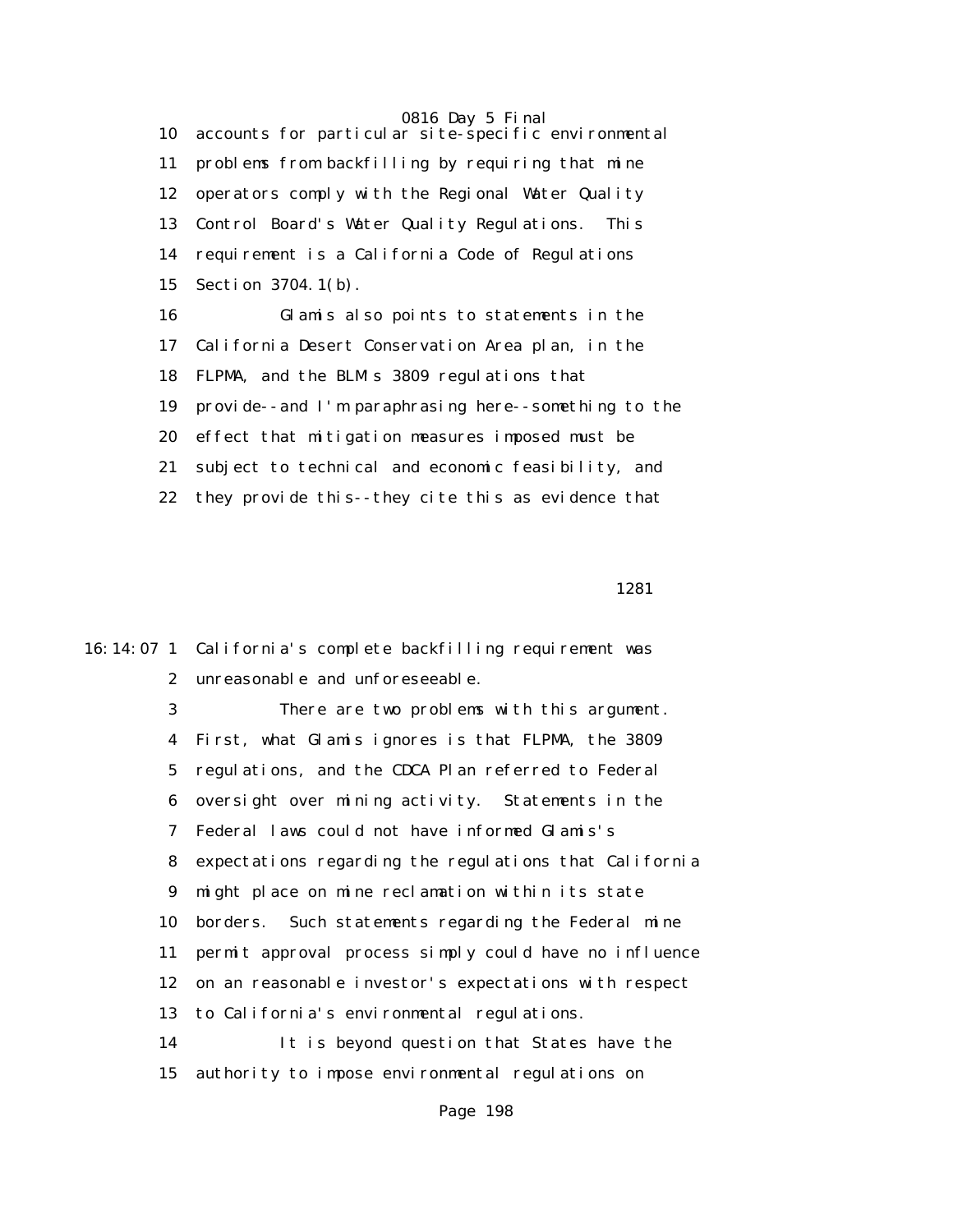16 mining operations, even if those regulations are more 17 stringent than the ones imposed by Federal law. 18 The BLM's 3809 regulations provide at 43 USC 19 Section 3809.3 that there is no conflict with State 20 law--pardon me--there is no conflict if the State law 21 or regulation requires a higher standard of protection 22 for public lands than the subpart.

#### 1282

16:15:16 1 In responding to the public comments during 2 the rulemaking process for this rule, the BLM noted, 3 quote--and this appears on the slide as well--"There 4 are also certain situations where the State law or 5 regulations may provide a higher standard of 6 protection than Subpart 3809, such as the restriction 7 on cyanide leaching-based operations approved by 8 voters in Montana. In this situation, the State law 9 or regulation will operate on public lands. BLM 10 believes that this is consistent with FLPMA, the 11 Mining Laws, and the decision in the Granite Rock 12 Case." 13 Yet, Glamis has persisted in this hearing in 14 citing the same documents and laws as assurances, even 15 though those documents have no bearing on California's 16 ability to take regulatory action. 17 Second, Glamis is confusing mitigation 18 measures which are those site-specific measures 19 imposed on a particular project during the mine 20 permitting process by the BLM and local lead agencies 21 in California, with regulations which are statewide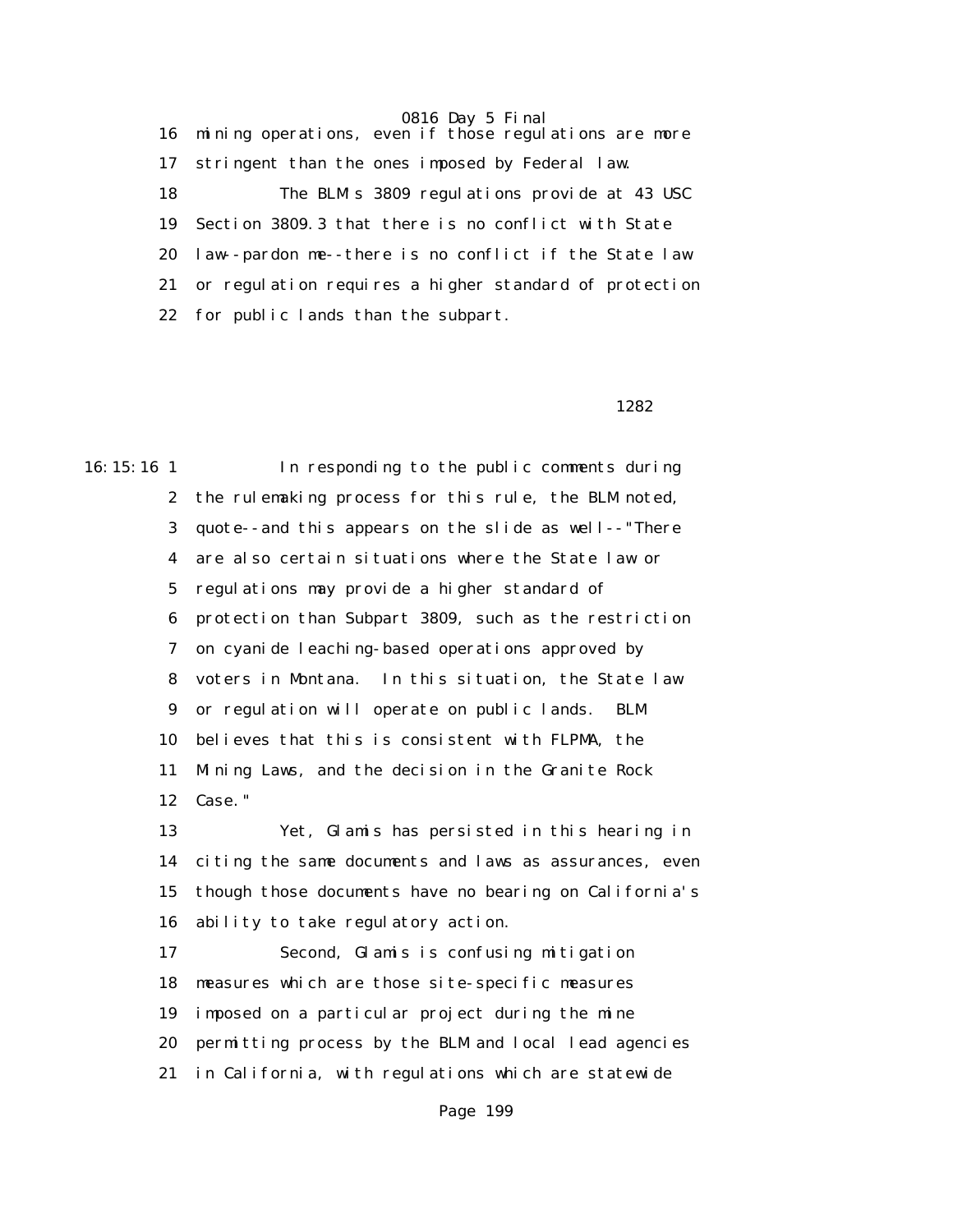0816 Day 5 Final<br>o all mines. Mines on Federal 22 standards that apply to all  $\vec{m}$  nes.

16:16:25 1 lands are always subject to more stringent state 2 regulations, and those regulations may be extremely 3 costly for mine operators. But they are not 4 mitigation measures in the strict sense of the term, 5 as it is used in the BLM permanent approval context. 6 They're environmental regulations. 7 The requirement in the CDCA Plan, the 8 mitigation measures to be subject to technical and 9 economic feasibility, is not a requirement that is 10 imposed by the California legislature or the SMGB. It 11 is a requirement that is placed on BLM in imposing 12 site-specific mitigation measures for a particular 13 plan. 14 Glamis has also tried to emphasize over the 15 past week it had valid existing rights. The point 16 bears a brief descript--discussion. 17 In September 2002, the BLM made the finding 18 that Glamis had discovered a valuable mineral deposit. 19 Now, such a finding is necessary, as you know, but is 20 not sufficient for a mining company to proceed with 21 operations. That validity determination has not been 22 rescinded. Glamis still has a valuable mineral

#### 1283

#### 1284

16:17:37 1 deposit in the Imperial Project claims. But, from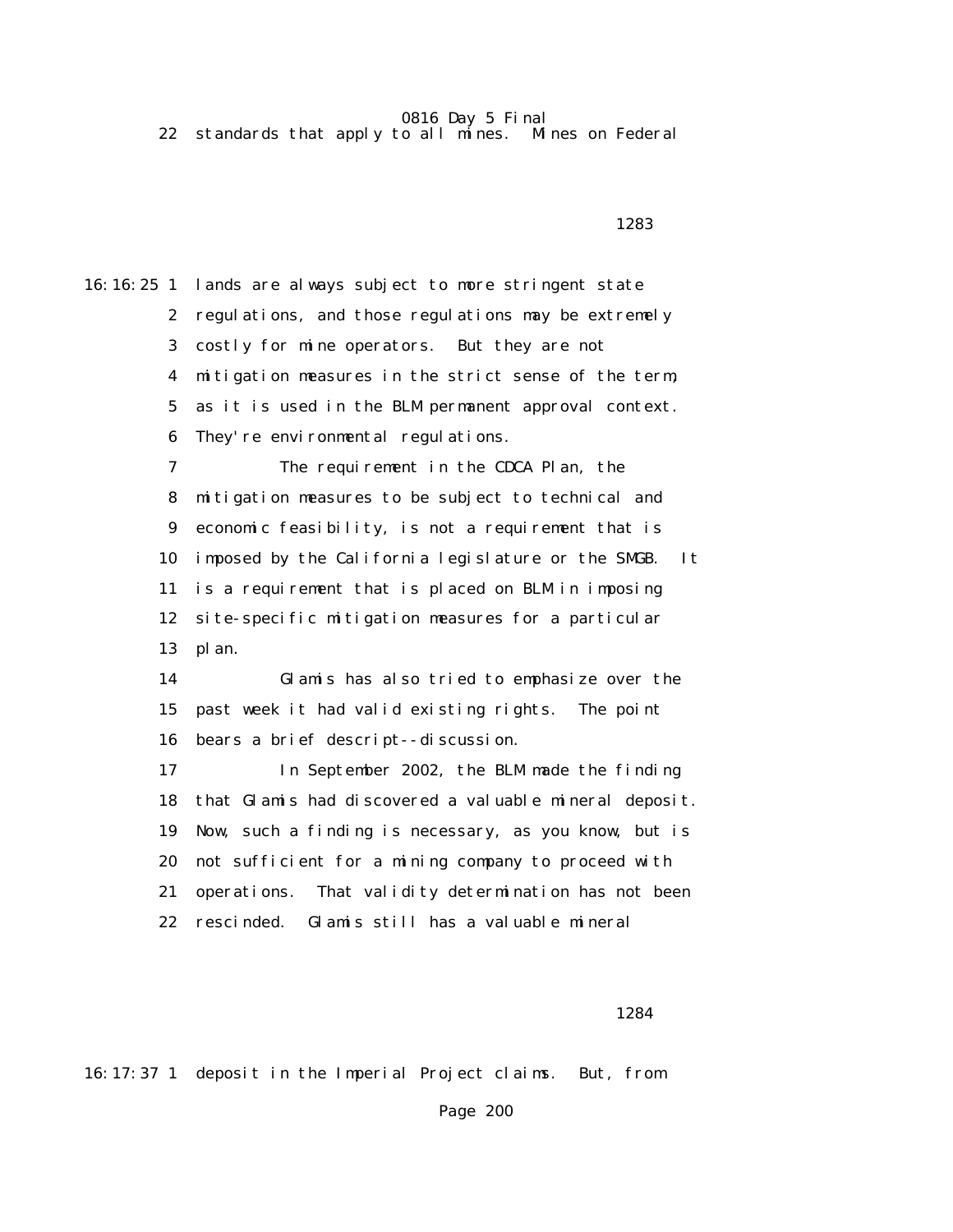2 September 2002 through today, Glamis has not had a 3 Plan of Operations approved by the BLM; and, thus, it 4 has no legal right to begin mining without a Plan of 5 Operations. And this is explicitly stated in the 6 BLM's regulations at 43 CFR 3809.11 and 3809.412.

 7 Glamis has no Reclamation Plan or financial 8 assurances approved by Imperial County; so, although 9 it has located a valuable mineral deposit, it does not 10 yet have the right to proceed with mining.

 11 And as the U.S. Supreme Court in U.S. versus 12 Locke stated, "The power to qualify existing property 13 rights is particularly broad with respect to the 14 character of the property rights at issue here. 15 Although owners of unpatented mining claims hold fully 16 recognized possessory interests in their claims, we 17 have recognized that these interests are a unique form 18 of property. The United States, as owner of the 19 underlying fee title to the public domain, maintains 20 broad powers over the terms and conditions upon which 21 the public lands can be used, leased, and acquired. 22 The fact that Glamis has valid existing

1285

16:18:53 1 rights has located a valuable mineral deposit does not 2 freeze in time the preexisting laws and regulations. 3 Glamis remains subject to State and Federal 4 environmental regulations and any changes to those 5 regulations. 6 The SMGB regulation which implemented SMARA's

7 reclamation standard in order to ensure that mined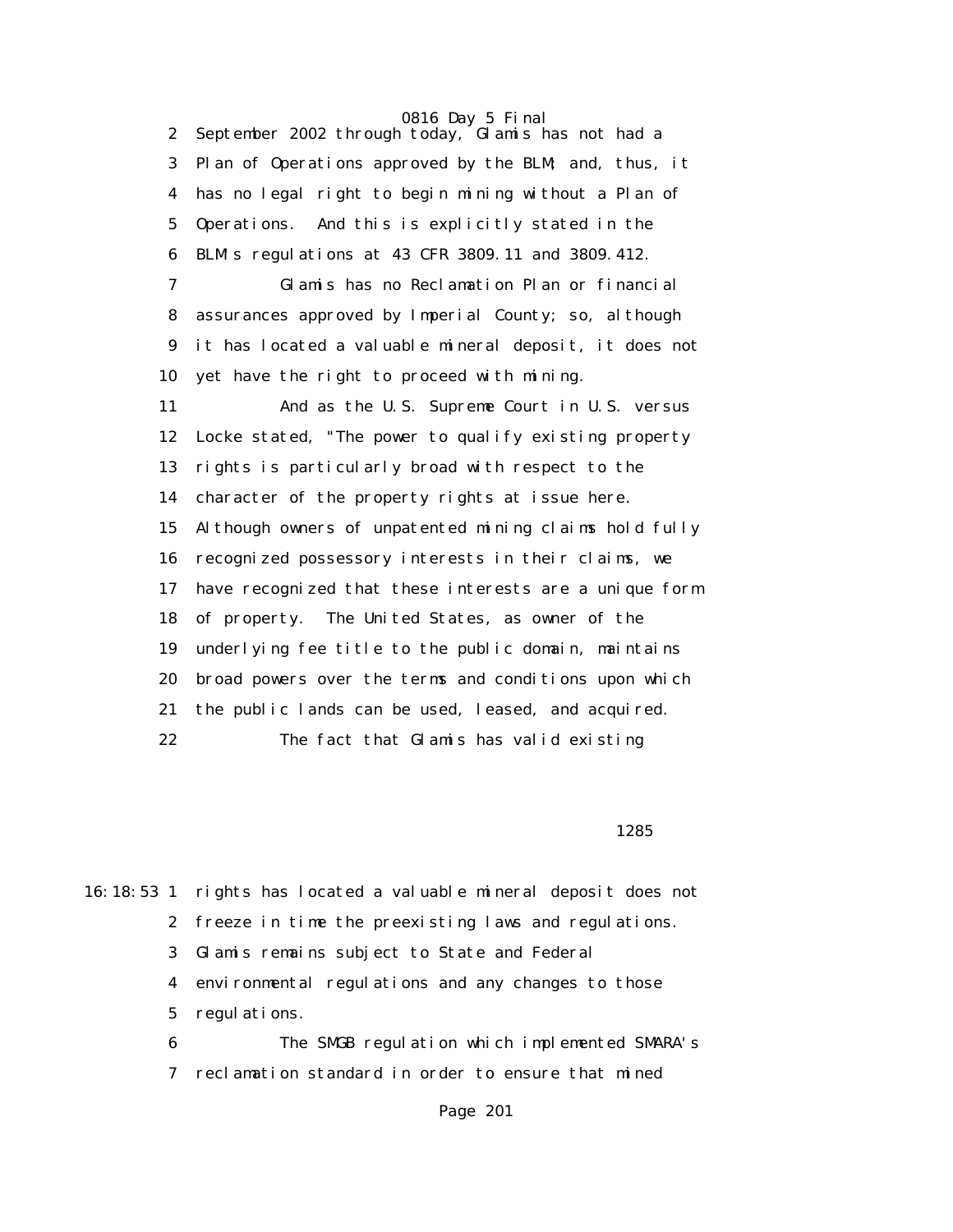0816 Day 5 Final 8 lands were reclaimed to usable continue, presenting no 9 danger to public health and safety from the dangers of 10 unclaimed pits was a reasonably foreseeable and 11 incremental change to California's regulatory scheme 12 which could not have frustrated a reasonable 13 investor's--an investor's reasonable investment-backed 14 expectations. 15 So, this brings us to the discussion of the 16 second California measure S.B. 22. 17 S.B. 22, unlike the SMGB regulation, was 18 enacted specifically to protect Native American sacred 19 sites. It applies only to open pit hardrock mines 20 that are on or within one mile of any Native American 21 sacred site located in an area of special concern. 22 Open pits that are left behind from Hardrock Mining

#### $1286$

16:20:01 1 operations within one mile of sacred sites must be 2 backfilled and graded to achieve the approximate 3 original contours of the mined lands prior to mining. 4 You have heard testimony this week regarding 5 the archeological history surrounding the Imperial 6 Project area, and you have seen the extensive evidence 7 regarding the sacred nature of the area to the Quechan 8 Tribe, but none of that is relevant to the question of 9 whether Glamis or any investor could have had a 10 reasonable expectation that the California legislature 11 would not have enacted in the form of S.B. 22 to 12 protect those cultural resources if such sites were 13 identified.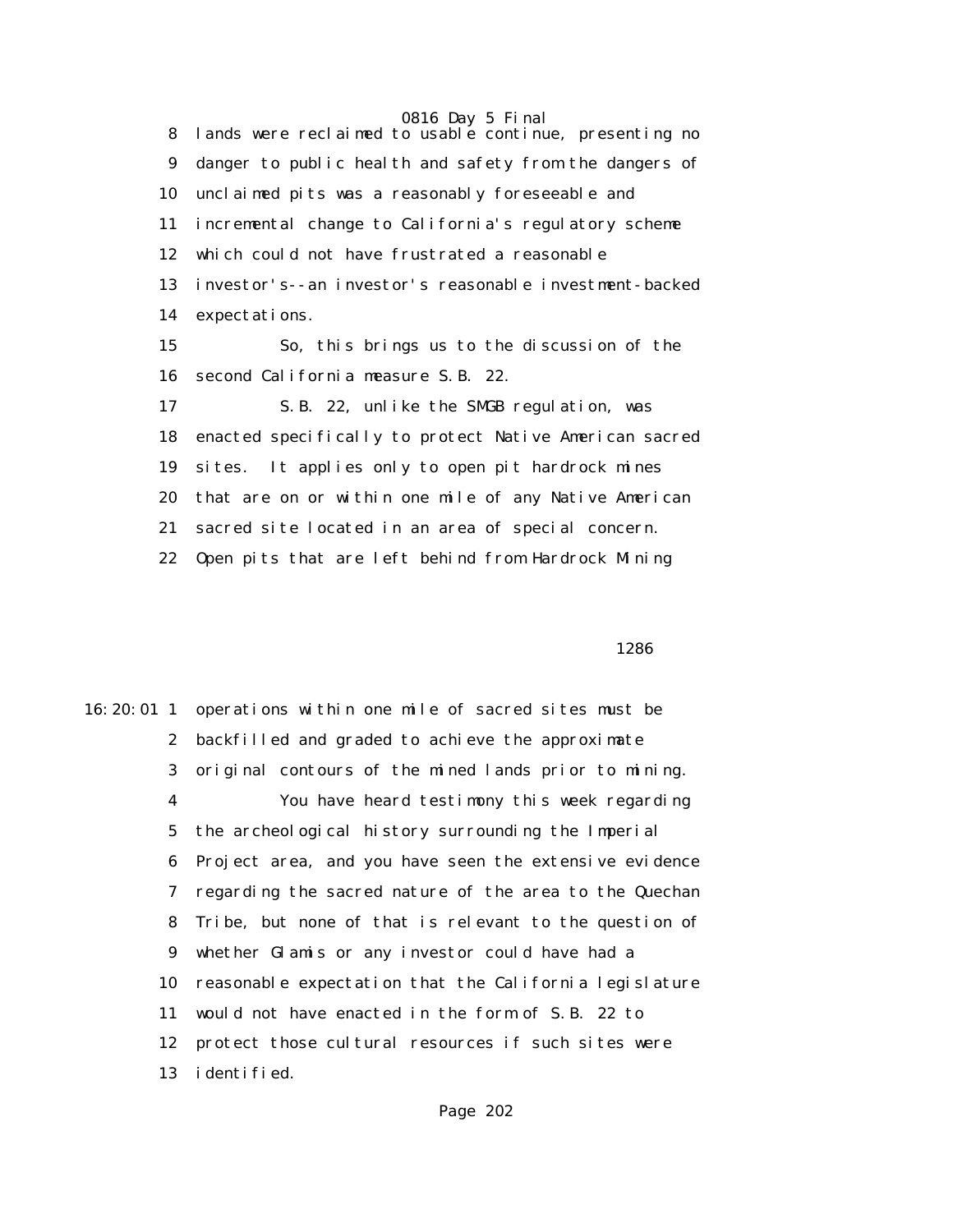14 In other words, the inquiry is not whether 15 Glamis should have known about the existence of the 16 Trail of Dreams or of any other specific cultural 17 resources near its proposed mine site; but, rather, 18 whether once the Government identified important 19 Native American resources, a reasonable investor could 20 have expected that the Government would act to protect 21 those resources. The answer, certainly, is that a 22 reasonable investor should have expected such

1287

16:21:10 1 government action.

 2 And Glamis could have expected this type of 3 government action because what the California 4 legislature did was merely to impose specific 5 reclamation requirements to enforce its already stated 6 broader principles regarding the protection of Native 7 American sacred sites. Those policies, as you have 8 heard, were contained in the Native American Sacred 9 Sites Act which predated Glamis's investments ion the 10 Imperial Project mining claims. Glamis, like any 11 investor, must be tasked with knowledge of the 12 underlying laws and regulations that governed its 13 property. 14 So, S.B. 22 was a reasonable extension of 15 preexisting law. After more than 20 years of

16 experience in the California mining industry, as a

17 sophisticated and active participant in the

18 legislative and administrative processes in

19 California, Glamis undoubtedly was aware that the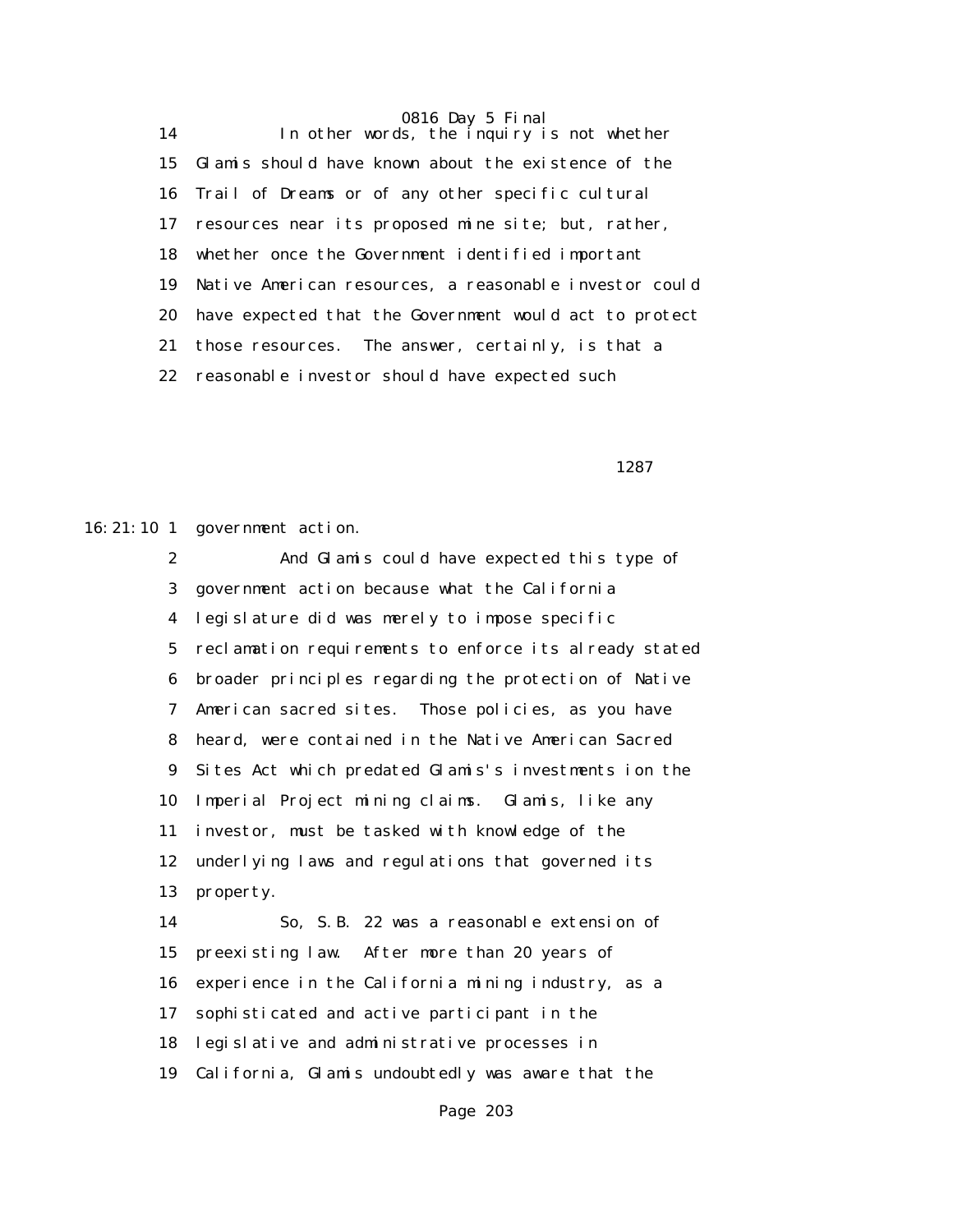20 regulatory climate in California was increasingly

 21 protective of Native American cultural resources and 22 religious freedoms.

### 1288

16:22:08 1 The United States has detailed in its written 2 submissions the host of Federal and California 3 legislation designed to ensure the protection of 4 Native American cultural. Indeed, California has been 5 at the forefront of such efforts passing the Sacred 6 Sites Act in 1976, years before such Federal efforts 7 as the 1978 American Indian Religious Freedom Act, for 8 example, or the Native American Graves Repatriation 9 Act of 1990. 10 As you had heard earlier today, the Sacred 11 Sites Act provides that no public agency and no 12 private party using or occupying public property, or

> 13 operating on public property, under a public license, 14 permit, grant, lease, or contract shall, in any manner 15 whatsoever, cause severe or irreparable damage to any 16 Native American sanctified cemetery, place of worship, 17 religious or ceremonial site, or sacred shrine located 18 on public property except in a clear and convincing 19 showing that the public interest and necessity so 20 require.

 21 This was the legal framework that was in 22 place at the time the Glamis made its investments in

1289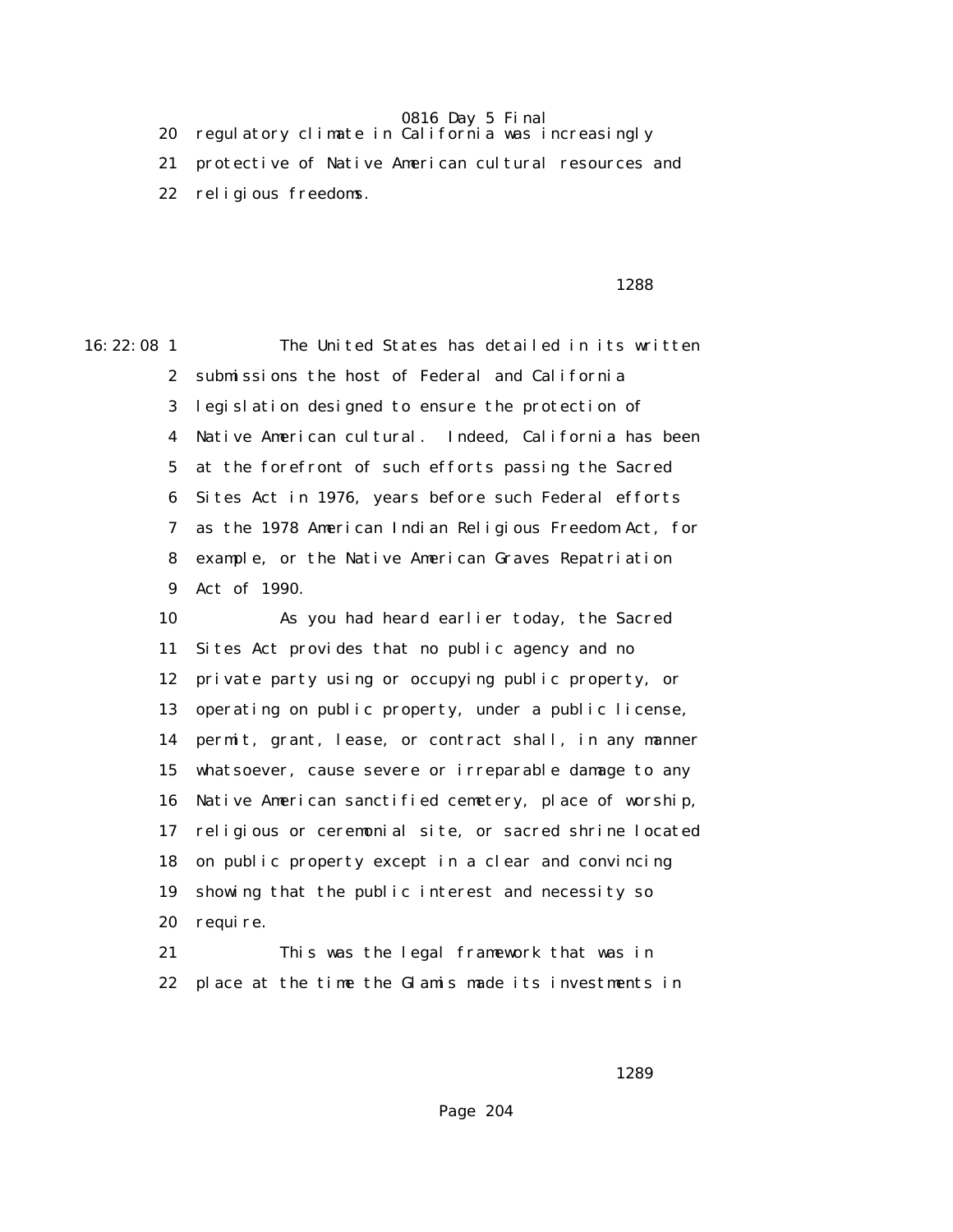| $16: 23: 15$ 1   | the Imperial Project. As we have explained earlier     |
|------------------|--------------------------------------------------------|
| $\boldsymbol{2}$ | and in our written submissions, S.B. 22 merely         |
| 3                | implemented in the context of surface mining           |
| 4                | operations these pre-existing principles under the     |
| $\mathbf 5$      | Sacred Sites Act. But, even if this Tribunal were to   |
| 6                | conclude that S.B. 22 did not implement those          |
| 7                | background principles, given the purpose and language  |
| 8                | of the Sacred Sites Act and the overall legislative    |
| 9                | climate in the United States and in California, in     |
| 10               | particular, regarding the protection of Native         |
| 11               | American culture, a reasonable investor could not have |
| 12               | had any reasonable expectation that California would   |
| 13               | not enact measures such as S.B. 22 to further protect  |
| 14               | such resources in the event that they were discovered. |
| 15               | Glamis received no specific assurances that            |
| 16               | the legislature would not enact S.B. 22. Certainly,    |
| 17               | it did not make its investment in reliance on the      |
| 18               | nonexistence of S.B. 22. Glamis knew that its          |
| 19               | proposed Imperial Project was located in the           |
| 20               | California Desert Conservation Area. The CDCA is a     |
| 21               | 25-million-acre area in Southern California.<br>When   |
| 22               | Congress created CDCA and the FLPMA, it found that     |

#### 1290

16:24:22 1 "the desert contains historical, scenic, educational, 2 recreational, and economic resources that are uniquely 3 located adjacent to an area of large population." 4 In 1980, before Glamis located its Imperial 5 Project mining claims, the Department of the Interior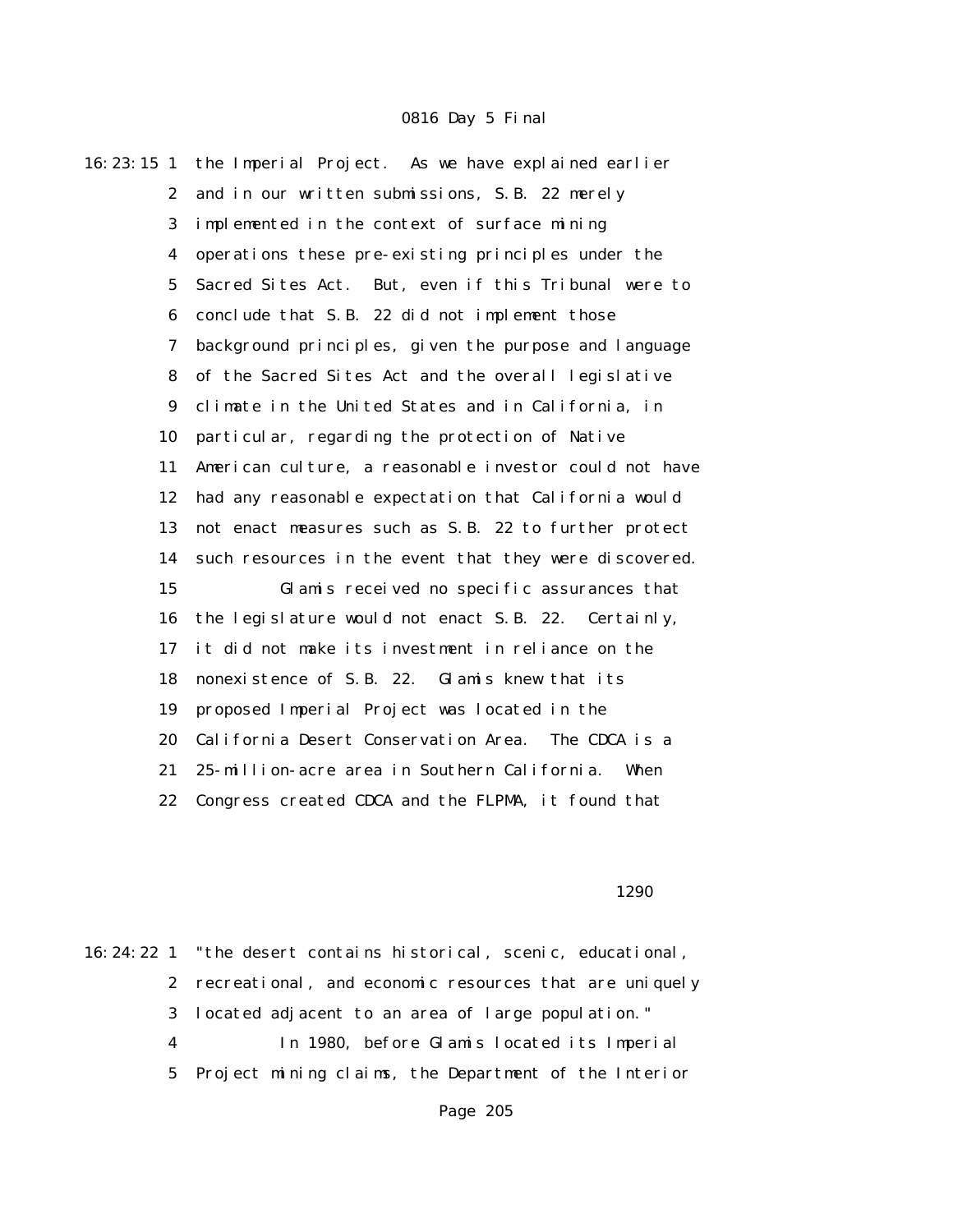0816 Day 5 Final<br>completed the CDCA Plan. The purpose 6 completed the CDCA Plan. The purpose of the plan was 7 to balance the need for multiple use, sustained yield, 8 and the overall maintenance of environmental quality. 9 There are four classes of lands in the CDCA. 10 Glamis's unpatented mining claims are located on what 11 are referred to have as Class L lands, or limited-use 12 lands. These receive the second-highest level of 13 protection.

 14 Because the CDCA is so vast, the cultural 15 resources in the CDCA had not been fully cataloged. 16 As Mr. Kaldenberg, one of the drafters of the CDCA 17 Plan, testified, the 1980 plan was statistically very 18 insignificant in the sense that we were able to survey 19 one percent of the desert in a few years for the 20 Desert Plan, so it's a statistically low level. And 21 the CDCA Plan confirms that, by 1999, only about 5 22 percent of the CDCA had been inventoried for cultural

#### 1291

16:25:34 1 resources. That is why the CDCA Plan expresses a 2 continuing goal to broaden the archeological and 3 historical knowledge of the CDCA through continuing 4 inventory efforts and the use of existing data and to 5 continue the effort to identify the full array of the 6 CDCA's cultural resources. 7 In other words, the full extent of the

 8 cultural resources within the CDCA is not known, and 9 Glamis was, or should have been, aware of this. 10 Glamis was also aware that it located its 11 unpatented mining claims approximately one mile south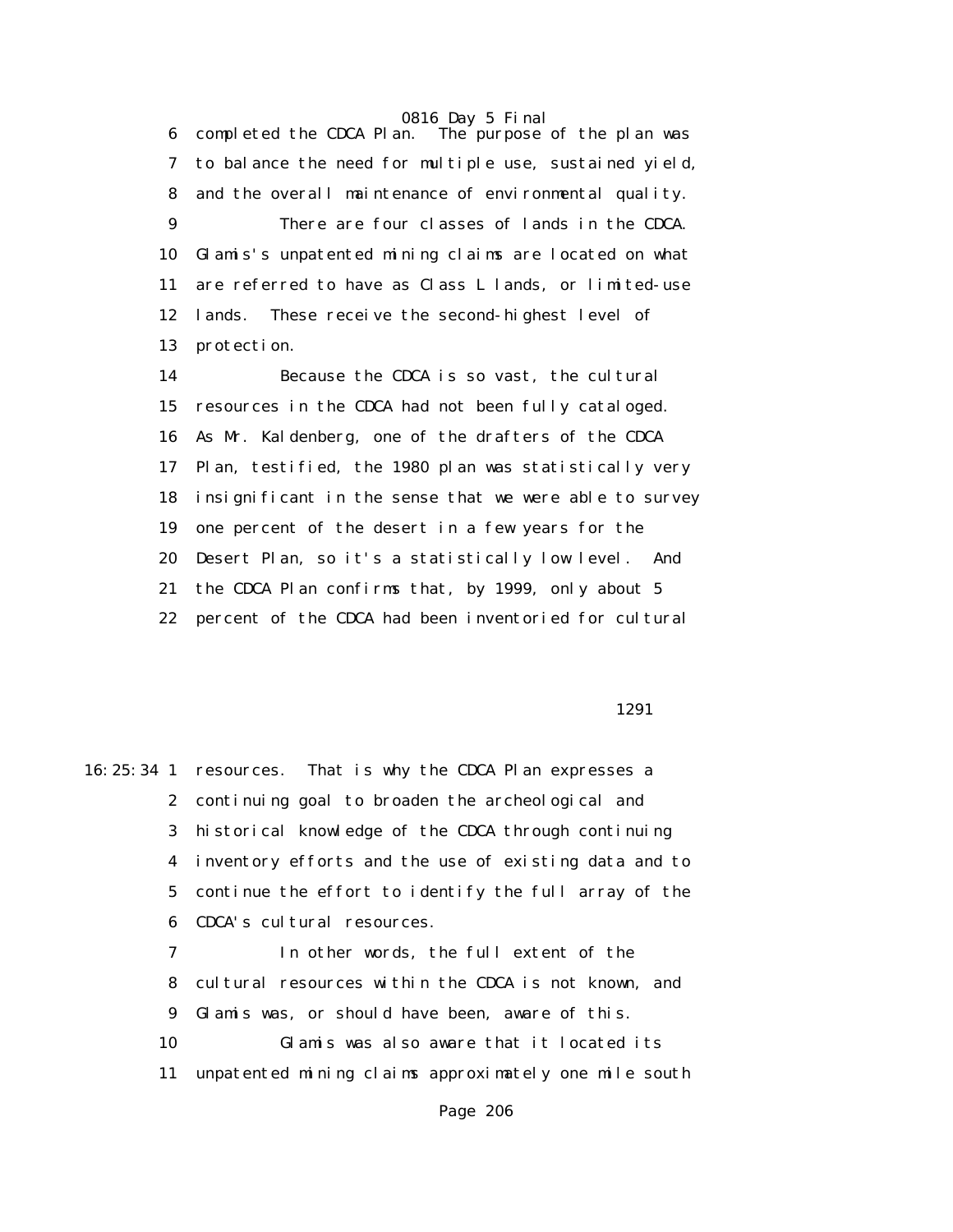0816 Day 5 Final 12 of the Indian Pass area of critical environmental 13 concern, an area with particularly important 14 historical, cultural, and scenic values. 15 So, then, given this, what were Glamis's 16 expectations when it located its mining claims? 17 First, it entered onto the Federal public lands 18 located within the State of California. It located 19 its claims in the CDCA in close proximity to known 20 culturally sensitive resources in the nearby ACECs, to 21 say nothing about the known cultural recourses in the 22 Project area itself. It knew that California was

1292

16:26:48 1 protective of cultural resources, and that California 2 had in 1976 enacted the Sacred Sites Act. 3 It was aware that the cultural resources in 4 the CDCA were not fully cataloged; and, thus, 5 additional resources could be identified at any time, 6 and California might act to protect those resources. 7 And it had not received any specific assurances from 8 California that the State would not act to protect 9 such resources, if identified. 10 Now, Glamis implies that it did receive 11 assurances that California would not require complete 12 backfilling because of a single sentence contained in 13 the California Desert Protection Act which the U.S. 14 Congress passed in 1994, and the CDPA is available at 15 Exhibit 53 of your binders. But it states: "Congress 16 does not intend for the designation of wilderness 17 areas in Section 102 of this Title to lead to the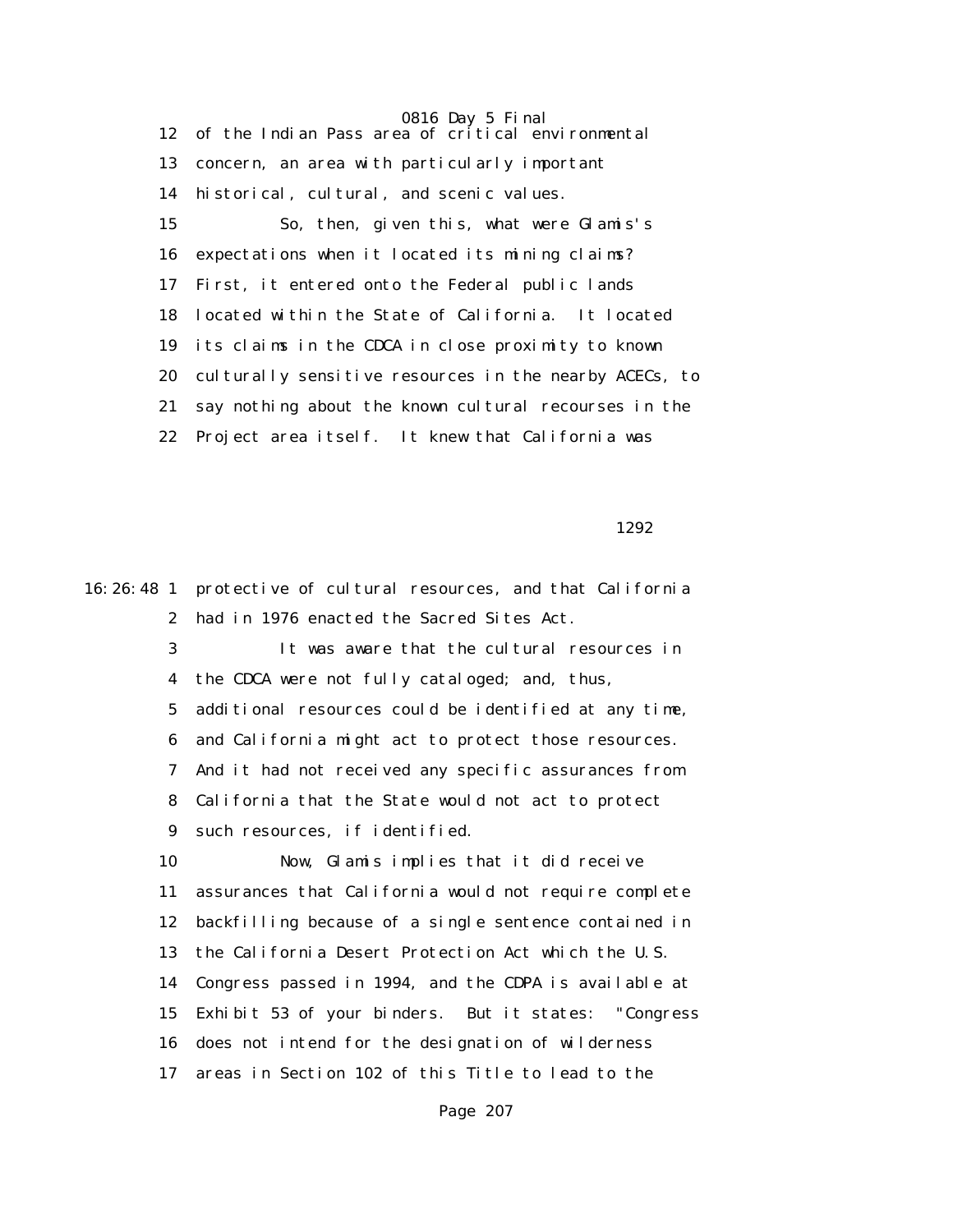18 creation of protective perimeters or buffer zones 19 around any such wilderness areas." 20 Before proceeding any further on this point, 21 I think it would be helpful for the Tribunal to look 22 at the definition of "wilderness areas" in the

1293

16:27:51 1 California Desert Protection Act of 1994. And I 2 apologize, but I do not have it reproduced for you in 3 those binders, but it's available at 16 USC Section 4 1131, and I'm happy to obtain that for you. 5 But the CDPA of 1994 refers the reader to the 6 1964 Wilderness Act, which is the citation that I just 7 gave you. 8 And it defines "wilderness"--and I will 9 forewarn you that this is very a long definition, so 10 please bear with me--it defines wilderness as "a 11 wilderness in contrast with those areas where man and 12 his own works dominate the landscape is hereby 13 recognized as an area where the earth and its 14 community of life are untrammelled by man, where man 15 himself is a visitor who does not remain. An 'area of 16 wilderness' is further defined to mean in this chapter 17 an area of undeveloped Federal land retaining its 18 primeval character and influence without permanent 19 improvements or human habitation, which is protected 20 and managed so as to preserve its natural conditions, 21 and which, one, generally appears to have been 22 affected primarily by the forces of nature with the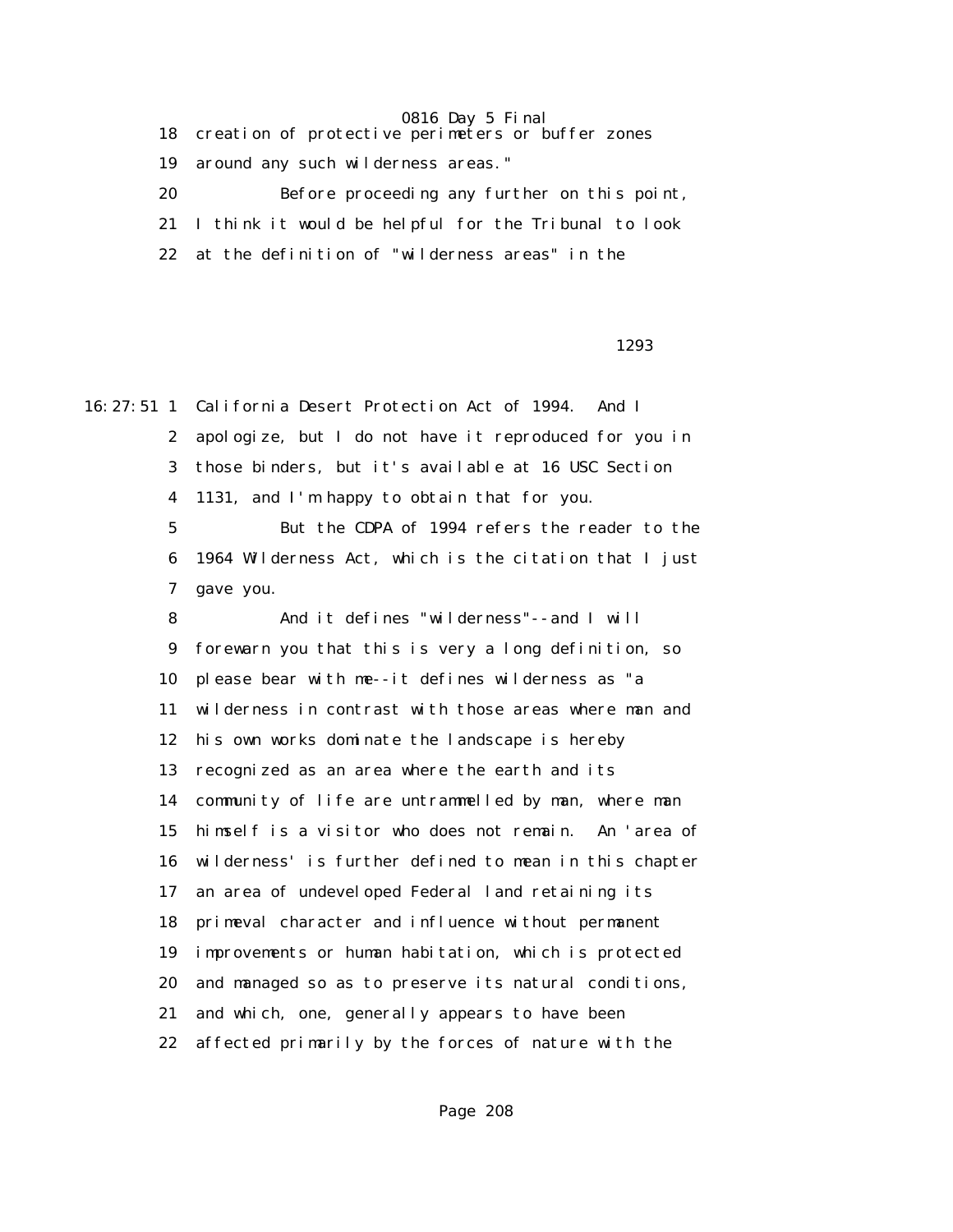1294

16:28:59 1 imprint of man's work substantially unnoticeable; two, 2 has outstanding opportunities for solitude or 3 primitive and unconfined type of recreation; three, 4 has at least 5,000 acres of land or is of sufficient 5 size to make practicable its preservation and use as 6 an unimpaired condition; and, four, may also contain 7 ecological or geological or other features of 8 scientific, educational, scenic or historic value." 9 In other words, a wilderness area is not 10 designed to protect the cultural resources left behind 11 by man, but to protect the untouched nature of the 12 area. Mr. McCrum, in his cross-examination of 13 Mr. Kaldenberg, suggested through his questions that 14 "Picacho Peak Wilderness Area and the Indian Pass 15 Wilderness Area were, in part, designated based on 16 Native American cultural and religious values." 17 As you can see from the definition that I 18 have just read, that is simply wrong. The CDPA does 19 not--pardon me. The CDCA does provide Native 20 Americans a right of access to carry out religious 21 practices in a wilderness area, but that is not part 22 of what makes up the designation of a wilderness area.

1295

16:30:11 1 But yet, Glamis clings to the buffer-zone 2 statement in the CDPA as supposed proof that Glamis's 3 impositions--pardon me--California's imposition of its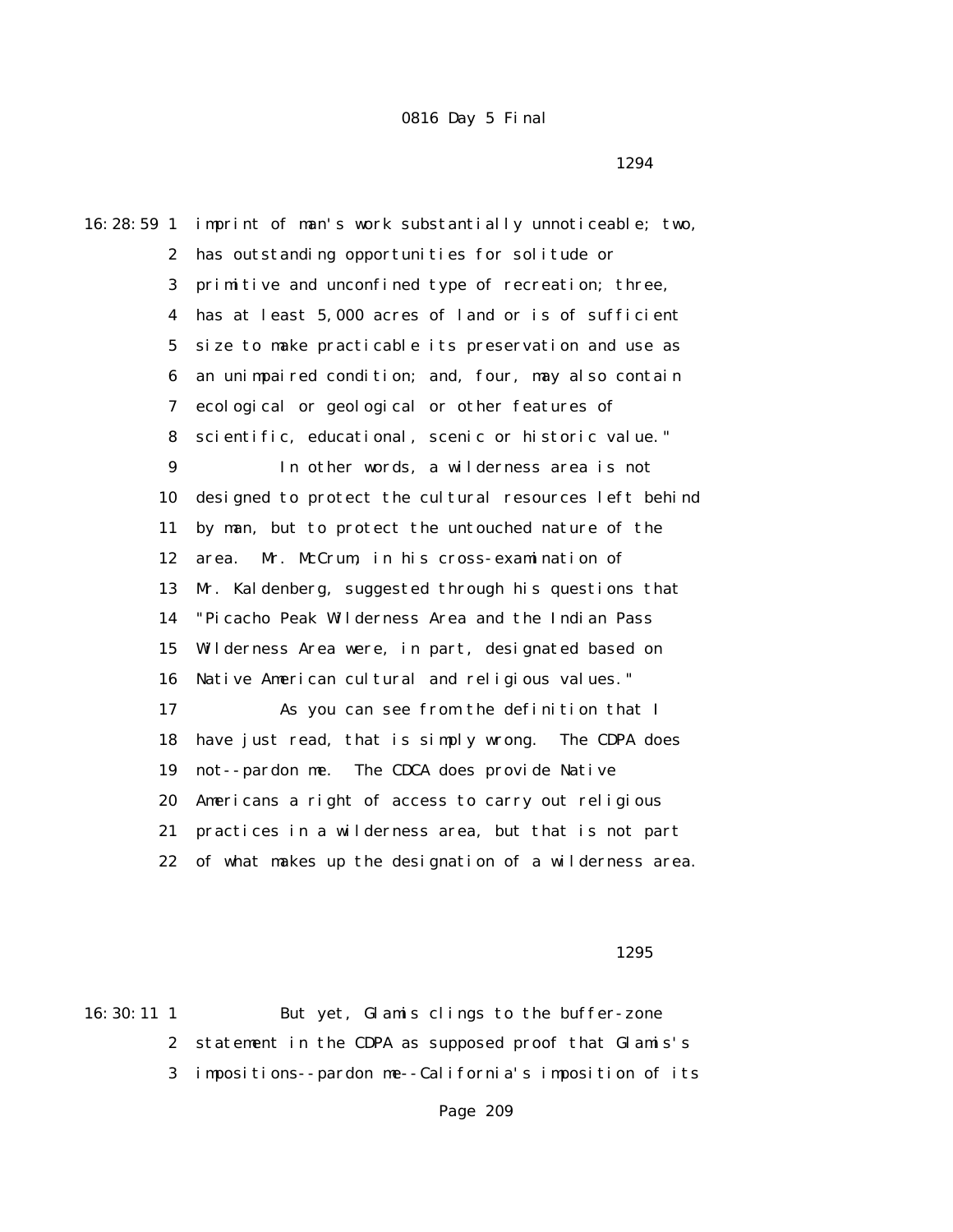4 reclamation standards is contrary to the stated intent 5 of Congress in the CDPA, because as Glamis--to 6 paraphrase Glamis, the reclamation requirements are 7 merely an attempt to expand the protected area 8 surrounding the wilderness areas. 9 But there is no evidence in this record that 10 any of the measures at issue were intended by their 11 proponents to protect wilderness areas. 12 In order to reach its conclusion regarding

 13 the buffer-zone language, Glamis must ignore the very 14 next sentence in the CDPA, which states: "The fact 15 that wilderness activities or uses can be seen or 16 heard from areas within a wilderness area shall not, 17 of itself, preclude such activities or uses up to the 18 boundary of the wilderness area. Such nonwilderness 19 sites and sounds would be subject to regulation, if 20 any, flowing only from the application of other law." 21 For example, the fact that a mining operation 22 can be seen or heard from a point within a wilderness

 $1296$ 

16:31:48 1 area is not sufficient to impose restrictions on that 2 mining operation that are not the result of provisions 3 in other applicable law.

> 4 In short, the CDPA is irrelevant to this 5 case. The buffer-zone language in the Act does not 6 prevent regulation of uses such as mining on 7 nonwilderness lands for reasons flowing from the 8 application of other law. S.B. 22 is one such other 9 law. The buffer-zone language could not have provided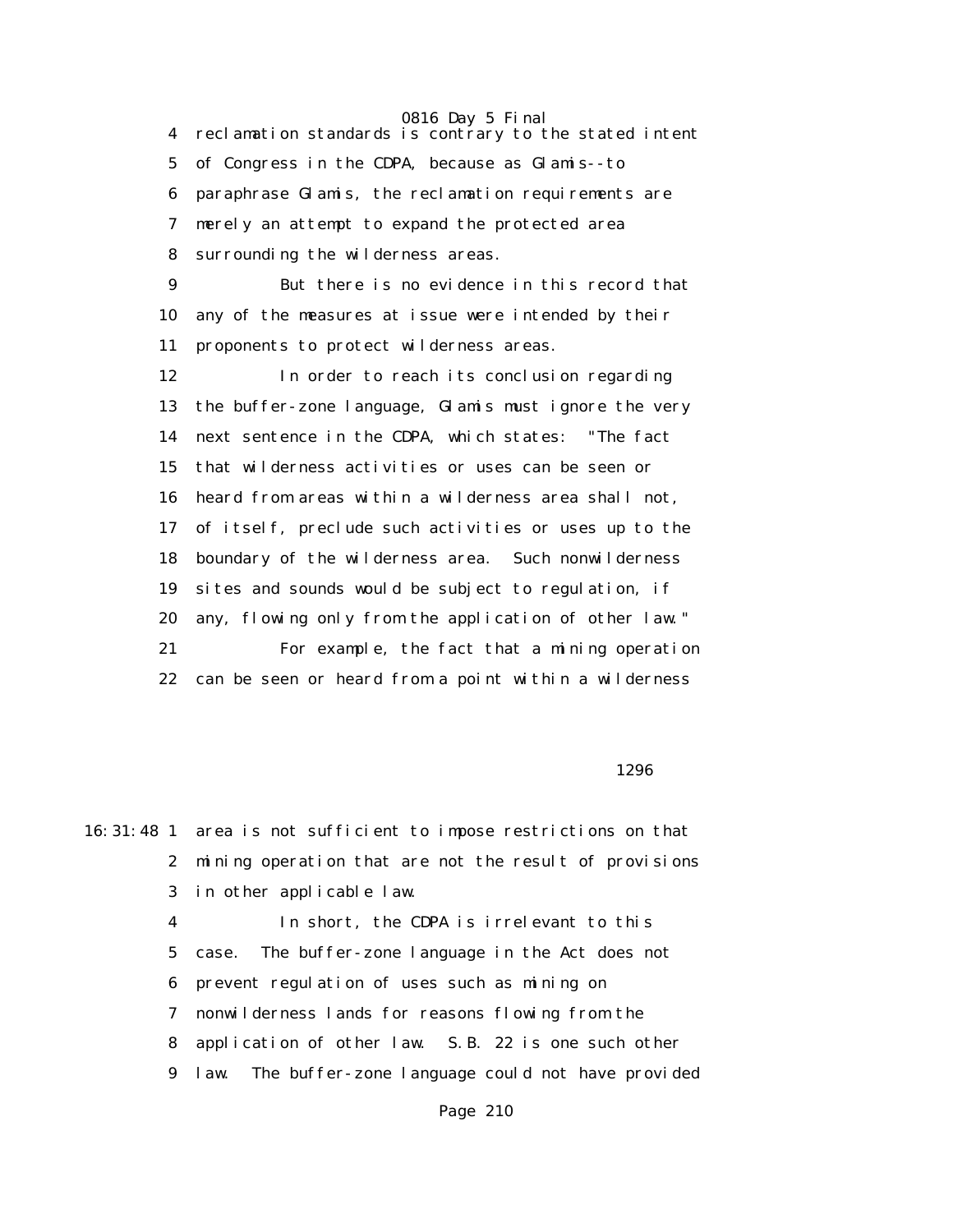0816 Day 5 Final 10 Glamis with specific assurances that California would 11 not pass a measure such as S.B. 22. 12 Finally, I will just briefly comment on the 13 California Assembly Resolution regarding Glamis's 14 reclamation at Picacho--its Picacho Mine which Glamis 15 has referred to several times this week, and I will 16 put this up on the screen. 17 This was Exhibit 14 to Glamis's Memorial, and 18 you saw this in Glamis's opening statement, and also 19 Glamis showed it to a few of its witnesses, including 20 its valuation expert, during their testimony this 21 week. 22 Just to put this resolution in context, it

1297

16:32:54 1 was not a resolution by the entire California 2 legislature, as Mr. Gourley suggested in his opening 3 statement, when he said that it states that it takes 4 great pleasure in commending Glamis Gold. In fact, it 5 was a resolution of a single member commending Glamis 6 for its work at Picacho. The award that Glamis 7 received was from its lobbyist, an industry 8 association, the California Mining Association, as you 9 can see. 10 That Glamis would suggest that it had a 11 reasonable investment-backed expectation that it would 12 be able to proceed with its Imperial Project mining 13 plan without regard to California's reclamations

14 requirements, just because it received an award from

15 the mining industry and an acknowledgement from a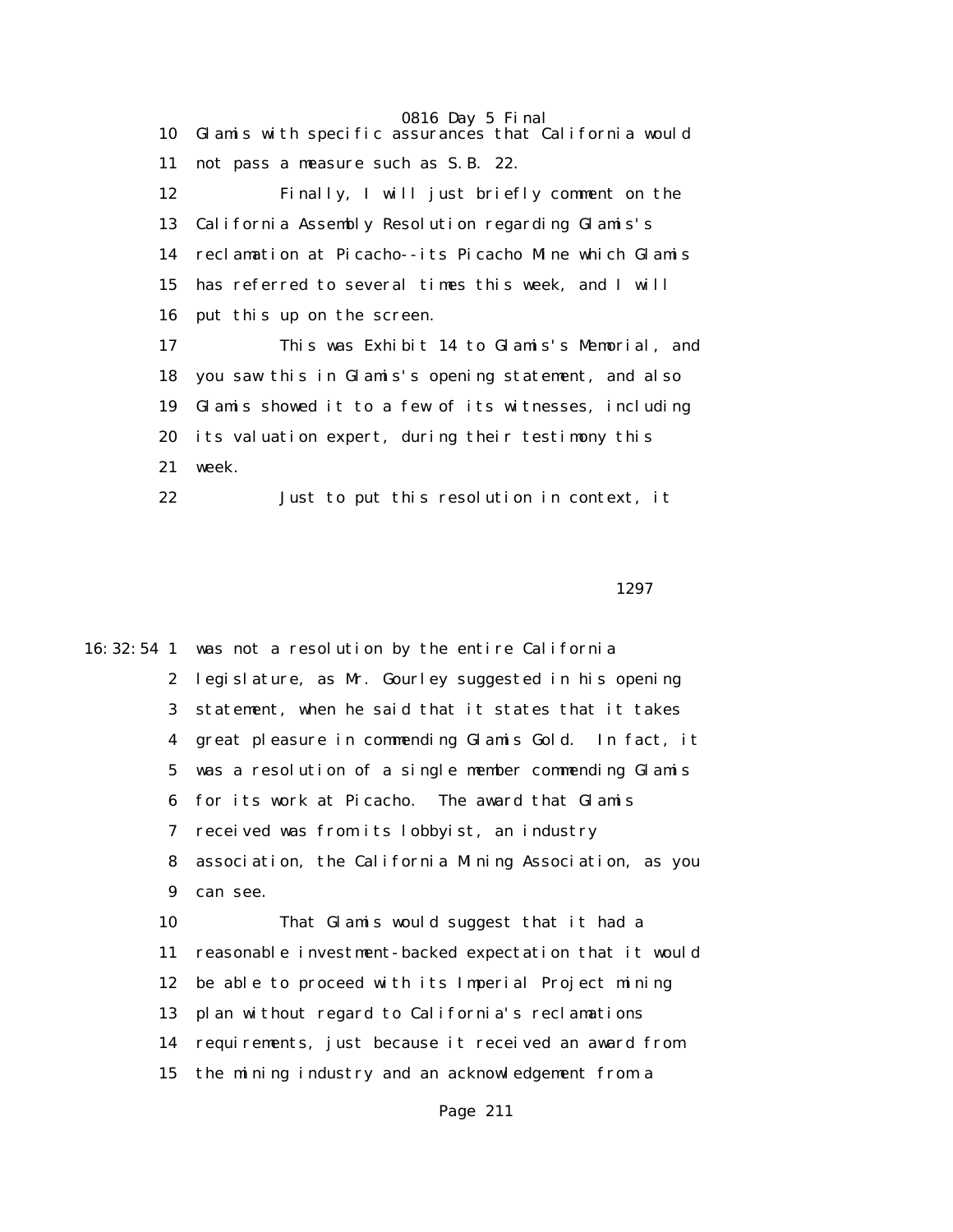16 legislative member for its work on another mining 17 project, just underscores the weakness of its claim 18 that it could have had any such reasonable 19 expectations. 20 In conclusion, Glamis could not have had any

 21 reasonable expectation that that SMGB would not 22 strengthen it's reclamation standards in compliance

1298

16:33:59 1 with SMARA to ensure that mined lands were returned to 2 a usable condition to protect the public health and 3 safety from the dangers left from hardrock open-pit 4 mines; nor could it have reasonably expected that the 5 California legislature would not further act to 6 protect important Native American resources by 7 requiring that open-pit mines near sacred sites be 8 backfilled to return the area to its approximate 9 original contours. 10 The possibility of either of those Government 11 actions was reasonably foreseeable, given the 12 preexisting regulatory and statutory regimes, and 13 Glamis received no assurances from the SMGB or the 14 California legislature that they would not take these 15 measures to protect public resources. 16 Glamis's assertion that either California 17 measure frustrated its reasonable investment-back 18 expectations should thus be rejected. 19 And I will be happy to entertain any 20 questions you may have, and then we will turn the 21 floor over to my colleague, Andrea Menaker, who will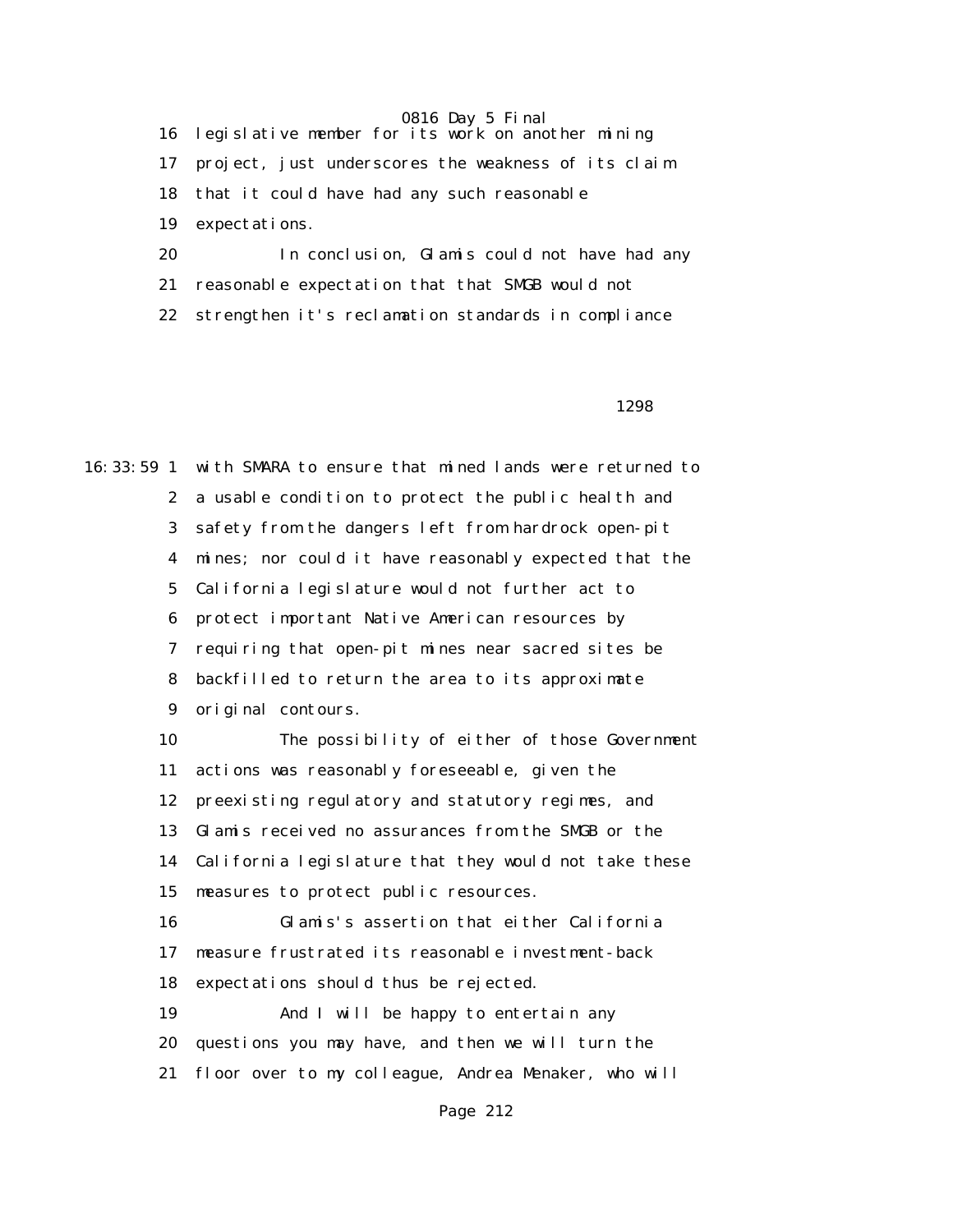22 then address the third and final prong of the indirect

1299

16:34:58 1 expropriation analysis, the character of the 2 California measures. 3 **QUESTIONS FROM THE TRIBUNAL**  4 ARBITRATOR HUBBARD: Thank you, Ms. van 5 Slooten. I only have one question, and I guess it 6 relates to the question of the timing of the 7 California measures. 8 It appears as though that Glamis, when it 9 made its initial investment in this property, was 10 following what was then applicable law. It had gone 11 through at least two other projects where it thought 12 it knew what the applicable law was, and it appeared 13 for a long period of time that this project, the 14 Imperial Project, was also being pursued pursuant to 15 applicable law; and then suddenly it was faced with 16 the Solicitor's Opinion which reversed the 17 interpretation of applicable law to Federal law, which 18 brought the Project to a halt for the period of time 19 until it was reversed. And then it suddenly, 20 thereafter, found itself faced with two new California 21 measures that it viewed as changes in the applicable 22 law.

 $1300$ 

16:36:23 1 Is there any significance--should the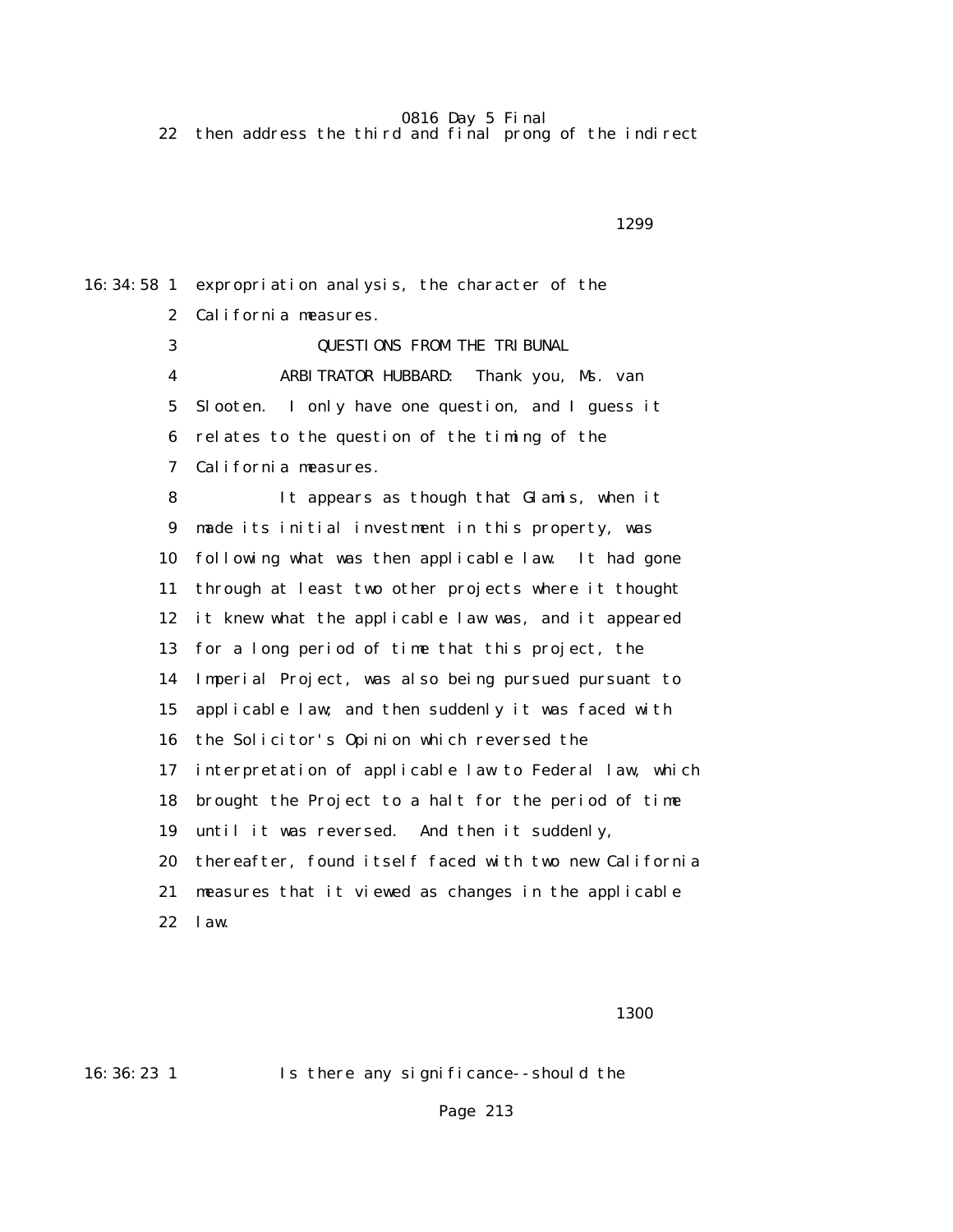0816 Day 5 Final 2 Tribunal attribute any significance to the timing 3 factors in this situation? 4 MS. VAN SLOOTEN: If I understand your 5 question correctly, there is no legal significance to 6 the timing of the two measures, of the Federal actions 7 and the State actions. And, as I explained, as you 8 know, Glamis was always subject to changes in 9 California regulations. I won't speculate as to what 10 the California legislature or the SMGB might have 11 thought about the Federal processing, but there is no 12 legal significance between--in terms of the timing. 13 Glamis was always subject to changes in the 14 regulations. These were incremental changes based on 15 past law that contemplated such actions. And so, 16 regardless of the timing of the measures, Glamis was 17 always subject to them, and a reasonable investor 18 should have always foreseen that potential. 19 ARBITRATOR HUBBARD: So, in other words, the 20 reasonable-expectation principle is not affected by 21 the timing of the measures in question, as far as 22 you're concerned?

1301

16:37:41 1 MS. VAN SLOOTEN: It depends on the 2 circumstances. If the timing of the measure with 3 respect to a particular--the processing of a--let me 4 strike that and start over.

> 5 The State's ability to regulate an unpatented 6 mining claim is quite broad; and, in the event that 7 the State finds that there are public health and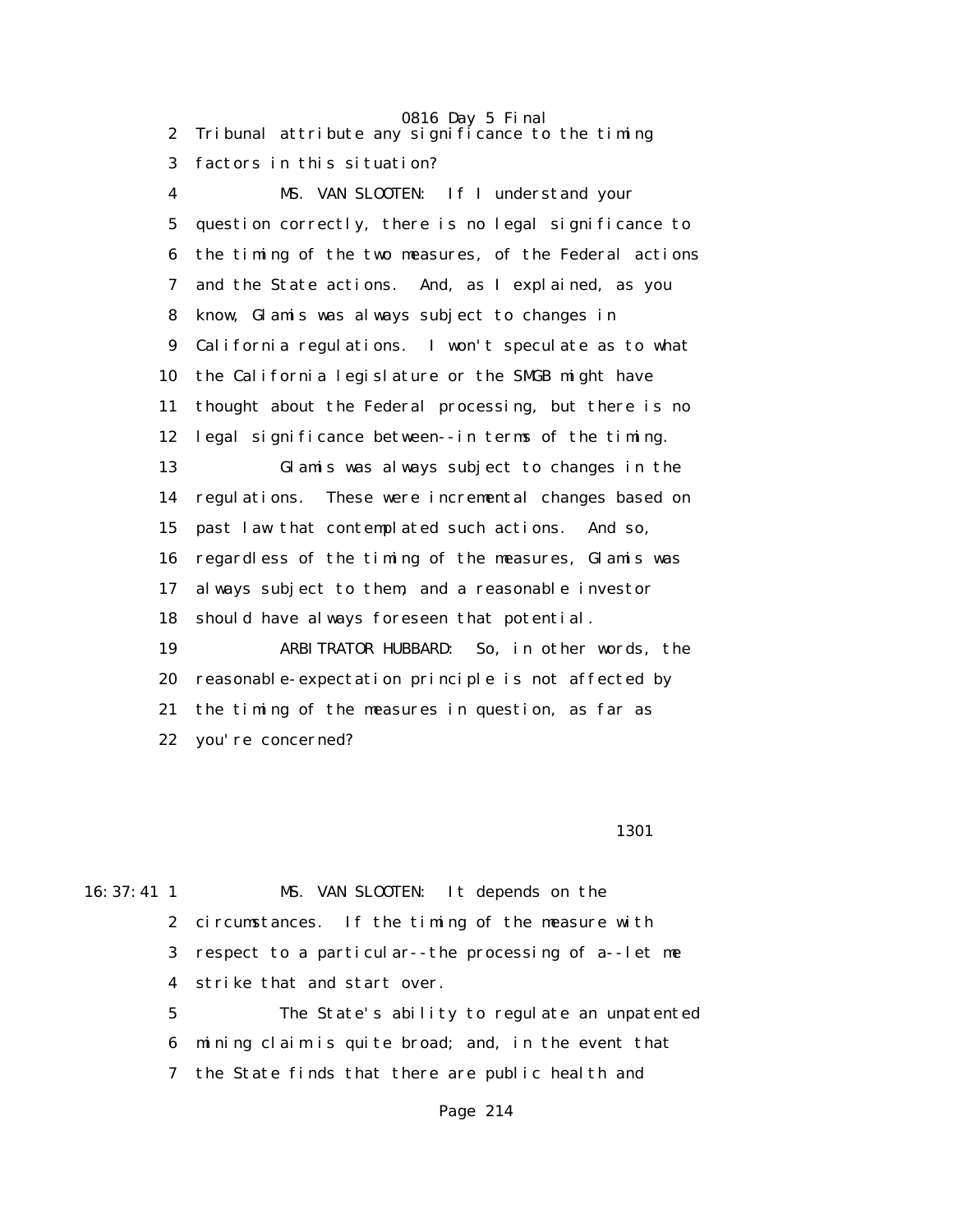8 safety reasons to restrict particular activities on 9 its lands, those should be foreseeable to a mining 10 operator, regardless of the timing. 11 As a practical matter, the regulatory and

 12 legislative authorities might determine that, as a 13 matter of fairness or equity, they decide not to 14 impose those restrictions on operators that have 15 received--that reached a certain point in the 16 processing. But, still, they always have the 17 authority to regulate in that manner.

 18 I just wanted to add, after conferring with 19 my colleague, that, in fact, it's important to note 20 that, in this case, they did grandfather--California 21 did grandfather those mining operations that already 22 had an approved Reclamation Plan and financial

1302 and 1302

16:39:10 1 assurances, neither of which were present in this 2 case. 3 ARBITRATOR CARON: I just have a few 4 questions, and they're rather straight-forward. 5 You mentioned during the consideration of the 6 SMGB regulations there was testimony from Glamis. You 7 mentioned Mr. Voorhees and Mr. Jeannes. Are they in 8 the record? 9 MS. VAN SLOOTEN: The testimony of James 10 Voorhees is in the record, and I could get you the 11 citation for that. 12 Actually, we need to confirm those are both 13 in the record.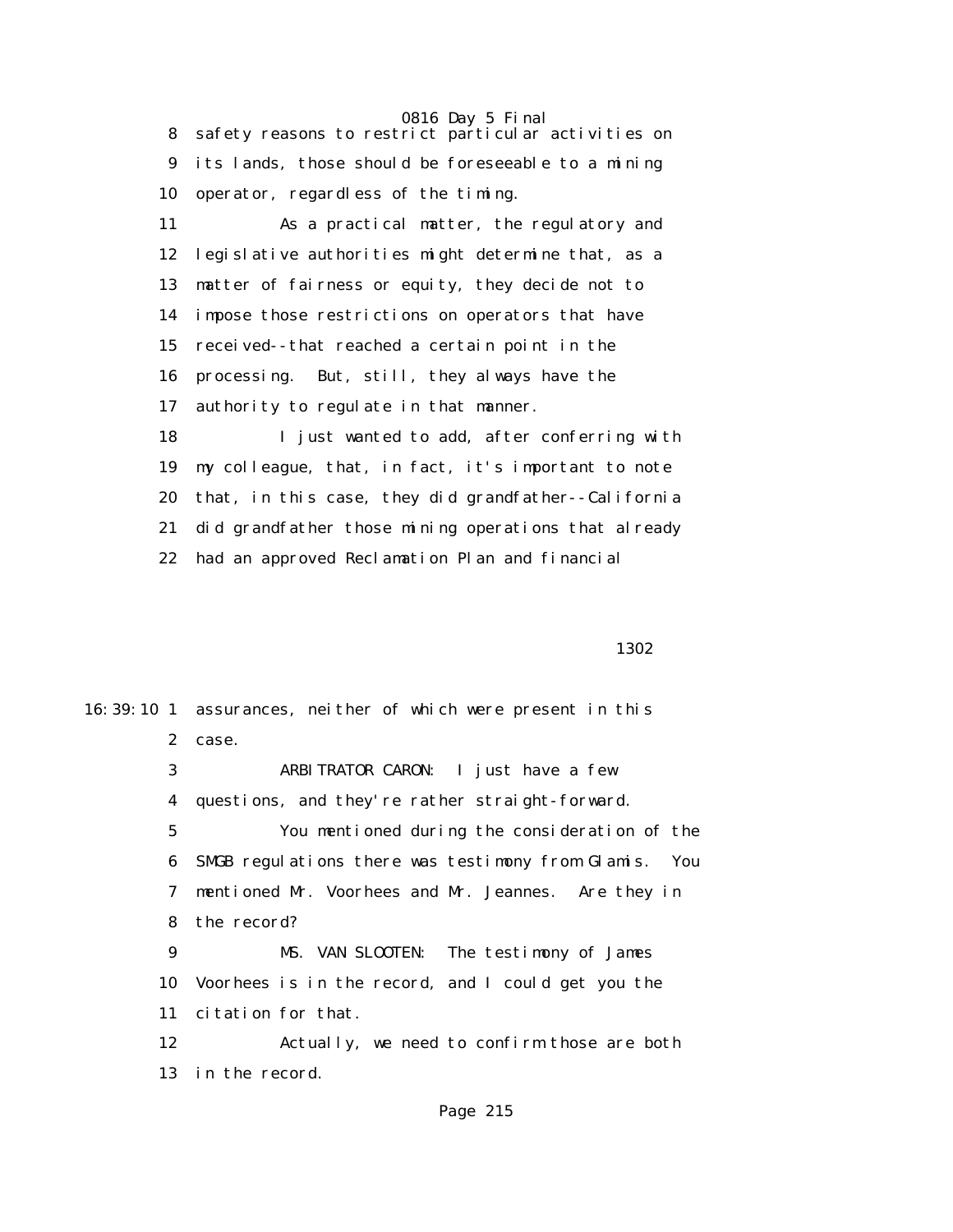0816 Day 5 Final 14 ARBITRATOR CARON: That's fine.

> 15 And the second question is: Is there a 16 definition of "buffer zone" in the Wilderness Act or 17 elsewhere?

 18 MS. VAN SLOOTEN: I have not been able to 19 locate one. It appears that--and that's why we looked 20 at the references in the legislative history to buffer 21 zones because that was the closest we could find for 22 an explanation. I have not been able to find one, and

<u>1303</u> and the state of the state of the state of the state of the state of the state of the state of the state of the state of the state of the state of the state of the state of the state of the state of the state of the

16:40:18 1 I have searched, and so I don't think there is.

 2 ARBITRATOR CARON: And has there ever been a 3 buffer zone created where that is the term used in 4 some location? 5 MS. VAN SLOOTEN: I don't know. I would be 6 happy to look into that, if it would be helpful for 7 the Tribunal. 8 ARBITRATOR CARON: I'm not making that 9 request. 10 The last is crossing back into questions we 11 had asked before. It's somewhat speculative; so, if 12 you would rather decline answering, that's fine, but I 13 think this is a question we all have in some sense. 14 It's about the relationship of the various statutes, 15 State and Federal, which some clarification which I 16 think helps us understand a little bit. And I may get 17 even the basics incorrect. 18 The 3809 regulations, I think we understand

19 the one statement where it's indicated that there may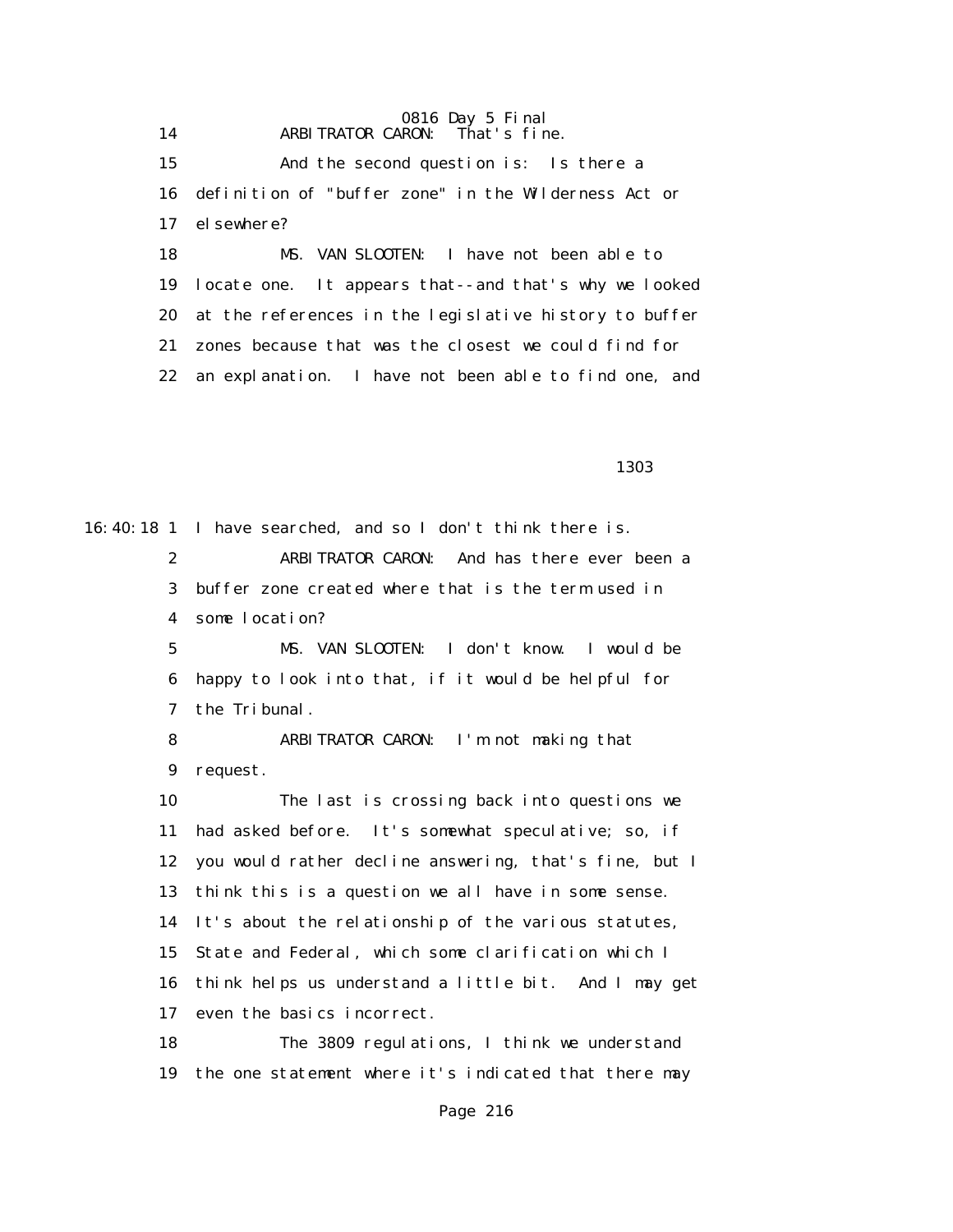20 be another Federal statute such as the Endangered

21 Species Act that would actually stop the process.

22 There might be another statute, historic places that

### **1304**

16:41:33 1 would slow the process but not stop the process. Then 2 I believe you said that, as far as the States, it 3 indicates reasonable regulation--recognizes there may 4 be reasonable regulation. The question I have is how 5 far that can go. 6 So, is it your understanding that if, instead 7 of S.B. 22 as it is, if they had concluded that mining

> 8 within one mile of a sacred site is simply 9 interference--the backfilling is not enough; it's just 10 interference--could they actually stop the Project, or 11 is that no longer regulation, that is now crossing 12 into something else? And again, if you want to--if 13 there is not a straight-forward answer, that's 14 understood.

 15 MS. VAN SLOOTEN: It turns on an important 16 distinction in the Federal Mining Laws between what a 17 State can or cannot do on Federal lands within its 18 borders. States permitted reasonable environmental 19 regulations on those lands. It is not permitted to 20 engage in land-use planning.

 21 But banning mining altogether--it is possible 22 that that could run afoul of that standard, if that

 $1305$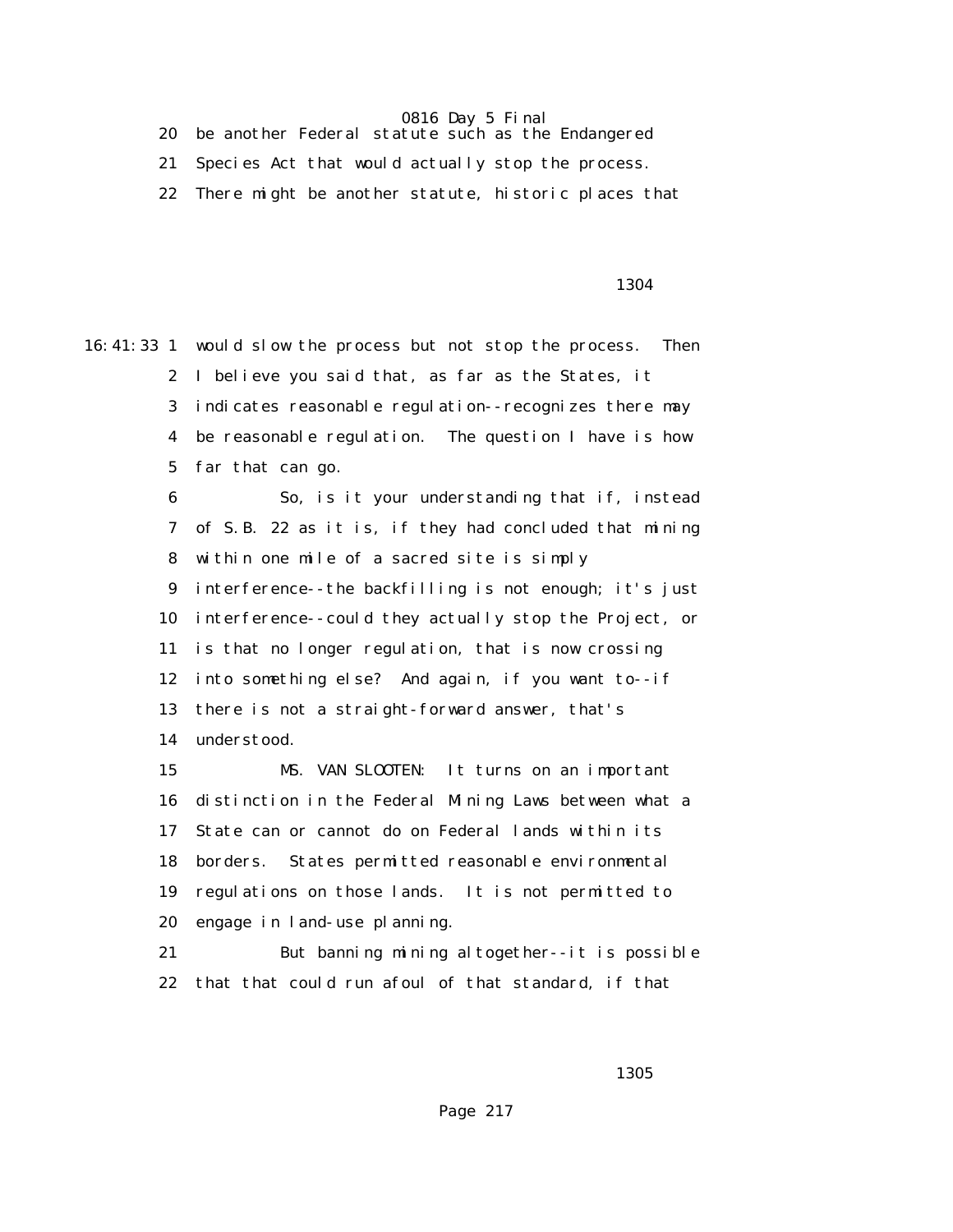16:43:04 1 would be too much to ban all mining on Federal lands. 2 They don't have the authority to ban. They have the 3 authority to regulate. 4 ARBITRATOR CARON: So, it's similar to other 5 distinctions where you might address the manner in 6 which something is done but not whether it is possible 7 at all, for example? 8 MS. VAN SLOOTEN: Yes. 9 Actually, it's very similar to the situation 10 that's taken place in recent years in the State of 11 Montana, where they imposed a ban on the use of 12 cyanide in mining; and, as the quote that we showed 13 from the rulemaking in that case, the BLM found that 14 that was consistent with what a State was permitted to 15 do on Federal lands within its borders. 16 An additional point to that is that it is the 17 case that, in order to mine gold from this low-grade 18 ore--cyanide is the only current technologically 19 possible way to do that. So, it would affect--very, 20 very significant restriction to mine gold in Montana 21 on Federal lands, or Montana generally. 22 ARBITRATOR CARON: I'm sorry--you're saying  $1306$ 16:44:29 1 the Montana ban not only makes it more expensive but, 2 in fact--

 3 MS. VAN SLOOTEN: It prohibits the use of 4 cyanide altogether.

5 ARBITRATOR CARON: And may make some mining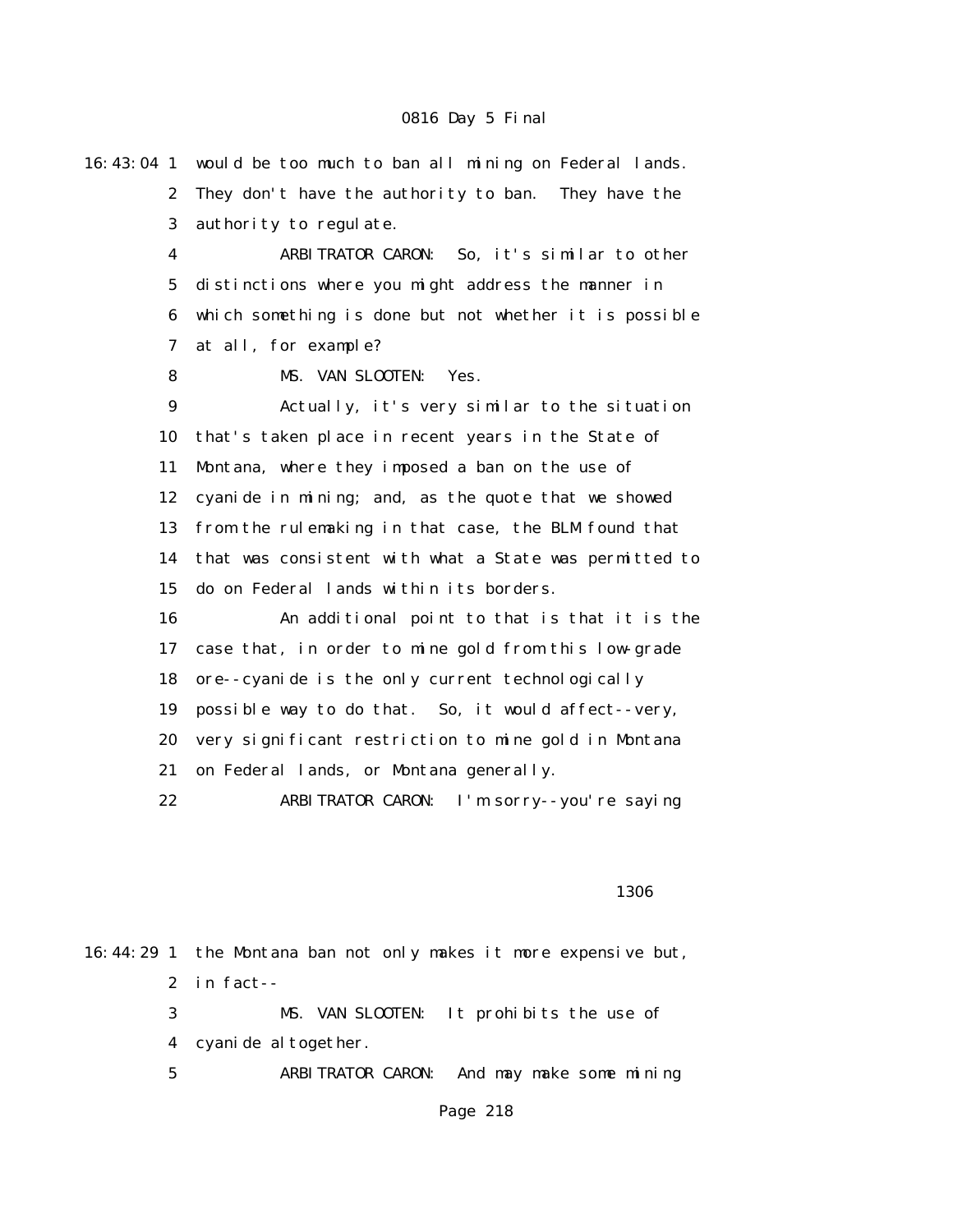0816 Day 5 Final 6 not possible? 7 MS. VAN SLOOTEN: Correct. 8 PRESIDENT YOUNG: Ms. van Slooten, thank you 9 very much. 10 Let me ask just a few questions, if I can. 11 You say on what is page 240 of the transcript 12 here, as we are talking, or maybe 239, referring to 13 mitigation, saying that technical and economic 14 feasibility is not a requirement imposed by the 15 California legislature. "Requirement" is an odd word 16 there, but let me skip that for a minute. 17 And what you go on to say is that the BLM is 18 imposing mitigation--that's a requirement placed by 19 BLM on imposing mitigation measures for a particular 20 plan. 21 This goes a little bit, I think, to Professor 22 Caron's point. On the one hand, I think what I have

<u>1307</u>

16:45:35 1 understood you to say is that States may define their 2 measures within the context of a Federal regulatory 3 regime, and so some measures would be too extreme. Is 4 that fair? 5 MS. VAN SLOOTEN: I don't think "extreme" is 6 exactly the right word, but some measures may fall 7 into the rubric of land-use planning, which would not 8 be permissible. But I don't believe there is any 9 limit on--you know, any outer limit on the type of 10 environmental regulation.

11 PRESIDENT YOUNG: There is no outer limit.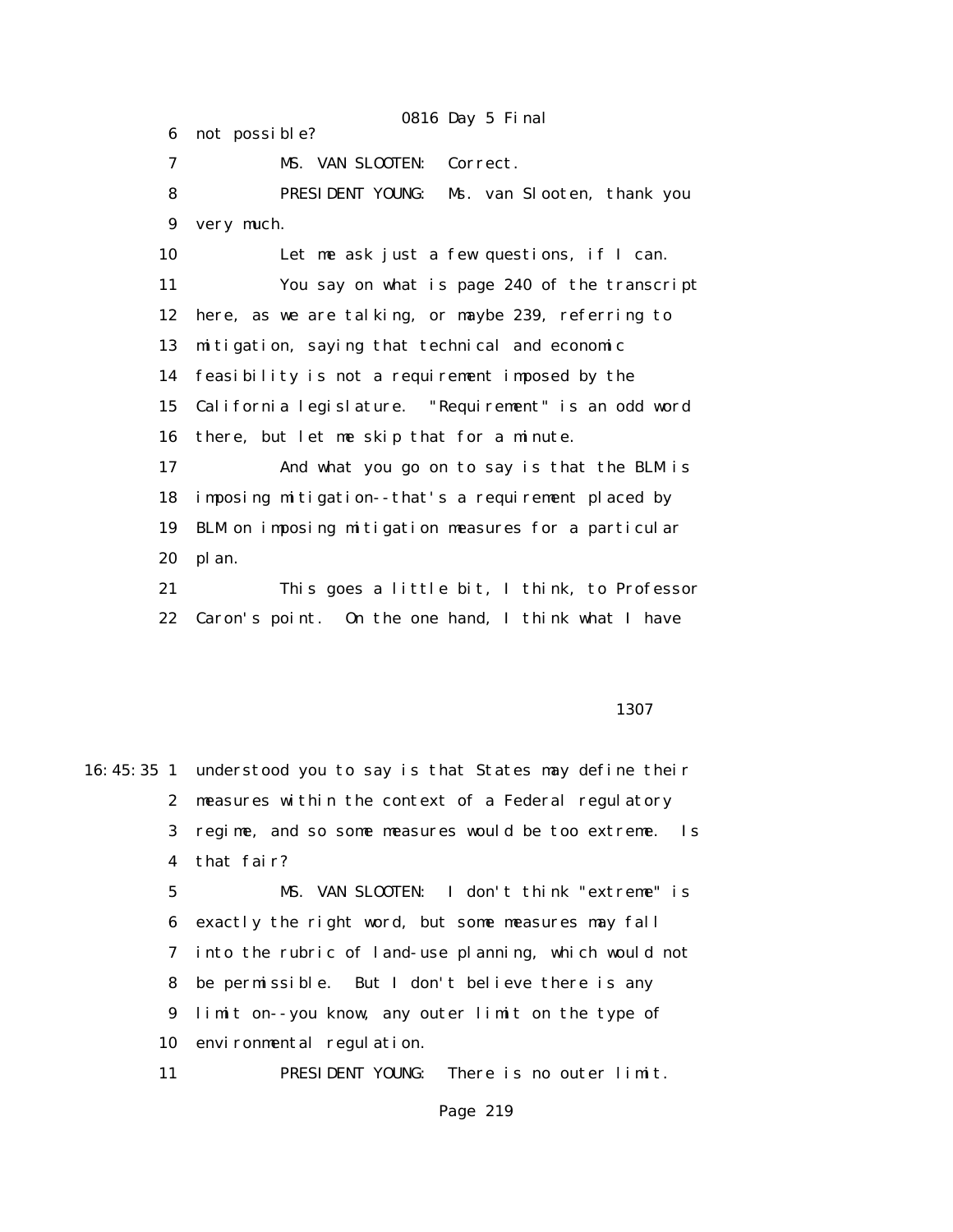0816 Day 5 Final 12 Is that the Government's position, that there is no 13 outer limit on the State regulation on mining on 14 Federal lands? 15 MS. VAN SLOOTEN: That there is no--I don't 16 know what the stated limit would be because the 17 standard is that the State may impose reasonable 18 environmental regulations, so that is what-- 19 PRESIDENT YOUNG: "Unreasonable" is the 20 limit? 21 MS. VAN SLOOTEN: No. What I'm saying is 22 that the limit is reasonable environmental

 $1308$ 

16:46:38 1 regulations.

 2 PRESIDENT YOUNG: So, "unreasonable" is the 3 limit? I'm just-- 4 MS. VAN SLOOTEN: It is not the Government's 5 position that the State may act unreasonably. 6 PRESIDENT YOUNG: So, unreasonable 7 environmental regulations would not be permitted? 8 MS. VAN SLOOTEN: That's correct, yes. 9 PRESIDENT YOUNG: Okay. So, in part, what we 10 are being asked to do here in terms of evaluating, I 11 think, is to figure out did anything the State do 12 exceed the limits of reasonableness and, therefore, 13 exceed the permissible scope that the Federal 14 Government seems to have ceded to the States for 15 dealing with mining on Federal land. Is that a fair 16 definition of our task on this particular narrow 17 issue?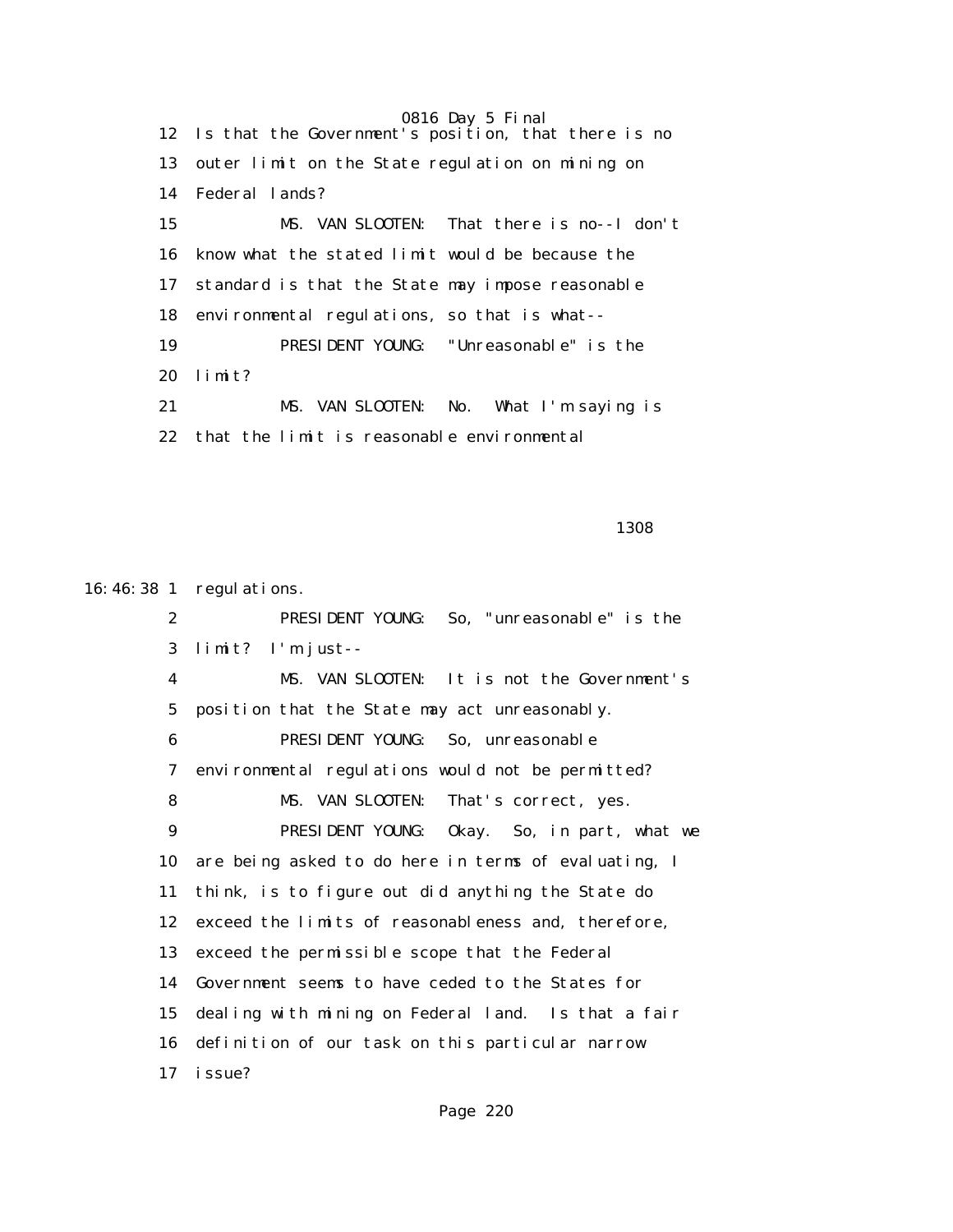0816 Day 5 Final 18 MS. VAN SLOOTEN: It is--that is not your 19 task. 20 PRESIDENT YOUNG: That's not our task. 21 MS. VAN SLOOTEN: Your task is not to 22 determine whether or not the California measures are

 $1309$ 

16:47:35 1 land-use regulations or environmental regulations, 2 whether they are preempted by Federal law or not. 3 PRESIDENT YOUNG: That's not really what I'm 4 saying. 5 MS. MENAKER: Could we take one moment. 6 PRESIDENT YOUNG: Please. 7 (Pause.) 8 MS. MENAKER: Mr. President, as we were 9 noting, the law permits a state to impose reasonable 10 environmental regulations. It is our submission that 11 that doesn't mean that your task is to determine 12 whether these are "reasonable." There is no 13 definition out there of what is reasonable, but what 14 is meant by that language is that it is actually like 15 a bona fide environmental regulation; that it is not, 16 in essence, a disguised land-use plan that--and that's 17 what the States are prohibited from doing. 18 If there is to be--if there is Federal land 19 that is open to mining, the States may regulate. They 20 may impose reasonable environmental regulations. What 21 they can't do is then say no, you can't mine here. 22 So, if they are trying to do that by imposing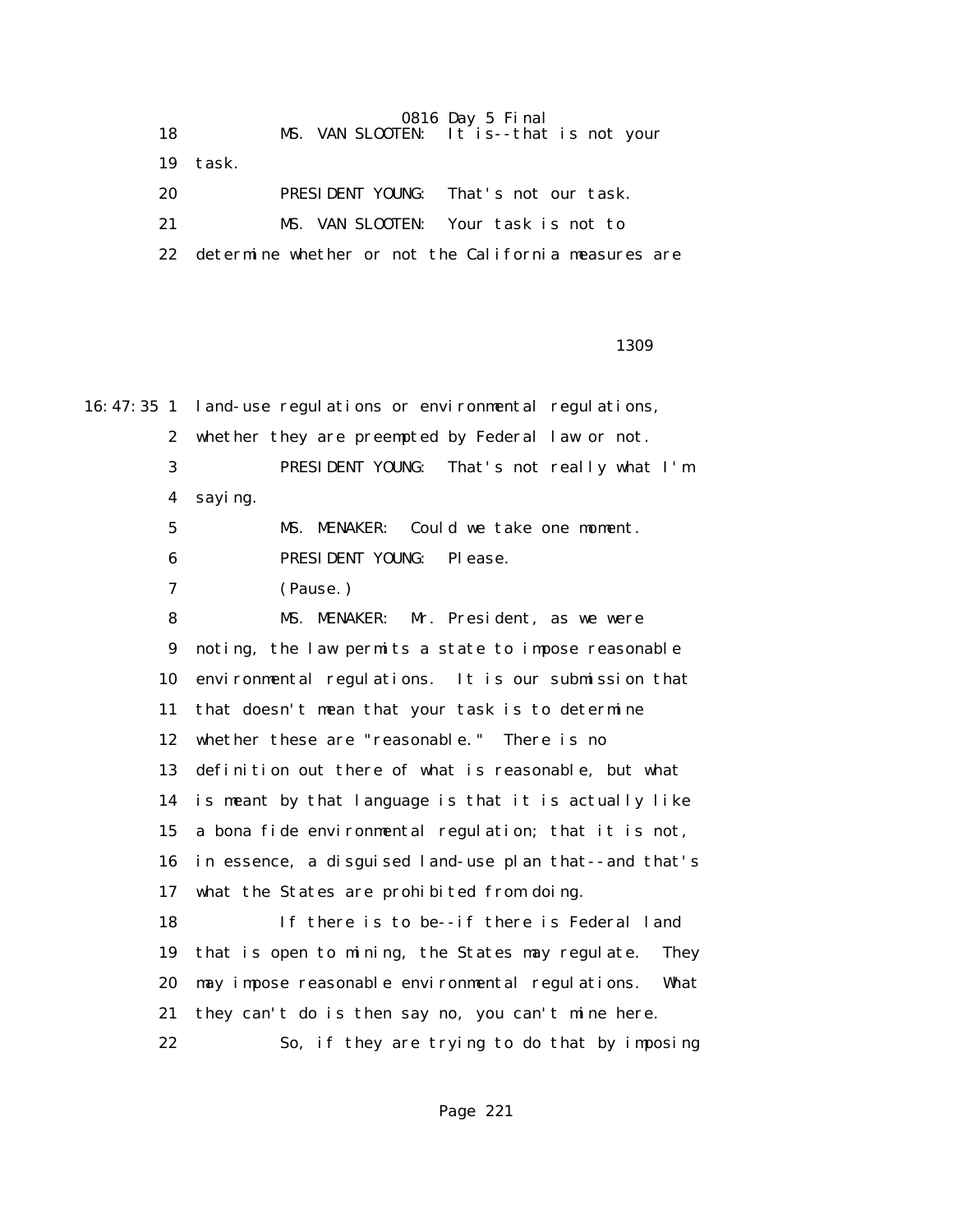1310

16:50:22 1 a regulation that is, in essence, a disguised land-use 2 regulation--and that is not a reasonable environmental 3 regulation, but insofar as environmental regulations 4 are concerned, as long as they are bona fide 5 environmental regulations, they may have a very 6 stringent economic impact and may, in some cases, even 7 make mining infeasible, but that is still legitimate, 8 and that is still within a state's purview. 9 PRESIDENT YOUNG: So, I take it, what you're 10 doing, Ms. Menaker, is you're not fundamentally 11 disputing the point that there is a limit on what the 12 State can do in terms of its definition or 13 redefinition of the range of legitimate activities on 14 the federally granted rights for mining, but you're 15 giving me some definition of what the content of that 16 would be? 17 MS. MENAKER: I think that's a fair 18 characterization. We have never--it's never been our 19 submission that the State could essentially withdraw 20 that land from mining. 21 ARBITRATOR CARON: If I could just ask one 22 question. You posited a test of a disguised land-use

#### 1311

16:51:37 1 effort. Let me just ask: Under S.B. 22, S.B. 22 2 applies to private land, State land, Federal land, or 3 is there a distinction made?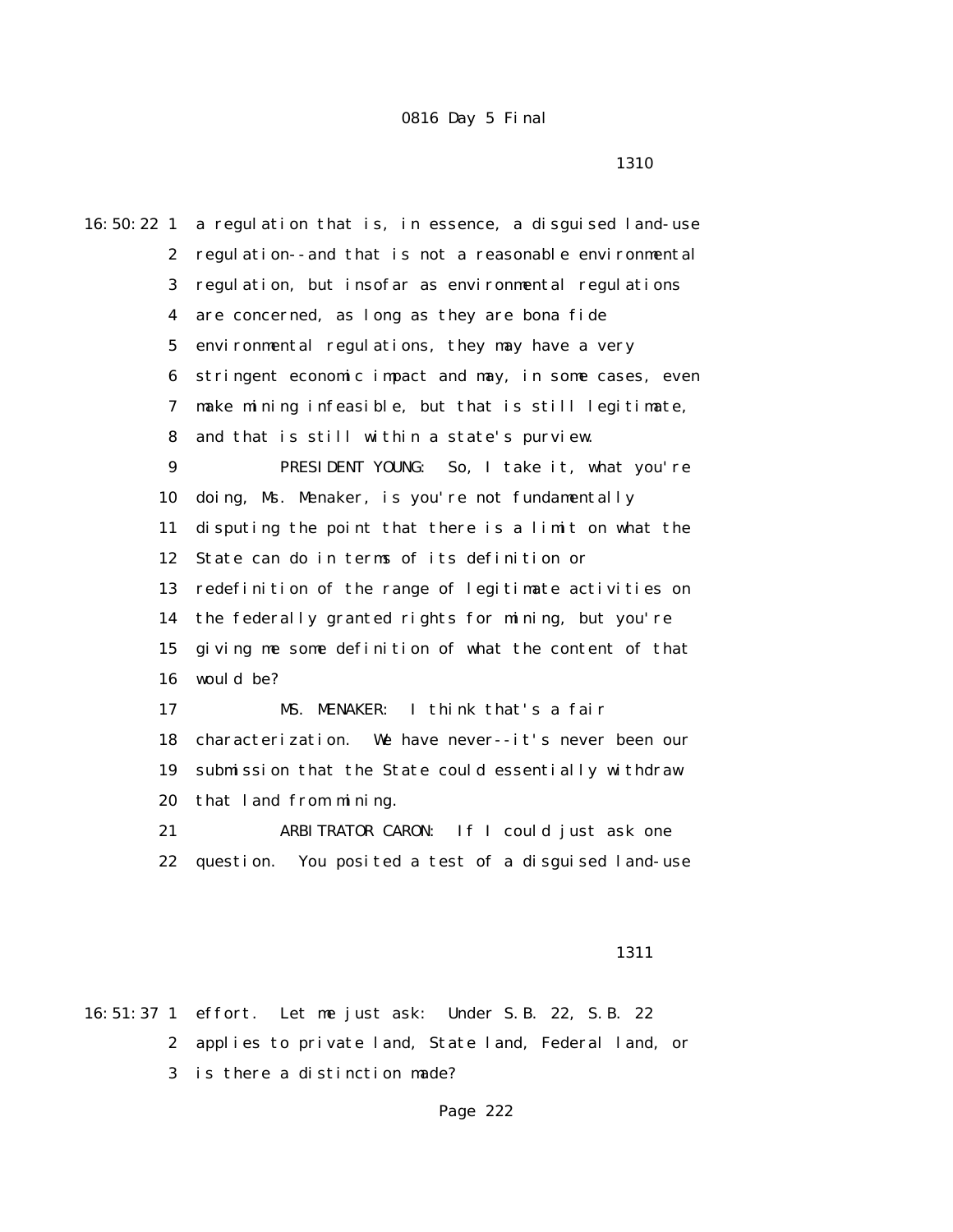0816 Day 5 Final 4 MS. VAN SLOOTEN: It applies to all lands in 5 California. 6 ARBITRATOR CARON: Thank you. 7 PRESIDENT YOUNG: All lands, or public lands? 8 MS. VAN SLOOTEN: It applies to--it applies 9 to public lands within areas of Critical Environmental 10 Concern within the CDCA. That's correct. That's a 11 correct formulation, yes. 12 PRESIDENT YOUNG: And the law exempts 13 municipality land, if I recall; is that correct? 14 MS. VAN SLOOTEN: Yes. 15 MS. MENAKER: That's the Sacred Sites Act. 16 Excuse me, the limitation of the nonapplicability to 17 certain municipal properties, yes, that's the 18 definition of-- 19 PRESIDENT YOUNG: That's not actually S.B. 20 22. 21 MS. MENAKER: That's correct. 22 PRESIDENT YOUNG: Ms. van Slooten, let me ask

**1312** 

16:52:55 1 you, in light of what I just talked about, what do you 2 make of the grandfathering of all of these prior 3 projects? I mean, the Board attacks rather 4 vigorously, as does the legislature, the open-pit 5 mines that are not complying with SMARA, but then 6 basically says, "Okay, as to those that are ongoing, 7 we are just going to do the new ones," what inference 8 am I to draw from that? Any? 9 MS. VAN SLOOTEN: With respect to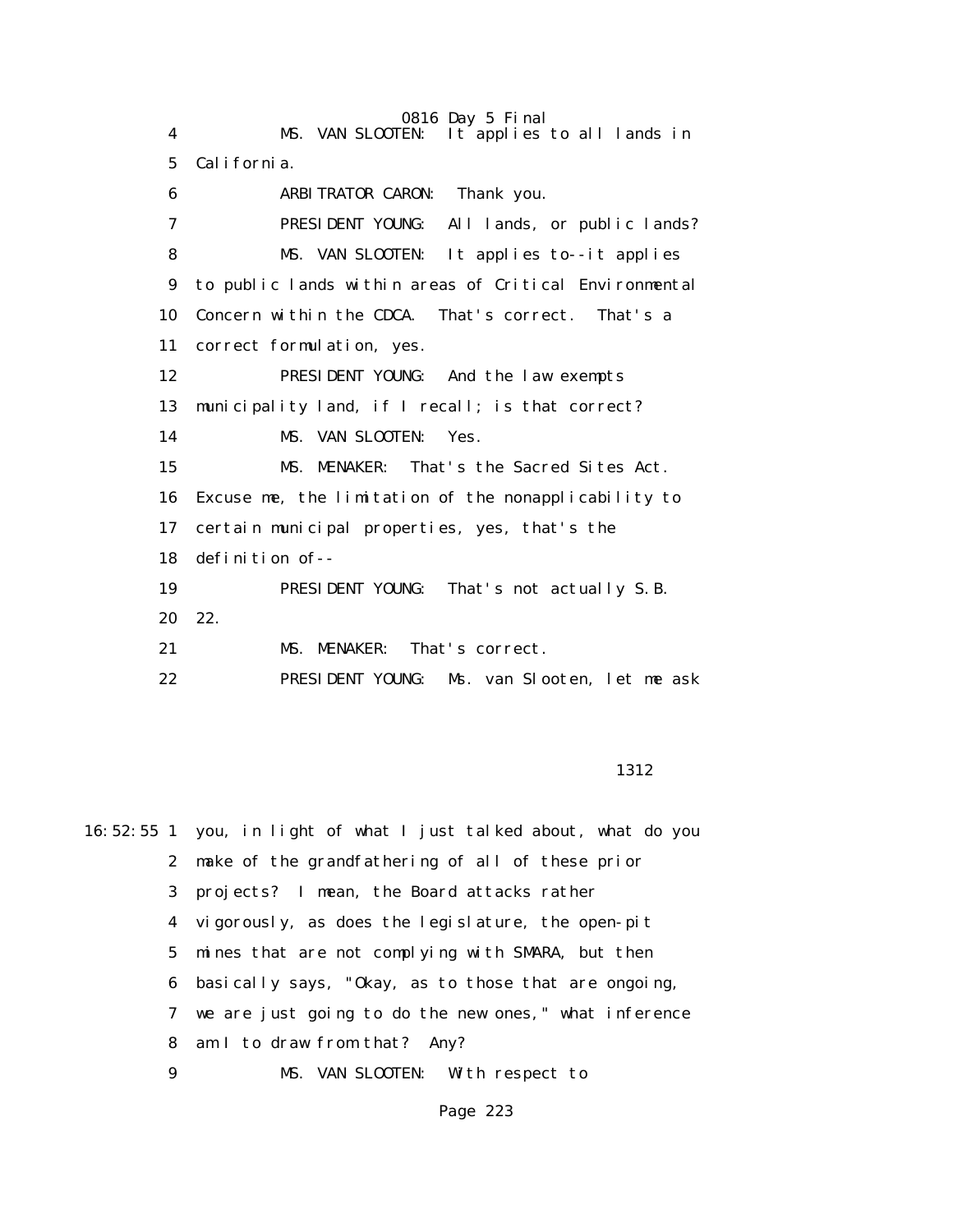10 expectations? I'm not sure--I apologize, but I wonder 11 if you could phrase that another way. I'm not sure 12 how to answer what inference to draw from that. 13 The question of--I guess--I'm sorry, I don't 14 understand the question. 15 PRESIDENT YOUNG: Well, I'm wondering in 16 terms of trying to judge both what would be reasonable 17 in terms of a state environmental regulation, and I 18 realize the government describes that as quite 19 far-reaching, fair enough, but also in terms of what 20 one might have anticipated as reasonable 21 investment-backed expectations, what am I to make of 22 the fact that they grandfather everything that is

1313

# 16:54:21 1 preexisting?

 2 MS. VAN SLOOTEN: I think it's interesting, 3 when you look at where the State of California chose 4 to place its grandfathering requirements. They 5 grandfathered at the point at which the mine operator 6 had a reclamation plan approved and approved financial 7 assurances. They had received sort of an agreement 8 from the Government that they could go forward under 9 these terms, and at that point the Government stated 10 that it was not going to impose these new requirements 11 on these operators out of a sense of fairness, really, 12 that--

 13 So, I think that the grandfathering reflects, 14 in a way, an assurance that the distinction between 15 those mine operators who had received some form of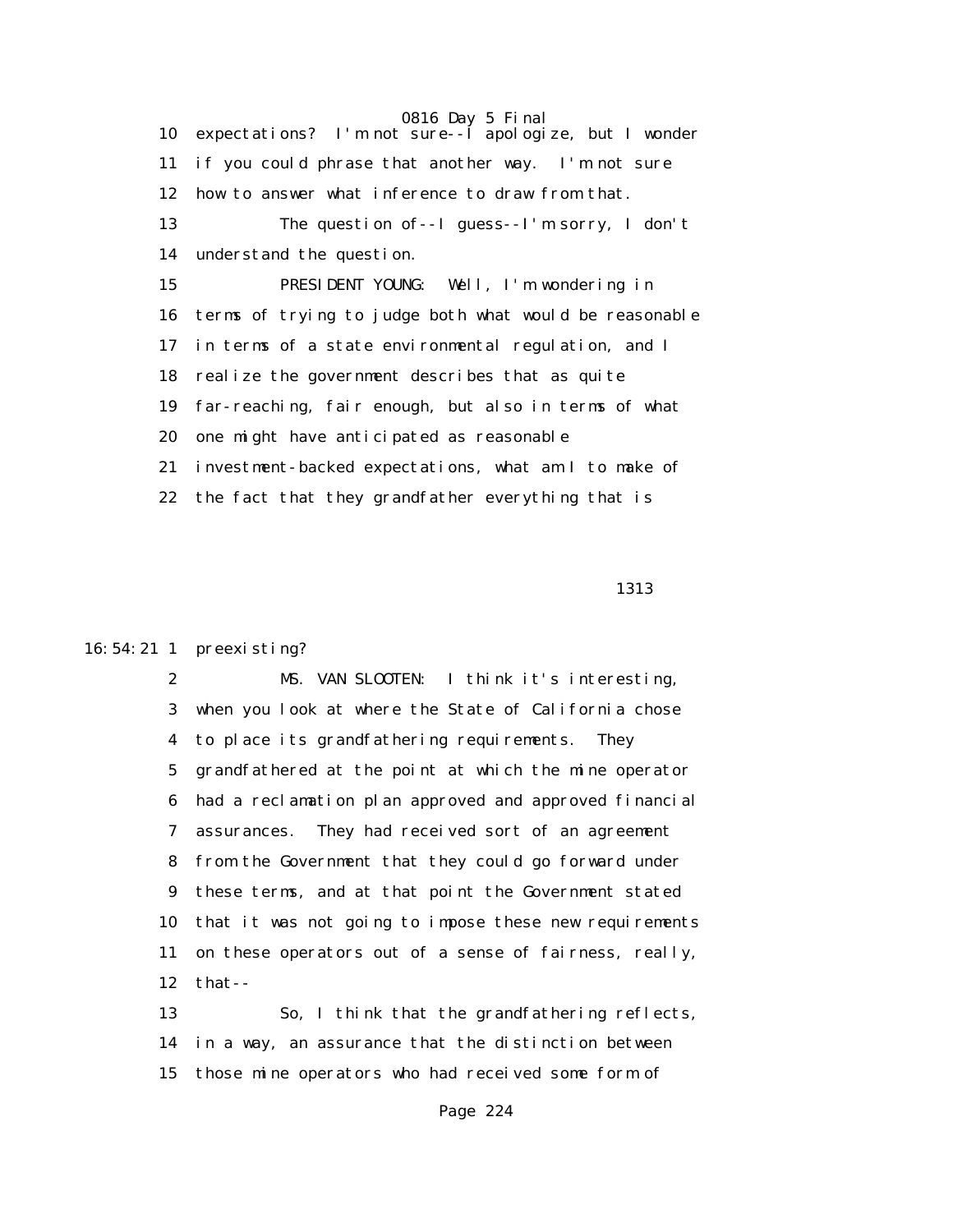16 assurance from the Government that they could proceed 17 and those who had not. 18 PRESIDENT YOUNG: Okay. I think that most of 19 your sentence restated my question, but let me ask 20 whether the last part in which you do respond to it, I 21 take it, then, you're saying goes to the issue of 22 fairness?

1314

16:55:24 1 MS. VAN SLOOTEN: And expectations, yes. 2 PRESIDENT YOUNG: And expectation, thank you. 3 MS. MENAKER: Mr. President and Members of 4 the Tribunal, we have now shown that Glamis's proposed 5 Imperial Project retained significant value, even 6 taking into account the complete backfilling 7 requirements, and Ms. van Slooten has just explained 8 that none of the measures could have interfered with 9 Glamis's reasonable investment-backed expectations, 10 and I will now be discussing the third and final 11 factor that is commonly considered by international 12 tribunals and domestic courts when considering an 13 indirect expropriation claim, which is the character 14 of the challenged measures. 15 And, as an initial matter, because as I 16 mentioned, the character of the government action is 17 one factor in the three-part inquiry into whether an 18 indirect expropriation has occurred. Glamis is 19 incorrect when it argues in its written submissions 20 that it is a defense that the United States has 21 asserted. Rather, the burden always remains on Glamis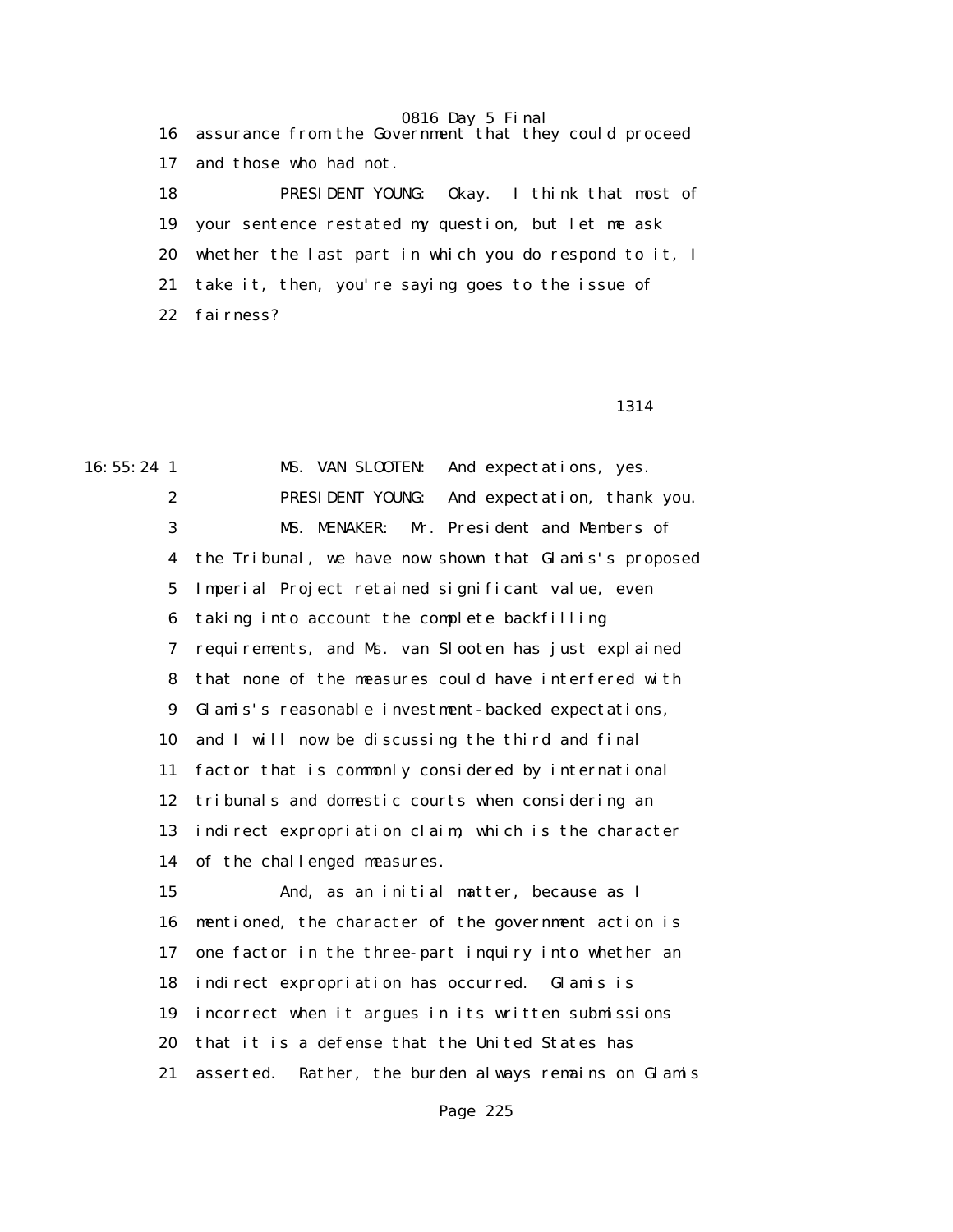0816 Day 5 Final 22 to prove that its property interest has been

<u>1315</u>

16:56:31 1 expropriated, and this is just--the character of the 2 action is just one of the factors that the Tribunal 3 should weigh in making that determination. 4 So, I will begin by addressing what tribunals 5 and courts mean when they refer to the character of 6 the action. Then I will discuss the SMGB regulation 7 and later move on to Senate Bill 22 and show that both 8 measures are nondiscriminatory, regulatory measures of 9 general application. 10 Looking at the character of the measure 11 involves consideration of whether the government 12 action constituted something akin to a physical 13 invasion of property or whether, as the United States 14 Supreme Court has explained in the Penn Central Case, 15 whether the measure merely affected property interests 16 through a public program adjusting the benefits and 17 burdens of public life; in other words, whether it was 18 regulatory in nature or--and whether it was enacted 19 for a public purpose. 20 Where a State proclaims that it is enacting a 21 nondiscriminatory statute for a legitimate public 22 purpose, tribunals rarely question that

## 1316

16:57:36 1 characterization. And as one respected commentator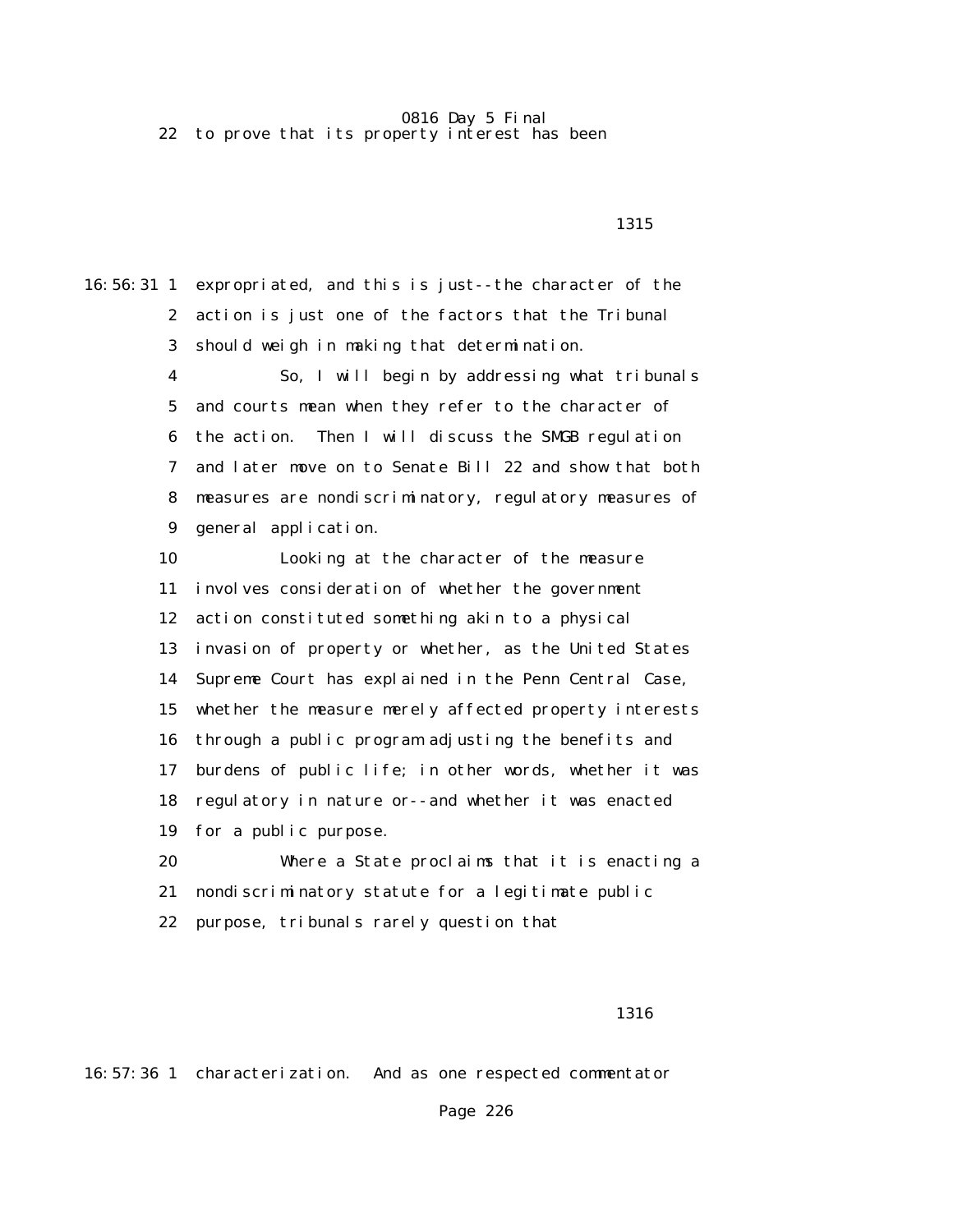0816 Day 5 Final 2 has noted--and this is Mr. Westin in his seminal 3 article "Constructive Takings Under International Law: 4 A Modest Foray into the Problem of Creeping 5 Expropriation," quote--or there is "a necessary 6 presumption that States are regulating when they say 7 they are regulating, and they are especially to be 8 honored when they are explicit in this regard." 9 Numerous international arbitral tribunals 10 have concluded that nondiscriminatory regulations 11 enacted to benefit the general public welfare under 12 ordinary circumstances will not be deemed 13 expropriatory, and I will mention just a few of these 14 here. 15 For example--and I have listed these on the 16 slides--in the recent case of Saluka versus the Czech 17 Republic, the Tribunal stated: "It is now established 18 in international law that States are not liable to pay 19 compensation to a foreign investor when, in the normal 20 exercise of their regulatory powers, they adopt in a 21 nondiscriminatory manner bona fide regulations that 22 are aimed at the general welfare."

1317

16:58:43 1 The Tribunal in Lauder versus the Czech 2 Republic similarly observed that "Parties to the 3 Treaty are not liable for economic injury that is the 4 consequence of bona fide regulation within the 5 accepted police powers of the State." 6 And the S.D. Myers Tribunal likewise found 7 that, "The general body of precedent usually does not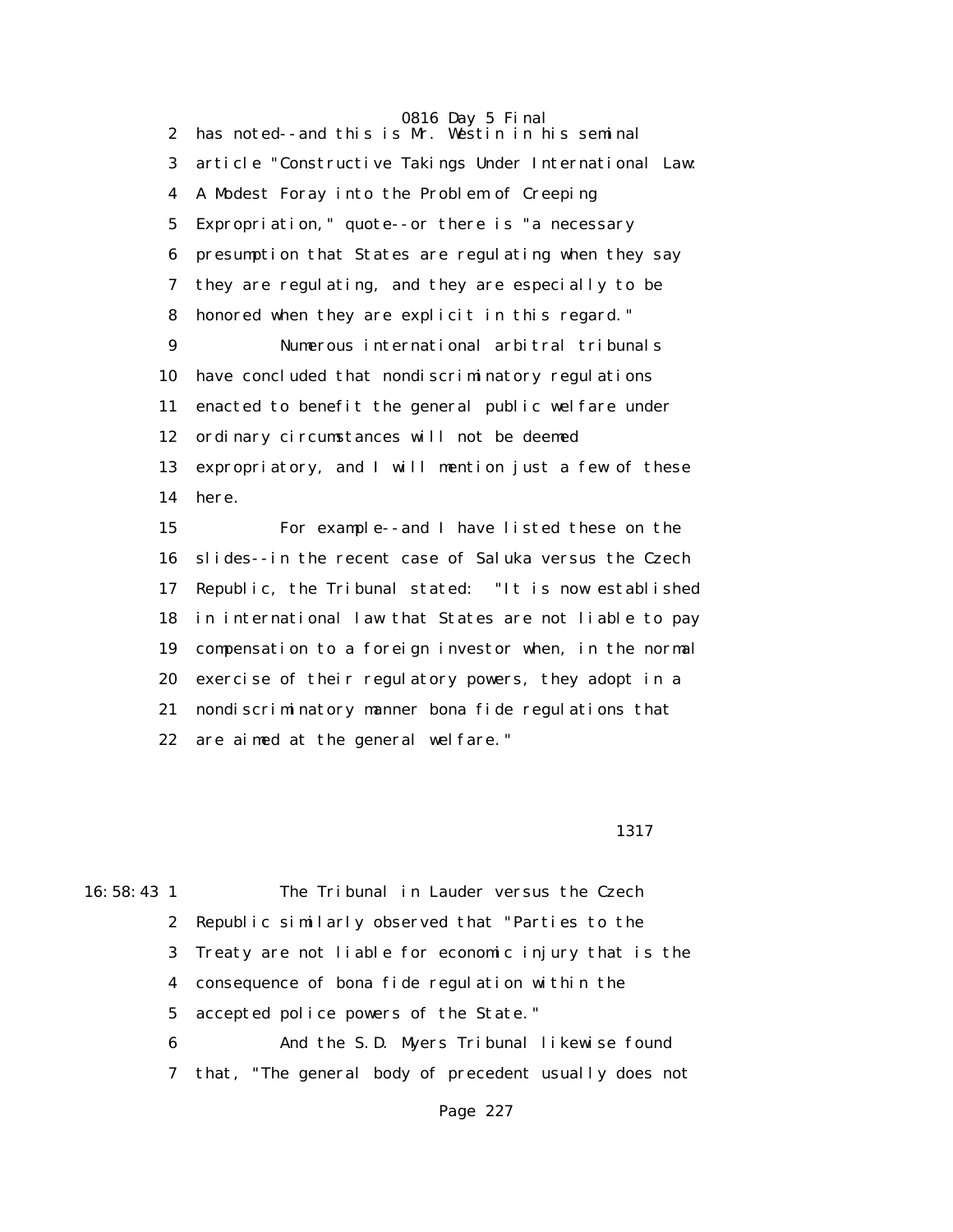8 treat regulatory action as amounting to expropriation. 9 The united States has also detailed in its 10 submissions the many sources in addition to arbitral 11 awards that support this conclusion, and I will 12 mention just a few of these here, which I will also 13 put on the screen for your convenience. 14 The Harvard Convention on the International 15 Responsibility of States for Injuries to Aliens 16 provides: "An uncompensated taking of property of an 17 alien or a deprivation of the use or enjoyment of a 18 property of an alien which results from the action of 19 the competent authorities of the State in the 20 maintenance of public order, health, or morality, or 21 otherwise incidental to the normal operation of the 22 law of the State, shall not be considered wrongful,

#### 1318

16:59:46 1 provided that it is not a clear and discriminatory 2 violation of the law of the State concerned and it is 3 not an unreasonable departure from the principles of 4 justice recognized by the principal legal systems of 5 the world."

> 6 The same concept is also reflected in the 7 2004 United States Model Bilateral Investment Treaty, 8 which provides: "Except in rare circumstances, 9 nondiscriminatory regulatory actions by a party that 10 are designed and applied to protect legitimate public 11 welfare objections"--excuse me--"objectives, such as 12 public health, safety, and the environment do not 13 constitute indirect expropriation."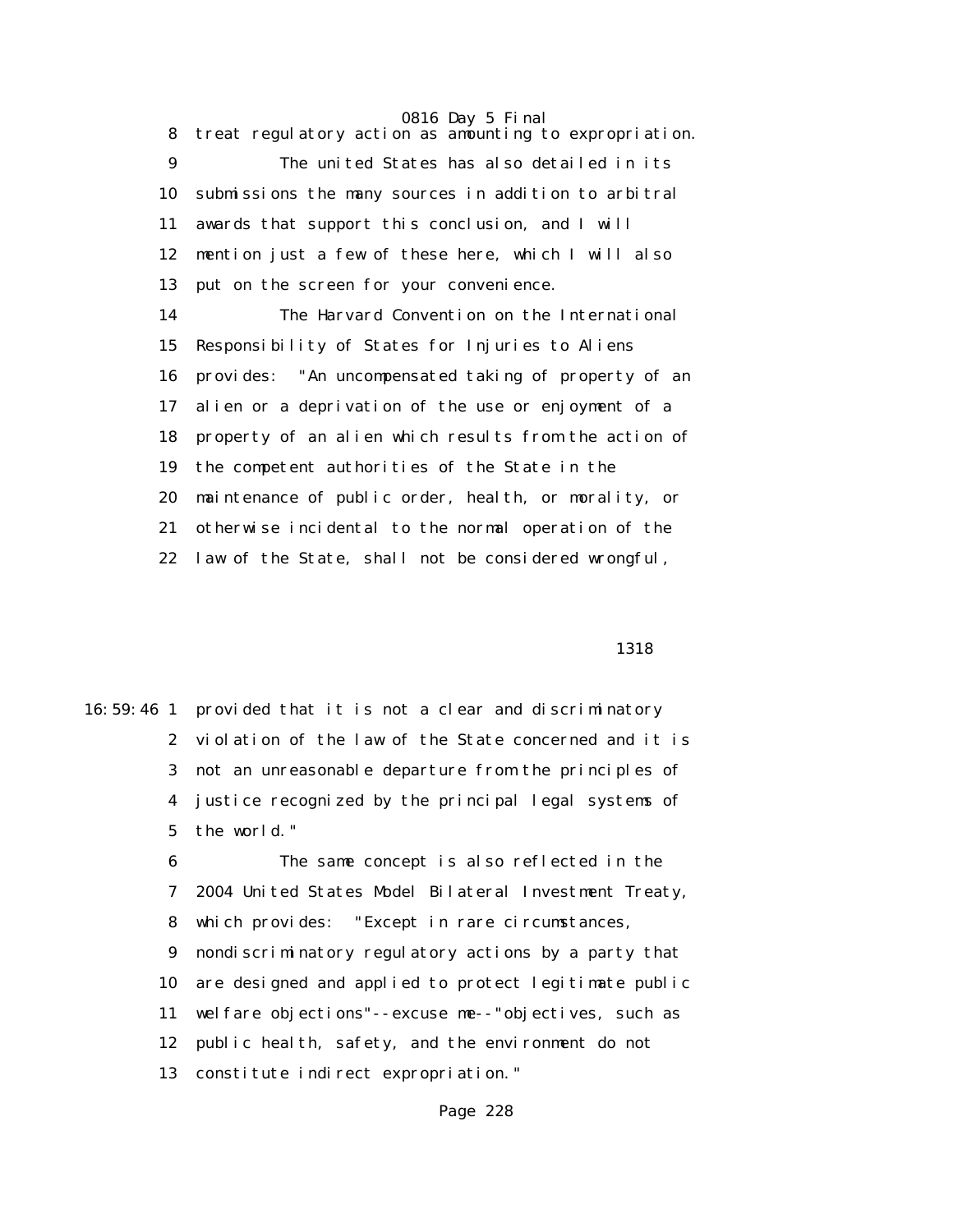14 And finally, as far as the authorities that I 15 will review today, the 1967 OECD Draft Convention on 16 the protection of foreign property also likewise 17 provides that bona fide regulations that are 18 nondiscriminatory are noncompensable, and that 19 document provides that measures taken in pursuit of 20 the State's political, social, or economic ends do not 21 constitute compensable expropriation. 22 As Ms. van Slooten just noted, quoting from

1319

17:00:56 1 the Locke case, the State has particularly broad 2 regulatory power over the type of property interest 3 that is at issue here, which are the unpatented mining 4 claims, because the United States retains title to the 5 underlying land on which those mining claims are 6 located. And the Court has long recognized--the 7 Supreme Court has long recognized the substantial 8 regulatory authority that the Government has over 9 those claims on its public lands. 10 And neither of the California measures 11 requires Glamis to relinquish its unpatented mining 12 claims, and neither prohibits mining the Imperial 13 Project claims. Rather, as I will explain in greater 14 detail, both measures merely obligate a mining company 15 at the conclusion of mining to restore the public 16 lands to roughly the condition they were in at the 17 outset. 18 So, I will first turn to address the SMGB

19 regulation and show that the character of that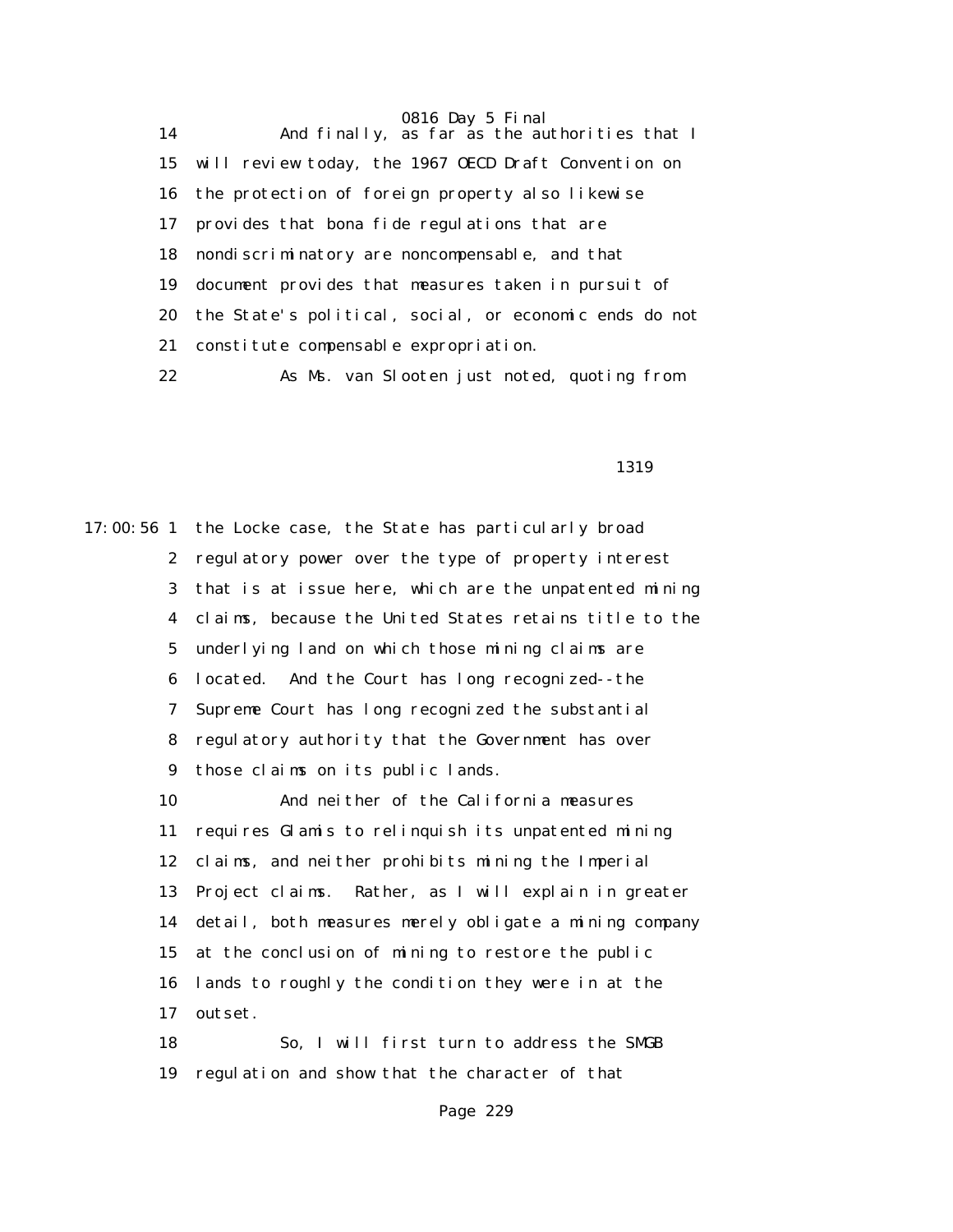20 regulation is, indeed, regulatory; that is, that the 21 regulation is a bona fide regulation that is 22 nondiscriminatory and is designed to protect

1320

17:01:56 1 legitimate public welfare objectives.

 2 So, I will begin by demonstrating the public 3 purpose underlying the regulation, which is the third 4 restatement of Foreign Relations Notes that the 5 public-purpose prong of this test "has not figured 6 prominently in international claims practice perhaps 7 because the concept of public purpose is broad and not 8 subject to effective re-examination by other States," 9 and that is in Section 712 of the Third Restatement, 10 Comment E. 11 So, after discussing the public purpose of 12 the measure, I will then demonstrate the 13 nondiscriminatory nature of the measure. 14 So, first, there really can be no doubt, in 15 our submission, that the SMGB regulation was enacted

 16 for a public purpose. As Dr. Parrish's testimony and 17 the rulemaking history make clear, California was 18 concerned about the harm to the environment as well as 19 to public health and safety hazards that were caused 20 by open-pit hardrock mining, including the massive 21 open pits that remained unclaimed after completion of 22 the mining process.

1321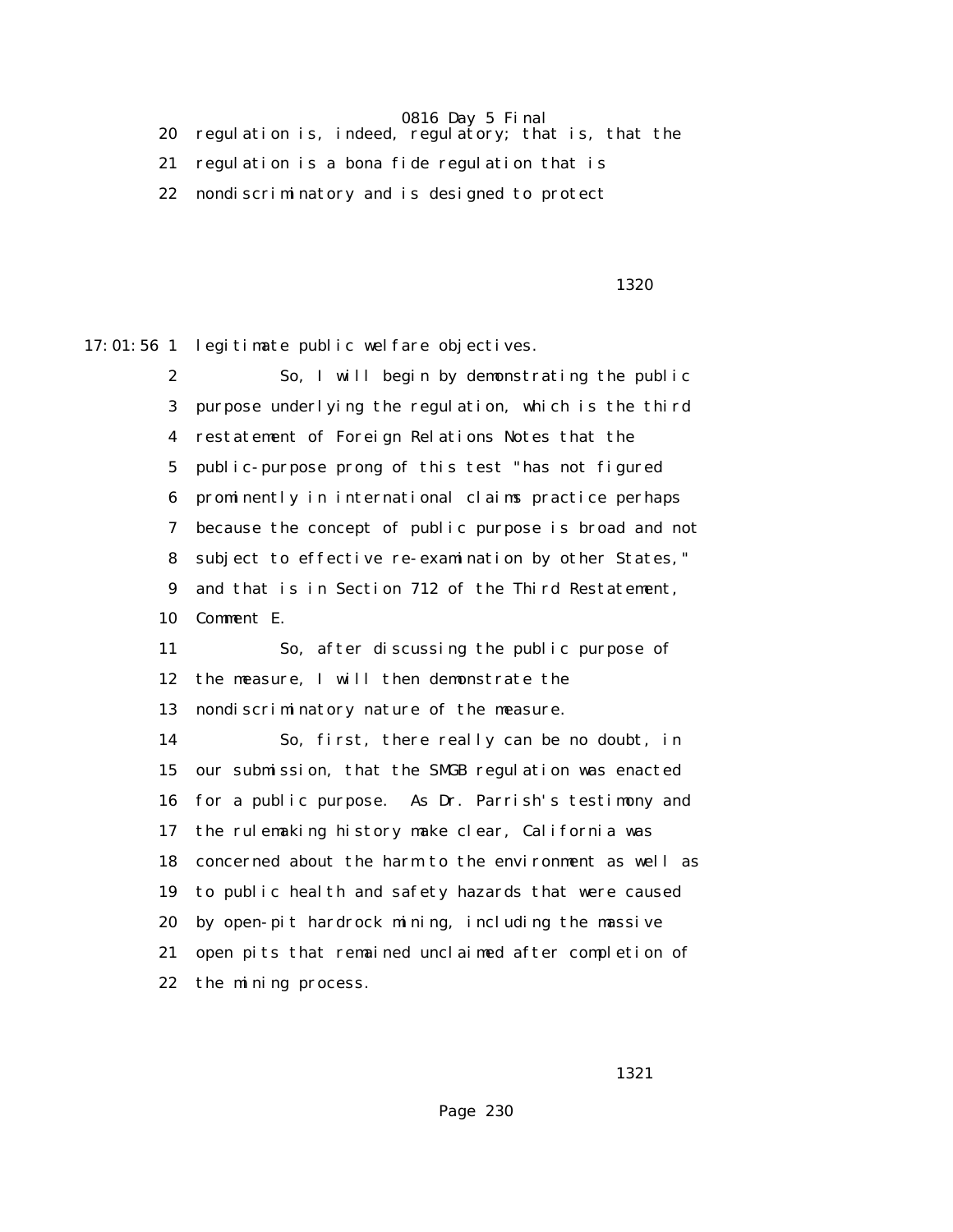17:03:04 1 The purpose of the SMGB regulation was to 2 ensure that open pits from metallic mines are 3 reclaimed to a usable condition which is readily 4 adaptable for alternate land uses. So, clearly, then, 5 it was enacted with a public purpose. 6 The amendments to the SMGB regulations are 7 also nondiscriminatory. It applies--the regulation 8 applies to every open-pit metallic mine in the State 9 that did not have a reclamation plan and financial 10 assurance in place by December 18th, 2002. So, on its 11 face, the regulation is of general applicability. 12 And Glamis doesn't contest that the SMGB's 13 regulation applies statewide. In its opening 14 statement, Mr. Gourley stated, and I quote: "The 15 State Mining and Geology Board will require 16 backfilling of all metallic mines in the future. The 17 regulation will apply statewide to new metallic metal 18 mines." 19 So, Glamis admits, as it must, that the 20 regulation will apply to other mines. Under 21 international law which provides significant deference

22 to a State in its determination that the measure is

### 1322

17:04:09 1 regulatory, the measure's facial neutrality shall lead 2 to a presumption that the character of SMGB regulation 3 is, in fact, regulatory. But the Tribunal doesn't 4 have to rely just on the facially neutral language of 5 the SMGB regulation to conclude that the regulation is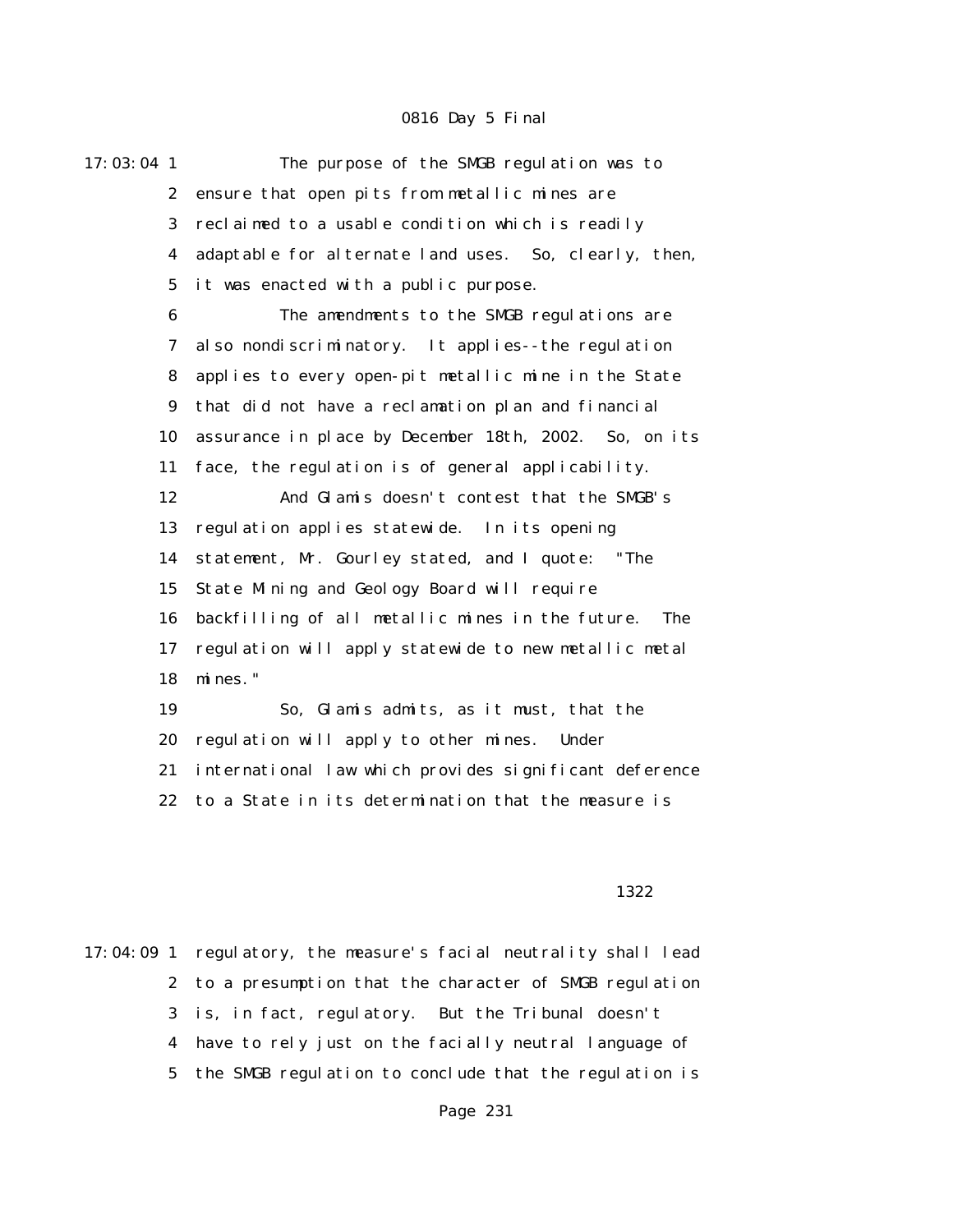0816 Day 5 Final 6 not discriminatory. And this is because, although the 7 regulation has never been applied to Glamis, it has 8 been applied to another project, as you have heard, 9 which is the Golden Queen Mining Company Soledad 10 Mountain Mine in Kern County, California. And I have 11 placed on the screen some quotations from Golden 12 Queen's Web site, which have been attached to 13 Mr. Leshendok's report.

 14 There, as you can see, the company stated 15 that the State of California introduced backfilling 16 requirements for certain types of open-pit metal mines 17 in December 2002, and the company contended that these 18 regulations did not apply to its project. It then 19 went on to state that the company, therefore, pursued 20 both a favorable interpretation under the regulation 21 and subsequently an amendment of the regulation with 22 the SMGB in 2006.

1323

17:05:19 1 But the SMGB rejected both of those 2 proposals. As it states, both approaches were 3 rejected by the Board and the decision was duly 4 recorded by the Board in January 2007. 5 In rejecting Golden Queen's petitions to 6 either, first, exempt them from the regulations or, 7 two, to amend the regulations so that it did not apply 8 to its mining project, the SMGB reiterated its goal 9 that, in enacting the backfilling regulations, its 10 goal was to enforce a statewide standard under SMARA. 11 And the Board stated--and here I'm quoting from the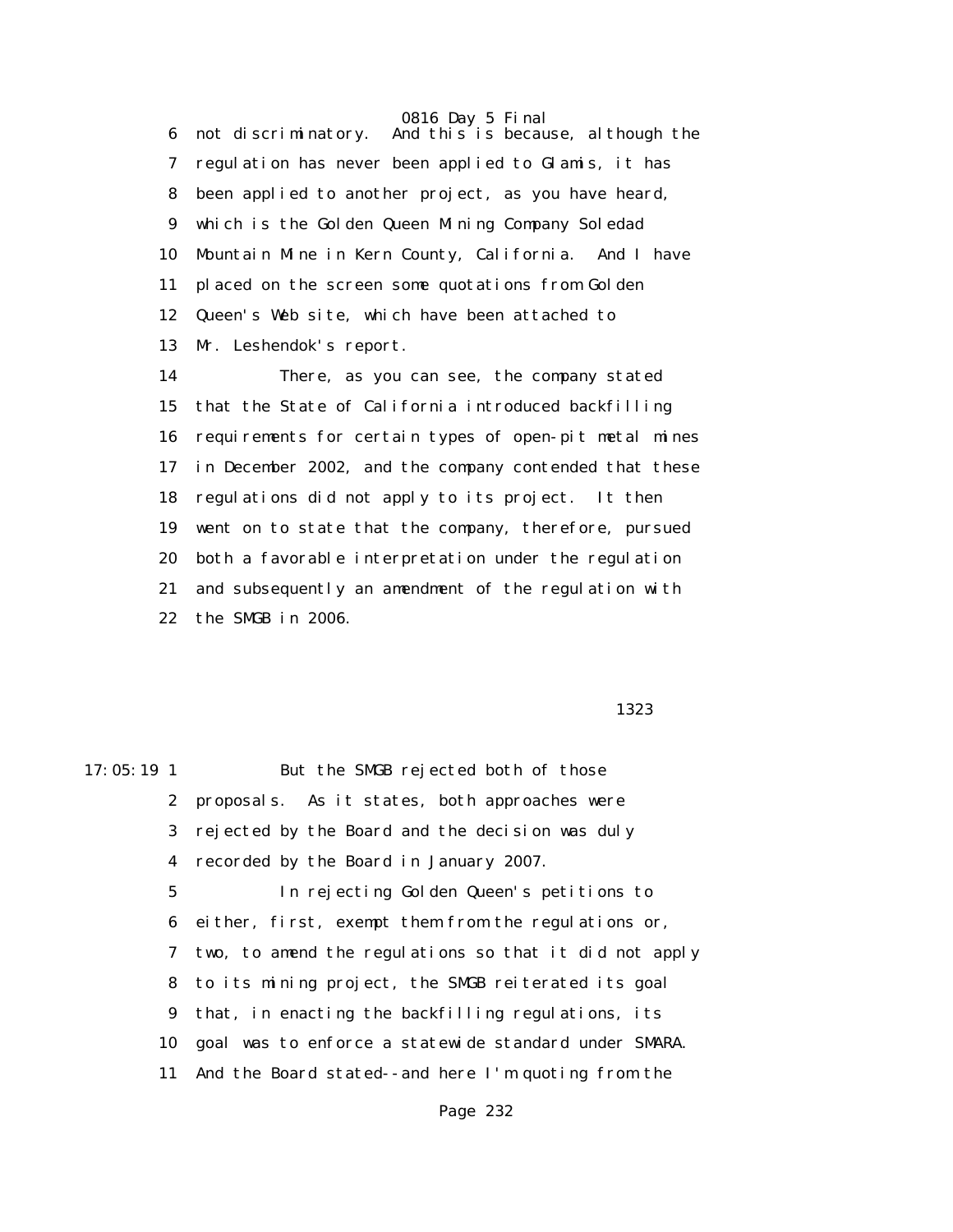0816 Day 5 Final 12 California Office of Administrative Law Regulatory 13 Notice Register--that: "The goal of the SMGB's 14 regulations was to require mining companies to address 15 the problems of unreclaimed open-pit metallic mines 16 and to take responsibility for cleaning up their mine 17 sites after the completion of surface mining 18 operations and return them to a condition that allows 19 alternative uses and avoids environmental harms, 20 thereby meeting the purpose and intent of SMARA." 21 Golden Queen has since stated that it intends to 22 proceed with its mining operations in accordance with

1324

17:06:26 1 the reclamation requirements contained in the SMGB's 2 regulation.

> 3 Clearly, then, the regulation is 4 nondiscriminatory. Glamis argues that the regulation 5 is discriminatory because it does not apply to 6 nonmetallic mines. But, just because an environmental 7 regulation doesn't address every environmental problem 8 does not make the regulation discriminatory. The SMGB 9 regulation is not discriminatory because it does not 10 treat similarly situated persons differently. 11 Nonmetallic mines may raise environmental issues, but 12 those mines are different from metallic mines and, 13 thus, raise different issues. That those mines are 14 not covered by the regulation doesn't make the 15 regulation discriminatory, and I will return to this 16 point in more detail when I'm addressing Glamis's 17 Article 1105 claim; but, just briefly to summarize, as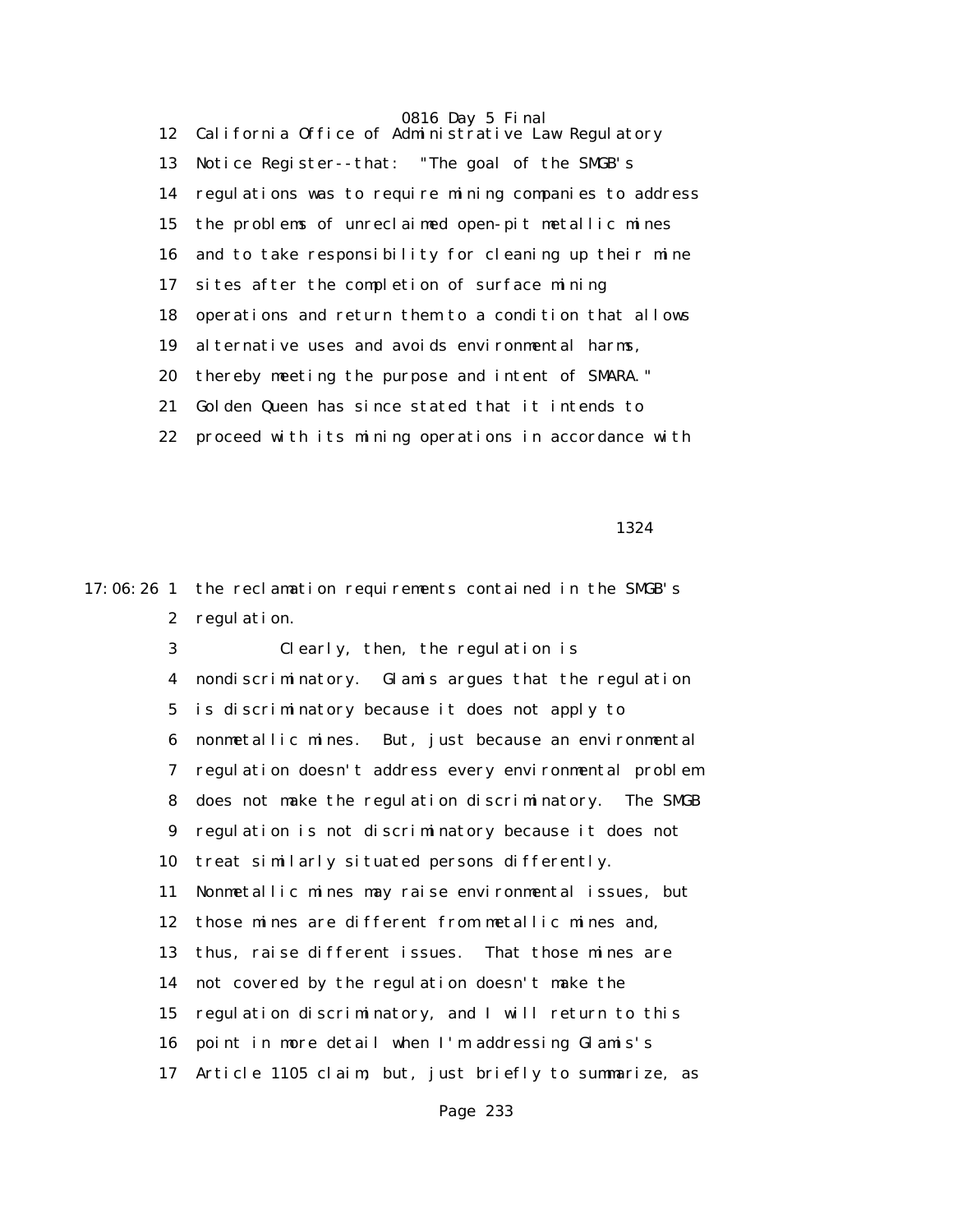18 Dr. Parrish explained in his written and oral 19 testimony as well, in the case of nonmetallic mines, 20 because the mined materials are mostly hauled away, 21 there was typically insufficient waste material to

22 fill the remaining pit.

<u>1325</u>

17:07:36 1 So, the fact that the SMGB regulation doesn't 2 apply in such circumstances doesn't render the 3 regulation discriminatory or otherwise cast doubt on 4 the regulation as a bona fide regulation. 5 Nor does the SMGB regulation impose a 6 disproportionate burden on Glamis or on any other 7 mining operators to which it applies. Glamis asserts 8 this it has been unfairly singled out to "bear public 9 burdens which in all fairness and justice must be

 10 borne by the public as a whole," and this is in their 11 Reply in paragraph 176.

 12 So, Glamis complains that it should not have 13 to shoulder the expense of the regulation when it is 14 the people of California who wished to reap the 15 environmental benefits of reclamation. But, in fact, 16 open-pit mining operators such as Glamis are the very 17 ones who should bear the costs of the damages that 18 their activities on the public lands cause. After 19 all, if it was not for the metallic mining company's 20 creation of these vast open pits and tarrying waste 21 piles in the first place, the SMGB's regulation would 22 never have been necessary.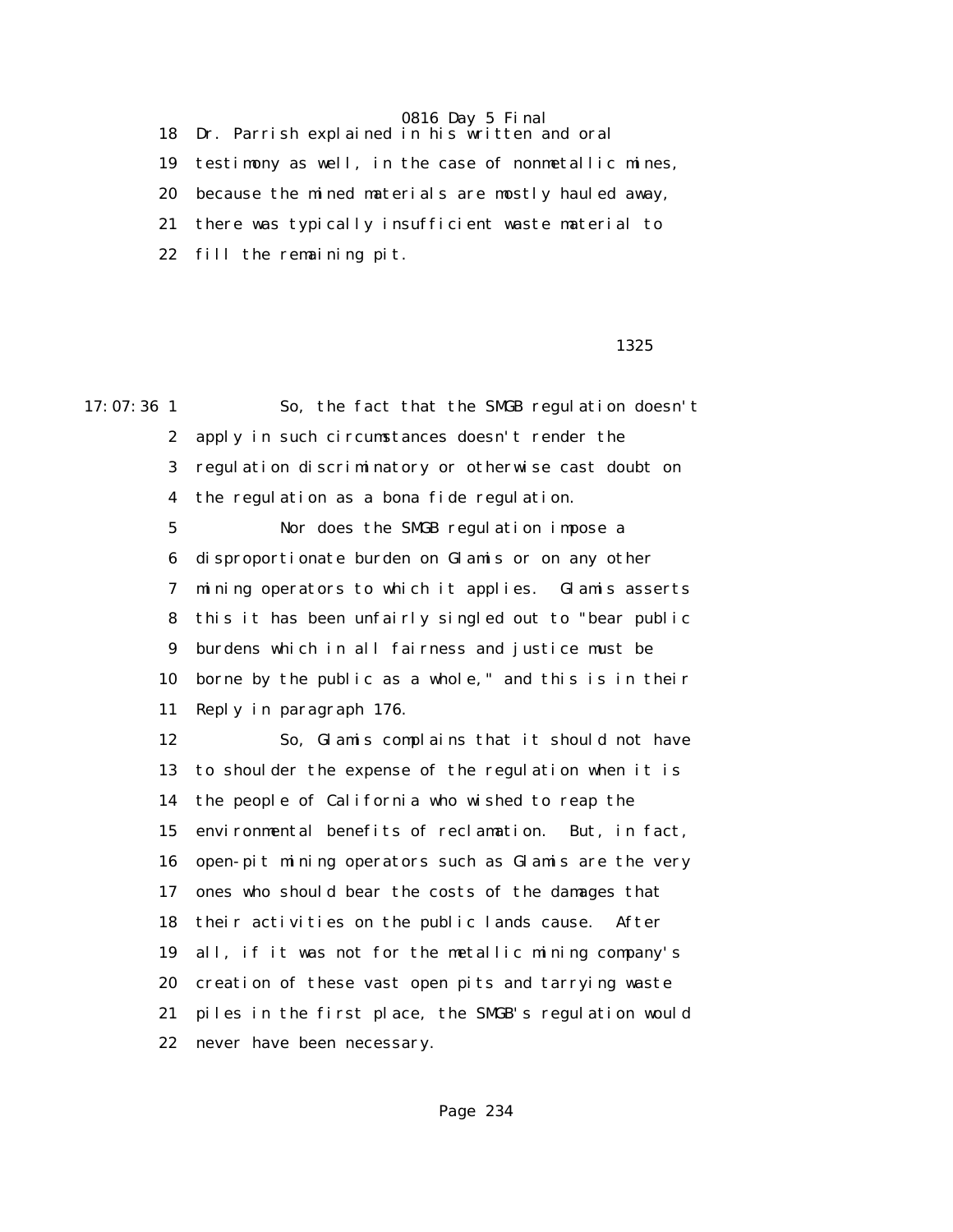$1326$ 

17:08:41 1 By the autumn of 2002, the California 2 Resources Agency had become acutely aware of the 3 environmental impacts of open-pit metallic mines. As 4 you can see in Secretary Mary Nichol's letter to the 5 SMGB chairman, in that letter there was expressed an 6 urgent concern regarding the vast unfilled excavations 7 in the California landscape and the equally vast piles 8 of waste materials that were left across the State 9 from open-pit metallic mining. 10 And we have seen the evidence in the record 11 and heard Dr. Parrish's testimony that the SMGB 12 concluded that the potential creation of yet another 13 such unreclaimed open pit, as was proposed by Glamis's 14 Imperial Project, constituted an emergency condition 15 and that emergency regulations were necessary to 16 protect the California landscape from another--yet 17 another such scar. 18 The fact that Glamis was mentioned as the 19 emergency condition is irrelevant because Glamis was 20 not singled out by the regulation which applies 21 statewide.

22 So, it's not disproportionate or

1327

17:09:48 1 discriminatory for a State to require mining operators 2 to internalize the costs of the environmental and 3 cultural harms that they cause, essentially to clean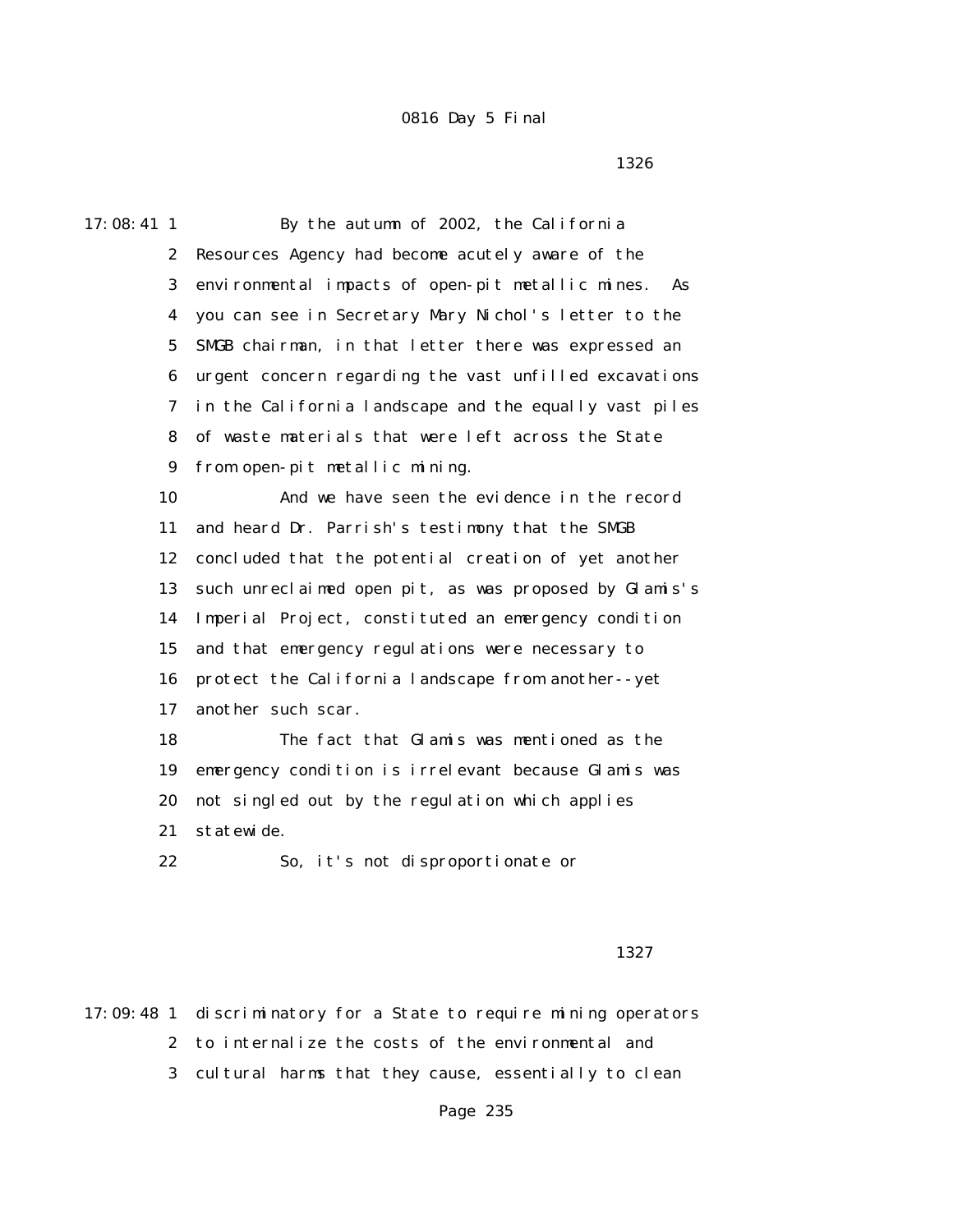0816 Day 5 Final 4 up the area that's damaged by their activities. 5 Requiring reclamation of open-pit metallic mines 6 through backfilling and recontouring of the land after 7 mining is not akin to a physical invasion of Glamis's 8 property. It is an appropriate regulatory response to 9 a very real environmental problem. 10 As such, the character of the SMGB regulation 11 weighs heavily in favor of a finding that there has 12 been no expropriation. 13 So, I will now turn to discuss the character 14 of the second California measure: Senate Bill 22. 15 Senate Bill 22, like the SMGB regulation, is 16 a generally applicable regulatory measure that was 17 enacted for a public purpose. So, as I did for the 18 SMGB's regulation, I will first demonstrate the public 19 purpose of Senate Bill 22 and then demonstrate that 20 that bill also is not discriminatory. 21 So, in late 2001, Senator Byron Sher 22 introduced Senate Bill 483 into the California

### 1328

17:11:00 1 legislature to amend SMARA to address reclamation of 2 abandoned mined lands. Language was added to S.B. 483 3 in mid 2001 to include protection for Native American 4 sacred sites by requiring backfilling and regrading to 5 the approximate original contours of the mined lands 6 prior to mining where the mine was within one mile of 7 a Native American sacred site in an area of special 8 concern.

9 In February 2002, Senator John Burton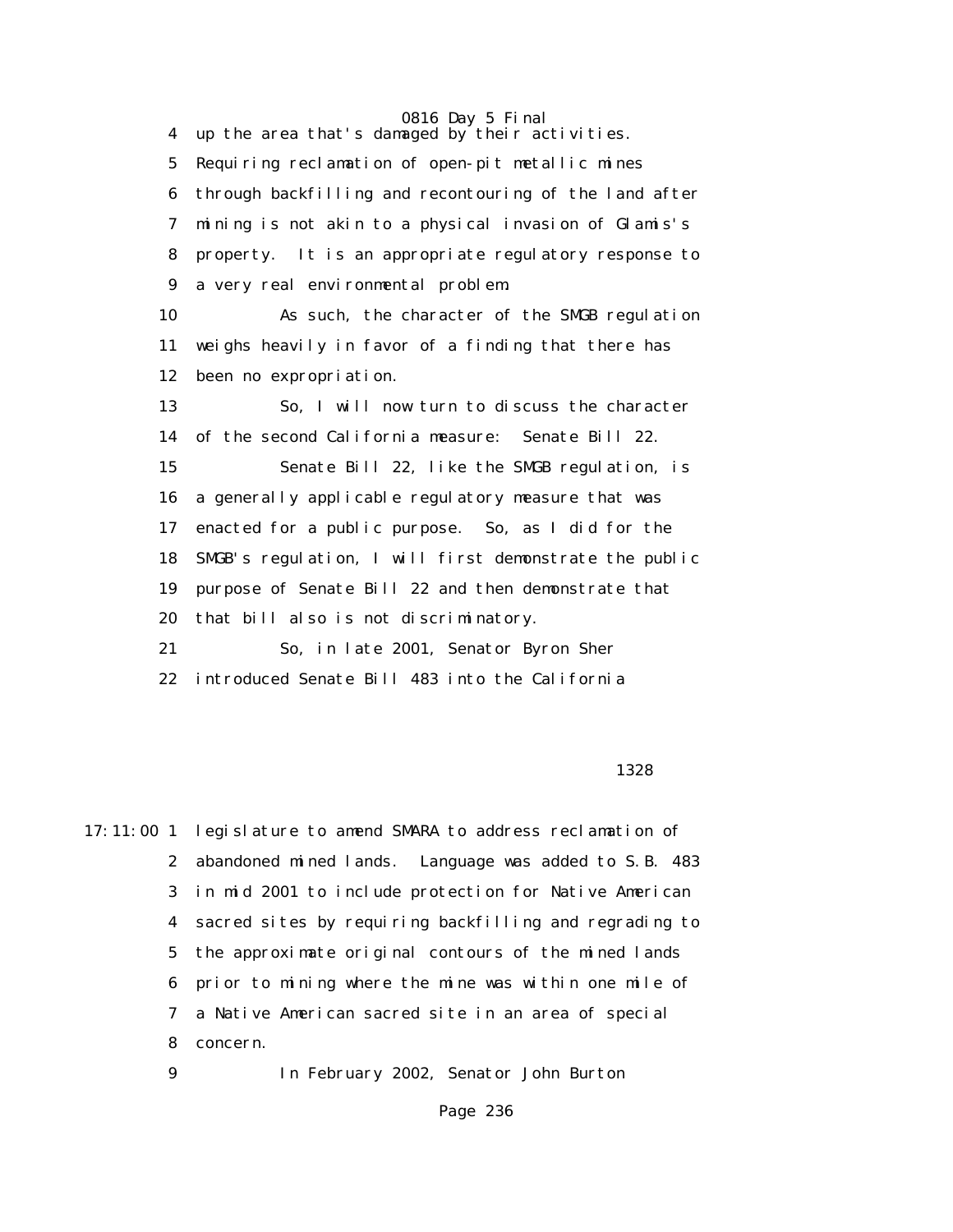10 introduced Senate Bill 1828 in the California 11 legislature. That bill also required backfilling and 12 regrading but was considerably broader than Senate 13 Bill 483.

> 14 Most notably, Senate Bill 1828 would have 15 altered the CEQA process to effectively give Native 16 American Tribes the power to veto any project within 17 20 miles of a Native American reservation on the 18 grounds that it would substantially impact a sacred 19 site. The bill would have done this by providing that 20 a federally recognized Indian Tribe would be 21 considered a public agency having jurisdiction over 22 natural resources; and, thus, it would have given the

1329

17:12:10 1 Tribes all the powers that such an agency would have 2 had in determining during the EIS/EIR process whether 3 impacts existed or needed to be mitigated.

> 4 Now, S.B. 483, as you have heard, was a 5 single joined to Senate Bill 1828, which means that 6 neither one could become law unless they were both 7 signed. Now, because Governor Gray Davis vetoed 8 Senate Bill 1828, Senate Bill 483 couldn't take effect 9 until another bill which was Senate Bill 22, until 10 that bill was enacted in April 2003. And what Senate 11 Bill 22 did was it removed the provision joining 483 12 to Senate Bill 1828. So, it was the more conservative 13 of the two bills, the one that did not grant sweeping 14 powers to Native American Tribes, that became law. 15 Now, the purpose of Senate Bill 22 is clear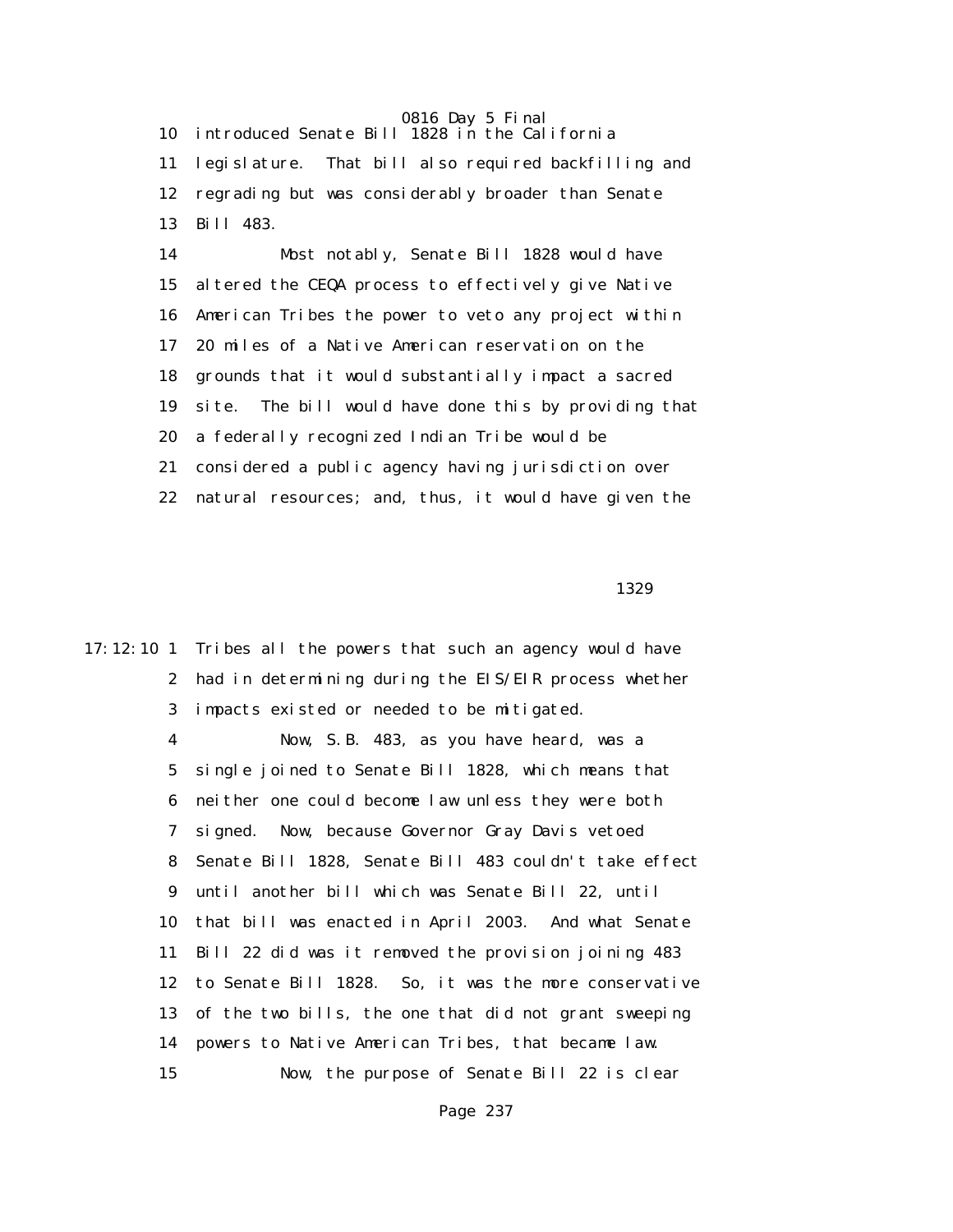16 from the text of the bill, and I have put this on the 17 slide. The bill provides that "This act is an urgency 18 statute necessary for the immediate preservation of 19 the public peace, health, or safety within the meaning 20 of Article IV of the Constitution and shall go into 21 immediate effect. The facts constituting the 22 necessity are to prevent the imminent destruction of

 $1330$ 

17:13:31 1 important Native American sacred sites threatened by 2 proposed strip mining and to ensure that these mining 3 activities are adequately mitigated through 4 implementation of new state reclamation requirements 5 at the earliest opportunity. It is necessary that 6 this act take effect immediately."

> 7 Thus, Senate Bill 22 was intended to mitigate 8 damage to Native American sacred sites by requiring 9 that all excavation be backfilled and graded to the 10 approximate original contours of the mined lands prior 11 to mining, and that the financial assurances for the 12 Project be sufficient to cover the costs of doing so. 13 So, we contend that the public purpose of Senate Bill 14 22 is, thus, clear.

> 15 And, in fact, Glamis's own lobbyist, the 16 so-called "spokesmen" for the metallic mining industry 17 in California at the time, recognized Senate Bill 18 22--that Senate Bill 22's purpose was to protect 19 Native American sites. And this comment was made by 20 Adam Harper, who at the time was the manager of the 21 California Mining Association in testimony that he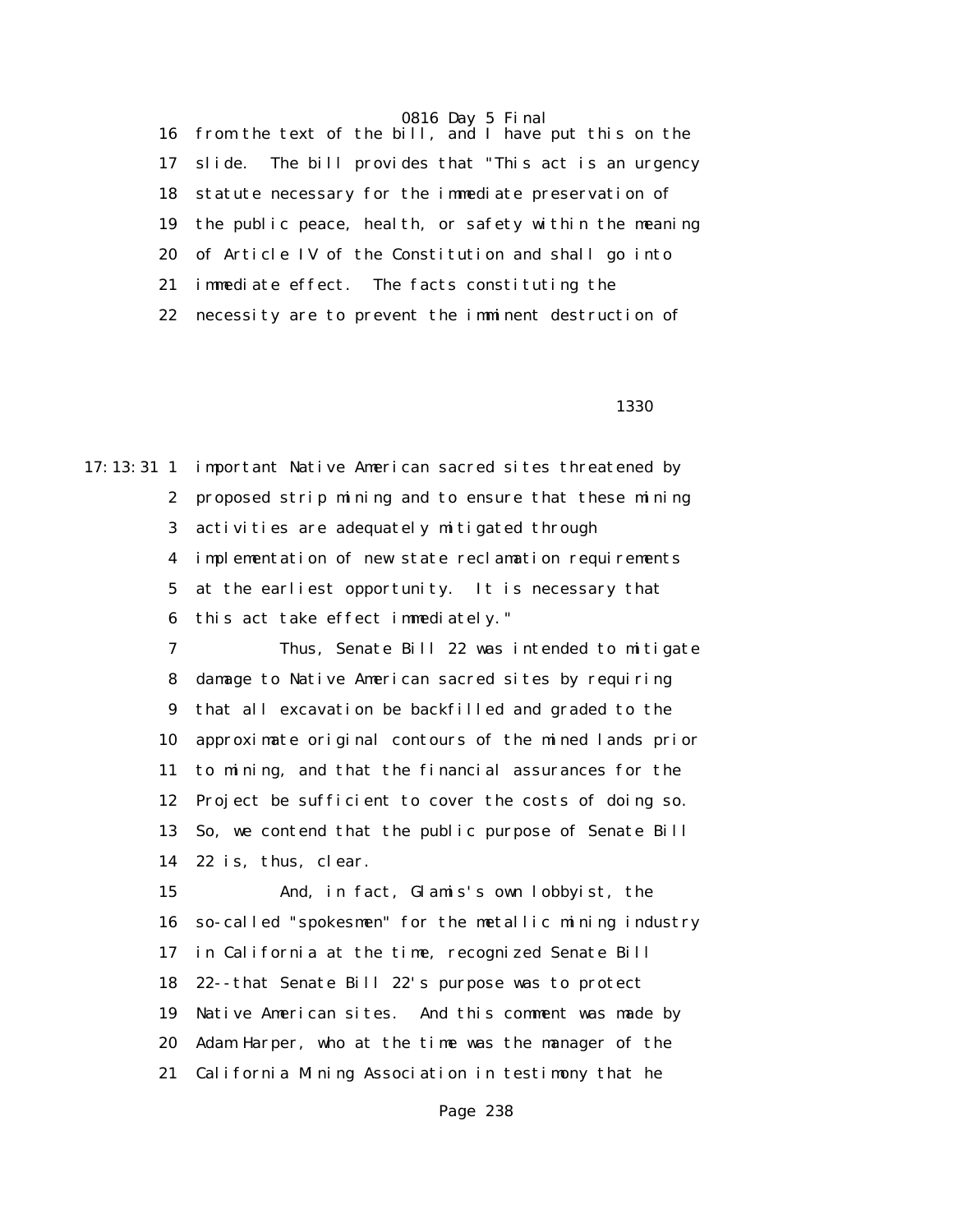0816 Day 5 Final 22 made before the SMGB Board.

1331

17:14:40 1 And the tribunal will recall that Mr. 2 Gourley, in his cross-examination of Dr. Parrish, made 3 a point of the fact that the California Mining 4 Association was a "spokesman for the metallic mining 5 industry as it existed at the time, that S.B. 22 was 6 enacted and the SMGB legislation was promulgated." 7 And Mr. Gourley also emphasized the fact that Glamis 8 was a member of the California Mining Association. 9 During his testimony, and--excuse me, I 10 believe that was Mr. McCrum rather than Mr. Gourley. 11 During Mr. Harper's testimony opposing the 12 adoption of the SMGB regulation, Mr. Harper urged the 13 SMGB to limit the scope of its regulation to the scope 14 of Senate Bill 22, and he recommended--and I have put 15 this on the slide--that the SMGB "take the guidance 16 from the legislature and adopt a backfilling 17 regulation that respects the Native American sacred 18 sites. It would allow potential gold mines that would 19 not impact Native American sites. It would certainly 20 still be protective of the interests that were brought 21 before the legislature, and that is our request to 22 this Board."

1332

17:15:54 1 So, even Glamis's own spokesperson recognized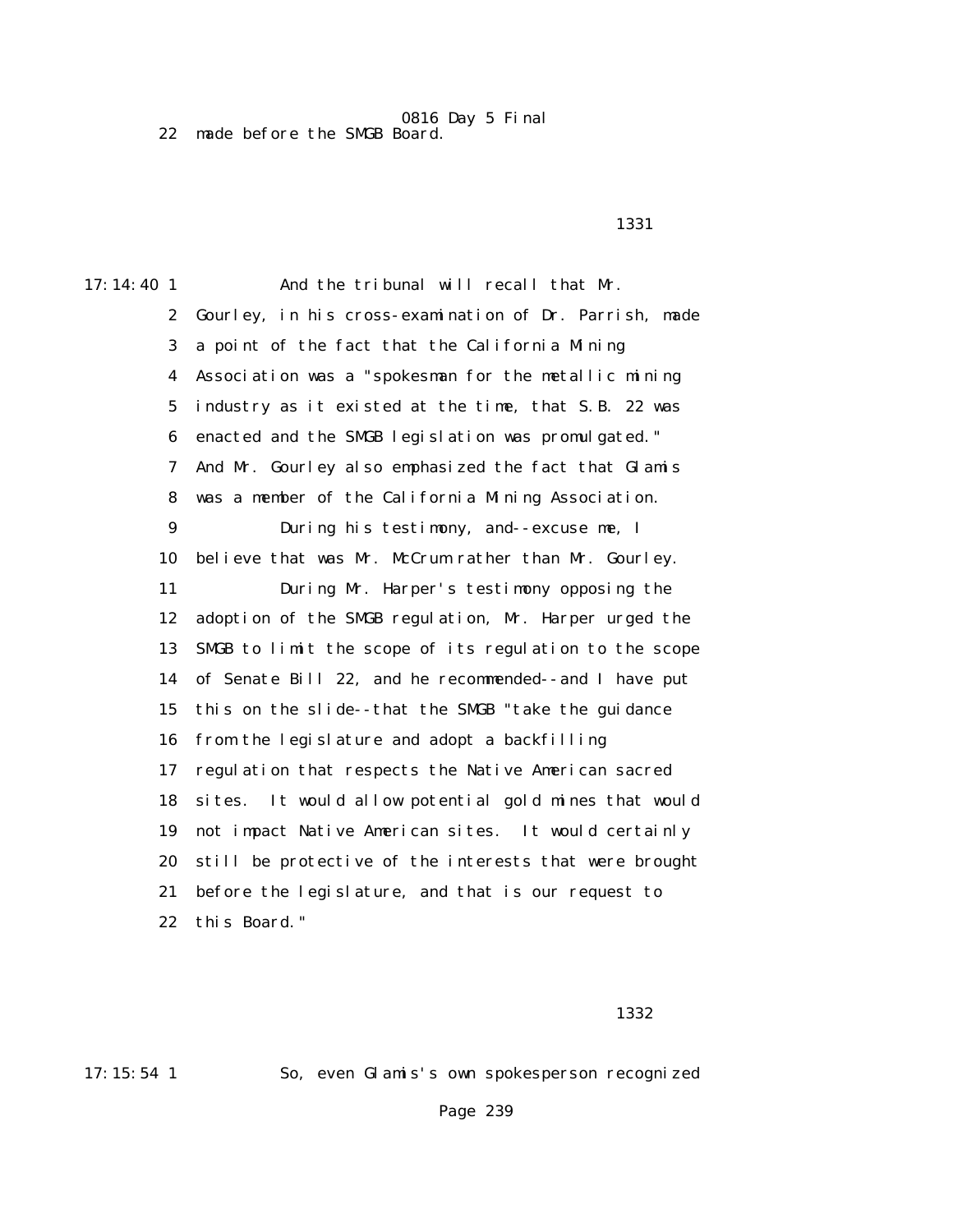0816 Day 5 Final 2 the public purpose of Senate Bill 22.

 3 But now, Glamis instead points to other 4 sources in an attempt to show that Senate Bill 22 was 5 not enacted for a public purpose, but because the 6 intended purpose of the bill is clear from the bill 7 itself, there is no justification for searching the 8 legislative history in an attempt to undermine that 9 stated purpose. Indeed, as one respected commentator, 10 who was Christie in his seminal article about what 11 constitutes a taking of property under international 12 law, as he has noted, which I have put on the screen, 13 "If the facts are such that the reasons actually given 14 for a measure are plausible, no search"--excuse 15 me--"search for the unexpressed real reasons is 16 chimerical. No such search is permitted in municipal 17 law, and the extreme deference paid to the honor of 18 States by international tribunals excludes the 19 possibility of supposing that the rule is different in 20 international law." 21 Here, the public purpose of the bill to

22 prevent irreparable harm to Native American sacred

1333

17:17:10 1 sites by mitigating the effects of open-pit mining is 2 clear. The facts before this Tribunal make it plain 3 that the reason for the Bill is a plausible one; thus, 4 there is no need for deeper inquiry into the 5 legislative history and into the minds of legislatures 6 or their staffers to determine if there was some other 7 intended purpose.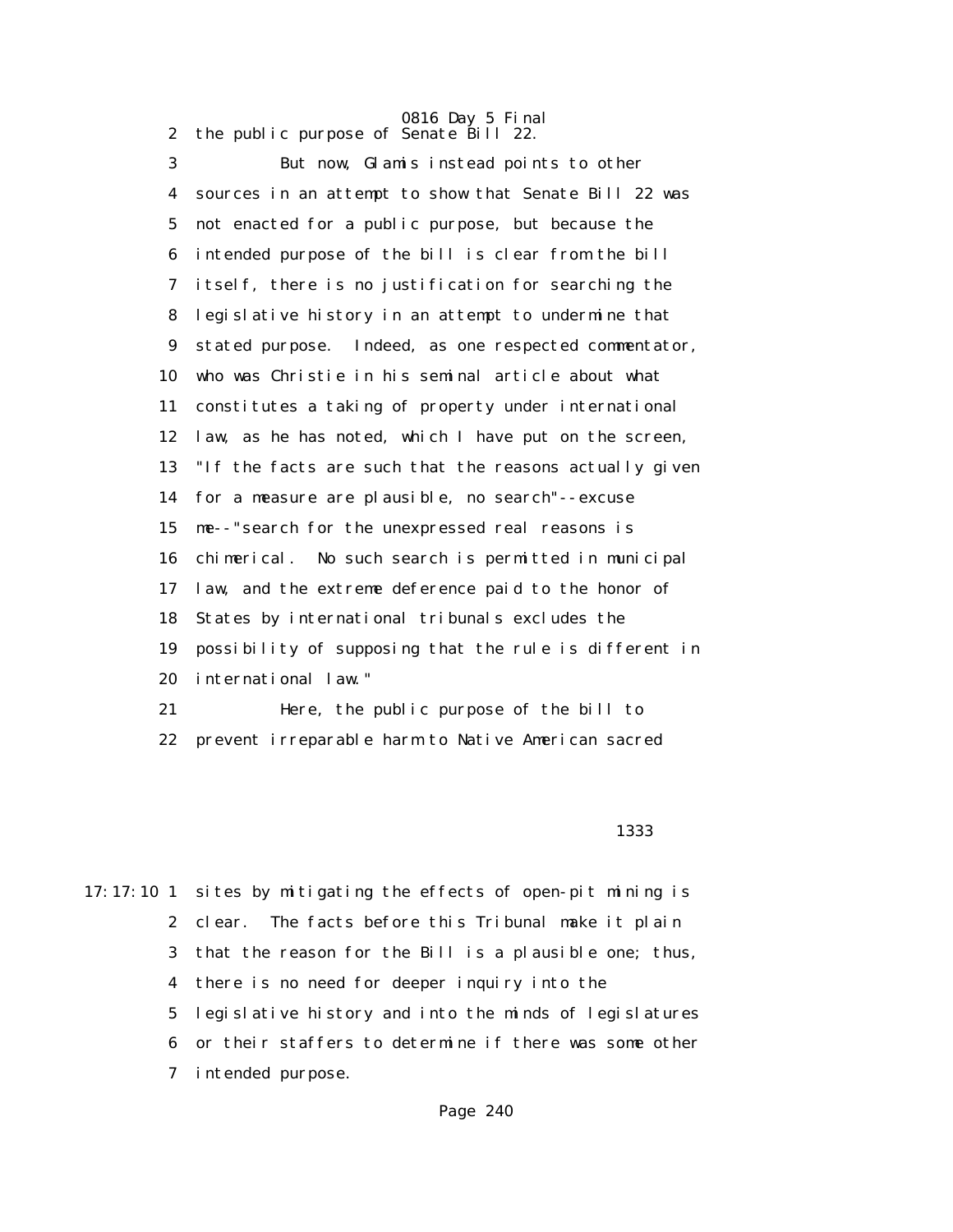8 Thus, Glamis's argument that the legislative 9 history shows that the true purpose of Senate Bill 22 10 was to prevent the Imperial Project from ever going 11 forward should be disregarded. Even if Glamis's 12 contention were correct, this Tribunal could not make 13 a factual finding that that is what the legislature 14 intended. The evidence in this case shows that the 15 legislation that was actually enacted does not prevent 16 the Imperial Project from going forward. It only 17 requires certain reclamation measures where mining is 18 to take place on certain lands near Native American 19 sacred sites.

 20 There is no evidence to suggest and, thus, no 21 basis to find that if Glamis were to move forward with 22 its mining application and submit a Reclamation Plan

1334

17:18:09 1 that complies with Senate Bill 22's reclamation 2 requirements that its Imperial Project would be 3 prevented from going forward. This is yet just 4 another example of the evidentiary problems that have 5 arisen in this case because Glamis chose to submit its 6 claim prematurely before it was ripe. 7 United States courts, for example, rarely 8 examine facial challenges to legislation for this very 9 reason. Here, there is absolutely no basis to assume 10 that the legislation would be applied to Glamis in a 11 manner that is inconsistent with its plain language to 12 prevent the Imperial Project from ever going forward,

13 as Glamis contends.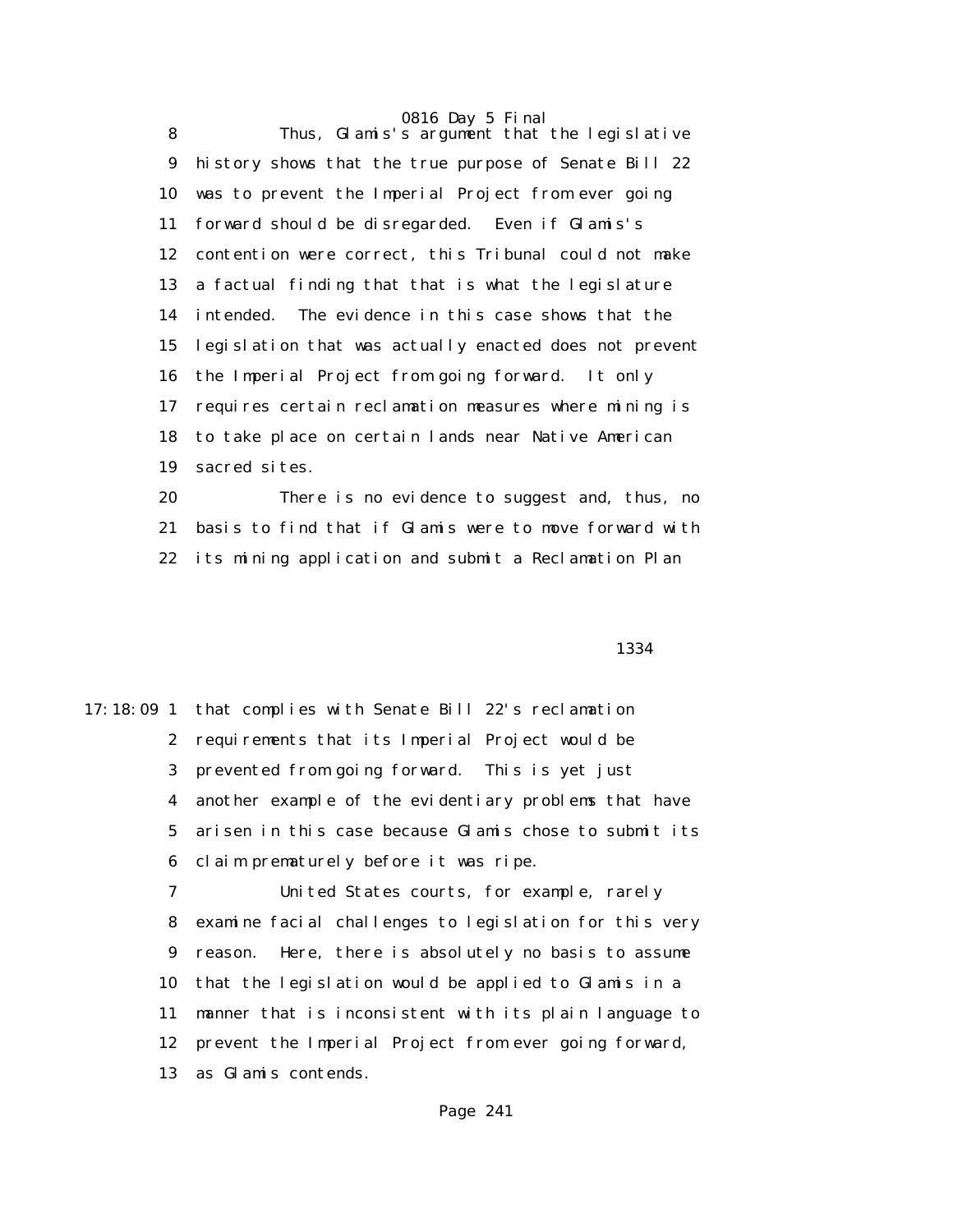14 So, now finally on this point, I will just 15 want to address why Glamis's reliance on some of the 16 other documents which they have repeatedly referred to 17 throughout this week, such as the Governor's statement 18 or certain documents that were produced by legislative 19 Committees, their reliance on these documents to 20 support a contrary conclusion is misplaced. 21 So, Glamis, as you know, has relied on 22 Governor Davis's signing statement for Senate Bill

 $1335$ 

17:19:19 1 483, and we have placed that on the slide, as well. 2 But, in that statement, you can see that Governor 3 Davis said that the Bill would "prevent mines such as 4 the Glamis Gold Mine in Imperial Country from being 5 developed unless sacred sites are protected and 6 restored." In other words, the purpose was not to 7 prevent Glamis from mining at all, but rather to 8 prevent projects like the Imperial Project from going 9 forward in the manner that they were proposed; that 10 is, in a manner that did not accord sufficient 11 protection to Native American sacred sites. 12 Glamis has also pointed to statements made by 13 certain legislative Committees to the effect that 14 Senate Bill 22 would make the Imperial Project 15 economically infeasible. But these documents don't 16 prove that this was the purpose of Senate Bill 22. 17 So, for example, one of the documents that 18 Glamis has repeatedly referenced this week, which was 19 prepared by the Senate Natural Resources and Wildlife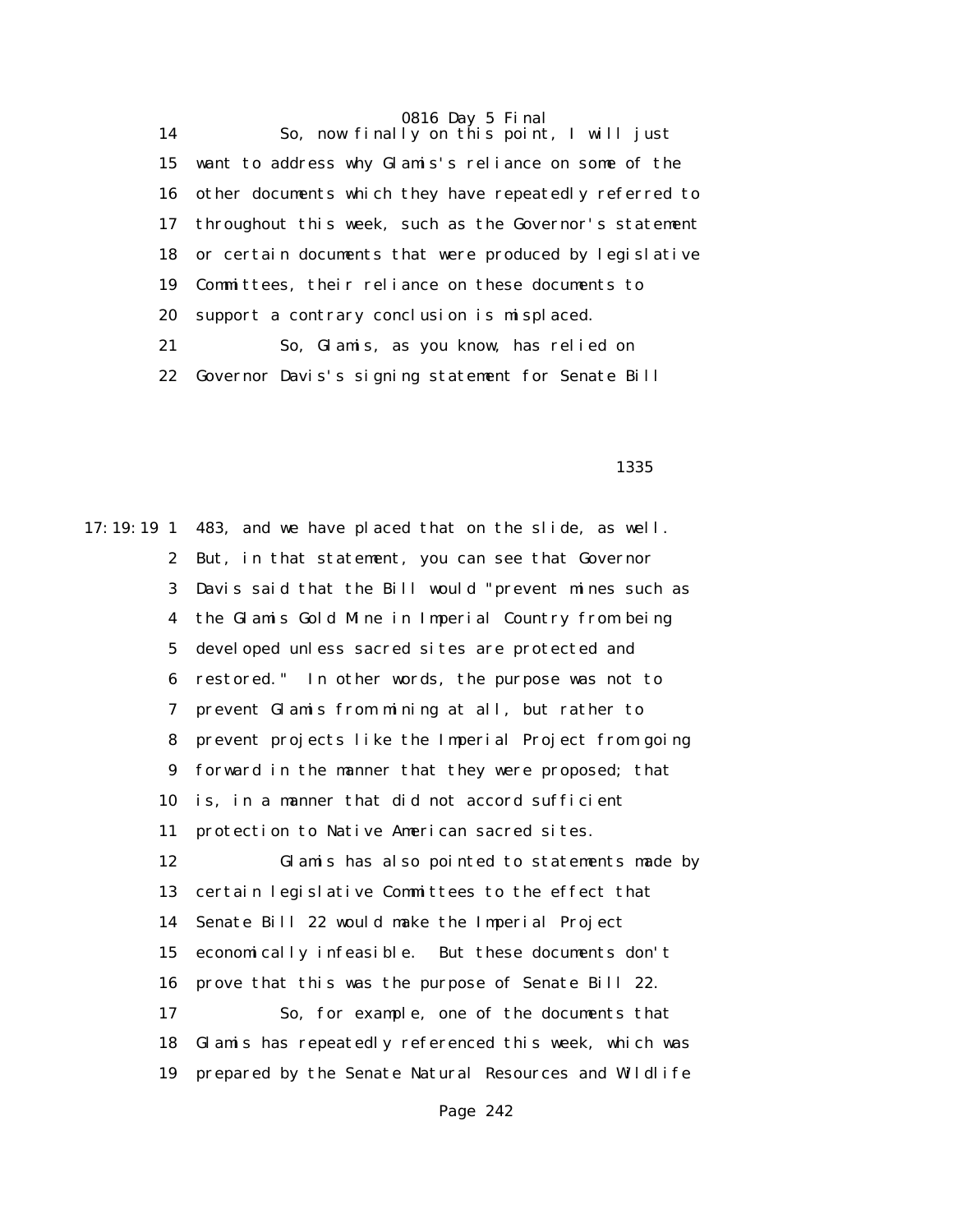| 20 Committee, provides that the proposed project would |
|--------------------------------------------------------|
| "destroy sacred areas of critical religious and        |
| cultural importance to the Quechan Tribe" and that the |

 $1336$ 

17:20:31 1 site would "irreparably harm both ends of the 2 Quechan's spiritual trial, the Trail of Dreams." 3 That document also provides that the author 4 believes that the backfilling requirements established 5 by Senate Bill 483 make the Glamis Imperial Project 6 infeasible. 7 But that last statement does not establish 8 that the purpose of the proposed legislation was to 9 render the Project infeasible. It's just a 10 declarative statement. 11 And, moreover, the Tribunal will recall that 12 Glamis was actively lobbying against this proposed 13 legislation. It was telling legislators that the bill 14 would make the project infeasible and would kill all 15 metallic mining in California. Of course, we now know 16 that Glamis at the same time was also preparing 17 internal documents that showed otherwise, that showed 18 that its project could still be economically 19 infeasible, even with this complete backfilling 20 requirement. 21 But it was in Glamis's interest to try to 22 kill the legislation because it would render the

<u>1337</u>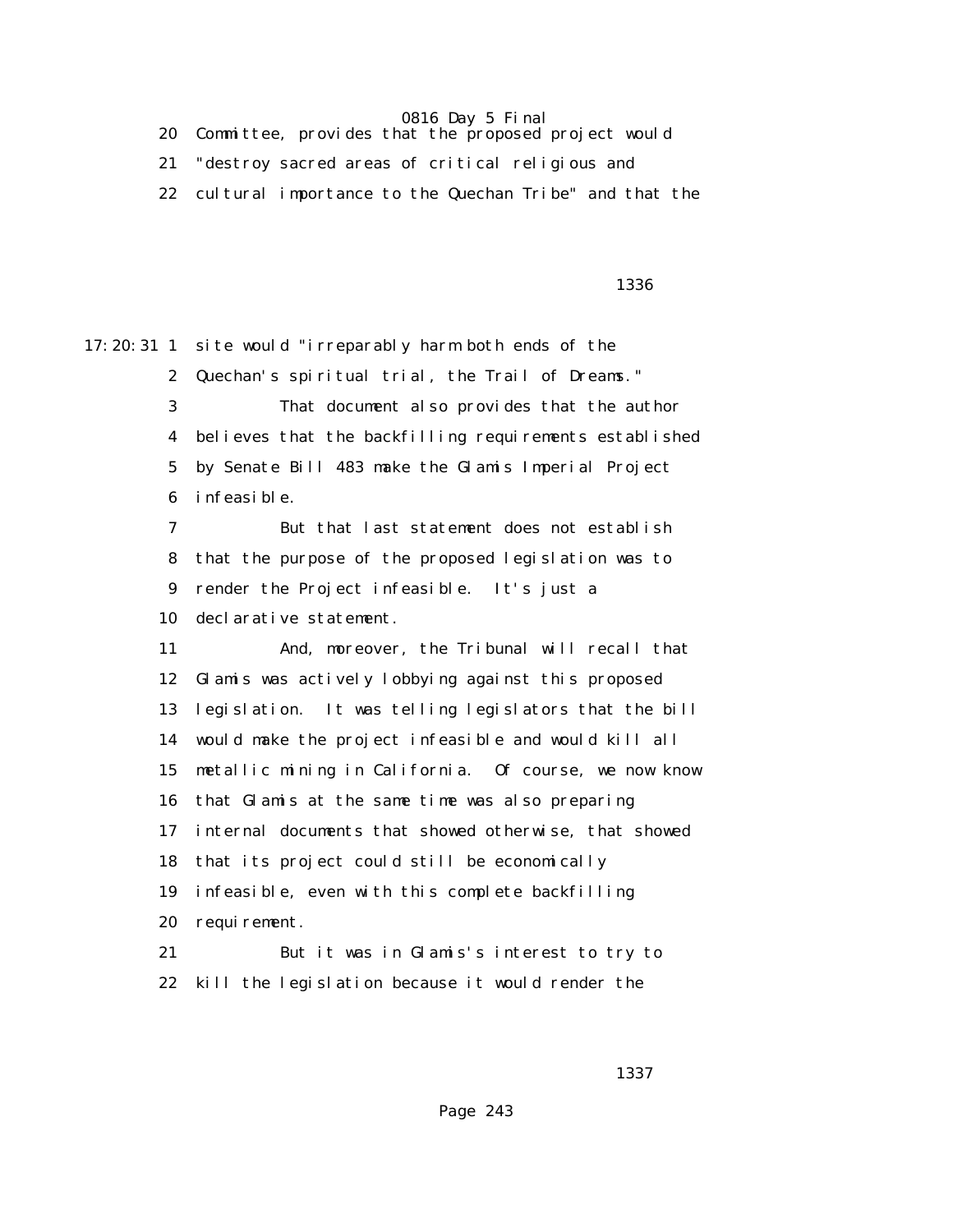17:21:37 1 Project more costly, that it was then subsequently 2 reported in various documents that the proposed 3 legislation would purportedly have the effect of 4 rendering the Project economically infeasible is not 5 that surprising, then.

> 6 Finally, as a legal matter, even if one or 7 some of these legal documents can be construed as 8 evidence of an intent on the part of an author or on 9 the author of the document to kill the mine, which 10 Glamis argues, which we say it cannot, even if that 11 were the case, that intent could not be imputed to the 12 entire California Government. And, in this regard, I 13 would point the Tribunal to the Methanex Tribunal's 14 First Partial Award, and I have put this quote also on 15 a slide.

> 16 The Tribunal state--noted: "Decrees and 17 regulations may be the product of compromises and the 18 balancing of competing interests by a variety of legal 19 actors. As a result, it may be difficult to identify 20 a single or predominant purpose underlying a 21 particular measure. Where a single governmental actor 22 is motivated by an improper purpose, it does not

### $1338$

|   | 17:22:46 1 necessarily follow that the motive can be attributed |
|---|-----------------------------------------------------------------|
|   | 2 to the entire government."                                    |
| 3 | Here, the public purpose of the bill is clear                   |
|   | 4 from the bill itself. The documents that Glamis would         |
|   | 5 like the Tribunal to focus on do not provide or prove         |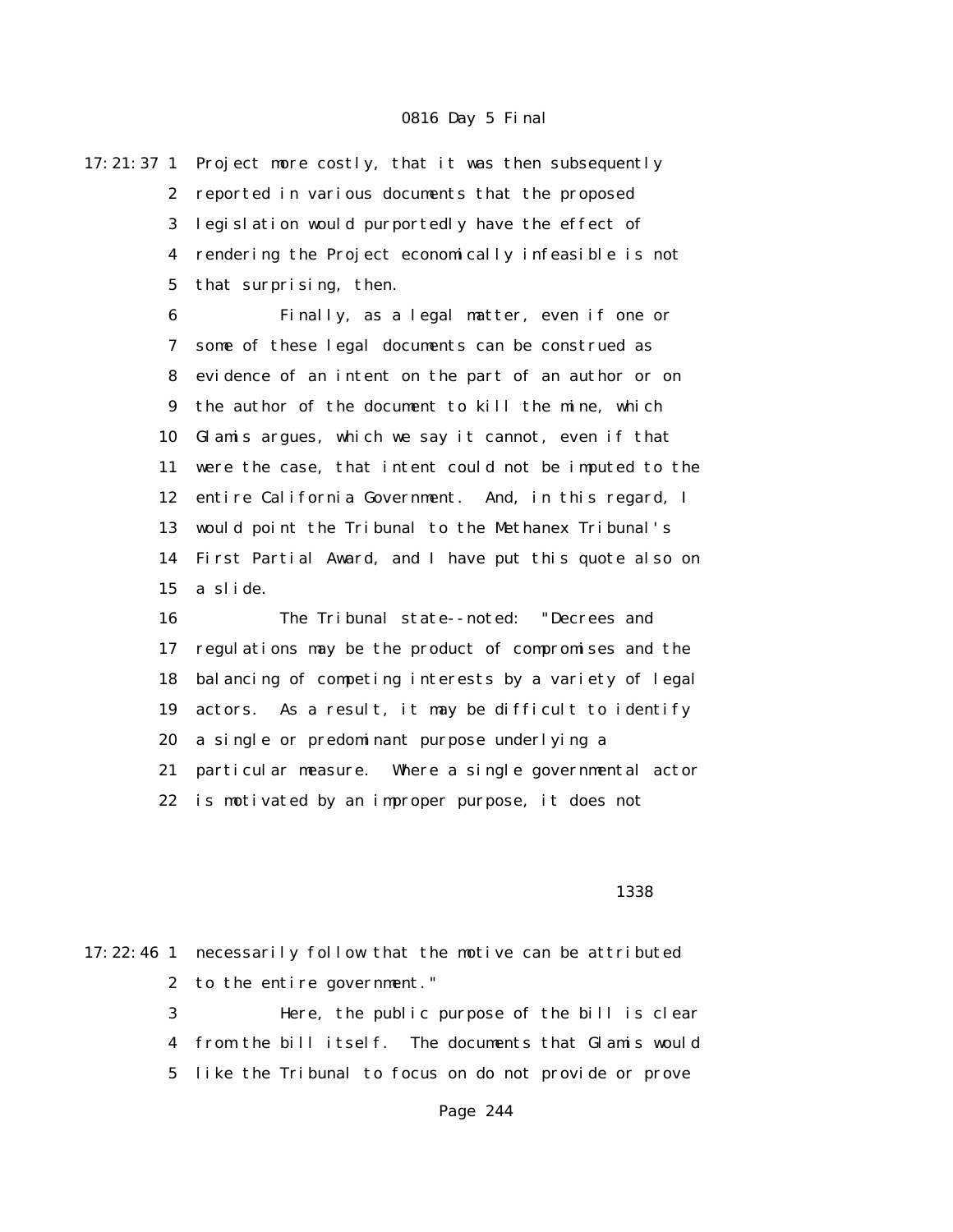6 otherwise.

 7 I will now move on to the second part of the 8 inquiry and show that Senate Bill 22 is not 9 discriminatory.

 10 Senate Bill 22 applies to all open-pit 11 metallic mines throughout the State of California that 12 are located on or within one mile of any Native 13 American sacred site that is located in an area of 14 special concern. So, it applies to millions of acres 15 of land in California that are open to exploration 16 under the Mining Law, and which could be located 17 within one mile of a Native American sacred site. 18 As we have noted, less than 10 percent of the 19 CDCA has been inventoried for cultural resources, and 20 Mr. Kaldenberg confirmed this in both his written and 21 oral testimony, and that inventory for the CDCA is an

22 ongoing process. Therefore, it's possible and even

 $1339$ 

|    | 17:23:55 1 likely that future mining projects would be subject to |
|----|-------------------------------------------------------------------|
|    | 2 Senate Bill 22.                                                 |
| 3  | In fact, as we noted in our Rejoinder, Canyon                     |
|    | 4 Resources Corporation, which operates the Briggs Mine           |
|    | 5 also located in the CDCA, has indicated in its filings          |
|    | 6 with the United States Securities and Exchange                  |
|    | 7 Commission that Senate Bill 22 may be applicable to             |
|    | 8 its proposed expansion of its mine. And I have put              |
| 9  | this on the slide, as well.                                       |
| 10 | In that filing, Canyon Resources explained:                       |
| 11 | "Our Briggs project is located in the Panamint Range              |
|    |                                                                   |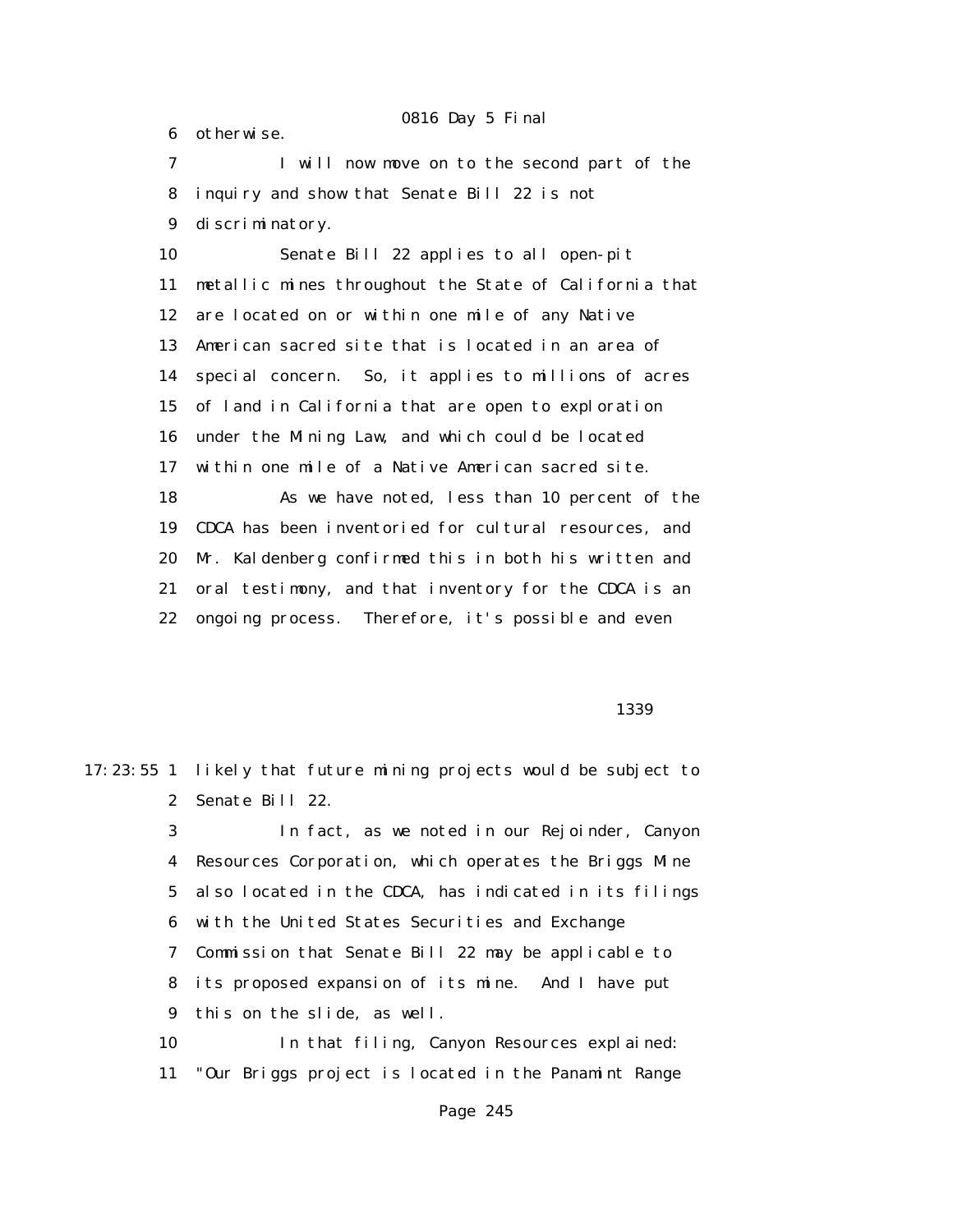12 within the designated limited-use land of the CDCA and 13 the nearby Timbisha Shoshone Native American Tribe has 14 stated that they consider the entire project area to 15 be sacred. Any new open-pit developments on our 16 properties outside the existing Plan of Operations 17 area might be required to comply with these 18 regulations."

 19 Glamis has pointed to Enrolled Bill Reports 20 which were created by the staff of executive agencies 21 and to the Governor's signing statement for Senate 22 Bill 483, all of which mentioned Glamis's Imperial

<u>1340</u>

17:25:03 1 Project by name as the impetus for the legislation. 2 The focus on Glamis's Imperial Project is proof of the 3 urgent need to pass a bill such as Senate Bill 22 is 4 unsurprising, given that at the time the legislature 5 took action to protect Native American sacred sites, 6 the Imperial Project was the only proposed open-pit 7 hardrock mine that was then known to impact such 8 sites. 9 The Imperial Project was the most prominent 10 and immediate example of the type of harm that 11 open-pit hardrock mining could cause to Native 12 American cultural resources. It is unremarkable that 13 the California legislature responded directly to the 14 threat that was posed by the Imperial Project. 15 That is what legislatures do. They react to 16 problems brought to their attention by their 17 constituents by passing legislation that addresses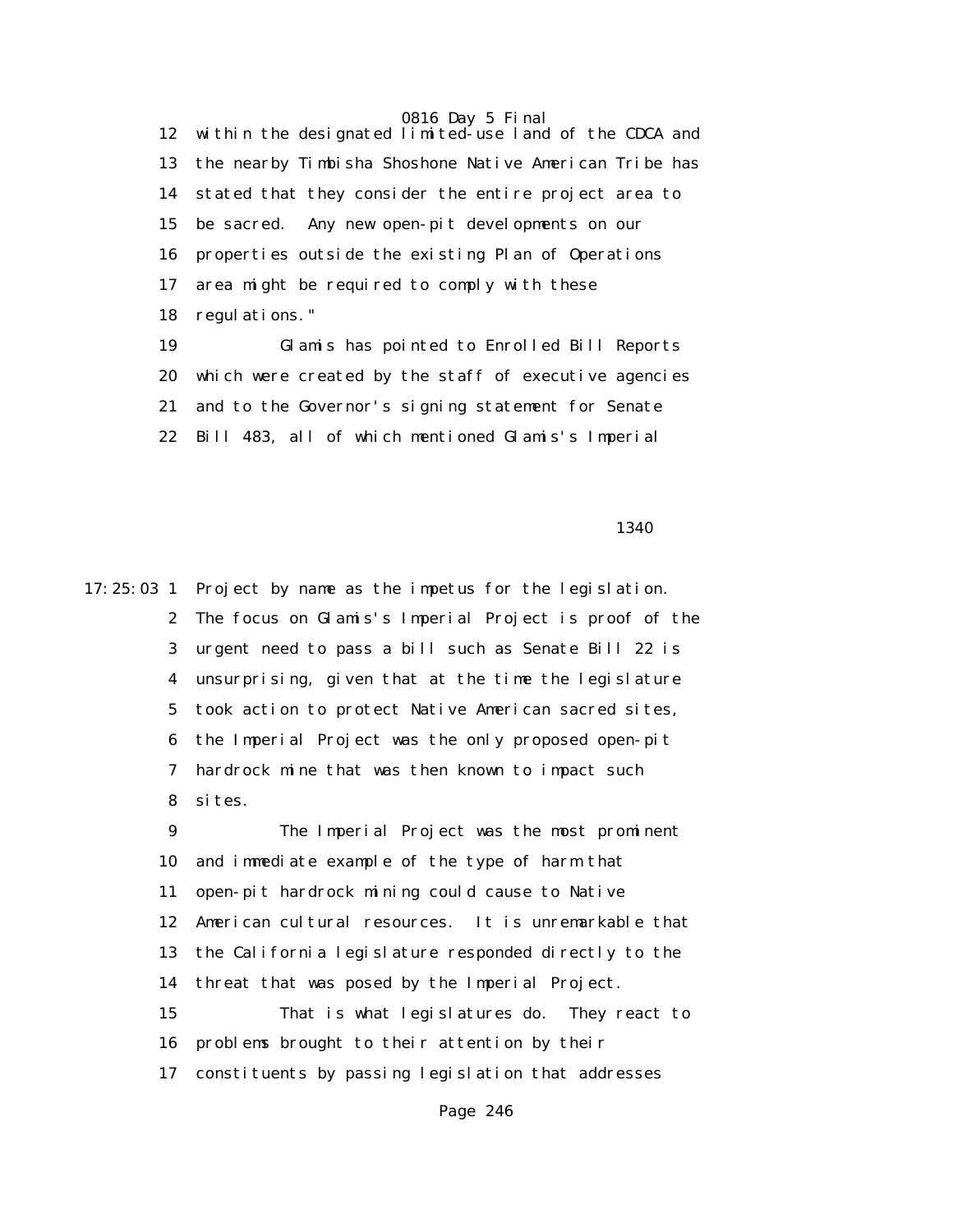18 those problems. The fact that the harm to be 19 addressed in this case was being caused by a single 20 company does not make the legislation discriminatory 21 so long as that legislation is applied generally to 22 all similarly situated actors, and that is precisely

1341

17:26:10 1 what Senate Bill 22 does.

 2 So, in conclusion, neither the SMGB 3 regulation nor Senate Bill 22 have a character or are 4 akin to a physical invasion of Glamis's property. 5 Both measures are nondiscriminatory regulatory 6 measures of general applicability that were enacted 7 for a public purpose; and, thus, again an assessment 8 of the character of those measures weighs heavily in 9 favor of a finding of no expropriation. 10 Thank you. 11 PRESIDENT YOUNG: Ms. Menaker, thank you. 12 Professor Caron? 13 **QUESTIONS FROM THE TRIBUNAL**  14 ARBITRATOR CARON: Ms. Menaker, I have to put 15 two questions. And starting in the order you did it, 16 if we go first with the SMGB and your discussion of 17 the nondiscriminatory or discriminatory nature of that 18 measure, I'm a little confused, and I want to check 19 and at the same time maybe confusion may be 20 introduced. 21 On the other hand, there is language like

22 "general" versus "narrow," "metallic" versus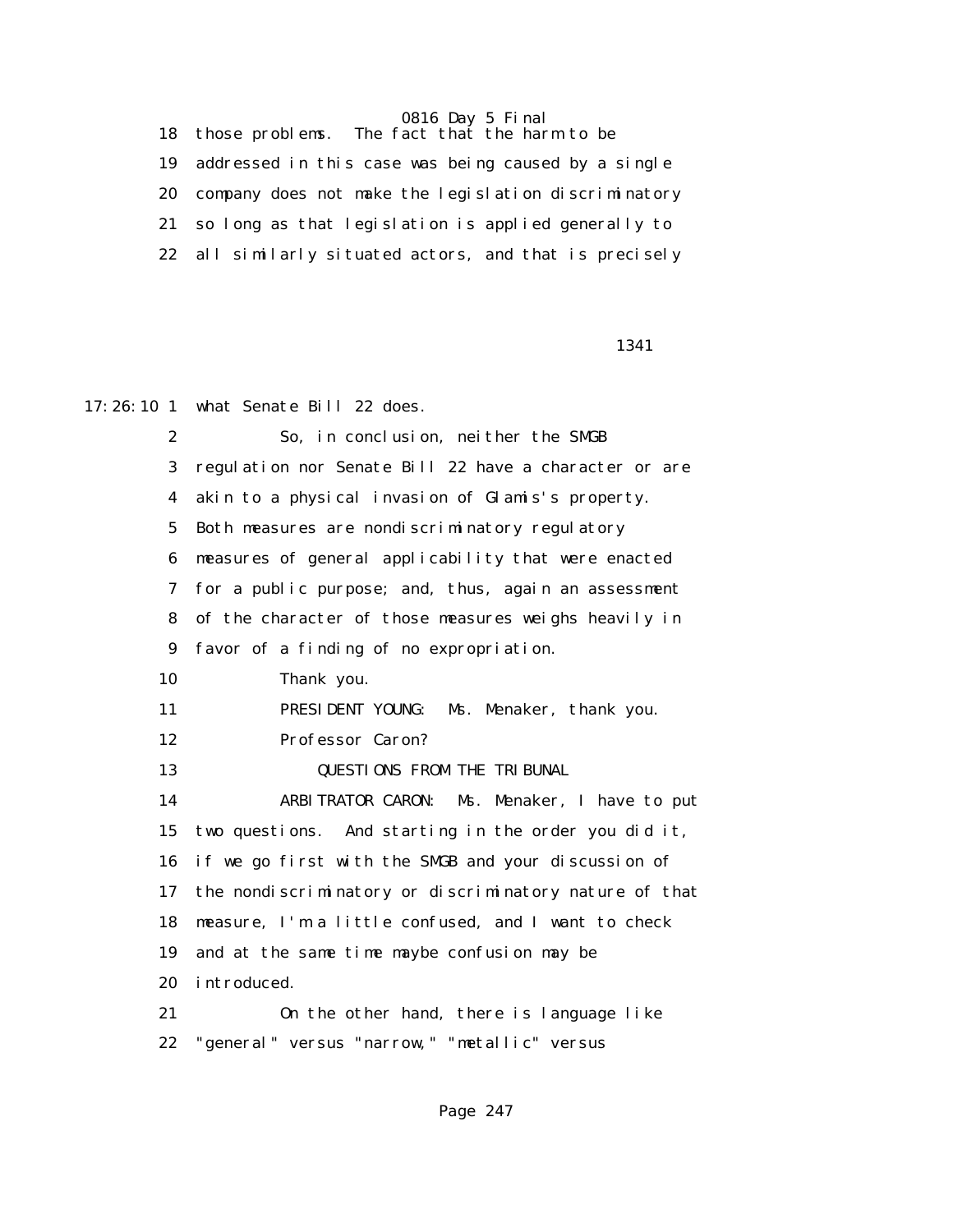17:27:34 1 "nonmetallic," and all of those are distinctions, 2 discrimination of one versus the other. But, when we 3 refer to in the Saluka Award a "nondiscriminatory 4 manner," am I correct that the question of 5 discrimination is are you discriminating against the 6 foreign investor? Is it that you're discriminating on 7 the basis of foreignness or that you're discriminating 8 between groups in the country? If you could just 9 clarify that. 10 MS. MENAKER: Well, first, let me just note 11 here that Glamis, of course, does not have a 12 national-treatment claim under Article 1102, which 13 would be a claim, if it were claiming that it was 14 discriminated against on the basis of its nationality, 15 but the reason for that is because--the reason why it 16 can't bring such a claim, rather, is because there was 17 an exception to Article 1102 for mining because, in 18 order to--in the United States, in order to have a 19 mining claim, you need to be a U.S. national. You 20 need to be a U.S. corporation or national, so there 21 can be no discrimination on the basis of nationality 22 there.

1343

17:29:22 1 I think in an expropriation analysis, when 2 you're assessing the character of the measure, when 3 you're looking at whether the measure is one of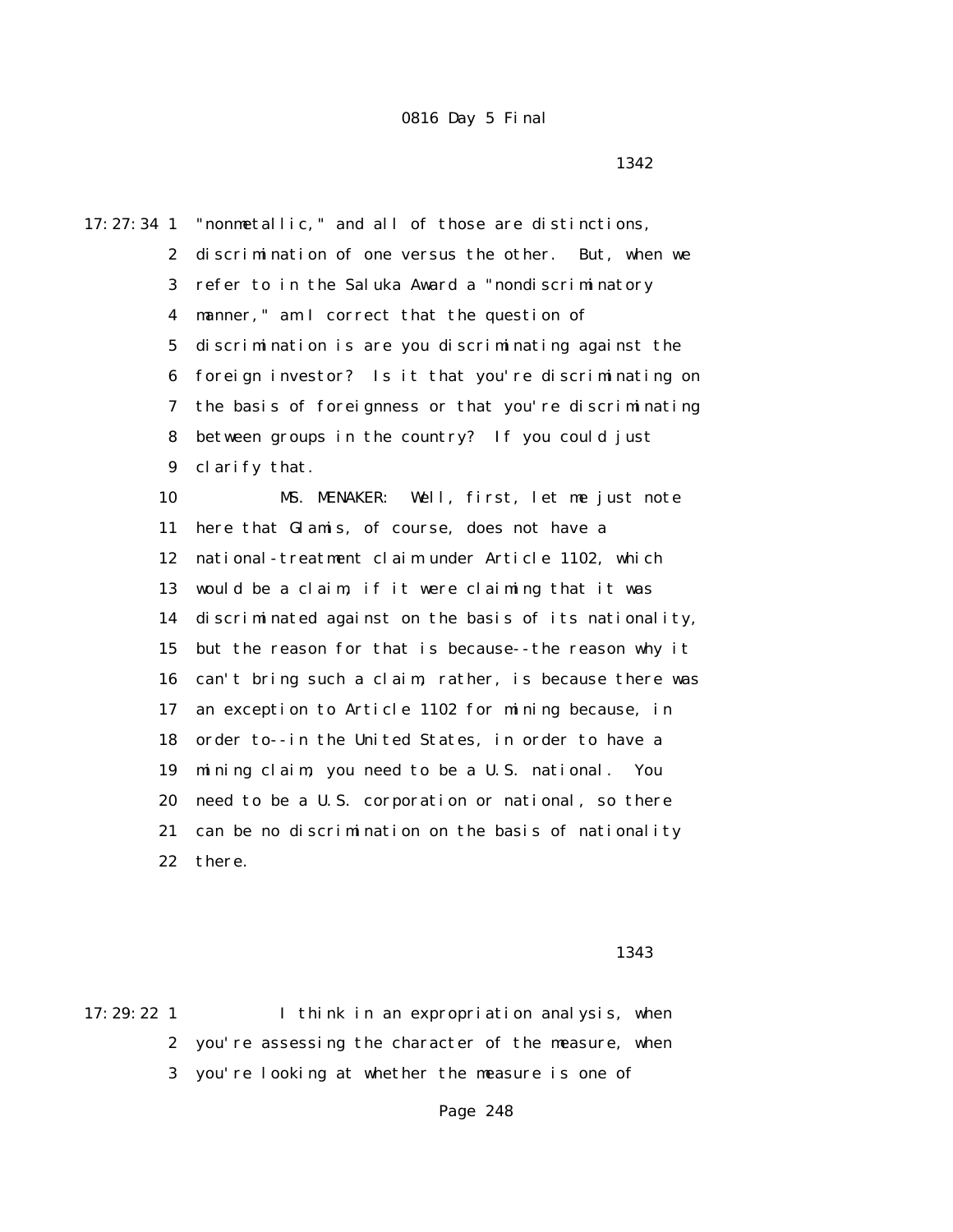0816 Day 5 Final 4 general applicability or whether it's discriminatory, 5 I don't think that analysis is limited to a question 6 of whether it's discriminatory on the basis of 7 nationality as opposed to whether it is a 8 discriminatory measure, which, in my understanding, is 9 more along the lines it is targeted. 10 And when I say "targeted," I don't mean that 11 you form the impetus for the legislation, which I hope 12 is a point that I have made clear. It means that it's 13 not applied generally to all persons who are similarly 14 situated. That, I think, is the notion of 15 discrimination as it's used here--I mean, in an 16 expropriation analysis. 17 I would just note on the other points, the 18 distinctions between metallic and nonmetallic and 19 things like that, those are, in our view, 20 distinctions, but distinctions with a--you know, 21 legitimate distinctions, which in no way render a 22 regulation discriminatory because, again, as long as

1344

17:30:36 1 there are legitimate distinctions between actors, they 2 are no longer similarly situated, so the application 3 of the measure can't be discriminatory in that case. 4 ARBITRATOR CARON: So, the question is 5 whether maybe "discriminatory" in some ways is not the 6 right--maybe a carryover from an earlier phrasing, but 7 the question of whether targeted, singling out and 8 looking to these other distinctions either in the 9 general applicability or in the actual set tells us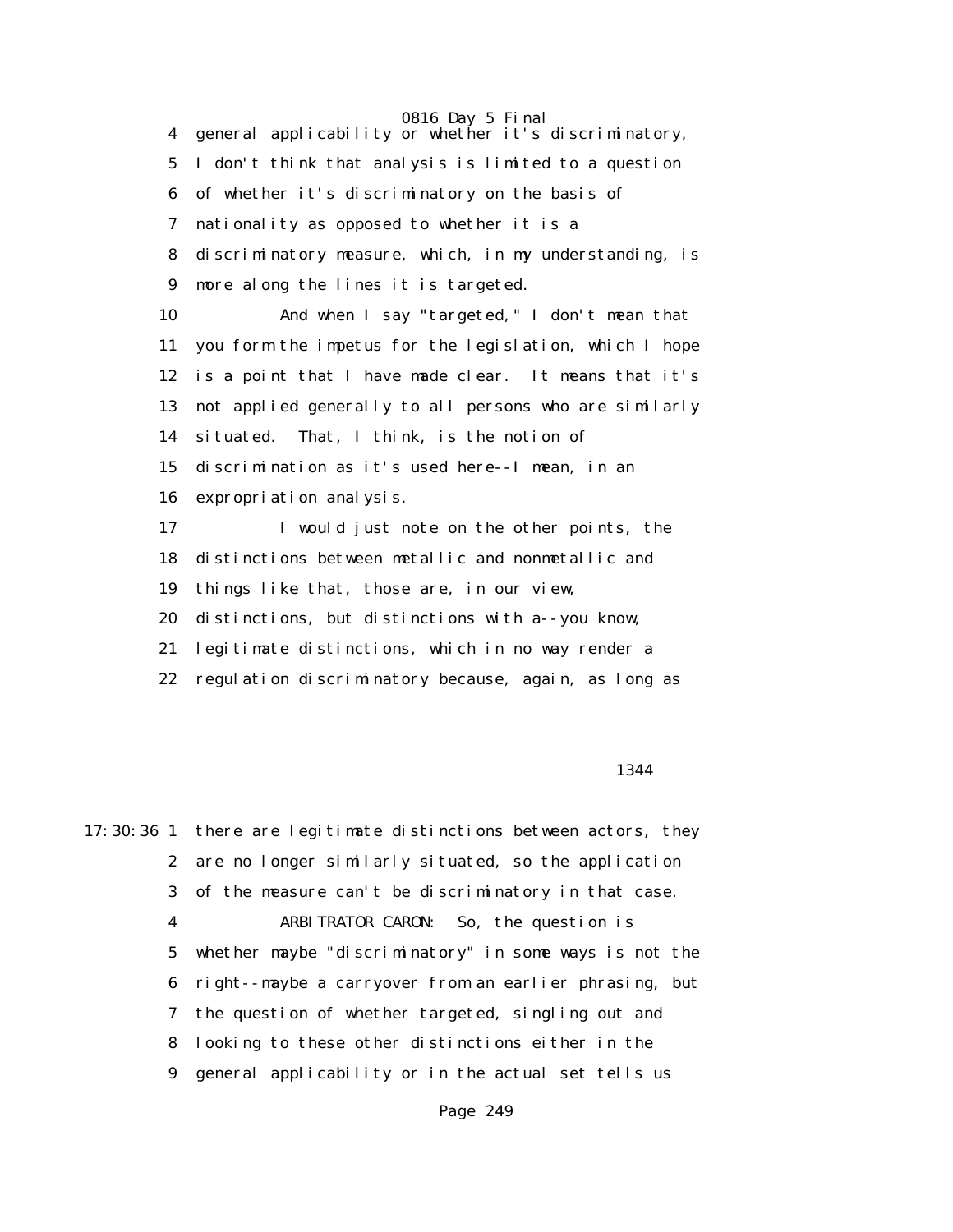0816 Day 5 Final 10 whether it is a singling out occurring. Is that what 11 you're trying to do? 12 MS. MENAKER: Yes, but I would be very 13 careful to note that when saying a targeting or 14 singling out, that does not mean, in this language 15 that is used, is discriminatory, that a measure would 16 be discriminatory just because it was passed in 17 response to a particular problem or, say, a company 18 was named. But that is not the singling out they're 19 talking about, but rather if they--the Government 20 wants to seize your piece of personal property, and 21 rather than just doing that and paying you 22 compensation, they pass a regulation that is so

 $1345$ 

17:31:53 1 narrowly crafted that it says, "I am going to take the 2 property at this certain address." In that case, that 3 is targeted because it is targeted at one particular 4 property owner.

> 5 And, in that respect, I think the Whitney 6 Benefits case is a good illustration of that and is 7 clearly distinguishable from the instance--you know, 8 the case we have here as we have illustrated in our 9 submissions.

10 ARBITRATOR CARON: Thank you.

 11 The second question relates to public purpose 12 of the sacred sites--of S.B. 22, excuse me.

 13 Am I correct that you said that the 14 Tribunal's task is to ask whether the reason--the 15 purpose stated is a plausible one?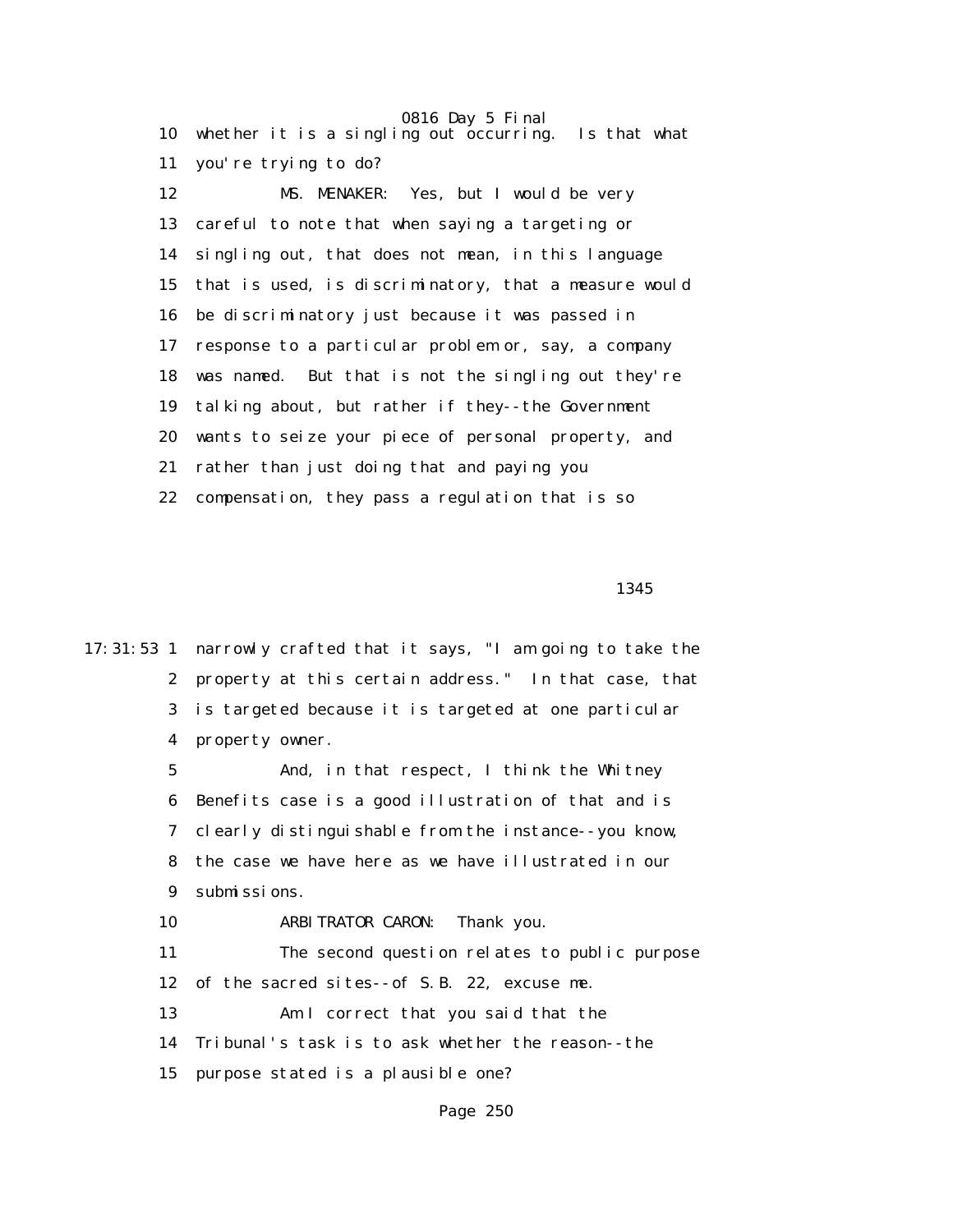0816 Day 5 Final<br>Yes. 16 MS. MENAKER: 17 ARBITRATOR CARON: The question I would have 18 is, when you were describing the purpose, you kept 19 referring to protection of Native American sacred 20 sites, but S.B. 22 is, as we discussed on the last 21 presentation, confined to Native American sites within 22 the CDCA on certain property types, not the whole

 $1346$ 

17:33:17 1 State.

 2 So, should there be a plausible statement as 3 to why it is only in the CDCA and not in the whole 4 State?

 5 MS. MENAKER: No, because Senate Bill 22, its 6 purpose is clear, as you've--I was going to say, as 7 you know, but that's not what I meant.

 8 The--we contend that its purpose is clearly 9 to protect Native American sacred sites. The fact 10 that its scope is limited does not cast doubt on that 11 purpose because it is well recognized that a 12 legislature does not have to address every problem of 13 a similar nature in order for its regulation to be 14 basically to have a rational relationship to its goal. 15 It doesn't cast doubt on the nature of the regulation 16 just because its scope is somewhat limited and because 17 the legislature chose to address, you know, a piece of 18 the problem rather than the entirety of the problem. 19 And this is another point that we will be 20 returning to in more detail when addressing Glamis's 21 Article 1105 claim.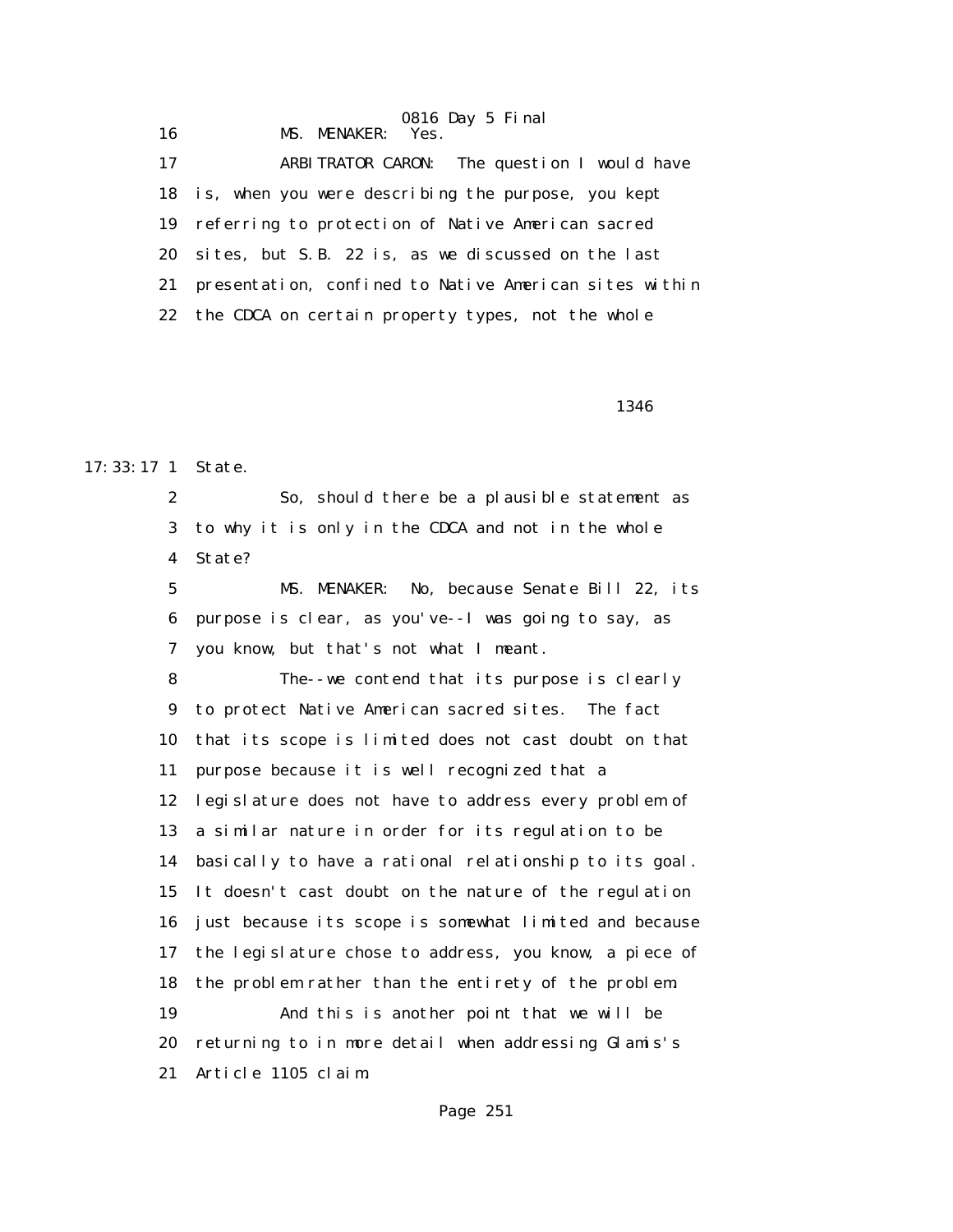```
<u>1347</u>
```
17:34:40 1 same problem that you described a moment ago about 2 singling out by crafting the legislation very 3 narrowly? So--I'm just saying if one were to defer 4 to--they crafted it narrowly in order to address one 5 part of the problem, then it's not discriminatory. 6 It's not singling out in that case. 7 I think--I'm sorry, go ahead. 8 MS. MENAKER: I think that--I mean, on the 9 one hand, clearly legislatures have the ability to 10 address a problem without addressing it 11 comprehensively, and I think that that's well 12 recognized. Otherwise, you know, Government would 13 really grind to a halt because legislation is often 14 the product of compromise, and although many 15 people--you know, there are always supporters who 16 would like more comprehensive legislation on any 17 particular topic, that's not always possible. 18 And, you know, it simply couldn't be the rule 19 that by taking legislating in a more narrow manner to 20 address the problems that you are able to address 21 somehow renders that legislation unlawful. 22 But I would also note that here it is not a

 $1348$ 

17:35:52 1 case akin to, say, the Whitney Benefits case where the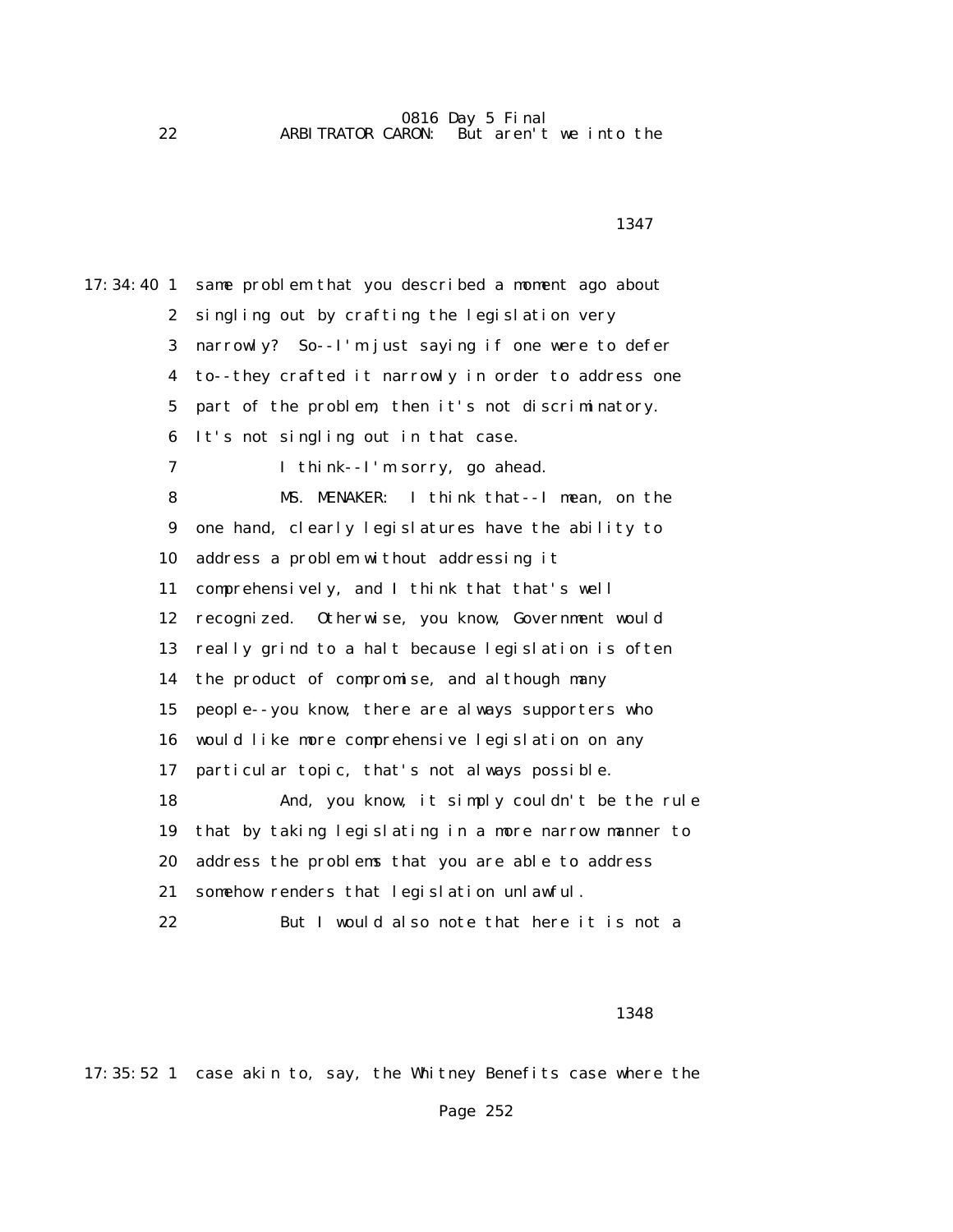2 legislation is so narrowly crafted so as to really 3 ensure that it is only going to be applicable to, you 4 know, as one actor.

 5 First of all, limiting the Senate Bill 22 to 6 the CDCA was rational because that is where there are 7 known to be located an abundance of these sacred 8 sites, these cultural resources of the California 9 Desert area. I mean, that is one of the reasons or 10 the reason why they created this area for protection 11 because it was known to be an area that had such a 12 wealth of these resources.

 13 And as we also noted, that inventorying, I 14 mean, has been very slow. It's a massive area, and 15 it's not a very small area that we--that Senate Bill 16 is restricted to. It still covers a very large area, 17 but it covers the area that was widely known to 18 contain these resources, and an area which Congress 19 has already designated as a place that was deserving 20 of special protection because of the wealth of 21 cultural resources that existed in that area. 22 ARBITRATOR CARON: Thank you.

#### 1349

17:37:16 1 ARBITRATOR HUBBARD: Ms. Menaker, I just have 2 one, I guess it's not so much a question as an 3 observation.

> 4 When you mentioned the Locke case back at the 5 beginning of your presentation, isn't it the case that 6 the Locke case referred only to Federal regulations 7 and not the State and that State regulation we have to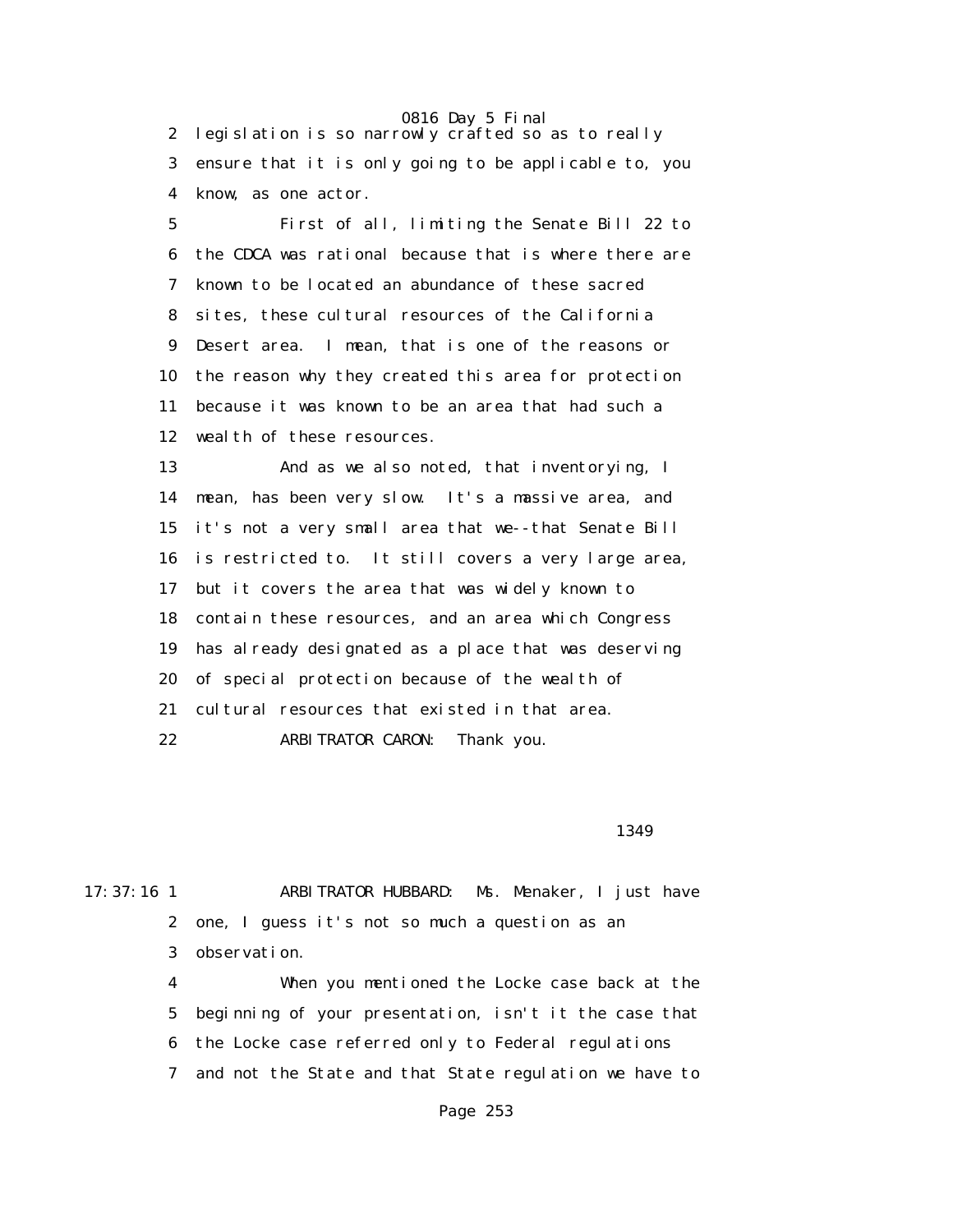0816 Day 5 Final 8 look to Granite Rock and its progeny?

 9 MS. MENAKER: Well, I think you certainly do 10 look to Granite Rock and its progeny for the 11 intersection of State environmental regulations and 12 the Federal Mining Law. But the purpose for which I 13 was citing Locke was simply the observation of the 14 nature of an unpatented mining claim right or the 15 property interest that an owner of an unpatented 16 mining claim has and that that property interest is a 17 unique one and is somewhat limited because the Federal 18 Government retains title to the underlying land. 19 ARBITRATOR HUBBARD: But I believe that was 20 referring to that as being the reason for allowing 21 Federal regulation of unpatented mining claims, the 22 fact that the ownership of legal title is retained by

 $1350$ 

17:38:34 1 the United States.

 2 MS. MENAKER: Give me one minute to confer. 3 (Pause.) 4 MS. MENAKER: I apologize. I'm afraid that 5 I'm not sure that I'm understanding the question. Can 6 you just--

 7 ARBITRATOR HUBBARD: Well, I took it to mean 8 your statement about the Locke case to mean that we 9 look to it for the question of the right to regulate 10 generally, and perhaps specifically by the States, 11 whereas I read it to be only a statement about the 12 right of the United States to regulate because of its 13 legal title ownership of unpatented mining claims.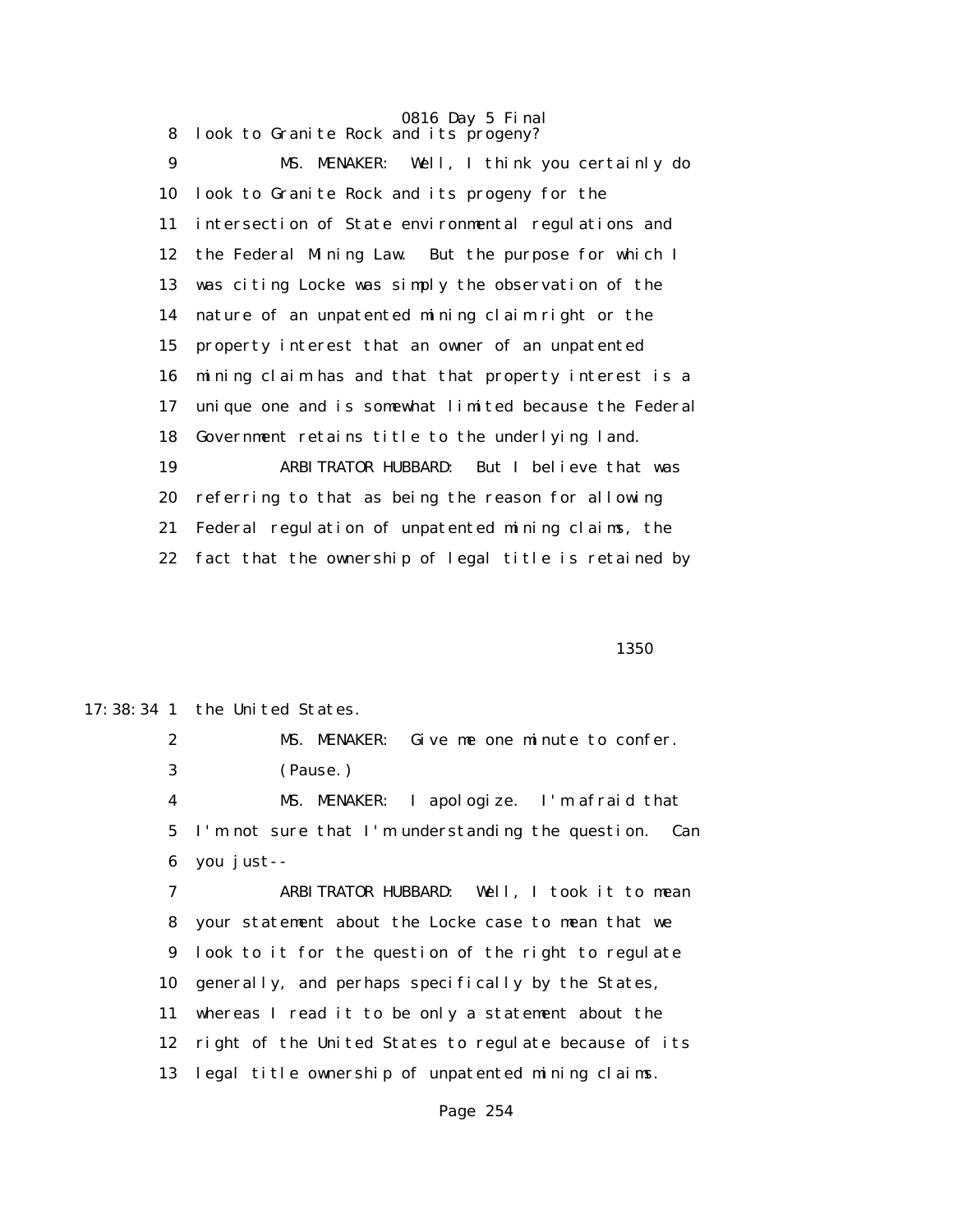0816 Day 5 Final 14 MS. MENAKER: 0h, I'm sorry. I do understand 15 now. 16 And when the Locke case says that the State 17 has broad regulatory power over the top of property 18 interest, when they're talking about the State, I read 19 that to mean both the Federal Government and then, 20 since the Federal regulations provide for State 21 regulation or State regulatory oversight of mining as 22 well, I would see that as one and the same, that, you

1351

17:40:09 1 know, the State as a whole retains this broad 2 regulatory power over the top of property right, but, 3 you know, as we mentioned before, the property right 4 is created by Federal law, but Federal law recognizes 5 the State's right--it's getting confusing with the 6 capital State and the lower case, but recognized as 7 California's right to impose also environmental 8 regulations, so I look at it as one and the same. 9 ARBITRATOR HUBBARD: Well, I will confess 10 that it's been a long time since I read it in its 11 entirety, which I will do again. 12 MS. MENAKER: Okay. 13 PRESIDENT YOUNG: Ms. Menaker, thank you very 14 much. You can proceed to your next section. 15 We have been asked for a five-minute break. 16 We will take a five-minute break. 17 (Brief recess.) 18 PRESIDENT YOUNG: Ms. Menaker, the floor is 19 yours.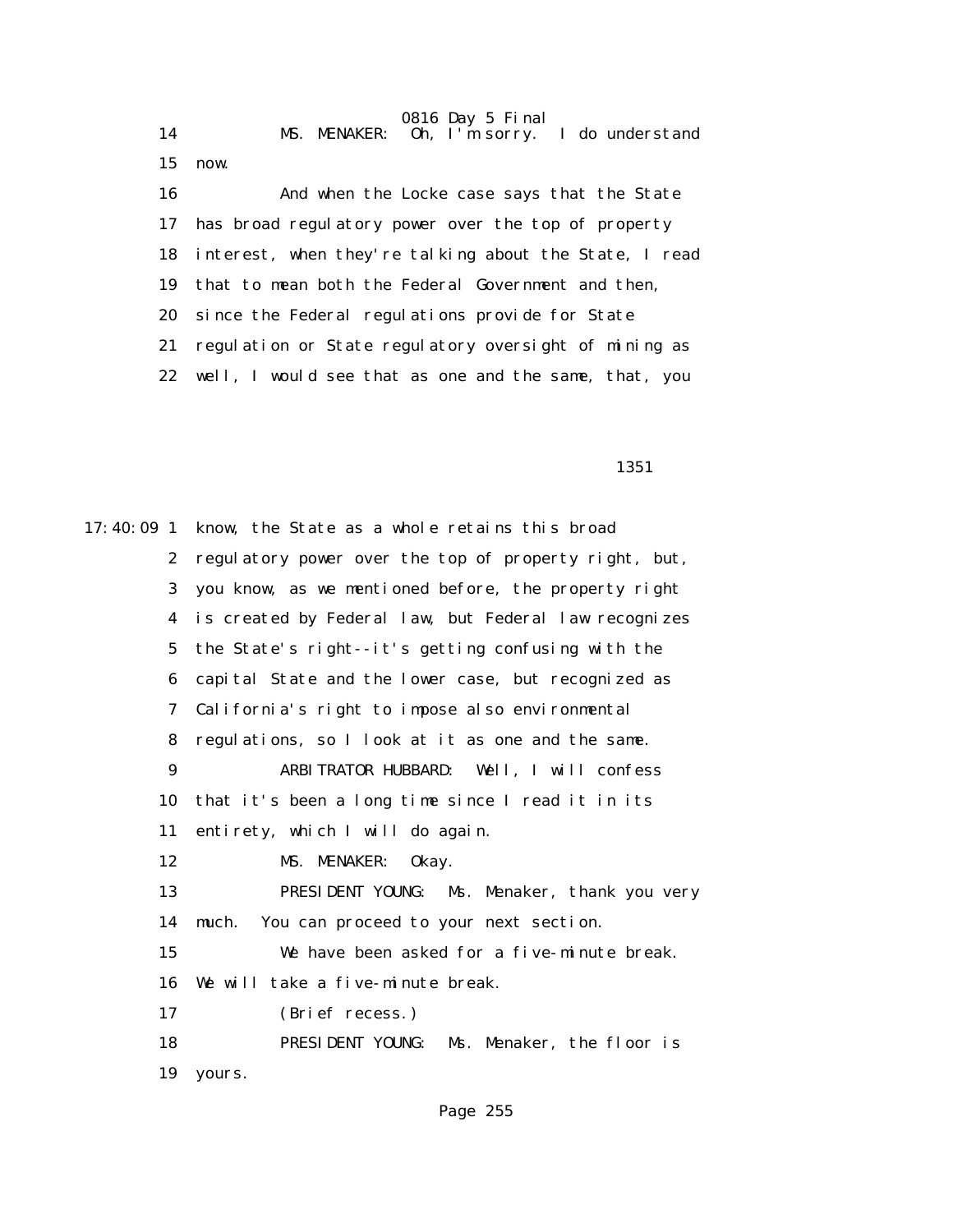20 MS. MENAKER: Let me just let the Tribunal 21 know that this next section will take longer than 10 22 minutes. I mean, We would like to proceed. Is that

 $1352$ 

17:49:33 1 all right?

 2 PRESIDENT YOUNG: Yes. We may stop at 6:00, 3 but I take it there would be no problem with resuming 4 tomorrow morning? How long will this section take? 5 MS. MENAKER: I'm not quite sure. Maybe 20, 6 25 minutes. 7 PRESIDENT YOUNG: Is it all right if we stay 8 until 6:10? Professor Caron has a little bit of a 9 situation at 6:15, so we will need to--pardon me. 10 MS. MENAKER: Mr. President and Members of 11 the Tribunal, that concludes our defense of the 12 California measures with respect to Glamis's 13 expropriation claim, and now I just want to turn to 14 address Glamis's contention that the Federal 15 Government actions have expropriated its investment. 16 So, for the reasons I will discuss, Glamis's 17 expropriation claim based on the Federal action like 18 its claim based on the California actions should also 19 be dismissed. 20 And I'll try not to spend too long addressing 21 the claim. I note that Glamis itself has not done 22 that or has not spent very long addressing the claim.

 $1353$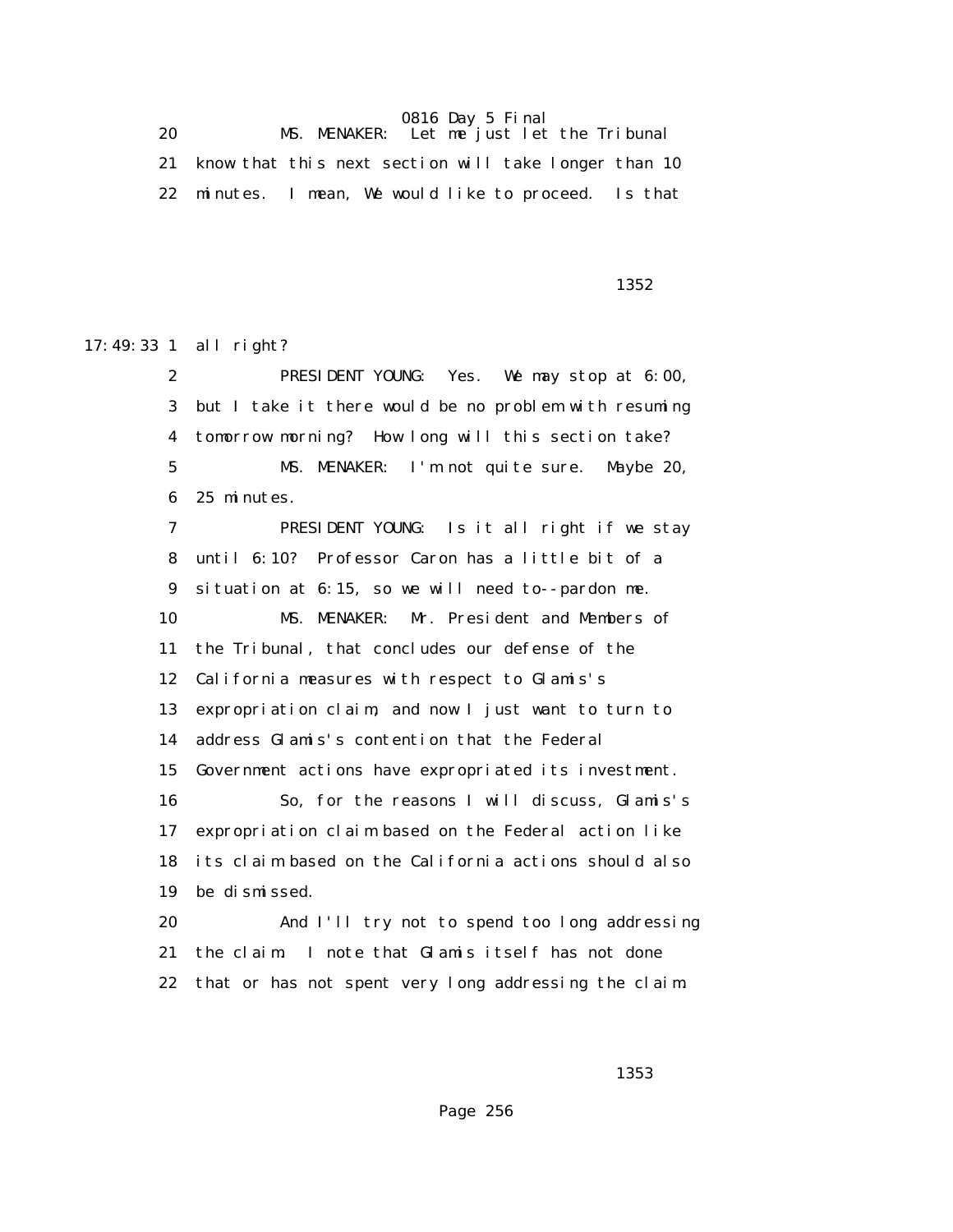17:51:09 1 In more than 500 pages of briefing, it really spent I 2 think it was less than 10 pages arguing its Federal 3 expropriation claim, and so we submit that the 4 Tribunal should similarly devote a minimal amount of 5 time to what we contend is this meritless claim. 6 So, initially Glamis's own allegations 7 undermine its Federal expropriation claim. The date 8 of expropriation offered by Glamis, December 12, 2002, 9 is the date on which the California Mining Board 10 adopted its emergency regulation. So, if as Glamis 11 alleges California's reclamation requirements 12 expropriated its mining claims, then the Federal 13 Government's actions taken in relation to Glamis's 14 Plan of Operations cannot have expropriated that same 15 property. So, for purposes of Glamis's expropriation 16 claim, the actions of the Federal Government are at 17 best tangential in nature, and the heart of Glamis's 18 expropriation claim we submit instead concerns the 19 challenged California measures. 20 And furthermore, even assuming as Glamis

 21 alleges that the California measures were adopted in 22 response to the Department of Interior's rescission of

### <u>1354</u>

17:52:20 1 the Imperial Project Record of Decision, Glamis can't 2 demonstrate a causal relationship between the Federal 3 actions and the challenged California measures, and 4 they can't demonstrate a legally relevant causal 5 relationship because specifically it's not the case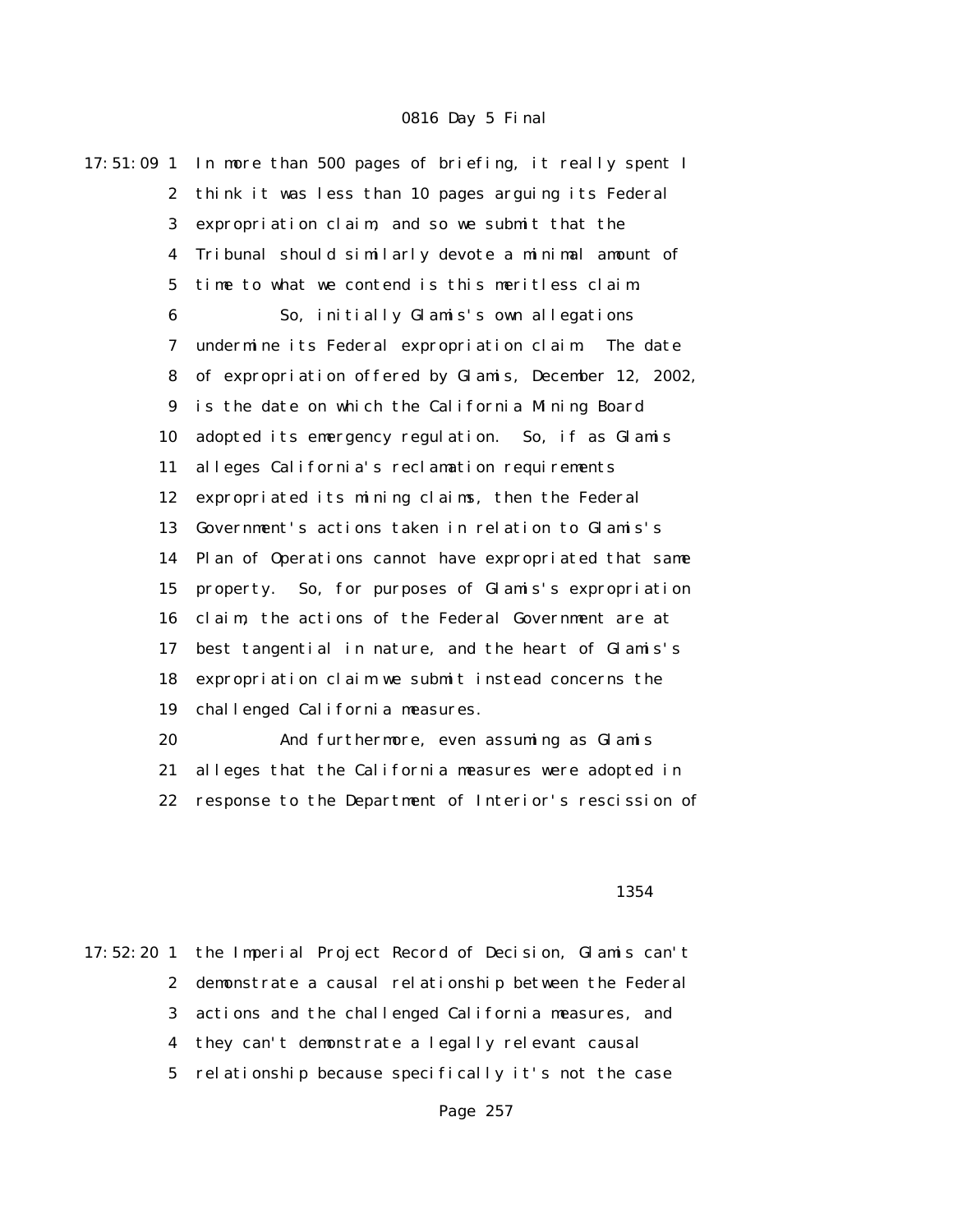6 and Glamis cannot show that California would not have 7 adopted the challenged measures but for the Federal 8 Government's actions.

 9 So, for example, if the Federal Government 10 had never issued the original denial of Glamis's Plan 11 of Operations, California could have acted earlier to 12 adopt these challenged measures, and Glamis can't 13 demonstrate otherwise.

 14 So, even assuming arguendo that Glamis's 15 complaints about the Federal processing of its Plan of 16 Operations had merit, such action or inaction cannot 17 have been the cause of any alleged expropriation. 18 Further illustrating this point and that is 19 Glamis's inability to meet causation requirements is 20 the Tabb Lakes case that the United States discussed 21 in its Counter-Memorial and which Glamis hasn't

22 offered a response to. In that case, the Federal

 $1355$ 

17:53:24 1 circuit rejected a takings claim where the plaintiff 2 argued that a subsequent delay in the issuance of a 3 permit converted an earlier in time unlawfully issued 4 cease and desist order into a taking. In rejecting 5 the argument, the Court held that the original cease 6 and desist order did not affect a taking when issued 7 and that subsequent acts did not change the nontaking 8 character of the order. And so the same is true here. 9 The Federal actions themselves are not 10 expropriatory, and therefore subsequent acts taken by 11 California cannot change the nonexpropriatory nature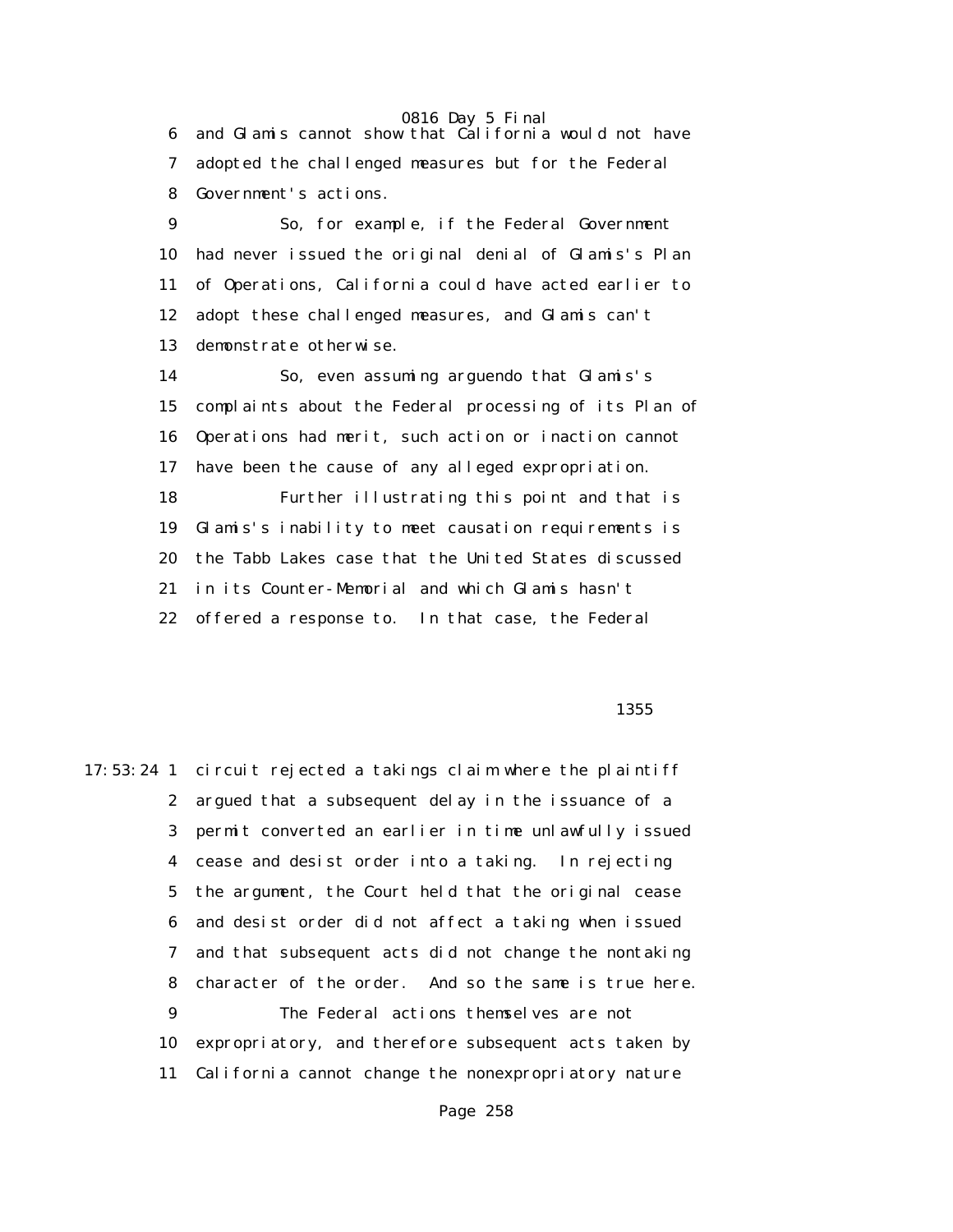0816 Day 5 Final 12 of those Federal actions.

 13 Furthermore, although much of its complaint 14 with the Federal processing of its Plan of Operations 15 is targeted at the Government's decision to deny its 16 Plan of Operations, that act cannot form the basis for 17 Glamis's expropriation claim. Even assuming that that 18 act was--that decision to deny the plan was erroneous, 19 such error would have been administrative in nature 20 and quickly corrected by the rescission of that 21 decision within the very same year, thus resulting in 22 a merely ephemeral action which is not expropriatory.

 $1356$ 

17:54:37 1 Conversely, assuming that the Record of 2 Decision had been rightly decided, Glamis would have 3 no grounds for challenging the decision and, instead, 4 could rely only on a theory of delay for its 5 expropriation claim, and this is really what is at the 6 heart in our view of Glamis's expropriation claim. 7 But it's our contention that Glamis's Federal 8 expropriation claim can't be based on, first, any 9 alleged delay occurring after July 2003, which is the 10 date when Glamis filed its Notice of Intent to submit 11 this claim to arbitration. At the time of that 12 filing, in a separate letter to the Department of 13 Interior, which I posted on the slide, Glamis clearly 14 abandoned any outstanding request to continue 15 processing its Plan of Operations. In that letter, 16 Glamis expressed it appreciation for DOI's efforts to 17 resolve the Imperial Project matter. It expressed its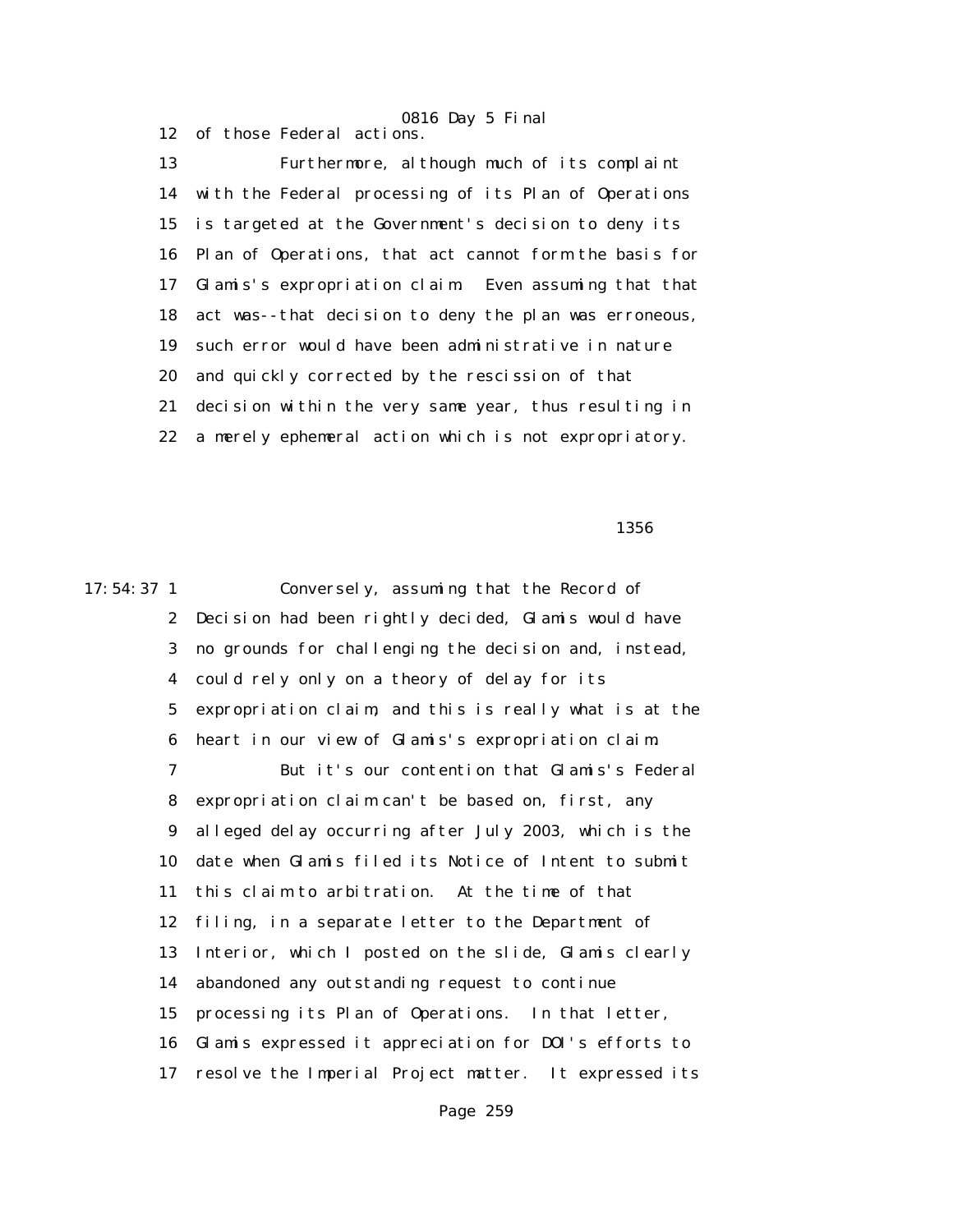18 belief that the underlying issues that had become "so 19 intractable that new avenues must be pursued," and it 20 concluded that its property rights had been 21 expropriated. 22 Since July 2003, Glamis has not contacted the

 $1357$ 

17:55:46 1 Department of the Interior in connection with the 2 processing of its Imperial Project application. 3 Glamis's silence since July 2003 is particularly 4 conspicuous given its aggressive efforts to advance 5 the Imperial Project in 2002. 6 In February 2002, BLM announced that it was 7 initiating a validity examination for the Imperial 8 Project Site. Over a span of five months, between 9 April and September 2002, Glamis secured eight 10 meetings with senior Department of Interior officials

> 11 concerning the validity exam. One senior Department 12 of Interior official, Patricia Morrison, stated that 13 Glamis employed a quote-unquote persistent approach 14 during that time and placed some 10 telephone calls to 15 her alone.

 16 In late September 2002, following those 17 meetings and telephone calls, BLM issued its validity 18 report, which was favorable to Glamis.

 19 By contrast and as confirmed of Mr. Jeannes 20 in his testimony this week, while Glamis had "ongoing 21 discussions throughout the 10-year period with BLM and 22 DOI," he could not recall, "any further discussions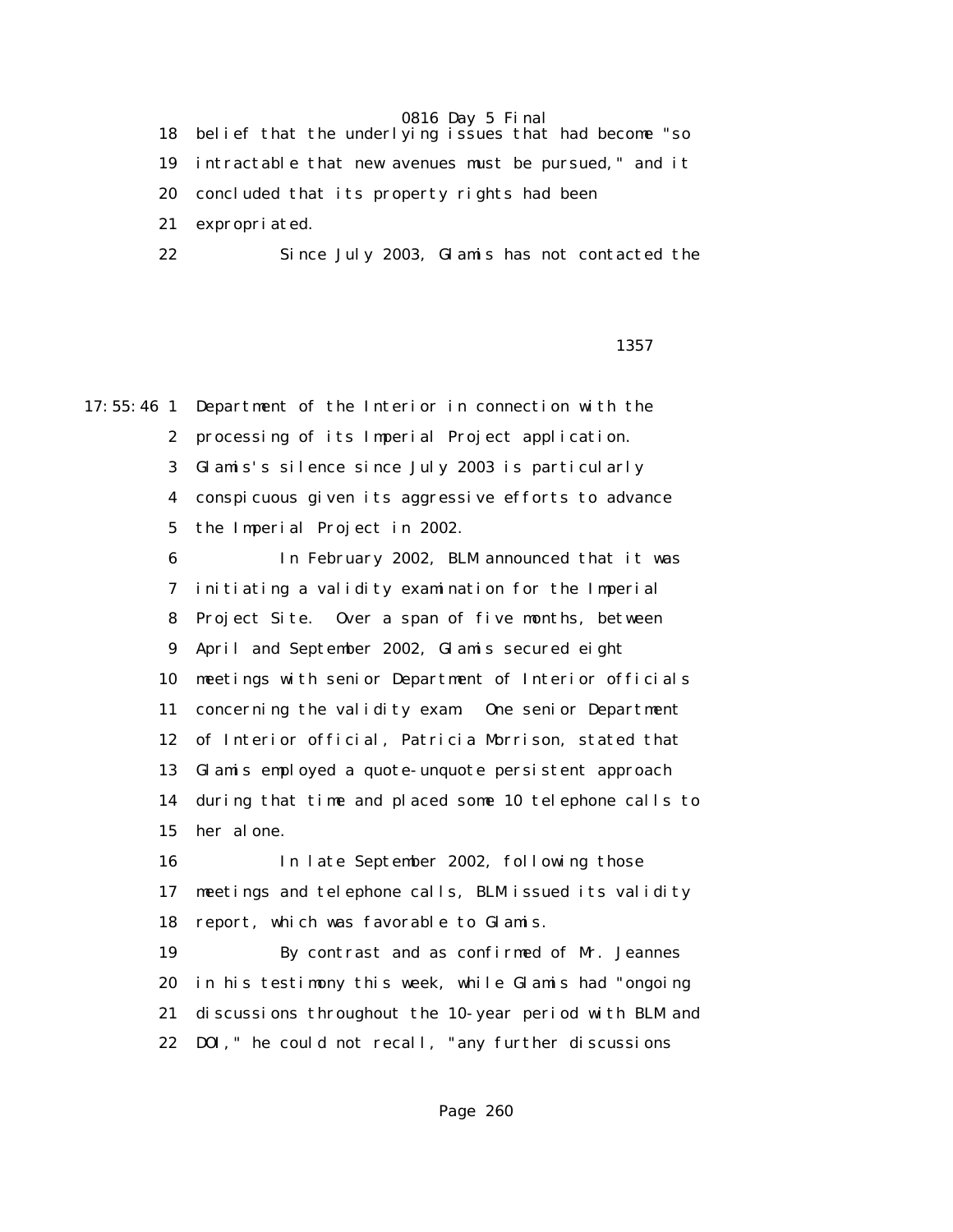$1358$ 

17:56:54 1 after Glamis filed its claim for arbitration." Given 2 its persistent advancement of the Imperial Project 3 Plan of Operations in 2002 and its subsequent silence 4 since filing its Notice of Intent in July 2003, Glamis 5 cannot now feign disappointment over the fact that as 6 stated in its reply in paragraph 293, "Final 7 administrative action has not been forthcoming." 8 In fact, in that very same filing, Glamis 9 claims that once the California measures were adopted, 10 which was before it filed its Notice of Intent, it 11 would have been, "futile for Glamis to participate in 12 further administrative processing of its Imperial Plan 13 of Operations." 14 And indeed, in testimony this week, 15 Mr. McArthur, President and CEO of Glamis, stated that 16 it would have been reckless and not rational for 17 Glamis to continue with the Project after the adoption 18 of the California measures. 19 So, for purposes of its expropriation claim, 20 Glamis has abandoned any reliance on events occurring 21 after July 2003, and the Tribunal should not consider 22 any claim of alleged delay after that period.

 $1359$ 

17:58:06 1 But the advancement of the Imperial project 2 in 2002 in connection with completion of the validity 3 report is consistent with the Department of Interior's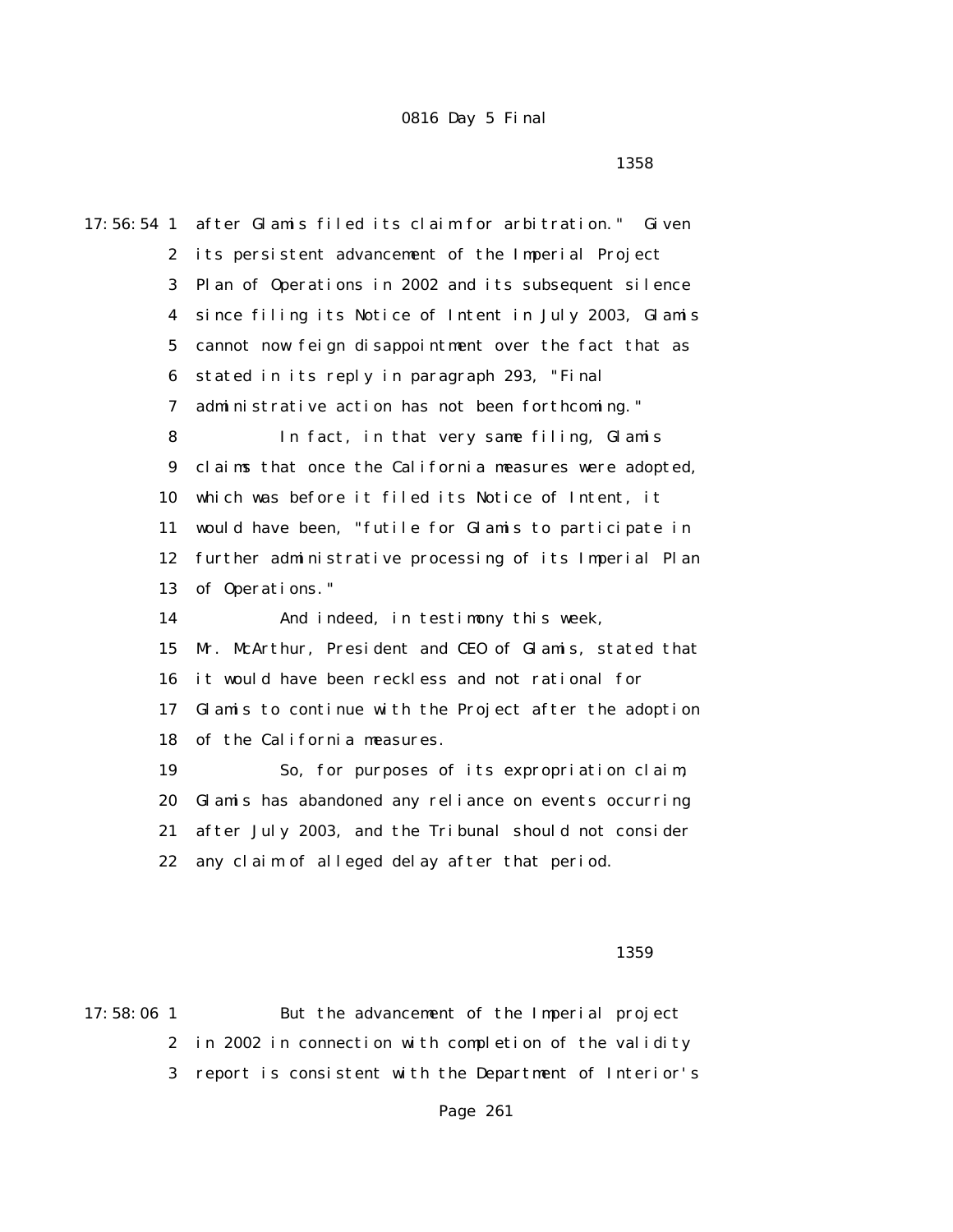4 active processing of the Imperial Project application 5 both before the planned denial and after the 6 rescission of that denial.

 7 During those times, the Government either was 8 preparing drafts of the EIS/EIR, responding to 9 comments, conducting the validity examination, or 10 resolving legal questions arising from the mine's 11 impact on cultural resources and Native American 12 sacred sites. And I prepared a time line of the 13 various events that occurred during the time when DOI 14 was processing Glamis's Plan of Operations.

 15 And as you will see, an overview of the 16 actions taken by BLM in the Department of Interior 17 from the time that Glamis first submitted its Plan of 18 Operations until Glamis filed its notice of intent to 19 seek arbitration in this matter, illustrates the 20 Federal Government's ongoing and active review of the 21 Imperial Project application throughout that period. 22 The first thing is in December 1994, Glamis

 $1360$ 

17:59:12 1 submitted its initial Plan of Operations. After 16 2 months of study, BLM issued the first Draft EIS/EIR in 3 November 1996, and I note that Mr. Jeannes testified 4 earlier this week that this was a, quote, unquote, 5 normal time frame. During the 90-day comment period 6 on the Draft EIS, BLM received more than 425 comment 7 letters, which is far in excess of the number 8 typically received for a project. 9 During that comment period in February 1997,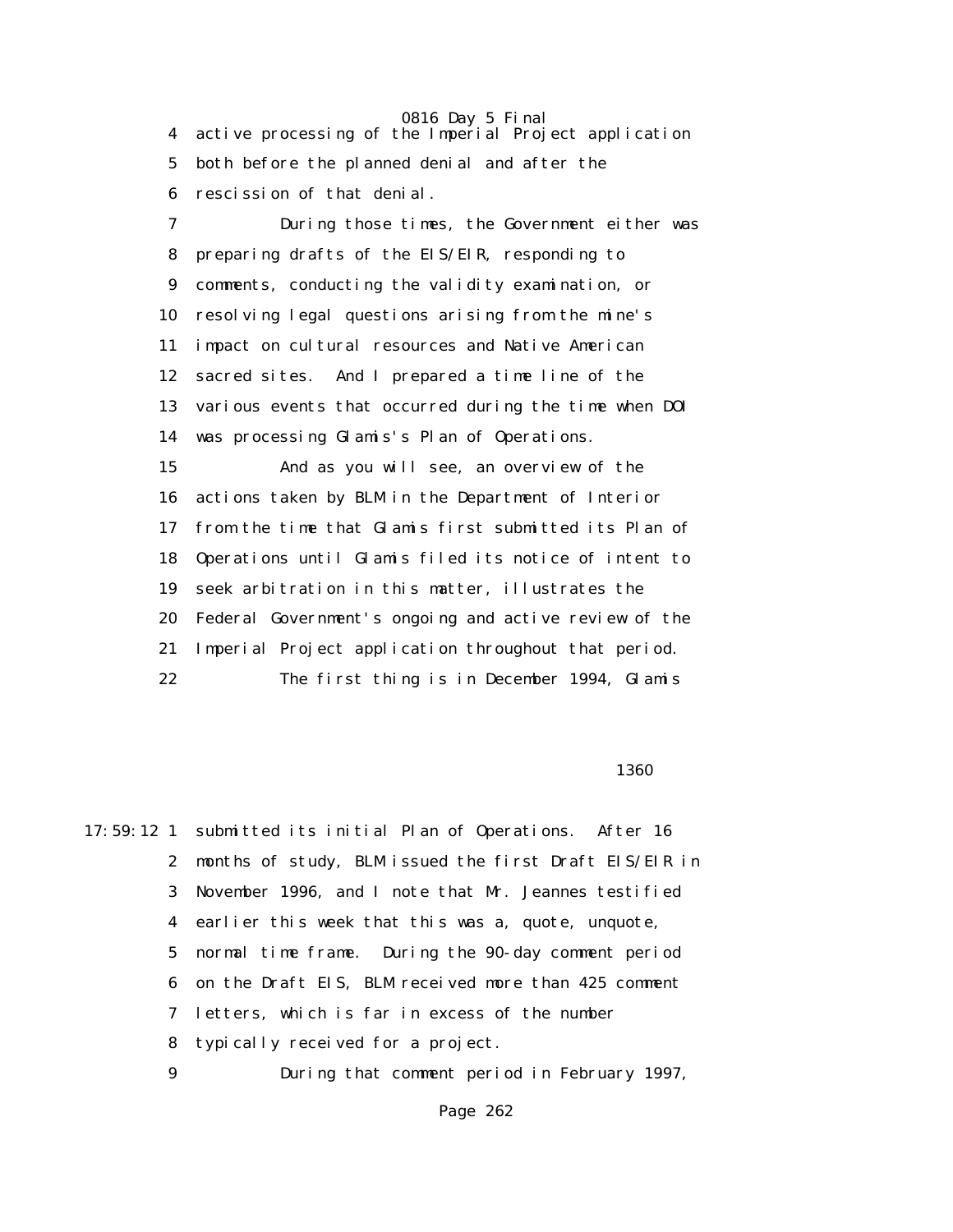0816 Day 5 Final 10 BLM held two public hearings on the Draft EIS at which 11 49 people presented comments. 12 In response to the concerns raised in the 13 public comments to the DEIS, Glamis made substantial 14 revisions to its proposed Plan of Operations and it 15 submitted a revised plan in September 1997. BLM, for 16 its part, prepared a new Draft EIS, which it issued in 17 November of 1997, which provided more detail about the

18 proposed project.

 19 Due to the intense public interest in the 20 Imperial Project, the mandatory 90-day comment period 21 for the 1997 DEIS was extended to 135 days, during 22 which time the BLM received an additional 541

1361

18:00:31 1 comments. It was during this process in response to 2 the strong concerns over the Imperial Project that had 3 been expressed by the Quechan Tribe to the BLM at a 4 December 1997 meeting that BLM, in January 1998, 5 requested a legal opinion from the DOI Solicitor's 6 Office.

 7 A few months later, in August, BLM requested 8 consultations with the Advisory Council on Historic 9 Preservation concerning the Imperial Project's 10 significant impact on the area's cultural resources. 11 The following month BLM began conducting a 12 validity expectation of the Imperial Project mining 13 claims. Three months later, in December 1998, BLM 14 held two public hearings on the 1997 DEIS at which 73 15 speakers presented comments.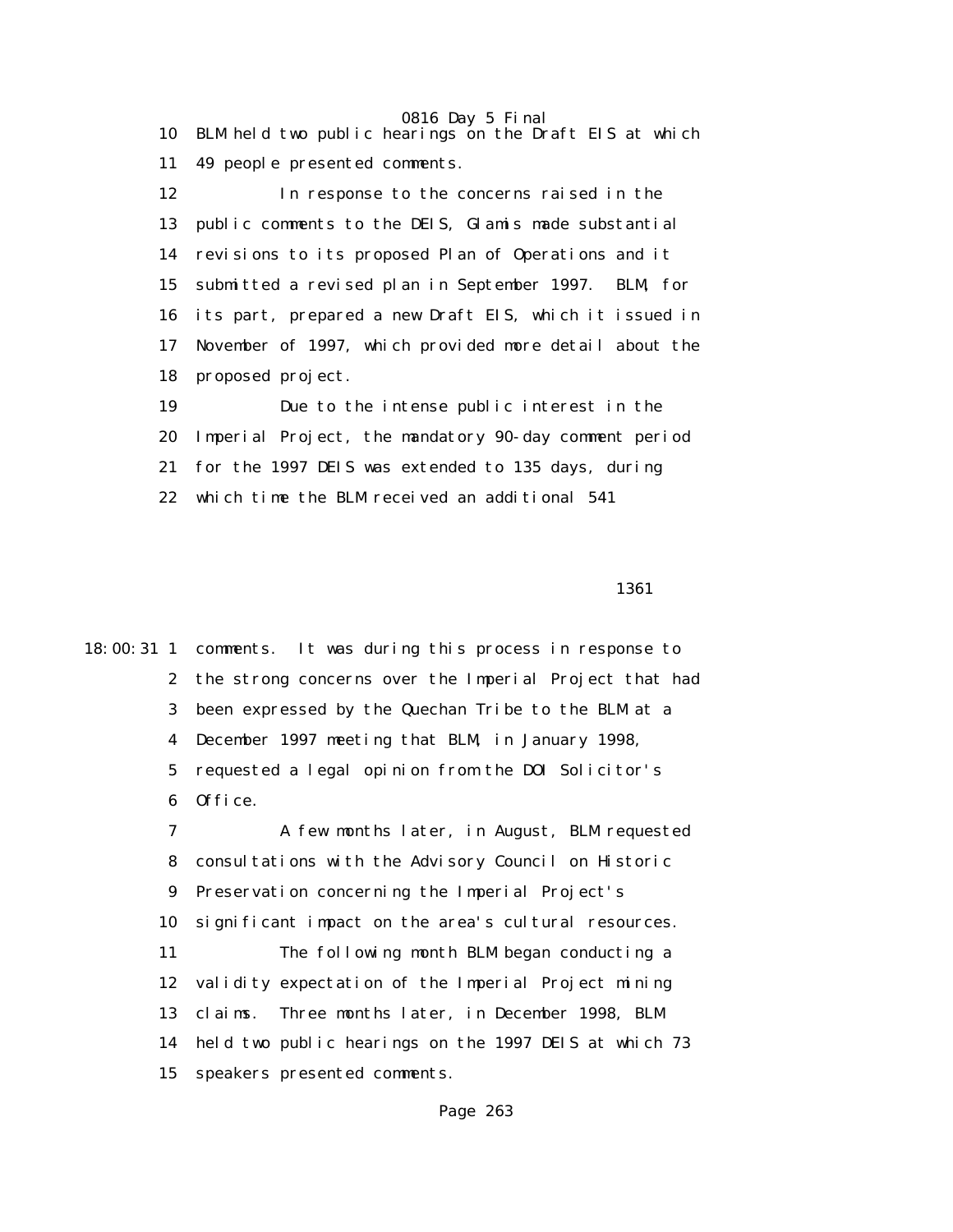0816 Day 5 Final 16 In March 1999, the ACHP working group 17 assigned to the Imperial Project held a public hearing 18 as part of its consultation process with various 19 interested parties and conducted a site visit. At the 20 public hearing, Glamis representatives as well as 46 21 additional speakers addressed the ACHP Working Group. 22 Between April and June of 1999, Glamis

 $1362$ 

18:01:49 1 discussed with BLM its proposal for using a higher 2 gold recovery rate for the validity examination. In 3 October 1999, the ACHP issued its comments on the 4 Imperial Project which were followed two months later 5 by the issuance of the 1999 M-Opinion. 6 Glamis then challenged that opinion in its 7 Devada [ph.] lawsuit, which was filed in April 2000. 8 That suit was dismissed on ripeness grounds that 9 October. 10 A month after the suit was dismissed, BLM 11 issued the Final EIS/EIR. Two months later, the 12 Department of Interior issued its Record of Decision 13 denying the Imperial Project Plan of Operations. 14 In response, Glamis filed another lawsuit, 15 this time in D.C. District Court in March 2001. After 16 meeting with Glamis representatives in September 2001, 17 the Department of Interior issued the 2001 M-Opinion 18 in October, and rescinded the Imperial Project Record 19 of Decision the following month in November. 20 The month after that, Glamis withdrew its 21 D.C. lawsuit which, in turn, was followed by BLM's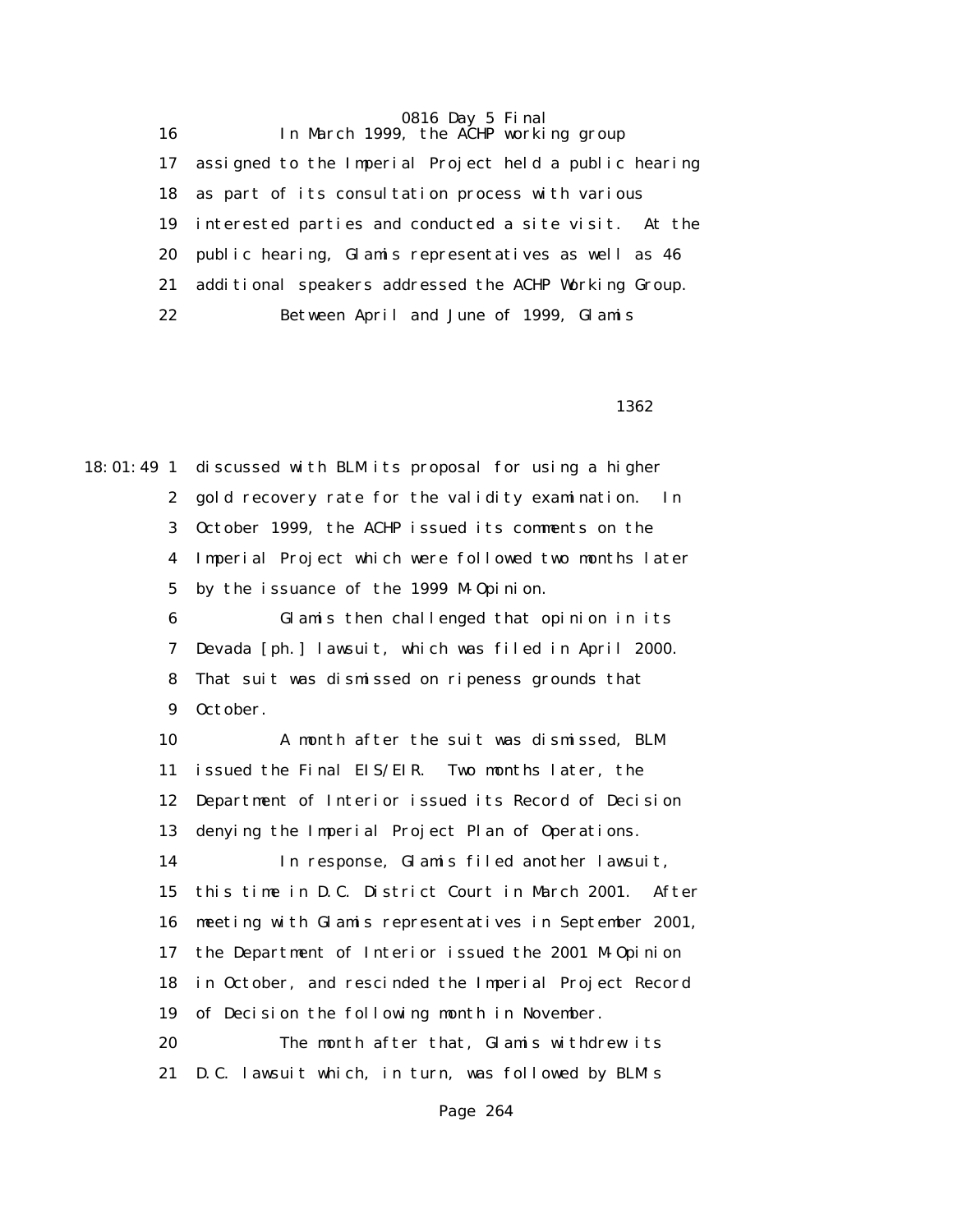0816 Day 5 Final 22 reinitiation of the validity examination in

 $1363$ 18:03:06 1 February 2002. Between April and September 2002, 2 there were a series of meetings and telephone calls 3 between Glamis and senior Department of Interior 4 officials culminating with the issuance of the 5 validity report. 6 Three months later, in December 2002, Glamis 7 requested that BLM suspend processing of the Imperial 8 Project Plan of Operations. 9 In early January 2003, BLM sought 10 reconfirmation from Glamis of its suspension request. 11 Glamis waited nearly three months and then, on 12 March 31st, 2003, Glamis sent a letter declining to 13 reconfirm its request. 14 A few days after that, Glamis sent a legal 15 memorandum to the Solicitor's Office of the Department 16 of Interior, arguing that the SMGB regulation was 17 preempted by Federal law. A little more than three 18 months later, Glamis notified the Department of 19 Interior of the filing of its Notice of Intent. It 20 thanked DOI for its efforts to resolve the Imperial 21 Project matter, and it communicated its decision to 22 pursue quote-unquote new avenues of relief.

 $1364$ 

18:04:17 1 While a failure to act may under certain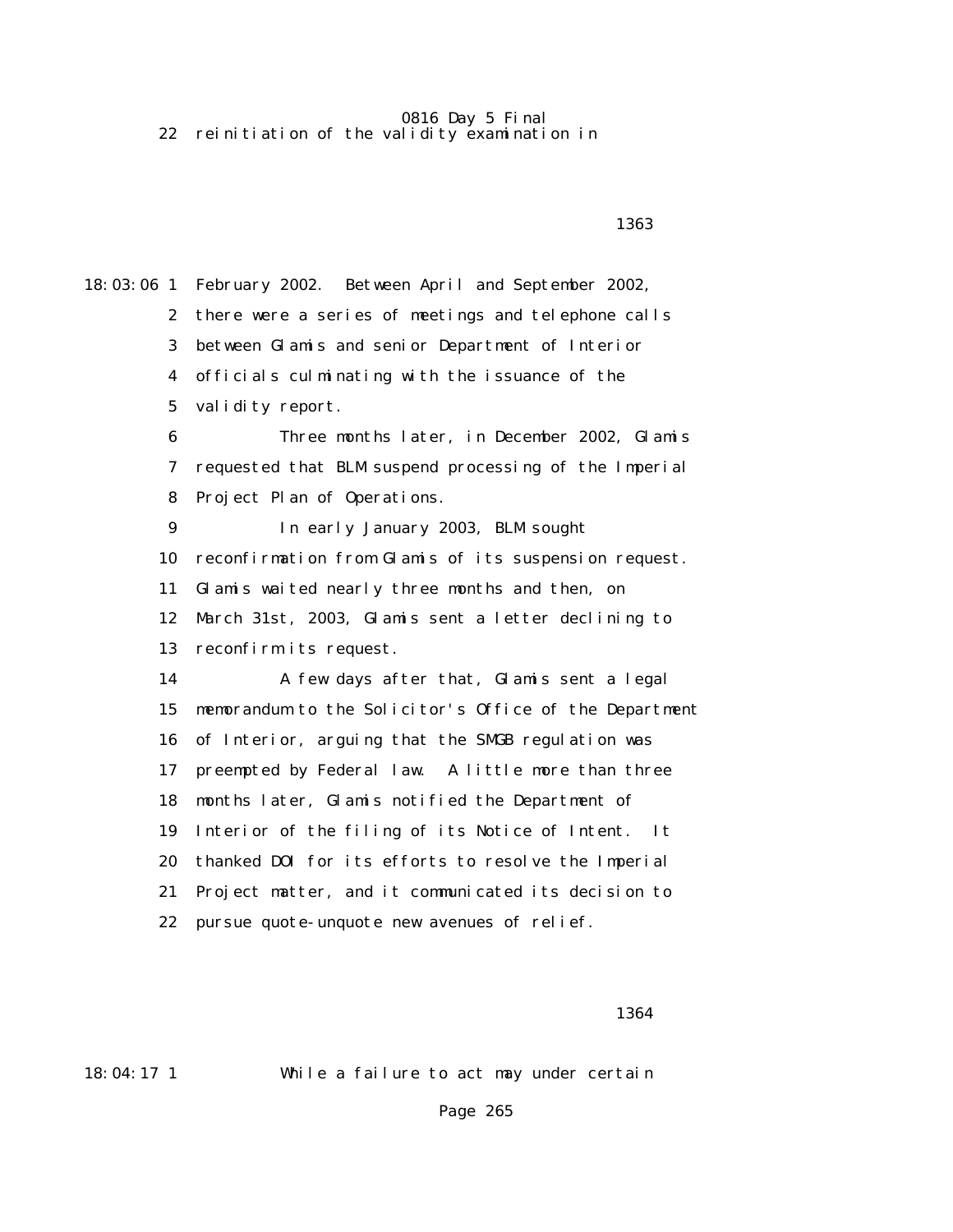2 circumstances give rise to an expropriation, the 3 Federal Government's active processing of the Imperial 4 Project Plan of Operations from the time an initial 5 draft was filed in December 1994 until Glamis notified 6 DOI in July 2003 that it was pursuing new avenues of 7 relief clearly demonstrates that there was no failure 8 to act in this case.

 9 In the face of all of this evidence of 10 activity, Glamis continues to cite to an October 1998 11 memorandum from John Leshy, the Solicitor, to Ed 12 Hastey, the BLM State of California Director. In its 13 opening statement, Glamis argued that this memo, 14 "directed Glamis to stop working on the Final 15 EIS/EIR." Mr. Jeannes similarly testified this week 16 that the memo quote-unquote certainly confirmed that 17 the Solicitor's Office, "had put the stops on the 18 Project."

 19 But the memo evidences no such thing. Glamis 20 consistently mischaracterizes the memo as a directive 21 to stop the processing of Glamis's Plan of Operations. 22 But a simple look at the memo reveals that this isn't

 $1365$ 

|   | 18:05:35 1 the case, and I place the memo on the screen. You |
|---|--------------------------------------------------------------|
|   | 2 also have copies of it.                                    |
| 3 | First, the memorandum clearly illustrates the                |
|   | 4 challenges facing an agency grappling with competing       |
|   | 5 interests and difficult legal issues.                      |
| 6 | To begin, in the memo Solicitor Leshy                        |
| 7 | observes that he has, "had several meetings and              |
|   |                                                              |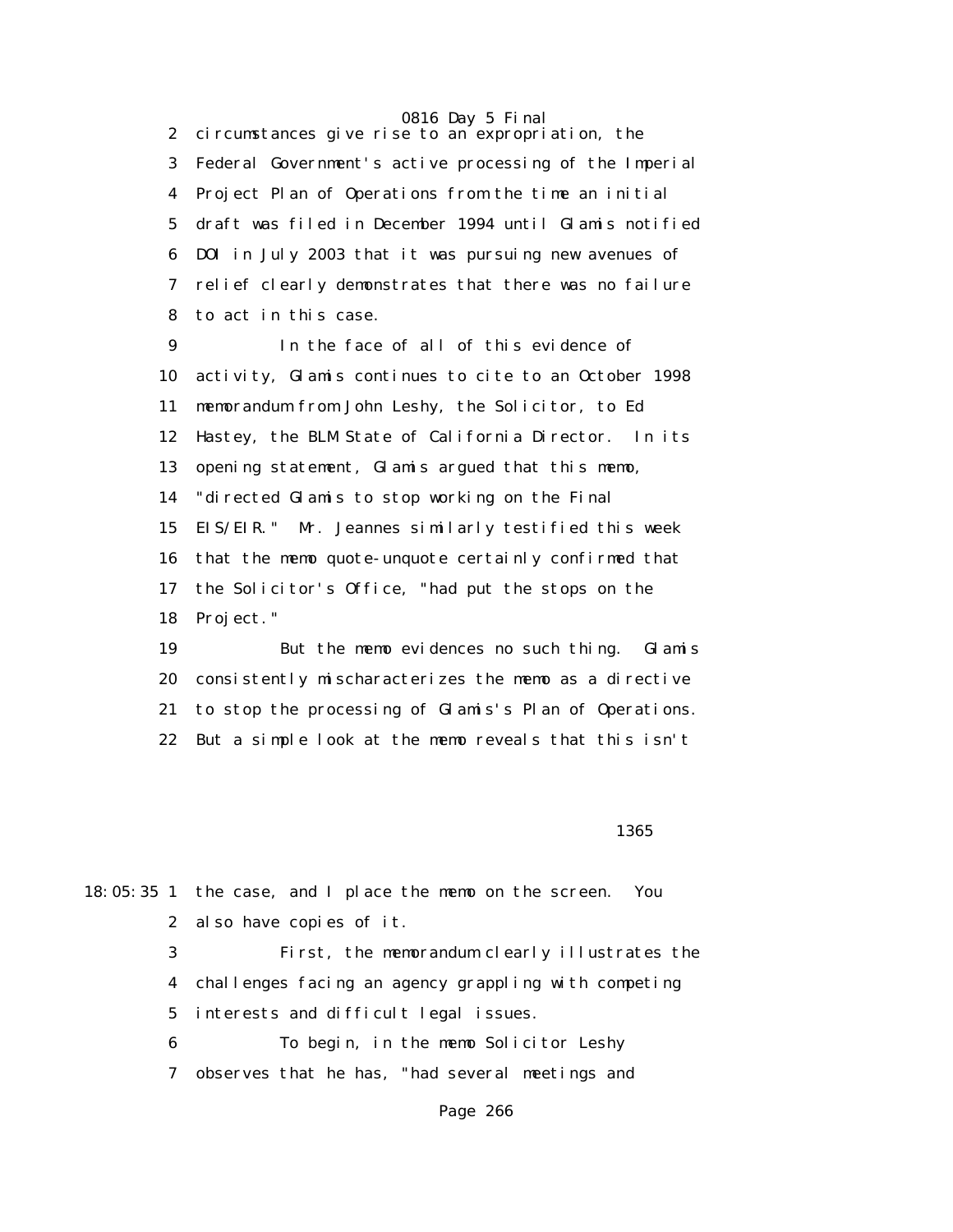8 intensive discussions with the several attorneys in 9 his office working on these issues," and that the 10 matter has, "his substantial personal attention." 11 He then continues by noting that, "These 12 legal issues are complicated and precedent setting." 13 Furthermore, he observes, "We will almost 14 certainly be sued by one side or another." 15 Next, he says, "It is imperative that we take 16 a careful approach to these issues." 17 And finally, he notes, "It would be a grave 18 mistake to rush through the validity examination or 19 the Final EIS without having a good, legally 20 defensible record, based on sound legal advice that 21 allows us to navigate successfully through the 22 issues."

#### $1366$

18:06:43 1 Solicitor Leshy informs Mr. Hastey, and I 2 quote that, "I expect to review a draft memo on these 3 issues when I get back in the country in a couple of 4 weeks."

> 5 In light of the schedule, Solicitor Leshy 6 then instructs that, "In the meantime, your folks 7 should delay completion of the validity examination 8 and the Final EIS."

 9 That is an entirely unremarkable directive. 10 Solicitor Leshy notes that the completion of the Final 11 EIS should be delayed until he returns because the 12 answers to the legal questions that his office is 13 tackling, "directly concerns how the Final EIS treats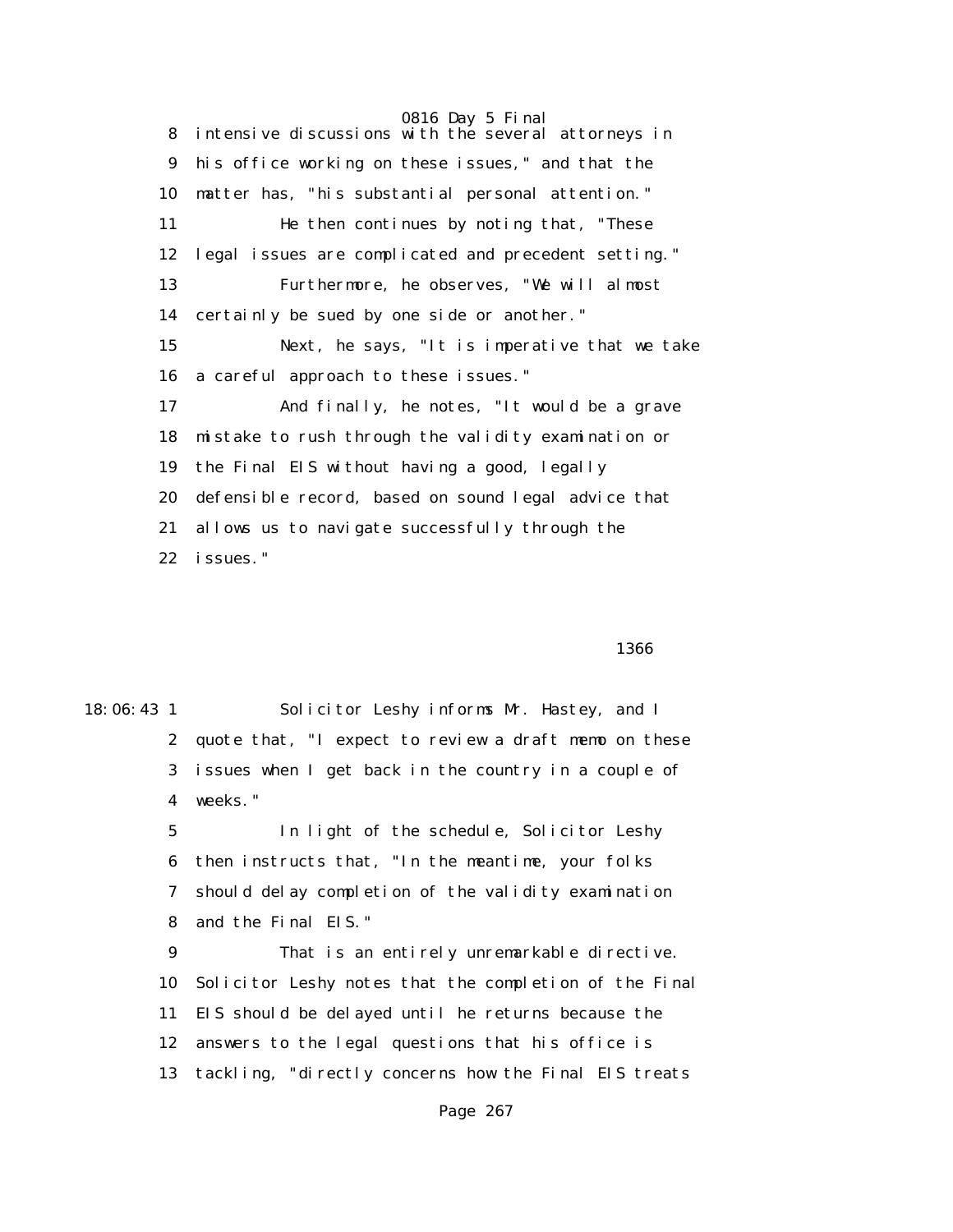0816 Day 5 Final 14 potential mitigation measures.

15 He then assures Mr. Hastey that the legal

 16 memo that he is preparing is a, "high priority with 17 him, and that his folks are working hard on it." 18 To repeatedly construe this memorandum as a 19 directive to stop processing the Glamis Plan of 20 Operations is a blatant mischaracterization. Not only 21 is that characterization belied by the content of the 22 memo itself, but the Tribunal can see that the memo

 $1367$ 

18:07:56 1 did not do what Glamis claims it did by just looking 2 at the time line that I just reviewed. That time line 3 shows that action on Glamis's Plan of Operations did 4 continue and did not cease between October 1998, when 5 the memo was written, and December 1999, when the 6 M-Opinion was issued. Federal processing of the plan 7 continued unabated.

> 8 So, for example, during the November and 9 December 1998, BLM continued gathering 10 validity--excuse me--data for the validity exam as 11 illustrated by its requests for additional testing of 12 core samples from the Imperial Project Site, and we 13 cite the letters where--that show this in our 14 Rejoinder at page 129 in footnote 514. 15 Also, the following month, in December 1998, 16 BLM held two public hearings on the Draft EIS. During 17 that same period, the EIS/EIR contractor, 18 Environmental Management Associates, continued to 19 respond to the hundreds of comments that it had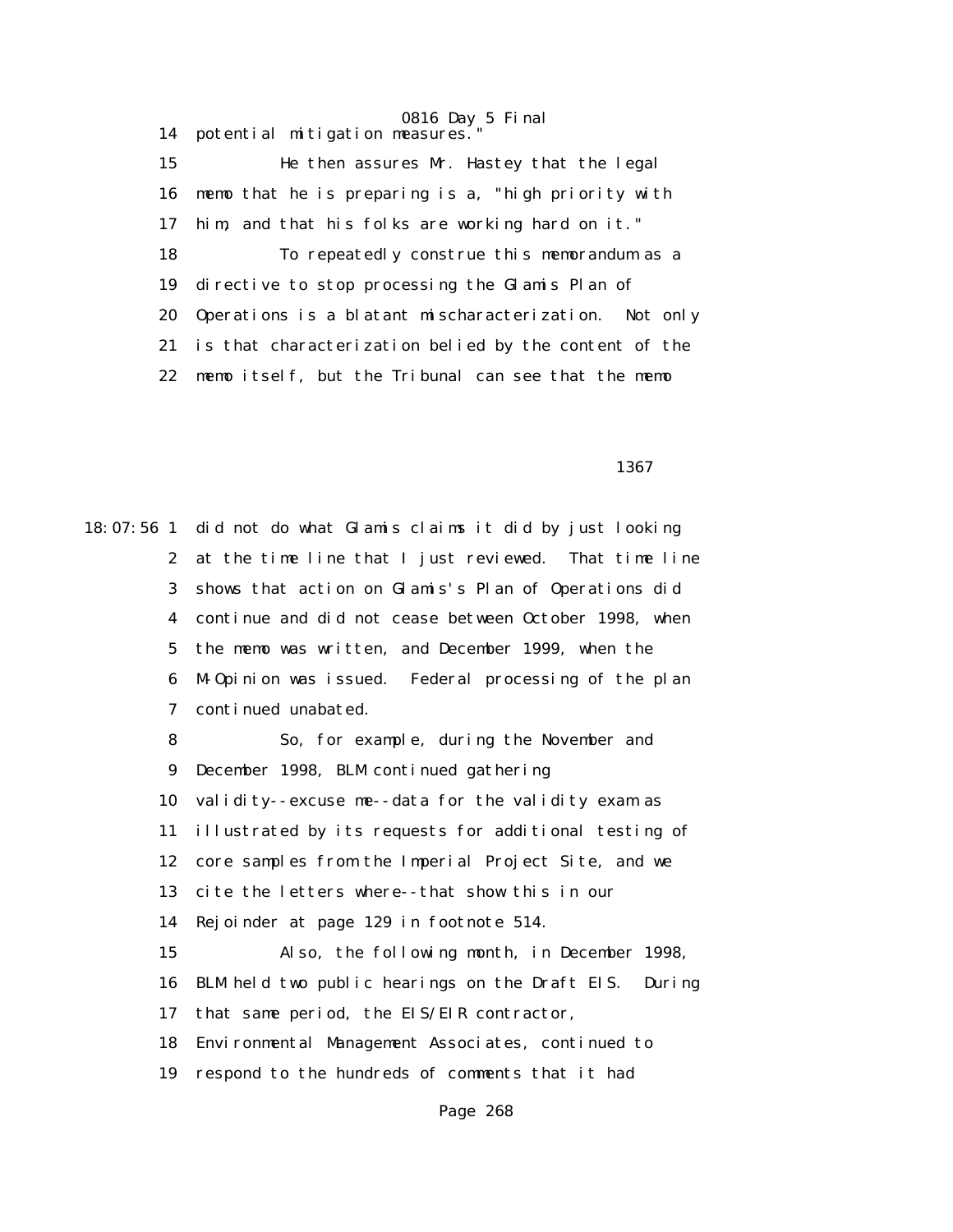20 received on the 1997 DEIS. In March 1999, as I 21 referenced earlier, the ACHP held its public hearing 22 and conducted a site visit of the Imperial Project

 $1368$ 

18:09:12 1 site.

 2 Between April and June 1999, Glamis held 3 discussions with BLM concerning the recovery rate to 4 be used for the validity examination.

 5 Also, in June 1999, BLM worked on responding 6 to comments on the 1997 DEIS. In July 1999, Glamis 7 met directly with Solicitor Leshy. Three months later 8 the ACHP issued its comments on the Imperial Project, 9 and it was two months after that when Solicitor Leshy 10 issued the 1999 M-Opinion. The actions taken by BLM 11 and DOI during this time period illustrate 12 conclusively that the October 1998 memo from Solicitor 13 Leshy to Mr. Hastey in no way constituted a request to 14 stop processing the Imperial Project application. 15 The United States is a complex regulatory 16 state. In the area of mining in particular, there are 17 a multitude of highly complex regulations in place, 18 and as we have discussed throughout this hearing, in 19 California, for instance, a mining operator must 20 comply with FLPMA, NEPA, CEQA, SMARA, to name just a 21 few.

22 As recognized by the Federal Circuit in the

 $1369$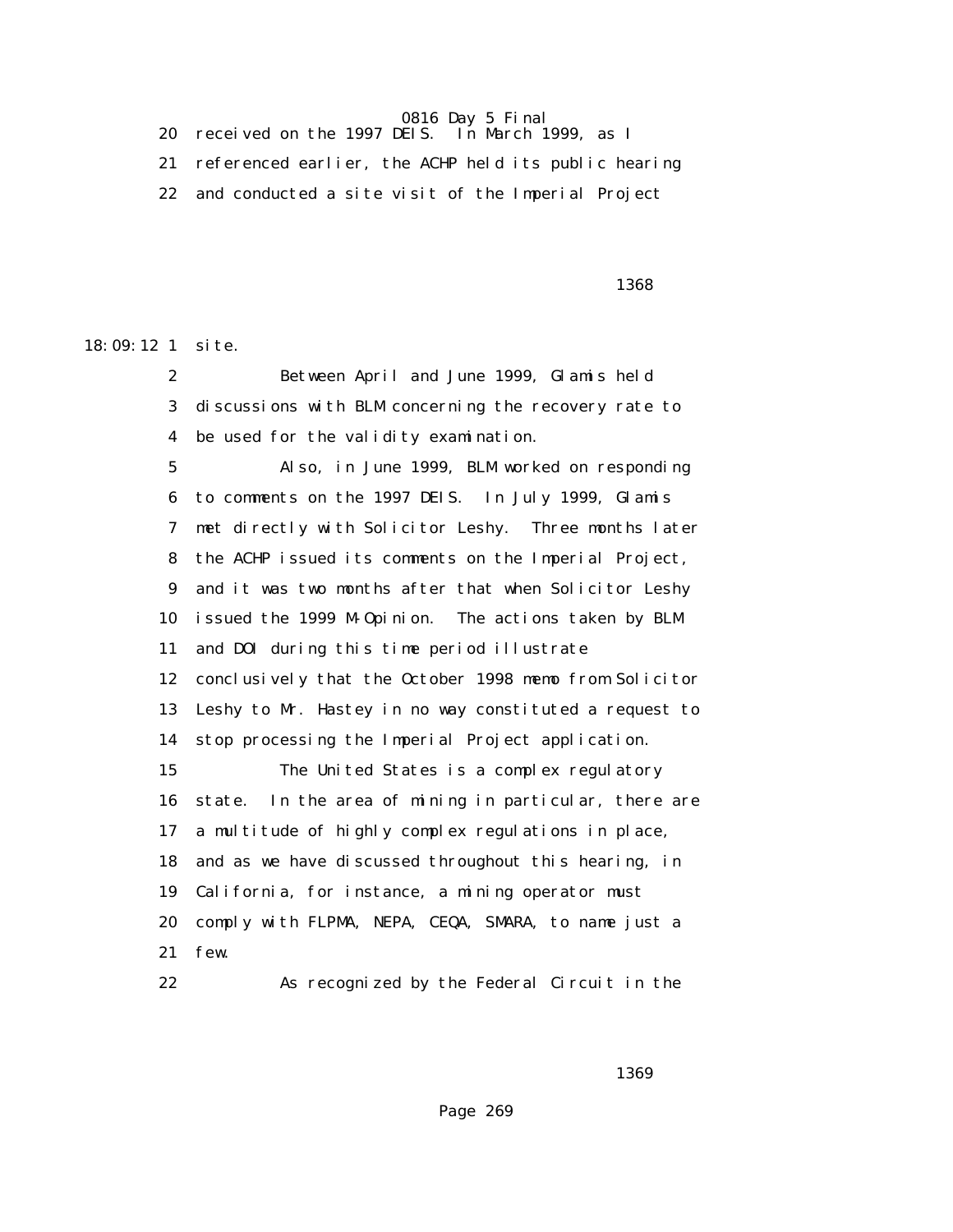18:10:27 1 Wyatt decision, "Governmental agencies that implement 2 complex permitting schemes should be afforded 3 significant deference in determining what additional 4 information is required to satisfy statutorily imposed 5 obligations." That the United States took care in 6 administering this highly complex regulatory scheme to 7 ensure compliance with all relevant laws is neither 8 surprising nor blameworthy.

> 9 Indeed, Behre Dolbear, Glamis's expert, as 10 well as the National Mining Association, have both 11 testified that a 10-year time frame for receiving 12 permitting approval in the United States is not all 13 that unusual. And I have placed this on the screen. 14 And this is testimony from a member of the National 15 Mining Association. This person stated, "The U.S. has 16 many advantages, including a stable Government, lack 17 of corruption, a strong economy, and a strong market, 18 a talented workforce, a technologically advanced and 19 environmentally aware mining industry, and importantly 20 a strong reserve base for most major metals and 21 minerals. But the U.S. also has disadvantages, 22 including an uncertain policy environment, a complex

1370

18:11:40 1 regulatory structure, and very long permitting delays 2 that are excessive and expensive." 3 That permitting and regulatory regime may be 4 a drawback for companies that are eager to started 5 operations, but the public, through its democratically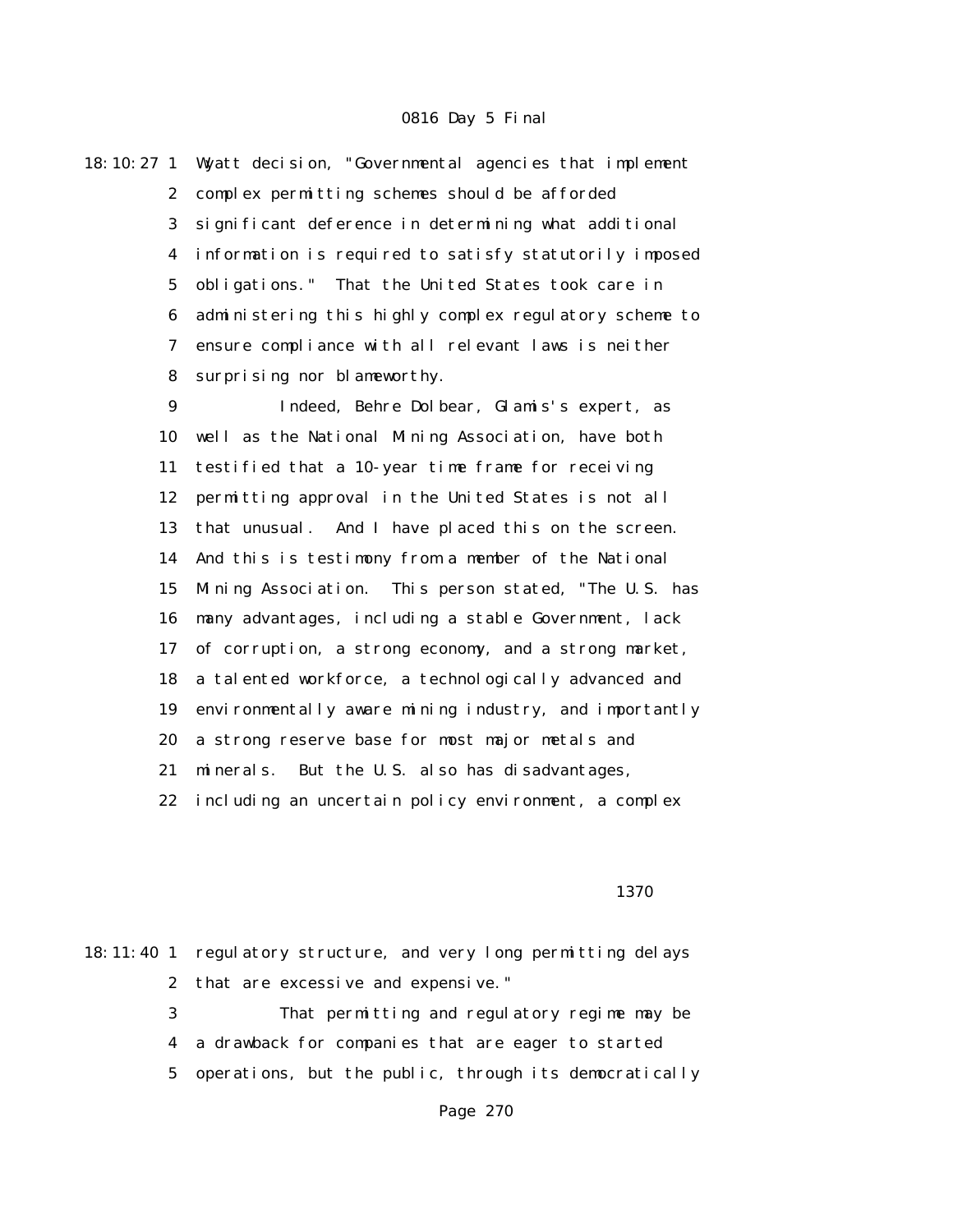0816 Day 5 Final 6 elected Government has chosen to make the protection 7 of the environment and public health and safety a 8 priority. As the Fireman's Fund NAFTA Chapter Eleven 9 Tribunal stated, while a, "failure to act in omission 10 by host State may also constitute a State measure 11 tantamount to expropriation under particular 12 circumstances, those cases will be rare and seldom 13 concern the omission alone." Here, there was no 14 failure to act by the Federal Government, and thus, 15 there has been no expropriation. 16 I have just one final point to make on this 17 matter, but if you would prefer that I wait. 18 PRESIDENT YOUNG: Professor Caron has 19 specifically said don't go beyond that. 20 MS. MENAKER: So, my final point is that 21 Glamis's Federal expropriation claim as we noted in 22 our written submissions is further weakened by its

1371

18:12:53 1 failure to pursue any domestic relief in response to 2 DOI's alleged delay since the ROD was rescinded in 3 November 2001. As we noted in those submissions, 4 Tribunal in several investor-State cases, namely in 5 Generation Ukraine, the Feldman case, and in the 6 EnCana versus Ecuador case, have found that the 7 absence of any reasonable effort to obtain domestic 8 relief casts doubt on the existence of conduct 9 tantamount to expropriation. 10 Although Glamis has asserted that it has not 11 sought declaratory or injunctive--excuse me. Although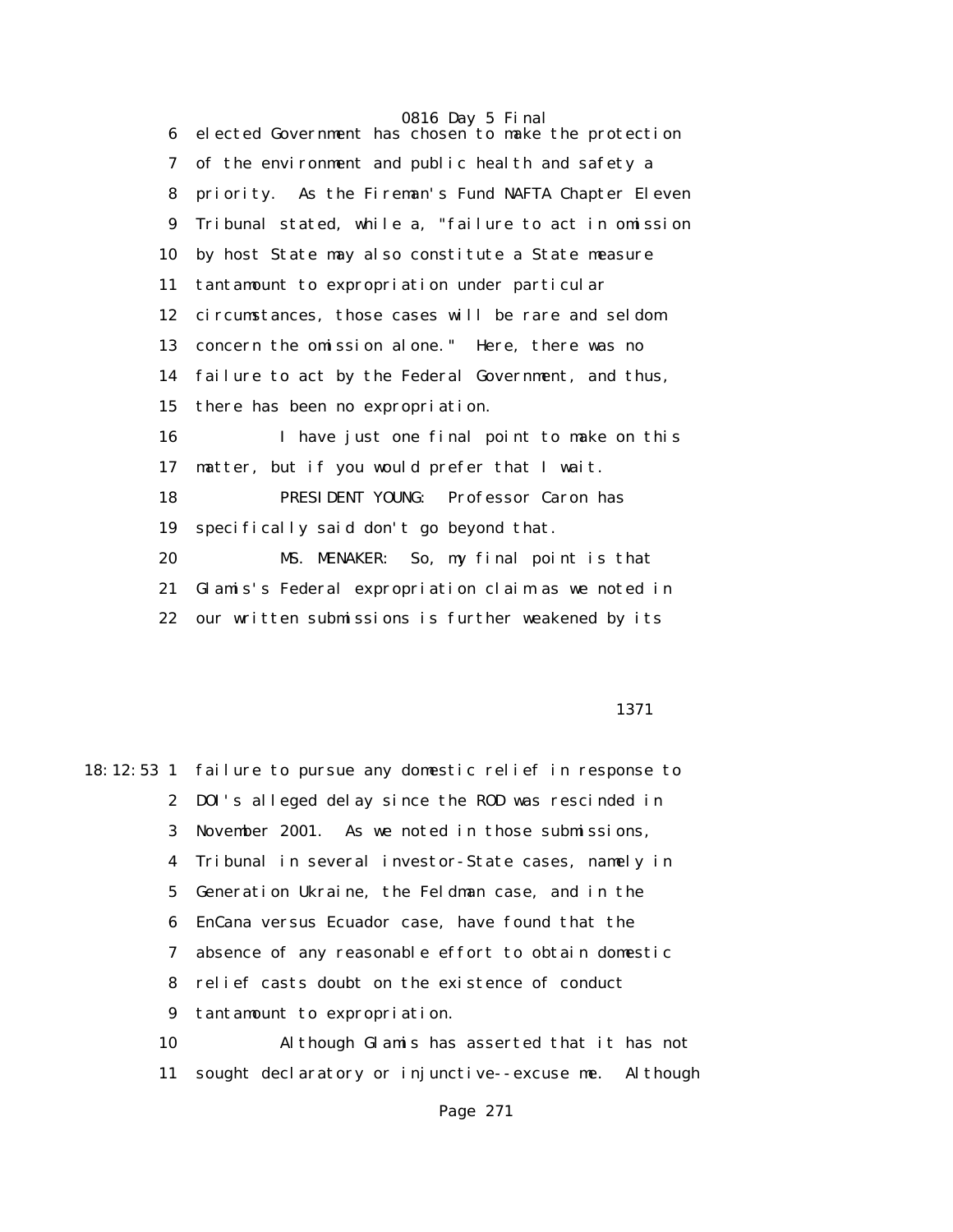12 Glamis has asserted that the challenged California 13 measures are preempted under Federal law, it hasn't 14 sought declaratory or injunctive relief in U.S. Courts 15 on those grounds. Nor has Glamis pursued a claim 16 against BLM or DOI under the Administrative Procedure 17 Act for any alleged unlawful delay in the processing 18 of its Plan of Operations.

 19 As the tribunals in Generation Ukraine, 20 Feldman, and EnCana have concluded, this Tribunal 21 shall likewise find that such a lack of action by 22 Glamis further weakens any claim that the Federal

1372

|              | 18:14:01 1 Government's actions in this manner amounted to an |
|--------------|---------------------------------------------------------------|
| $\mathbf{2}$ | expropriation of its property rights. So, for the             |
| 3            | reasons that I've just discussed, we respectfully             |
| 4            | request that the Tribunal also dismiss this claim.            |
| $\mathbf 5$  | Thank you.                                                    |
| 6            | PRESIDENT YOUNG: Professor Caron?                             |
| 7            | QUESTIONS FROM THE TRIBUNAL                                   |
| 8            | ARBITRATOR CARON: I just have one question                    |
| 9            | that's slightly related because I'm not familiar with         |
| 10           | the BLM or Interior process. There was a reference in         |
| 11           | the record at one point to Department of Interior             |
| 12           | internal appeal process. Is that somehow relevant to          |
| 13           | these decisions?                                              |
| 14           | MS. MENAKER: I think that there is a process                  |
| 15           | within an administrative process, and I think it's            |
| 16           | relevant insofar, again, as it shows that Glamis did          |
| 17           | have avenues of relief available to it had it thought         |
|              |                                                               |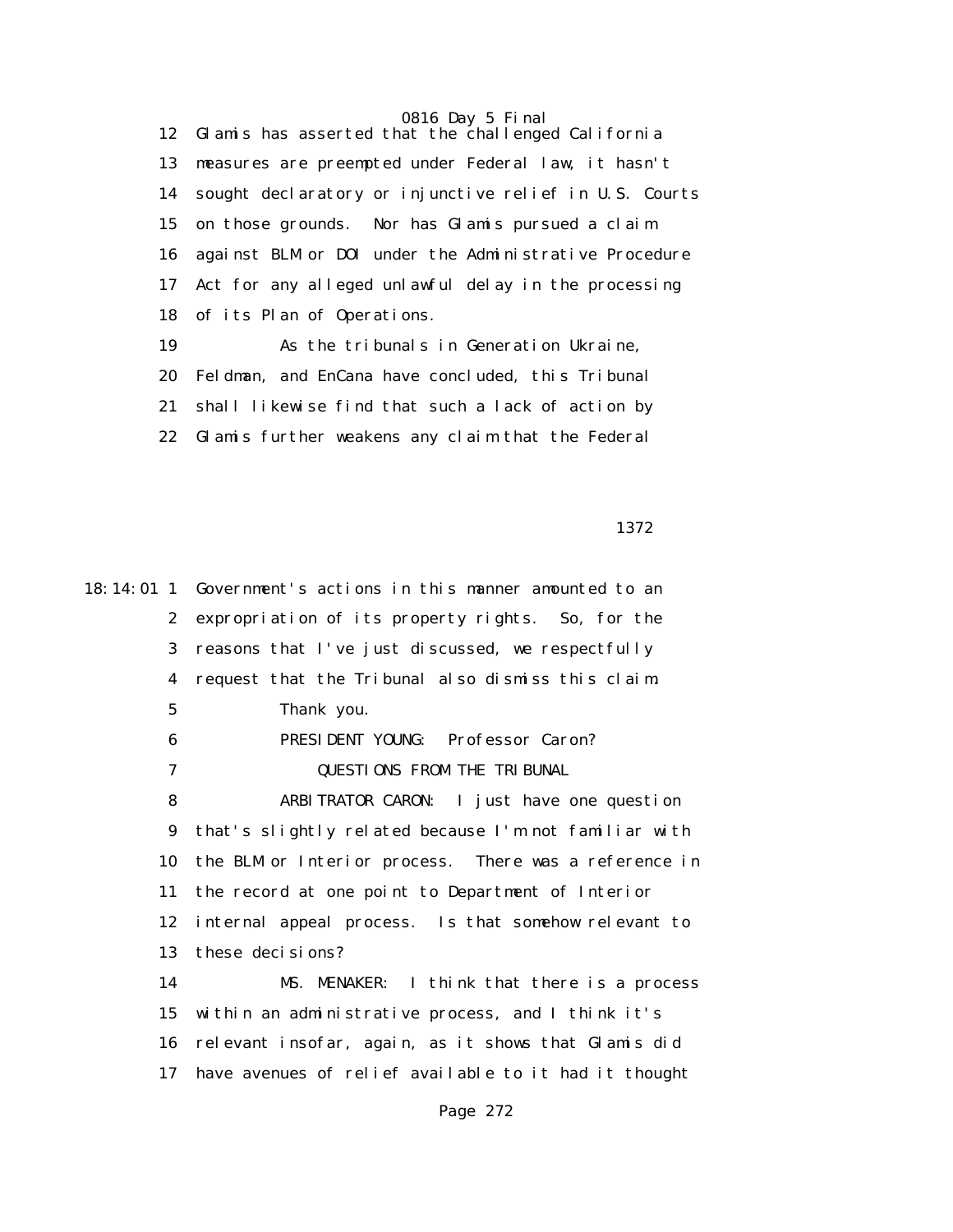18 that DOI had done something wrong and that for which 19 it could seek relief either that it was not acting on 20 its plan when it should have been or that it had made 21 an erroneous decision in some respect, it could 22 certainly have sought relief either administratively

1373

18:15:13 1 or in the courts, depending on exactly what its 2 complaint was. And that's why it's our contention 3 that its failure to do so does weaken any claim that 4 it can bring before this international tribunal that 5 the United States has somehow affected an 6 expropriation of its property rights by failing to act 7 or by any alleged delay or administrative error. 8 PRESIDENT YOUNG: I think I have just one 9 question, Ms. Menaker. 10 Mr. Leshy, when he initially issued his 11 opinion that some at least viewed as a 12 reinterpretation of the law, but however one 13 characterize it, when that opinion was withdrawn by 14 the subsequent Solicitor, what precisely did they say 15 about the withdrawal and what are we to make of that? 16 Did they just simply withdraw it, or did they--was 17 there an actual statement about its validity and so 18 forth when they withdrew it? 19 MS. MENAKER: There is the end, and I also 20 noted in response to Mr. Hubbard your question also, 21 that I do want to make clear, and we will be arguing 22 tomorrow that Solicitor Leshy's opinion was not, in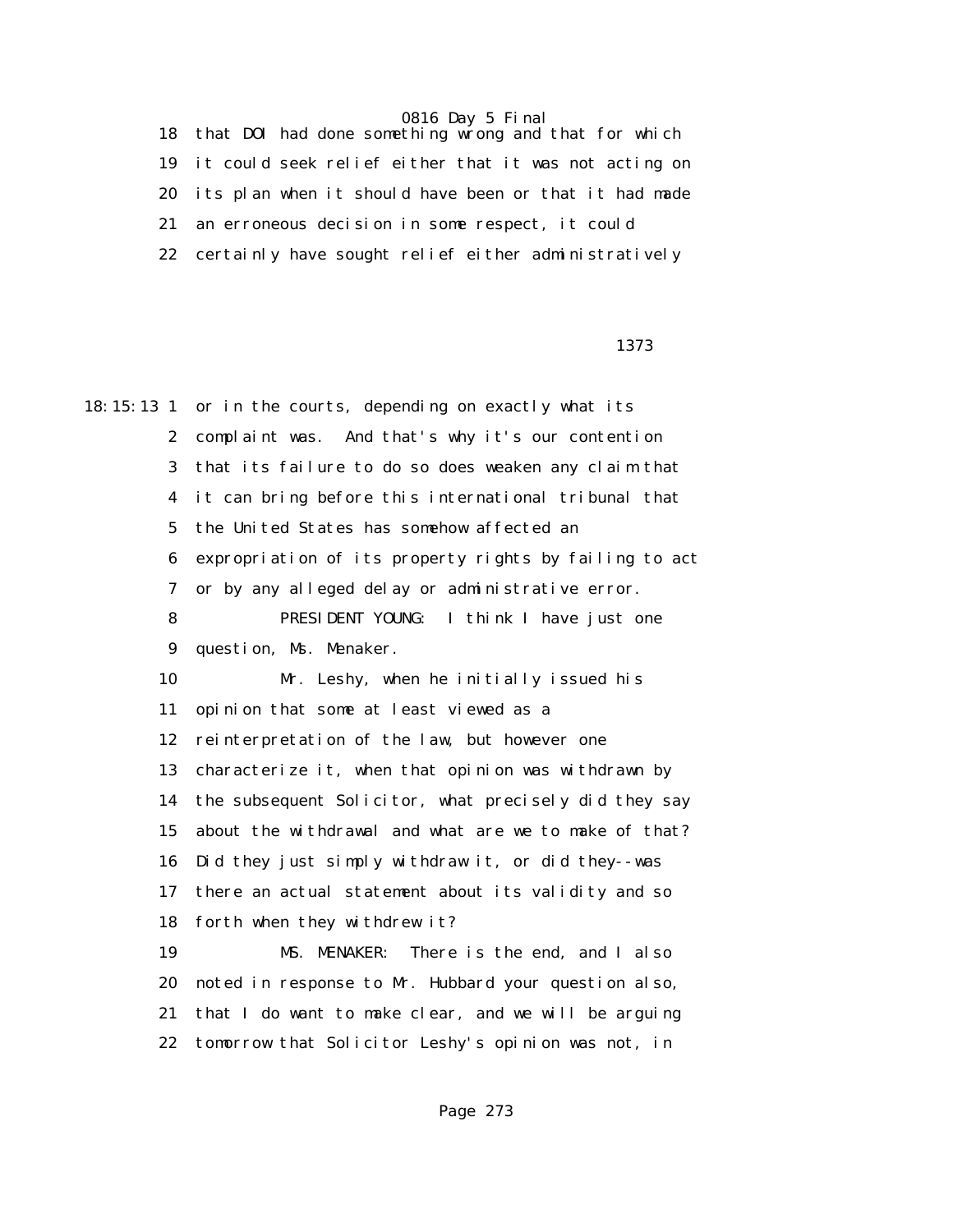1374

18:16:53 1 our view, this reinterpretation, but we will deal with 2 that tomorrow. 3 Now, when the Solicitor Norton rescinded the 4 Record of Decision prior to that, the new 5 Solicitor--well, the new Solicitor issued--Solicitor 6 Myers issued another M-Opinion in 2001, and that 7 explains the reasons why he disagreed with the earlier 8 M-Opinion, and I'm just checking now on whether the 9 Record of Decision added anything, you know, that 10 rescinded the earlier Record of Decision added 11 anything substantively to that. I didn't recall 12 offhand, but I will address that in detail tomorrow, 13 if that's okay. 14 PRESIDENT YOUNG: That's fine. 15 Thank you very much. We appreciate your 16 patience. 17 I understand Mr. Schaefer is no longer with 18 us. His wife is having a baby, I understand. Please 19 offer him our best wishes and congratulations and 20 telling him that that's adequate reason to miss the 21 afternoon session. 22 We will reconvene again at 9:00 tomorrow

1375

18:18:09 1 morning. Thank you.

2 (Whereupon, at 6:18 p.m., the hearing was

3 adjourned until 9:00 a.m. the following day.)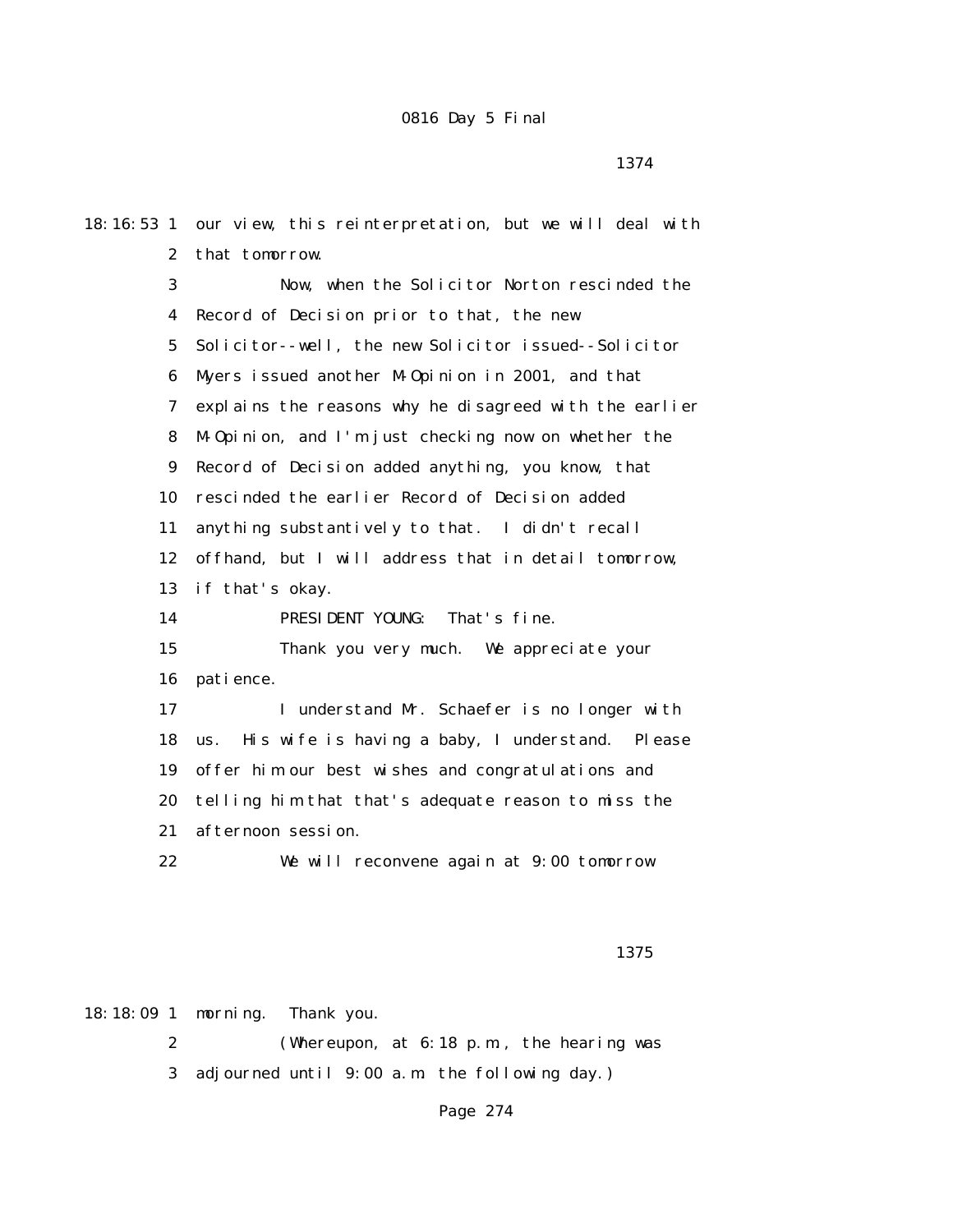- 
- 
- -
- -
	-
	-
	-
	-
	-
	-
	-
	-
	-
	-
	-
	-
	-
	-

# CERTIFICATE OF REPORTER

 I, David A. Kasdan, RDR-CRR, Court Reporter, do hereby certify that the foregoing proceedings were stenographically recorded by me and thereafter reduced to typewritten form by computer-assisted transcription under my direction and supervision; and that the foregoing transcript is a true and accurate record of the proceedings.